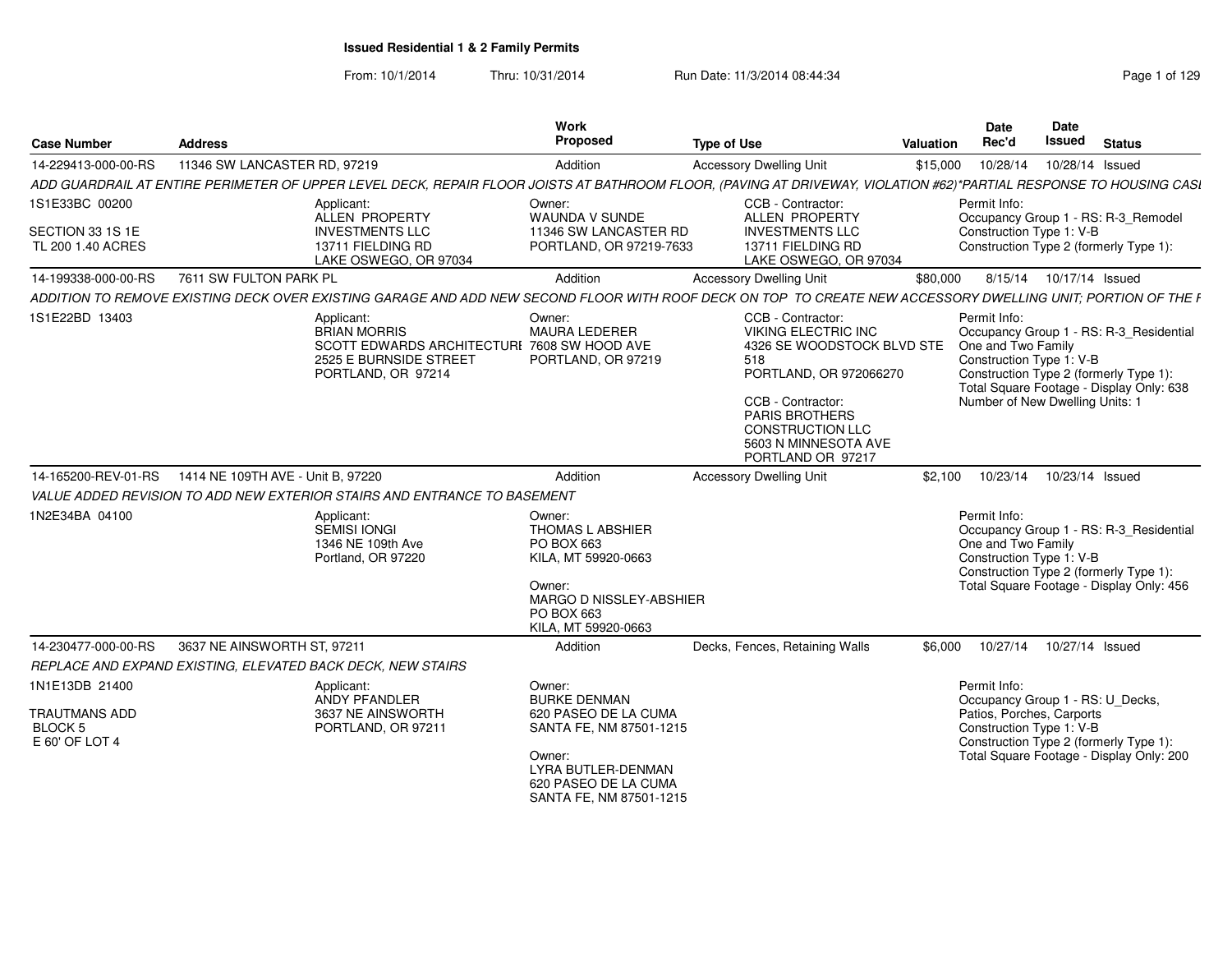| <b>Case Number</b>                                              | <b>Address</b>                         |                                                                            | Work<br>Proposed                                                                                                                     | <b>Type of Use</b>                                                                                                                                             | Valuation | Date<br>Rec'd                                         | Date<br><b>Issued</b> | <b>Status</b>                                                                      |
|-----------------------------------------------------------------|----------------------------------------|----------------------------------------------------------------------------|--------------------------------------------------------------------------------------------------------------------------------------|----------------------------------------------------------------------------------------------------------------------------------------------------------------|-----------|-------------------------------------------------------|-----------------------|------------------------------------------------------------------------------------|
| 14-174915-REV-01-RS                                             | 9248 NW MURDOCK ST, 97229              |                                                                            | Addition                                                                                                                             | Decks, Fences, Retaining Walls                                                                                                                                 | \$        | 10/24/14                                              | 10/24/14 Issued       |                                                                                    |
|                                                                 | REVISION TO HANDRAIL ATTACHMENT DETAIL |                                                                            |                                                                                                                                      |                                                                                                                                                                |           |                                                       |                       |                                                                                    |
| 1N1W26AB 07800                                                  |                                        | Applicant:<br><b>RICKS CUSTOM FENCING &amp;</b>                            | Owner:<br><b>BRIAN S CRUIKSHANK</b>                                                                                                  | CCB - Contractor:<br><b>RICKS CUSTOM FENCING &amp;</b>                                                                                                         |           | Permit Info:<br>Occupancy Group 1 - RS: U_Decks,      |                       |                                                                                    |
| <b>FOREST HEIGHTS ESTATES NO 5</b><br><b>LOT 304</b>            |                                        | <b>DECKING INC</b><br>4543 SE TV HIGHWAY<br>HILLSBORO, OR 97123            | 9248 NW MURDOCK ST<br>PORTLAND, OR 97229-8087<br>Owner:<br><b>DEBBIE CRUIKSHANK</b><br>9248 NW MURDOCK ST<br>PORTLAND, OR 97229-8087 | <b>DECKING INC</b><br>4543 SE TV HIGHWAY<br>HILLSBORO, OR 97123                                                                                                |           | Patios, Porches, Carports<br>Construction Type 1: V-B |                       | Construction Type 2 (formerly Type 1):<br>Total Square Footage - Display Only: 64  |
| 14-219903-000-00-RS                                             | 130 SE 155TH PL, 97233                 |                                                                            | Addition                                                                                                                             | Decks, Fences, Retaining Walls                                                                                                                                 | \$4,500   | 10/6/14                                               |                       | 10/6/14 Under Inspection                                                           |
| <b>ADDITION TO REAR DECK</b>                                    |                                        |                                                                            |                                                                                                                                      |                                                                                                                                                                |           |                                                       |                       |                                                                                    |
| 1N2E36DC 00800                                                  |                                        | Applicant:<br>PROLINE BUILDERS &                                           | Owner:<br><b>BYRON L SUMMERS</b>                                                                                                     | CCB - Contractor:<br><b>PROLINE BUILDERS &amp;</b>                                                                                                             |           | Permit Info:<br>Occupancy Group 1 - RS: U_Decks,      |                       |                                                                                    |
| <b>EASTGLADE PK</b><br>BLOCK <sub>2</sub><br>LOT <sub>10</sub>  |                                        | ASSOCIATES LLC<br>16 NE TANDEM WAY APT 255<br>HILLBORO, OR 97124           | 130 SE 155TH PL<br>PORTLAND, OR 97233-3149<br>Owner:                                                                                 | <b>ASSOCIATES LLC</b><br>16 NE TANDEM WAY APT 255<br>HILLBORO, OR 97124                                                                                        |           | Patios, Porches, Carports<br>Construction Type 1: V-B |                       | Construction Type 2 (formerly Type 1):<br>Total Square Footage - Display Only: 84  |
|                                                                 |                                        |                                                                            | <b>ALICE N SUMMERS</b><br>130 SE 155TH PL<br>PORTLAND, OR 97233-3149                                                                 |                                                                                                                                                                |           |                                                       |                       |                                                                                    |
| 14-222505-000-00-RS                                             | 602 NW CULPEPPER TER - Unit A, 97210   |                                                                            | Addition                                                                                                                             | Decks, Fences, Retaining Walls                                                                                                                                 | \$12,489  | 10/7/14                                               |                       | 10/9/14 Under Inspection                                                           |
|                                                                 |                                        |                                                                            |                                                                                                                                      | NEW DECK AT REAR OF EXISTING DWELLING. REMOVE WINDOW AT REAL ELEVATION AND INSTALL A PAIR OF DOORS TO PROVIDE ACCESS TO DECK. ENLARGE OPENING BETWEEN DINING F |           |                                                       |                       |                                                                                    |
| 1N1E32AC 01600                                                  |                                        | Applicant:<br>ASSOCIATED HOMEMAKERS                                        | Owner:<br><b>SCOTT R MILLER</b>                                                                                                      | CCB - Contractor:<br>ASSOCIATED HOMEMAKERS                                                                                                                     |           | Permit Info:<br>Occupancy Group 1 - RS: U_Decks,      |                       |                                                                                    |
| <b>WESTOVER TERR</b><br>BLOCK <sub>8</sub><br>SLY 1/2 OF LOT 30 |                                        | <b>CONSTRUCTION LLC</b>                                                    | 602 NW CULPEPPER TER<br>PORTLAND, OR 97210-3121                                                                                      | CONSTRUCTION LLC                                                                                                                                               |           | Patios, Porches, Carports<br>Construction Type 1: V-B |                       | Construction Type 2 (formerly Type 1):                                             |
| LOT <sub>32</sub>                                               |                                        |                                                                            | Owner:<br><b>TASHA J MILLER</b><br>602 NW CULPEPPER TER<br>PORTLAND, OR 97210-3121                                                   |                                                                                                                                                                |           |                                                       |                       | Total Square Footage - Display Only: 588                                           |
| 12-206112-REV-02-RS                                             | 3042 SW SHERWOOD PL, 97201             |                                                                            | Addition                                                                                                                             | Decks, Fences, Retaining Walls                                                                                                                                 | \$2,000   | 10/7/14                                               | 10/7/14 Final         |                                                                                    |
|                                                                 |                                        | REVISION - REPLACE DRY ROT AT EXISTING DECK AT THE SOUTH SIDE OF THE HOUSE |                                                                                                                                      |                                                                                                                                                                |           |                                                       |                       |                                                                                    |
| 1S1E09BC 02600                                                  |                                        | Applicant:<br><b>GLENN BETHUNE</b>                                         | Owner:<br><b>EDWIN M PEARCE</b>                                                                                                      | CCB - Contractor:<br><b>DANIEL BRICI</b>                                                                                                                       |           | Permit Info:<br>Occupancy Group 1 - RS: U_Decks,      |                       |                                                                                    |
| PORTLAND HTS PK<br><b>LOT 39</b>                                |                                        | 15345 SE 82ND<br>PORTLAND OR 97015                                         | 3042 SW SHERWOOD PL<br>PORTLAND, OR 97201                                                                                            | PO BOX 1276<br>GRESHAM, OR 97030                                                                                                                               |           | Patios, Porches, Carports<br>Construction Type 1: V-B |                       | Construction Type 2 (formerly Type 1):<br>Total Square Footage - Display Only: 172 |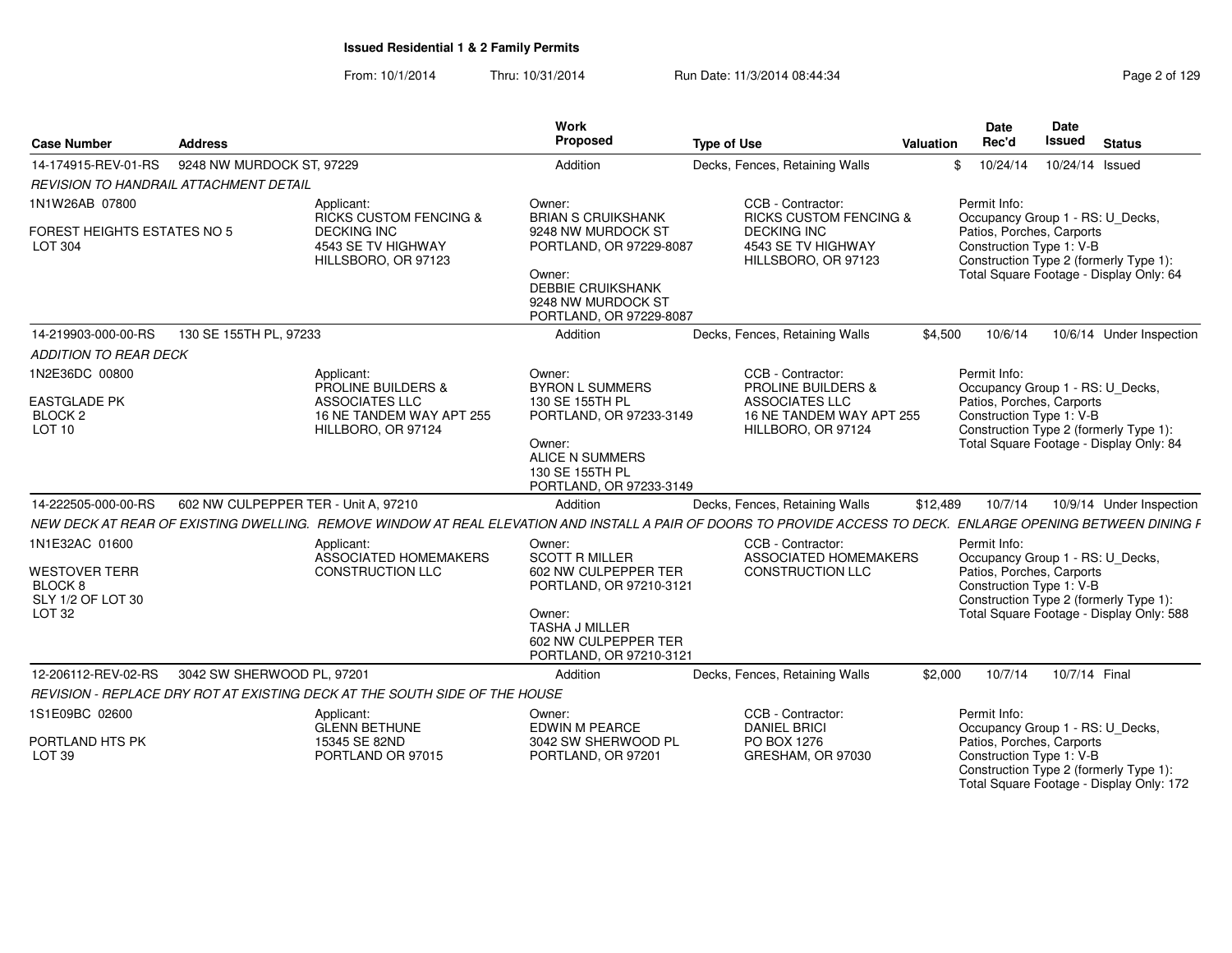| <b>Case Number</b>                                | <b>Address</b>                                 |                                                                                       | Work<br><b>Proposed</b>                                                   | <b>Type of Use</b>                                                                                                                                             | Valuation | Date<br>Rec'd                                         | Date<br><b>Issued</b> Status                                                            |
|---------------------------------------------------|------------------------------------------------|---------------------------------------------------------------------------------------|---------------------------------------------------------------------------|----------------------------------------------------------------------------------------------------------------------------------------------------------------|-----------|-------------------------------------------------------|-----------------------------------------------------------------------------------------|
| 14-222453-000-00-RS                               | 2828 SW WATER AVE, 97201                       |                                                                                       | Addition                                                                  | Decks, Fences, Retaining Walls                                                                                                                                 | \$9.000   | 10/8/14                                               | 10/8/14 Under Inspection                                                                |
|                                                   |                                                | VOLUNTARY ADDITION OF EXTERIOR RAMP TO EXISTING DECK. LESS THAN 30 INCHES ABOVE GRADE |                                                                           |                                                                                                                                                                |           |                                                       |                                                                                         |
| 1S1E10BA 02000                                    |                                                | Applicant:                                                                            | Owner:                                                                    | CCB - Contractor:                                                                                                                                              |           | Permit Info:                                          |                                                                                         |
| CARUTHERS ADD<br>BLOCK 42<br>LOT 4-6 EXC PT IN ST |                                                | <b>TIM YOCOM</b>                                                                      | NATIONAL COLLEGE OF<br>049 SW PORTER ST<br>PORTLAND, OR 97201             | A1 GENERAL CLEANUP &<br>LANDSCAPE COMPANY LLC<br>18077 S DILLMAN RD<br>OREGON CITY, OR 97045                                                                   |           | Patios, Porches, Carports<br>Construction Type 1: V-B | Occupancy Group 1 - RS: U_Decks,<br>Construction Type 2 (formerly Type 1):              |
|                                                   |                                                |                                                                                       | Owner:<br>NATURAL MEDICINE<br>049 SW PORTER ST<br>PORTLAND, OR 97201      |                                                                                                                                                                |           |                                                       | Total Square Footage - Display Only: 500                                                |
|                                                   | 14-222898-000-00-RS 3325 NE 46TH AVE, 97213    |                                                                                       | Addition                                                                  | Garage/Carport                                                                                                                                                 |           |                                                       | \$3.526  10/9/14  10/9/14  Issued                                                       |
|                                                   | ENLARGE EXISTING DETACHED GARAGE, ADD MAN DOOR |                                                                                       |                                                                           |                                                                                                                                                                |           |                                                       |                                                                                         |
| 1N2E30BB 02200                                    |                                                | Applicant:<br><b>STEVE EWOLDT</b>                                                     | Owner:                                                                    | CCB - Contractor:<br>HAHN CASCADE PROPERTIES LLC RICHARD CROOKS                                                                                                |           | Permit Info:                                          | Occupancy Group 1 - RS: U_Private                                                       |
| ROSE CITY PK                                      |                                                | ARTIFEKT ARCHITECTURE +                                                               | 2904 NE HANCOCK ST                                                        | RELIABLE RENOVATIONS                                                                                                                                           |           | Garage\Utility Misc.                                  |                                                                                         |
| BLOCK 158<br>LOT <sub>6</sub>                     |                                                | <b>INTERIORS</b><br>519 SW PARK AVE #410<br>PORTLAND, OR 97205                        | PORTLAND, OR 97212                                                        | 4621 SE GLEN ECHO AV<br>MILWAUKIE, OR 97217                                                                                                                    |           | Construction Type 1: V-B                              | Construction Type 2 (formerly Type 1):<br>Total Square Footage - Display Only: 83       |
| 14-230565-000-00-RS  3895 SW CANBY ST             |                                                |                                                                                       | Addition                                                                  | Garage/Carport                                                                                                                                                 |           |                                                       | \$15,000  10/27/14  10/27/14  Issued                                                    |
|                                                   |                                                |                                                                                       |                                                                           | ENCLOSE EXISTING CARPORT THAT IS ATTACHED TO THE GARAGE, INSTALL OVERHEAD DOOR, NEW WALLS TO CREATE STORAGE AREA AND NEW WORKSHOP                              |           |                                                       |                                                                                         |
| 1S1E20BD 90023                                    |                                                | Applicant:                                                                            | Owner:                                                                    | CCB - Contractor:                                                                                                                                              |           | Permit Info:                                          |                                                                                         |
| GABRIEL COMMONS CONDOMINIUM                       |                                                | STEVE SCOPELLETI GENERAL<br><b>CONTRACTOR LLC</b>                                     | <b>LAWRENCE R DRURY</b><br>3895 SW CANBY ST                               | STEVE SCOPELLETI GENERAL<br><b>CONTRACTOR LLC</b>                                                                                                              |           | Garage\Utility Misc.                                  | Occupancy Group 1 - RS: U Private                                                       |
| LOT 33A                                           |                                                | 4110 SE HAWTHORNE BLVE #419 PORTLAND, OR 97219<br>PORTLAND, OR 97214                  |                                                                           | 4110 SE HAWTHORNE BLVE #419 Construction Type 1: V-B<br>PORTLAND, OR 97214                                                                                     |           |                                                       | Construction Type 2 (formerly Type 1):                                                  |
|                                                   |                                                |                                                                                       | Owner:                                                                    |                                                                                                                                                                |           |                                                       | Total Square Footage - Display Only: 210                                                |
|                                                   |                                                |                                                                                       | JANET J DRURY<br>3895 SW CANBY ST                                         |                                                                                                                                                                |           |                                                       |                                                                                         |
|                                                   |                                                |                                                                                       | PORTLAND, OR 97219                                                        |                                                                                                                                                                |           |                                                       |                                                                                         |
| 14-206284-000-00-RS   6435 NE 8TH AVE, 97211      |                                                |                                                                                       | Addition                                                                  | Single Family Dwelling                                                                                                                                         | \$211.621 |                                                       | 9/5/14  10/22/14  Issued                                                                |
|                                                   |                                                |                                                                                       |                                                                           | ADDITION OF 2ND STORY AND COMPLETE REMODEL OF EXISTING SINGLE FAMILY RESIDENCE, CONVERT BASEMENT TO LIVING SPACE, ADD BATHROOM, NEW STAIRS FROM BASEMENT TO M. |           |                                                       |                                                                                         |
| 1N1E14CB 02600                                    |                                                | Applicant:<br><b>FILIP ANDREICA</b>                                                   | Owner:<br><b>FILIP ANDREICA</b>                                           | CCB - Contractor:<br><b>SBM CONSTRUCTION LLC</b>                                                                                                               |           | Permit Info:                                          | Occupancy Group 1 - RS: R-3_Residential                                                 |
| WOODLAWN HTS                                      |                                                | 29845 SW FARMINGTON RD                                                                | 29845 SW FARMINGTON RD                                                    | 3954 SW BINFORD AVE                                                                                                                                            |           | One and Two Family                                    |                                                                                         |
| BLOCK 2<br>LOT 20                                 |                                                | HILLSBORO, OR 97123                                                                   | HILLSBORO, OR 97123                                                       | GRESHAM, OR 97080                                                                                                                                              |           | Construction Type 1: V-B                              | Construction Type 2 (formerly Type 1): V-B                                              |
| POTENTIAL ADDITIONAL TAX                          |                                                | Applicant:                                                                            | Owner:                                                                    |                                                                                                                                                                |           |                                                       | Total Square Footage - Display Only: 3870                                               |
|                                                   |                                                | ELEONORA ANDREICA<br>29845 SW FARMINGTON RD<br>HILLSBORO, OR 97123                    | <b>ELEONORA ANDREICA</b><br>29845 SW FARMINGTON RD<br>HILLSBORO, OR 97123 |                                                                                                                                                                |           |                                                       |                                                                                         |
| 14-211222-000-00-RS                               | 4412 SW SHATTUCK RD. 9722                      |                                                                                       | Addition                                                                  | Single Family Dwelling                                                                                                                                         | \$204.889 |                                                       | 9/11/14  10/24/14  Issued                                                               |
|                                                   |                                                |                                                                                       |                                                                           | ADDITION TO SFR; ADD ATTACHED 1 CAR GARAGE TO SE CORNER OF THE HOUSE; FURR OUT BASEMENT FLOORS AND ADD NEW WALLS TO INCLUDE OFFICE, NEW BATHROOM, STORAGE, AN  |           |                                                       |                                                                                         |
| 1S1E07DD 08500                                    |                                                | Applicant:                                                                            | Owner:                                                                    | CCB - Contractor:                                                                                                                                              |           | Permit Info:                                          |                                                                                         |
| SECTION 07 1S 1E                                  |                                                | OLTEAN CONSTRUCTION LLC<br>22388 SE HOFFMEISTER RD                                    | PETER LU<br>4412 SW SHATTUCK RD                                           | OLTEAN CONSTRUCTION LLC<br>22388 SE HOFFMEISTER RD                                                                                                             |           | One and Two Family                                    | Occupancy Group 1 - RS: R-3 Residential                                                 |
| TL 8500 0.28 ACRES                                |                                                | DAMASCUS, OR 97089                                                                    | PORTLAND, OR 97221-3049                                                   | DAMASCUS, OR 97089                                                                                                                                             |           | Construction Type 1: V-B                              | Construction Type 2 (formerly Type 1): V-B<br>Total Square Footage - Display Only: 3032 |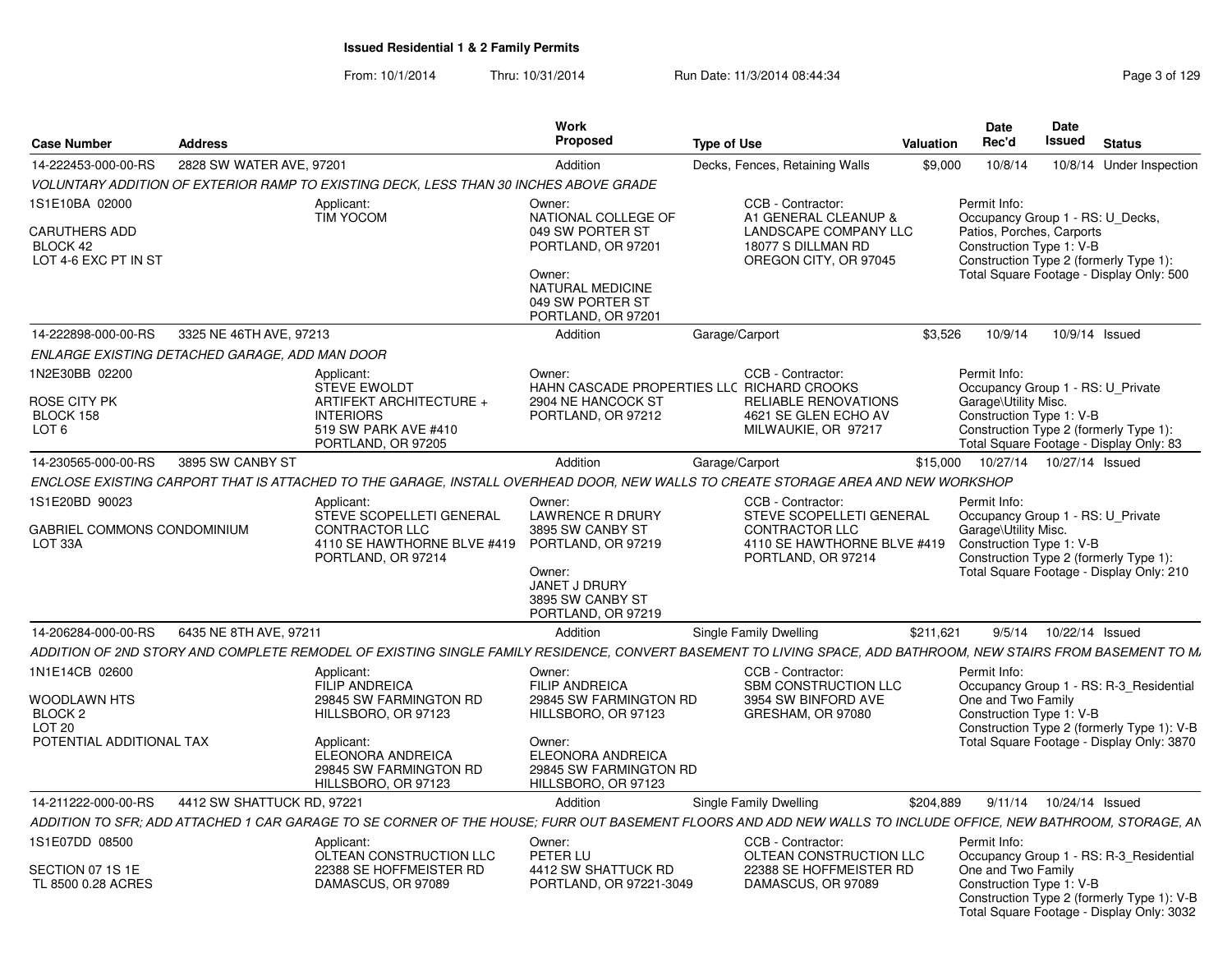|                                        |                                                                                                                                                     |                                             | Work                                                                           |                                                                                                                                                                                                     |           | Date                                           | <b>Date</b>                |                                                                                         |
|----------------------------------------|-----------------------------------------------------------------------------------------------------------------------------------------------------|---------------------------------------------|--------------------------------------------------------------------------------|-----------------------------------------------------------------------------------------------------------------------------------------------------------------------------------------------------|-----------|------------------------------------------------|----------------------------|-----------------------------------------------------------------------------------------|
| <b>Case Number</b>                     | <b>Address</b>                                                                                                                                      |                                             | Proposed                                                                       | <b>Type of Use</b>                                                                                                                                                                                  | Valuation | Rec'd                                          | Issued                     | <b>Status</b>                                                                           |
| 14-230027-000-00-RS                    | 6831 SW 52ND AVE, 97219                                                                                                                             |                                             | Addition                                                                       | <b>Single Family Dwelling</b>                                                                                                                                                                       | \$52,861  | 10/24/14                                       | 10/24/14 Issued            |                                                                                         |
|                                        |                                                                                                                                                     |                                             |                                                                                | CONVERT BASEMENT TO LIVING SPACE, INCLUDES BEDROOM, BATHROOM, LAUNDRY ROOM AND FAMILY ROOM, MAIN FLOOR ADDITION TO KITCHEN AREA, UPDATE KITCHEN AND BATHROOM                                        |           |                                                |                            |                                                                                         |
| 1S1E19AB 09800                         | Applicant:                                                                                                                                          | <b>CORNEL FARCAS</b>                        | Owner:<br><b>EXCEPTIONAL HOMES</b>                                             | CCB - Contractor:<br><b>CORNEL FARCAS</b>                                                                                                                                                           |           | Permit Info:                                   |                            | Occupancy Group 1 - RS: R-3_Residential                                                 |
| HOFFMANS ADD                           |                                                                                                                                                     | 15646 SE CLATSOP                            | 14237 BRIDGE CT                                                                | 15646 SE CLATSOP                                                                                                                                                                                    |           | One and Two Family                             |                            |                                                                                         |
| BLOCK 6<br>LOT 13&14                   |                                                                                                                                                     | PORTLAND, OR 97236                          | LAKE OSWEGO, OR 97034-2177                                                     | PORTLAND, OR 97236                                                                                                                                                                                  |           | Construction Type 1: V-B                       |                            | Construction Type 2 (formerly Type 1): V-B<br>Total Square Footage - Display Only: 1346 |
| 14-212128-000-00-RS                    | 3533 SW BLACKSTONE LN. 97201                                                                                                                        |                                             | Addition                                                                       | Single Family Dwelling                                                                                                                                                                              | \$110,290 |                                                |                            | 9/12/14  10/27/14  Under Inspection                                                     |
|                                        | Raise existing single family residence. Construct new first floor, and new foundation. Fill existing basement. 3.5 bathrooms. Full interior remodel |                                             |                                                                                |                                                                                                                                                                                                     |           |                                                |                            |                                                                                         |
| 1S1E09CB 05100                         | Applicant:                                                                                                                                          |                                             | Owner:                                                                         | CCB - Contractor:                                                                                                                                                                                   |           | Permit Info:                                   |                            |                                                                                         |
|                                        |                                                                                                                                                     | <b>GREEN HAMMER INC</b>                     | <b>MEGAN LEA</b>                                                               | NADEAN'S CUSTOM PLUMBING                                                                                                                                                                            |           |                                                |                            | Occupancy Group 1 - RS: R-3_Residential                                                 |
| COUNCIL CREST PK<br>BLOCK 6            |                                                                                                                                                     | 1323 SE 6TH AVE<br>PORTLAND OR 97214        | 3533 SW BLACKSTONE LN<br>PORTLAND, OR 97239-1588                               | 19376 LELAND ROAD<br>OREGON CITY, OR 97045                                                                                                                                                          |           | One and Two Family<br>Construction Type 1: V-B |                            |                                                                                         |
| LOT 4&14                               |                                                                                                                                                     |                                             |                                                                                |                                                                                                                                                                                                     |           |                                                |                            | Construction Type 2 (formerly Type 1):                                                  |
| SLY 10' OF LOT 15&16                   |                                                                                                                                                     |                                             | Owner:<br><b>JESSE LEA</b><br>3533 SW BLACKSTONE LN<br>PORTLAND, OR 97239-1588 | CCB - Contractor:<br><b>GREEN HAMMER INC</b><br>1323 SE 6TH AVE<br>PORTLAND OR 97214                                                                                                                |           |                                                |                            | Total Square Footage - Display Only: 1000                                               |
| 07-169678-REV-01-RS                    | 4066 NE 13TH AVE, 97212                                                                                                                             |                                             | Addition                                                                       | Single Family Dwelling                                                                                                                                                                              | \$28,500  | 10/27/14                                       | 10/27/14 Issued            |                                                                                         |
|                                        | VALUE ADDED REVISION FOR 3 NEW BEDROOMS AND A BATHROOM AT 2ND FLOOR (2 BATHROOMS TOTAL)                                                             |                                             |                                                                                |                                                                                                                                                                                                     |           |                                                |                            |                                                                                         |
| 1N1E23CA 16800                         | Applicant:                                                                                                                                          |                                             | Owner:                                                                         |                                                                                                                                                                                                     |           | Permit Info:                                   |                            |                                                                                         |
|                                        |                                                                                                                                                     | LORNA M BOWDEN                              | <b>LORNA M BOWDEN</b>                                                          |                                                                                                                                                                                                     |           |                                                |                            | Occupancy Group 1 - RS: R-3 Residential                                                 |
| <b>NORTH IRVINGTON</b>                 |                                                                                                                                                     | 4066 NE 13TH AVE                            | 4066 NE 13TH AVE                                                               |                                                                                                                                                                                                     |           | One and Two Family                             |                            |                                                                                         |
| BLOCK 13<br>LOT <sub>2</sub>           |                                                                                                                                                     | PORTLAND, OR 97212-1307                     | PORTLAND, OR 97212-1307                                                        |                                                                                                                                                                                                     |           | Construction Type 1: V-B                       |                            | Construction Type 2 (formerly Type 1):                                                  |
|                                        |                                                                                                                                                     |                                             |                                                                                |                                                                                                                                                                                                     |           |                                                |                            | Total Square Footage - Display Only: 1358                                               |
| 14-227245-000-00-RS                    | 4554 NE 84TH AVE, 97220                                                                                                                             |                                             | Addition                                                                       | Single Family Dwelling                                                                                                                                                                              |           | \$45,000  10/27/14  10/27/14  Issued           |                            |                                                                                         |
|                                        |                                                                                                                                                     |                                             |                                                                                | 10.27.14 Aulwes Owner has been informed that an open permit for legalizing the front porch is still open and needs to be finalized. Permit #03-166337ADDITION TO THE REAR OF SINGLE FAMILY RESIDENC |           |                                                |                            |                                                                                         |
| 1N2E21BC 17200                         | Applicant:                                                                                                                                          |                                             | Owner:                                                                         | CCB - Contractor:                                                                                                                                                                                   |           | Permit Info:                                   |                            |                                                                                         |
|                                        |                                                                                                                                                     | PAUL GOODSON                                | <b>DESIREE K MIHALAK</b>                                                       | PAUL GOODSON                                                                                                                                                                                        |           |                                                |                            | Occupancy Group 1 - RS: R-3_Residential                                                 |
| ROSEWAY & PLAT 2<br>BLOCK 14           |                                                                                                                                                     | <b>GOODSON CONSTRUCTION &amp;</b>           | 4554 NE 84TH AVE                                                               | <b>GOODSON CONSTRUCTION &amp;</b>                                                                                                                                                                   |           | One and Two Family                             |                            |                                                                                         |
| <b>LOT 14</b>                          |                                                                                                                                                     | <b>REMODEL INC</b><br>20012 SW KENDALL LN   | PORTLAND, OR 97220                                                             | <b>REMODEL INC</b><br>20012 SW KENDALL LN                                                                                                                                                           |           | Construction Type 1: V-B                       |                            | Construction Type 2 (formerly Type 1):                                                  |
|                                        |                                                                                                                                                     | BEAVERTON, OR 97006                         |                                                                                | BEAVERTON, OR 97006                                                                                                                                                                                 |           |                                                |                            | Total Square Footage - Display Only: 326                                                |
| 14-230604-000-00-RS                    | 7646 SE STEPHENS ST, 97215                                                                                                                          |                                             | Addition                                                                       | Single Family Dwelling                                                                                                                                                                              | \$5.000   |                                                | 10/27/14  10/27/14  Issued |                                                                                         |
|                                        | ADDITION OF TRUSSED GABLE ROOF TO EXISTING FLAT ROOF HOUSE                                                                                          |                                             |                                                                                |                                                                                                                                                                                                     |           |                                                |                            |                                                                                         |
| 1S2E05DB 03600                         | Applicant:                                                                                                                                          |                                             | Owner:                                                                         | CCB - Contractor:                                                                                                                                                                                   |           | Permit Info:                                   |                            |                                                                                         |
|                                        |                                                                                                                                                     | <b>DON POSTULA</b>                          | EVELYN P MC ALISTER                                                            | <b>DON POSTULA</b>                                                                                                                                                                                  |           |                                                |                            | Occupancy Group 1 - RS: R-3_Residential                                                 |
| <b>CHARLOTTE HTS</b>                   |                                                                                                                                                     | <b>D &amp; S PRECISION</b>                  | 7414 SE HARRISON CT                                                            | <b>D &amp; S PRECISION</b>                                                                                                                                                                          |           | One and Two Family                             |                            |                                                                                         |
| BLOCK <sub>1</sub><br>LOT <sub>5</sub> |                                                                                                                                                     | <b>CONSTRUCTION INC</b><br>2018 SE 72ND AVE | PORTLAND, OR 97215-4144                                                        | <b>CONSTRUCTION INC</b><br>2018 SE 72ND AVE                                                                                                                                                         |           | Construction Type 1: V-B                       |                            | Construction Type 2 (formerly Type 1):                                                  |
|                                        |                                                                                                                                                     | PORTLAND, OR 97215                          |                                                                                | PORTLAND, OR 97215                                                                                                                                                                                  |           |                                                |                            | Total Square Footage - Display Only: 1                                                  |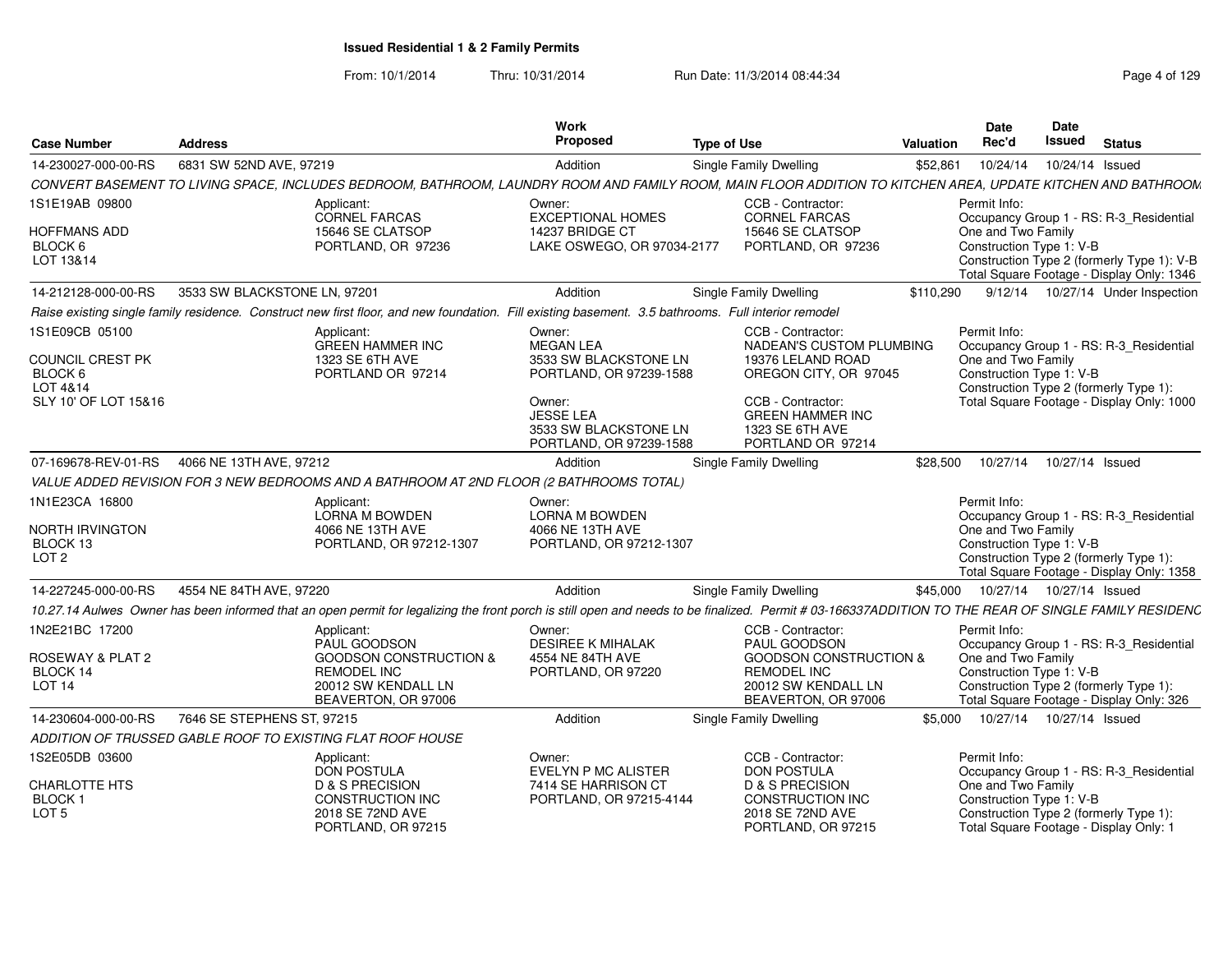| <b>Case Number</b>                                                                       | <b>Address</b>                                                                                                                                                   | <b>Work</b><br>Proposed                                                                                                                                                                 | <b>Type of Use</b>                                                                                                                 | <b>Valuation</b> | <b>Date</b><br>Rec'd                                           | Date<br><b>Issued</b>      | <b>Status</b>                                                                                                                 |
|------------------------------------------------------------------------------------------|------------------------------------------------------------------------------------------------------------------------------------------------------------------|-----------------------------------------------------------------------------------------------------------------------------------------------------------------------------------------|------------------------------------------------------------------------------------------------------------------------------------|------------------|----------------------------------------------------------------|----------------------------|-------------------------------------------------------------------------------------------------------------------------------|
| 14-223545-000-00-RS                                                                      | 327 NE 65TH AVE, 97213                                                                                                                                           | Addition                                                                                                                                                                                | Single Family Dwelling                                                                                                             | \$15,000         | 10/27/14                                                       | 10/27/14 Issued            |                                                                                                                               |
|                                                                                          | ENCLOSE EXISTING COVERED PATIO AND CREATE NEW STUDIO WORKROOM. NOT LIVING SPACE. ADDING SINK IN GARAGE. ADD BAR SINK IN OFFICE. ADD WALL IN EXISTING BATHROOOM T |                                                                                                                                                                                         |                                                                                                                                    |                  |                                                                |                            |                                                                                                                               |
| 1N2E32CB 04100<br><b>ORCHARD HOMES</b><br>BLOCK 13<br><b>LOT 22</b>                      | Applicant:<br>ANDREW GORDON HUNT<br>11954 NE GLISAN ST # 113<br>PORTLAND, OR 97220                                                                               | Owner:<br><b>CHAYO WILSON</b><br>327 NE 65TH AVE<br>PORTLAND, OR 97213                                                                                                                  | <b>CCB - Contractor</b><br>ANDREW GORDON HUNT<br>11954 NE GLISAN ST # 113<br>PORTLAND, OR 97220                                    |                  | Permit Info:<br>One and Two Family<br>Construction Type 1: V-B |                            | Occupancy Group 1 - RS: R-3 Residential<br>Construction Type 2 (formerly Type 1):<br>Total Square Footage - Display Only: 250 |
| 14-225311-000-00-RS                                                                      | 1615 SE 42ND AVE, 97214                                                                                                                                          | Addition                                                                                                                                                                                | Single Family Dwelling                                                                                                             | \$50,000         |                                                                | 10/27/14  10/27/14  Issued |                                                                                                                               |
|                                                                                          | DORMER ADDITION FOR NEW BATHROOM AND LAUNDRY ROOM, ADD SUPPORT IN BASEMENT (2 BATHROOMS TOTAL) (TRADE PERMITS TO BE OBTAINED SEPARATELY)                         |                                                                                                                                                                                         |                                                                                                                                    |                  |                                                                |                            |                                                                                                                               |
| 1S2E06CB 19800<br>HAWTHORNE AVE ADD<br>BLOCK 14<br>S 8 1/3' OF LOT 3<br>LOT <sub>4</sub> | Applicant:<br>STEPHEN HULL<br>STEPHEN HURLEY HULL<br><b>CONSTRUCTION</b><br>7629 SE WOODWARD ST<br>PORTLAND OR 97206                                             | Owner:<br><b>MARK SUMNER</b><br>Owner:<br><b>TAMARA TAYLOR</b><br>1615 SE 42ND AVE<br>PORTLAND, OR 97215<br>Owner:<br><b>MICHAEL G TAYLOR</b><br>1615 SE 42ND AVE<br>PORTLAND, OR 97215 | CCB - Contractor:<br><b>STEPHEN HULL</b><br><b>STEPHEN HURLEY HULL</b><br>CONSTRUCTION<br>7629 SE WOODWARD ST<br>PORTLAND OR 97206 |                  | Permit Info:<br>Construction Type 1: V-B                       |                            | Occupancy Group 1 - RS: R-3 Remodel<br>Construction Type 2 (formerly Type 1):<br>Total Square Footage - Display Only: 112     |
| 14-229512-000-00-RS                                                                      | 11411 SW MILITARY RD, 97219                                                                                                                                      | Addition                                                                                                                                                                                | Single Family Dwelling                                                                                                             | \$125,000        | 10/28/14                                                       | 10/28/14 Issued            |                                                                                                                               |
|                                                                                          | REMODEL MAIN LEVEL OF HOUSE, INFILL EXTERIOR WALL AT 2 INVERTED BAY WINDOWS, WIDEN OPENINGS INTO FRONT ROOM, REMOVE INTERIOR WALLS TO CREATE LARGER LIVING AREA  |                                                                                                                                                                                         |                                                                                                                                    |                  |                                                                |                            |                                                                                                                               |
| 1S1E34AC 01400<br>PALATINE HILL 3<br>BLOCK 87<br>LOT 7-10 TL 1400                        | Applicant:<br><b>MARK CARTER</b><br>MARK CARTER CONSTRUCTION<br>19440 ORCHARD GROVE DR.<br>OREGON CITY, OR 97045                                                 | Owner:<br><b>SHANE STANTON</b><br>11411 SW MILITARY RD<br>PORTLAND, OR 97219<br>Owner:<br><b>KIMBERLEE STANTON</b><br>11411 SW MILITARY RD<br>PORTLAND, OR 97219                        | CCB - Contractor:<br><b>MARK CARTER</b><br>MARK CARTER CONSTRUCTION<br>19440 ORCHARD GROVE DR.<br>OREGON CITY, OR 97045            |                  | Permit Info:<br>Construction Type 1: V-B                       |                            | Occupancy Group 1 - RS: R-3_Remodel<br>Construction Type 2 (formerly Type 1):<br>Total Square Footage - Display Only: 2294    |
| 14-229830-000-00-RS                                                                      | 2208 NE REGENTS DR. 97212                                                                                                                                        | Addition                                                                                                                                                                                | Single Family Dwelling                                                                                                             | \$41.469         | 10/29/14                                                       | 10/29/14 Issued            |                                                                                                                               |
|                                                                                          | DEMOLISH AND REBUILD ATTACHED GARAGE AT EAST ELEVATION. FLAT ROOF. SEPARATE TRADE PERMITS SHALL BE ADDED LATER.                                                  |                                                                                                                                                                                         |                                                                                                                                    |                  |                                                                |                            |                                                                                                                               |
| 1N1E23DD 22500<br><b>HOMEDALE</b><br>BLOCK <sub>2</sub><br>LOT 6&7 TL 22500              | Applicant:<br><b>PAT SAUER</b><br>THE DESIGN DEPARTMENT INC<br>PO BOX 80065<br>PORTLAND, OR 97280                                                                | Owner:<br>MOLLY K SMITH<br>2208 NE REGENTS DR<br>PORTLAND, OR 97212                                                                                                                     | CCB - Contractor:<br><b>STEVE RAZE</b><br>CADEN CUSTOM HOMES, LLC<br>2438 NE 17TH<br>PORTLAND OR 97212                             |                  | Permit Info:<br>One and Two Family<br>Construction Type 1: V-B |                            | Occupancy Group 1 - RS: R-3_Residential<br>Construction Type 2 (formerly Type 1):<br>Total Square Footage - Display Only: 376 |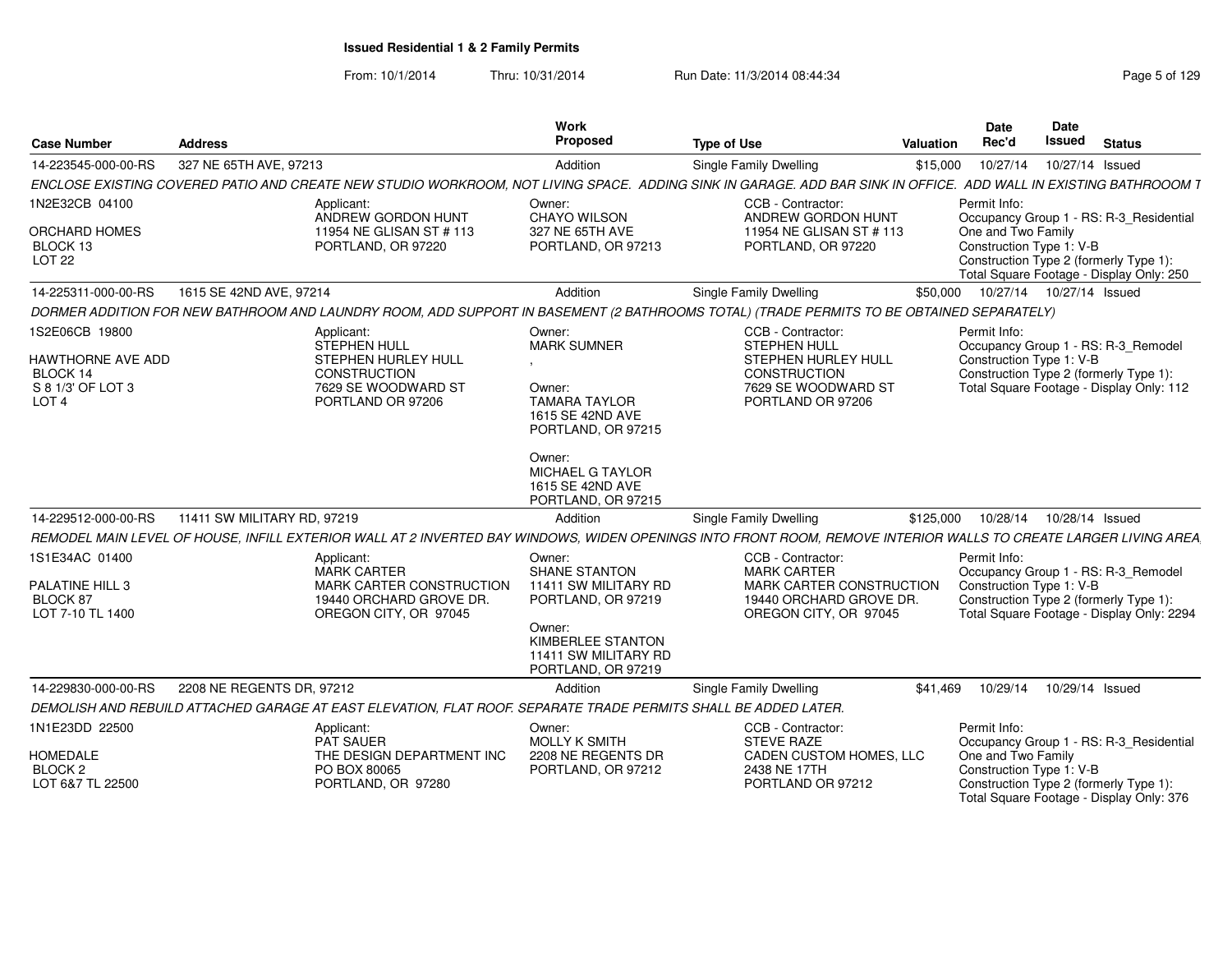|                                                                   |                                                |                                                                                                                                                                | Work                                                                                                                            |                                                                                           |           | <b>Date</b>                                                                                                                 | Date          |                                            |
|-------------------------------------------------------------------|------------------------------------------------|----------------------------------------------------------------------------------------------------------------------------------------------------------------|---------------------------------------------------------------------------------------------------------------------------------|-------------------------------------------------------------------------------------------|-----------|-----------------------------------------------------------------------------------------------------------------------------|---------------|--------------------------------------------|
| <b>Case Number</b>                                                | <b>Address</b>                                 |                                                                                                                                                                | Proposed                                                                                                                        | <b>Type of Use</b>                                                                        | Valuation | Rec'd                                                                                                                       | <b>Issued</b> | <b>Status</b>                              |
| 14-231614-000-00-RS                                               | 6120 SW JAN TREE CT, 97219                     |                                                                                                                                                                | Addition                                                                                                                        | Single Family Dwelling                                                                    | \$3,500   | 10/29/14  10/29/14  Issued                                                                                                  |               |                                            |
|                                                                   |                                                | 30 SQ FT ADDITION TO KITCHEN - Separate trade permits shall be added later                                                                                     |                                                                                                                                 |                                                                                           |           |                                                                                                                             |               |                                            |
| 1S1E19BC 06100                                                    |                                                | Applicant:<br>ED SPENCER                                                                                                                                       | Owner:<br><b>JAMES S KINCAID</b>                                                                                                | CCB - Contractor:<br>WINTER HILL CONSTRUCTION INC Occupancy Group 1 - RS: R-3_Residential |           | Permit Info:                                                                                                                |               |                                            |
| JAN TREE SUBDIVISION<br>LOT <sub>13</sub>                         |                                                | END POINT DESIGN INC<br>4036 NE SANDY BLVD 203<br>PORTLAND OR 97212                                                                                            | 6120 SW JAN TREE CT<br>PORTLAND, OR 97219-1155<br>Owner:<br>FRANCES L KINCAID<br>6120 SW JAN TREE CT<br>PORTLAND, OR 97219-1155 | 16090 NE MOUNTAIN HOME ROAD One and Two Family<br>SHERWOOD OR 97140                       |           | Construction Type 1: V-B<br>Construction Type 2 (formerly Type 1):<br>Total Square Footage - Display Only: 30               |               |                                            |
|                                                                   | 14-219383-000-00-RS 410 NE 32ND AVE, 97232     |                                                                                                                                                                | Addition                                                                                                                        | <b>Single Family Dwelling</b>                                                             |           | \$30,000  10/29/14  10/29/14  Issued                                                                                        |               |                                            |
|                                                                   |                                                | CONVERT EXISTING UNFINISHED BASEMENT TO LIVING SPACE, INCLUDES BATHROOM, UTILITY CLOSET, FAMILY ROOM WITH NEW FRENCH DOORS AND WINDOW, AND KITCHENETTE (NOT TO |                                                                                                                                 |                                                                                           |           |                                                                                                                             |               |                                            |
| 1N1E36CA 03900<br><b>LAURELHURST</b><br>BLOCK 74<br><b>LOT 14</b> |                                                | Applicant:<br>KENNETH WIESLER<br>324 NE 24TH AV<br>PORTLAND, OR 97232                                                                                          | Owner:<br>JOHN JASSMANN<br>410 NE 32ND AVE<br>PORTLAND, OR 97232-3221                                                           |                                                                                           |           | Permit Info:<br>Occupancy Group 1 - RS: R-3_Remodel<br>Construction Type 1: V-B<br>Total Square Footage - Display Only: 705 |               | Construction Type 2 (formerly Type 1): V-B |
|                                                                   |                                                |                                                                                                                                                                | Owner:<br>STEPHANIE RIGAS<br>410 NE 32ND AVE<br>PORTLAND, OR 97232-3221                                                         |                                                                                           |           |                                                                                                                             |               |                                            |
|                                                                   | 14-229355-000-00-RS 2305 SE 47TH AVE, 97215    |                                                                                                                                                                | Addition                                                                                                                        | <b>Single Family Dwelling</b>                                                             | \$35,000  | 10/30/14  10/30/14  Issued                                                                                                  |               |                                            |
|                                                                   |                                                | DORMER ADDITION FOR NEW BATHROOM, RECONFIGURE ATTIC TO INCLUDE MEDIA ROOM WITH CLOSET, BEDROOM WITH CLOSET, NEW POSTS AT LOWEST LEVEL FOR SUPPORT (2 BATHRO    |                                                                                                                                 |                                                                                           |           |                                                                                                                             |               |                                            |
| 1S2E06CD 10300<br><b>DIVISION ST ADD</b>                          |                                                | Applicant:<br>Don Titus                                                                                                                                        | Owner:<br><b>SHARI SOKEL</b><br>2305 SE 47TH AVE                                                                                | CCB - Contractor:<br><b>CHAD GEARIN</b><br><b>GEARIN CONSTRUCTION</b>                     |           | Permit Info:<br>One and Two Family                                                                                          |               | Occupancy Group 1 - RS: R-3_Residential    |
| BLOCK 4<br>LOT <sub>9</sub>                                       |                                                | Don R Titus, Residential Designer<br>7028 N St. Louis Avenue<br>Portland, OR 97203                                                                             | PORTLAND, OR 97215-3807<br>Owner:<br><b>WALTER SOKEL</b><br>2305 SE 47TH AVE<br>PORTLAND, OR 97215-3807                         | 6464 SE 140TH AVE<br>PORTLAND, OR 97236                                                   |           | Construction Type 1: V-B<br>Construction Type 2 (formerly Type 1):<br>Total Square Footage - Display Only: 96               |               |                                            |
|                                                                   | 14-220598-000-00-RS 5620 SW CAMERON RD. 97221  |                                                                                                                                                                | Addition                                                                                                                        | Single Family Dwelling                                                                    | \$3.441   | 10/30/14  10/30/14  Issued                                                                                                  |               |                                            |
|                                                                   | ADDITION TO EXTEND GARAGE 5' AT WEST ELEVATION |                                                                                                                                                                |                                                                                                                                 |                                                                                           |           |                                                                                                                             |               |                                            |
| 1S1E18CA 03700<br>SECTION 18 1S 1E<br>TL 3700 0.23 ACRES          |                                                | Applicant:<br>CHARLES C ERWIN<br>5620 SW CAMERON RD<br>PORTLAND, OR 97221-1758                                                                                 | Owner:<br>CHARLES C ERWIN<br>5620 SW CAMERON RD<br>PORTLAND, OR 97221-1758                                                      |                                                                                           |           | Permit Info:<br>Occupancy Group 1 - RS: U_Private<br>Garage\Utility Misc.<br>Construction Type 1: V-B                       |               |                                            |
|                                                                   |                                                |                                                                                                                                                                | Owner:<br>MARY J ERWIN<br>5620 SW CAMERON RD<br>PORTLAND, OR 97221-1758                                                         |                                                                                           |           | Construction Type 2 (formerly Type 1):<br>Total Square Footage - Display Only: 81                                           |               |                                            |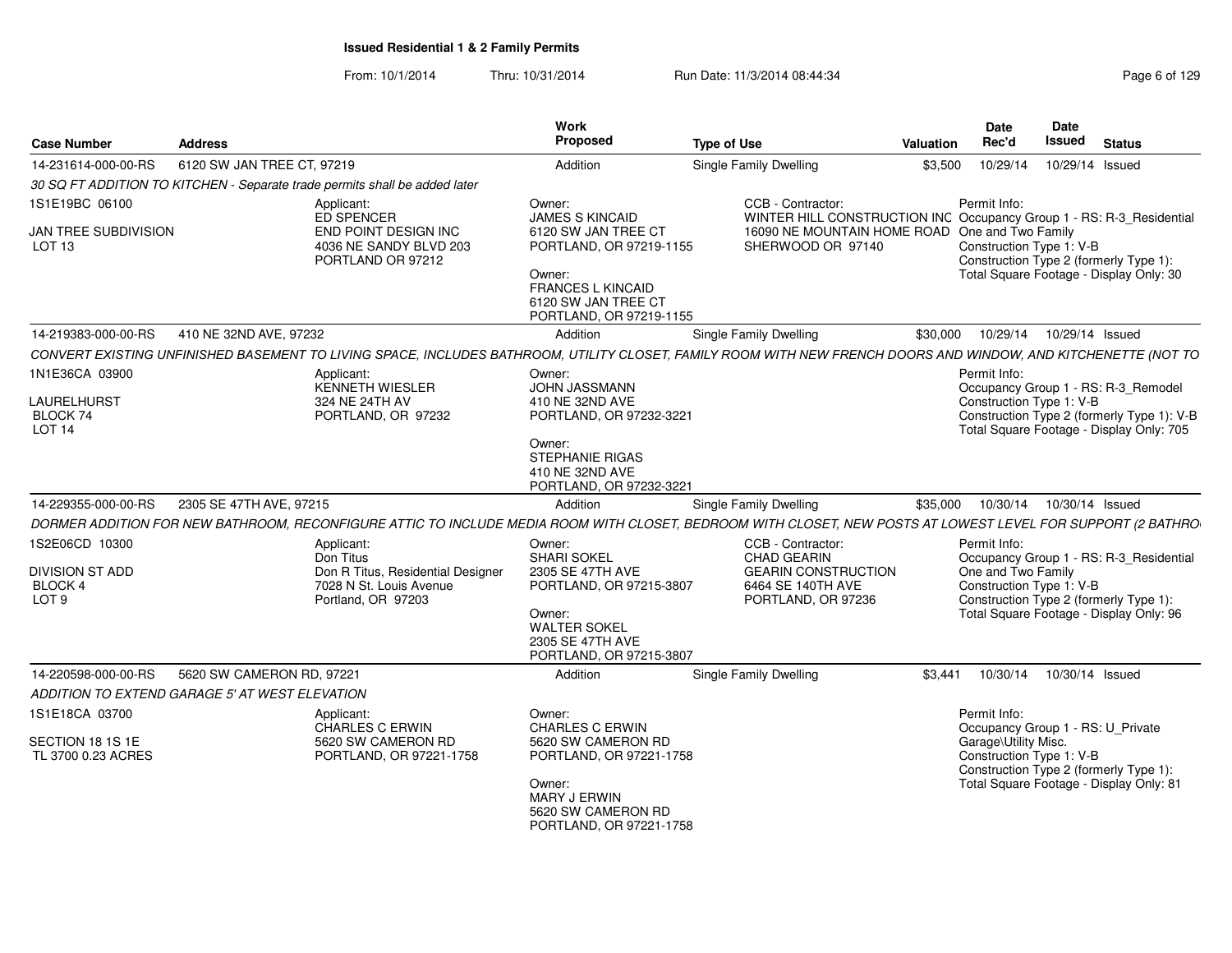| <b>Status</b>                                                                                                                                                     |
|-------------------------------------------------------------------------------------------------------------------------------------------------------------------|
| 10/30/14 Issued                                                                                                                                                   |
|                                                                                                                                                                   |
| Occupancy Group 1 - RS: R-3_Residential                                                                                                                           |
| Construction Type 2 (formerly Type 1):                                                                                                                            |
| Total Square Footage - Display Only: 839                                                                                                                          |
| 10/30/14 Issued                                                                                                                                                   |
| Occupancy Group 1 - RS: R-3_Residential<br>Construction Type 2 (formerly Type 1):<br>Total Square Footage - Display Only: 515                                     |
| 9/5/14  10/30/14  Issued                                                                                                                                          |
| 2 STORY ADDITION: RELOCATE STAIRS THAT LEAD FROM BASEMENT TO MAIN FLOOR: EXTEND MAIN FLOOR TO RELOCATE KITCHEN AND ADD NEW BEDROOM: ADD NEW SECOND FLOOR TO I.    |
| Occupancy Group 1 - RS: R-3_Residential<br>Construction Type 2 (formerly Type 1): V-B<br>Total Square Footage - Display Only: 1174                                |
| 10/30/14  10/30/14  Issued                                                                                                                                        |
| REMODEL EXISTING SINGLE FAMILY RESIDENCE, RELOCATE STAIRS ON MAIN FLOOR, 2ND FLOOR RELOCATE DOOR TO EXISTING OFFICE, ADD 1/2 BATH, REMODEL MASTER BATH AND ADD CL |
| Occupancy Group 1 - RS: R-3_Remodel<br>Construction Type 2 (formerly Type 1):                                                                                     |
|                                                                                                                                                                   |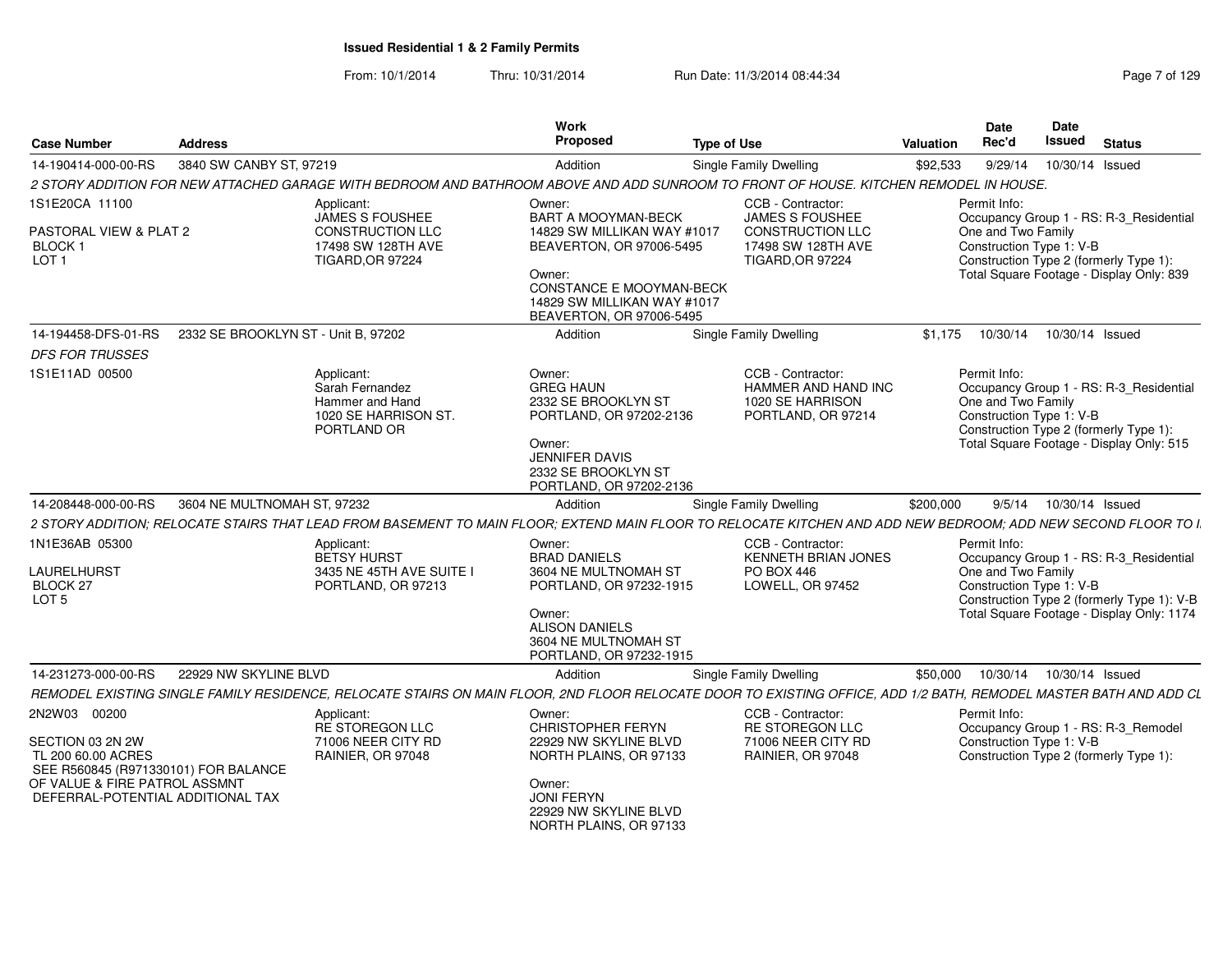| <b>Case Number</b>                                       | <b>Address</b>                                                                                                                                                   | Work<br><b>Proposed</b>                                                      | <b>Type of Use</b>                                                                     | <b>Valuation</b> | <b>Date</b><br>Rec'd                                                                                      | <b>Date</b><br>Issued | <b>Status</b>            |
|----------------------------------------------------------|------------------------------------------------------------------------------------------------------------------------------------------------------------------|------------------------------------------------------------------------------|----------------------------------------------------------------------------------------|------------------|-----------------------------------------------------------------------------------------------------------|-----------------------|--------------------------|
| 14-198898-000-00-RS                                      | 485 NW SKYLINE BLVD, 97229                                                                                                                                       | Addition                                                                     | Single Family Dwelling                                                                 | \$12,951         | 8/15/14                                                                                                   | 10/31/14 Issued       |                          |
|                                                          | CONSTRUCT A 87 SQ. FT. FRONT ENTRY ADDITION WITH POWDER ROOM, CONSTRUCT 157 SQ. FT. REAR DECK, RECONFIGURE INTERIOR STAIRWAY, CONVERT EXISTING REAR MAIN FLOOR S |                                                                              |                                                                                        |                  |                                                                                                           |                       |                          |
| 1N1W36CA 02100<br>SECTION 36 1N 1W<br>TL 2100 1.65 ACRES | Applicant:<br>MODERN ORGANIC<br><b>CONSTRUCTION</b><br>4212 NE SUMNER ST                                                                                         | Owner:<br>THOMAS M BARRETO<br>485 NW SKYLINE BLVD<br>PORTLAND, OR 97229-6849 | CCB - Contractor:<br><b>MODERN ORGANIC</b><br><b>CONSTRUCTION</b><br>4212 NE SUMNER ST |                  | Permit Info:<br>Occupancy Group 1 - RS: R-3 Residential<br>One and Two Family<br>Construction Type 1: V-B |                       |                          |
|                                                          | PORTLAND, OR 97218-1542                                                                                                                                          |                                                                              | PORTLAND, OR 97218-1542                                                                |                  | Construction Type 2 (formerly Type 1): V-B<br>Total Square Footage - Display Only: 245                    |                       |                          |
| 14-230107-000-00-RS                                      | 247 SE 52ND AVE, 97215                                                                                                                                           | Addition                                                                     | Single Family Dwelling                                                                 | \$5.352          | 10/31/14  10/31/14  Issued                                                                                |                       |                          |
| <b>NEW COVERED PATIO IN BACK OF SFR</b>                  |                                                                                                                                                                  |                                                                              |                                                                                        |                  |                                                                                                           |                       |                          |
| 1N2E31CD 03100                                           | Applicant:                                                                                                                                                       | Owner:                                                                       | CCB - Contractor:                                                                      |                  | Permit Info:                                                                                              |                       |                          |
| HOLLY CT                                                 | CHRIS<br><b>RIGHT TURN INC</b>                                                                                                                                   | <b>GERALD W WESTPHAL</b><br>247 SE 52ND AVE                                  | <b>CHRIS</b><br><b>RIGHT TURN INC</b>                                                  |                  | Occupancy Group 1 - RS: U_Decks,<br>Patios, Porches, Carports                                             |                       |                          |
| LOT 8                                                    | 6160 NE HWY 99                                                                                                                                                   | PORTLAND, OR 97215-1131                                                      | 6160 NE HWY 99                                                                         |                  | Construction Type 1: V-B                                                                                  |                       |                          |
|                                                          | VANCOUVER WA 98665                                                                                                                                               | Owner:                                                                       | VANCOUVER WA 98665                                                                     |                  | Construction Type 2 (formerly Type 1):<br>Total Square Footage - Display Only: 252                        |                       |                          |
|                                                          |                                                                                                                                                                  | H FRANCES WESTPHAL                                                           |                                                                                        |                  |                                                                                                           |                       |                          |
|                                                          |                                                                                                                                                                  | 247 SE 52ND AVE<br>PORTLAND, OR 97215-1131                                   |                                                                                        |                  |                                                                                                           |                       |                          |
|                                                          | 10-155661-REV-02-RS 5116 NE 22ND AVE, 97211                                                                                                                      | Addition                                                                     | Single Family Dwelling                                                                 | \$               | 10/1/14                                                                                                   | 10/1/14 Issued        |                          |
|                                                          | REVISION TO VOLUNTARY SEISMIC STRENGTHENING CONNECTION DETAIL AT BASEMENT FOOTINGS/WALLS                                                                         |                                                                              |                                                                                        |                  |                                                                                                           |                       |                          |
| 1N1E23AA 14900                                           | Applicant:                                                                                                                                                       | Owner:                                                                       | CCB - Contractor:                                                                      |                  | Permit Info:                                                                                              |                       |                          |
| <b>VERNON</b>                                            | LARS NYSTROM<br>5116 NE 22ND AVE                                                                                                                                 | <b>LARS NYSTROM</b><br>5116 NE 22ND AVE                                      | SUNSET CONSTRUCTION LLC<br>7864 N WABASH AVE                                           |                  | Occupancy Group 1 - RS: R-3_Residential<br>One and Two Family                                             |                       |                          |
| BLOCK 32                                                 | PORTLAND, OR 97211                                                                                                                                               | PORTLAND, OR 97211                                                           | PORTLAND, OR 97217                                                                     |                  | Construction Type 1: V-B                                                                                  |                       |                          |
| LOT <sub>3</sub>                                         |                                                                                                                                                                  | Owner:                                                                       |                                                                                        |                  | Construction Type 2 (formerly Type 1): V-B<br>Total Square Footage - Display Only: 947                    |                       |                          |
|                                                          |                                                                                                                                                                  | JENNIFER NYSTROM                                                             |                                                                                        |                  |                                                                                                           |                       |                          |
|                                                          |                                                                                                                                                                  | 5116 NE 22ND AVE                                                             |                                                                                        |                  |                                                                                                           |                       |                          |
| 14-196726-REV-02-RS                                      | 7405 N NEWELL AVE, 97203                                                                                                                                         | PORTLAND, OR 97211<br>Addition                                               | Single Family Dwelling                                                                 | \$               | 10/1/14                                                                                                   | 10/1/14 Issued        |                          |
|                                                          | REVISION TO MOVE BATHROOM ON UPPER FLOOR AND RECONFIGURE BEDROOM                                                                                                 |                                                                              |                                                                                        |                  |                                                                                                           |                       |                          |
| 1N1E07BD 04200                                           | Applicant:                                                                                                                                                       | Owner:                                                                       |                                                                                        |                  | Permit Info:                                                                                              |                       |                          |
|                                                          | <b>JUSTIN KORVOLA</b>                                                                                                                                            | LINDSAY L LANCASTER                                                          |                                                                                        |                  | Occupancy Group 1 - RS: R-3_Residential                                                                   |                       |                          |
| NORTHERN HILL ADD                                        | 133 SE LINDEN AVE                                                                                                                                                | 7405 N NEWELL AVE                                                            |                                                                                        |                  | One and Two Family                                                                                        |                       |                          |
| BLOCK 11<br>LOT 18&19 TL 4200                            | GRESHAM OR 97080                                                                                                                                                 | PORTLAND, OR 97203                                                           |                                                                                        |                  | Construction Type 1: V-B<br>Construction Type 2 (formerly Type 1):                                        |                       |                          |
|                                                          |                                                                                                                                                                  |                                                                              |                                                                                        |                  | Total Square Footage - Display Only: 130                                                                  |                       |                          |
| 14-218291-000-00-RS                                      | 11361 SW AVENTINE CIRCUS, 97219                                                                                                                                  | Addition                                                                     | Single Family Dwelling                                                                 | \$150,000        | 10/1/14                                                                                                   |                       | 10/1/14 Under Inspection |
|                                                          | SINGLE STORY ADDITION OF NEW TV ROOM AT SOUTH ELEVATION. ADD NEW BATHROOM AND WALK IN CLOSET: SINGLE STORY ADDITION AT WEST ELEVATION FOR NEW PANTRY, LAUNDRY R  |                                                                              |                                                                                        |                  |                                                                                                           |                       |                          |
| 1S1E34AB 00800                                           | Applicant:<br>RE BERGESON CONSTRUCTION                                                                                                                           | Owner:<br>LOREN E JENKINS                                                    | CCB - Contractor:<br>RE BERGESON CONSTRUCTION                                          |                  | Permit Info:                                                                                              |                       |                          |
| <b>PALATINE HILL</b>                                     | LLC                                                                                                                                                              | 11108 SW COLLINA AVE                                                         | LLC                                                                                    |                  | Occupancy Group 1 - RS: R-3_Residential<br>One and Two Family                                             |                       |                          |
| LOT 44&46 TL 800                                         | 19472 WESTLING DR                                                                                                                                                | PORTLAND, OR 97219-7837                                                      | 19472 WESTLING DR                                                                      |                  | Construction Type 1: V-B                                                                                  |                       |                          |
|                                                          | OREGON CITY, OR 97045                                                                                                                                            | Owner:                                                                       | OREGON CITY, OR 97045                                                                  |                  | Construction Type 2 (formerly Type 1):<br>Total Square Footage - Display Only: 522                        |                       |                          |
|                                                          |                                                                                                                                                                  | <b>HEATHER M JENKINS</b>                                                     |                                                                                        |                  |                                                                                                           |                       |                          |
|                                                          |                                                                                                                                                                  | 11108 SW COLLINA AVE<br>PORTLAND, OR 97219-7837                              |                                                                                        |                  |                                                                                                           |                       |                          |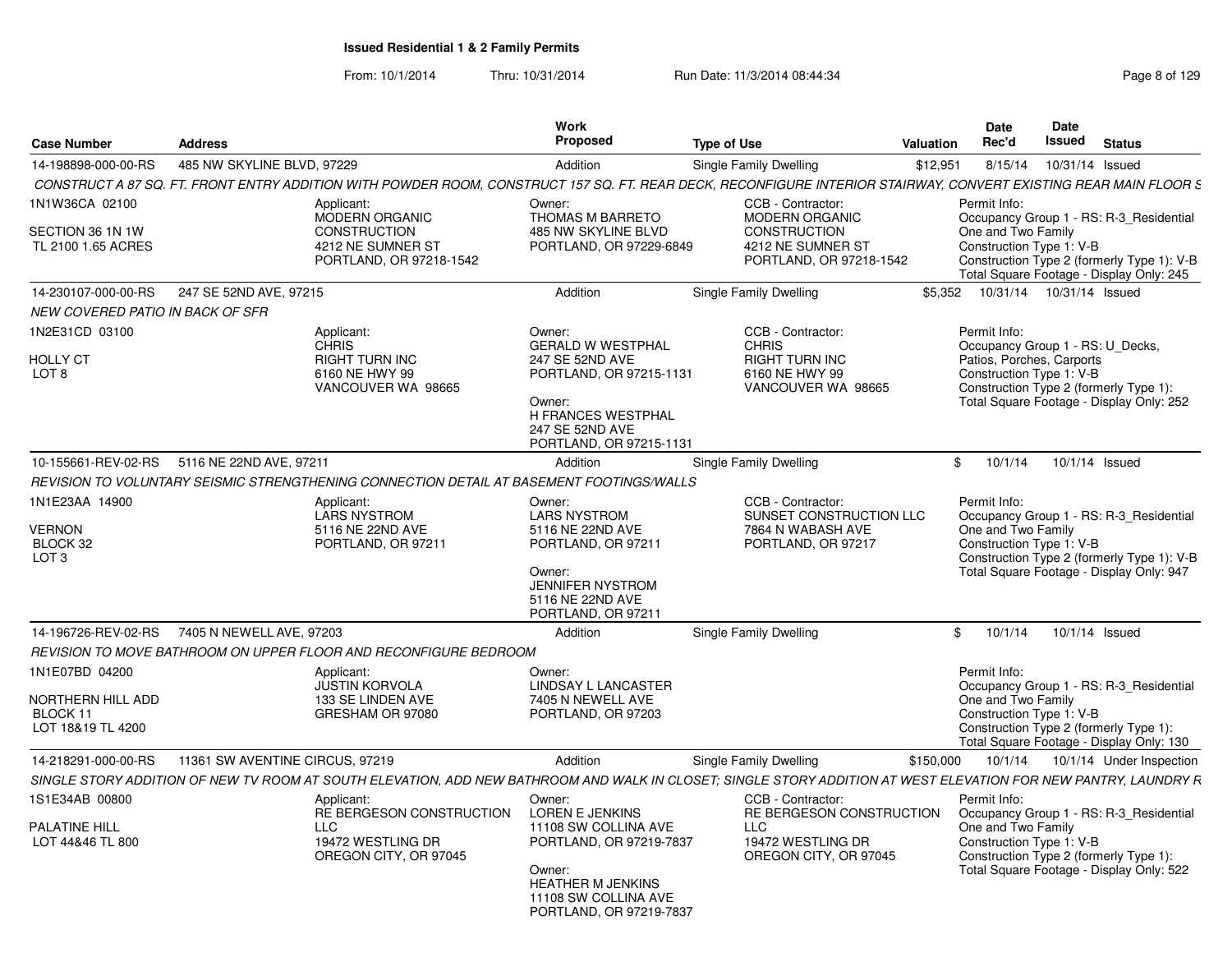| <b>Case Number</b>                                      | <b>Address</b>                 |                                                                                   | Work<br>Proposed                                                        | <b>Type of Use</b>                                                                                                                                       | Valuation | Date<br>Rec'd                                                                                                                       | <b>Date</b><br>Issued    | <b>Status</b> |  |
|---------------------------------------------------------|--------------------------------|-----------------------------------------------------------------------------------|-------------------------------------------------------------------------|----------------------------------------------------------------------------------------------------------------------------------------------------------|-----------|-------------------------------------------------------------------------------------------------------------------------------------|--------------------------|---------------|--|
| 14-219929-000-00-RS                                     | 3510 SW SANTA MONICA CT, 97221 |                                                                                   | Addition                                                                | Single Family Dwelling                                                                                                                                   | \$14,557  | 10/1/14                                                                                                                             | 10/1/14 Issued           |               |  |
|                                                         |                                |                                                                                   |                                                                         | RECONFIGURING INTERIOR SPACE AND ENCLOSING CARPORT; REMOVING CHIMENY AND INFILLING ROOF. INFILLING WINDOWS AND ADDING NEW DOORS; NO NEW BATHROOMS        |           |                                                                                                                                     |                          |               |  |
| 1S1E08DC 03900                                          |                                | Applicant:<br><b>MATTHEW DABY</b>                                                 | Owner:<br><b>LACEY D HALL</b>                                           | CCB - Contractor:<br><b>DANIEL MORETT</b>                                                                                                                |           | Permit Info:<br>Occupancy Group 1 - RS: R-3_Remodel                                                                                 |                          |               |  |
| <b>BRIDLEMILE</b><br>BLOCK 13<br>LOT <sub>6</sub>       |                                | 4406 NE 12TH AVE<br>PORTLAND OR 97211                                             | 3510 SW SANTA MONICA CT<br>PORTLAND, OR 97221                           | 575 BEN VISTA DR S<br>SALEM. OR 973025406                                                                                                                |           | Construction Type 1: V-B<br>Construction Type 2 (formerly Type 1):<br>Total Square Footage - Display Only: 396                      |                          |               |  |
| 14-199404-REV-02-RS                                     | 3545 SW DOSCH CT, 97221        |                                                                                   | Addition                                                                | <b>Single Family Dwelling</b>                                                                                                                            | \$200     | 10/1/14                                                                                                                             | 10/1/14 Issued           |               |  |
|                                                         |                                | ADDED VALUE REVISION TO ADD 8" BUMP OUT TO EXPAND THE KITCHEN                     |                                                                         |                                                                                                                                                          |           |                                                                                                                                     |                          |               |  |
| 1S1E08CA 00600                                          |                                | Applicant:<br>DANIEL LEE DUNN JR                                                  | Owner:<br>PHILIP ALLEN                                                  | CCB - Contractor:<br>DANIEL LEE DUNN JR                                                                                                                  |           | Permit Info:<br>Occupancy Group 1 - RS: R-3 Residential                                                                             |                          |               |  |
| TUNNELWOOD PK<br>LOT <sub>6</sub>                       |                                | 21932 S. SCHIEFFER ROAD<br>COLTON, OR 97017                                       | 3545 SW DOSCH CT<br>PORTLAND, OR 97221                                  | 21932 S. SCHIEFFER ROAD<br>COLTON, OR 97017                                                                                                              |           | One and Two Family<br>Construction Type 1: V-B<br>Construction Type 2 (formerly Type 1):<br>Total Square Footage - Display Only: 64 |                          |               |  |
| 14-219402-000-00-RS                                     | 7815 SE 68TH AVE, 97206        |                                                                                   | Addition                                                                | <b>Single Family Dwelling</b>                                                                                                                            | \$2.757   | 10/2/14                                                                                                                             | 10/2/14 Issued           |               |  |
|                                                         |                                | ADDITION OF NEW COVERED PORCH AND CONVERT EXISTING BEDROOM TO BATHROOM AND CLOSET |                                                                         |                                                                                                                                                          |           |                                                                                                                                     |                          |               |  |
| 1S2E20CA 15400                                          |                                | Applicant:<br>IOAN PATAN                                                          | Owner:<br>VASILE ARON                                                   | <b>Primary Contractor:</b><br>TO BID                                                                                                                     |           | Permit Info:<br>Occupancy Group 1 - RS: R-3_Remodel                                                                                 |                          |               |  |
| SECTION 20 1S 2E<br>TL 15400 0.36 ACRES                 |                                | 13015 NE OREGON ST<br>PORTLAND OR 97230                                           | 311 NE 106TH AVE<br>PORTLAND, OR 97220                                  |                                                                                                                                                          |           | Construction Type 1: V-B<br>Construction Type 2 (formerly Type 1):<br>Total Square Footage - Display Only: 75                       |                          |               |  |
| 14-198526-000-00-RS                                     | 6322 N WILBUR AVE, 97217       |                                                                                   | Addition                                                                | <b>Single Family Dwelling</b>                                                                                                                            | \$59,774  | 8/21/14                                                                                                                             | 10/2/14 Under Inspection |               |  |
|                                                         |                                |                                                                                   |                                                                         | ADDITION AND REMODEL TO ENTIRE HOUSE, RELOCATE FRONT ENTRY AND ADD NEW COVERED PORCH AND NEW DECK AT REAR OF HOUSE, ADD NEW BATHROOM AND BEDROOM, REMOVE |           |                                                                                                                                     |                          |               |  |
| 1N1E16CA 01100                                          |                                | Applicant:<br>PATRICK DONALDSON                                                   | Owner:<br><b>DANA STROMBERG</b>                                         |                                                                                                                                                          |           | Permit Info:<br>Occupancy Group 1 - RS: R-3_Remodel                                                                                 |                          |               |  |
| <b>WILLAMETTE</b><br><b>BLOCK1</b><br>N 25' OF LOT 13   |                                | 1639 SE 12TH AVE<br>PORTLAND, OR 97204                                            | 6356 N WILBUR AVE<br>PORTLAND, OR 97217                                 |                                                                                                                                                          |           | Construction Type 1: V-B<br>Construction Type 2 (formerly Type 1): V-B<br>Total Square Footage - Display Only: 1118                 |                          |               |  |
| <b>LOT 14</b>                                           |                                |                                                                                   | Owner:<br>PATRICK J O'HERRON<br>6356 N WILBUR AVE<br>PORTLAND, OR 97217 |                                                                                                                                                          |           |                                                                                                                                     |                          |               |  |
|                                                         |                                |                                                                                   | Owner:<br><b>DIANA REMPE</b><br>6356 N WILBUR AVE<br>PORTLAND, OR 97217 |                                                                                                                                                          |           |                                                                                                                                     |                          |               |  |
| 14-177151-DFS-01-RS 3284 SW FAIRMOUNT BLVD, 97201       |                                |                                                                                   | Addition                                                                | Single Family Dwelling                                                                                                                                   | \$50,000  | 9/18/14                                                                                                                             | 10/2/14 Issued           |               |  |
| <i>DFS FOR TIE BACKS AND HELICAL PILES</i>              |                                |                                                                                   |                                                                         |                                                                                                                                                          |           |                                                                                                                                     |                          |               |  |
| 1S1E08DA 08500                                          |                                | Applicant:<br><b>SEAN GREEN</b>                                                   | Owner:<br>3284 FAIRMOUNT LLC                                            | CCB - Contractor:<br>RAMJACK OF OREGON                                                                                                                   |           | Permit Info:<br>Occupancy Group 1 - RS: R-3_Remodel                                                                                 |                          |               |  |
| <b>COUNCIL CREST PK</b><br>BLOCK 28<br>LOT <sub>8</sub> |                                | PRITIKIN GROUP<br>1002 WESTWOOD CT<br>PORTLAND OR 97239                           | 1002 SW WESTWOOD CT<br>PORTLAND, OR 97239                               | PO BOX 11701<br>EUGENE, OR 97440                                                                                                                         |           | Construction Type 1: V-B<br>Construction Type 2 (formerly Type 1):<br>Total Square Footage - Display Only: 314                      |                          |               |  |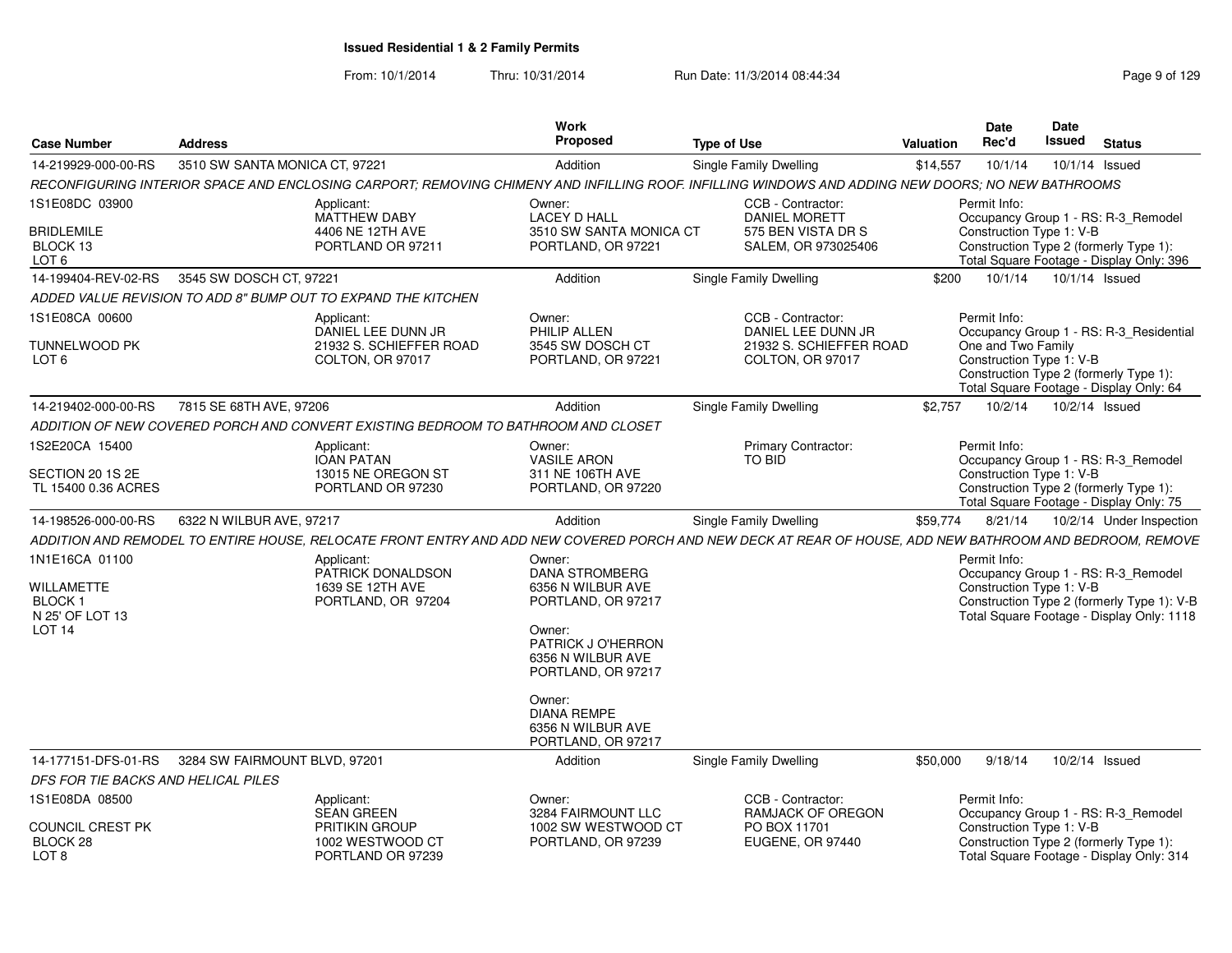|                                      |                                                       |                                                                                   | <b>Work</b><br>Proposed          |                                                                                                                                                              | Date<br>Rec'd       | Date<br><b>Issued</b>                                                                  |
|--------------------------------------|-------------------------------------------------------|-----------------------------------------------------------------------------------|----------------------------------|--------------------------------------------------------------------------------------------------------------------------------------------------------------|---------------------|----------------------------------------------------------------------------------------|
| <b>Case Number</b>                   | Address                                               |                                                                                   |                                  | <b>Type of Use</b>                                                                                                                                           | Valuation           | <b>Status</b>                                                                          |
| 14-177151-000-00-RS                  | 3284 SW FAIRMOUNT BLVD, 97201                         |                                                                                   | Addition                         | Single Family Dwelling                                                                                                                                       | \$11,543<br>6/30/14 | 10/2/14 Under Inspection                                                               |
|                                      |                                                       |                                                                                   |                                  | DIG OUT CRAWLSPACE UNDER GARAGE TO CONVERT TO CREATE NEW BEDROOM; REMOVE 1ST FLOOR LEVEL AT BASEMENT TO CREATE NEW 13' +/- CEILINGS AT BASEMENT. NEW BASEME  |                     |                                                                                        |
| 1S1E08DA 08500                       |                                                       | Applicant:<br><b>SEAN GREEN</b>                                                   | Owner:<br>3284 FAIRMOUNT LLC     | CCB - Contractor:<br>RAMJACK OF OREGON                                                                                                                       | Permit Info:        | Occupancy Group 1 - RS: R-3_Remodel                                                    |
| COUNCIL CREST PK                     |                                                       | <b>PRITIKIN GROUP</b>                                                             | 1002 SW WESTWOOD CT              | PO BOX 11701                                                                                                                                                 |                     | Construction Type 1: V-B                                                               |
| BLOCK 28                             |                                                       | 1002 WESTWOOD CT                                                                  | PORTLAND, OR 97239               | EUGENE, OR 97440                                                                                                                                             |                     | Construction Type 2 (formerly Type 1):                                                 |
| LOT <sub>8</sub>                     |                                                       | PORTLAND OR 97239                                                                 |                                  |                                                                                                                                                              |                     | Total Square Footage - Display Only: 314                                               |
|                                      | 14-215559-000-00-RS 340 SE 47TH AVE, 97215            |                                                                                   | Addition                         | Single Family Dwelling                                                                                                                                       |                     | \$37,000  10/2/14  10/2/14  Under Inspection                                           |
|                                      |                                                       |                                                                                   |                                  | ADDITION AT REAR OF HOUSE TO EXPAND BEDROOM AND ADD BATHROOM AND CLOSET; REMOVE WALL BETWEEN KITCHEN AND DINING-LIVING ROOMS TO EXPAND KITCHEN. REMOVE SLII  |                     |                                                                                        |
| 1N2E31CD 13900                       |                                                       | Applicant:<br><b>DONA DUMDEANG</b>                                                | Owner:<br>SHARON HALSHAW-POWELL  | CCB - Contractor:<br>ANTON HEATING AND A/C LLC                                                                                                               | Permit Info:        | Occupancy Group 1 - RS: R-3_Residential                                                |
| PROVIDENCE HTS                       |                                                       | 1531 SE 37TH AVE                                                                  |                                  | 7816 SE 68TH                                                                                                                                                 | One and Two Family  |                                                                                        |
| <b>BLOCK1</b>                        |                                                       | PORTLAND, OR 97214                                                                | Owner:                           | PORTLAND OR 97206                                                                                                                                            |                     | Construction Type 1: V-B                                                               |
| LOT 8                                |                                                       |                                                                                   | <b>JENNIFER PROWELL</b>          | CCB - Contractor:                                                                                                                                            |                     | Construction Type 2 (formerly Type 1): V-B<br>Total Square Footage - Display Only: 573 |
|                                      |                                                       |                                                                                   |                                  | MODERN CRAFTSMEN LLC                                                                                                                                         |                     |                                                                                        |
|                                      |                                                       |                                                                                   |                                  | 685 SW LAKESHORE DR                                                                                                                                          |                     |                                                                                        |
|                                      |                                                       |                                                                                   |                                  | ESTACADA, OR 97025                                                                                                                                           |                     |                                                                                        |
| 14-215645-000-00-RS                  | 6234 SE 30TH AVE, 97202                               |                                                                                   | Addition                         | <b>Single Family Dwelling</b>                                                                                                                                | \$65,000            | 10/2/14   10/2/14   Under Inspection                                                   |
|                                      | SINGLE STORY ADDITION OF LIVING AREA AT REAR OF HOUSE |                                                                                   |                                  |                                                                                                                                                              |                     |                                                                                        |
| 1S1E13CD 05500                       |                                                       | Applicant:<br>JEREME GERNAND                                                      | Owner:<br>ANTHONY MONTANARO      | CCB - Contractor:<br><b>JEREME GERNAND</b>                                                                                                                   | Permit Info:        | Occupancy Group 1 - RS: R-3_Residential                                                |
| EASTMORELAND                         |                                                       | S SQUARED ENTERPRISES                                                             | 2930 SE CLAYBOURNE ST            | S SQUARED ENTERPRISES                                                                                                                                        | One and Two Family  |                                                                                        |
| BLOCK 36                             |                                                       | 4238 SE MONROE                                                                    | PORTLAND, OR 97202-8740          | 4238 SE MONROE                                                                                                                                               |                     | Construction Type 1: V-B                                                               |
| S 37 1/2' OF LOT 3<br>N 1/2 OF LOT 4 |                                                       | MILWAUKIE OR 97222                                                                | Owner:                           | MILWAUKIE OR 97222                                                                                                                                           |                     | Construction Type 2 (formerly Type 1):<br>Total Square Footage - Display Only: 180     |
|                                      |                                                       |                                                                                   | <b>KAREN MONTANARO</b>           |                                                                                                                                                              |                     |                                                                                        |
|                                      |                                                       |                                                                                   | 2930 SE CLAYBOURNE ST            |                                                                                                                                                              |                     |                                                                                        |
|                                      |                                                       |                                                                                   | PORTLAND, OR 97202-8740          |                                                                                                                                                              |                     |                                                                                        |
|                                      | 14-219179-000-00-RS   4615 N BORTHWICK AVE, 97217     |                                                                                   | Addition                         | <b>Single Family Dwelling</b>                                                                                                                                | \$9,877 9/30/14     | 10/3/14 Under Inspection                                                               |
|                                      |                                                       | REMOVE EXISTING DECK FROM REAR OF EXISTING DWELLING, AND BUILD NEW COVERED PORCH. |                                  |                                                                                                                                                              |                     |                                                                                        |
| 1N1E22BD 08500                       |                                                       | Applicant:<br>NEIL KELLY CO INC                                                   | Owner:<br><b>BENNETT E BARCH</b> | CCB - Contractor:<br>NEIL KELLY CO INC                                                                                                                       | Permit Info:        | Occupancy Group 1 - RS: U_Decks,                                                       |
| <b>CLIFFORD ADD</b>                  |                                                       | 804 N ALBERTA ST                                                                  | 4615 N BORTHWICK AVE             | 804 N ALBERTA ST                                                                                                                                             |                     | Patios, Porches, Carports                                                              |
| BLOCK 10                             |                                                       | PORTLAND, OR 97217-2693                                                           | PORTLAND, OR 97217               | PORTLAND, OR 97217-2693                                                                                                                                      |                     | Construction Type 1: V-B                                                               |
| LOT <sub>7</sub>                     |                                                       |                                                                                   | Owner:                           |                                                                                                                                                              |                     | Construction Type 2 (formerly Type 1):<br>Total Square Footage - Display Only: 465     |
|                                      |                                                       |                                                                                   | JOHN T SCHREMP                   |                                                                                                                                                              |                     |                                                                                        |
|                                      |                                                       |                                                                                   | 4615 N BORTHWICK AVE             |                                                                                                                                                              |                     |                                                                                        |
|                                      |                                                       |                                                                                   | PORTLAND, OR 97217               |                                                                                                                                                              |                     |                                                                                        |
|                                      | 14-220903-000-00-RS 7130 NE WYGANT ST, 97218          |                                                                                   | Addition                         | Single Family Dwelling                                                                                                                                       |                     | \$25,036  10/3/14  10/3/14  Under Inspection                                           |
|                                      |                                                       |                                                                                   |                                  | ADDITION TO THE FRONT OF THE HOUSE TO EXPAND AND LEGALIZE CONVERSION OF GARAGE TO LIVING SPACE; NEW LIVING SPACE TO INCLUDE BEDROOM AND NEW BATHROOM; REMOVE |                     |                                                                                        |
| 1N2E20BD 01700                       |                                                       | Applicant:<br><b>JEFFREY HULBERT</b>                                              | Owner:<br>OR HOMES LLC           | CCB - Contractor:<br>WALTER S ZWINGLI                                                                                                                        | Permit Info:        | Occupancy Group 1 - RS: R-3 Residential                                                |
| PADDOCK AC                           |                                                       | 11225A SW GREENBURG RD                                                            | 11225 A SW GREENBURG RD          | A LIGHT UP CO OF OREGON INC One and Two Family                                                                                                               |                     |                                                                                        |
| BLOCK 6                              |                                                       | <b>TIGARD, OR 97223</b>                                                           | <b>TIGARD, OR 97223</b>          | (DBA AA MAINTENANCE)                                                                                                                                         |                     | Construction Type 1: V-B                                                               |
| LOT 5&6 TL 1700                      |                                                       |                                                                                   |                                  | 11225 SW GREENBURG RD #A<br>TIGARD OR 97223                                                                                                                  |                     | Construction Type 2 (formerly Type 1):<br>Total Square Footage - Display Only: 227     |
|                                      |                                                       |                                                                                   |                                  |                                                                                                                                                              |                     |                                                                                        |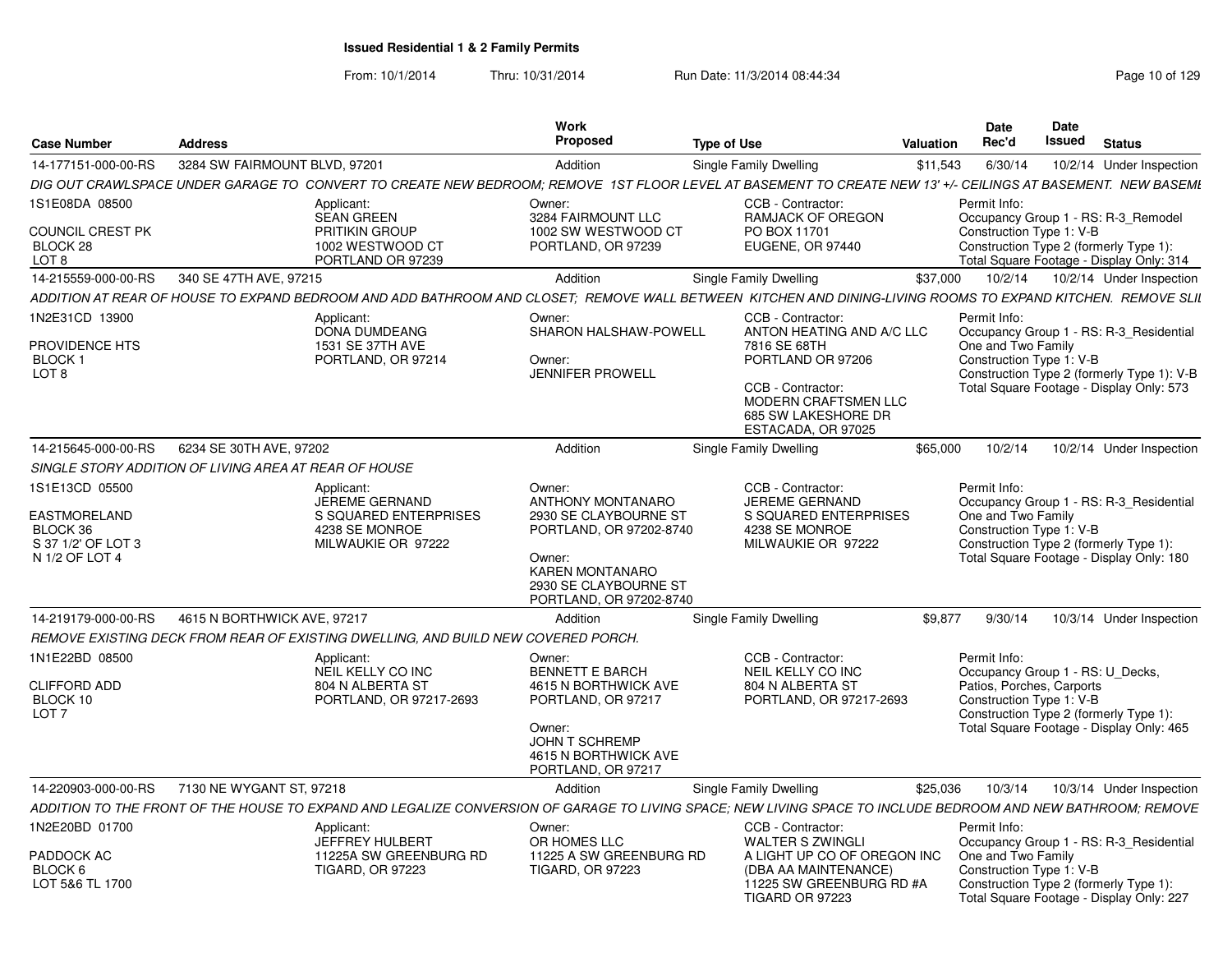| <b>Case Number</b>                                                                 | <b>Address</b>                                     |                                                                                                                                                            | Work<br>Proposed                                                                                                                                          | <b>Type of Use</b>                                                                                                                     | <b>Valuation</b> | <b>Date</b><br>Rec'd                                                                                                                                | Date<br><b>Issued</b> | <b>Status</b>                                                                                                                      |
|------------------------------------------------------------------------------------|----------------------------------------------------|------------------------------------------------------------------------------------------------------------------------------------------------------------|-----------------------------------------------------------------------------------------------------------------------------------------------------------|----------------------------------------------------------------------------------------------------------------------------------------|------------------|-----------------------------------------------------------------------------------------------------------------------------------------------------|-----------------------|------------------------------------------------------------------------------------------------------------------------------------|
| 14-219731-000-00-RS                                                                | 3125 NE 20TH AVE, 97212                            |                                                                                                                                                            | Addition                                                                                                                                                  | <b>Single Family Dwelling</b>                                                                                                          | \$7,941          | 10/1/14                                                                                                                                             |                       | 10/4/14 Under Inspection                                                                                                           |
|                                                                                    |                                                    | NEW SINGLE FLOOR ADDITION TO REAR OF EXISTING DWELLING PER LU 14-161904 HR                                                                                 |                                                                                                                                                           |                                                                                                                                        |                  |                                                                                                                                                     |                       |                                                                                                                                    |
| 1N1E26AA 09500<br><b>IRVINGTON</b><br>BLOCK 30<br>LOT <sub>8</sub>                 |                                                    | Applicant:<br><b>JOHN REILLY</b><br>REILLY SIGNATURE HOMES LLC<br>3231 NE US GRANT PL<br>PORTLAND OR 97212                                                 | Owner:<br><b>KEVIN M REAVIS</b><br>3125 NE 20TH AVE<br>PORTLAND, OR 97212-2410<br>Owner:<br>KELLY M REAVIS<br>3125 NE 20TH AVE<br>PORTLAND, OR 97212-2410 | CCB - Contractor:<br><b>JOHN REILLY</b><br>REILLY SIGNATURE HOMES LLC<br>3231 NE US GRANT PL<br>PORTLAND OR 97212                      |                  | Permit Info:<br>One and Two Family<br>Construction Type 1: V-B<br>Construction Type 2 (formerly Type 1):                                            |                       | Occupancy Group 1 - RS: R-3_Residential<br>Total Square Footage - Display Only: 72                                                 |
| 14-180674-REV-01-RS                                                                | 2408 SW SHERWOOD DR, 97201                         |                                                                                                                                                            | Addition                                                                                                                                                  | <b>Single Family Dwelling</b>                                                                                                          |                  | \$<br>10/6/14                                                                                                                                       | 10/6/14 Issued        |                                                                                                                                    |
| <b>REVISION TO CHANGE FOUNDATION PLAN</b>                                          |                                                    |                                                                                                                                                            |                                                                                                                                                           |                                                                                                                                        |                  |                                                                                                                                                     |                       |                                                                                                                                    |
| 1S1E09BB 05300<br><b>GREENWAY</b><br><b>BLOCK D</b><br>LOT 1 EXC S 70'             |                                                    | Applicant:<br><b>BRETT GRANTHAM</b><br><b>GREENWORKS CONTRACTORS</b><br>LLC.<br>121 SW SALMON ST STE 1100<br>PORTLAND, OR 97204                            | Owner:<br><b>GREENWORKS CONTRACTORS</b><br><b>LLC</b><br>2408 SW SHERWOOD DR<br>PORTLAND, OR 97201                                                        | CCB - Contractor:<br><b>BRETT GRANTHAM</b><br><b>GREENWORKS CONTRACTORS</b><br>LLC.<br>121 SW SALMON ST STE 1100<br>PORTLAND, OR 97204 |                  | Permit Info:<br>One and Two Family<br>Construction Type 1: V-B<br>Construction Type 2 (formerly Type 1):                                            |                       | Occupancy Group 1 - RS: R-3_Residential<br>Total Square Footage - Display Only: 987                                                |
| 14-148826-REV-01-RS                                                                | 4405 SE OGDEN ST, 97206                            |                                                                                                                                                            | Addition                                                                                                                                                  | Single Family Dwelling                                                                                                                 |                  | 9/5/14<br>\$                                                                                                                                        | 10/6/14 Issued        |                                                                                                                                    |
|                                                                                    | REVISION - REPLACE CONCRETE PORCH WITH WOOD FRAMED |                                                                                                                                                            |                                                                                                                                                           |                                                                                                                                        |                  |                                                                                                                                                     |                       |                                                                                                                                    |
| 1S2E19BC 04100<br><b>DOVER</b><br>BLOCK 13<br>LOT 13&14                            |                                                    | Applicant:<br>MICHAEL E MCGOWAN<br>4405 SE OGDEN ST<br>PORTLAND, OR 97206-8455                                                                             | Owner:<br>MICHAEL E MCGOWAN<br>4405 SE OGDEN ST<br>PORTLAND, OR 97206-8455<br>Owner:<br>NICOLE D MCGOWAN<br>4405 SE OGDEN ST<br>PORTLAND, OR 97206-8455   | CCB - Contractor:<br>ROBERT JOHN LESZEWSKI<br>2444 NE 43RD<br>PORTLAND, OR 97213                                                       |                  | Permit Info:<br>One and Two Family<br>Construction Type 1: V-B                                                                                      |                       | Occupancy Group 1 - RS: R-3 Residential<br>Construction Type 2 (formerly Type 1): V-B<br>Total Square Footage - Display Only: 2800 |
| 14-221123-000-00-RS                                                                | 5815 NE 31ST AVE, 97211                            |                                                                                                                                                            | Addition                                                                                                                                                  | Single Family Dwelling                                                                                                                 | \$6.924          | 10/6/14                                                                                                                                             | 10/6/14 Final         |                                                                                                                                    |
|                                                                                    |                                                    | DIG OUT PORTION OF CRAWLSPACE TO CREATE ADDITIONAL STORAGE SPACE                                                                                           |                                                                                                                                                           |                                                                                                                                        |                  |                                                                                                                                                     |                       |                                                                                                                                    |
| 1N1E13CD 08000<br>Irvington PK<br>BLOCK 40<br>LOT <sub>42</sub><br>N 15' OF LOT 44 |                                                    | Applicant:<br><b>WESTERN CONSTRUCTION</b><br><b>SYSTEMS, LLC</b><br>6970 ZENA RD<br>RICKREALL, OR 97371                                                    | Owner:<br>AMY M YOUNG<br>5815 NE 31ST AVE<br>PORTLAND, OR 97211<br>Owner:<br>KEITH K DAELLENBACH<br>5815 NE 31ST AVE<br>PORTLAND, OR 97211                | CCB - Contractor:<br><b>WESTERN CONSTRUCTION</b><br><b>SYSTEMS, LLC</b><br>6970 ZENA RD<br>RICKREALL, OR 97371                         |                  | Permit Info:<br>Occupancy Group 1 - RS: U Decks,<br>Patios, Porches, Carports<br>Construction Type 1: V-B<br>Construction Type 2 (formerly Type 1): |                       | Total Square Footage - Display Only: 326                                                                                           |
| 14-211687-000-00-RS                                                                | 1423 SE BUSH ST, 97202                             |                                                                                                                                                            | Addition                                                                                                                                                  | Single Family Dwelling                                                                                                                 | \$40,000         | 10/6/14                                                                                                                                             | 10/6/14 Issued        |                                                                                                                                    |
|                                                                                    |                                                    | REPLACE ROOF, ADD NEW TRUSSES TO INCREASE HEIGHT ON 2ND FLOOR TO ADD 2 BEDROOMS AND A BATHROOM; MAIN FLOOR - ENCLOSE PORTION OF PORCH FOR NEW BATHROOM AND |                                                                                                                                                           |                                                                                                                                        |                  |                                                                                                                                                     |                       |                                                                                                                                    |
| 1S1E11DB 07900<br><b>FEURERS ADD</b><br>BLOCK 30<br>LOT <sub>7</sub>               |                                                    | Applicant:<br><b>BOB STEELE</b><br><b>DESIGN INTELLIGENCE LLC</b><br>3013 SE WASHOUGAL RIVER RD<br>WASHOUGAL, WA 98671                                     | Owner:<br><b>WILDE PROPERTIES INC</b><br>3735 SE CLAY ST<br>PORTLAND, OR 97214-5139                                                                       | CCB - Contractor:<br>WILDE PROPERTIES INC<br>3735 SE CLAY STE 204<br>PORTLAND, OR 97214                                                |                  | Permit Info:<br>One and Two Family<br>Construction Type 1: V-B<br>Construction Type 2 (formerly Type 1):                                            |                       | Occupancy Group 1 - RS: R-3 Residential<br>Total Square Footage - Display Only: 583                                                |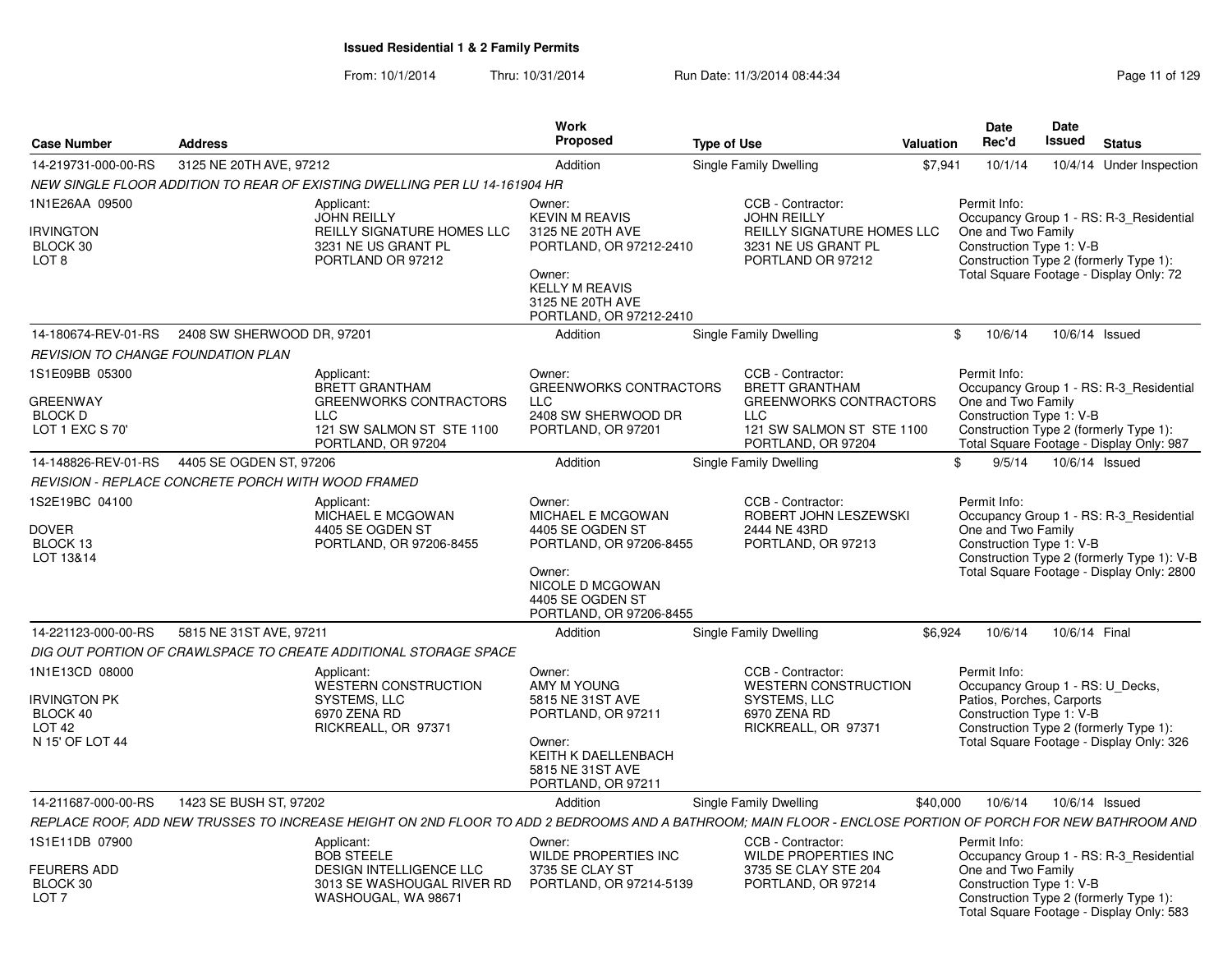| <b>Case Number</b>                                                                                        | <b>Address</b>                                                                        |                                                                                                | Work<br>Proposed                                                                                                                                                       | <b>Type of Use</b>                                                                                                                                            | Valuation | <b>Date</b><br>Rec'd                                           | Date<br><b>Issued</b> | <b>Status</b>                                                                                                                     |
|-----------------------------------------------------------------------------------------------------------|---------------------------------------------------------------------------------------|------------------------------------------------------------------------------------------------|------------------------------------------------------------------------------------------------------------------------------------------------------------------------|---------------------------------------------------------------------------------------------------------------------------------------------------------------|-----------|----------------------------------------------------------------|-----------------------|-----------------------------------------------------------------------------------------------------------------------------------|
| 14-216655-000-00-RS                                                                                       | 4045 NE STANTON ST, 97212                                                             |                                                                                                | Addition                                                                                                                                                               | Single Family Dwelling                                                                                                                                        | \$74,767  | 9/23/14                                                        |                       | 10/7/14 Under Inspection                                                                                                          |
|                                                                                                           |                                                                                       |                                                                                                |                                                                                                                                                                        | REMOVE EXISTING FINISHED ATTIC. NEW SECOND FLOOR OVER EXISTING FOOTPRINT. NEW TWO STORY ADDITION TO FRONT AND REAR OF EXISTING DWELLING. NEW FRONT AND REAR P |           |                                                                |                       |                                                                                                                                   |
| 1N1E25AD 02900<br><b>BEAUMONT</b><br>BLOCK <sub>23</sub><br>ELY 40' OF LOT 20<br><b>WLY 10' OF LOT 21</b> | Applicant:                                                                            | <b>JOHN REILLY</b><br>REILLY SIGNATURE HOMES LLC<br>3231 NE US GRANT PL<br>PORTLAND OR 97212   | Owner:<br><b>JOHN K REILLY</b><br>3231 NE US GRANT PL<br>PORTLAND, OR 97212-5144<br>Owner:<br>JENNIFER DOHERTY-REILLY                                                  | CCB - Contractor:<br><b>JOHN REILLY</b><br>REILLY SIGNATURE HOMES LLC<br>3231 NE US GRANT PL<br>PORTLAND OR 97212                                             |           | Permit Info:<br>One and Two Family<br>Construction Type 1: V-B |                       | Occupancy Group 1 - RS: R-3_Residential<br>Construction Type 2 (formerly Type 1): V-B<br>Total Square Footage - Display Only: 862 |
|                                                                                                           |                                                                                       |                                                                                                | 3231 NE US GRANT PL<br>PORTLAND, OR 97212-5144                                                                                                                         |                                                                                                                                                               |           |                                                                |                       |                                                                                                                                   |
| 14-167381-000-00-RS                                                                                       | 1716 SE 56TH AVE, 97215                                                               |                                                                                                | Addition                                                                                                                                                               | Single Family Dwelling                                                                                                                                        | \$30,000  | 6/11/14                                                        |                       | 10/7/14 Under Inspection                                                                                                          |
|                                                                                                           |                                                                                       |                                                                                                |                                                                                                                                                                        | ADDITION OF 2 SHED DORMERS TO ADD BEDROOM, BATHROOM AND OFFICE SPACE TO HOUSE; STRUCTURAL UPGRADES IN BASEMENT                                                |           |                                                                |                       |                                                                                                                                   |
| 1S2E06DB 03400                                                                                            | Applicant:                                                                            | SAMUEL DAVID SWAN                                                                              | Owner:<br><b>JENNIFER L PHILLIPS</b>                                                                                                                                   | CCB - Contractor:<br>SAMUEL DAVID SWAN                                                                                                                        |           | Permit Info:                                                   |                       | Occupancy Group 1 - RS: R-3_Residential                                                                                           |
| SEWELLS ADD<br>S 37 1/2' OF LOT 10                                                                        |                                                                                       | 4057 N CONCORD<br>PORTLAND, OR 97227                                                           | 1716 SE 56TH AVE<br>PORTLAND, OR 97215-3356                                                                                                                            | 4057 N CONCORD<br>PORTLAND, OR 97227                                                                                                                          |           | One and Two Family<br>Construction Type 1: V-B                 |                       | Construction Type 2 (formerly Type 1):<br>Total Square Footage - Display Only: 143                                                |
| 14-185424-REV-01-RS                                                                                       | 4430 SW VESTA ST, 97219                                                               |                                                                                                | Addition                                                                                                                                                               | <b>Single Family Dwelling</b>                                                                                                                                 | \$2,000   | 10/7/14                                                        |                       | 10/7/14 Issued                                                                                                                    |
|                                                                                                           | ADDED VALUE REVISION TO REMOVE AND REPLACE CHIMNEY AND ADD NEW FOOTING IN CRAWL SPACE |                                                                                                |                                                                                                                                                                        |                                                                                                                                                               |           |                                                                |                       |                                                                                                                                   |
| 1S1E32BC 12400<br><b>WEST PORTLAND PK</b><br>BLOCK 95<br>E 1/2 OF LOT 1-4                                 | Applicant:                                                                            | KURT WALLACE<br><b>GREAT WESTERN RESTORATION</b><br><b>PO BOX 489</b><br>OREGON CITY, OR 97045 | Owner:<br><b>JOE W KINCAID</b><br>4430 SW VESTA ST<br>PORTLAND, OR 97219-7455<br>Owner:<br><b>NADINE J KINCAID</b><br>4430 SW VESTA ST<br>PORTLAND, OR 97219-7455      | CCB - Contractor:<br><b>GREAT WESTERN RENOVATION</b><br><b>PO BOX 489</b><br>OREGON CITY OR 97045                                                             |           | Permit Info:<br>Construction Type 1: V-B                       |                       | Occupancy Group 1 - RS: R-3_Remodel<br>Construction Type 2 (formerly Type 1): V-B<br>Total Square Footage - Display Only: 3140    |
| 14-222313-000-00-RS                                                                                       | 1597 SW UPPER HALL ST, 97201                                                          |                                                                                                | Addition                                                                                                                                                               | <b>Single Family Dwelling</b>                                                                                                                                 | \$65,000  | 10/7/14                                                        |                       | 10/7/14 Under Inspection                                                                                                          |
|                                                                                                           |                                                                                       |                                                                                                |                                                                                                                                                                        | ADDITION TO SW SIDE OF THE HOUSE TO ADD MUDROOM AND ENTRY; REMODEL KITCHEN AND INFILL WINDOWS, SEPARATE TRADES PERMITS                                        |           |                                                                |                       |                                                                                                                                   |
| 1S1E04BD 07300<br>CARTERS ADD TO P<br>BLOCK 40<br>LOT 3 EXC PT IN ST<br>INC 10' E OF & ADJ LOT 4          | Applicant:                                                                            | <b>RYAN WALSH</b><br>DRW CONSTRUCTION LLC<br>4104 SE 14TH AVE<br>PORTLAND, OR 97202            | Owner:<br><b>DAVID B CHRISTIAN</b><br>1597 SW UPPER HALL ST<br>PORTLAND, OR 97201<br>Owner:<br><b>KELLI J CHRISTIAN</b><br>1597 SW UPPER HALL ST<br>PORTLAND, OR 97201 | CCB - Contractor:<br><b>RYAN WALSH</b><br>DRW CONSTRUCTION LLC<br>4104 SE 14TH AVE<br>PORTLAND, OR 97202                                                      |           | Permit Info:<br>One and Two Family<br>Construction Type 1: V-B |                       | Occupancy Group 1 - RS: R-3_Residential<br>Construction Type 2 (formerly Type 1): V-B<br>Total Square Footage - Display Only: 435 |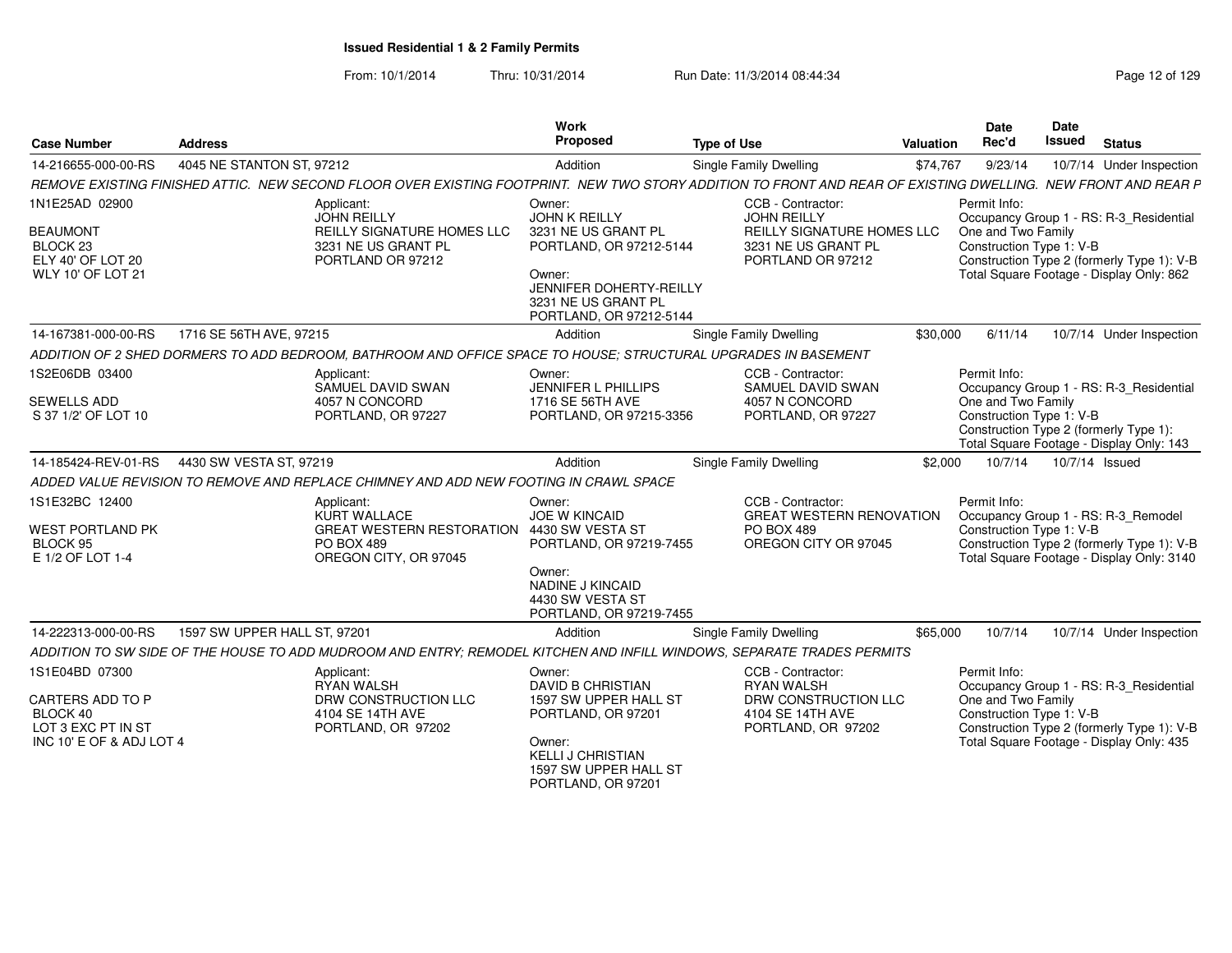| <b>Case Number</b>                                                                              | <b>Address</b>            |                                                                                                                             | Work<br>Proposed                                                                                                                                           | <b>Type of Use</b>                                                                                             | Valuation |              | <b>Date</b><br>Rec'd | Date<br><b>Issued</b>    | <b>Status</b>                                                                                                                 |
|-------------------------------------------------------------------------------------------------|---------------------------|-----------------------------------------------------------------------------------------------------------------------------|------------------------------------------------------------------------------------------------------------------------------------------------------------|----------------------------------------------------------------------------------------------------------------|-----------|--------------|----------------------|--------------------------|-------------------------------------------------------------------------------------------------------------------------------|
| 14-183920-REV-01-RS                                                                             | 3654 SE NEHALEM ST, 97202 |                                                                                                                             | Addition                                                                                                                                                   | Single Family Dwelling                                                                                         |           | \$           | 10/8/14              | 10/8/14 Issued           |                                                                                                                               |
|                                                                                                 |                           | REVISION TO RAISE COLLAR TIES FROM 7'-3" TO 8' TO GAIN ADDITIONAL HEADROOM                                                  |                                                                                                                                                            |                                                                                                                |           |              |                      |                          |                                                                                                                               |
| 1S1E24DA 21300<br><b>BERKELEY</b><br>BLOCK 34<br><b>LOT 7&amp;8</b>                             |                           | Applicant:<br>ROBERT HAYDEN<br><b>DELTA STUDIOS ARCH &amp;</b><br><b>PLANNING</b><br>3344 NE 25TH AVE<br>PORTLAND, OR 97212 | Owner:<br>PAUL T MUKAI<br>3654 SE NEHALEM ST<br>PORTLAND, OR 97202-8444<br>Owner:<br><b>ALISA A MUKAI</b><br>3654 SE NEHALEM ST<br>PORTLAND, OR 97202-8444 | CCB - Contractor:<br>RAPID INTERVENTION TEAM INC<br>PO BOX 51<br>GLADSTONE, OR 97027                           |           | Permit Info: | One and Two Family   | Construction Type 1: V-B | Occupancy Group 1 - RS: R-3_Residential<br>Construction Type 2 (formerly Type 1):<br>Total Square Footage - Display Only: 264 |
| 14-210568-REV-02-RS                                                                             | 3707 SE 76TH AVE, 97206   |                                                                                                                             | Addition                                                                                                                                                   | <b>Single Family Dwelling</b>                                                                                  |           | \$           | 10/8/14              | 10/8/14 Issued           |                                                                                                                               |
|                                                                                                 |                           | REVISION TO CREATE DOOR OPENING FROM CLOSET INTO BATHROOM ON 2ND FLOOR                                                      |                                                                                                                                                            |                                                                                                                |           |              |                      |                          |                                                                                                                               |
| 1S2E08DB 03400<br><b>ESSEX PK</b><br>N 10' OF E 115' OF LOT 27<br>S 41 2/3' OF E 115' OF LOT 28 |                           | Applicant:<br>PAUL L JR MORRIS<br>3707 SE 76TH AVE<br>PORTLAND, OR 97206-2445                                               | Owner:<br>PAUL L JR MORRIS<br>3707 SE 76TH AVE<br>PORTLAND, OR 97206-2445<br>Owner:<br><b>NORMA R MORRIS</b><br>3707 SE 76TH AVE                           |                                                                                                                |           | Permit Info: |                      | Construction Type 1: V-B | Occupancy Group 1 - RS: R-3_Remodel<br>Construction Type 2 (formerly Type 1):<br>Total Square Footage - Display Only: 65      |
| 14-220586-000-00-RS                                                                             | 2234 NE 79TH AVE, 97213   |                                                                                                                             | PORTLAND, OR 97206-2445<br>Addition                                                                                                                        | Single Family Dwelling                                                                                         | \$5,437   |              | 10/8/14              |                          | 10/8/14 Under Inspection                                                                                                      |
|                                                                                                 |                           | SINGLE STORY ADDITION TO CREATE UNHEATED REAR STORAGE SPACE ONLY - *** SEPARATE TRADE PERMITS ***                           |                                                                                                                                                            |                                                                                                                |           |              |                      |                          |                                                                                                                               |
| 1N2E29DA 06100<br><b>ROWENA PK</b><br>BLOCK <sub>3</sub><br>LOT <sub>3</sub>                    |                           | Applicant:<br>MICHAEL GRAVES<br>2234 NE 79TH AVE<br>PORTLAND OR 97213                                                       | Owner:<br>CHERI D COOLEY<br>PO BOX 33124<br>PORTLAND, OR 97292-3124                                                                                        |                                                                                                                |           | Permit Info: | Garage\Utility Misc. | Construction Type 1: V-B | Occupancy Group 1 - RS: U_Private<br>Construction Type 2 (formerly Type 1):<br>Total Square Footage - Display Only: 128       |
| 14-222850-000-00-RS                                                                             | 424 NW MAYWOOD DR, 97210  |                                                                                                                             | Addition                                                                                                                                                   | Single Family Dwelling                                                                                         | \$45,000  |              | 10/8/14              | 10/8/14 Issued           |                                                                                                                               |
|                                                                                                 |                           | REMODEL ENTRY AND STUDY, REMOVE WALLS AND ADD BEAMS ABOVE, ADDITION OF NEW ELEVATED DECK AT REAR OF HOUSE OFF LIVING ROOM   |                                                                                                                                                            |                                                                                                                |           |              |                      |                          |                                                                                                                               |
| 1N1E32AD 07700<br><b>ST FRANCES HILL</b><br>BLOCK 8<br>LOT 10&11 TL 7700                        |                           | Applicant:<br><b>MATT RAPHAEL</b><br><b>RAPHAEL DESIGN INC</b><br>1333 SE 45TH AVE<br>PORTLAND OR 97215                     | Owner:<br>JAMES N MCDERMOTT<br>424 NW MAYWOOD DR<br>PORTLAND, OR 97210-3335<br>Owner:<br>NANCY E CORONADO<br>424 NW MAYWOOD DR<br>PORTLAND, OR 97210-3335  | CCB - Contractor:<br><b>MATT RAPHAEL</b><br><b>RAPHAEL DESIGN INC</b><br>1333 SE 45TH AVE<br>PORTLAND OR 97215 |           | Permit Info: | One and Two Family   | Construction Type 1: V-B | Occupancy Group 1 - RS: R-3 Residential<br>Construction Type 2 (formerly Type 1):                                             |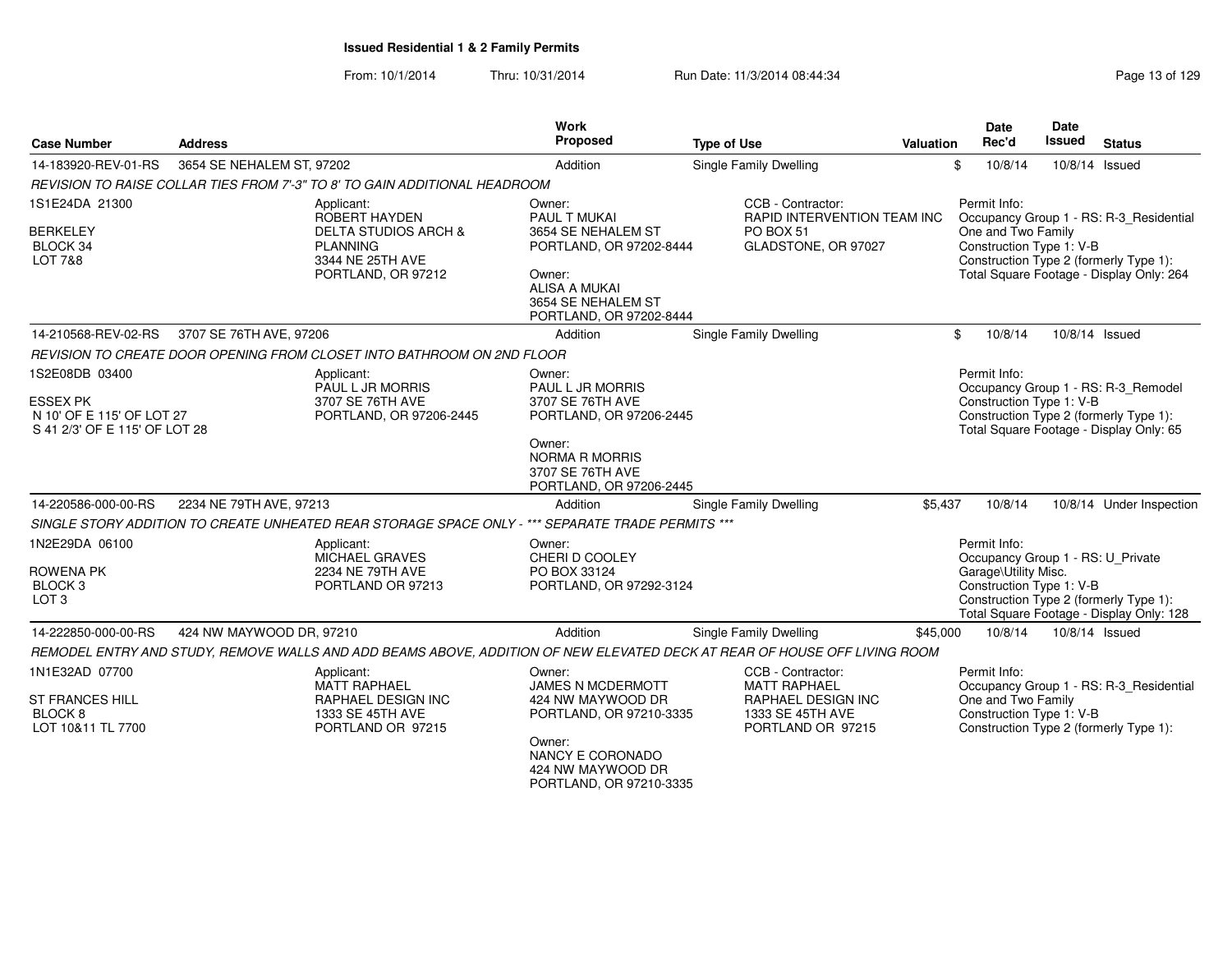| <b>Case Number</b>                               | <b>Address</b>                                                                                                                                                | Work<br>Proposed                                                        | <b>Type of Use</b>                                   | Valuation | <b>Date</b><br>Rec'd | Date<br>Issued<br><b>Status</b>                                                                                |  |
|--------------------------------------------------|---------------------------------------------------------------------------------------------------------------------------------------------------------------|-------------------------------------------------------------------------|------------------------------------------------------|-----------|----------------------|----------------------------------------------------------------------------------------------------------------|--|
| 14-222906-000-00-RS                              | 3231 SE BYBEE BLVD, 97202                                                                                                                                     | Addition                                                                | Single Family Dwelling                               | \$7,000   | 10/8/14              | 10/8/14 Under Inspection                                                                                       |  |
|                                                  | REMOVE WALL BETWEEN KITCHEN AND DINING ROOM AND ADD POCKET DOORS, SMALL BUMP OUT AT EATING AREA FOR MORE TABLE SPACE                                          |                                                                         |                                                      |           |                      |                                                                                                                |  |
| 1S1E24AB 06200                                   | Applicant:<br>KATHLEEN S TAYLOR                                                                                                                               | Owner:<br>CHRISTOPHER M TAYLOR                                          | CCB - Contractor:<br><b>Bill Scott</b>               |           | Permit Info:         | Occupancy Group 1 - RS: R-3_Residential                                                                        |  |
| EASTMORELAND<br>BLOCK 47<br>LOT 10 EXC N 40'     | 3231 SE BYBEE BLVD<br>PORTLAND, OR 97202                                                                                                                      | 3231 SE BYBEE BLVD<br>PORTLAND, OR 97202                                | 7985 SW West Slope Drive<br>Portland, OR 97225       |           | One and Two Family   | Construction Type 1: V-B<br>Construction Type 2 (formerly Type 1):                                             |  |
|                                                  |                                                                                                                                                               | Owner:<br>KATHLEEN S TAYLOR<br>3231 SE BYBEE BLVD<br>PORTLAND, OR 97202 |                                                      |           |                      | Total Square Footage - Display Only: 33                                                                        |  |
| 14-216435-REV-01-RS                              | 445 NE 70TH AVE, 97213                                                                                                                                        | Addition                                                                | Single Family Dwelling                               | \$14,704  | 10/8/14              | 10/8/14 Issued                                                                                                 |  |
|                                                  | REVISION-VALUE ADDED REVISION TO REMODEL UTILITY/STORAGE SPACE IN BASEMENT TO CREATE HABITABLE SPACE. REMODEL EXISTING PLUMBING INTO BATHROOM, ADD BEDROOM AN |                                                                         |                                                      |           |                      |                                                                                                                |  |
| 1N2E32CA 16900                                   | Applicant:<br>RACHEL A HINES                                                                                                                                  | Owner:<br>THOMAS S HINES                                                | CCB - Contractor:<br>MAX COOK CONSTRUCTION LLC       |           | Permit Info:         | Occupancy Group 1 - RS: R-3_Remodel                                                                            |  |
| <b>JONESMORE</b><br>BLOCK 21<br>LOT <sub>2</sub> | 445 NE 70TH AVE<br>PORTLAND, OR 97213                                                                                                                         | 445 NE 70TH AVE<br>PORTLAND, OR 97213                                   | 11575 SW PACIFIC HWY #127<br><b>TIGARD, OR 97223</b> |           |                      | Construction Type 1: V-B<br>Construction Type 2 (formerly Type 1):<br>Total Square Footage - Display Only: 400 |  |
|                                                  |                                                                                                                                                               | Owner:<br>RACHEL A HINES<br>445 NE 70TH AVE<br>PORTLAND, OR 97213       |                                                      |           |                      |                                                                                                                |  |
| 14-211830-DFS-01-RS                              | 12407 NE MORRIS ST. 97230                                                                                                                                     | Addition                                                                | Single Family Dwelling                               | \$500     | 10/8/14              | 10/8/14 Final                                                                                                  |  |
| <b>DFS - TRUSSES</b>                             |                                                                                                                                                               |                                                                         |                                                      |           |                      |                                                                                                                |  |
| 1N2E26BC 02700                                   | Applicant:<br>FIX IT UP CONTRACTORS LLC                                                                                                                       | Owner:<br><b>BERDEAN FAYE OLSON</b>                                     | CCB - Contractor:<br>FIX IT UP CONTRACTORS LLC       |           | Permit Info:         | Occupancy Group 1 - RS: R-3_Residential                                                                        |  |
| <b>DALZIEL TERR</b><br>LOT <sub>8</sub>          | 2000 NW 312TH AVE<br>HILLSBORO, OR 97124                                                                                                                      | 12407 NE MORRIS ST<br>PORTLAND, OR 97230                                | 2000 NW 312TH AVE<br>HILLSBORO, OR 97124             |           | One and Two Family   | Construction Type 1: V-B<br>Construction Type 2 (formerly Type 1):                                             |  |
|                                                  |                                                                                                                                                               | Owner:<br>LEO ROLAND OLSON<br>12407 NE MORRIS ST<br>PORTLAND, OR 97230  |                                                      |           |                      | Total Square Footage - Display Only: 280                                                                       |  |
| 14-211830-REV-01-RS                              | 12407 NE MORRIS ST, 97230                                                                                                                                     | Addition                                                                | Single Family Dwelling                               |           | \$10/8/14            | 10/8/14 Final                                                                                                  |  |
|                                                  | REVISION - REMOVED CONCRETE PIER FOOTING                                                                                                                      |                                                                         |                                                      |           |                      |                                                                                                                |  |
| 1N2E26BC 02700                                   | Applicant:<br>FIX IT UP CONTRACTORS LLC                                                                                                                       | Owner:<br>BERDEAN FAYE OLSON                                            | CCB - Contractor:<br>FIX IT UP CONTRACTORS LLC       |           | Permit Info:         | Occupancy Group 1 - RS: R-3_Residential                                                                        |  |
| <b>DALZIEL TERR</b><br>LOT <sub>8</sub>          | 2000 NW 312TH AVE<br>HILLSBORO, OR 97124                                                                                                                      | 12407 NE MORRIS ST<br>PORTLAND, OR 97230                                | 2000 NW 312TH AVE<br>HILLSBORO, OR 97124             |           | One and Two Family   | Construction Type 1: V-B<br>Construction Type 2 (formerly Type 1):                                             |  |
|                                                  |                                                                                                                                                               | Owner:<br>LEO ROLAND OLSON<br>12407 NE MORRIS ST<br>PORTLAND, OR 97230  |                                                      |           |                      | Total Square Footage - Display Only: 280                                                                       |  |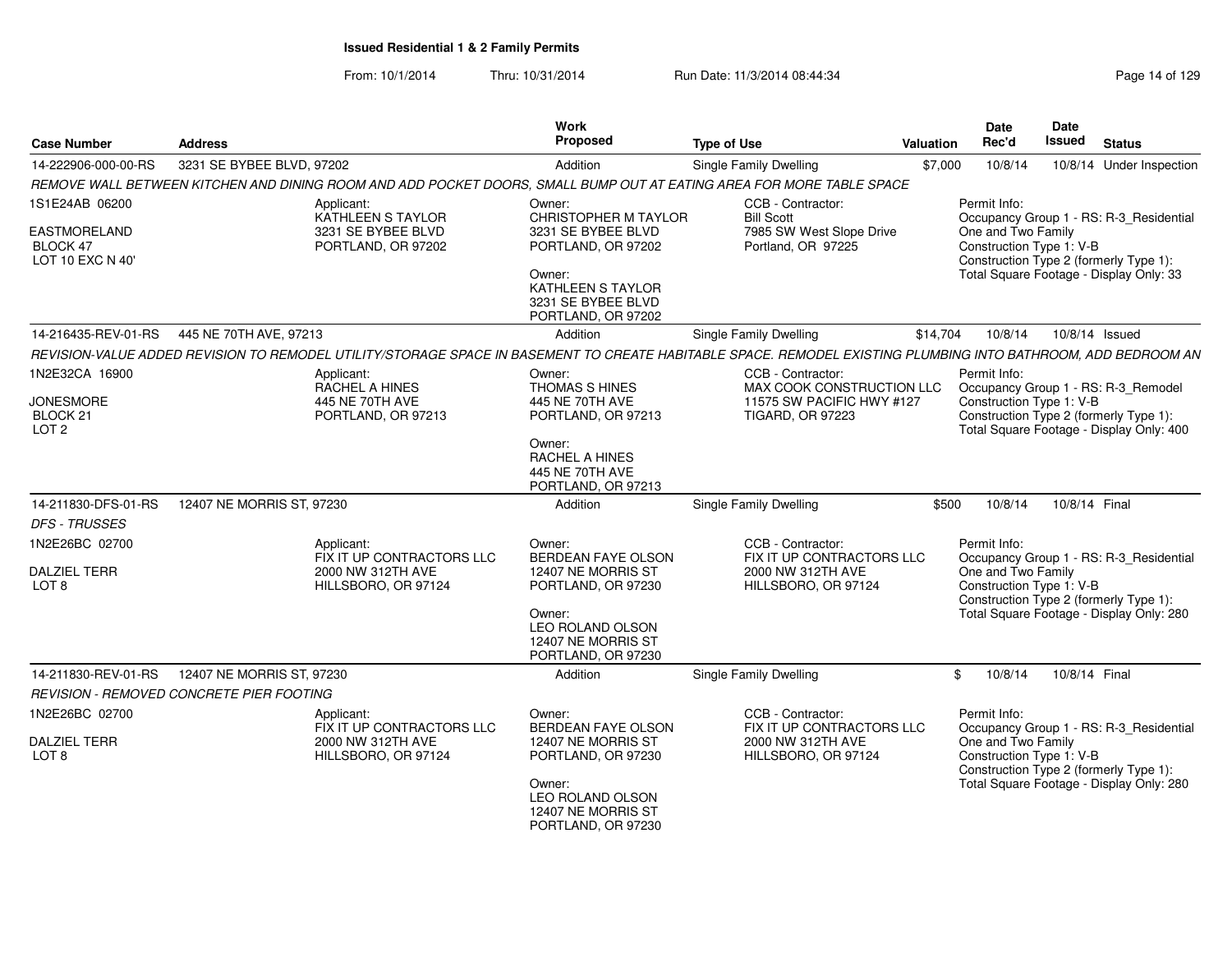| <b>Case Number</b>                                                                                                                    | <b>Address</b>               |                                                                                                      | Work<br>Proposed                                                                                                                                                         | <b>Type of Use</b>                                                                                                                                           | <b>Valuation</b> | Date<br>Rec'd                                                  | <b>Date</b><br>Issued | <b>Status</b>                                                                                                                      |
|---------------------------------------------------------------------------------------------------------------------------------------|------------------------------|------------------------------------------------------------------------------------------------------|--------------------------------------------------------------------------------------------------------------------------------------------------------------------------|--------------------------------------------------------------------------------------------------------------------------------------------------------------|------------------|----------------------------------------------------------------|-----------------------|------------------------------------------------------------------------------------------------------------------------------------|
| 14-214475-000-00-RS                                                                                                                   | 3744 SW TUNNELWOOD ST, 97221 |                                                                                                      | Addition                                                                                                                                                                 | Single Family Dwelling                                                                                                                                       | \$96,793         | 9/18/14                                                        |                       | 10/8/14 Under Inspection                                                                                                           |
|                                                                                                                                       |                              |                                                                                                      |                                                                                                                                                                          | LIVING ROOM AND DECK ADDITION ON MAIN FLOOR WITH SHOP/ CRAWLSPACE BELOW. NEW POWDER ROOM AND BATHROOM. 5 TOILETS TOTAL AFTER REMODEL                         |                  |                                                                |                       |                                                                                                                                    |
| 1S1E08CA 04700<br><b>BRIDLEMILE</b><br>BLOCK <sub>3</sub><br>LOT 2&3 TL 4700                                                          |                              | Applicant:<br><b>TOM FERRIS</b><br><b>JDL DEVELOPMENT</b><br>2314 NW SAVIER ST<br>PORTLAND, OR 97210 | Owner:<br>ROBERT C EDSTROM<br>3744 SW TUNNELWOOD ST<br>PORTLAND, OR 97221-4149<br>Owner:<br><b>BARBARA A EDSTROM</b><br>3744 SW TUNNELWOOD ST<br>PORTLAND, OR 97221-4149 | CCB - Contractor:<br><b>JOE LYONS</b><br><b>JDL DEVELOPMENT INC</b><br>2314 NW SAVIER ST<br>PORTLAND, OR 97210-2514                                          |                  | Permit Info:<br>One and Two Family<br>Construction Type 1: V-B |                       | Occupancy Group 1 - RS: R-3 Residential<br>Construction Type 2 (formerly Type 1): V-B<br>Total Square Footage - Display Only: 1136 |
| 14-212112-000-00-RS                                                                                                                   | 2911 NE THOMPSON ST, 97212   |                                                                                                      | Addition                                                                                                                                                                 | Single Family Dwelling                                                                                                                                       | \$20,624         | 9/12/14                                                        |                       | 10/10/14 Issued                                                                                                                    |
|                                                                                                                                       |                              |                                                                                                      |                                                                                                                                                                          | 187 SF ADDITION AT NE CORNER FOR EXPANDED BASEMENT STORAGE, MAIN FLOOR OFFICE AND SECOND FLOOR ROOF TERRACE, UPDATE FINISHES AND ELECTRICAL AND ADD BATHROOM |                  |                                                                |                       |                                                                                                                                    |
| 1N1E25CA 07500<br><b>DOLPH PK</b><br>BLOCK 6<br>LOT <sub>9</sub><br>S 9.7' OF LOT 9A<br>S 70' OF LOT 10; S 70' OF E 1/2 M/L OF LOT 11 |                              | Applicant:<br><b>RON BOERSMA</b><br><b>JDL DEVELOPMENT</b><br>2314 NW SAVIER<br>PORTLAND, OR 97210   | Owner:<br>CARL B CHRISTOFERSON<br>2911 NE THOMPSON ST<br>PORTLAND, OR 97212-4904<br>Owner:<br>CAROLYN J CHRISTOFERSON<br>2911 NE THOMPSON ST<br>PORTLAND, OR 97212-4904  | CCB - Contractor:<br><b>JOE LYONS</b><br><b>JDL DEVELOPMENT INC</b><br>2314 NW SAVIER ST<br>PORTLAND, OR 97210-2514                                          |                  | Permit Info:<br>One and Two Family<br>Construction Type 1: V-B |                       | Occupancy Group 1 - RS: R-3 Residential<br>Construction Type 2 (formerly Type 1):<br>Total Square Footage - Display Only: 187      |
| 14-223886-000-00-RS                                                                                                                   | 3329 SE 112TH AVE, 97266     |                                                                                                      | Addition                                                                                                                                                                 | Single Family Dwelling                                                                                                                                       | \$39,704         | 10/10/14                                                       |                       | 10/10/14 Under Inspection                                                                                                          |
|                                                                                                                                       |                              | NEW 360 SF ADDITION TO REAR OF HOUSE FOR A BEDROOM, BATHROOM, CLOSET AND HALLWAY (2 BATHROOMS TOTAL) |                                                                                                                                                                          |                                                                                                                                                              |                  |                                                                |                       |                                                                                                                                    |
| 1S2E10BD 08600<br>ROCOA PK<br>BLOCK 2<br>LOT 19 EXC PT IN ST                                                                          |                              | Applicant:<br>JONATHAN D GAMBLE<br>3329 SE 112TH AVE<br>PORTLAND, OR 97266                           | Owner:<br>JONATHAN D GAMBLE<br>3329 SE 112TH AVE<br>PORTLAND, OR 97266<br>Owner:<br><b>BRANDI K GAMBLE</b><br>3329 SE 112TH AVE<br>PORTLAND, OR 97266                    |                                                                                                                                                              |                  | Permit Info:<br>One and Two Family<br>Construction Type 1: V-B |                       | Occupancy Group 1 - RS: R-3_Residential<br>Construction Type 2 (formerly Type 1):<br>Total Square Footage - Display Only: 360      |
| 14-223588-000-00-RS                                                                                                                   | 9125 SE OAK ST, 97216        |                                                                                                      | Addition                                                                                                                                                                 | Single Family Dwelling                                                                                                                                       | \$41.248         | 10/10/14                                                       |                       | 10/10/14 Issued                                                                                                                    |
|                                                                                                                                       |                              | ADDITION TO NORTH SIDE OF THE HOUSE: NEW ADDITION TO INCLUDE MASTER BEDROOM AND NEW BATHROOM         |                                                                                                                                                                          |                                                                                                                                                              |                  |                                                                |                       |                                                                                                                                    |
| 1N2E33CD 03300<br><b>MABEL VILLE</b><br>BLOCK 13<br>LOT 16-18                                                                         |                              | Applicant:<br><b>JAMES P WALLACE</b><br>9125 SE OAK ST<br>PORTLAND, OR 97216-1633                    | Owner:<br><b>JAMES P WALLACE</b><br>9125 SE OAK ST<br>PORTLAND, OR 97216-1633                                                                                            |                                                                                                                                                              |                  | Permit Info:<br>One and Two Family<br>Construction Type 1: V-B |                       | Occupancy Group 1 - RS: R-3 Residential<br>Construction Type 2 (formerly Type 1):<br>Total Square Footage - Display Only: 374      |
| 14-208055-000-00-RS                                                                                                                   | 6545 N FENWICK AVE, 97217    |                                                                                                      | Addition                                                                                                                                                                 | Single Family Dwelling                                                                                                                                       |                  |                                                                |                       | \$26,470  10/10/14  10/10/14  Under Inspection                                                                                     |
|                                                                                                                                       |                              |                                                                                                      |                                                                                                                                                                          | ADDITION OF 240 SF FOR NEW BEDROOM AT NW CORNER OF HOUSE.***DECOMMISSIONING REQUIRED*** Septic Decommissioning Required. Call for Inspection 842.            |                  |                                                                |                       |                                                                                                                                    |
| 1N1E16AD 15000<br>WILBURTON<br>BLOCK 4<br>LOT <sub>7</sub>                                                                            |                              | Applicant:<br><b>REBECCA J PRIEST</b><br>6545 N FENWICK AVE<br>PORTLAND, OR 97217                    | Owner:<br>REBECCA J PRIEST<br>6545 N FENWICK AVE<br>PORTLAND, OR 97217                                                                                                   |                                                                                                                                                              |                  | Permit Info:<br>One and Two Family<br>Construction Type 1: V-B |                       | Occupancy Group 1 - RS: R-3_Residential<br>Construction Type 2 (formerly Type 1):<br>Total Square Footage - Display Only: 240      |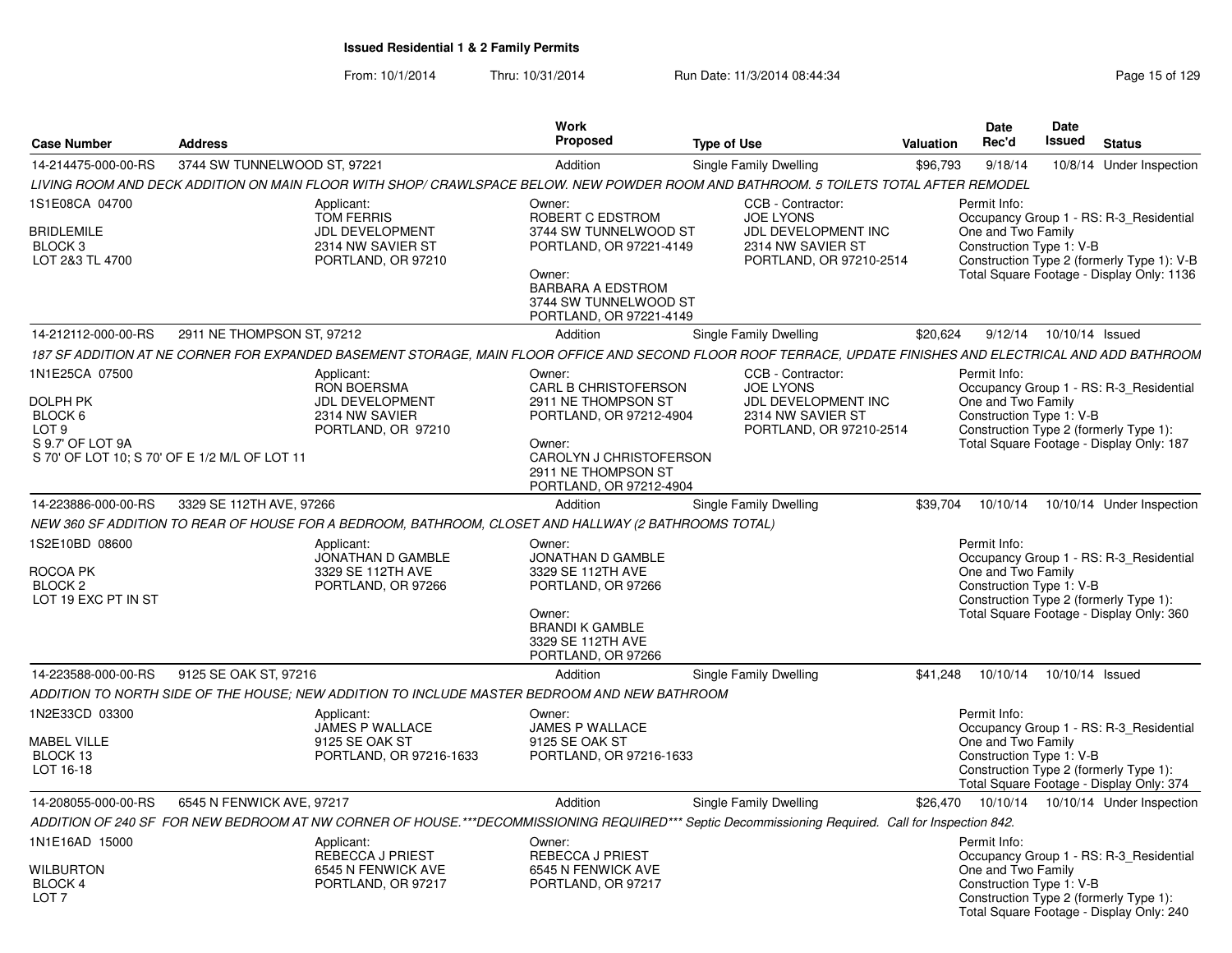| <b>Case Number</b>                                     | <b>Address</b>              |                                                                                                                                                              | Work<br><b>Proposed</b>                                                                                                        | <b>Type of Use</b>                                                                                          | Valuation | <b>Date</b><br>Rec'd                                  | Date<br>Issued | <b>Status</b>                                                                                                         |
|--------------------------------------------------------|-----------------------------|--------------------------------------------------------------------------------------------------------------------------------------------------------------|--------------------------------------------------------------------------------------------------------------------------------|-------------------------------------------------------------------------------------------------------------|-----------|-------------------------------------------------------|----------------|-----------------------------------------------------------------------------------------------------------------------|
| 14-175316-000-00-RS                                    | 3701 SW 38TH AVE, 97221     |                                                                                                                                                              | Addition                                                                                                                       | Single Family Dwelling                                                                                      | \$145,142 | 7/9/14                                                |                | 10/10/14 Under Inspection                                                                                             |
|                                                        |                             | ADDITION TO REFRAME MAIN LEVEL WALLS AND ROOF WITH HIGHER PLATE IN GREAT ROOM AREA: REMODEL MAIN FLOOR AND ADD STORAGE ROOM: REMODEL DAYLIGHT BASEMENT TO RE |                                                                                                                                |                                                                                                             |           |                                                       |                |                                                                                                                       |
| 1S1E08CA 02300                                         |                             | Applicant:                                                                                                                                                   | Owner:                                                                                                                         | CCB - Contractor:                                                                                           |           | Permit Info:                                          |                |                                                                                                                       |
| SECTION 08 1S 1E<br>TL 2300 0.21 ACRES                 |                             | NW CUSTOM CONTRACTORS INC JOHN F YORK<br>2914 NE 66TH AVE<br>PORTLAND, OR 97213                                                                              | 3701 SW 38TH AVE<br>PORTLAND, OR 97221-4131                                                                                    | NW CUSTOM CONTRACTORS INC Occupancy Group 1 - RS: R-3_Residential<br>2914 NE 66TH AVE<br>PORTLAND, OR 97213 |           | One and Two Family<br>Construction Type 1: V-B        |                | Construction Type 2 (formerly Type 1):<br>Total Square Footage - Display Only: 1316                                   |
| 14-224421-000-00-RS                                    | 8611 NE TILLAMOOK ST. 97220 |                                                                                                                                                              | Addition                                                                                                                       | Single Family Dwelling                                                                                      | \$3.000   |                                                       |                | 10/13/14  10/13/14  Issued                                                                                            |
| ADD NEW ROOF AT EXISTING BREEZEWAY                     |                             |                                                                                                                                                              |                                                                                                                                |                                                                                                             |           |                                                       |                |                                                                                                                       |
| 1N2E28CB 07000                                         |                             | Applicant:<br>PAT SAUER                                                                                                                                      | Owner:<br><b>KENNETH E MORROW</b>                                                                                              | CCB - Contractor:<br>ROSECITY MAINTENANCE AND                                                               |           | Permit Info:                                          |                |                                                                                                                       |
| RAILWAY ADD<br>BLOCK 17<br>LOT 7-10                    |                             | THE DESIGN DEPARTEMENT<br>PO BOX 80065<br>PORTLAND OR 97280                                                                                                  | 8611 NE TILLAMOOK ST<br>PORTLAND, OR 97220-5566                                                                                | <b>REMODELING</b><br>1104 SE 148TH AVE<br>PORTLAND, OR 97233                                                |           | Patios, Porches, Carports<br>Construction Type 1: V-B |                | Occupancy Group 1 - RS: U_Decks,<br>Construction Type 2 (formerly Type 1):<br>Total Square Footage - Display Only: 82 |
| 14-165018-000-00-RS                                    | 2440 NE 25TH AVE, 97212     |                                                                                                                                                              | Addition                                                                                                                       | Single Family Dwelling                                                                                      | \$50,000  |                                                       |                | 6/4/14  10/13/14  Issued                                                                                              |
|                                                        |                             | CONVERT ATTIC AND ADD 13' WIDE DORMER TO THE NE SIDE FOR OFFICE SPACE. EXISTING STAIRS***TRADE PERMITS TO BE OBTAINED SEPARATELY***                          |                                                                                                                                |                                                                                                             |           |                                                       |                |                                                                                                                       |
| 1N1E25CB 06000                                         |                             | Applicant:<br>MICHAEL HOWELLS                                                                                                                                | Owner:<br><b>CHERYL STRAYED</b>                                                                                                | CCB - Contractor:<br><b>MIKE ANDREYUK</b>                                                                   |           | Permit Info:                                          |                | Occupancy Group 1 - RS: R-3 Residential                                                                               |
| <b>BRAZEE ST ADD</b><br>BLOCK <sub>3</sub><br>LOT 1-3  |                             | <b>HOWELLS ARCHITECTURE</b><br>4133 SE 34TH AVENUE<br>PORTLAND, OR 97202                                                                                     | 2440 NE 25TH AVE<br>PORTLAND, OR 97212-4836<br>Owner:<br><b>BRIAN LINDSTROM</b><br>2440 NE 25TH AVE<br>PORTLAND, OR 97212-4836 | <b>RECRAFT</b><br>5506 NE 32ND PL<br>PORTLAND, OR 97211                                                     |           | One and Two Family<br>Construction Type 1: V-B        |                | Construction Type 2 (formerly Type 1): V-B<br>Total Square Footage - Display Only: 300                                |
| 14-181102-000-00-RS                                    | 3117 SE BROOKLYN ST, 97202  |                                                                                                                                                              | Addition                                                                                                                       | <b>Single Family Dwelling</b>                                                                               | \$245,245 |                                                       |                | 7/9/14  10/13/14  Issued                                                                                              |
|                                                        |                             | REMODEL AND ADDITION TO EAST SIDE OF HOUSE AND NEW SECOND LEVEL WITH THREE NEW BEDROOMS AND TWO NEW BATHS: RECONFIGURATION OF MAIN LEVEL TO INCLUDE CONVERT  |                                                                                                                                |                                                                                                             |           |                                                       |                |                                                                                                                       |
| 1S1E12BA 17400                                         |                             | Applicant:<br>JONATHON ZILKA                                                                                                                                 | Owner:<br><b>NATHAN MCBEE</b>                                                                                                  | CCB - Contractor:<br>OPAL CREEK CONSTRUCTION LLC Occupancy Group 1 - RS: R-3_Residential                    |           | Permit Info:                                          |                |                                                                                                                       |
| <b>WAVERLY</b><br>E 81' OF W 151' OF S 1/2 OF BLOCK 34 |                             | <b>ZILKA DESIGN</b><br>2421 SE ASH ST<br>PORTLAND OR 97214                                                                                                   | 3117 SE BROOKLYN ST<br>PORTLAND, OR 97202                                                                                      | 3519 NE 15TH AVE PMB507<br>PORTLAND, OR 97232                                                               |           | One and Two Family<br>Construction Type 1: V-B        |                | Construction Type 2 (formerly Type 1): V-B<br>Total Square Footage - Display Only: 2917                               |
| 14-192449-000-00-RS                                    | 3715 SE WOODWARD ST, 97202  |                                                                                                                                                              | Addition                                                                                                                       | Single Family Dwelling                                                                                      | \$115,988 |                                                       |                | 8/18/14  10/14/14  Under Inspection                                                                                   |
|                                                        |                             | ADD NEW ROOF STRUCTURE, INCREASE HEIGHT OF SECOND FLOOR AND CONVERT TO HABITABLE SPACE; RETAIN [E] UNFINISHED BASEMENT; REMODEL FIRST FLOOR                  |                                                                                                                                |                                                                                                             |           |                                                       |                |                                                                                                                       |
| 1S1E12AA 19600                                         |                             | Applicant:<br><b>GEOFF WRIGHT</b>                                                                                                                            | Owner:<br><b>BAYLOR DEFINED BENEFIT</b>                                                                                        | CCB - Contractor:<br><b>WINNER ELECTRIC</b>                                                                 |           | Permit Info:                                          |                | Occupancy Group 1 - RS: R-3_Residential                                                                               |
| <b>WAVERLEIGH HTS</b><br>BLOCK 49<br>LOT 1&2           |                             | UTF CONSULTING<br>17740 SW FLORENCE ST<br>BEAVERTON, OR 97078                                                                                                | 16915 NE 40TH AVE<br>VANCOUVER, WA 98686-1809<br>Owner:                                                                        | <b>CONSTRUCTION INC</b><br>17087 SE WILEY WAY<br>MILWAUKIE OR 97267                                         |           | One and Two Family<br>Construction Type 1: V-B        |                | Construction Type 2 (formerly Type 1): V-B<br>Total Square Footage - Display Only: 1185                               |
|                                                        |                             |                                                                                                                                                              | PLAN AND TRUST<br>16915 NE 40TH AVE<br>VANCOUVER, WA 98686-1809                                                                | CCB - Contractor:<br><b>FLORIN LACATUS</b><br>FRL CONSTRUCTION LLC<br>3409 SW 30TH ST<br>GRESHAM, OR 97080  |           |                                                       |                |                                                                                                                       |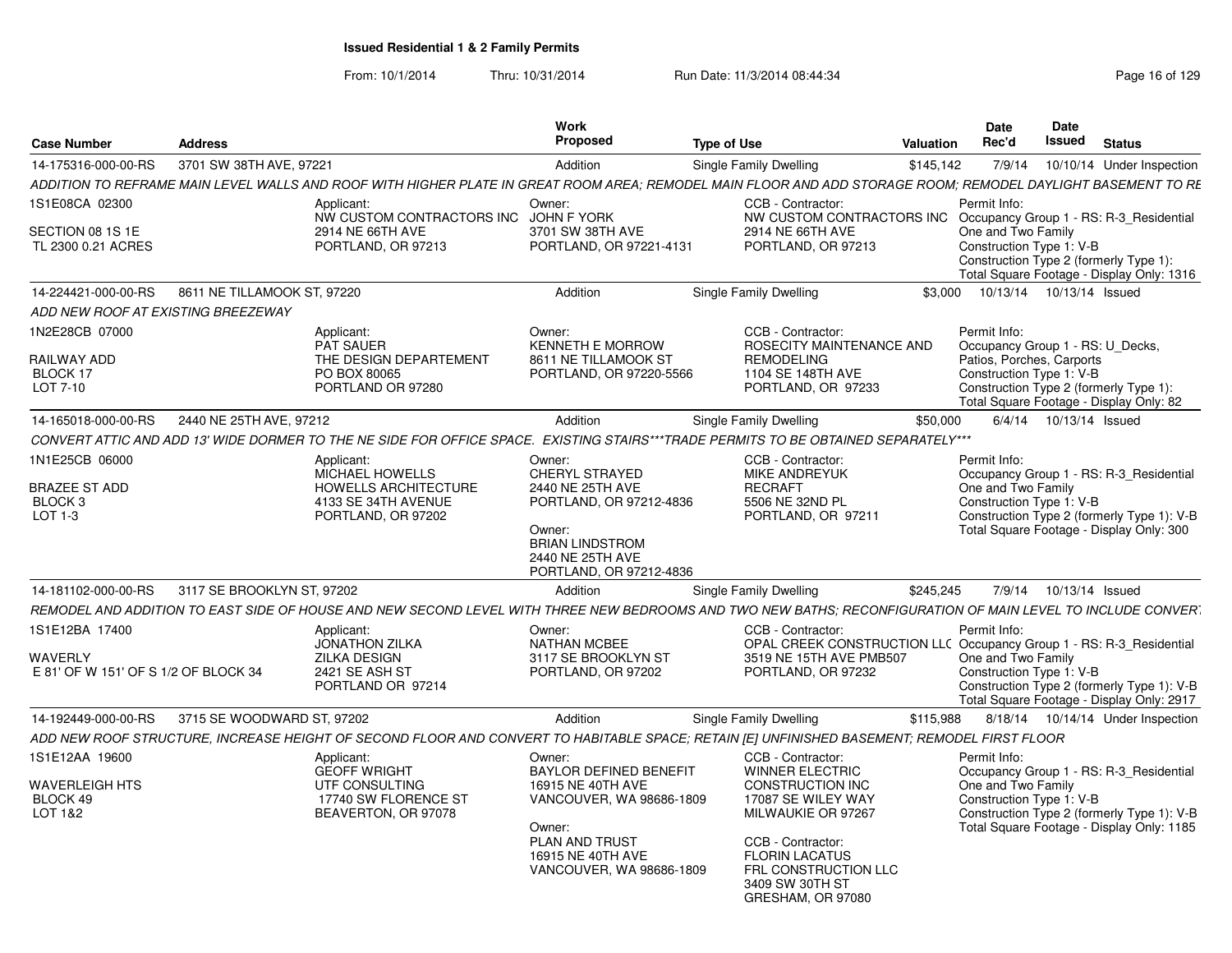| <b>Case Number</b>                                               | <b>Address</b>                                |                                                                                            | Work<br>Proposed                                                                                                                       | <b>Type of Use</b>                                                                                                                                                     | Valuation | Date<br>Rec'd                                                  | <b>Date</b><br>Issued<br><b>Status</b>                                                                                        |
|------------------------------------------------------------------|-----------------------------------------------|--------------------------------------------------------------------------------------------|----------------------------------------------------------------------------------------------------------------------------------------|------------------------------------------------------------------------------------------------------------------------------------------------------------------------|-----------|----------------------------------------------------------------|-------------------------------------------------------------------------------------------------------------------------------|
| 14-189690-000-00-RS                                              | 922 SE 38TH AVE, 97214                        |                                                                                            | Addition                                                                                                                               | Single Family Dwelling                                                                                                                                                 | \$250,000 |                                                                | 7/29/14  10/14/14  Under Inspection                                                                                           |
|                                                                  |                                               |                                                                                            |                                                                                                                                        | ADDITION AND REMODEL OF EXISTING SINGLE FAMILY RESIDENCE, INCLUDES FIRE DAMAGE REPAIR;NEW BASEMENT STAIRS; MAIN FLOOR ADDITION TO FOOTPRINT EXPAND KITCHEN, RECC       |           |                                                                |                                                                                                                               |
| IS1E01AA 07400                                                   |                                               | Applicant:                                                                                 | Owner:                                                                                                                                 | CCB - Contractor:                                                                                                                                                      |           | Permit Info:                                                   |                                                                                                                               |
| <b>BARTSCH PK ADD</b><br>BLOCK 5                                 |                                               | SCOTT CRAIG<br>6246 SE SCOTT DRIVE<br>PORTLAND OR 97215                                    | ROBIN J JOHNSON<br>505 SE 16TH AVE<br>PORTLAND, OR 97214-2613                                                                          | <b>SCOTT CRAIG</b><br>CRAIG DESIGN GROUP<br>922 SE 38TH AVE                                                                                                            |           | One and Two Family<br>Construction Type 1: V-B                 | Occupancy Group 1 - RS: R-3_Residential                                                                                       |
| N 36' OF LOT 7&8                                                 |                                               |                                                                                            | Owner:<br><b>JONATHAN S CRAIG</b><br>505 SE 16TH AVE<br>PORTLAND, OR 97214-2613                                                        | PORTLAND, OR 97214                                                                                                                                                     |           |                                                                | Construction Type 2 (formerly Type 1): V-B<br>Total Square Footage - Display Only: 2755                                       |
| 14-195767-000-00-RS                                              | 1940 SE 52ND AVE, 97215                       |                                                                                            | Addition                                                                                                                               | <b>Single Family Dwelling</b>                                                                                                                                          | \$50,000  |                                                                | 8/8/14  10/14/14  Issued                                                                                                      |
|                                                                  |                                               |                                                                                            |                                                                                                                                        | ADDITION TO MAIN FLOOR TO RECONFIGURE FOR KITCHEN AND BEDROOM REMODEL; NEW STAIRS TO BASEMENT; NEW BACK PORCH; SEE COMMENTS FOR ORIGINAL DESCRIPTION/SCOPE             |           |                                                                |                                                                                                                               |
| S2E06DB 16200                                                    |                                               | Applicant:                                                                                 | Owner:                                                                                                                                 | CCB - Contractor:                                                                                                                                                      |           | Permit Info:                                                   |                                                                                                                               |
| <b>GRASMERE</b><br>BLOCK 1<br>S 15' OF LOT 22<br>N 30' OF LOT 23 |                                               | <b>BOB SCHATZ</b><br>ALLUSA ARCHICTECTURE<br>2118 SE DIVISION ST<br>PORTLAND, OR 97202     | ANDREA PORFIRIO<br>1940 SE 52ND AVE<br>PORTLAND, OR 97215                                                                              | THOMAS D PHILLIPS<br>PO BOX 235<br>MANZANITA, OR 97130-0235                                                                                                            |           | Patios, Porches, Carports<br>Construction Type 1: V-B          | Occupancy Group 1 - RS: U_Decks,<br>Construction Type 2 (formerly Type 1): V-B<br>Total Square Footage - Display Only: 1456   |
| 14-174107-000-00-RS                                              | 12329 NW SARGENT LN                           |                                                                                            | Addition                                                                                                                               | <b>Single Family Dwelling</b>                                                                                                                                          |           |                                                                | \$38,712 6/24/14 10/15/14 Under Inspection                                                                                    |
|                                                                  |                                               |                                                                                            |                                                                                                                                        | EXCAVATE APPX 400 SF OF CRAWL SPACE TO ADD SHOP AND WINE CELLAR, AS WELL AS NEW EXTERIOR STAIRS, HOUSE TO BE OCCUPIED DURING CONSTRUCTION. Plumbing, electrical, and n |           |                                                                |                                                                                                                               |
| 1N1W10B 01902                                                    |                                               | Applicant:                                                                                 | Owner:                                                                                                                                 | CCB - Contractor:                                                                                                                                                      |           | Permit Info:                                                   |                                                                                                                               |
| SARGENT NO 2<br>LOT 6                                            |                                               | MIKE COYLE<br><b>FASTER PERMITS</b><br>14334 NW EAGLERIDGE LANE<br>PORTLAND, OR 97229      | RAY J ANDERSON<br>12329 NW SARGENT LN<br>PORTLAND, OR 97231<br>Owner:<br>KATHLEEN L BAKER<br>12329 NW SARGENT LN<br>PORTLAND, OR 97231 | BIG MOOSE DEVELOPMENT, INC. Occupancy Group 1 - RS: R-3_Residential<br>9450 SW JAMIESON RD<br>BEAVERTON, OR 97005                                                      |           | One and Two Family<br>Construction Type 1: V-B                 | Construction Type 2 (formerly Type 1): V-B<br>Total Square Footage - Display Only: 351                                        |
|                                                                  | 14-172348-000-00-RS   2517 NE 21ST AVE, 97212 |                                                                                            | Addition                                                                                                                               | <b>Single Family Dwelling</b>                                                                                                                                          |           |                                                                | \$20,000  10/16/14  10/16/14  Under Inspection                                                                                |
|                                                                  |                                               |                                                                                            |                                                                                                                                        | ADDITION OF FOOTING ON THE MAIN LEVEL TO EXPAND KITCHEN; REMOVE WALL THAT IS BETWEEN KITCHEN AND UTILITY ROOM; NEW WALLS IN UTILITY ROOM TO CREATE NEW BATHROOM        |           |                                                                |                                                                                                                               |
| 1N1E26DA 01400                                                   |                                               | Applicant:<br>BRYAN TOOLEY                                                                 | Owner:<br>BRYAN TOOLEY                                                                                                                 |                                                                                                                                                                        |           | Permit Info:                                                   | Occupancy Group 1 - RS: R-3 Remodel                                                                                           |
| <b>RVINGTON</b><br>BLOCK 24<br>N 30' OF LOT 9                    |                                               | 2110 NE KNOTT ST<br>PORTLAND, OR 97212                                                     | 2110 NE KNOTT ST<br>PORTLAND, OR 97212                                                                                                 |                                                                                                                                                                        |           | Construction Type 1: V-B                                       | Construction Type 2 (formerly Type 1):<br>Total Square Footage - Display Only: 440                                            |
| 14-224370-000-00-RS                                              | 2335 SW 19TH AVE, 97201                       |                                                                                            | Addition                                                                                                                               | Single Family Dwelling                                                                                                                                                 |           |                                                                | \$11,139  10/11/14  10/17/14  Issued                                                                                          |
|                                                                  |                                               | KITCHEN REMODEL WITH BUMPOUT. BASEMENT REMODEL - ADDING BEDROOM. NO ADDED TOILETS.         |                                                                                                                                        |                                                                                                                                                                        |           |                                                                |                                                                                                                               |
| IS1E04CB 03200<br>CARTERS ADD TO P<br>E 85' OF S 50' OF BLOCK 86 |                                               | Applicant:<br>PETRINA CONSTRUCTION INC.<br>4505 NE TILLAMOOK ST<br>PORTLAND, OR 97213-1319 | Owner:<br><b>SARAH L SCHUBERT</b><br>2335 SW 19TH AVE<br>PORTLAND, OR 97201<br>Owner:<br><b>STEVEN A SCHUBERT</b>                      | CCB - Contractor:<br>PETRINA CONSTRUCTION INC<br>4505 NE TILLAMOOK ST<br>PORTLAND, OR 97213-1319                                                                       |           | Permit Info:<br>One and Two Family<br>Construction Type 1: V-B | Occupancy Group 1 - RS: R-3 Residential<br>Construction Type 2 (formerly Type 1):<br>Total Square Footage - Display Only: 101 |
|                                                                  |                                               |                                                                                            | 2335 SW 19TH AVE<br>PORTLAND, OR 97201                                                                                                 |                                                                                                                                                                        |           |                                                                |                                                                                                                               |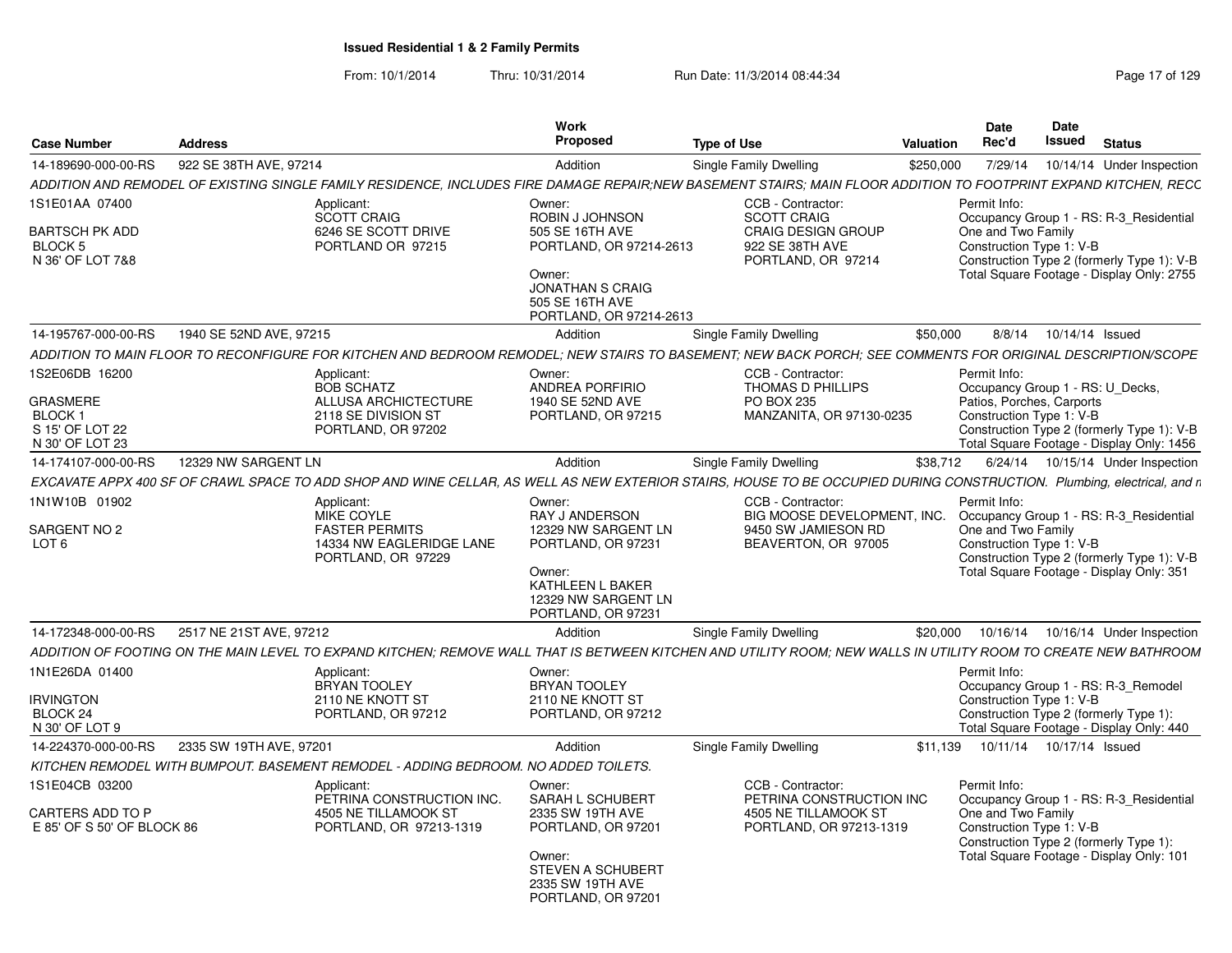| <b>Case Number</b>                                                                | <b>Address</b>                                                                                                                                               |                                                 | <b>Work</b><br>Proposed                                                                                                                                           | <b>Type of Use</b>                                                                                                               | <b>Valuation</b> | Date<br>Rec'd                                                                                                                               | Date<br><b>Issued</b> | <b>Status</b>                                                                                                                      |
|-----------------------------------------------------------------------------------|--------------------------------------------------------------------------------------------------------------------------------------------------------------|-------------------------------------------------|-------------------------------------------------------------------------------------------------------------------------------------------------------------------|----------------------------------------------------------------------------------------------------------------------------------|------------------|---------------------------------------------------------------------------------------------------------------------------------------------|-----------------------|------------------------------------------------------------------------------------------------------------------------------------|
| 14-194458-000-00-RS                                                               | 2332 SE BROOKLYN ST - Unit B, 97202                                                                                                                          |                                                 | Addition                                                                                                                                                          | <b>Single Family Dwelling</b>                                                                                                    | \$32,000         | 8/6/14                                                                                                                                      |                       | 10/17/14 Under Inspection                                                                                                          |
|                                                                                   | 2ND STORY ADDITION OVER GARAGE TO CREATE ACCESSORY DWELLING UNIT:EXPAND GARAGE BY 63 SF***TRADES TO BE OBTAINED SEPARATELY***                                |                                                 |                                                                                                                                                                   |                                                                                                                                  |                  |                                                                                                                                             |                       |                                                                                                                                    |
| 1S1E11AD 00500                                                                    | Applicant:<br>Sarah Fernandez<br>Hammer and Hand<br>PORTLAND OR                                                                                              | 1020 SE HARRISON ST.                            | Owner:<br><b>GREG HAUN</b><br>2332 SE BROOKLYN ST<br>PORTLAND, OR 97202-2136<br>Owner:<br><b>JENNIFER DAVIS</b><br>2332 SE BROOKLYN ST<br>PORTLAND, OR 97202-2136 | CCB - Contractor:<br>HAMMER AND HAND INC<br>1020 SE HARRISON<br>PORTLAND, OR 97214                                               |                  | Permit Info:<br>One and Two Family<br>Construction Type 1: V-B<br>Construction Type 2 (formerly Type 1):<br>Number of New Dwelling Units: 1 |                       | Occupancy Group 1 - RS: R-3_Residential<br>Total Square Footage - Display Only: 515                                                |
| 14-226353-000-00-RS                                                               | 2216 SE 105TH AVE, 97216                                                                                                                                     |                                                 | Addition                                                                                                                                                          | Single Family Dwelling                                                                                                           | \$73,122         | 10/17/14                                                                                                                                    | 10/17/14 Issued       |                                                                                                                                    |
|                                                                                   | ENCLOSE EXISTING FRONT PORCH TO CREATE MORE LIVING SPACE, ADDITION TO REAR OF HOUSE TO INCLUDE 2 NEW BEDROOMS AND MASTER BEDROOM WITH BATHROOM AND WALK IN ( |                                                 |                                                                                                                                                                   |                                                                                                                                  |                  |                                                                                                                                             |                       |                                                                                                                                    |
| 1S2E03CC 00500<br>SECTION 03 1S 2E<br>TL 500 0.10 ACRES                           | Applicant:<br>KEN YU<br>PORTLAND, OR 97266                                                                                                                   | 2738 SE 82ND AVE #101                           | Owner:<br><b>KEN YU</b><br>2738 SE 82ND AVE #101<br>PORTLAND, OR 97266<br>Owner:<br><b>AGNES YU</b><br>2738 SE 82ND AVE #101<br>PORTLAND, OR 97266                |                                                                                                                                  |                  | Permit Info:<br>One and Two Family<br>Construction Type 1: V-B                                                                              |                       | Occupancy Group 1 - RS: R-3_Residential<br>Construction Type 2 (formerly Type 1): V-B<br>Total Square Footage - Display Only: 739  |
| 14-225168-000-00-RS                                                               | 1325 SE 32ND AVE, 97214                                                                                                                                      |                                                 | Addition                                                                                                                                                          | <b>Single Family Dwelling</b>                                                                                                    | \$16,102         | 10/17/14                                                                                                                                    | 10/17/14 Issued       |                                                                                                                                    |
|                                                                                   | REMOVE EXISTING ENCLOSED PORCH AND ADD 146 SF SINGLE STORY ADDITION IN ITS PLACE AT REAR OF HOUSE FOR NEW MUDROOM, INCLUDING BATHROOM AND OPEN AREA          |                                                 |                                                                                                                                                                   |                                                                                                                                  |                  |                                                                                                                                             |                       |                                                                                                                                    |
| 1S1E01BD 22000<br><b>BUNGALOW GLADE</b><br>BLOCK <sub>3</sub><br>LOT <sub>6</sub> | Applicant:<br><b>RYAN AUSTIN</b><br><b>DESIGN, LLC</b><br>6106 NE 9TH AVE<br>PORTLAND, OR 97211                                                              | POLYPHON ARCHITECTURE &                         | Owner:<br><b>MARTIN L WHITE</b><br>1325 SE 32ND AVE<br>PORTLAND, OR 97214-4114<br>Owner:<br>PATRICIA R MORRIS<br>1325 SE 32ND AVE<br>PORTLAND, OR 97214-4114      | CCB - Contractor:<br><b>DAVID HEREFORD</b><br>HEREFORD CONSTRUCTION CO<br><b>INC</b><br>12605 NW CRESTON RD<br>PORTLAND OR 97231 |                  | Permit Info:<br>One and Two Family<br>Construction Type 1: V-B<br>Construction Type 2 (formerly Type 1):                                    |                       | Occupancy Group 1 - RS: R-3_Residential<br>Total Square Footage - Display Only: 146                                                |
| 13-170239-REV-02-RS                                                               | 2758 SW SUMMIT DR, 97201                                                                                                                                     |                                                 | Addition                                                                                                                                                          | Single Family Dwelling                                                                                                           |                  | $\mathbb{S}$<br>10/17/14                                                                                                                    | 10/17/14 Issued       |                                                                                                                                    |
|                                                                                   | REVISION - MODIFY SHEAR TRANSFER FROM 2ND FLOOR TO 1ST FLOOR, NO EXTERIOR WORK                                                                               |                                                 |                                                                                                                                                                   |                                                                                                                                  |                  |                                                                                                                                             |                       |                                                                                                                                    |
| 1S1E08AA 04100<br><b>GREENWAY</b><br><b>BLOCK G</b><br>S 1/2 OF LOT 2             | Applicant:<br>2697 SW VISTA AVE                                                                                                                              | DONALD B LIVINGSTONE<br>PORTLAND, OR 97201-1794 | Owner:<br>DONALD B LIVINGSTONE<br>2697 SW VISTA AVE<br>PORTLAND, OR 97201-1794<br>Owner:<br>KAREN S LIVINGSTONE<br>2697 SW VISTA AVE<br>PORTLAND, OR 97201-1794   | CCB - Contractor:<br><b>JEFF WHITLEY</b><br>WHITLEY BUILDING GROUP<br>9633 SE TENINO CT<br>HAPPY VALLEY OR 97086                 |                  | Permit Info:<br>One and Two Family<br>Construction Type 1: V-B                                                                              |                       | Occupancy Group 1 - RS: R-3_Residential<br>Construction Type 2 (formerly Type 1): V-B<br>Total Square Footage - Display Only: 3979 |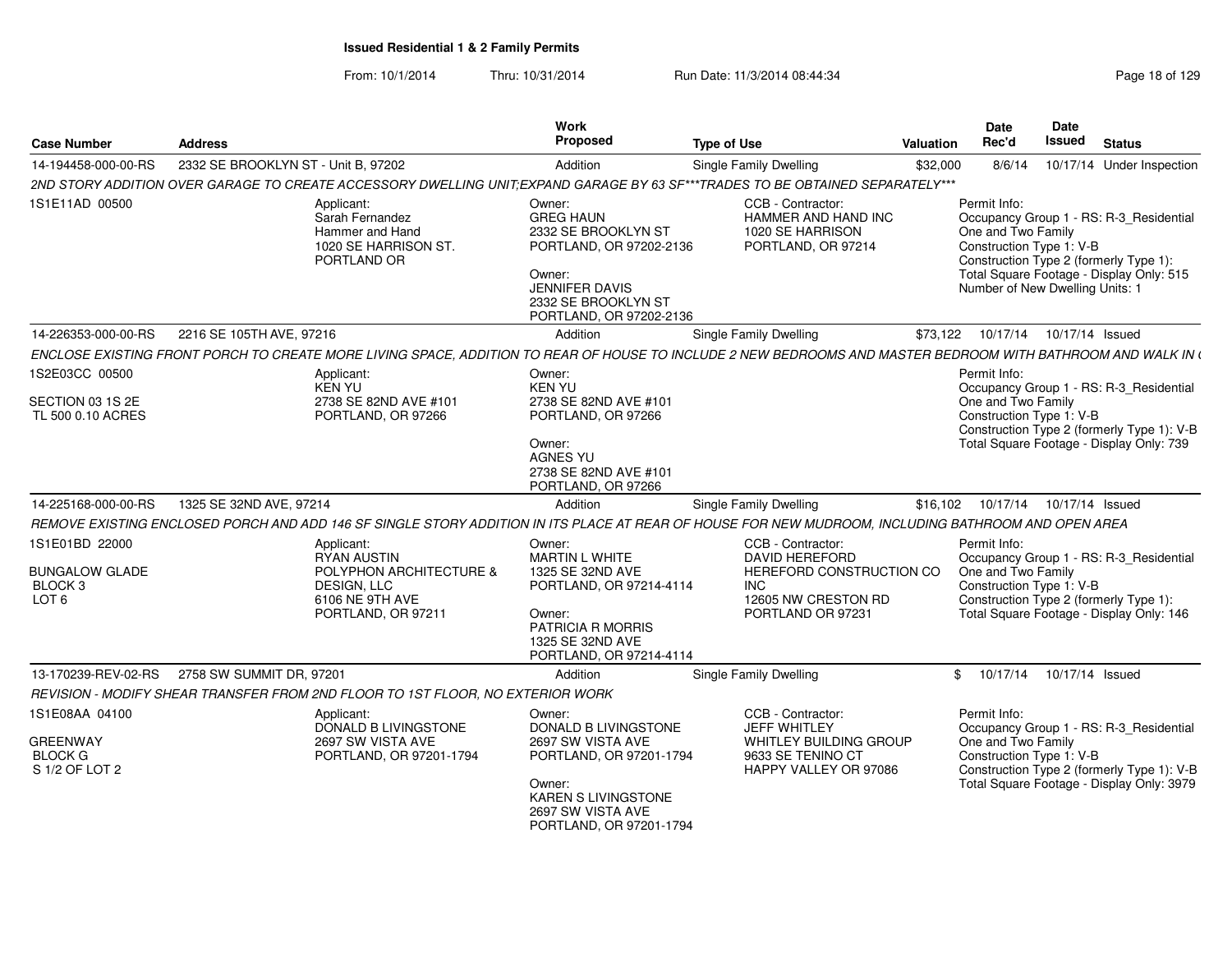| <b>Case Number</b>                                                | <b>Address</b>          |                                                                                                                                                 | <b>Work</b><br>Proposed                                                                                                                                               | <b>Type of Use</b>                                                                                                                                                                                                                                                                                                                                                                   | Valuation | Date<br>Date<br>Rec'd<br>Issued<br><b>Status</b>                                                                                                                                               |
|-------------------------------------------------------------------|-------------------------|-------------------------------------------------------------------------------------------------------------------------------------------------|-----------------------------------------------------------------------------------------------------------------------------------------------------------------------|--------------------------------------------------------------------------------------------------------------------------------------------------------------------------------------------------------------------------------------------------------------------------------------------------------------------------------------------------------------------------------------|-----------|------------------------------------------------------------------------------------------------------------------------------------------------------------------------------------------------|
| 14-224551-000-00-RS                                               | 221 NE 45TH AVE, 97213  |                                                                                                                                                 | Addition                                                                                                                                                              | Single Family Dwelling                                                                                                                                                                                                                                                                                                                                                               |           | \$19,129  10/17/14  10/17/14  Issued                                                                                                                                                           |
|                                                                   |                         |                                                                                                                                                 |                                                                                                                                                                       |                                                                                                                                                                                                                                                                                                                                                                                      |           | LEGALIZE COVERED PORCH ADDITION TO REAR OF HOUSE AND CONVERSION OF BASEMENT TO LIVING SPACE INCLUDING BEDROOM, LAUNDRY ROOM, BATHROOM AND FAMILY ROOM (2 BA1                                   |
| 1N2E31CB 02800<br>LAURELCREST<br>BLOCK 4                          |                         | Applicant:<br>PETE C CONSTRUCTION LLC<br>9951 SE EASTVIEW DR<br>HAPPY VALLEY OR 97086                                                           | Owner:<br><b>AMORETTE N BRYANT</b><br>11430 VALLEY SPRING<br>HOUSTON, TX 77043                                                                                        | CCB - Contractor:<br>PETE C CONSTRUCTION LLC<br>9951 SE EASTVIEW DR<br>HAPPY VALLEY OR 97086                                                                                                                                                                                                                                                                                         |           | Permit Info:<br>Occupancy Group 1 - RS: R-3_Remodel<br>Construction Type 1: V-B<br>Construction Type 2 (formerly Type 1): V-B                                                                  |
| LOT <sub>4</sub>                                                  |                         |                                                                                                                                                 |                                                                                                                                                                       |                                                                                                                                                                                                                                                                                                                                                                                      |           | Total Square Footage - Display Only: 612                                                                                                                                                       |
| 14-225240-000-00-RS 3150 SE 23RD AVE, 97202                       |                         |                                                                                                                                                 | Addition                                                                                                                                                              | Single Family Dwelling                                                                                                                                                                                                                                                                                                                                                               |           | \$28,565  10/14/14  10/18/14  Under Inspection                                                                                                                                                 |
|                                                                   |                         | ADD SHED DORMER AT REAR OF HOUSE TO ADD 259 SQUARE FEET OF LIVING SPACE AND RECONFIGURE EXISTING UPPER FLOOR AND ADD BATHROOM (TOTAL 2 TOILETS) |                                                                                                                                                                       |                                                                                                                                                                                                                                                                                                                                                                                      |           |                                                                                                                                                                                                |
| 1S1E11AD 09000<br><b>AMSTERDAM</b><br>BLOCK 4<br>LOT <sub>6</sub> |                         | Applicant:<br>MIKE ANDERSON<br><b>CDC CONSTRUCTION LLC</b><br>4504 SE RIVER DR<br>MILWAUKIE OR 97267                                            | Owner:<br><b>BRYCE P SCHUSTER</b><br>3150 SE 23RD AVE<br>PORTLAND, OR 97202-2106<br>Owner:<br><b>CRESSA E SCHUSTER</b><br>3150 SE 23RD AVE<br>PORTLAND, OR 97202-2106 | CCB - Contractor:<br>BOYLES ELECTRIC INC<br>PO BOX 1227<br><b>BORING, OR 97009</b><br>CCB - Contractor:<br><b>CONNECT PLUMBING</b><br>16023 S WINDY CITY RD<br>MULINO OR 97042<br>CCB - Contractor:<br>MORGAN HEATING & COOLING INC<br>PO BOX 630<br>GRESHAM OR 97030<br>CCB - Contractor:<br><b>MIKE ANDERSON</b><br>CDC CONSTRUCTION LLC<br>4504 SE RIVER DR<br>MILWAUKIE OR 97267 |           | Permit Info:<br>Occupancy Group 1 - RS: R-3_Residential<br>One and Two Family<br>Construction Type 1: V-B<br>Construction Type 2 (formerly Type 1)<br>Total Square Footage - Display Only: 259 |
|                                                                   |                         |                                                                                                                                                 |                                                                                                                                                                       |                                                                                                                                                                                                                                                                                                                                                                                      |           |                                                                                                                                                                                                |
| 14-198582-000-00-RS 5036 NE 14TH PL, 97211                        |                         |                                                                                                                                                 | Addition                                                                                                                                                              | Single Family Dwelling                                                                                                                                                                                                                                                                                                                                                               |           | \$56,910 8/14/14 10/20/14 Under Inspection                                                                                                                                                     |
|                                                                   |                         |                                                                                                                                                 |                                                                                                                                                                       |                                                                                                                                                                                                                                                                                                                                                                                      |           | ADDITION OF 2 SHED DORMERS, CONVERT 2ND FLOOR ATTIC SPACE TO MASTER SUITE, INCLUDES BEDROOM, BATHROOM, COVERED PATIO AREA; RECONFIGURE AND REBUILD STAIRS TO 21                                |
| 1N1E23AB 24300                                                    |                         | Applicant:<br><b>COLIN JENSEN</b>                                                                                                               | Owner:<br>ROBERT W CURTIS                                                                                                                                             | CCB - Contractor:<br>LOS CONTRACTING, INC.                                                                                                                                                                                                                                                                                                                                           |           | Permit Info:                                                                                                                                                                                   |
| <b>VERNON</b><br>BLOCK <sub>24</sub><br>LOT <sub>5</sub>          |                         | <b>COLIN JENSEN DESIGN</b><br>1937 NE LIBERTY ST<br>PORTLAND, OR 97211                                                                          | PO BOX 6681<br>PORTLAND, OR 97228                                                                                                                                     | 4110 NE 122ND AVE SUITE#115<br>PORTLAND, OR 97220                                                                                                                                                                                                                                                                                                                                    |           | Occupancy Group 1 - RS: R-3_Residential<br>One and Two Family<br>Construction Type 1: V-B<br>Construction Type 2 (formerly Type 1):<br>Total Square Footage - Display Only: 516                |
| 14-225335-000-00-RS                                               | 525 NE FLORAL PL. 97232 |                                                                                                                                                 | Addition                                                                                                                                                              | Single Family Dwelling                                                                                                                                                                                                                                                                                                                                                               |           | \$38,000  10/20/14  10/20/14  Under Inspection                                                                                                                                                 |
|                                                                   |                         |                                                                                                                                                 |                                                                                                                                                                       |                                                                                                                                                                                                                                                                                                                                                                                      |           | CONVERT BASEMENT TO LIVING SPACE TO INCLUDE LAUNDRY ROOM, BATHROOM AND FAMILY ROOM WITH EGRESS WINDOW AND WELL; MAIN FLOOR REMOVE EXISTING CHIMNEY AND REM                                     |
| 1N1E36AC 13700                                                    |                         | Applicant:<br>MIKE COYLE                                                                                                                        | Owner:<br>MJF INVESTMENT PROPERTIES                                                                                                                                   | CCB - Contractor:<br>RANDY ROGERS PLBG                                                                                                                                                                                                                                                                                                                                               |           | Permit Info:<br>Occupancy Group 1 - RS: R-3 Residential                                                                                                                                        |
| LAURELHURST<br>BLOCK 14<br><b>LOT 17</b>                          |                         | <b>FASTER PERMITS</b><br>14334 NW EAGLERIDGE LANE<br>PORTLAND, OR 97229                                                                         | <b>LLC</b><br>315 NE LAURELHURST PL<br>PORTLAND, OR 97232                                                                                                             | 44265 SE KLEINSMITH RD<br>P O BOX 358<br>SANDY OR 970558638                                                                                                                                                                                                                                                                                                                          |           | One and Two Family<br>Construction Type 1: V-B<br>Construction Type 2 (formerly Type 1):                                                                                                       |
|                                                                   |                         |                                                                                                                                                 |                                                                                                                                                                       |                                                                                                                                                                                                                                                                                                                                                                                      |           |                                                                                                                                                                                                |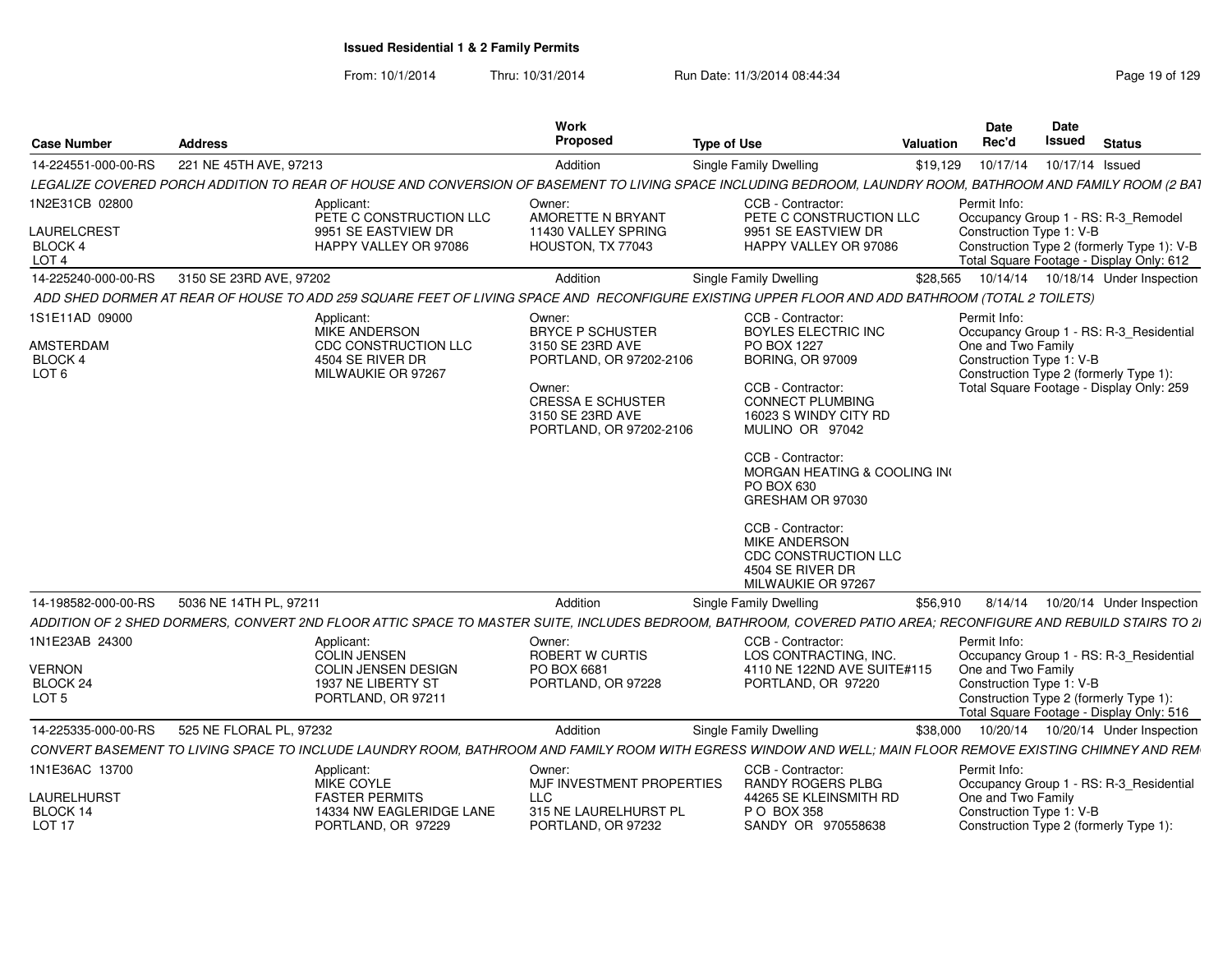| <b>Case Number</b>     | <b>Address</b>                          |                                                                                                   | Work<br>Proposed                               | <b>Type of Use</b>                                                                                                                                             | Valuation | Date<br>Rec'd            | <b>Date</b><br><b>Issued</b> | <b>Status</b>                                                                      |
|------------------------|-----------------------------------------|---------------------------------------------------------------------------------------------------|------------------------------------------------|----------------------------------------------------------------------------------------------------------------------------------------------------------------|-----------|--------------------------|------------------------------|------------------------------------------------------------------------------------|
| 14-213291-000-00-RS    | 1638 SE 35TH AVE, 97214                 |                                                                                                   | Addition                                       | Single Family Dwelling                                                                                                                                         | \$8,492   | 10/21/14                 | 10/21/14 Issued              |                                                                                    |
|                        |                                         | EXPAND EXISTING DORMER ON THE SOUTH SIDE OF THE HOUSE BY 9 FT: NEW DORMER TO INCLUDE NEW BATHROOM |                                                |                                                                                                                                                                |           |                          |                              |                                                                                    |
| 1S1E01DB 13100         |                                         | Applicant:                                                                                        | Owner:                                         | CCB - Contractor:                                                                                                                                              |           | Permit Info:             |                              |                                                                                    |
|                        |                                         | JILL CROPP                                                                                        | SETH A LADYGO                                  | <b>MAJO AHRENS</b>                                                                                                                                             |           |                          |                              | Occupancy Group 1 - RS: R-3 Residential                                            |
| <b>ROCHELLE</b>        |                                         | STUDIO CROPP ARCHITECTURE<br>3556 SE WOODWARD ST                                                  | 1638 SE 35TH AVE<br>PORTLAND, OR 97214-5037    | MAJO AHRENS CONSTRUCTION<br>1170 SE RIVER FOREST RD                                                                                                            |           | One and Two Family       |                              |                                                                                    |
| BLOCK 4<br>LOT 10      |                                         | PORTLAND, OR 97202                                                                                |                                                | MILWAUKIE, OR 97267                                                                                                                                            |           | Construction Type 1: V-B |                              | Construction Type 2 (formerly Type 1):                                             |
|                        |                                         |                                                                                                   | Owner:                                         |                                                                                                                                                                |           |                          |                              | Total Square Footage - Display Only: 77                                            |
|                        |                                         |                                                                                                   | <b>MELISSA LADYGO</b><br>1638 SE 35TH AVE      |                                                                                                                                                                |           |                          |                              |                                                                                    |
|                        |                                         |                                                                                                   | PORTLAND, OR 97214-5037                        |                                                                                                                                                                |           |                          |                              |                                                                                    |
| 14-227807-000-00-RS    | 3950 NE GARFIELD AVE, 97212             |                                                                                                   | Addition                                       | Single Family Dwelling                                                                                                                                         | \$2,000   | 10/21/14                 | 10/21/14 Issued              |                                                                                    |
|                        | ADD NEW BATHROOM IN UNFINISHED BASEMENT |                                                                                                   |                                                |                                                                                                                                                                |           |                          |                              |                                                                                    |
| 1N1E22DD 01200         |                                         | Applicant:                                                                                        | Owner:                                         | <b>Primary Contractor:</b>                                                                                                                                     |           | Permit Info:             |                              |                                                                                    |
| <b>ALBINA HMSTD</b>    |                                         | MARGARET BRANCH<br>3950 NE GARFIELD AVE                                                           | <b>MARGARET BRANCH</b><br>3950 NE GARFIELD AVE | TO BID                                                                                                                                                         |           | Construction Type 1: V-B |                              | Occupancy Group 1 - RS: R-3 Remodel                                                |
| BLOCK <sub>3</sub>     |                                         | PORTLAND, OR 97212-1025                                                                           | PORTLAND, OR 97212-1025                        |                                                                                                                                                                |           |                          |                              | Construction Type 2 (formerly Type 1):                                             |
| LOT 13                 |                                         |                                                                                                   |                                                |                                                                                                                                                                |           |                          |                              | Total Square Footage - Display Only: 54                                            |
| 14-184757-DFS-01-RS    | 2300 SW 15TH AVE, 97201                 |                                                                                                   | Addition                                       | <b>Single Family Dwelling</b>                                                                                                                                  | \$3.100   |                          | 9/22/14  10/21/14  Issued    |                                                                                    |
| <b>DFS FOR TRUSSES</b> |                                         |                                                                                                   |                                                |                                                                                                                                                                |           |                          |                              |                                                                                    |
| 1S1E04CA 07100         |                                         | Applicant:                                                                                        | Owner:                                         | CCB - Contractor:                                                                                                                                              |           | Permit Info:             |                              |                                                                                    |
| PORTLAND               |                                         | JOHN BERTHOLD<br>2300 SW 15TH AVE                                                                 | JOHN BERTHOLD<br>2300 SW 15TH AVE              | MICHAEL CHURCH HOMES LLC<br>11584 SW ROYAL VILLA DR                                                                                                            |           | Construction Type 1: V-B |                              | Occupancy Group 1 - RS: R-3_Remodel                                                |
| BLOCK 304              |                                         | PORTLAND, OR 97201-2303                                                                           | PORTLAND, OR 97201-2303                        | <b>TIGARD, OR 97224</b>                                                                                                                                        |           |                          |                              | Construction Type 2 (formerly Type 1): V-B                                         |
| LOT 7&8 EXC PT IN ST   |                                         |                                                                                                   |                                                |                                                                                                                                                                |           |                          |                              | Total Square Footage - Display Only: 3770                                          |
|                        |                                         |                                                                                                   | Owner:<br>SHEILVRINA BERTHOLD                  |                                                                                                                                                                |           |                          |                              |                                                                                    |
|                        |                                         |                                                                                                   | 2300 SW 15TH AVE                               |                                                                                                                                                                |           |                          |                              |                                                                                    |
|                        |                                         |                                                                                                   | PORTLAND, OR 97201-2303                        |                                                                                                                                                                |           |                          |                              |                                                                                    |
| 14-222624-000-00-RS    | 2635 SW GEORGIAN PL. 97201              |                                                                                                   | Addition                                       | <b>Single Family Dwelling</b>                                                                                                                                  | \$57,902  | 10/7/14                  |                              | 10/21/14 Under Inspection                                                          |
|                        |                                         |                                                                                                   |                                                | 525 SF ADDITION TO LOWER. MAIN AND UPPER FLOORS, NEW STORAGE ROOM IN LOWER LEVEL, KITCHEN/ DINING ROOM REMODEL, NEW ENTRY AND NEW BALCONY ON MAIN FLOOR, CREAT |           |                          |                              |                                                                                    |
| 1S1E05DD 03000         |                                         | Applicant:<br>ROB MONTEITH                                                                        | Owner:<br><b>AARON HEISER</b>                  | CCB - Contractor<br><b>ERIK OPSAHL</b>                                                                                                                         |           | Permit Info:             |                              | Occupancy Group 1 - RS: R-3_Residential                                            |
| <b>GEORGIAN CT</b>     |                                         | <b>RAINIER PACIFIC DEVELOPMENT.</b>                                                               | 2635 SW GEORGIAN PL                            | RAINIER PACIFIC DEVELOPMENT                                                                                                                                    |           | One and Two Family       |                              |                                                                                    |
| LOT <sub>18</sub>      | <b>LLC</b>                              |                                                                                                   | PORTLAND, OR 97201-1725                        | <b>LLC</b>                                                                                                                                                     |           | Construction Type 1: V-B |                              |                                                                                    |
|                        |                                         | 1845 NW 23RD PL<br>PORTLAND, OR 97210                                                             |                                                | 1845 NW 23RD PL<br>PORTLAND OR 97210                                                                                                                           |           |                          |                              | Construction Type 2 (formerly Type 1):<br>Total Square Footage - Display Only: 525 |
|                        |                                         |                                                                                                   | Owner:<br><b>CHELSEA HEISER</b>                |                                                                                                                                                                |           |                          |                              |                                                                                    |
|                        |                                         |                                                                                                   | 2635 SW GEORGIAN PL                            |                                                                                                                                                                |           |                          |                              |                                                                                    |
|                        |                                         |                                                                                                   | PORTLAND, OR 97201-1725                        |                                                                                                                                                                |           |                          |                              |                                                                                    |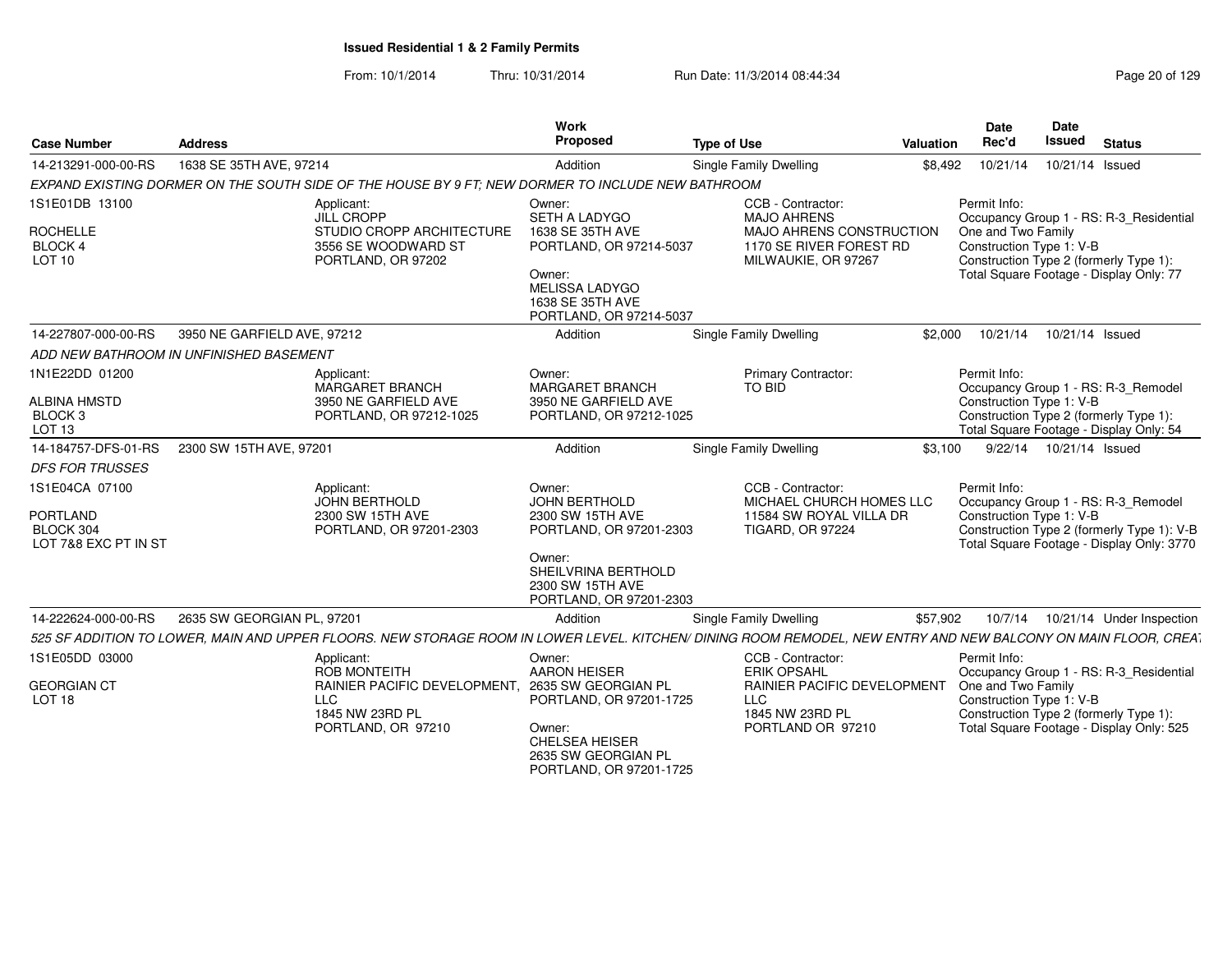| <b>Case Number</b>                                        | <b>Address</b>                                                                                         | Work<br>Proposed                                                                                                                                                  | <b>Type of Use</b>                                                                                                                                       | <b>Valuation</b> | <b>Date</b><br>Rec'd                                                                                      | <b>Date</b><br><b>Issued</b> | <b>Status</b>                                                                                                                |
|-----------------------------------------------------------|--------------------------------------------------------------------------------------------------------|-------------------------------------------------------------------------------------------------------------------------------------------------------------------|----------------------------------------------------------------------------------------------------------------------------------------------------------|------------------|-----------------------------------------------------------------------------------------------------------|------------------------------|------------------------------------------------------------------------------------------------------------------------------|
| 14-228791-000-00-RS                                       | 2217 NE 50TH AVE, 97213                                                                                | Addition                                                                                                                                                          | <b>Single Family Dwelling</b>                                                                                                                            | \$25,000         | 10/22/14                                                                                                  | 10/22/14 Issued              |                                                                                                                              |
|                                                           | REMOVE EXISTING WALLS TO EXPAND KITCHEN AND REMODEL                                                    |                                                                                                                                                                   |                                                                                                                                                          |                  |                                                                                                           |                              |                                                                                                                              |
| 1N2E30CA 14400                                            | Applicant:                                                                                             | Owner:                                                                                                                                                            | CCB - Contractor:                                                                                                                                        |                  | Permit Info:                                                                                              |                              |                                                                                                                              |
| ROSE CITY PK<br>BLOCK 37<br>LOT <sub>3</sub>              | PO BOX 1148<br>GRESHAM, OR 97030                                                                       | REF CONSTRUCTION LLC<br>JOHN DOROSHENK<br>2217 NE 50TH AVE<br>PORTLAND, OR 97213-2043<br>Owner:<br>KELLY DOROSHENK<br>2217 NE 50TH AVE<br>PORTLAND, OR 97213-2043 | REF CONSTRUCTION LLC<br>PO BOX 1148<br>GRESHAM, OR 97030                                                                                                 |                  | One and Two Family<br>Construction Type 1: V-B                                                            |                              | Occupancy Group 1 - RS: R-3_Residential<br>Construction Type 2 (formerly Type 1):<br>Total Square Footage - Display Only: 30 |
| Total # of RS Addition permits issued: 90                 |                                                                                                        |                                                                                                                                                                   |                                                                                                                                                          |                  |                                                                                                           |                              | Total valuation of RS Addition permits issued: \$3,712,601                                                                   |
| 14-213572-000-00-RS                                       | 2324 SE 35TH PL - Unit B, 97214                                                                        | Alteration                                                                                                                                                        | <b>Accessory Dwelling Unit</b>                                                                                                                           | \$21,174         | 10/7/14                                                                                                   |                              | 10/7/14 Under Inspection                                                                                                     |
|                                                           | CONVERT EXISTING DETACHED GARAGE TO ADU                                                                |                                                                                                                                                                   |                                                                                                                                                          |                  |                                                                                                           |                              |                                                                                                                              |
| 1S1E01DC 08500                                            | Applicant:<br><b>KEVIN FISCHER</b><br>4803 NE 32ND AVE<br>PORTLAND OR 97211                            | Owner:<br>DAVID C AYER<br>2324 SE 35TH PL<br>PORTLAND, OR 97214<br>Owner:<br><b>LISE M HUNEKE</b><br>2324 SE 35TH PL                                              | CCB - Contractor:<br>HAMMER AND HAND INC<br>1020 SE HARRISON<br>PORTLAND, OR 97214<br>CCB - Contractor:<br>MODERN PLUMBING CO<br>11120 SW INDUSTRIAL WAY |                  | Permit Info:<br>Construction Type 1: V-B<br>Number of New Dwelling Units: 1                               |                              | Occupancy Group 1 - RS: R-3_Remodel<br>Construction Type 2 (formerly Type 1):<br>Total Square Footage - Display Only: 576    |
|                                                           |                                                                                                        | PORTLAND, OR 97214                                                                                                                                                | TUALATIN, OR 97062                                                                                                                                       |                  |                                                                                                           |                              |                                                                                                                              |
| 14-222743-000-00-RS                                       | 3054 SE CARUTHERS ST, 97214                                                                            | Alteration                                                                                                                                                        | Decks, Fences, Retaining Walls                                                                                                                           | \$2,804          | 10/13/14                                                                                                  |                              | 10/13/14 Under Inspection                                                                                                    |
| <b>REPLACE REAR DECK</b>                                  |                                                                                                        |                                                                                                                                                                   |                                                                                                                                                          |                  |                                                                                                           |                              |                                                                                                                              |
| 1S1E01CD 11500<br>SECTION 01 1S 1E<br>TL 11500 0.08 ACRES | Applicant:<br><b>SCOTT SCHULTZE</b><br><b>LIVING GARDENS LLC</b><br>PO BOX 86273<br>PORTLAND, OR 97206 | Owner:<br>MICHAEL E SMOLSKI<br>3054 SE CARUTHERS ST<br>PORTLAND, OR 97214<br>Owner:<br><b>VICTORIA POTH</b><br>3054 SE CARUTHERS ST<br>PORTLAND, OR 97214         | CCB - Contractor:<br>SCOTT SCHULTZE<br><b>LIVING GARDENS LLC</b><br>PO BOX 86273<br>PORTLAND, OR 97206                                                   |                  | Permit Info:<br>Occupancy Group 1 - RS: U_Decks,<br>Patios, Porches, Carports<br>Construction Type 1: V-B |                              | Construction Type 2 (formerly Type 1):<br>Total Square Footage - Display Only: 132                                           |
| 14-222743-REV-01-RS                                       | 3054 SE CARUTHERS ST, 97214                                                                            | Alteration                                                                                                                                                        | Decks, Fences, Retaining Walls                                                                                                                           | \$               | 10/28/14                                                                                                  | 10/28/14 Issued              |                                                                                                                              |
|                                                           | REVISION TO CHANGE FROM WOOD TO CABLE RAILING SYSTEM                                                   |                                                                                                                                                                   |                                                                                                                                                          |                  |                                                                                                           |                              |                                                                                                                              |
| 1S1E01CD 11500<br>SECTION 01 1S 1E<br>TL 11500 0.08 ACRES | Applicant:<br><b>SCOTT SCHULTZE</b><br>LIVING GARDENS LLC<br>PO BOX 86273<br>PORTLAND, OR 97206        | Owner:<br>MICHAEL E SMOLSKI<br>3054 SE CARUTHERS ST<br>PORTLAND, OR 97214<br>Owner:<br><b>VICTORIA POTH</b><br>3054 SE CARUTHERS ST<br>PORTLAND, OR 97214         | CCB - Contractor:<br>SCOTT SCHULTZE<br><b>LIVING GARDENS LLC</b><br>PO BOX 86273<br>PORTLAND, OR 97206                                                   |                  | Permit Info:<br>Occupancy Group 1 - RS: U_Decks,<br>Patios, Porches, Carports<br>Construction Type 1: V-B |                              | Construction Type 2 (formerly Type 1):<br>Total Square Footage - Display Only: 132                                           |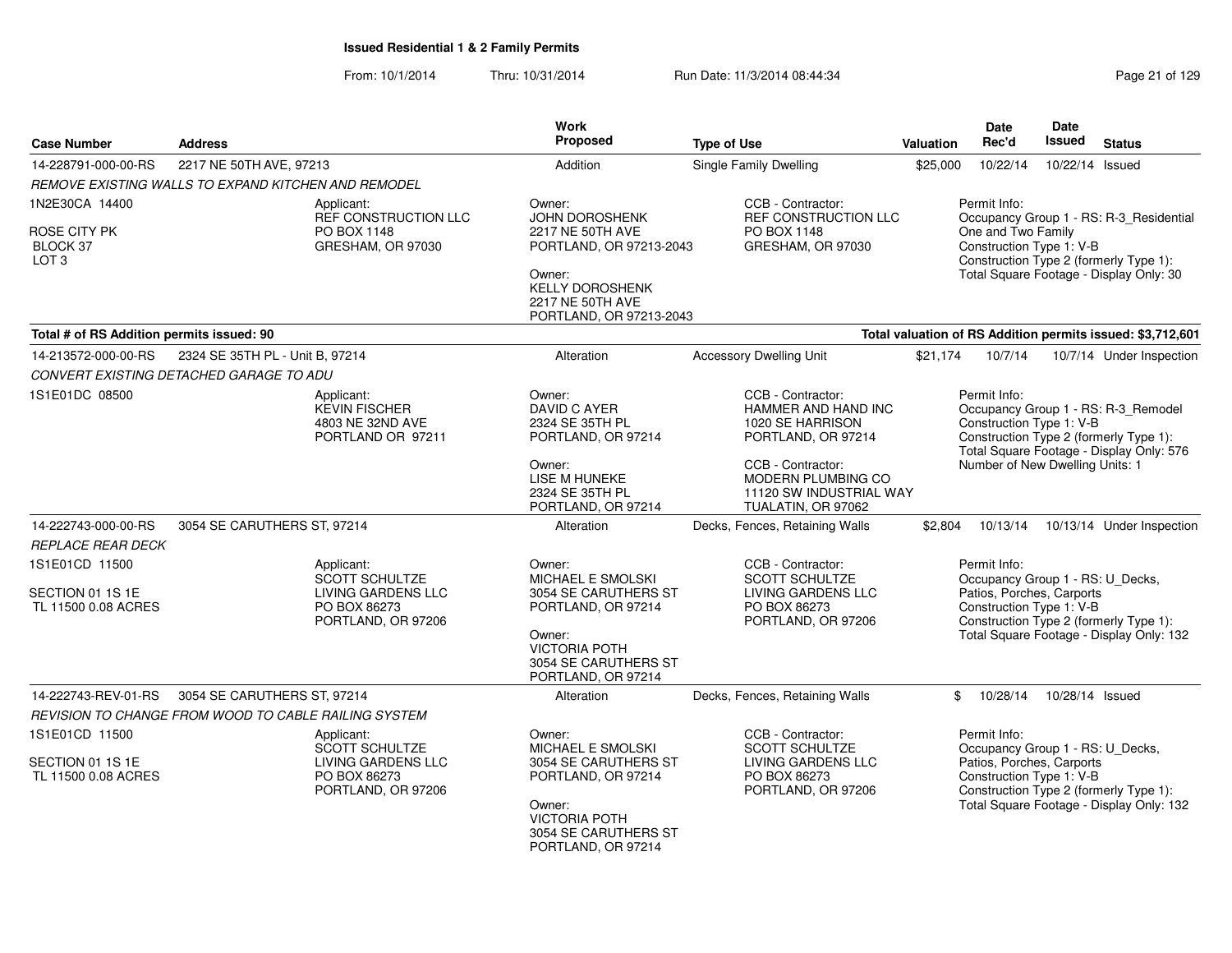| <b>Case Number</b>                                                          | <b>Address</b>             |                                                                                                                                                      | <b>Work</b><br>Proposed                                                                                                                                              | <b>Type of Use</b> |                                                                                                                                  | Valuation | Date<br>Rec'd                                                                                                                                       | <b>Date</b><br><b>Issued</b> | <b>Status</b>                                                                 |
|-----------------------------------------------------------------------------|----------------------------|------------------------------------------------------------------------------------------------------------------------------------------------------|----------------------------------------------------------------------------------------------------------------------------------------------------------------------|--------------------|----------------------------------------------------------------------------------------------------------------------------------|-----------|-----------------------------------------------------------------------------------------------------------------------------------------------------|------------------------------|-------------------------------------------------------------------------------|
| 14-211463-000-00-RS                                                         | 4909 SE MALDEN DR, 97206   |                                                                                                                                                      | Alteration                                                                                                                                                           |                    | Decks, Fences, Retaining Walls                                                                                                   | \$8,000   | 10/24/14                                                                                                                                            | 10/24/14 Issued              |                                                                               |
|                                                                             |                            | REPLACE EXISTING RETAINING WALL AT FRONT EXTERIOR STAIRS, ADD PAVERS AT YARD AREAR NEAR STAIRS                                                       |                                                                                                                                                                      |                    |                                                                                                                                  |           |                                                                                                                                                     |                              |                                                                               |
| 1S2E19CA 06800<br><b>ERROL HTS</b><br>BLOCK 20<br>LOT 13&14                 |                            | Applicant:<br>DANIEL EARL LAWLER<br>4504 SE GLENWOOD<br>PORTLAND, OR 97206                                                                           | Owner:<br>EDWARD L FISCHER<br>4909 SE MALDEN DR<br>PORTLAND, OR 97206-9147<br>Owner:<br><b>MARSHA O FISCHER</b><br>4909 SE MALDEN DR<br>PORTLAND, OR 97206-9147      |                    | CCB - Contractor:<br>DANIEL EARL LAWLER<br>4504 SE GLENWOOD<br>PORTLAND, OR 97206                                                |           | Permit Info:<br>Occupancy Group 1 - RS: U_Decks,<br>Patios, Porches, Carports<br>Construction Type 1: V-B                                           |                              | Construction Type 2 (formerly Type 1):                                        |
| 14-228362-000-00-RS                                                         | 4424 SE STARK ST, 97215    |                                                                                                                                                      | Alteration                                                                                                                                                           |                    | Decks, Fences, Retaining Walls                                                                                                   | \$12,000  | 10/23/14                                                                                                                                            | 10/23/14 Issued              |                                                                               |
|                                                                             |                            | REPLACE EXISTING LOWER AND UPPER DECK, REPLACE SPIRAL STAIRS***DECOMMISSIONING REQUIRED*** Septic Decommissioning Required. Call for Inspection 842. |                                                                                                                                                                      |                    |                                                                                                                                  |           |                                                                                                                                                     |                              |                                                                               |
| 1S2E06BB 02300<br>PARADISE SPR TR<br>BLOCK <sub>1</sub><br>LOT <sub>3</sub> |                            | Applicant:<br>TJ HOMEBUILDERS INC<br>2753 SE 170TH AV<br>PORTLAND, OR 97236                                                                          | Owner:<br><b>IAN B CURTIS</b><br>1283 WALLER ST<br>SAN FRANCISCO, CA 94117-2918 PORTLAND, OR 97236                                                                   |                    | CCB - Contractor:<br>TJ HOMEBUILDERS INC<br>2753 SE 170TH AV                                                                     |           | Permit Info:<br>Occupancy Group 1 - RS: U_Decks,<br>Patios, Porches, Carports<br>Construction Type 1: V-B<br>Construction Type 2 (formerly Type 1): |                              |                                                                               |
| 14-228806-000-00-RS                                                         | 3131 SW SHERWOOD PL, 97201 |                                                                                                                                                      | Alteration                                                                                                                                                           |                    | Decks, Fences, Retaining Walls                                                                                                   | \$32,000  | 10/22/14  10/22/14  Issued                                                                                                                          |                              |                                                                               |
|                                                                             |                            | DECK STABILIZATION--NEW PILES, GRADE BEAM, TIE BACKS AND SLAB.                                                                                       |                                                                                                                                                                      |                    |                                                                                                                                  |           |                                                                                                                                                     |                              |                                                                               |
| 1S1E09BC 00600<br>PORTLAND HTS PK<br>TL 600 LOT 57                          |                            | Applicant:<br>PETER KARP<br>PLI SYSTEMS<br>3045 SE 61ST CT<br>HILLSBORO OR 97123                                                                     | Owner:<br><b>SARA L UDOVICK</b><br>3131 SW SHERWOOD PL<br>PORTLAND, OR 97201-2254<br>Owner:<br><b>TWYLA DIGNAN</b><br>3131 SW SHERWOOD PL                            |                    | CCB - Contractor:<br>PETER KARP<br>PLI SYSTEMS INC<br>3045 SE 61ST CT<br>HILLSBORO, OR 97123                                     |           | Permit Info:<br>Construction Type 1: V-B                                                                                                            |                              | Occupancy Group 1 - RS: R-3_Remodel<br>Construction Type 2 (formerly Type 1): |
|                                                                             |                            |                                                                                                                                                      | PORTLAND, OR 97201-2254                                                                                                                                              |                    |                                                                                                                                  |           |                                                                                                                                                     |                              |                                                                               |
| 14-225911-000-00-RS                                                         | 10615 NW 4TH PL, 97231     | REMOVE EXISTING TILE DECK WITH NEW WOOD DECK: NEW STAIRS AND REPLACE RETAINING WALL UNDER 4FT                                                        | Alteration                                                                                                                                                           |                    | Decks, Fences, Retaining Walls                                                                                                   | \$5,862   | 10/17/14                                                                                                                                            | 10/17/14 Issued              |                                                                               |
| 1N1W03DA 06100<br><b>CLARK TERR</b><br><b>BLOCK1</b><br>LOT 7-10            |                            | Applicant:<br><b>JOSEPH PATRICK</b><br>ESSENTIAL HOME SERVICES LLC 10615 NW 4TH PL<br>21745 S LEWELLEN RD<br>BEAVERCREEK, OR 97004                   | Owner:<br><b>NANCI CALVERT</b><br>PORTLAND, OR 97231-1057                                                                                                            |                    | CCB - Contractor:<br><b>JOSEPH PATRICK</b><br><b>ESSENTIAL HOME SERVICES LLC</b><br>21745 S LEWELLEN RD<br>BEAVERCREEK, OR 97004 |           | Permit Info:<br>Occupancy Group 1 - RS: U Decks,<br>Patios, Porches, Carports<br>Construction Type 1: V-B<br>Construction Type 2 (formerly Type 1): |                              | Total Square Footage - Display Only: 276                                      |
| 14-215428-000-00-RS                                                         | 4525 SW CORONADO ST, 97219 |                                                                                                                                                      | Alteration                                                                                                                                                           |                    | Decks, Fences, Retaining Walls                                                                                                   |           | \$1,000  10/16/14  10/16/14  Issued                                                                                                                 |                              |                                                                               |
| REPAIR EXISITNG ELEVATED DECK                                               |                            |                                                                                                                                                      |                                                                                                                                                                      |                    |                                                                                                                                  |           |                                                                                                                                                     |                              |                                                                               |
| 1S1E31AD 08500<br>WEST PORTLAND PK<br>BLOCK 65<br>LOT 23-26 TL 8500         |                            | Applicant:<br><b>BRETT M CLINE</b><br>4525 SW CORONADO ST<br>PORTLAND, OR 97219-7320                                                                 | Owner:<br><b>SHAWN JACKSON</b><br>4525 SW CORONADO ST<br>PORTLAND, OR 97219-7320<br>Owner:<br><b>BRETT M CLINE</b><br>4525 SW CORONADO ST<br>PORTLAND, OR 97219-7320 |                    |                                                                                                                                  |           | Permit Info:<br>Occupancy Group 1 - RS: U Decks,<br>Patios, Porches, Carports<br>Construction Type 1: V-B<br>Construction Type 2 (formerly Type 1): |                              |                                                                               |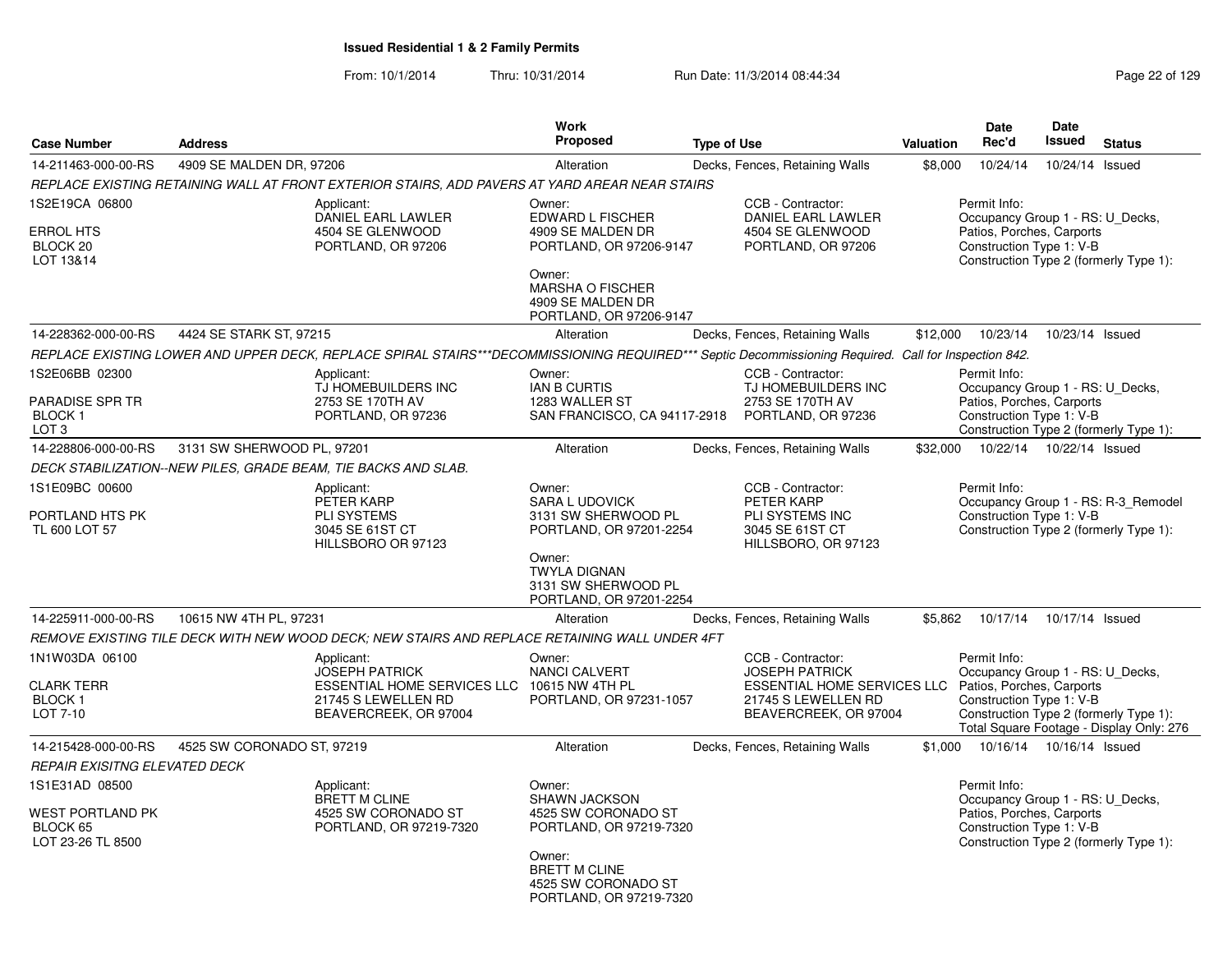| <b>Case Number</b>                                                                 | <b>Address</b>            |                                                                                                                                                                  | <b>Work</b><br>Proposed                                                                             | <b>Type of Use</b> |                                                                                        | Valuation | <b>Date</b><br>Rec'd                                                                                      | <b>Date</b><br><b>Issued</b> | <b>Status</b>                                                                                                             |
|------------------------------------------------------------------------------------|---------------------------|------------------------------------------------------------------------------------------------------------------------------------------------------------------|-----------------------------------------------------------------------------------------------------|--------------------|----------------------------------------------------------------------------------------|-----------|-----------------------------------------------------------------------------------------------------------|------------------------------|---------------------------------------------------------------------------------------------------------------------------|
| 14-217388-000-00-RS                                                                | 2722 NW 81ST PL, 97229    |                                                                                                                                                                  | Alteration                                                                                          |                    | Decks, Fences, Retaining Walls                                                         | \$10,195  | 10/29/14                                                                                                  |                              | 10/29/14 Under Inspection                                                                                                 |
|                                                                                    |                           | REPLACE EXISTING TWO LEVEL DECK AND REDUCE SIZE FROM THE ORIGINAL DECK                                                                                           |                                                                                                     |                    |                                                                                        |           |                                                                                                           |                              |                                                                                                                           |
| 1N1W25BC 02600<br><b>PANAVISTA PARK</b><br>BLOCK <sub>1</sub><br>LOT <sub>10</sub> |                           | Applicant:<br>AKIN RENOVATIONS LLC<br>11715 SHERIDAN AVE S.<br>TACOMA, WA 98444                                                                                  | Owner:<br>YOUNGRAN RYU<br>2722 NW 81ST PL<br>PORTLAND, OR 97229-4106                                |                    | CCB - Contractor:<br>AKIN RENOVATIONS LLC<br>11715 SHERIDAN AVE S.<br>TACOMA, WA 98444 |           | Permit Info:<br>Occupancy Group 1 - RS: U_Decks,<br>Patios, Porches, Carports<br>Construction Type 1: V-B |                              | Construction Type 2 (formerly Type 1):<br>Total Square Footage - Display Only: 480                                        |
| 14-219831-000-00-RS                                                                | 2919 NW THURMAN ST, 97210 |                                                                                                                                                                  | Alteration                                                                                          | <b>Duplex</b>      |                                                                                        | \$1,274   |                                                                                                           |                              | 10/17/14  10/17/14  Under Inspection                                                                                      |
|                                                                                    |                           | REPAIR COMMON DECK: REPLACE LEDGER WITH NEW - PRESCRIPTIVE. PER BDS BROCHURE #3a: SEE 14-190537-HS                                                               |                                                                                                     |                    |                                                                                        |           |                                                                                                           |                              |                                                                                                                           |
| 1N1E29DC 03400<br><b>WILLAMETTE HTS ADD</b>                                        |                           | Applicant:<br>STACEY FRIEDMAN<br>2917 NW THURMAN ST                                                                                                              | Owner:<br>ROBERT J FRIEDMAN<br>2714 NW SAVIER ST                                                    |                    | CCB - Contractor:<br><b>PMJ REMODELING LLC</b><br>PO BOX 11114                         |           | Permit Info:<br>Occupancy Group 1 - RS: U_Decks,<br>Patios, Porches, Carports                             |                              |                                                                                                                           |
| <b>BLOCK7</b><br>W 1/2 OF LOT 4<br>LOT 5 EXC N 100'                                |                           | PORTLAND OR 97202                                                                                                                                                | PORTLAND, OR 97210<br>Owner:<br><b>STACEY M FRIEDMAN</b><br>2714 NW SAVIER ST<br>PORTLAND, OR 97210 |                    | PORTLAND OR 97211                                                                      |           | Construction Type 1: V-B                                                                                  |                              | Construction Type 2 (formerly Type 1):<br>Total Square Footage - Display Only: 60                                         |
| 14-165199-000-00-RS                                                                | 206 NW 15TH AVE, 97209    |                                                                                                                                                                  | Alteration                                                                                          | Duplex             |                                                                                        | \$34,922  | 10/6/14                                                                                                   | 10/6/14 Issued               |                                                                                                                           |
|                                                                                    |                           | LEGALIZE CONVERSION OF EXISTING 3RD FLOOR IN DUPLEX TO LIVING SPACE, TO BE ACCESSIBLE TO THE 2ND FLOOR UNIT, NOT AN ADU; INCLUDES BEDROOM, BATHROOM, AND LAUNDRY |                                                                                                     |                    |                                                                                        |           |                                                                                                           |                              |                                                                                                                           |
| 1N1E33DA 04400<br><b>COUCHS ADD</b><br>BLOCK 96<br>S 31.53' OF W 1/2 OF LOT 2      |                           | Applicant:<br><b>DOLORES HEUVEL</b><br>206 NW 15TH AVE<br>PORTLAND, OR 97209                                                                                     | Owner:<br><b>DOLORES HEUVEL</b><br>206 NW 15TH AVE<br>PORTLAND, OR 97209                            |                    |                                                                                        |           | Permit Info:<br>Construction Type 1: V-B                                                                  |                              | Occupancy Group 1 - RS: R-3_Remodel<br>Construction Type 2 (formerly Type 1):<br>Total Square Footage - Display Only: 950 |
| 14-208865-000-00-RS                                                                | 9457 N BRISTOL AVE, 97203 |                                                                                                                                                                  | Alteration                                                                                          | Duplex             |                                                                                        | \$8,000   | 10/10/14                                                                                                  |                              | 10/10/14 Under Inspection                                                                                                 |
|                                                                                    |                           | VOLUNTARY RESIDENTIAL UNDERPINNING USING (8) HELICAL PIERS ON EAST WALL OF BUILDING #2.                                                                          |                                                                                                     |                    |                                                                                        |           |                                                                                                           |                              |                                                                                                                           |
| 1N1W01AC 07000                                                                     |                           | Applicant:<br><b>TERRAFIRMA FOUNDATION</b>                                                                                                                       | Owner:<br>9457 N BRISTOL AVENUE LLC                                                                 |                    | CCB - Contractor:<br><b>TERRAFIRMA FOUNDATION</b>                                      |           | Permit Info:                                                                                              |                              | Occupancy Group 1 - RS: R-3_Residential                                                                                   |
| OAK PARK ADD<br>BLOCK <sub>9</sub><br>LOT <sub>2</sub>                             |                           | <b>SYSTEMS</b><br>1308 NW PARK ST<br>ROSEBURG, OR 97470                                                                                                          | 3129 NE BRYCE ST<br>PORTLAND, OR 97212-1721                                                         |                    | <b>SYSTEMS</b><br>1308 NW PARK ST<br>ROSEBURG, OR 97470                                |           | One and Two Family<br>Construction Type 1: V-B                                                            |                              | Construction Type 2 (formerly Type 1):                                                                                    |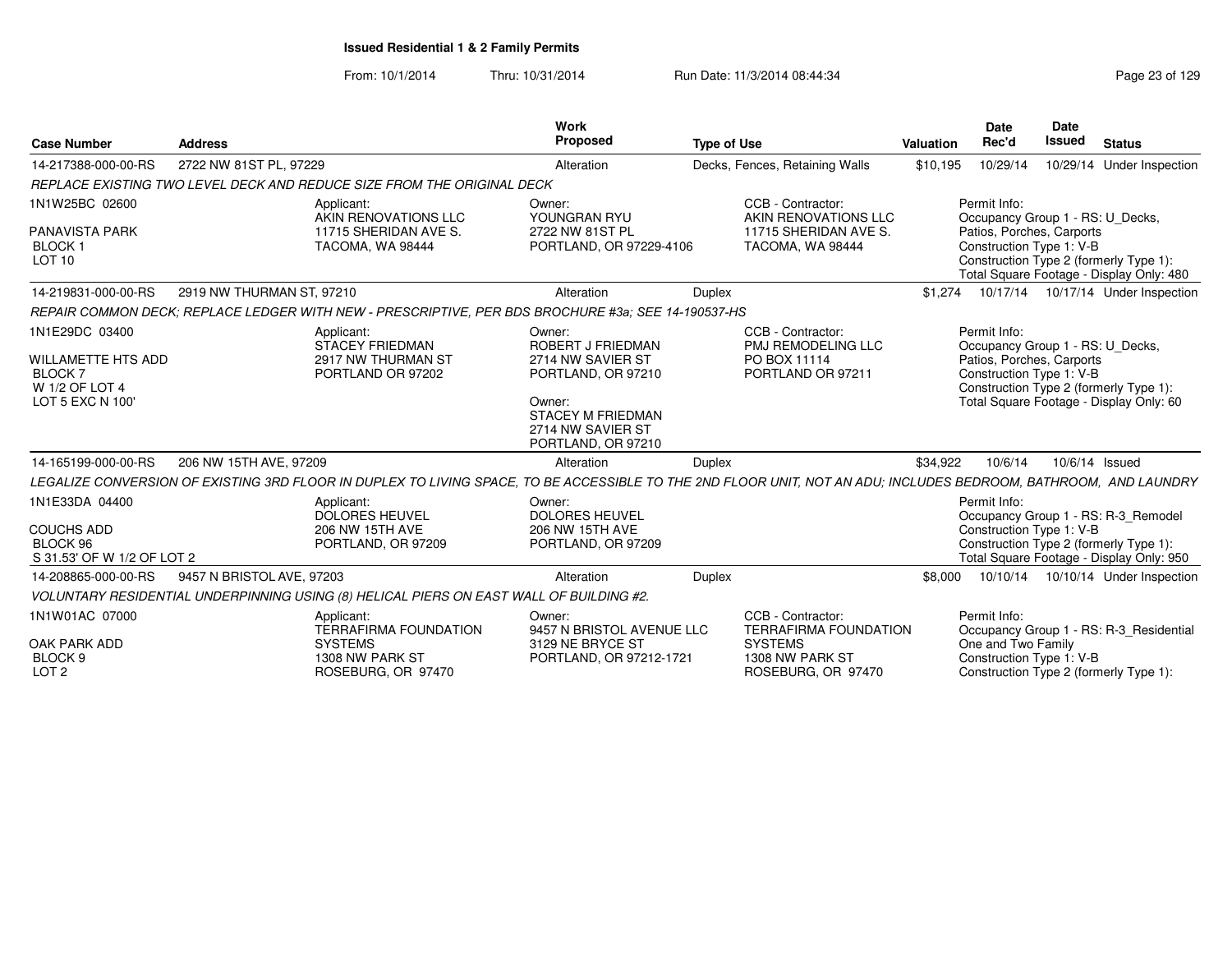| <b>Case Number</b>                                                | <b>Address</b>                                                                                                                                                     |                                                                             | Work<br>Proposed                                                                                                                                         | <b>Type of Use</b>   |                                                                                                                                                                                                                                                                                                                                                                               | Valuation | Date<br>Rec'd                                                  | Date<br><b>Issued</b> | <b>Status</b>                                                                     |
|-------------------------------------------------------------------|--------------------------------------------------------------------------------------------------------------------------------------------------------------------|-----------------------------------------------------------------------------|----------------------------------------------------------------------------------------------------------------------------------------------------------|----------------------|-------------------------------------------------------------------------------------------------------------------------------------------------------------------------------------------------------------------------------------------------------------------------------------------------------------------------------------------------------------------------------|-----------|----------------------------------------------------------------|-----------------------|-----------------------------------------------------------------------------------|
| 14-214683-000-00-RS                                               | 1483 NE GOING ST, 97211                                                                                                                                            |                                                                             | Alteration                                                                                                                                               | <b>Duplex</b>        |                                                                                                                                                                                                                                                                                                                                                                               | \$15,000  | 10/6/14                                                        |                       | 10/6/14 Under Inspection                                                          |
|                                                                   | CONVERT BASEMENT OF LOWER DUPLEX UNIT TO LIVING SPACE FOR GROUND FLOOR OCCUPANT. FURR OUT ALL INTERIOR WALLS AND ADD NEW WALLS TO CREATE 2 NEW BEDROOMS, BA        |                                                                             |                                                                                                                                                          |                      |                                                                                                                                                                                                                                                                                                                                                                               |           |                                                                |                       |                                                                                   |
| 1N1E23AC 12300<br><b>VERNON</b><br>BLOCK 46<br>E 1/2 OF LOT 10&11 | Applicant:                                                                                                                                                         | MIKE NEDELISKY<br>770 NW TOWLE AVE<br>GRESHAM, OR 97030-5344                | Owner:<br><b>RYAN P SAPPINGTON</b><br>1483 NE GOING ST<br>PORTLAND, OR 97211<br>Owner:<br>BETHANY R SAPPINGTON<br>1483 NE GOING ST<br>PORTLAND, OR 97211 |                      | CCB - Contractor:<br><b>ERNIE JIMENEZ</b><br>E & L HEATING<br>14784 NW SETHRICH LN<br>HILLSBORO, OR 97229<br>CCB - Contractor:<br><b>FAITH ELECTRIC INC</b><br>PO BOX 20476<br>KEIZER, OR 97307<br>CCB - Contractor:<br><b>GARCIA PLUMBING INC</b><br>738 7TH STREET<br>INDEPENDENCE, OR 97351<br>CCB - Contractor:<br>MJN BUILDER LLC<br>1220 SE 4HT ST<br>GRESHAM, OR 97080 |           | Permit Info:<br>One and Two Family<br>Construction Type 1: V-B |                       | Occupancy Group 1 - RS: R-3_Residential<br>Construction Type 2 (formerly Type 1): |
| 14-225665-000-00-RS                                               | 4242 SW VIEW POINT TER. 97201                                                                                                                                      |                                                                             | Alteration                                                                                                                                               | <b>Duplex</b>        |                                                                                                                                                                                                                                                                                                                                                                               | \$19,000  | 10/15/14                                                       |                       | 10/15/14 Under Inspection                                                         |
|                                                                   | REPAIR OF EXISTING FOUNDATION WITH FOUR HELICAL ANCHORS ON SOUTHEAST CORNER                                                                                        |                                                                             |                                                                                                                                                          |                      |                                                                                                                                                                                                                                                                                                                                                                               |           |                                                                |                       |                                                                                   |
| 1S1E10CC 01200<br>PORTLAND HMSTD<br>BLOCK 6<br>LOT 3 TL 1200      | Applicant:                                                                                                                                                         | <b>RAMJACK OF OREGON</b><br>PO BOX 11701<br>EUGENE, OR 97440                | Owner:<br>ANGELO BIFANO<br>113 NW GANDER CT<br>BEND, OR 97701-7534<br>Owner:<br><b>ANNA BIFANO</b><br>113 NW GANDER CT<br>BEND, OR 97701-7534            |                      | CCB - Contractor:<br><b>RAMJACK OF OREGON</b><br>PO BOX 11701<br>EUGENE, OR 97440                                                                                                                                                                                                                                                                                             |           | Permit Info:<br>One and Two Family<br>Construction Type 1: V-B |                       | Occupancy Group 1 - RS: R-3_Residential<br>Construction Type 2 (formerly Type 1): |
| 14-197350-000-00-RS                                               | 7720 SW MACADAM AVE - Unit 0                                                                                                                                       |                                                                             | Alteration                                                                                                                                               | <b>Floating Home</b> |                                                                                                                                                                                                                                                                                                                                                                               | \$15,000  | 9/9/14                                                         | 10/6/14 Issued        |                                                                                   |
|                                                                   | ***See Folder Comments***RELOCATE FLOATING HOME TO NEW SLIP '0' [1 OVER] IN THE SAME MOORAGE; NEW ATTACHMENT FRAMES AND HARDWARE FOR RELOCATING TO NEW PILINGS ANL |                                                                             |                                                                                                                                                          |                      |                                                                                                                                                                                                                                                                                                                                                                               |           |                                                                |                       |                                                                                   |
| 1S1E22DB 00100                                                    | Applicant:                                                                                                                                                         | <b>DANIEL THOMAS LEGREE</b><br>7720 SW MACADAM AVE #1<br>PORTLAND, OR 97219 | Owner:<br><b>MACADAM BAY HOMEOWNERS</b><br><b>ASSOC</b><br>1400 SW 5TH AVE #670<br>PORTLAND, OR 97201                                                    |                      | CCB - Contractor:<br><b>DON HANSEN</b><br>ADVANCED AMERICAN<br>CONSTRUCTION INC<br>PO BOX 83599<br>PORTLAND OR 97283                                                                                                                                                                                                                                                          |           | Permit Info:<br>One and Two Family<br>Construction Type 1: V-B |                       | Occupancy Group 1 - RS: R-3_Residential<br>Construction Type 2 (formerly Type 1): |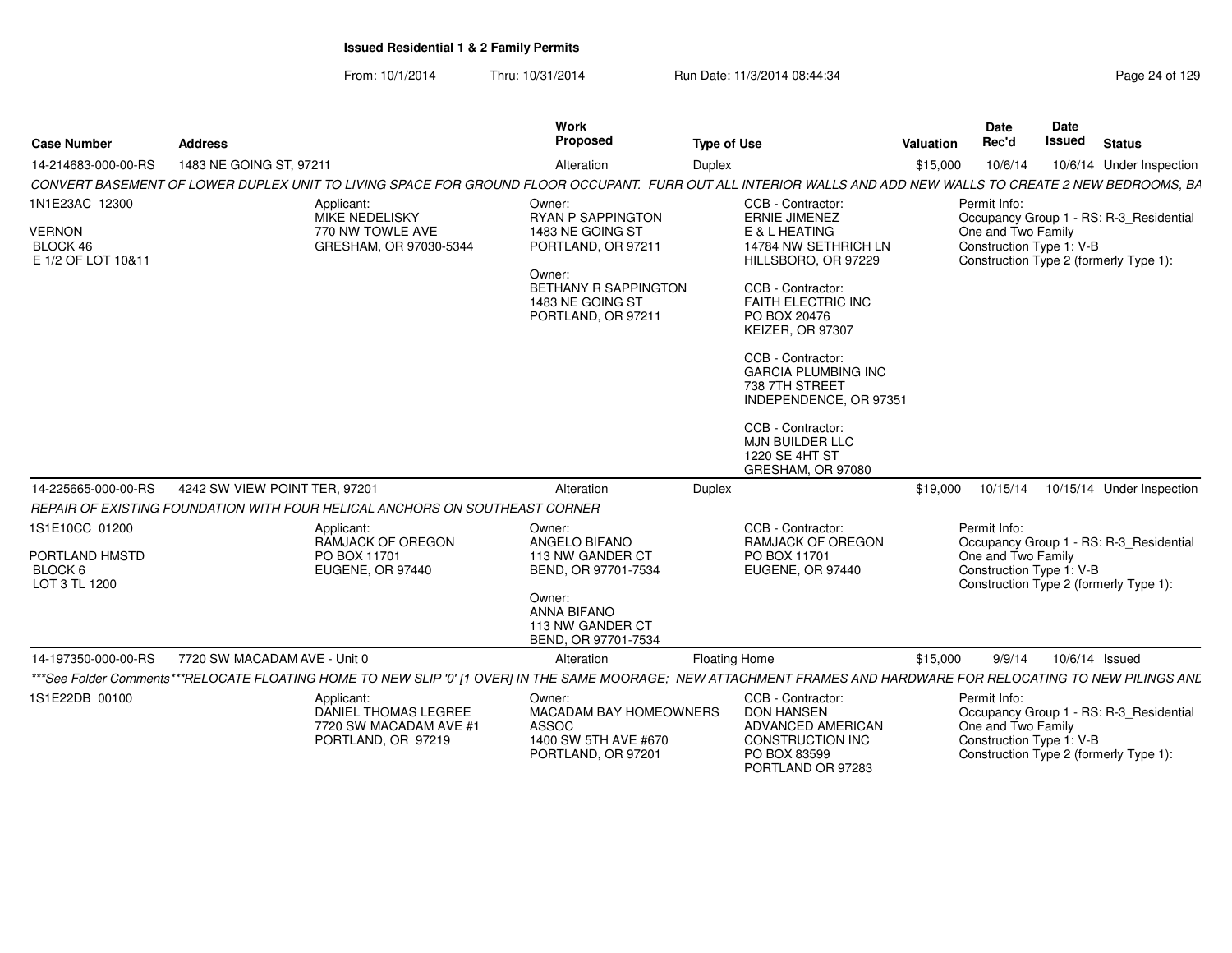| <b>Case Number</b>                                                                            | <b>Address</b>            |                                                                                                          | <b>Work</b><br>Proposed                                                                                                                                            | <b>Type of Use</b>                                                                                        | <b>Valuation</b> | <b>Date</b><br>Rec'd                                                                                  | <b>Date</b><br>Issued | <b>Status</b>                          |
|-----------------------------------------------------------------------------------------------|---------------------------|----------------------------------------------------------------------------------------------------------|--------------------------------------------------------------------------------------------------------------------------------------------------------------------|-----------------------------------------------------------------------------------------------------------|------------------|-------------------------------------------------------------------------------------------------------|-----------------------|----------------------------------------|
| 14-222195-000-00-RS                                                                           | 4841 NE RODNEY AVE, 97211 |                                                                                                          | Alteration                                                                                                                                                         | Garage/Carport                                                                                            | \$800            | 10/7/14                                                                                               | 10/7/14 Final         |                                        |
|                                                                                               |                           | INSTALLATION OF 1 HOUR FIREWALL ON THE GARAGE *** SEE 14-194442-PR ***                                   |                                                                                                                                                                    |                                                                                                           |                  |                                                                                                       |                       |                                        |
| 1N1E22AD 05400<br>MAEGLY HIGHLAND<br>BLOCK <sub>2</sub><br>LOT <sub>6</sub><br>N 1/2 OF LOT 7 |                           | Applicant:<br><b>LOU PACINO</b><br><b>KLOH LLC</b><br>9700 SW CAPITOL HWY, STE 100<br>PORTLAND, OR 97210 | Owner:<br><b>ANDREW BIGGS</b><br>4841 NE RODNEY AVE<br>PORTLAND, OR 97211-2739<br>Owner:<br><b>EMILY LAUGHLIN</b><br>4841 NE RODNEY AVE<br>PORTLAND, OR 97211-2739 | CCB - Contractor:<br>KLOH LLC<br>9700 SW CAPITOL HWY SUITE 100 Garage\Utility Misc.<br>PORTLAND, OR 97219 |                  | Permit Info:<br>Occupancy Group 1 - RS: U_Private<br>Construction Type 1: V-B                         |                       | Construction Type 2 (formerly Type 1): |
| 14-219145-000-00-RS                                                                           | 7114 N SEWARD AVE, 97217  |                                                                                                          | Alteration                                                                                                                                                         | Garage/Carport                                                                                            | \$6,750          | 10/7/14                                                                                               |                       | 10/7/14 Issued                         |
|                                                                                               |                           | SOLAR INSTALLATION, 2.75kW PV SYSTEM ON ROOFTOP, NON-PRESCRIPTIVE                                        |                                                                                                                                                                    |                                                                                                           |                  |                                                                                                       |                       |                                        |
| 1N1E17AA 03100<br><b>MOCK CREST</b><br>BLOCK 100<br>LOT <sub>32</sub>                         |                           | Applicant:<br>FIRST LIGHT SOLAR LLC<br>PO BOX 846<br>EUGENE, OR 97440                                    | Owner:<br>JEFFREY W LANE<br>7114 N SEWARD AVE<br>PORTLAND, OR 97217<br>Owner:<br><b>JOHN A ROUPE</b><br>7114 N SEWARD AVE<br>PORTLAND, OR 97217                    | CCB - Contractor:<br>FIRST LIGHT SOLAR LLC<br><b>PO BOX 846</b><br>EUGENE, OR 97440                       |                  | Permit Info:<br>Occupancy Group 1 - RS: U_Private<br>Garage\Utility Misc.<br>Construction Type 1: V-B |                       | Construction Type 2 (formerly Type 1): |
| 14-221817-000-00-RS                                                                           | 14636 SE BUSH ST, 97236   |                                                                                                          | Alteration                                                                                                                                                         | Garage/Carport                                                                                            | \$5,000          | 10/6/14                                                                                               |                       | 10/6/14 Issued                         |
|                                                                                               |                           | ADD BATHROOM TO GARAGE / *** REFUND REQUEST ROUTED TO KPERKINS 10/30/2014 *** /                          |                                                                                                                                                                    |                                                                                                           |                  |                                                                                                       |                       |                                        |
| 1S2E12CB 05500<br>SPRINGBREEZE<br>LOT <sub>6</sub><br>INC UND 1/6 INT TRACT A                 |                           | Applicant:<br>ROGER JENSEN<br>14636 SE BUSH ST<br>PORTLAND, OR 97236                                     | Owner:<br><b>ROGER JENSEN</b><br>14636 SE BUSH ST<br>PORTLAND, OR 97236                                                                                            |                                                                                                           |                  | Permit Info:<br>Occupancy Group 1 - RS: U_Private<br>Garage\Utility Misc.<br>Construction Type 1: V-B |                       | Construction Type 2 (formerly Type 1): |
| 14-220701-000-00-RS                                                                           | 7040 N SEWARD AVE, 97217  |                                                                                                          | Alteration                                                                                                                                                         | Garage/Carport                                                                                            | \$500            | 10/2/14                                                                                               |                       | 10/2/14 Issued                         |
|                                                                                               |                           | SOLAR INSTALLATION OF 2.75KW PV SYSTEM ON THE ROOFTOP OF THE GARAGE                                      |                                                                                                                                                                    |                                                                                                           |                  |                                                                                                       |                       |                                        |
| 1N1E17AA 02700<br><b>MOCK CREST</b><br>BLOCK 100<br>N 25' OF LOT 27<br>LOT <sub>28</sub>      |                           | Applicant:<br>FIRST LIGHT SOLAR LLC<br>PO BOX 846<br>EUGENE, OR 97440                                    | Owner:<br>EDWIN M VANDAM<br>7040 N SEWARD AVE<br>PORTLAND, OR 97217<br>Owner:<br>LINDA J VANDAM<br>7040 N SEWARD AVE<br>PORTLAND, OR 97217                         | CCB - Contractor:<br>FIRST LIGHT SOLAR LLC<br><b>PO BOX 846</b><br>EUGENE, OR 97440                       |                  | Permit Info:<br>Occupancy Group 1 - RS: U Private<br>Garage\Utility Misc.<br>Construction Type 1: V-B |                       | Construction Type 2 (formerly Type 1): |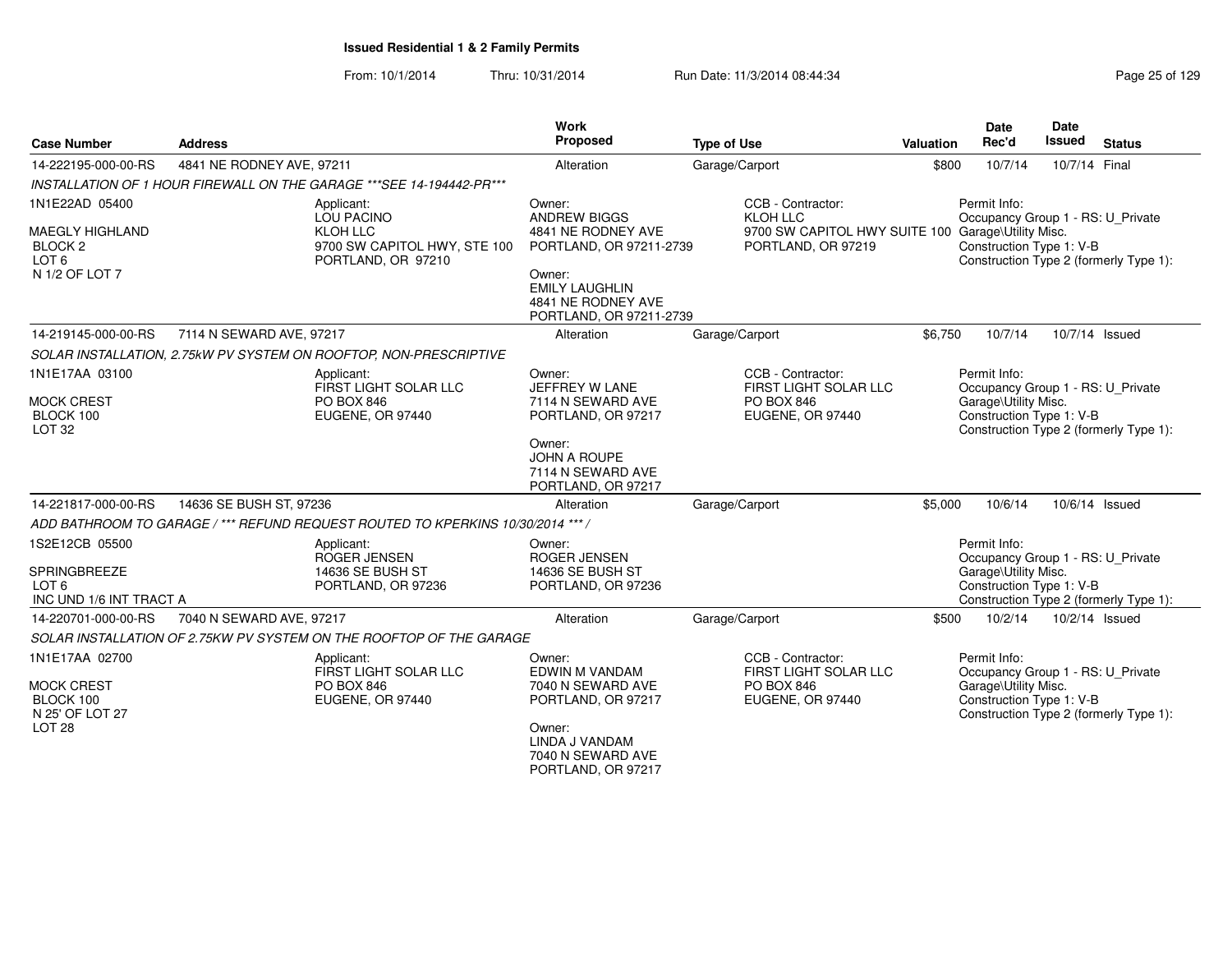|                                                               |                            |                                                                                                               | <b>Work</b><br>Proposed                                                            |                                                                 |           | <b>Date</b><br>Rec'd                                  | Date<br><b>Issued</b> |                                        |
|---------------------------------------------------------------|----------------------------|---------------------------------------------------------------------------------------------------------------|------------------------------------------------------------------------------------|-----------------------------------------------------------------|-----------|-------------------------------------------------------|-----------------------|----------------------------------------|
| <b>Case Number</b>                                            | <b>Address</b>             |                                                                                                               |                                                                                    | <b>Type of Use</b>                                              | Valuation |                                                       |                       | <b>Status</b>                          |
| 14-230093-000-00-RS                                           | 1904 N SCHOFIELD ST, 97217 |                                                                                                               | Alteration                                                                         | Garage/Carport                                                  | \$6,000   | 10/24/14                                              | 10/24/14 Issued       |                                        |
| <b>ROOF REPLACEMENT AND NEW TRUSSES</b>                       |                            |                                                                                                               |                                                                                    |                                                                 |           |                                                       |                       |                                        |
| 1N1E09DA 13200                                                |                            | Applicant:<br><b>SAMM POTTS</b>                                                                               | Owner:<br><b>JAMES W GRUEN</b>                                                     | CCB - Contractor:<br><b>SAMM POTTS</b>                          |           | Permit Info:<br>Occupancy Group 1 - RS: U_Private     |                       |                                        |
| <b>KENTON</b><br>BLOCK <sub>21</sub><br>LOT 7-9               |                            | POTTS BROTHERS CONST LLC<br>PO BOX 232<br><b>BANKS OR 97106</b>                                               | 1904 N SCHOFIELD ST<br>PORTLAND, OR 97217-6663                                     | POTTS BROTHERS CONST LLC<br>PO BOX 232<br><b>BANKS OR 97106</b> |           | Garage\Utility Misc.<br>Construction Type 1: V-B      |                       | Construction Type 2 (formerly Type 1): |
|                                                               |                            |                                                                                                               | Owner:<br><b>THERESA A GRUEN</b><br>1904 N SCHOFIELD ST<br>PORTLAND, OR 97217-6663 |                                                                 |           |                                                       |                       |                                        |
| 14-226613-000-00-RS                                           | 2216 SE 105TH AVE, 97216   |                                                                                                               | Alteration                                                                         | Garage/Carport                                                  | \$5.000   | 10/17/14                                              | 10/17/14 Issued       |                                        |
|                                                               |                            | REMOVE EXISTING GARAGE ROOF AND REPLACE WITH NEW PITCH ROOF, REMOVING SIDING AND ADDING STRUCTURAL PLYWOOD.   |                                                                                    |                                                                 |           |                                                       |                       |                                        |
| 1S2E03CC 00500                                                |                            | Applicant:<br>KEN YU                                                                                          | Owner:<br><b>KEN YU</b>                                                            |                                                                 |           | Permit Info:<br>Occupancy Group 1 - RS: U_Private     |                       |                                        |
| SECTION 03 1S 2E<br>TL 500 0.10 ACRES                         |                            | 2738 SE 82ND AVE #101<br>PORTLAND, OR 97266                                                                   | 2738 SE 82ND AVE #101<br>PORTLAND, OR 97266                                        |                                                                 |           | Garage\Utility Misc.<br>Construction Type 1: V-B      |                       | Construction Type 2 (formerly Type 1): |
|                                                               |                            |                                                                                                               | Owner:<br><b>AGNES YU</b><br>2738 SE 82ND AVE #101<br>PORTLAND, OR 97266           |                                                                 |           |                                                       |                       |                                        |
| 14-228459-000-00-RS                                           | 4207 NE 24TH AVE, 97211    |                                                                                                               | Alteration                                                                         | Garage/Carport                                                  | \$500     | 10/21/14                                              | 10/21/14 Issued       |                                        |
|                                                               |                            | SOLAR INSTALLATION OF 3.0 ROOF MOUNTED PV SOLAR ARRAY - PRESCRIPTIVE - SEE 14-228458-RS FOR ADDITIONAL ARRAYS |                                                                                    |                                                                 |           |                                                       |                       |                                        |
| 1N1E23DA 12700                                                |                            | Applicant:<br><b>GREG KAMPS</b>                                                                               | Owner:<br><b>JOEL M SCHIPPER</b>                                                   | CCB - Contractor:<br>SYNCHRO SOLAR, LLC.                        |           | Permit Info:<br>Occupancy Group 1 - RS: U_Private     |                       |                                        |
| <b>VERNON</b><br>BLOCK 72<br>LOT 5 TL 12700                   |                            | <b>SYNCHRO SOLAR</b><br>1339 SE 8TH AVE SUITE B<br>PORTLAND, OR 97214                                         | 4207 NE 24TH AVE<br>PORTLAND, OR 97211                                             | 1111 E BURNSIDE ST, #308<br>PORTLAND, OR 97214                  |           | Garage\Utility Misc.<br>Construction Type 1: V-B      |                       | Construction Type 2 (formerly Type 1): |
|                                                               |                            |                                                                                                               | Owner:<br><b>HELAINE B SCHIPPER</b><br>4207 NE 24TH AVE<br>PORTLAND, OR 97211      |                                                                 |           |                                                       |                       |                                        |
| 14-225924-000-00-RS                                           | 7218 N MACRUM AVE, 97203   |                                                                                                               | Alteration                                                                         | Garage/Carport                                                  | \$1,000   | 10/15/14                                              | 10/15/14 Issued       |                                        |
|                                                               |                            | REMOVE EAVE OVERHANG FOR EXISTING GARAGE AND FIRE RATE SOUTH WALL                                             |                                                                                    |                                                                 |           |                                                       |                       |                                        |
| 1N1E07CA 02600                                                |                            | Applicant:<br><b>KEVIN PARTAIN</b>                                                                            | Owner:<br>KIMCO PROPERTIES LTD                                                     | CCB - Contractor:<br>KIMCO PROPERTIES LTD                       |           | Permit Info:<br>Occupancy Group 1 - RS: U_Decks,      |                       |                                        |
| NORTHERN HILL ADD<br>BLOCK 14<br>LOT 22&23<br>S 15' OF LOT 24 |                            | <b>URBAN VISIONS</b><br>223 NE 56TH AVE<br>PORTLAND, OR 97213                                                 | PO BOX 1540<br>SANDY, OR 97055-1540                                                | 22060 SE 442ND<br><b>SANDY OR 97055</b>                         |           | Patios, Porches, Carports<br>Construction Type 1: V-B |                       | Construction Type 2 (formerly Type 1): |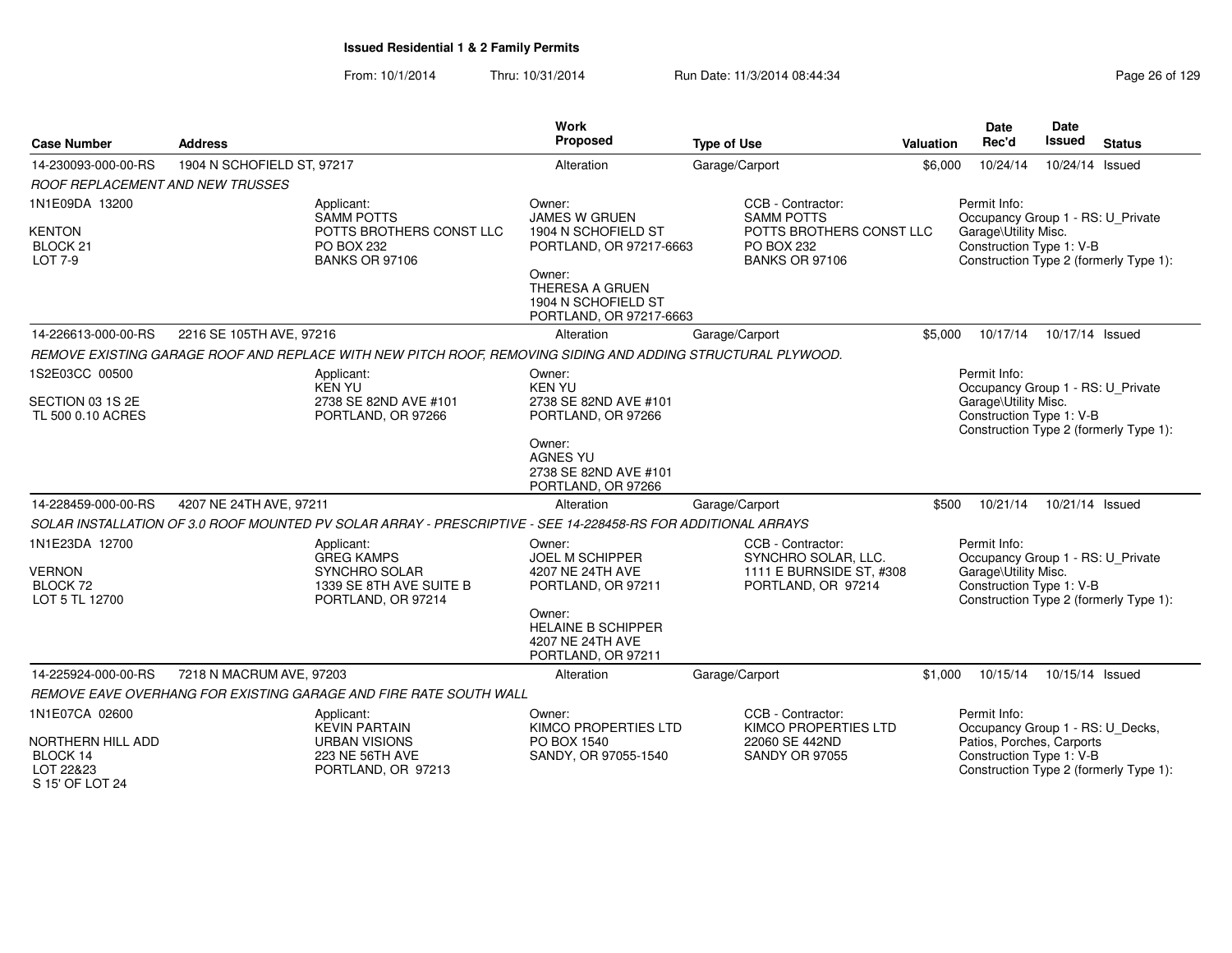| <b>Case Number</b>                                    | <b>Address</b>              |                                                                                   | <b>Work</b><br>Proposed                                                                                   | <b>Type of Use</b>                                                                                                                                                              | Valuation | <b>Date</b><br>Rec'd                                             | Date<br>Issued | <b>Status</b>                                                                       |
|-------------------------------------------------------|-----------------------------|-----------------------------------------------------------------------------------|-----------------------------------------------------------------------------------------------------------|---------------------------------------------------------------------------------------------------------------------------------------------------------------------------------|-----------|------------------------------------------------------------------|----------------|-------------------------------------------------------------------------------------|
| 14-152372-000-00-RS                                   | 2525 NE 32ND AVE, 97212     |                                                                                   | Alteration                                                                                                | Garage/Carport                                                                                                                                                                  | \$50,000  | 5/3/14                                                           |                | 10/2/14 Under Inspection                                                            |
|                                                       |                             | REPAIR REPLACE EXISTING APPPROX 300 SQUARE FOOT GARAGE AT SAME LOCATION           |                                                                                                           |                                                                                                                                                                                 |           |                                                                  |                |                                                                                     |
| 1N1E25CA 04200<br>DOLPH PK                            |                             | Applicant:<br><b>GREGOR MITCHELL</b><br><b>MITCHELL INC</b>                       | Owner:<br><b>TATUM SHAW</b><br>3722 NE 20TH AVE                                                           | CCB - Contractor:<br><b>GREGOR MITCHELL</b><br>MITCHELL INC                                                                                                                     |           | Permit Info:<br>Garage\Utility Misc.                             |                | Occupancy Group 1 - RS: U Private                                                   |
| BLOCK 3<br>LOT <sub>4</sub>                           |                             | PO BOX 1121<br>PORTLAND OR 97207                                                  | PORTLAND, OR 97212<br>Owner:<br><b>ROBERT KENDALL</b><br>3722 NE 20TH AVE<br>PORTLAND, OR 97212           | PO BOX 1121<br>PORTLAND OR 97207<br><b>Primary Contractor:</b><br>THE WORKS CONSTRUCTION                                                                                        |           | Construction Type 1: V-B                                         |                | Construction Type 2 (formerly Type 1):                                              |
| 14-220232-000-00-RS                                   | 6132 SE CARLTON ST, 97206   |                                                                                   | Alteration                                                                                                | Garage/Carport                                                                                                                                                                  | \$1.500   | 10/1/14                                                          |                | 10/1/14 Issued                                                                      |
|                                                       |                             | REPAIR EXISTING GARAGE: NEW ROOF SHEETING: REPAIR WALLS AND POUR CONCRETE         |                                                                                                           |                                                                                                                                                                                 |           |                                                                  |                |                                                                                     |
| 1S2E18DD 02400<br>TREMONT PL<br>BLOCK 12<br>LOT 18&19 |                             | Applicant:<br>MATTHEW R LESOWSKE<br>6132 SE CARLTON ST<br>PORTLAND, OR 97206-6724 | Owner:<br>MATTHEW R LESOWSKE<br>6132 SE CARLTON ST<br>PORTLAND, OR 97206-6724                             |                                                                                                                                                                                 |           | Permit Info:<br>Garage\Utility Misc.<br>Construction Type 1: V-B |                | Occupancy Group 1 - RS: U Private<br>Construction Type 2 (formerly Type 1):         |
| 14-222410-000-00-RS                                   | 2117 NE RIDGEWOOD DR, 97212 |                                                                                   | Alteration                                                                                                | Garage/Carport                                                                                                                                                                  | \$500     | 10/7/14                                                          |                | 10/7/14 Issued                                                                      |
|                                                       |                             | SOLAR INSTALLATION, 3.64kW PV SYSTEM ON ROOF TOP OF DETACHED GARAGE, PRESCRIPTIVE |                                                                                                           |                                                                                                                                                                                 |           |                                                                  |                |                                                                                     |
| 1N1E23DD 01400<br><b>ALAMEDA PARK</b>                 |                             | Applicant:<br><b>EVAN FESSLER</b><br><b>SUNRUN</b>                                | Owner:<br>MIRIAM Z FEUERLE<br>2117 NE RIDGEWOOD DR                                                        | CCB - Contractor:<br><b>REC SOLAR INC</b><br>3380 SE 20TH AVE                                                                                                                   |           | Permit Info:<br>Garage\Utility Misc.                             |                | Occupancy Group 1 - RS: U_Private                                                   |
| BLOCK 59<br>LOT <sub>3</sub>                          |                             | 3380 SE 20TH AVE<br>PORTLAND, OR 97202                                            | PORTLAND, OR 97212                                                                                        | PORTLAND, OR 97202                                                                                                                                                              |           | Construction Type 1: V-B                                         |                | Construction Type 2 (formerly Type 1):                                              |
| 14-218609-000-00-RS                                   | 4312 SW IDAHO DR, 97221     |                                                                                   | Alteration                                                                                                | Single Family Dwelling                                                                                                                                                          | \$45.000  |                                                                  |                | 9/28/14 10/1/14 Under Inspection                                                    |
|                                                       |                             |                                                                                   | REPLACE EXTERIOR WINDOW, INTERIOR REMODEL, NEW ELECTRICAL, PLUMBING, AND MECHANICAL. THREE TOILETS TOTAL. |                                                                                                                                                                                 |           |                                                                  |                |                                                                                     |
| 1S1E17CC 11400<br><b>VERMONT HILLS</b>                |                             | Applicant:<br>PDX RENOVATIONS, LLC<br>P.O. Box 66406                              | Owner:<br>2ND STORY INVESTMENTS LLC<br>PMB 232 4804 NW BETHANY BLVD PO BOX 66836                          | CCB - Contractor:<br>PDX RENOVATIONS LLC                                                                                                                                        |           | Permit Info:<br>One and Two Family                               |                | Occupancy Group 1 - RS: R-3_Residential                                             |
| BLOCK 19<br>LOT 8                                     |                             | Portland, OR 97290                                                                | #12<br>PORTLAND, OR 97229-9195                                                                            | PORTLAND, OR 97290                                                                                                                                                              |           | Construction Type 1: V-B                                         |                | Construction Type 2 (formerly Type 1):                                              |
| 14-214670-000-00-RS                                   | 3814 NE SENATE ST, 97232    |                                                                                   | Alteration                                                                                                | Single Family Dwelling                                                                                                                                                          | \$37,495  |                                                                  |                | 10/1/14  10/1/14  Under Inspection                                                  |
|                                                       |                             |                                                                                   |                                                                                                           | CONVERT BASEMENT TO LIVING SPACE FURR OUT ALL INTERIOR WALLS AND ADD NEW WALLS TO CREATE NEW BEDROOM, FAMILY ROOM, BATHROOM, AND STORAGE ROOM; REMOVE PORT                      |           |                                                                  |                |                                                                                     |
| 1N1E36AA 15100<br>LAURELHURST                         |                             | Applicant:<br><b>MIKE NEDELISKY</b><br>770 NW TOWLE AVE                           | Owner:<br><b>MJN BUILDER LLC</b><br>1220 SE 4TH ST                                                        | CCB - Contractor:<br><b>FAITH ELECTRIC INC</b><br>PO BOX 20476                                                                                                                  |           | Permit Info:<br>Construction Type 1: V-B                         |                | Occupancy Group 1 - RS: R-3_Remodel                                                 |
| BLOCK 30<br>LOT <sub>7</sub>                          |                             | GRESHAM, OR 97030-5344                                                            | GRESHAM, OR 97080-1208                                                                                    | <b>KEIZER, OR 97307</b><br>CCB - Contractor:<br>1ST CALL PLUMBING & DRAIN<br><b>CLEANING LLC</b><br>109 SHIRLEY ST<br>MOLALLA, OR 97038<br>CCB - Contractor:<br>MJN BUILDER LLC |           |                                                                  |                | Construction Type 2 (formerly Type 1):<br>Total Square Footage - Display Only: 1020 |
|                                                       |                             |                                                                                   |                                                                                                           | 1220 SE 4HT ST<br>GRESHAM, OR 97080                                                                                                                                             |           |                                                                  |                |                                                                                     |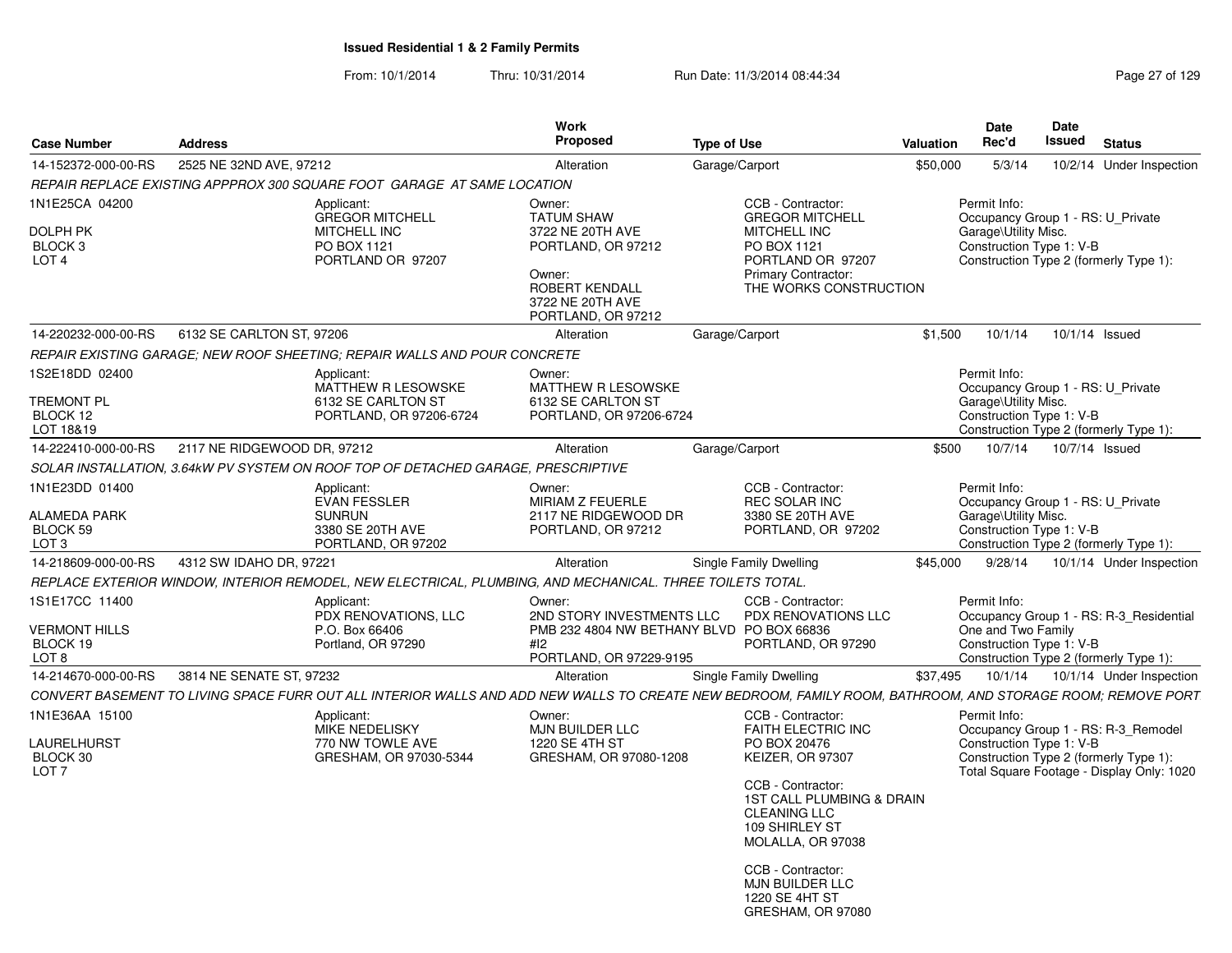| <b>Case Number</b>                                                                          | <b>Address</b>                                                                                                                                                | Work<br>Proposed                                                                                                                                             | <b>Type of Use</b>                                                                                                                                                                              | Valuation | Date<br>Rec'd                                                  | <b>Date</b><br>Issued | <b>Status</b>                                                                                                             |  |
|---------------------------------------------------------------------------------------------|---------------------------------------------------------------------------------------------------------------------------------------------------------------|--------------------------------------------------------------------------------------------------------------------------------------------------------------|-------------------------------------------------------------------------------------------------------------------------------------------------------------------------------------------------|-----------|----------------------------------------------------------------|-----------------------|---------------------------------------------------------------------------------------------------------------------------|--|
| 14-219822-000-00-RS                                                                         | 2229 N FARRAGUT ST. 97217                                                                                                                                     | Alteration                                                                                                                                                   | Single Family Dwelling                                                                                                                                                                          | \$29,334  | 10/1/14                                                        |                       | 10/1/14 Under Inspection                                                                                                  |  |
|                                                                                             | CONVERT BASEMENT TO LIVING SPACE, INCLUDES 2 BEDROOMS WITH EGRESS WINDOWS AND WELLS, NEW BATHROOM, LAUNDRY ROOM AND FAMILY ROOM; COSMETIC REMODEL OF KITCH    |                                                                                                                                                              |                                                                                                                                                                                                 |           |                                                                |                       |                                                                                                                           |  |
| 1N1E09DC 11900<br><b>KENTON</b><br>BLOCK 33<br>E 50' OF LOT 5-8                             | Applicant:<br>WILLIAM LEWIS CARVER<br>1521 N JANTZEN AVE #328<br>PORTLAND, OR 97217                                                                           | Owner:<br><b>WILLIAM CARVER</b><br>1521 N JANTZEN AVE #328<br>PORTLAND, OR 97217<br>Owner:<br>YVONNE CARVER<br>1521 N JANTZEN AVE #328<br>PORTLAND, OR 97217 | CCB - Contractor:<br><b>MCCAMMON ELECTRIC</b><br>PO BOX 1245<br>SILVERTON OR 97381<br>CCB - Contractor:<br><b>EMPIRE PLUMBING LLC</b><br>19572 SW TREEHOUSE LN<br>BEAVERTON, OR 97007           |           | Permit Info:<br>Construction Type 1: V-B                       |                       | Occupancy Group 1 - RS: R-3 Remodel<br>Construction Type 2 (formerly Type 1):<br>Total Square Footage - Display Only: 798 |  |
|                                                                                             |                                                                                                                                                               |                                                                                                                                                              | CCB - Contractor:<br><b>WILLIAM LEWIS CARVER</b><br>1521 N JANTZEN AVE #328<br>PORTLAND, OR 97217<br>CCB - Contractor:<br>AFFINITY ELECTRIC LLC<br>24506 NE 72ND AVE<br>BATTLE GROUND, WA 98604 |           |                                                                |                       |                                                                                                                           |  |
| 14-219874-000-00-RS                                                                         | 47 SE 53RD AVE, 97215                                                                                                                                         | Alteration                                                                                                                                                   | Single Family Dwelling                                                                                                                                                                          | \$7.000   | 10/1/14                                                        |                       | 10/1/14 Issued                                                                                                            |  |
|                                                                                             | REMOVE ATTACHED GARAGE. REPLACE SIDEING AS NEEDED. LEAVE SLAB                                                                                                 |                                                                                                                                                              |                                                                                                                                                                                                 |           |                                                                |                       |                                                                                                                           |  |
| 1N2E31DC 17000<br><b>MELROSE</b><br>N 50' OF LOT 34                                         | Applicant:<br><b>MARY HOGUE</b><br>MKM ARCHITECTURE<br>3304 SE 52ND AVE<br>PORTLAND OR 97206                                                                  | Owner:<br><b>TIMOTHY COLE</b><br>12621 MITCHELL AVE #5<br>LOS ANGELES, CA 90066-4857                                                                         | CCB - Contractor:<br>ROBERT TONGUE<br>HOMEMAKERS OF OREGON LLC<br>5439 SE WOODSTOCK BLVD<br>PORTLAND, OR 97206                                                                                  |           | Permit Info:<br>One and Two Family<br>Construction Type 1: V-B |                       | Occupancy Group 1 - RS: R-3 Residential<br>Construction Type 2 (formerly Type 1):                                         |  |
| 14-219855-000-00-RS                                                                         | 107 NE 24TH AVE, 97232                                                                                                                                        | Alteration                                                                                                                                                   | Single Family Dwelling                                                                                                                                                                          | \$20.000  | 10/1/14                                                        |                       | 10/1/14 Under Inspection                                                                                                  |  |
|                                                                                             | REMODEL ENTIRE HOUSE, CONVERT BASEMENT TO LIVING SPACE, ADD UTILITY ROOM, BATHROOM, LAUNDRY ROOM, FAMILY ROOM; MAIN FLOOR COSMETIC KITCHEN REMODEL; 2ND FLOOR |                                                                                                                                                              |                                                                                                                                                                                                 |           |                                                                |                       |                                                                                                                           |  |
| 1N1E35DA 13600<br><b>KEYSTONE ADD</b><br><b>BLOCK 2</b>                                     | Applicant:<br>PREM NATH<br>PREMIER DESIGN GROUP<br>3737 N ALASKA ST                                                                                           | Owner:<br>KEVIN SLAGLE<br>107 NE 24TH AVE<br>PORTLAND, OR 97232-3109                                                                                         | CCB - Contractor:<br>PREMIER PLUMBING INC<br>20 SW 131ST AVE<br>BEAVERTON OR 97005                                                                                                              |           | Permit Info:<br>One and Two Family<br>Construction Type 1: V-B |                       | Occupancy Group 1 - RS: R-3 Residential                                                                                   |  |
| S 1/2 OF LOT 9&10                                                                           | PORTLAND, OR 97217                                                                                                                                            | Owner:<br>SUSAN SLAGLE<br>107 NE 24TH AVE<br>PORTLAND, OR 97232-3109                                                                                         |                                                                                                                                                                                                 |           |                                                                |                       | Construction Type 2 (formerly Type 1):                                                                                    |  |
| 14-219918-000-00-RS                                                                         | 4006 SE HARRISON ST, 97214                                                                                                                                    | Alteration                                                                                                                                                   | Single Family Dwelling                                                                                                                                                                          | \$25,000  | 10/1/14                                                        |                       | 10/1/14 Issued                                                                                                            |  |
|                                                                                             | <b>FOUNDATION REPAIR. ADD SHEARWALLS, NEW EXTERIOR CONCRETE STAIRS</b>                                                                                        |                                                                                                                                                              |                                                                                                                                                                                                 |           |                                                                |                       |                                                                                                                           |  |
| 1S1E01DA 23700<br><b>MALLORY ADD</b><br>BLOCK 8<br>E 16 2/3' OF LOT 8<br>W 16 2/3' OF LOT 9 | Applicant:<br>ANDREW OSBORN<br><b>NW SEISMIC</b><br>2649 SE STEPHENS<br>PORTLAND OR 97214                                                                     | Owner:<br>NICOLE ROCHLIN<br>4006 SE HARRISON ST<br>PORTLAND, OR 97214<br>Owner:<br>MICHAEL ROCHLIN<br>4006 SE HARRISON ST<br>PORTLAND, OR 97214              | CCB - Contractor:<br>MICHAEL WIEBER<br>ELYSIUM CONSTRUCTION LLC<br>PO BOX 12010<br>PORTLAND OR 97212                                                                                            |           | Permit Info:<br>One and Two Family<br>Construction Type 1: V-B |                       | Occupancy Group 1 - RS: R-3 Residential<br>Construction Type 2 (formerly Type 1):                                         |  |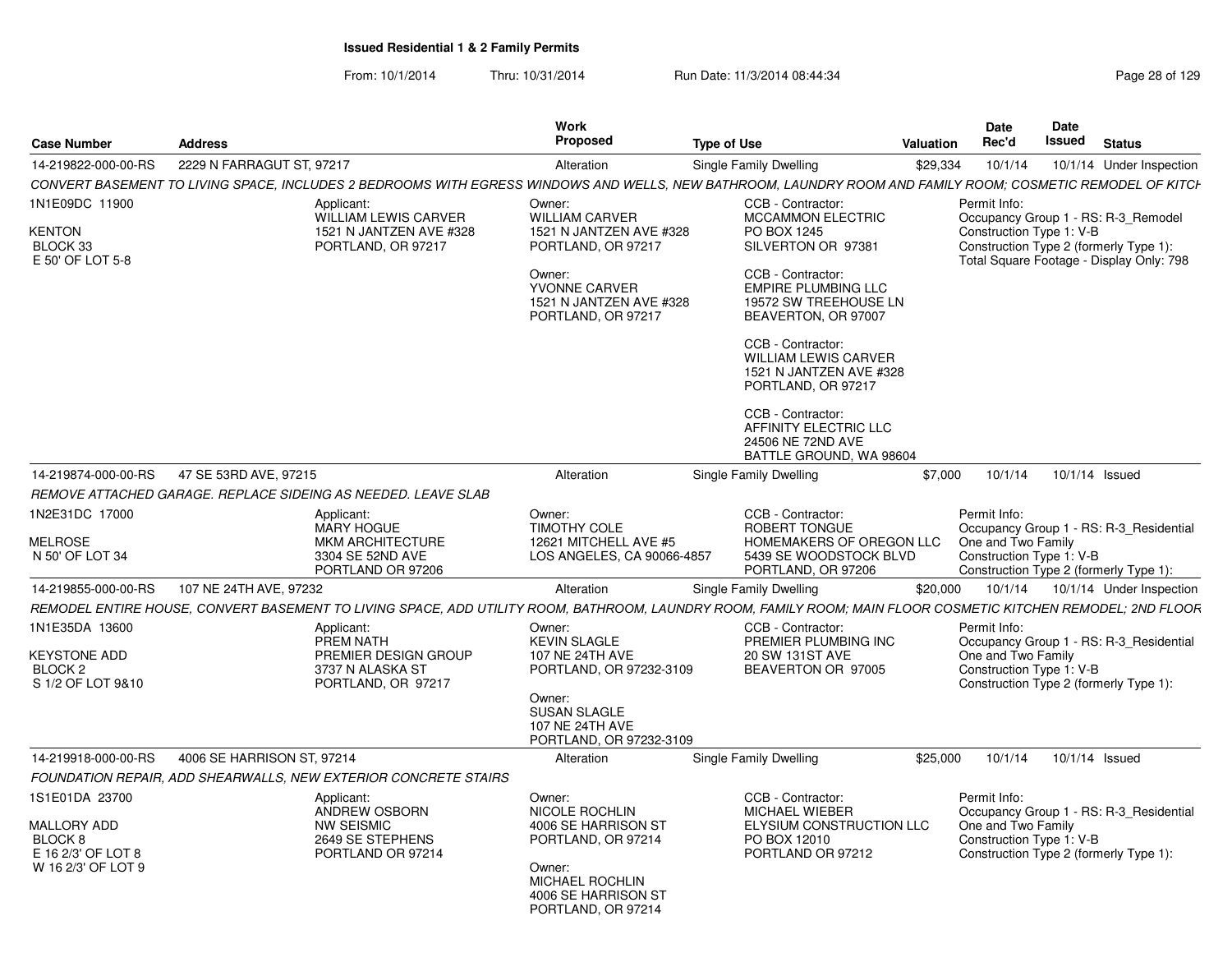| <b>Case Number</b>                                                        | <b>Address</b>                                 |                                                                                                               | Work<br><b>Proposed</b>                                                                                                                                      | <b>Type of Use</b>                                                                                                                                          | Valuation | Date<br>Rec'd                                                                                            | Date<br>Issued | <b>Status</b>                                                                     |
|---------------------------------------------------------------------------|------------------------------------------------|---------------------------------------------------------------------------------------------------------------|--------------------------------------------------------------------------------------------------------------------------------------------------------------|-------------------------------------------------------------------------------------------------------------------------------------------------------------|-----------|----------------------------------------------------------------------------------------------------------|----------------|-----------------------------------------------------------------------------------|
| 14-217746-000-00-RS                                                       | 4949 NE 35TH PL, 97211                         |                                                                                                               | Alteration                                                                                                                                                   | Single Family Dwelling                                                                                                                                      | \$2,000   | 10/1/14                                                                                                  | 10/1/14 Final  |                                                                                   |
|                                                                           |                                                | Constructing12 linear feet of a 18-inch RETAINING WALL WITHIN EXISTING CRAWL SPACE OF SINGLE FAMILY RESIDENCE |                                                                                                                                                              |                                                                                                                                                             |           |                                                                                                          |                |                                                                                   |
| 1N1E24AC 02100<br><b>WILLAMETTE ADD</b><br>BLOCK 18<br>LOT 30&31          |                                                | Applicant:<br>MICHAEL WIEBER<br>ELYSIUM CONSTRUCTION LLC<br>PO BOX 12010<br>PORTLAND OR 97212                 | Owner:<br><b>MARITA JENKINS</b><br>4949 NE 35TH PL<br>PORTLAND, OR 97211-7657<br>Owner:<br><b>ARNO JENKINS</b><br>4949 NE 35TH PL<br>PORTLAND, OR 97211-7657 | CCB - Contractor:<br><b>MICHAEL WIEBER</b><br>ELYSIUM CONSTRUCTION LLC<br>PO BOX 12010<br>PORTLAND OR 97212                                                 |           | Permit Info:<br>One and Two Family<br>Construction Type 1: V-B<br>Construction Type 2 (formerly Type 1): |                | Occupancy Group 1 - RS: R-3 Residential                                           |
| 14-219955-000-00-RS                                                       | 2327 NE 8TH AVE, 97212                         |                                                                                                               | Alteration                                                                                                                                                   | Single Family Dwelling                                                                                                                                      | \$60,000  | 10/1/14                                                                                                  |                | 10/1/14 Under Inspection                                                          |
|                                                                           |                                                |                                                                                                               |                                                                                                                                                              | CONVERT BASEMENT TO LIVING SPACE, INCLUDES BATHROOM, LAUNDRY ROOM, BEDROOM WITH EGRESS WINDOW AND WELL AND FAMILY ROOM, RECONFIGURE STAIRS UP TO MAIN FLOOF |           |                                                                                                          |                |                                                                                   |
| 1N1E26CB 10600<br><b>IRVINGTON</b><br>BLOCK 118<br>LOT <sub>8</sub>       |                                                | Applicant:<br>Steven Bock<br><b>GSB Design</b><br>2415 NE 40th Avenue<br>Portland, OR 97212                   | Owner:<br><b>JASON CROTTY</b><br>2327 NE 8TH AVE<br>PORTLAND, OR 97212<br>Owner:<br><b>AMY DACHTLER</b><br>2327 NE 8TH AVE<br>PORTLAND, OR 97212             | CCB - Contractor:<br><b>DAN BEARD</b><br><b>BEARDS RESTORATION AND</b><br><b>REMODELING LLC</b><br>2802 SE 33RD PL<br>PORTLAND, OR 97202                    |           | Permit Info:<br>One and Two Family<br>Construction Type 1: V-B<br>Construction Type 2 (formerly Type 1): |                | Occupancy Group 1 - RS: R-3 Residential                                           |
| 14-220097-000-00-RS                                                       | 3005 SW 12TH AVE, 97201                        |                                                                                                               | Alteration                                                                                                                                                   | <b>Single Family Dwelling</b>                                                                                                                               | \$19,650  | 10/1/14                                                                                                  | 10/1/14 Final  |                                                                                   |
|                                                                           | <b>VOLUNTARY REPAIR OF EXISTING FOUNDATION</b> |                                                                                                               |                                                                                                                                                              |                                                                                                                                                             |           |                                                                                                          |                |                                                                                   |
| 1S1E09BD 00100<br>PORTLAND CITY HMSTD<br>BLOCK 101<br>INC PT VAC ST LOT 4 |                                                | Applicant:<br>RAMJACK OF OREGON<br>PO BOX 11701<br>EUGENE, OR 97440                                           | Owner:<br>DONALD L ANDERSEN<br>3005 SW 12TH AVE<br>PORTLAND, OR 97239-3065                                                                                   | CCB - Contractor:<br><b>RAMJACK OF OREGON</b><br>PO BOX 11701<br>EUGENE, OR 97440                                                                           |           | Permit Info:<br>One and Two Family<br>Construction Type 1: V-B                                           |                | Occupancy Group 1 - RS: R-3_Residential<br>Construction Type 2 (formerly Type 1): |
| 14-217833-000-00-RS                                                       | 2894 NW THURMAN ST, 97210                      |                                                                                                               | Alteration                                                                                                                                                   | Single Family Dwelling                                                                                                                                      | \$7.375   | 10/1/14                                                                                                  |                | 10/1/14 Under Inspection                                                          |
|                                                                           |                                                | REMOVE EXISTING 20' I-BEAM AND INSTALL NEW 20' CONCRETE BEAM UNDER FRONT DECK                                 |                                                                                                                                                              |                                                                                                                                                             |           |                                                                                                          |                |                                                                                   |
| 1N1E29DC 07500<br>WILLAMETTE HTS ADD<br><b>BLOCK C</b><br>N 66' OF LOT 20 |                                                | Applicant:<br>ALL YOUR MAINTENANCE LLC<br><b>PO BOX 128</b><br>LAFAYETTE, OR 97127                            | Owner:<br>MICHAEL J MAURO<br>515 E 72ND ST #7K<br>NEW YORK, NY 10021-4066<br>Owner:<br>ANNE K MAURO<br>515 E 72ND ST #7K<br>NEW YORK, NY 10021-4066          | CCB - Contractor:<br>ALL YOUR MAINTENANCE LLC<br>PO BOX 128<br>LAFAYETTE, OR 97127                                                                          |           | Permit Info:<br>One and Two Family<br>Construction Type 1: V-B<br>Construction Type 2 (formerly Type 1): |                | Occupancy Group 1 - RS: R-3_Residential                                           |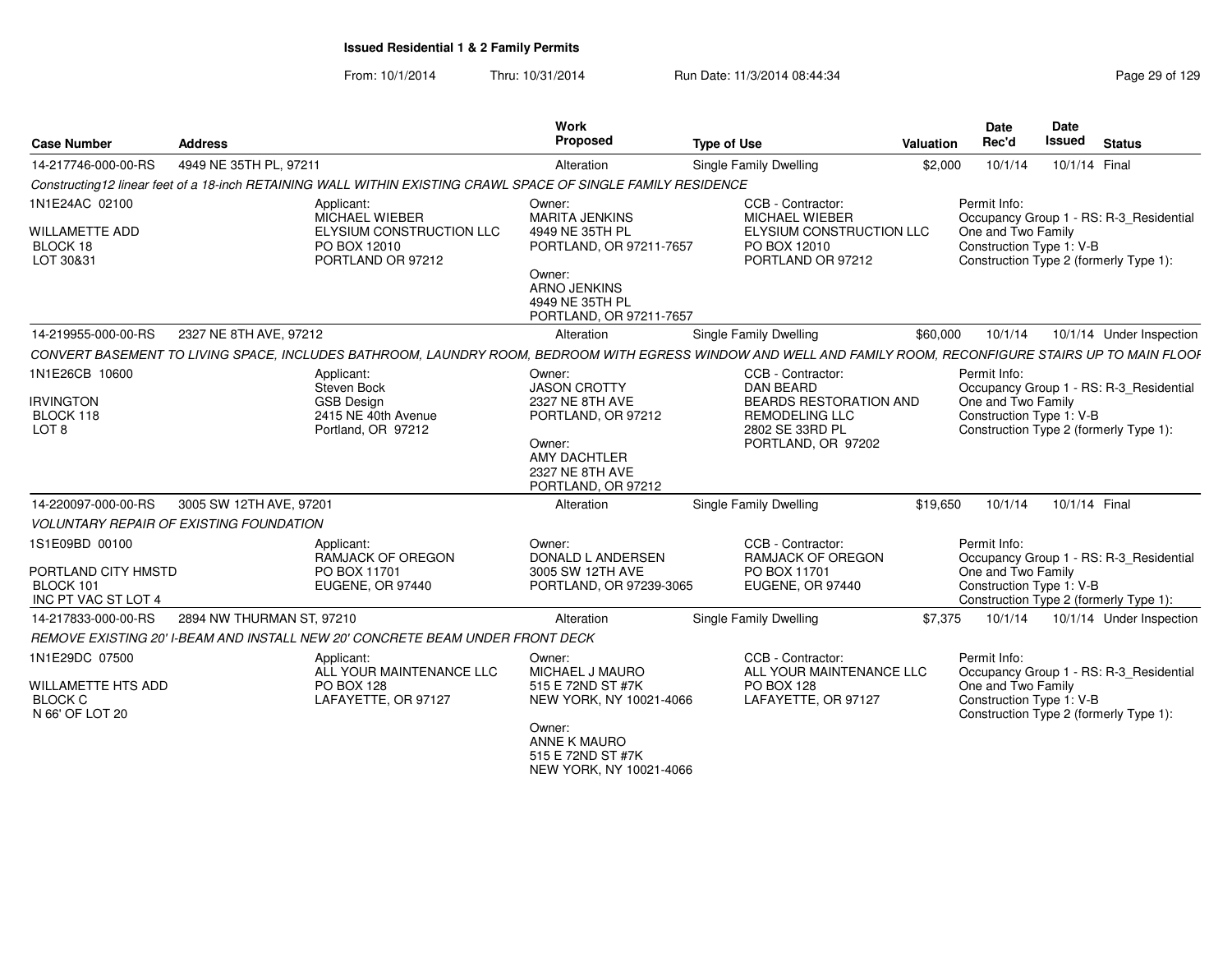| <b>Case Number</b>                                          | <b>Address</b>                                                                                                                                           | Work<br><b>Proposed</b>                                                           | <b>Type of Use</b>                                          | Valuation | <b>Date</b><br>Rec'd                                                                     | Date<br><b>Issued</b> | <b>Status</b>                                                                   |
|-------------------------------------------------------------|----------------------------------------------------------------------------------------------------------------------------------------------------------|-----------------------------------------------------------------------------------|-------------------------------------------------------------|-----------|------------------------------------------------------------------------------------------|-----------------------|---------------------------------------------------------------------------------|
| 14-207071-000-00-RS                                         | 8301 SW 56TH AVE, 97219                                                                                                                                  | Alteration                                                                        | Single Family Dwelling                                      | \$90,000  | 9/3/14                                                                                   |                       | 10/1/14 Under Inspection                                                        |
|                                                             | REMODEL OF EXISTING BATHROOM AND KITCHEN, CREATE NEW LAUNDRY ROOM WITHIN EXISTING FOOTPRINT, REWORK ENTRY, ADD WINDOW TO SIDE OF HOUSE. 3 TOILETS TOTAL. |                                                                                   |                                                             |           |                                                                                          |                       |                                                                                 |
| 1S1E19CD 07300                                              | Applicant:<br><b>ADAM REED</b>                                                                                                                           | Owner:<br>CHRISTOPHER ALEXANDER                                                   | CCB - Contractor:<br><b>ADAM REED</b>                       |           | Permit Info:                                                                             |                       | Occupancy Group 1 - RS: R-3_Residential                                         |
| <b>GWENDALE AC</b><br>BLOCK <sub>2</sub><br>LOT 1&2 TL 7300 | CASCADE CONTRACTING<br>7410 SW MACADAM<br>PORTLAND OR 97219                                                                                              | 8301 SW 56TH AVE<br>PORTLAND, OR 97219                                            | CASCADE CONTRACTING<br>7410 SW MACADAM<br>PORTLAND OR 97219 |           | One and Two Family<br>Construction Type 1: V-B<br>Construction Type 2 (formerly Type 1): |                       |                                                                                 |
|                                                             |                                                                                                                                                          | Owner:<br><b>JOELLE ALEXANDER</b><br>8301 SW 56TH AVE<br>PORTLAND, OR 97219       |                                                             |           |                                                                                          |                       |                                                                                 |
| 14-217591-REV-02-RS                                         | 7204 N CENTRAL ST, 97203                                                                                                                                 | Alteration                                                                        | <b>Single Family Dwelling</b>                               |           | \$<br>10/2/14                                                                            | 10/2/14 Final         |                                                                                 |
|                                                             | REVISION TO HEADER BETWEEN LIVING ROOM AND KITCHEN                                                                                                       |                                                                                   |                                                             |           |                                                                                          |                       |                                                                                 |
| 1N1E07BB 07600<br>ST CLOUD HTS ADD                          | Applicant:<br><b>STEVEN R ANDRUS</b><br>439 PORTLAND AVE                                                                                                 | Owner:<br>SONIA L ANDRUS<br>439 PORTLAND AVE                                      |                                                             |           | Permit Info:<br>One and Two Family                                                       |                       | Occupancy Group 1 - RS: R-3_Residential                                         |
| <b>BLOCK B</b><br>LOT <sub>5</sub>                          | GLADSTONE, OR 97027                                                                                                                                      | GLADSTONE, OR 97027                                                               |                                                             |           | Construction Type 1: V-B<br>Construction Type 2 (formerly Type 1):                       |                       |                                                                                 |
|                                                             |                                                                                                                                                          | Owner:<br>STEVEN R ANDRUS<br>439 PORTLAND AVE<br>GLADSTONE, OR 97027              |                                                             |           |                                                                                          |                       |                                                                                 |
| 14-210323-000-00-RS                                         | 2818 NE REGENTS DR - Unit B, 97212                                                                                                                       | Alteration                                                                        | Single Family Dwelling                                      | \$34,407  | 10/2/14                                                                                  | 10/2/14 Issued        |                                                                                 |
|                                                             | CONVERT BASEMENT TO ADU, ENTRANCE ON THE SOUTH ELEVATION. ELEC, MECH AND PLUMBING PERMITS TO BE OBTAINED SEPARATELY.                                     |                                                                                   |                                                             |           |                                                                                          |                       |                                                                                 |
| 1N1E24CC 08300                                              | Applicant:<br>REBECCA M GUEST<br>2818 NE REGENTS DR<br>PORTLAND, OR 97212-1659                                                                           | Owner:<br><b>REBECCA M GUEST</b><br>2818 NE REGENTS DR<br>PORTLAND, OR 97212-1659 |                                                             |           | Permit Info:<br>Construction Type 1: V-B<br>Construction Type 2 (formerly Type 1):       |                       | Occupancy Group 1 - RS: R-3_Remodel<br>Total Square Footage - Display Only: 936 |
|                                                             |                                                                                                                                                          | Owner:<br><b>GREGORY G GUEST</b><br>2818 NE REGENTS DR<br>PORTLAND, OR 97212-1659 |                                                             |           | Number of New Dwelling Units: 1                                                          |                       |                                                                                 |
| 14-220428-000-00-RS                                         | 3525 SE BROOKLYN ST                                                                                                                                      | Alteration                                                                        | Single Family Dwelling                                      | \$500     | 10/2/14                                                                                  | 10/2/14 Final         |                                                                                 |
|                                                             | SOLAR INSTALLATION, 3.315kW PV SYSTEM ON ROOFTOP, PRESCRIPTIVE                                                                                           |                                                                                   |                                                             |           |                                                                                          |                       |                                                                                 |
| 1S1E12AB 22419                                              | Applicant:<br>SUNLIGHT SOLAR ENERGY INC                                                                                                                  | Owner:<br>STEVEN M GOLDBERG                                                       | CCB - Contractor:<br>SUNLIGHT SOLAR ENERGY INC              |           | Permit Info:                                                                             |                       | Occupancy Group 1 - RS: R-3_Residential                                         |
| <b>WAVERLY COMMONS</b><br><b>LOT 15</b>                     | 615 SE GLENWOOD DR., STE 120<br><b>BEND OR 97701</b>                                                                                                     | 205 SE SPOKANE ST #300<br>PORTLAND, OR 97202                                      | 615 SE GLENWOOD DR., STE 120<br><b>BEND OR 97701</b>        |           | One and Two Family<br>Construction Type 1: V-B<br>Construction Type 2 (formerly Type 1): |                       |                                                                                 |
|                                                             |                                                                                                                                                          | Owner:<br><b>LINDA BOISE</b><br>205 SE SPOKANE ST #300<br>PORTLAND, OR 97202      |                                                             |           |                                                                                          |                       |                                                                                 |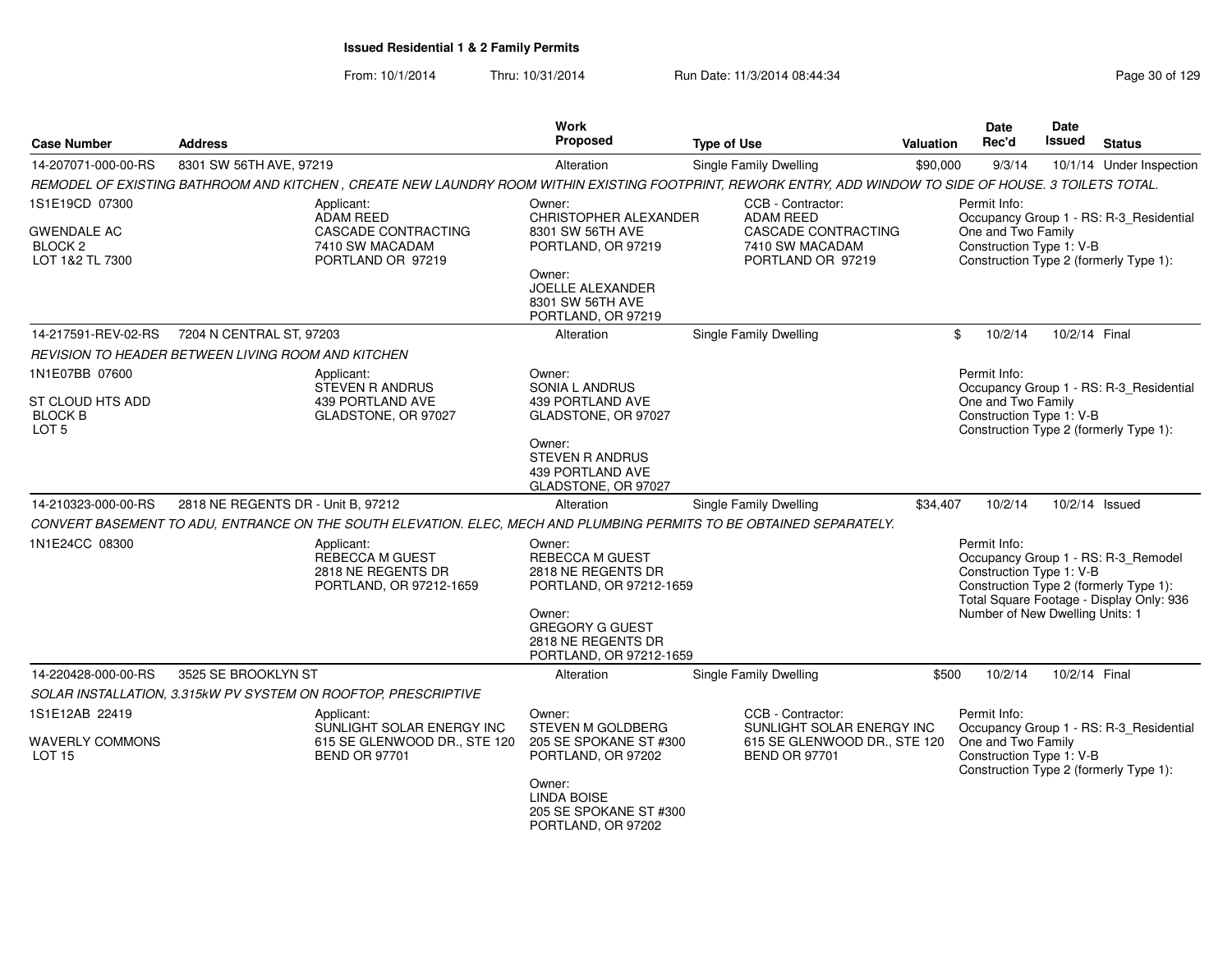|                                                                         |                             |                                                                                                                                                              | <b>Work</b><br>Proposed                                                                                                                                        |                    |                                                                                       |           | <b>Date</b><br>Rec'd               | <b>Date</b><br>Issued                                 |                                                                                                                        |
|-------------------------------------------------------------------------|-----------------------------|--------------------------------------------------------------------------------------------------------------------------------------------------------------|----------------------------------------------------------------------------------------------------------------------------------------------------------------|--------------------|---------------------------------------------------------------------------------------|-----------|------------------------------------|-------------------------------------------------------|------------------------------------------------------------------------------------------------------------------------|
| <b>Case Number</b>                                                      | <b>Address</b>              |                                                                                                                                                              |                                                                                                                                                                | <b>Type of Use</b> |                                                                                       | Valuation |                                    |                                                       | <b>Status</b>                                                                                                          |
| 14-220465-000-00-RS                                                     | 13207 NE FAILING ST, 97230  |                                                                                                                                                              | Alteration                                                                                                                                                     |                    | Single Family Dwelling                                                                | \$6,750   | 10/2/14                            |                                                       | 10/2/14 Issued                                                                                                         |
|                                                                         |                             | SOLAR INSTALLATION OF 7.14 KW PHOTOVOLTIC ROOF MOUNT SYSTEM ENGINEERED                                                                                       |                                                                                                                                                                |                    |                                                                                       |           |                                    |                                                       |                                                                                                                        |
| 1N2E23DC 07500<br>PRESTIGE PK<br>BLOCK <sub>2</sub><br>LOT <sub>1</sub> |                             | Applicant:<br>SOLARCITY CORPORATION<br>6132 NE 112th AVE<br>PORTLAND, OR 97220                                                                               | Owner:<br><b>JEPH YANG</b><br>13207 NE FAILING ST<br>PORTLAND, OR 97230-2703<br>Owner:<br><b>LANDA XIONG</b><br>13207 NE FAILING ST<br>PORTLAND, OR 97230-2703 |                    | CCB - Contractor:<br>SOLARCITY CORPORATION<br>6132 NE 112th AVE<br>PORTLAND, OR 97220 |           | Permit Info:<br>One and Two Family | Construction Type 1: V-B                              | Occupancy Group 1 - RS: R-3 Residential<br>Construction Type 2 (formerly Type 1):                                      |
| 14-205993-000-00-RS                                                     | 4451 SE KNAPP ST, 97206     |                                                                                                                                                              | Alteration                                                                                                                                                     |                    | Single Family Dwelling                                                                | \$6,750   | 10/2/14                            |                                                       | 10/2/14 Under Inspection                                                                                               |
|                                                                         |                             | SOLAR INSTALLATION - 4.08KW PV ROOF TOP SYSTEM; NON-PRESCRIPTIVE                                                                                             |                                                                                                                                                                |                    |                                                                                       |           |                                    |                                                       |                                                                                                                        |
| 1S2E19BC 03500<br><b>DOVER</b><br>BLOCK 18<br>LOT 23&24                 |                             | Applicant:<br><b>MELISSA BENTLEY</b><br>SOLAR CITY CORPORATION<br>6132 NE 112TH AVE<br>PORTLAND, OR 97220                                                    | Owner:<br><b>SARAH BUCKLEY</b>                                                                                                                                 |                    | CCB - Contractor:<br>SOLARCITY CORPORATION<br>6132 NE 112th AVE<br>PORTLAND, OR 97220 |           | Permit Info:<br>One and Two Family | Construction Type 1: V-B                              | Occupancy Group 1 - RS: R-3_Residential<br>Construction Type 2 (formerly Type 1):                                      |
| 14-220492-000-00-RS                                                     | 15322 SE BYBEE DR           |                                                                                                                                                              | Alteration                                                                                                                                                     |                    | Single Family Dwelling                                                                | \$500     | 10/2/14                            |                                                       | 10/2/14 Issued                                                                                                         |
|                                                                         |                             | SOLAR INSTALLATION, 9.945kW PV SYSTEM ON ROOFTOP, PRESCRIPTIVE                                                                                               |                                                                                                                                                                |                    |                                                                                       |           |                                    |                                                       |                                                                                                                        |
| 1S2E24AC 00813<br><b>HAWTHORNE RIDGE NO 3</b><br><b>LOT 284</b>         |                             | Applicant:<br><b>MELISSA BENTLEY</b><br><b>SOLAR CITY CORPORATION</b><br>6132 NE 112TH AVE<br>PORTLAND, OR 97220                                             | Owner:<br><b>TOAN BUI</b><br>15322 SE BYBEE DR<br>PORTLAND, OR 97236-7857<br>Owner:                                                                            |                    | CCB - Contractor:<br>SOLARCITY CORPORATION<br>6132 NE 112th AVE<br>PORTLAND, OR 97220 |           | Permit Info:<br>One and Two Family | Construction Type 1: V-B                              | Occupancy Group 1 - RS: R-3 Residential<br>Construction Type 2 (formerly Type 1):                                      |
|                                                                         |                             |                                                                                                                                                              | <b>CAM-LIEN TRAN</b><br>15322 SE BYBEE DR<br>PORTLAND, OR 97236-7857                                                                                           |                    |                                                                                       |           |                                    |                                                       |                                                                                                                        |
| 14-220511-000-00-RS                                                     | 644 SE 52ND AVE, 97215      |                                                                                                                                                              | Alteration                                                                                                                                                     |                    | Single Family Dwelling                                                                | \$16,000  | 10/2/14                            |                                                       | 10/2/14 Under Inspection                                                                                               |
| 1S2E06AB 16000                                                          |                             | CONVERT PORTION OF THE BASEMENT IN TO LIVING SPACE; FURR OUT WALLS AND ADD NEW WALLS TO CREATE BEDROOM AND NEW BATHROOM; NEW WINDOW WELL IN THE BEDROOM, (E. |                                                                                                                                                                |                    |                                                                                       |           | Permit Info:                       |                                                       |                                                                                                                        |
| PARADISE PK ADD<br>LOT 19 TL 16000                                      |                             | Applicant:<br><b>JONATHAN DUNN</b><br>644 SE 52ND AVE<br>PORTLAND, OR 97215                                                                                  | Owner:<br><b>JONATHAN DUNN</b><br>644 SE 52ND AVE<br>PORTLAND, OR 97215                                                                                        |                    |                                                                                       |           | One and Two Family                 | Construction Type 1: V-B                              | Occupancy Group 1 - RS: R-3 Residential<br>Construction Type 2 (formerly Type 1):                                      |
| 14-220049-000-00-RS                                                     | 15204 SE STEPHENS CT, 97233 |                                                                                                                                                              | Alteration                                                                                                                                                     |                    | <b>Single Family Dwelling</b>                                                         | \$2,000   | 10/2/14                            |                                                       | 10/2/14 Issued                                                                                                         |
|                                                                         |                             | NEW 16'X20' PATIO COVER ATTACHED TO REAR OF HOUSE; 6"X6" POSTS, 4"X4" BEAM, 2"X8" RAFTERS EVERY 20" O.C.                                                     |                                                                                                                                                                |                    |                                                                                       |           |                                    |                                                       |                                                                                                                        |
| 1S2E01CA 15700                                                          |                             | Applicant:                                                                                                                                                   | Owner:                                                                                                                                                         |                    |                                                                                       |           | Permit Info:                       |                                                       |                                                                                                                        |
| PARKLANE<br>BLOCK 7<br>LOT <sub>9</sub>                                 |                             | MARIA DEL CARMEN G MORA<br>15204 SE STEPHENS CT<br>PORTLAND, OR 97233-3358                                                                                   | <b>BERNARDINO</b><br>HERNANDEZ-TRUJILLO<br>15204 SE STEPHENS CT<br>PORTLAND, OR 97233-3358                                                                     |                    |                                                                                       |           |                                    | Patios, Porches, Carports<br>Construction Type 1: V-B | Occupancy Group 1 - RS: U Decks,<br>Construction Type 2 (formerly Type 1):<br>Total Square Footage - Display Only: 320 |
|                                                                         |                             |                                                                                                                                                              | Owner:<br>MARIA DEL CARMEN G MORA<br>15204 SE STEPHENS CT<br>PORTLAND, OR 97233-3358                                                                           |                    |                                                                                       |           |                                    |                                                       |                                                                                                                        |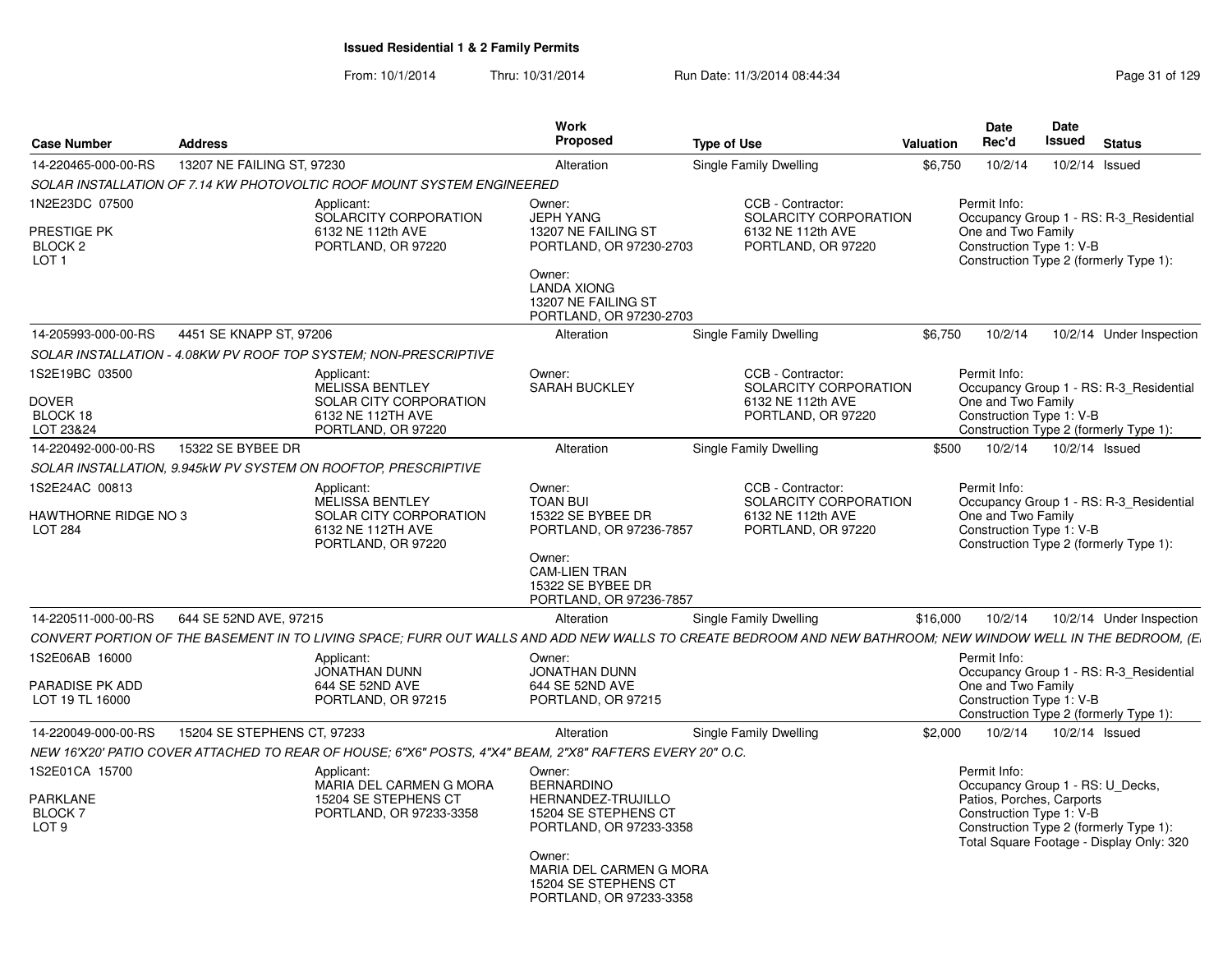| <b>Case Number</b>                                                              | <b>Address</b>                     |                                                                                                                                                                    | <b>Work</b><br>Proposed                                                        | <b>Type of Use</b>                                                                                                | Valuation | <b>Date</b><br>Rec'd                                           | Date<br>Issued | <b>Status</b>                                                                     |
|---------------------------------------------------------------------------------|------------------------------------|--------------------------------------------------------------------------------------------------------------------------------------------------------------------|--------------------------------------------------------------------------------|-------------------------------------------------------------------------------------------------------------------|-----------|----------------------------------------------------------------|----------------|-----------------------------------------------------------------------------------|
| 14-220588-000-00-RS                                                             | 6517 SE 21ST AVE, 97202            |                                                                                                                                                                    | Alteration                                                                     | Single Family Dwelling                                                                                            | \$6.000   | 10/2/14                                                        |                | 10/2/14 Issued                                                                    |
|                                                                                 |                                    | KITCHEN REMODEL; REMOVE EXISTING WALL TO OPEN SPACE TO THE DINING ROOM                                                                                             |                                                                                |                                                                                                                   |           |                                                                |                |                                                                                   |
| 1S1E14DD 08300<br>WESTMORELAND                                                  |                                    | Applicant:<br>KATHLEEN M CROWE<br>6517 SE 21ST AVE                                                                                                                 | Owner:<br>KATHLEEN M CROWE<br>6517 SE 21ST AVE                                 | CCB - Contractor:<br><b>CALHOUN &amp; SONS</b><br>4976 SE WILLOW ST                                               |           | Permit Info:<br>One and Two Family                             |                | Occupancy Group 1 - RS: R-3 Residential                                           |
| BLOCK 26<br>LOT <sub>15</sub>                                                   |                                    | PORTLAND, OR 97202-5538                                                                                                                                            | PORTLAND, OR 97202-5538                                                        | MILWAUKIE, OR 97222                                                                                               |           | Construction Type 1: V-B                                       |                | Construction Type 2 (formerly Type 1):                                            |
| 14-220855-000-00-RS                                                             | 13209 NE SACRAMENTO DR, 97230      |                                                                                                                                                                    | Alteration                                                                     | Single Family Dwelling                                                                                            | \$62,500  | 10/2/14                                                        |                | 10/3/14 Under Inspection                                                          |
|                                                                                 | REMODEL MATSER BEDROOM AND KITCHEN |                                                                                                                                                                    |                                                                                |                                                                                                                   |           |                                                                |                |                                                                                   |
| 1N2E26AC 02600<br><b>CLIFGATE</b><br><b>BLOCK1</b><br>LOT 12<br>S 30' OF LOT 13 |                                    | Applicant:<br>MODERN ORGANIC<br><b>CONSTRUCTION</b><br>4212 NE SUMNER ST<br>PORTLAND, OR 97218-1542                                                                | Owner:<br><b>SCOTT W LEE</b><br>13209 NE SACRAMENTO DR<br>PORTLAND, OR 97230   | CCB - Contractor:<br><b>MODERN ORGANIC</b><br><b>CONSTRUCTION</b><br>4212 NE SUMNER ST<br>PORTLAND, OR 97218-1542 |           | Permit Info:<br>One and Two Family<br>Construction Type 1: V-B |                | Occupancy Group 1 - RS: R-3 Residential<br>Construction Type 2 (formerly Type 1): |
|                                                                                 |                                    |                                                                                                                                                                    |                                                                                | CCB - Contractor:<br>ALL PRO ELECTRIC INC<br>6327 SW CAPITOL HWY SUITE C<br>#280<br>PORTLAND OR 97239             |           |                                                                |                |                                                                                   |
| 14-220420-000-00-RS                                                             | 12701 SE SALMON CT, 97233          |                                                                                                                                                                    | Alteration                                                                     | Single Family Dwelling                                                                                            | \$2,200   | 10/3/14                                                        |                | 10/3/14 Issued                                                                    |
|                                                                                 |                                    | ADD 5 NEW WINDOWS TO NORTH SIDE  AND W SIDE OF THE HOUSE: 2 WINDOWS FOR KITCHEN ON NORTH SIDE  AND 3 WINDOWS IN THE FAMILY ROOM ON W SIDE./***ADD PT FOR RELOCATI( |                                                                                |                                                                                                                   |           |                                                                |                |                                                                                   |
| 1S2E02BA 09600                                                                  |                                    | Applicant:                                                                                                                                                         | Owner:                                                                         |                                                                                                                   |           | Permit Info:                                                   |                |                                                                                   |
| <b>JANET ADD</b>                                                                |                                    | <b>TERRY HELLEM</b><br>PROJECTIVE BUILDING DESIGNS                                                                                                                 | <b>JANE Y KENDALL</b><br>12701 SE SALMON CT                                    |                                                                                                                   |           | One and Two Family                                             |                | Occupancy Group 1 - RS: R-3_Residential                                           |
| BLOCK 5                                                                         |                                    | PO BOX 6542                                                                                                                                                        | PORTLAND, OR 97233                                                             |                                                                                                                   |           | Construction Type 1: V-B                                       |                |                                                                                   |
| LOT <sub>1</sub>                                                                |                                    | BEAVERTON OR 97007                                                                                                                                                 |                                                                                |                                                                                                                   |           |                                                                |                | Construction Type 2 (formerly Type 1):                                            |
| 14-221097-000-00-RS                                                             | 6336 NE 6TH AVE, 97211             |                                                                                                                                                                    | Alteration                                                                     | <b>Single Family Dwelling</b>                                                                                     | \$3.000   | 10/3/14                                                        |                | 10/3/14 Under Inspection                                                          |
|                                                                                 |                                    | CONVERT BASEMENT TO LIVING SPACE TO INCLUDE NEW BATHROOM, BEDROOM, SINK WORK AREA, STORAGE AND LAUNDRY/***RELOCATING (5) PLUMBING FIXTURES 10/27/14***             |                                                                                |                                                                                                                   |           |                                                                |                |                                                                                   |
| 1N1E14CB 06000                                                                  |                                    | Applicant:<br><b>DONNA BLAIR</b>                                                                                                                                   | Owner:<br><b>JAMES HOUSTON</b>                                                 |                                                                                                                   |           | Permit Info:                                                   |                | Occupancy Group 1 - RS: R-3_Residential                                           |
| WOODLAWN HTS                                                                    |                                    | 5524 NE 10TH AVE                                                                                                                                                   | 6336 NE 6TH AVE                                                                |                                                                                                                   |           | One and Two Family                                             |                |                                                                                   |
| BLOCK <sub>1</sub><br>LOT <sub>7</sub>                                          |                                    | PORTLAND OREGON 97211                                                                                                                                              | PORTLAND, OREGON 97211                                                         |                                                                                                                   |           | Construction Type 1: V-B                                       |                | Construction Type 2 (formerly Type 1):                                            |
| 14-221209-000-00-RS                                                             | 1351 SE FLAVEL ST, 97202           |                                                                                                                                                                    | Alteration                                                                     | Single Family Dwelling                                                                                            | \$2,206   | 10/3/14                                                        |                | 10/3/14 Under Inspection                                                          |
|                                                                                 |                                    | ADD NEW WALLS IN UNFINISHED BASEMENT TO CREATE NEW BATHROOM ADD FLOOR DRAIN AND MOVE LAUNDRY**PARTY SEWER DISCONECT UNDER SEPERATE PERMIT***                       |                                                                                |                                                                                                                   |           |                                                                |                |                                                                                   |
| 1S1E23BD 03400                                                                  |                                    | Applicant:                                                                                                                                                         | Owner:                                                                         | CCB - Contractor:                                                                                                 |           | Permit Info:                                                   |                |                                                                                   |
|                                                                                 |                                    | STEWART & RICE LLC                                                                                                                                                 | <b>BETSY RICE</b>                                                              | <b>STEWART &amp; RICE LLC</b>                                                                                     |           |                                                                |                | Occupancy Group 1 - RS: R-3_Remodel                                               |
| CITY VIEW PK ADD & NO 2<br>BLOCK <sub>21</sub><br>E 1/2 OF LOT 3&4              |                                    | 1351 SE FLAVEL ST<br>PORTLAND OR 97202                                                                                                                             | 1351 SE FLAVEL RD<br>PORTLAND, OR 97202-6027                                   | 1351 SE FLAVEL ST<br>PORTLAND OR 97202                                                                            |           | Construction Type 1: V-B                                       |                | Construction Type 2 (formerly Type 1):<br>Total Square Footage - Display Only: 60 |
|                                                                                 |                                    |                                                                                                                                                                    | Owner:<br><b>KEVIN STEWART</b><br>1351 SE FLAVEL RD<br>PORTLAND, OR 97202-6027 |                                                                                                                   |           |                                                                |                |                                                                                   |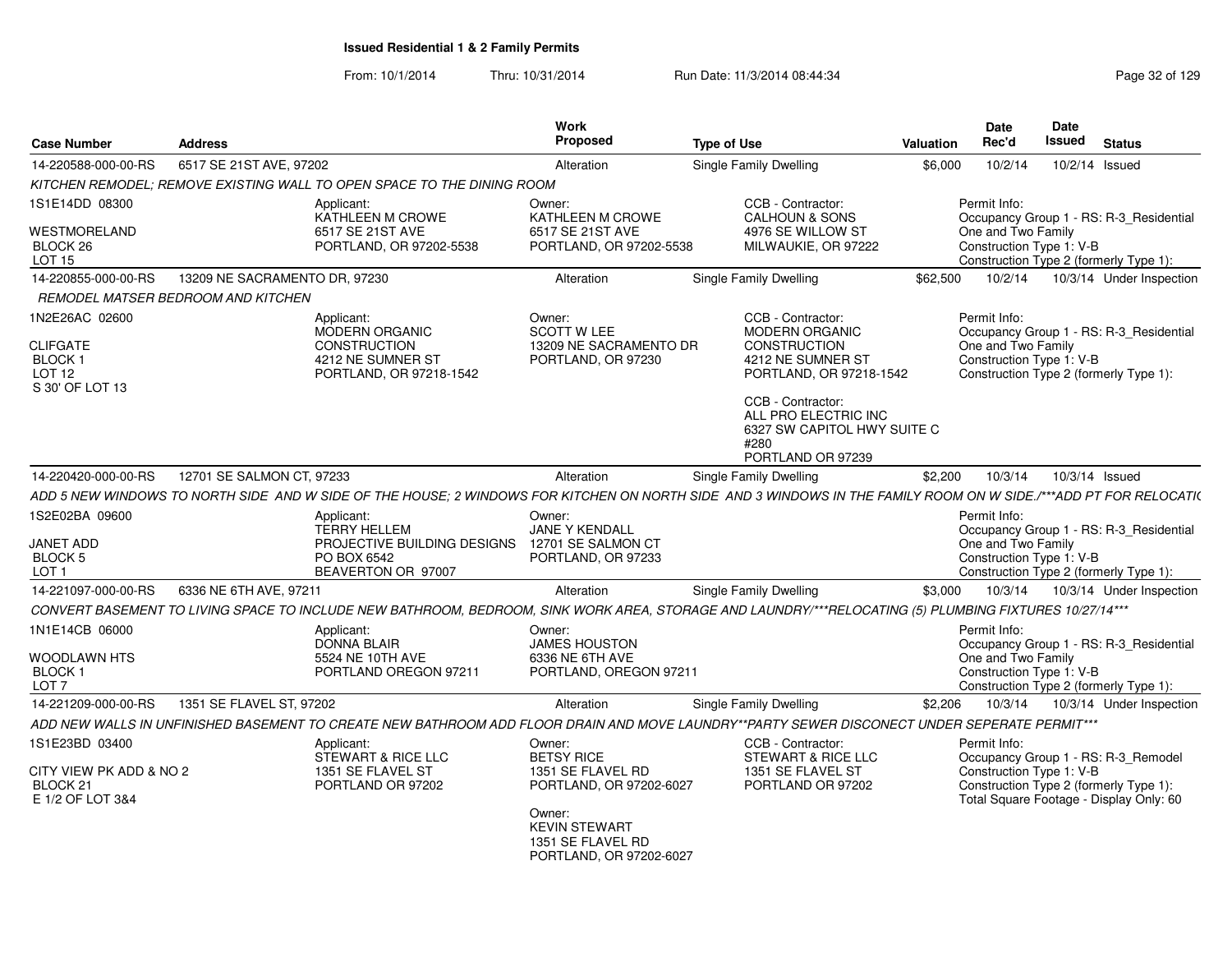| <b>Address</b><br><b>Case Number</b>                                             |                                                                                                                                                                 | <b>Work</b><br>Proposed                                                                  | <b>Type of Use</b>                                                                                                                                                                                                                                                             | Valuation | <b>Date</b><br>Rec'd                                                                                     | Date<br><b>Issued</b> | <b>Status</b>                                                                   |
|----------------------------------------------------------------------------------|-----------------------------------------------------------------------------------------------------------------------------------------------------------------|------------------------------------------------------------------------------------------|--------------------------------------------------------------------------------------------------------------------------------------------------------------------------------------------------------------------------------------------------------------------------------|-----------|----------------------------------------------------------------------------------------------------------|-----------------------|---------------------------------------------------------------------------------|
| 14-220545-000-00-RS                                                              | 5634 NE 32ND AVE, 97211                                                                                                                                         | Alteration                                                                               | Single Family Dwelling                                                                                                                                                                                                                                                         | \$1,000   | 10/3/14                                                                                                  | 10/3/14 Final         |                                                                                 |
|                                                                                  | REMOVE BAY WINDOW, AND PORTION OF DECK ON NORTH SIDE OF HOUSE, CUT BACK EAVES TO 12 INCHES ON NORTH AND SOUTH SIDES OF HOUSE. DEMO GARAGE LESS THAN 200 SF IN A |                                                                                          |                                                                                                                                                                                                                                                                                |           |                                                                                                          |                       |                                                                                 |
| 1N1E13CD 18500<br><b>IRVINGTON PK</b><br>BLOCK 47<br>LOT 13&15&17                | Applicant:<br><b>DAN WILLIAMS</b><br><b>FASTER PERMITS</b><br>14334 NW EAGLERIDGE LANE<br>PORTLAND, OR 97229                                                    | Owner:<br>ANN C BRESSLER<br>5634 NE 32ND AVE<br>PORTLAND, OR 97211-6832                  | CCB - Contractor:<br>METRO HOMES NORTHWEST LLC Occupancy Group 1 - RS: R-3_Residential<br>211 NE WEIDLER ST<br>PORTLAND, OR 97232                                                                                                                                              |           | Permit Info:<br>One and Two Family<br>Construction Type 1: V-B                                           |                       | Construction Type 2 (formerly Type 1):                                          |
| 14-221225-000-00-RS                                                              | 8703 NE CLACKAMAS ST, 97220                                                                                                                                     | Alteration                                                                               | Single Family Dwelling                                                                                                                                                                                                                                                         | \$22,000  | 10/3/14                                                                                                  |                       | 10/3/14 Under Inspection                                                        |
|                                                                                  | CONVERT BASEMENT TO LIVING SPACE; FURR OUT WALLS AND ADD NEW WALLS TO CREATE FAMILY ROOM, UTILITY ROOM, AND CONVERT EXISTING TOILET TO FULL BATHROOM IN BASEMEI |                                                                                          |                                                                                                                                                                                                                                                                                |           |                                                                                                          |                       |                                                                                 |
| 1N2E33BA 02600<br><b>HAZELDELL</b><br>BLOCK <sub>2</sub><br>LOT 9&10             | Applicant:<br>MIKE ANDREYUK<br><b>RECRAFT</b><br>5506 NE 32ND PL<br>PORTLAND, OR 97211                                                                          | Owner:<br>ROBERT JR SOLIS<br>8703 NE CLACKAMAS ST<br>PORTLAND, OR 97220-5642             | CCB - Contractor:<br>L & K ELECTRIC INC<br>10122 SE SHADY LN<br>DAMASCUS OR 97089-6304<br>CCB - Contractor:<br><b>MIKE ANDREYUK</b><br><b>RECRAFT</b><br>5506 NE 32ND PL<br>PORTLAND, OR 97211<br>CCB - Contractor:<br>elk country plumbing<br>6931 se 71<br>portland OR 97206 |           | Permit Info:<br>Construction Type 1: V-B<br>Construction Type 2 (formerly Type 1):                       |                       | Occupancy Group 1 - RS: R-3 Remodel<br>Total Square Footage - Display Only: 450 |
| 14-152253-000-00-RS                                                              | 410 NE 28TH AVE, 97232                                                                                                                                          | Alteration                                                                               | Single Family Dwelling                                                                                                                                                                                                                                                         | \$1,500   | 5/2/14                                                                                                   |                       | 10/3/14 Under Inspection                                                        |
|                                                                                  | WINDOW INFILLS ON WEST AND SOUTH ELEVATIONS OF EXISTING SINGLE FAMILY RESIDENCE FOR ADJACENT SINGLE STORY RESTAURANT                                            |                                                                                          |                                                                                                                                                                                                                                                                                |           |                                                                                                          |                       |                                                                                 |
| 1N1E36CB 00600<br>HAWTHORNES 1ST ADD<br>BLOCK <sub>8</sub><br>S 1/2 OF LOT 11&12 | Applicant:<br><b>JULIA WOOD</b><br><b>JULIA WOOD ARCHITECT</b><br>333 S STATE ST SUITE V-192<br>LAKE OSWEGO, OR 97034                                           | Owner:<br><b>NICOLLE M DIRKS</b><br>410 NE 28TH AVE<br>PORTLAND, OR 97232                | CCB - Contractor:<br>WHITE DOG RESTORATIONS INC<br>4915 NE 16TH AVE<br>PORTLAND, OR 97211                                                                                                                                                                                      |           | Permit Info:<br>One and Two Family<br>Construction Type 1: V-B<br>Construction Type 2 (formerly Type 1): |                       | Occupancy Group 1 - RS: R-3 Residential                                         |
| 14-214969-000-00-RS                                                              | 4607 N CONGRESS AVE, 97217                                                                                                                                      | Alteration                                                                               | Single Family Dwelling                                                                                                                                                                                                                                                         | \$47,954  | 9/19/14                                                                                                  |                       | 10/4/14 Under Inspection                                                        |
|                                                                                  | <b>BUILD NEW FRONT PORCH WITH FOUNDATION. NEW DECK AND TRELLIS</b>                                                                                              |                                                                                          |                                                                                                                                                                                                                                                                                |           |                                                                                                          |                       |                                                                                 |
| 1N1E22BD 01500<br><b>CLIFFORD ADD</b><br>LOT R                                   | Applicant:<br>DAVID R RUSH<br>3610 NE Hancock<br>PORTLAND OR 97212-5224                                                                                         | Owner:<br><b>MELISSA S ROCKEFELLER</b><br>4607 N CONGRESS AVE<br>PORTLAND, OR 97217-3031 | CCB - Contractor:<br><b>DAVID R RUSH</b><br>3610 NE Hancock<br>PORTLAND OR 97212-5224                                                                                                                                                                                          |           | Permit Info:<br>One and Two Family<br>Construction Type 1: V-B<br>Construction Type 2 (formerly Type 1): |                       | Occupancy Group 1 - RS: R-3_Residential                                         |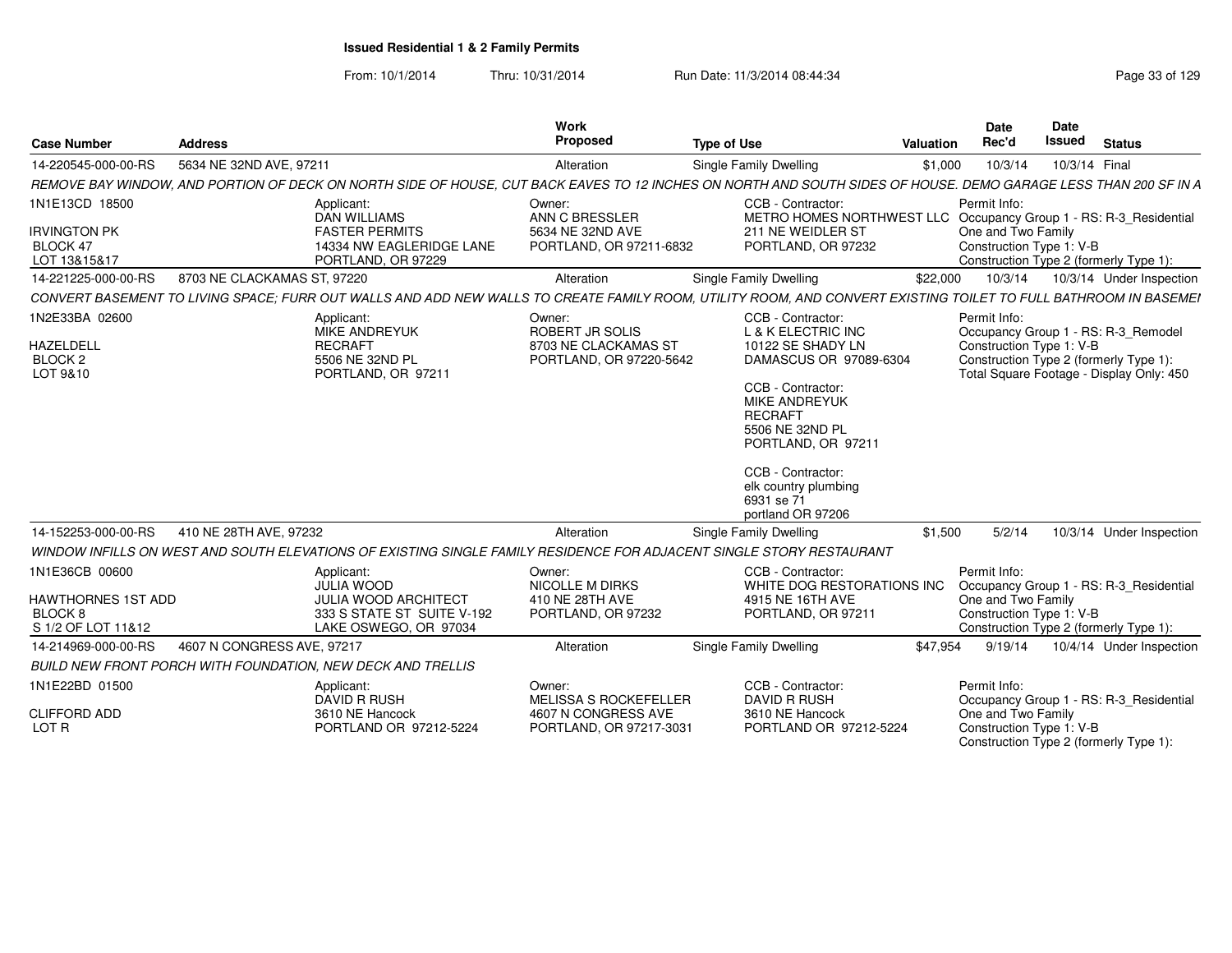| <b>Case Number</b>                                                               | <b>Address</b>                                                                                                                  | <b>Work</b><br>Proposed                                                                                                                                                | <b>Type of Use</b>                                                                                                                                                                                                                                                                                                                                                                                | Valuation | Date<br>Rec'd                                                                                                                               | Date<br><b>Issued</b> | <b>Status</b>                                                                       |
|----------------------------------------------------------------------------------|---------------------------------------------------------------------------------------------------------------------------------|------------------------------------------------------------------------------------------------------------------------------------------------------------------------|---------------------------------------------------------------------------------------------------------------------------------------------------------------------------------------------------------------------------------------------------------------------------------------------------------------------------------------------------------------------------------------------------|-----------|---------------------------------------------------------------------------------------------------------------------------------------------|-----------------------|-------------------------------------------------------------------------------------|
| 14-214971-000-00-RS                                                              | 13640 NE MILTON ST, 97230                                                                                                       | Alteration                                                                                                                                                             | Single Family Dwelling                                                                                                                                                                                                                                                                                                                                                                            | \$159,137 | 9/19/14                                                                                                                                     |                       | 10/4/14 Under Inspection                                                            |
|                                                                                  | REMODEL EXISTING KITCHEN, MASTER BATH, HALF BATH OFF KITCHEN, LIVING ROOM. UPGRADE ELECTRICAL PANEL AND GAS INSERT IN FIREPLACE |                                                                                                                                                                        |                                                                                                                                                                                                                                                                                                                                                                                                   |           |                                                                                                                                             |                       |                                                                                     |
| 1N2E23DC 15700<br><b>STRATHMORE</b><br><b>BLOCK 5</b><br>LOT 5&6 TL 15700        | Applicant:<br><b>DAVID R RUSH</b><br>3610 NE Hancock<br>PORTLAND OR 97212-5224                                                  | Owner:<br><b>KARL KUNBERGER</b><br>13640 NE MILTON ST<br>PORTLAND, OR 97230-2972<br>Owner:<br>BRENDA L KUNBERGER<br>13640 NE MILTON ST<br>PORTLAND, OR 97230-2972      | CCB - Contractor:<br><b>MODERN PLUMBING CO</b><br>11120 SW INDUSTRIAL WAY<br>TUALATIN, OR 97062<br>CCB - Contractor:<br><b>TODD ECCLES</b><br>T A ECCLES ELECTRIC<br>24824 S NEW KIRCHNER RD<br>OREGON CITY OR 97045<br>CCB - Contractor:<br><b>DAVID R RUSH</b><br>3610 NE Hancock<br>PORTLAND OR 97212-5224<br>CCB - Contractor:<br><b>ECOHEAT INC</b><br>3520 SE 61ST AVE<br>PORTLAND OR 97206 |           | Permit Info:<br>One and Two Family<br>Construction Type 1: V-B<br>Construction Type 2 (formerly Type 1):                                    |                       | Occupancy Group 1 - RS: R-3_Residential                                             |
| 14-218159-000-00-RS                                                              | 3704 SE FRANCIS ST, 97202                                                                                                       | Alteration                                                                                                                                                             | Single Family Dwelling                                                                                                                                                                                                                                                                                                                                                                            | \$24,000  | 10/6/14                                                                                                                                     | 10/6/14 Final         |                                                                                     |
| ADD BATHROOM TO 2ND FLOOR                                                        |                                                                                                                                 |                                                                                                                                                                        |                                                                                                                                                                                                                                                                                                                                                                                                   |           |                                                                                                                                             |                       |                                                                                     |
| 1S1E12DA 11100<br><b>WILLIAMS ADD</b><br>BLOCK <sub>3</sub><br>LOT <sub>18</sub> | Applicant:<br><b>TIM FREEMAN</b><br>13580 SE BEECH ST<br>MILWAUKIE, OR 97222                                                    | Owner:<br>M MICHELE HADFIELD<br>3704 SE FRANCIS ST<br>PORTLAND, OR 97202-3213                                                                                          |                                                                                                                                                                                                                                                                                                                                                                                                   |           | Permit Info:<br>One and Two Family<br>Construction Type 1: V-B<br>Construction Type 2 (formerly Type 1):                                    |                       | Occupancy Group 1 - RS: R-3_Residential                                             |
| 14-221531-000-00-RS                                                              | 4545 SE BROOKLYN ST - Unit B, 97206                                                                                             | Alteration                                                                                                                                                             | Single Family Dwelling                                                                                                                                                                                                                                                                                                                                                                            | \$1       | 10/6/14                                                                                                                                     |                       | 10/6/14 Under Inspection                                                            |
|                                                                                  | CONVERT FINISHED BASEMENT TO ACCESSORY DWELLING UNIT (SEE FIR PERMIT 14-110974RS FOR CONVERSION TO LIVING SPACE)                |                                                                                                                                                                        |                                                                                                                                                                                                                                                                                                                                                                                                   |           |                                                                                                                                             |                       |                                                                                     |
| 1S2E07BC 00100                                                                   | Applicant:<br><b>DONNA R MEYER</b><br>4545 SE BROOKLYN ST<br>PORTLAND, OR 97206-2213                                            | Owner:<br><b>DONNA R MEYER</b><br>4545 SE BROOKLYN ST<br>PORTLAND, OR 97206-2213<br>Owner:<br><b>JAN L LONNQUIST</b><br>4545 SE BROOKLYN ST<br>PORTLAND, OR 97206-2213 |                                                                                                                                                                                                                                                                                                                                                                                                   |           | Permit Info:<br>One and Two Family<br>Construction Type 1: V-B<br>Construction Type 2 (formerly Type 1):<br>Number of New Dwelling Units: 1 |                       | Occupancy Group 1 - RS: R-3_Residential<br>Total Square Footage - Display Only: 598 |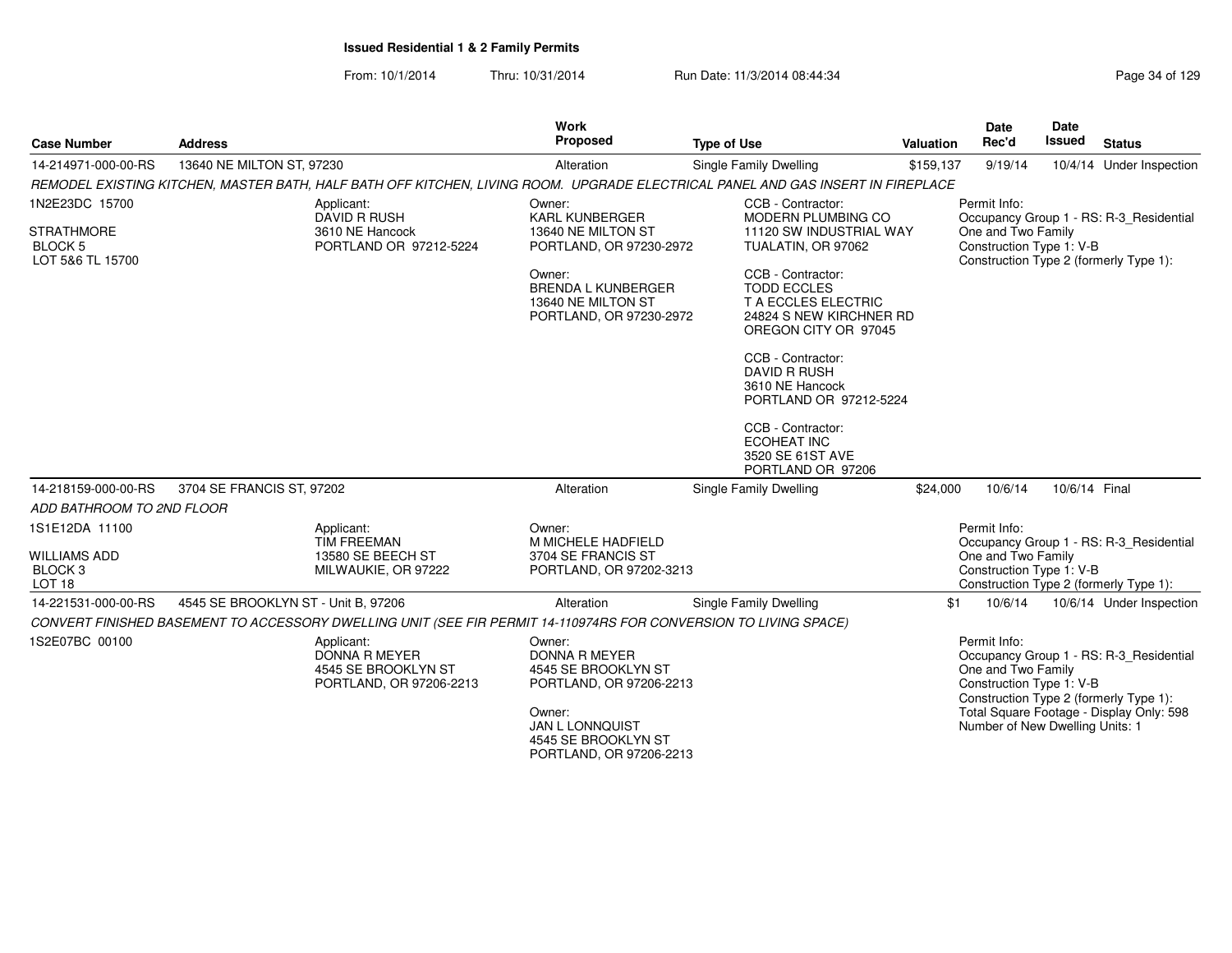|                                                   |                                        |                                                                                                                                              | Work                                                                       |                                                                         |           | <b>Date</b>                                    | Date          |                                                                                    |
|---------------------------------------------------|----------------------------------------|----------------------------------------------------------------------------------------------------------------------------------------------|----------------------------------------------------------------------------|-------------------------------------------------------------------------|-----------|------------------------------------------------|---------------|------------------------------------------------------------------------------------|
| <b>Case Number</b>                                | <b>Address</b>                         |                                                                                                                                              | <b>Proposed</b>                                                            | <b>Type of Use</b>                                                      | Valuation | Rec'd                                          | Issued        | <b>Status</b>                                                                      |
| 14-221631-000-00-RS                               | 3635 SW 48TH PL, 97221                 |                                                                                                                                              | Alteration                                                                 | <b>Single Family Dwelling</b>                                           | \$3,500   | 10/6/14                                        |               | 10/6/14 Under Inspection                                                           |
|                                                   | ADD 2 BEDROOMS TO DAYLIGHT BASEMENT    |                                                                                                                                              |                                                                            |                                                                         |           |                                                |               |                                                                                    |
| 1S1E07DA 05700<br>WILCOX ESTATES                  |                                        | Applicant:<br><b>RAYMOND M WILSON</b><br>PO BOX 90041                                                                                        | Owner:<br><b>VANESSA NELSON</b><br>5255 SE LAMBERT ST                      | CCB - Contractor:<br><b>RAYMOND M WILSON</b><br>PO BOX 90041            |           | Permit Info:<br>One and Two Family             |               | Occupancy Group 1 - RS: R-3 Residential                                            |
| BLOCK <sub>8</sub><br>LOT <sub>7</sub>            |                                        | PORTLAND, OR 97290                                                                                                                           | PORTLAND, OR 97206-9048<br>Owner:                                          | PORTLAND, OR 97290                                                      |           | Construction Type 1: V-B                       |               | Construction Type 2 (formerly Type 1):                                             |
|                                                   |                                        |                                                                                                                                              | JACOB I BECKER<br>5255 SE LAMBERT ST<br>PORTLAND, OR 97206-9048            |                                                                         |           |                                                |               | Total Square Footage - Display Only: 392                                           |
| 14-203522-REV-02-RS                               | 8017 SE 64TH AVE, 97206                |                                                                                                                                              | Alteration                                                                 | <b>Single Family Dwelling</b>                                           | \$200     | 10/6/14                                        | 10/6/14 Final |                                                                                    |
|                                                   |                                        | REVISION TO INCLUDE/LEGALIZE EXISTING SKYLIGHT AS PART OF DOCUMENTS FOR WORK AT BATHROOM                                                     |                                                                            |                                                                         |           |                                                |               |                                                                                    |
| 1S2E20CB 08800                                    |                                        | Applicant:<br>CHERYL S LEWIS                                                                                                                 | Owner:<br><b>CHERYL S LEWIS</b>                                            |                                                                         |           | Permit Info:                                   |               | Occupancy Group 1 - RS: R-3_Remodel                                                |
| SECTION 20 1S 2E<br>TL 8800 0.11 ACRES            |                                        | 8017 SE 64TH AVE<br>PORTLAND, OR 97206                                                                                                       | 8017 SE 64TH AVE<br>PORTLAND, OR 97206                                     |                                                                         |           | Construction Type 1: V-B                       |               | Construction Type 2 (formerly Type 1):<br>Total Square Footage - Display Only: 270 |
| 14-221814-000-00-RS                               | 4115 NE 70TH AVE, 97218                |                                                                                                                                              | Alteration                                                                 | <b>Single Family Dwelling</b>                                           | \$10,000  | 10/6/14                                        | 10/6/14 Final |                                                                                    |
|                                                   |                                        | LEGALIZE WORK DONE WITHOUT PERMIT: CONVERT BASEMENT TO LIVING SPACE WITH TWO NEW BEDROOMS AND NEW BATHROOM: NEW EGRESS WINDOWS ON NORTH SIDE |                                                                            |                                                                         |           |                                                |               |                                                                                    |
| 1N2E20CA 10800                                    |                                        | Applicant:                                                                                                                                   | Owner:                                                                     | CCB - Contractor:                                                       |           | Permit Info:                                   |               |                                                                                    |
| <b>WELLINGTON</b><br>BLOCK <sub>23</sub>          |                                        | <b>SCOTT COLLINS</b><br><b>BRIDGETOWN EQUITY</b><br><b>CONSTRUCTION</b>                                                                      | <b>BRIDGETOWN EQUITY</b><br>347 NE 92ND AVE<br>PORTLAND, OR 97220-4503     | <b>SCOTT COLLINS</b><br><b>BRIDGETOWN EQUITY</b><br><b>CONSTRUCTION</b> |           | One and Two Family<br>Construction Type 1: V-B |               | Occupancy Group 1 - RS: R-3_Residential                                            |
| LOT 15&16                                         |                                        | 3602 NE 75TH AVE<br>PORTLAND, OR 97213                                                                                                       | Owner:<br>CONSTRUCTION INC<br>347 NE 92ND AVE<br>PORTLAND, OR 97220-4503   | 3602 NE 75TH AVE<br>PORTLAND, OR 97213                                  |           |                                                |               | Construction Type 2 (formerly Type 1):                                             |
| 14-222256-000-00-RS                               | 8330 NE THOMPSON ST, 97220             |                                                                                                                                              | Alteration                                                                 | Single Family Dwelling                                                  | \$2,000   | 10/7/14                                        | 10/7/14 Final |                                                                                    |
|                                                   | ATTACHMENT OF SILL PLATE TO FOUNDATION |                                                                                                                                              |                                                                            |                                                                         |           |                                                |               |                                                                                    |
| 1N2E28CB 13700                                    |                                        | Applicant:<br>MICHAEL WIEBER                                                                                                                 | Owner:<br>KIMBERLY M TIPPENS                                               | CCB - Contractor:<br>MICHAEL WIEBER                                     |           | Permit Info:                                   |               | Occupancy Group 1 - RS: R-3_Remodel                                                |
| KAUFFMANS ADD<br><b>BLOCK 2</b>                   |                                        | ELYSIUM CONSTRUCTION LLC<br>PO BOX 12010                                                                                                     | 8330 NE THOMPSON ST<br>PORTLAND, OR 97220-5463                             | ELYSIUM CONSTRUCTION LLC<br>PO BOX 12010                                |           | Construction Type 1: V-B                       |               | Construction Type 2 (formerly Type 1):                                             |
| N 88' OF LOT 6                                    |                                        | PORTLAND OR 97212                                                                                                                            |                                                                            | PORTLAND OR 97212                                                       |           |                                                |               |                                                                                    |
| 14-222262-000-00-RS                               | 2539 NE 10TH AVE, 97212                |                                                                                                                                              | Alteration                                                                 | <b>Single Family Dwelling</b>                                           | \$2,000   | 10/7/14                                        |               | 10/7/14 Issued                                                                     |
|                                                   | ATTACHMENT OF SILL PLATE TO FOUNDATION |                                                                                                                                              |                                                                            |                                                                         |           |                                                |               |                                                                                    |
| 1N1E26BD 22000                                    |                                        | Applicant:<br>MICHAEL WIEBER                                                                                                                 | Owner:<br>SUMMER SCHNEIDER                                                 | CCB - Contractor:<br>MICHAEL WIEBER                                     |           | Permit Info:                                   |               | Occupancy Group 1 - RS: R-3_Remodel                                                |
| <b>IRVINGTON</b><br>BLOCK 103<br>LOT <sub>7</sub> |                                        | ELYSIUM CONSTRUCTION LLC<br>PO BOX 12010<br>PORTLAND OR 97212                                                                                | 2539 NE 10TH AVE<br>PORTLAND, OR 97212                                     | ELYSIUM CONSTRUCTION LLC<br>PO BOX 12010<br>PORTLAND OR 97212           |           | Construction Type 1: V-B                       |               | Construction Type 2 (formerly Type 1):                                             |
|                                                   |                                        |                                                                                                                                              | Owner:<br><b>ROBIN SCHNEIDER</b><br>2539 NE 10TH AVE<br>PORTLAND, OR 97212 |                                                                         |           |                                                |               |                                                                                    |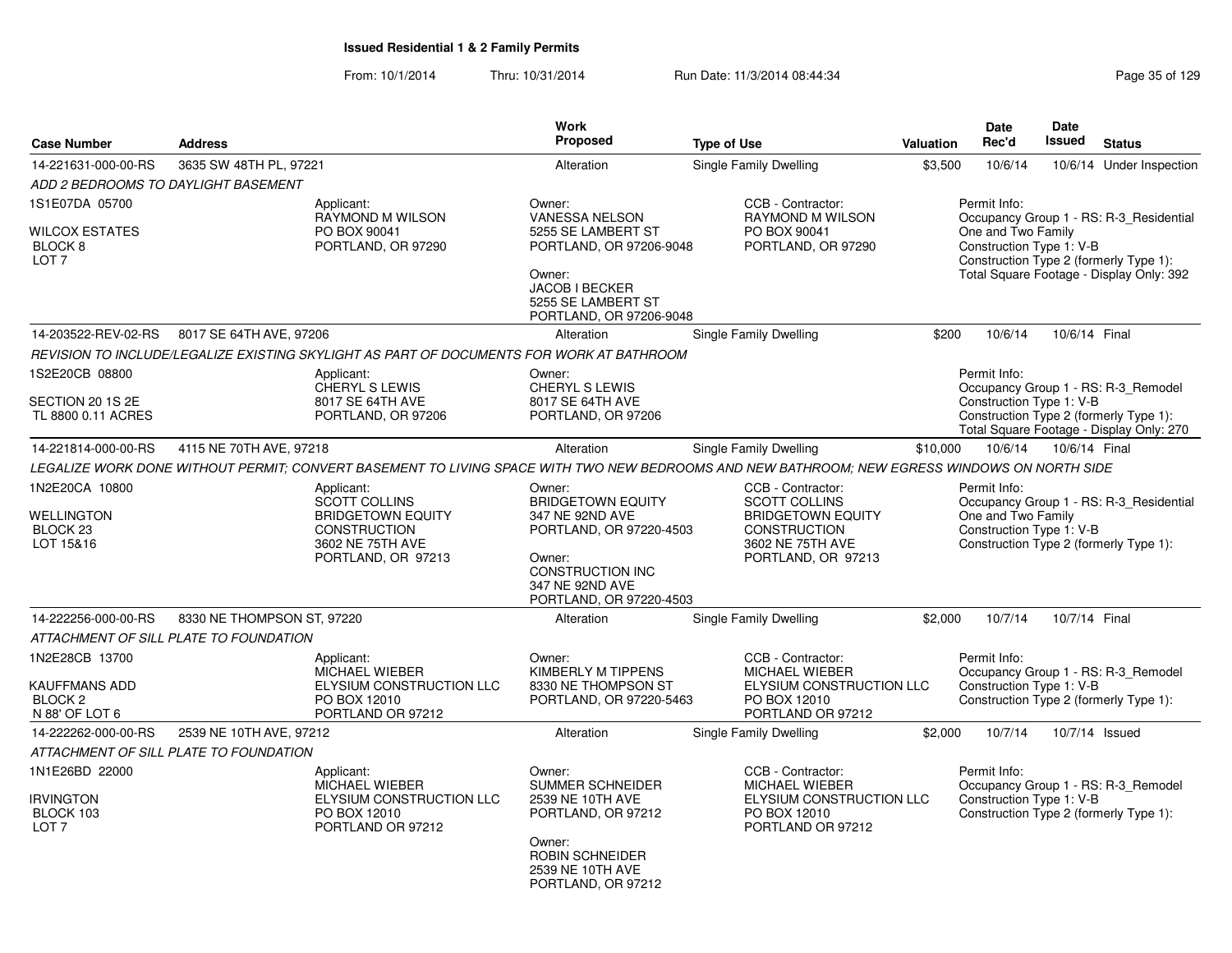| <b>Case Number</b>                                                           | <b>Address</b>                                                                                                                                                 | Work<br>Proposed                                                                                                                                                 | <b>Type of Use</b>                                                                                                              | <b>Valuation</b>                                                   | <b>Date</b><br>Rec'd                                           | Date<br><b>Issued</b>                  | <b>Status</b>                           |
|------------------------------------------------------------------------------|----------------------------------------------------------------------------------------------------------------------------------------------------------------|------------------------------------------------------------------------------------------------------------------------------------------------------------------|---------------------------------------------------------------------------------------------------------------------------------|--------------------------------------------------------------------|----------------------------------------------------------------|----------------------------------------|-----------------------------------------|
| 14-222216-000-00-RS                                                          | 6442 NE 33RD AVE, 97211                                                                                                                                        | Alteration                                                                                                                                                       | <b>Single Family Dwelling</b>                                                                                                   | \$20,000                                                           | 10/7/14                                                        |                                        | 10/7/14 Under Inspection                |
|                                                                              | LEGALIZE CONVERSION OF BASEMENT TO LIVING SPACE; FURR OUT WALLS AND ADD NEW WALLS TO CREATE NEW BEDROOM, BATHROOM, LAUNDRY, AND STORAGE                        |                                                                                                                                                                  |                                                                                                                                 |                                                                    |                                                                |                                        |                                         |
| 1N1E13DB 09900                                                               | Applicant:<br><b>JONATHAN ZILKA</b>                                                                                                                            | Owner:<br>RACHEL C RICHARDS                                                                                                                                      |                                                                                                                                 |                                                                    | Permit Info:                                                   |                                        | Occupancy Group 1 - RS: R-3_Remodel     |
| <b>OREGON HTS</b><br>BLOCK <sub>1</sub><br>LOT <sub>11</sub>                 |                                                                                                                                                                | 6442 NE 33RD AVE<br>PORTLAND, OR 97211-7210                                                                                                                      |                                                                                                                                 | Construction Type 1: V-B<br>Construction Type 2 (formerly Type 1): |                                                                |                                        |                                         |
| 14-212296-000-00-RS                                                          | 3444 NE 36TH AVE, 97212                                                                                                                                        | Alteration                                                                                                                                                       | Single Family Dwelling                                                                                                          | \$35,000                                                           | 9/13/14                                                        |                                        | 10/7/14 Under Inspection                |
|                                                                              | COSMETIC REMODELING OF EXISTING KITCHEN.                                                                                                                       |                                                                                                                                                                  |                                                                                                                                 |                                                                    |                                                                |                                        |                                         |
| 1N1E25AB 00200<br><b>IRENE HTS</b><br>BLOCK <sub>3</sub><br>LOT <sub>3</sub> | Applicant:<br><b>JOE MOONEY</b><br>MOONEY CONSTRUCTION AND<br>DEVELOPMENT LLC<br>3439 NE SANDY BLVD<br>PORTLAND OR 97232                                       | Owner:<br><b>MATTHEW H HIDER</b><br>3444 NE 36TH AVE<br>PORTLAND, OR 97212-2755<br>Owner:<br><b>LISA M HANNAH</b><br>3444 NE 36TH AVE<br>PORTLAND, OR 97212-2755 | CCB - Contractor:<br><b>JOE MOONEY</b><br>MOONEY CONSTRUCTION AND<br>DEVELOPMENT LLC<br>3439 NE SANDY BLVD<br>PORTLAND OR 97232 |                                                                    | Permit Info:<br>One and Two Family<br>Construction Type 1: V-B | Construction Type 2 (formerly Type 1): | Occupancy Group 1 - RS: R-3_Residential |
| 14-222357-000-00-RS                                                          | 2928 SE 77TH AVE, 97206                                                                                                                                        | Alteration                                                                                                                                                       | <b>Single Family Dwelling</b>                                                                                                   | \$4,000                                                            | 10/7/14                                                        | 10/7/14 Final                          |                                         |
|                                                                              | REPLACE WINDOW IN BATHROOM AND REMOVE EXISTING CHIMNEY PT and ET to be puleed separately                                                                       |                                                                                                                                                                  |                                                                                                                                 |                                                                    |                                                                |                                        |                                         |
| 1S2E08AD 06500<br>POWELL ST ADD<br><b>BLOCK4</b><br>LOT <sub>4</sub>         | Applicant:<br><b>FINISHING TOUCH LLC</b><br>2116 SE 51ST AVE<br>PORTLAND, OR 97215                                                                             | Owner:<br><b>ODESSA REILLY</b><br>2928 SE 77TH AVE<br>PORTLAND, OR 97206-1721<br>Owner:<br><b>DION LOW</b><br>2928 SE 77TH AVE<br>PORTLAND, OR 97206-1721        | CCB - Contractor:<br><b>FINISHING TOUCH LLC</b><br>2116 SE 51ST AVE<br>PORTLAND, OR 97215                                       |                                                                    | Permit Info:<br>One and Two Family<br>Construction Type 1: V-B | Construction Type 2 (formerly Type 1): | Occupancy Group 1 - RS: R-3_Residential |
| 14-222403-000-00-RS                                                          | 20300 NW MANN RD                                                                                                                                               | Alteration                                                                                                                                                       | Single Family Dwelling                                                                                                          | \$20,000                                                           | 10/7/14                                                        | 10/7/14 Issued                         |                                         |
|                                                                              | CONVERT EXISTING UNFINISHED BASEMENT TO LIVNG SPACE, INCLUDES PLAY ROOM, BATHROOM, UTILITY ROOM, FAMILY ROOM AND STORAGE AREA, FURR OUT WALLS (4 BATHROOMS TOT |                                                                                                                                                                  |                                                                                                                                 |                                                                    |                                                                |                                        |                                         |
| 2N2W12DA 00800                                                               | Applicant:<br>SUSAN TJIPTO                                                                                                                                     | Owner:<br><b>MAXIMILIAN R TJIPTO</b>                                                                                                                             |                                                                                                                                 |                                                                    | Permit Info:                                                   |                                        | Occupancy Group 1 - RS: R-3_Residential |
| <b>FAIRLAND</b><br>LOT 10 TL 800                                             | 20300 NW MANN RD<br>PORTLAND, OR 97231-1608                                                                                                                    | 20300 NW MANN RD<br>PORTLAND, OR 97231-1608                                                                                                                      |                                                                                                                                 |                                                                    | One and Two Family<br>Construction Type 1: V-B                 | Construction Type 2 (formerly Type 1): |                                         |
|                                                                              |                                                                                                                                                                | Owner:<br><b>SUSAN TJIPTO</b><br>20300 NW MANN RD<br>PORTLAND, OR 97231-1608                                                                                     |                                                                                                                                 |                                                                    |                                                                |                                        |                                         |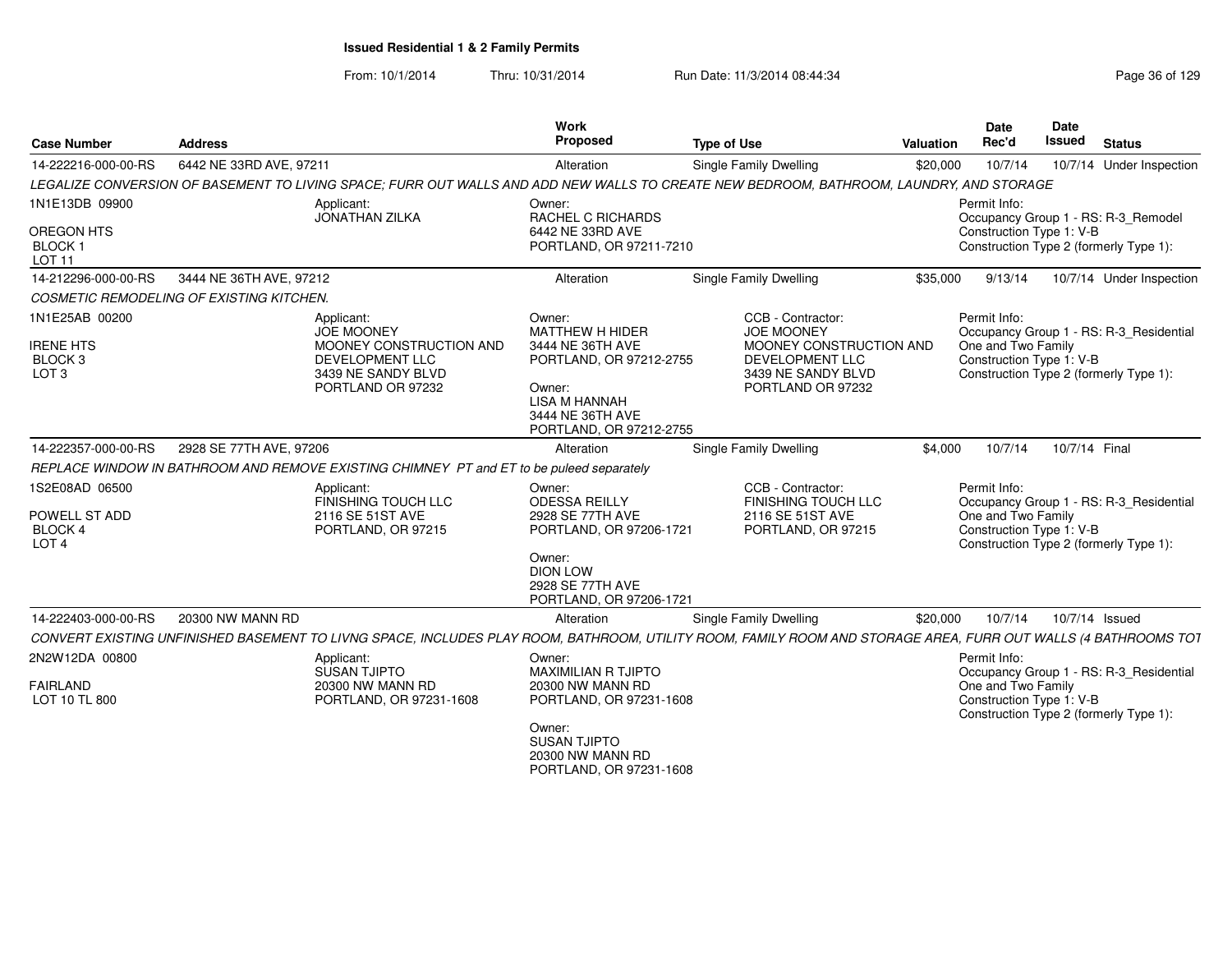From: 10/1/2014Thru: 10/31/2014 Run Date: 11/3/2014 08:44:34

| Page 37 of 129 |  |
|----------------|--|
|----------------|--|

| <b>Case Number</b>                                   | <b>Address</b>          |                                                                                                | Work<br><b>Proposed</b>                                                                                         | <b>Type of Use</b>                                                                                                                                                                                                                                                       | Date<br>Rec'd<br>Valuation           | Date<br>Issued<br><b>Status</b>                                                                                                     |
|------------------------------------------------------|-------------------------|------------------------------------------------------------------------------------------------|-----------------------------------------------------------------------------------------------------------------|--------------------------------------------------------------------------------------------------------------------------------------------------------------------------------------------------------------------------------------------------------------------------|--------------------------------------|-------------------------------------------------------------------------------------------------------------------------------------|
| 14-222366-000-00-RS                                  | 6205 SW 47TH PL, 97221  |                                                                                                | Alteration                                                                                                      | <b>Single Family Dwelling</b>                                                                                                                                                                                                                                            | \$60,000<br>10/7/14                  | 10/7/14 Under Inspection                                                                                                            |
|                                                      |                         |                                                                                                |                                                                                                                 | BASEMENT CONVERSION, FAMILY ROOM, BEDROOM, ENLARGE ROOM AND ADD CLOSET TO CREATE BEDROOM, RECONFIGURE BATHROOM, ADD WALLS FOR LAUNDRY ROOM; MAIN FLOOR (                                                                                                                 |                                      |                                                                                                                                     |
| 1S1E18DD 04200                                       |                         | Applicant:<br>CHAD RAYON                                                                       | Owner:<br>MATTHEW HAMMACK                                                                                       | CCB - Contractor:<br>AIR TECH                                                                                                                                                                                                                                            | Permit Info:                         | Occupancy Group 1 - RS: R-3_Remodel                                                                                                 |
| <b>VERMONT HILLS</b><br>BLOCK 11<br><b>LOT 29</b>    |                         | FROM START TO FINISH<br>CONSTRUCTION LLC<br>7511 SE HARMONY RD<br>MILWAUKIE OR 97222           | PO BOX 1143<br>SHERWOOD, OR 97140-1143                                                                          | po box 7251<br>ALOHA OR 97007<br>CCB - Contractor:<br><b>CHAD RAYON</b><br>FROM START TO FINISH<br><b>CONSTRUCTION LLC</b><br>7511 SE HARMONY RD<br>MILWAUKIE OR 97222<br>CCB - Contractor:<br>KALEO ELECTRIC<br>PO BOX 22104<br>MILWAUKIE OR 97269<br>CCB - Contractor: |                                      | Construction Type 1: V-B<br>Construction Type 2 (formerly Type 1):<br>Total Square Footage - Display Only: 1100                     |
| 14-222415-000-00-RS  4023 NW RIGGS DR                |                         |                                                                                                | Alteration                                                                                                      | UPMF LLC<br>17201 BEATON RD SE<br>MONROE, WA 98272<br><b>Single Family Dwelling</b>                                                                                                                                                                                      |                                      | \$500  10/7/14  10/7/14  Issued                                                                                                     |
|                                                      |                         | SOLAR INSTALLATION, 5.46kW PV SYSTEM ON ROOF TOP, PRESCRIPTIVE                                 |                                                                                                                 |                                                                                                                                                                                                                                                                          |                                      |                                                                                                                                     |
| 1N1W23CD 08300<br><b>ALDER RIDGE</b>                 |                         | Applicant:<br>EVAN FESSLER<br><b>SUNRUN</b>                                                    | Owner:<br>SANJEEV N TRIKA<br>4023 NW RIGGS DR                                                                   | CCB - Contractor:<br>REC SOLAR INC<br>3380 SE 20TH AVE                                                                                                                                                                                                                   | Permit Info:<br>Garage\Utility Misc. | Occupancy Group 1 - RS: U_Private                                                                                                   |
| LOT 36                                               |                         | 3380 SE 20TH AVE<br>PORTLAND, OR 97202                                                         | PORTLAND, OR 97229-8093<br>Owner:<br>SHIPRA TRIKA<br>4023 NW RIGGS DR<br>PORTLAND, OR 97229-8093                | PORTLAND, OR 97202                                                                                                                                                                                                                                                       |                                      | Construction Type 1: V-B<br>Construction Type 2 (formerly Type 1):                                                                  |
| 14-222364-000-00-RS                                  | 6203 SW 27TH AVE, 97201 |                                                                                                | Alteration                                                                                                      | Single Family Dwelling                                                                                                                                                                                                                                                   | \$3,000<br>10/7/14                   | 10/7/14 Under Inspection                                                                                                            |
| VOLUNTARY UNDERPINNING USING (3) HELICAL PIERS       |                         |                                                                                                |                                                                                                                 |                                                                                                                                                                                                                                                                          |                                      |                                                                                                                                     |
| 1S1E17DD 02700<br><b>ALROHDA</b><br>LOT <sub>4</sub> |                         | Applicant:<br><b>TERRAFIRMA FOUNDATION</b><br>SYSTEMS<br>1308 NW PARK ST<br>ROSEBURG, OR 97470 | Owner:<br>JOHN D CASTER<br>6203 SW 27TH AVE<br>PORTLAND, OR 97239<br>Owner:<br>KAREN L KATZ<br>6203 SW 27TH AVE | CCB - Contractor:<br><b>TERRAFIRMA FOUNDATION</b><br><b>SYSTEMS</b><br>1308 NW PARK ST<br>ROSEBURG, OR 97470                                                                                                                                                             | Permit Info:                         | Occupancy Group 1 - RS: R-3_Residential<br>One and Two Family<br>Construction Type 1: V-B<br>Construction Type 2 (formerly Type 1): |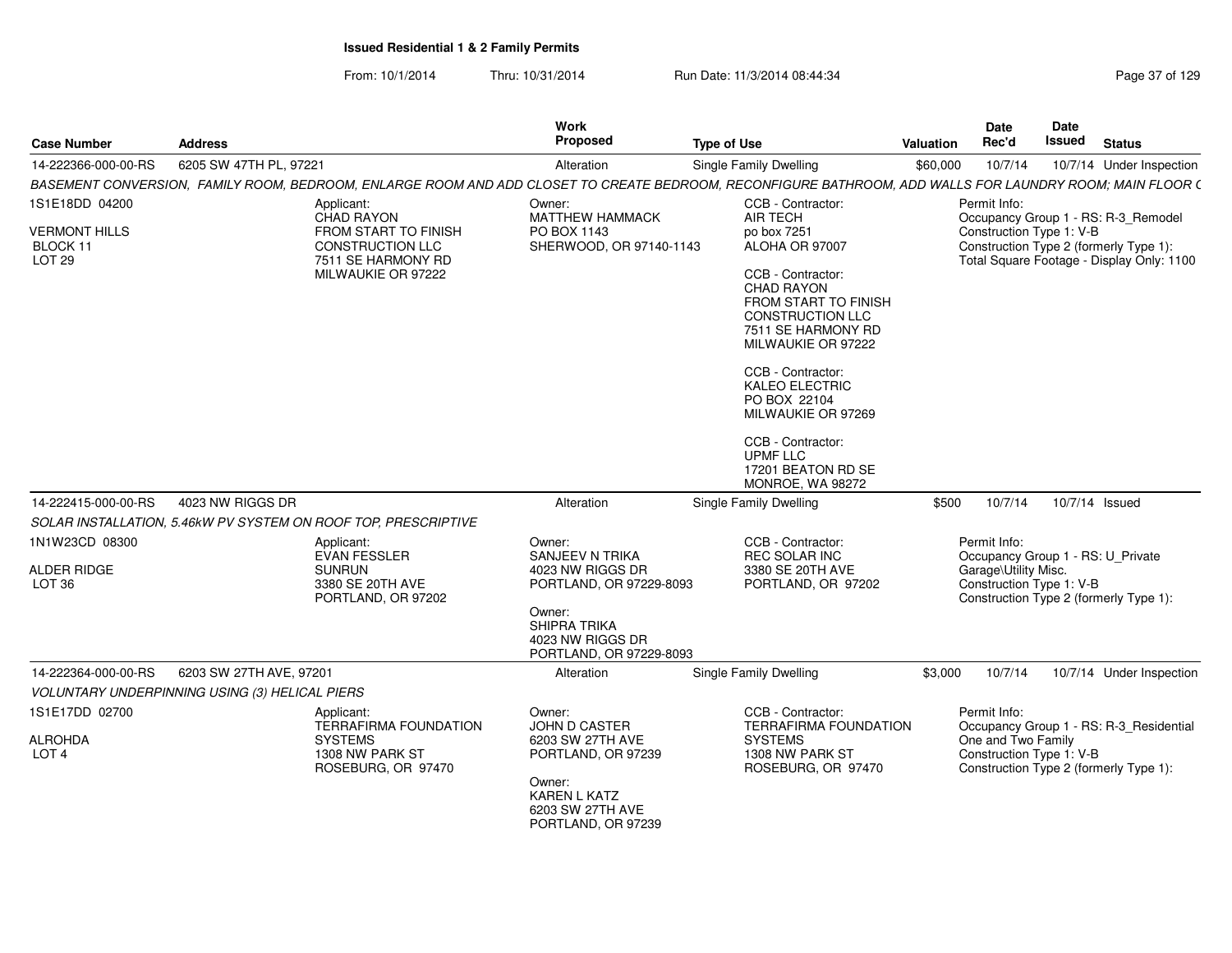| <b>Case Number</b>                                      | <b>Address</b>                        |                                                                                                                                                            | Work<br>Proposed                                                                           | <b>Type of Use</b>                                                                          | Valuation | <b>Date</b><br>Rec'd                                                                                                                                | Date<br><b>Issued</b> | <b>Status</b>            |  |
|---------------------------------------------------------|---------------------------------------|------------------------------------------------------------------------------------------------------------------------------------------------------------|--------------------------------------------------------------------------------------------|---------------------------------------------------------------------------------------------|-----------|-----------------------------------------------------------------------------------------------------------------------------------------------------|-----------------------|--------------------------|--|
| 14-222597-000-00-RS                                     | 2316 NE 42ND AVE, 97213               |                                                                                                                                                            | Alteration                                                                                 | <b>Single Family Dwelling</b>                                                               | \$1,500   | 10/7/14                                                                                                                                             | 10/7/14 Final         |                          |  |
| <b>VOLUNTARY SEISMIC STRENGTHENING</b>                  |                                       |                                                                                                                                                            |                                                                                            |                                                                                             |           |                                                                                                                                                     |                       |                          |  |
| 1N2E30CB 03900<br>ROSSMERE<br>BLOCK 16<br><b>LOT 12</b> |                                       | Applicant:<br>MIKE ROSE CONTRACTING LLC<br>3543 SE FRANKLIN ST<br>PORTLAND, OR 97202                                                                       | Owner:<br><b>STEPHEN A HARRIS</b><br>2316 NE 42ND AVE<br>PORTLAND, OR 97213-1326<br>Owner: | CCB - Contractor:<br>MIKE ROSE CONTRACTING LLC<br>3543 SE FRANKLIN ST<br>PORTLAND, OR 97202 |           | Permit Info:<br>Occupancy Group 1 - RS: R-3_Residential<br>One and Two Family<br>Construction Type 1: V-B<br>Construction Type 2 (formerly Type 1): |                       |                          |  |
|                                                         |                                       |                                                                                                                                                            | <b>SUSANNE C HARRIS</b><br>2316 NE 42ND AVE<br>PORTLAND, OR 97213-1326                     |                                                                                             |           |                                                                                                                                                     |                       |                          |  |
| 14-227215-000-00-RS                                     | 2736 SE 49TH AVE, 97206               |                                                                                                                                                            | Alteration                                                                                 | <b>Single Family Dwelling</b>                                                               | \$32,000  | 10/17/14                                                                                                                                            |                       | 10/8/14 Under Inspection |  |
|                                                         | INSTALL BATHROOM IN EXISTING BASEMENT |                                                                                                                                                            |                                                                                            |                                                                                             |           |                                                                                                                                                     |                       |                          |  |
| 1S2E07BA 13900                                          |                                       | Applicant:<br><b>DAVID LIPKIND</b>                                                                                                                         | Owner:<br><b>KRISTINA MACHELL</b>                                                          | CCB - Contractor:<br>DAVID LIPKIND                                                          |           | Permit Info:<br>Occupancy Group 1 - RS: R-3 Residential                                                                                             |                       |                          |  |
| WINDSOR HTS<br>BLOCK 5<br>LOT <sub>8</sub>              |                                       | SHELBYVILLE PROPERTIES LLC<br>1215 NE WEBSTER<br>PORTLAND OR 97211                                                                                         | 2736 SE 49TH AVE<br>PORTLAND, OR 97206-1528                                                | SHELBYVILLE PROPERTIES LLC<br>1215 NE WEBSTER<br>PORTLAND OR 97211                          |           | One and Two Family<br>Construction Type 1: V-B<br>Construction Type 2 (formerly Type 1):                                                            |                       |                          |  |
| 14-222741-000-00-RS                                     | 3212 SE 58TH AVE, 97206               |                                                                                                                                                            | Alteration                                                                                 | Single Family Dwelling                                                                      | \$24,000  | 10/8/14                                                                                                                                             | 10/8/14 Issued        |                          |  |
|                                                         |                                       | FRAME IN WALLS TO CREATE BEDROOM AND LAUNDRY ROOM AT FAMILY ROOM AREA, REMODEL BATHROOM ON MAIN FLOOR, REMOVE WALL BETWEEN KITCHEN AND DINING ROOM AREA, R |                                                                                            |                                                                                             |           |                                                                                                                                                     |                       |                          |  |
| 1S2E07AD 16100                                          |                                       | Applicant:                                                                                                                                                 | Owner:                                                                                     | CCB - Contractor:                                                                           |           | Permit Info:                                                                                                                                        |                       |                          |  |
|                                                         |                                       | <b>BOB STEELE</b>                                                                                                                                          | <b>R'DEAN SMITH</b>                                                                        | WILDE PROPERTIES INC                                                                        |           | Occupancy Group 1 - RS: R-3_Remodel                                                                                                                 |                       |                          |  |
| <b>IDLEWILD</b>                                         |                                       | <b>DESIGN INTELLIGENCE</b>                                                                                                                                 | 18364 CAMELLIA RD                                                                          | 3735 SE CLAY STE 204                                                                        |           | Construction Type 1: V-B                                                                                                                            |                       |                          |  |
| BLOCK <sub>2</sub><br>S 1/2 OF LOT 8                    |                                       | 3013 SE WASHOUGAL RIVER RD<br>WASHOUGAL, WA 98671                                                                                                          | FORT MYERS, FL 33967-3273                                                                  | PORTLAND, OR 97214                                                                          |           | Construction Type 2 (formerly Type 1):<br>Total Square Footage - Display Only: 441                                                                  |                       |                          |  |
| LOT <sub>9</sub>                                        |                                       |                                                                                                                                                            | Owner:                                                                                     |                                                                                             |           |                                                                                                                                                     |                       |                          |  |
| N 10' OF LOT 10                                         |                                       |                                                                                                                                                            | <b>VIRGINIA M SMITH</b><br>18364 CAMELLIA RD<br>FORT MYERS, FL 33967-3273                  |                                                                                             |           |                                                                                                                                                     |                       |                          |  |
| 14-222814-000-00-RS                                     | 3404 NE 19TH AVE, 97212               |                                                                                                                                                            | Alteration                                                                                 | Single Family Dwelling                                                                      | \$35,000  | 10/8/14                                                                                                                                             |                       | 10/8/14 Issued           |  |
|                                                         |                                       | CONVERT BASEMENT TO LIVING SPACE TO INCLUDE NEW BATHROOM (3 BATHROOMS TOTAL), BEDROOM, LAUNDRY AND LIVING AREA.                                            |                                                                                            |                                                                                             |           |                                                                                                                                                     |                       |                          |  |
| 1N1E26AA 08000                                          |                                       | Applicant:                                                                                                                                                 | Owner:                                                                                     | CCB - Contractor:                                                                           |           | Permit Info:                                                                                                                                        |                       |                          |  |
|                                                         |                                       | <b>DAVID DIMOFF</b>                                                                                                                                        | JEFFREY LEMONS                                                                             | WALKER HOME IMPROVEMENT                                                                     |           | Occupancy Group 1 - RS: R-3_Remodel                                                                                                                 |                       |                          |  |
| <b>IRVINGTON</b><br>BLOCK 29<br><b>LOT 16</b>           |                                       | 2032 NE 53RD<br>PORTLAND OR 97213                                                                                                                          | 3404 NE 19TH AVE<br>PORTLAND, OR 97212-2407                                                | <b>INC</b><br>3014 NE 16TH AV<br>PORTLAND, OR 97212                                         |           | Construction Type 1: V-B<br>Construction Type 2 (formerly Type 1):<br>Total Square Footage - Display Only: 901                                      |                       |                          |  |
|                                                         |                                       |                                                                                                                                                            | Owner:<br><b>JAIME LEMONS</b><br>3404 NE 19TH AVE<br>PORTLAND, OR 97212-2407               | CCB - Contractor:<br>elk country plumbing<br>6931 se 71<br>portland OR 97206                |           |                                                                                                                                                     |                       |                          |  |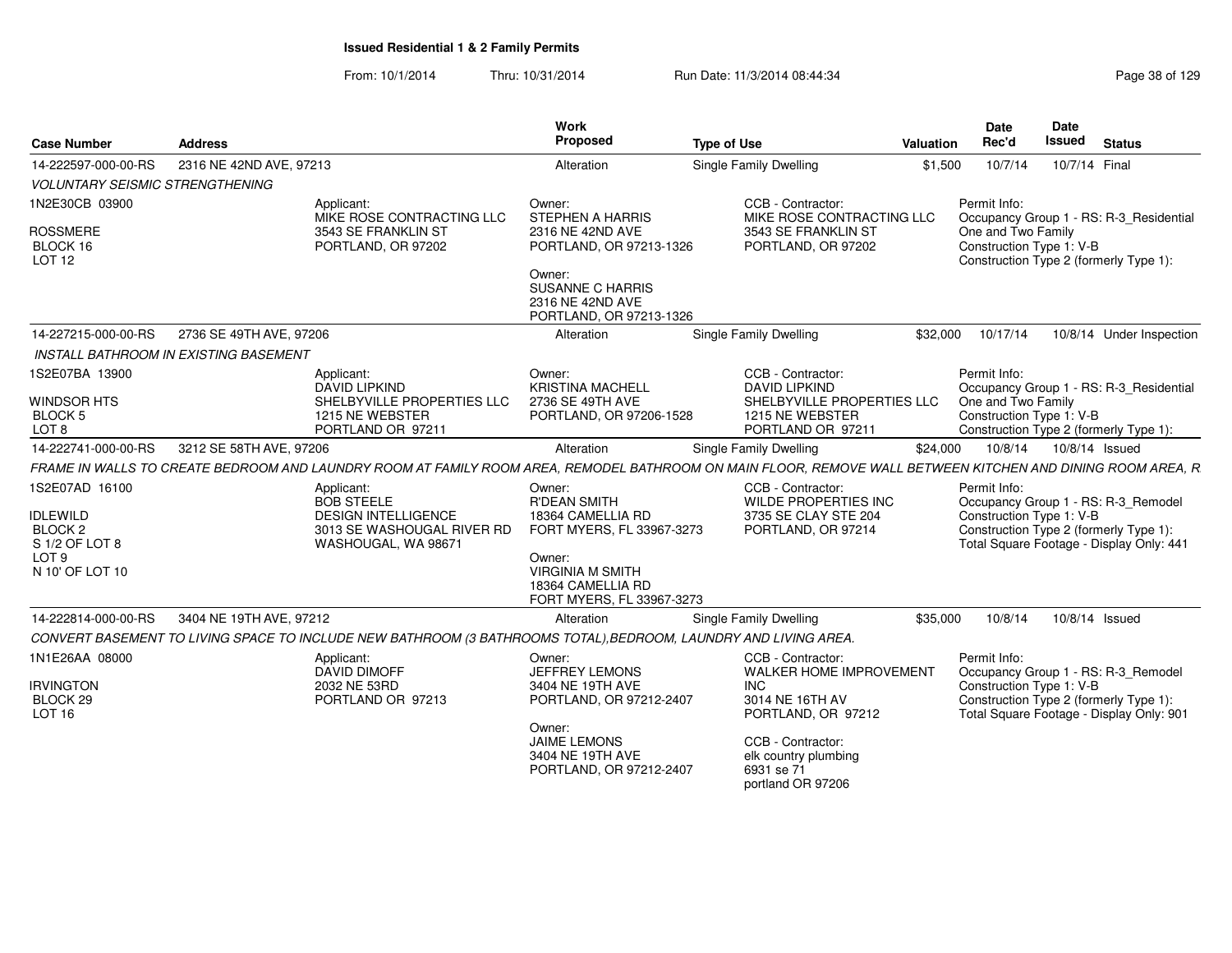|                                                                        |                            |                                                                                                                               | <b>Work</b>                                                                                                                                                |                                                                                                                                                                                                                                                                                                                                                                                     |                  | <b>Date</b>                                                    | <b>Date</b>   |                                                                                   |
|------------------------------------------------------------------------|----------------------------|-------------------------------------------------------------------------------------------------------------------------------|------------------------------------------------------------------------------------------------------------------------------------------------------------|-------------------------------------------------------------------------------------------------------------------------------------------------------------------------------------------------------------------------------------------------------------------------------------------------------------------------------------------------------------------------------------|------------------|----------------------------------------------------------------|---------------|-----------------------------------------------------------------------------------|
| <b>Case Number</b>                                                     | <b>Address</b>             |                                                                                                                               | <b>Proposed</b>                                                                                                                                            | <b>Type of Use</b>                                                                                                                                                                                                                                                                                                                                                                  | <b>Valuation</b> | Rec'd                                                          | <b>Issued</b> | <b>Status</b>                                                                     |
| 14-222800-000-00-RS                                                    | 4235 SE STARK ST, 97215    |                                                                                                                               | Alteration                                                                                                                                                 | Single Family Dwelling                                                                                                                                                                                                                                                                                                                                                              | \$4,000          | 10/8/14                                                        |               | 10/8/14 Issued                                                                    |
| ADD 2 NEW WINDOWS AT REAR OF HOUSE                                     |                            |                                                                                                                               |                                                                                                                                                            |                                                                                                                                                                                                                                                                                                                                                                                     |                  |                                                                |               |                                                                                   |
| 1N2E31CC 19700<br>LAURELHURST<br>BLOCK 97<br>E 50' OF LOT 17           |                            | Applicant:<br><b>DAMON ABBOTT</b><br>RENEWAL BY ANDERSEN<br>16330 SW 72ND AVE<br><b>TIGARD, OR 97224</b>                      | Owner:<br>CONSTANCE ACUTANZA<br>4235 SE STARK ST<br>PORTLAND, OR 97215-1643<br>Owner:<br>MARGARET A CORTESE<br>4235 SE STARK ST<br>PORTLAND, OR 97215-1643 | CCB - Contractor:<br><b>GLV ENTERPRISES INC</b><br>16330 SW 72ND AVE<br><b>TIGARD, OR 97224</b>                                                                                                                                                                                                                                                                                     |                  | Permit Info:<br>One and Two Family<br>Construction Type 1: V-B |               | Occupancy Group 1 - RS: R-3_Residential<br>Construction Type 2 (formerly Type 1): |
| 14-222842-000-00-RS                                                    | 9127 NE EUGENE ST, 97220   |                                                                                                                               | Alteration                                                                                                                                                 | Single Family Dwelling                                                                                                                                                                                                                                                                                                                                                              | \$15,000         | 10/8/14                                                        |               | 10/8/14 Under Inspection                                                          |
|                                                                        |                            | REPAIR CMU WALL DUE TO VEHICLE DAMAGE AND ADD NEW EGRESS WINDOW AT EAST ELEVATION                                             |                                                                                                                                                            |                                                                                                                                                                                                                                                                                                                                                                                     |                  |                                                                |               |                                                                                   |
| 1N2E28CA 06900<br><b>TORVESTAD</b><br><b>BLOCK1</b><br>LOT 2&3 TL 6900 |                            | Applicant:<br><b>TIM RIPPEY</b><br><b>TM Rippey Consulting Engineers</b><br>7650 SW Bleveland St Suite 120<br>Tigard OR 97223 | Owner:<br><b>ELIZABETH MILLER</b><br>9127 NE EUGENE ST<br>PORTLAND, OR 97220-5416                                                                          | CCB - Contractor:<br>DAVID HALLIN<br><b>STANLEY C KENNEDY</b><br><b>ENTERPRISES INC</b><br>315 SE 7TH AVE<br>PORTLAND, OR 97214-1233                                                                                                                                                                                                                                                |                  | Permit Info:<br>One and Two Family<br>Construction Type 1: V-B |               | Occupancy Group 1 - RS: R-3 Residential<br>Construction Type 2 (formerly Type 1): |
| 14-222920-000-00-RS                                                    | 3225 NE 56TH AVE, 97213    |                                                                                                                               | Alteration                                                                                                                                                 | Single Family Dwelling                                                                                                                                                                                                                                                                                                                                                              | \$2,500          | 10/8/14                                                        | 10/8/14 Final |                                                                                   |
|                                                                        |                            | FRAME IN BATHROOM IN PORTION OF EXISITNG CLOSET IN EXISTING BEDROOM (2 BATHROOMS TOTAL)                                       |                                                                                                                                                            |                                                                                                                                                                                                                                                                                                                                                                                     |                  |                                                                |               |                                                                                   |
| 1N2E30AB 15600<br>ROSE CITY PK<br>BLOCK 114<br>LOT <sub>3</sub>        |                            | Applicant:<br>ENCOMPASS CONSTRUCTION &<br>MAINTENANCE SERVICES INC<br>16076 S HARDING RD<br>OREGON CITY, OR 97045             | Owner:<br><b>JULIA S MOSER</b><br>3225 NE 56TH AVE<br>PORTLAND, OR 97213-3335                                                                              | CCB - Contractor:<br><b>DON SCHALLERER</b><br><b>DBA-FULL CIRCUIT</b><br><b>CONSTRUCTION</b><br>PORTLAND OR<br>3004 NE 30 AVE<br>PORTLAND OR 97212 3563<br>CCB - Contractor:<br>PETERS PLUMBING LLC<br>334 SE 18TH AVE<br>PORTLAND, OR 97214<br>CCB - Contractor:<br><b>ENCOMPASS CONSTRUCTION &amp;</b><br>MAINTENANCE SERVICES INC<br>16076 S HARDING RD<br>OREGON CITY, OR 97045 |                  | Permit Info:<br>One and Two Family<br>Construction Type 1: V-B |               | Occupancy Group 1 - RS: R-3_Residential<br>Construction Type 2 (formerly Type 1): |
| 14-222139-000-00-RS                                                    | 7111 SE HARRISON CT, 97215 |                                                                                                                               | Alteration                                                                                                                                                 | Single Family Dwelling                                                                                                                                                                                                                                                                                                                                                              | \$6,750          | 10/8/14                                                        | 10/8/14 Final |                                                                                   |
|                                                                        |                            | SOLAR -3.0KW ROOF TOP MOUNTED PV SYSTEM - NON PRESCRITIVE                                                                     |                                                                                                                                                            |                                                                                                                                                                                                                                                                                                                                                                                     |                  |                                                                |               |                                                                                   |
| 1S2E05CA 03300<br>SECTION 05 1S 2E<br>TL 3300 0.12 ACRES               |                            | Applicant:<br>NEIL KELLY CO INC<br>804 N ALBERTA ST<br>PORTLAND, OR 97217-2693                                                | Owner:<br><b>JAMES MC CONNELL</b><br>7111 SE HARRISON CT<br>PORTLAND, OR 97215-4035                                                                        | CCB - Contractor:<br>NEIL KELLY CO INC<br>804 N ALBERTA ST<br>PORTLAND, OR 97217-2693                                                                                                                                                                                                                                                                                               |                  | Permit Info:<br>One and Two Family<br>Construction Type 1: V-B |               | Occupancy Group 1 - RS: R-3_Residential<br>Construction Type 2 (formerly Type 1): |
|                                                                        |                            |                                                                                                                               | Owner:<br>PATRICIA M MC CONNELL<br>7111 SE HARRISON CT<br>PORTLAND, OR 97215-4035                                                                          |                                                                                                                                                                                                                                                                                                                                                                                     |                  |                                                                |               |                                                                                   |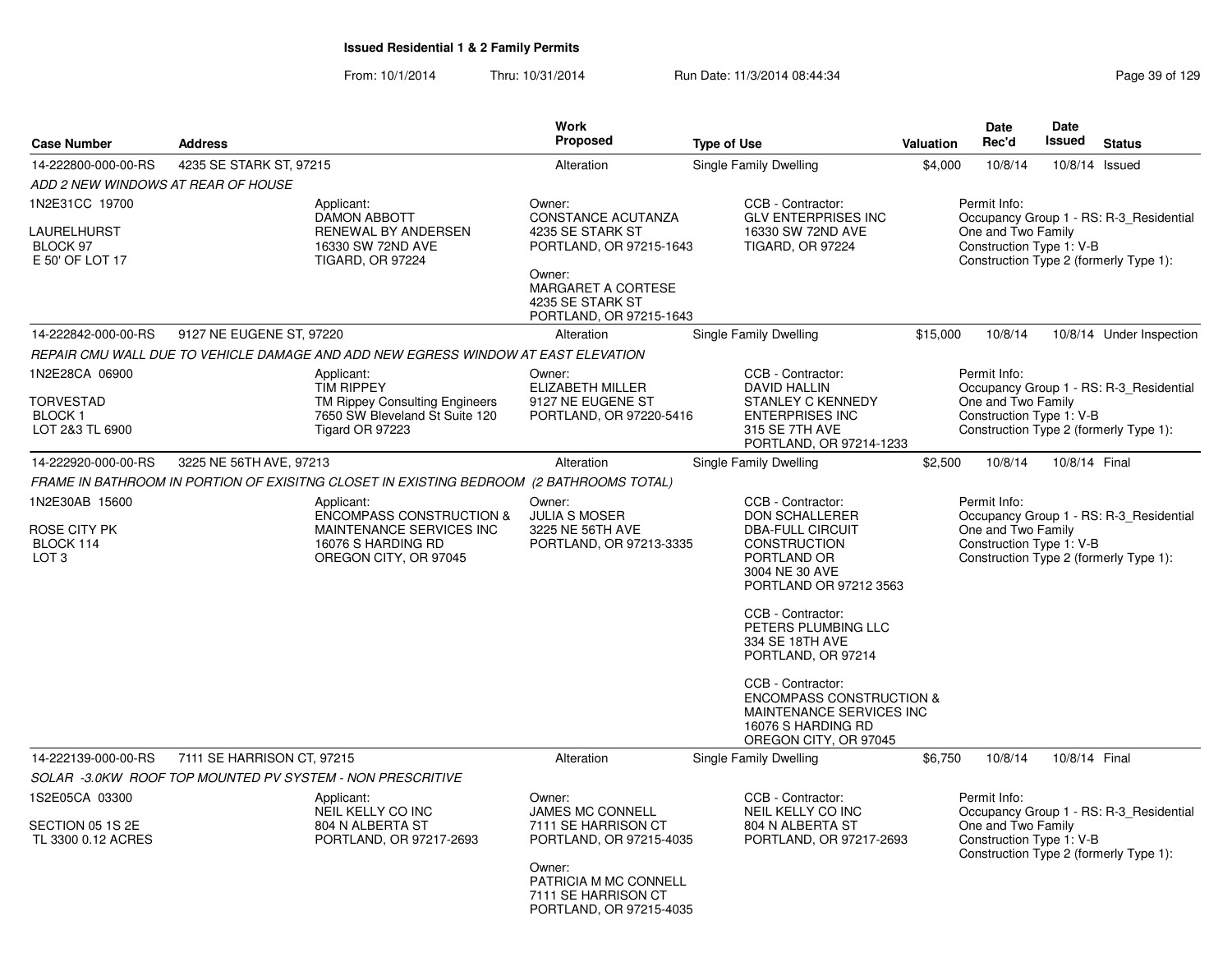| <b>Case Number</b>                                                                | <b>Address</b>              |                                                                                                                                                             | Work<br>Proposed                                                                                                                                           | <b>Type of Use</b>                                                                                                   | <b>Valuation</b> | Date<br>Rec'd                                                                                            | Date<br>Issued | <b>Status</b>                                                                     |
|-----------------------------------------------------------------------------------|-----------------------------|-------------------------------------------------------------------------------------------------------------------------------------------------------------|------------------------------------------------------------------------------------------------------------------------------------------------------------|----------------------------------------------------------------------------------------------------------------------|------------------|----------------------------------------------------------------------------------------------------------|----------------|-----------------------------------------------------------------------------------|
| 14-223188-000-00-RS                                                               | 5645 SW IDAHO ST, 97221     |                                                                                                                                                             | Alteration                                                                                                                                                 | <b>Single Family Dwelling</b>                                                                                        | \$500            | 10/8/14                                                                                                  |                | 10/8/14 Under Inspection                                                          |
| SOLAR - 5.6kW ROOF TOP MOUNTED PV SYSTEM, PRESCRIPTIVE                            |                             |                                                                                                                                                             |                                                                                                                                                            |                                                                                                                      |                  |                                                                                                          |                |                                                                                   |
| 1S1E18CD 02100<br><b>VERMONT HILLS</b><br>BLOCK 6                                 |                             | Applicant:<br>ALAMEDA ELECTRIC LLC<br>3415 NE 44TH<br>PORTLAND, OR 97213                                                                                    | Owner:<br>BARBARA J VON BEHREN<br>5645 SW IDAHO ST<br>PORTLAND, OR 97221-1624                                                                              | CCB - Contractor:<br>ALAMEDA ELECTRIC LLC<br>3415 NE 44TH<br>PORTLAND, OR 97213                                      |                  | Permit Info:<br>One and Two Family<br>Construction Type 1: V-B                                           |                | Occupancy Group 1 - RS: R-3_Residential                                           |
| LOT <sub>5</sub>                                                                  |                             |                                                                                                                                                             |                                                                                                                                                            |                                                                                                                      |                  |                                                                                                          |                | Construction Type 2 (formerly Type 1):                                            |
| 14-221469-000-00-RS                                                               | 7703 SE 20TH AVE, 97202     |                                                                                                                                                             | Alteration                                                                                                                                                 | <b>Single Family Dwelling</b>                                                                                        | \$3,420          | 10/6/14                                                                                                  | 10/8/14 Final  |                                                                                   |
| <b>VOLUNTARY SEISMIC UPGRADE.</b>                                                 |                             |                                                                                                                                                             |                                                                                                                                                            |                                                                                                                      |                  |                                                                                                          |                |                                                                                   |
| 1S1E23AD 12600<br>SOUTHMORELAND<br>BLOCK 4<br>LOT 15                              |                             | Applicant:<br><b>STEVE GEMMELL</b><br><b>GEMMELL CONSTRUCTION LLC</b><br>3817 N WILLIAMS<br>PORTLAND OR 97227                                               | Owner:<br>ROBERT R SCHOMBURG<br>7703 SE 20TH AVE<br>PORTLAND, OR 97202-6219<br>Owner:<br>CASSIE L SCHOMBURG<br>7703 SE 20TH AVE<br>PORTLAND, OR 97202-6219 | CCB - Contractor:<br><b>STEVE GEMMELL</b><br><b>GEMMELL CONSTRUCTION LLC</b><br>3817 N WILLIAMS<br>PORTLAND OR 97227 |                  | Permit Info:<br>One and Two Family<br>Construction Type 1: V-B<br>Construction Type 2 (formerly Type 1): |                | Occupancy Group 1 - RS: R-3_Residential                                           |
| 14-223310-000-00-RS                                                               | 5830 SE LAFAYETTE ST, 97206 |                                                                                                                                                             | Alteration                                                                                                                                                 | <b>Single Family Dwelling</b>                                                                                        | \$3,500          | 10/8/14                                                                                                  | 10/8/14 Issued |                                                                                   |
| <b>VOLUNTAY SEISMIC UPGRADE.</b>                                                  |                             |                                                                                                                                                             |                                                                                                                                                            |                                                                                                                      |                  |                                                                                                          |                |                                                                                   |
| 1S2E07DA 04800<br>STRANGS ADD<br>BLOCK <sub>2</sub><br>LOT <sub>6</sub>           |                             | Applicant:<br><b>STEVE GEMMELL</b><br><b>GEMMELL CONSTRUCTION LLC</b><br>3817 N WILLIAMS<br>PORTLAND OR 97227                                               | Owner:<br><b>ANNE KNUPFER</b><br>5830 SE LAFAYETTE ST<br>PORTLAND, OR 97206                                                                                | CCB - Contractor:<br><b>STEVE GEMMELL</b><br><b>GEMMELL CONSTRUCTION LLC</b><br>3817 N WILLIAMS<br>PORTLAND OR 97227 |                  | Permit Info:<br>One and Two Family<br>Construction Type 1: V-B                                           |                | Occupancy Group 1 - RS: R-3_Residential<br>Construction Type 2 (formerly Type 1): |
| 14-215498-000-00-RS                                                               | 7826 N DECATUR ST           |                                                                                                                                                             | Alteration                                                                                                                                                 | <b>Single Family Dwelling</b>                                                                                        | \$900            | 10/9/14                                                                                                  |                | 10/9/14 Issued                                                                    |
| ADD TWO WINDOWS IN MASTER BEDROOM                                                 |                             |                                                                                                                                                             |                                                                                                                                                            |                                                                                                                      |                  |                                                                                                          |                |                                                                                   |
| 1N1W12DB 03401<br>A L MINERS ADD<br>BLOCK 32<br>LOT 5<br>POTENTIAL ADDITIONAL TAX |                             | Applicant:<br><b>KYM NGUYEN</b><br><b>CONCEPT DESIGN AND</b><br><b>ASSOCIATES</b><br>PO BOX 8464<br>PORTLAND, OR 97207                                      | Owner:<br><b>CAROL B KOCH</b><br>7826 N DECATUR ST<br>PORTLAND, OR 97203                                                                                   | CCB - Contractor:<br><b>DAMIR KARIN</b><br>DK HOMES LLC<br>PO BOX 90277<br>PORTLAND, OR 97290                        |                  | Permit Info:<br>One and Two Family<br>Construction Type 1: V-B<br>Construction Type 2 (formerly Type 1): |                | Occupancy Group 1 - RS: R-3_Residential                                           |
| 14-222866-000-00-RS                                                               | 833 N ALBERTA ST, 97217     |                                                                                                                                                             | Alteration                                                                                                                                                 | <b>Single Family Dwelling</b>                                                                                        | \$25,000         | 10/9/14                                                                                                  |                | 10/9/14 Issued                                                                    |
|                                                                                   |                             | INTERIOR REMODEL FOR SINGLE FAMILY HOME-CREATE NEW OPENING BETWEEN KITCHEN AND DINING ROOMCONVERT BASEMENT TO LIVING SPACE TO INCLUDE NEW BATHROOM (4TOTAL) |                                                                                                                                                            |                                                                                                                      |                  |                                                                                                          |                |                                                                                   |
| 1N1E22BA 16600<br><b>M PATTONS &amp; SUB</b><br>SUB TRACT M LOT 15 BLOCK 2        |                             | Applicant:<br>IVON STREET STUDIO<br>1524 SE IVON ST<br>PORTLAND OR 97202                                                                                    | Owner:<br>JOEL TUNGER<br>833 N ALBERTA ST<br>PORTLAND, OR 97217-2501<br>Owner:<br>ALANE M UNGER<br>833 N ALBERTA ST<br>PORTLAND, OR 97217-2501             | CCB - Contractor:<br>J MADERAS CONSTRUCTION &<br><b>REMODELING LLC</b><br>1840 SW TEGART<br>GRESHAM OR 97080         |                  | Permit Info:<br>Construction Type 1: V-B<br>Construction Type 2 (formerly Type 1):                       |                | Occupancy Group 1 - RS: R-3_Remodel<br>Total Square Footage - Display Only: 500   |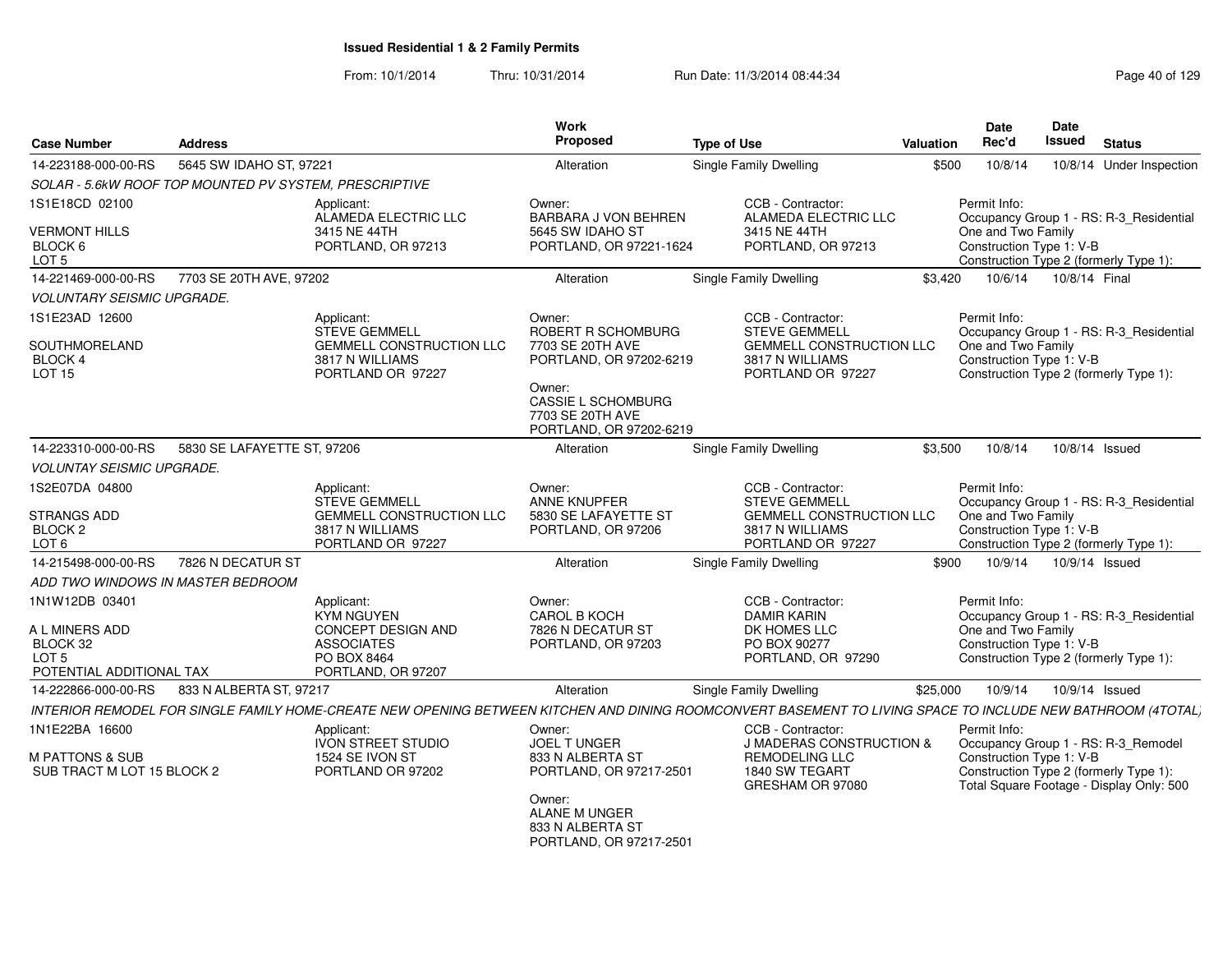| <b>Case Number</b>                                                      | <b>Address</b>                                                                                                                                                | Work<br>Proposed                                                                                                                                                        | <b>Type of Use</b>                                                                                                      | Valuation | Date<br>Rec'd                      | <b>Date</b><br><b>Issued</b>                                | <b>Status</b>                                                                                                             |
|-------------------------------------------------------------------------|---------------------------------------------------------------------------------------------------------------------------------------------------------------|-------------------------------------------------------------------------------------------------------------------------------------------------------------------------|-------------------------------------------------------------------------------------------------------------------------|-----------|------------------------------------|-------------------------------------------------------------|---------------------------------------------------------------------------------------------------------------------------|
| 14-223561-000-00-RS                                                     | 2700 N EMERSON ST, 97217                                                                                                                                      | Alteration                                                                                                                                                              | <b>Single Family Dwelling</b>                                                                                           | \$2,000   | 10/9/14                            | 10/9/14 Final                                               |                                                                                                                           |
|                                                                         | <b>VOLUNTARY CONNECTION OF FLOOR STRUCTURE TO FOUNDATION.</b>                                                                                                 |                                                                                                                                                                         |                                                                                                                         |           |                                    |                                                             |                                                                                                                           |
| 1N1E21BA 07800<br><b>MADRONA VIEW</b><br><b>BLOCK1</b><br>LOT 1 TL 7800 | Applicant:<br>ANDREW OSBORN<br><b>NW SEISMIC</b><br>2649 SE STEPHENS<br>PORTLAND OR 97214                                                                     | Owner:<br>PRISCILLA E LIGHTBOURNE<br>2700 N EMERSON ST<br>PORTLAND, OR 97217-3821<br>Owner:<br><b>STEPHEN F MAYNARD</b><br>2700 N EMERSON ST<br>PORTLAND, OR 97217-3821 | CCB - Contractor:<br>MICHAEL WIEBER<br><b>ELYSIUM CONSTRUCTION LLC</b><br>PO BOX 12010<br>PORTLAND OR 97212             |           | Permit Info:<br>One and Two Family | Construction Type 1: V-B                                    | Occupancy Group 1 - RS: R-3_Residential<br>Construction Type 2 (formerly Type 1):                                         |
| 14-223586-000-00-RS                                                     | 5804 NE EVERETT ST. 97213                                                                                                                                     | Alteration                                                                                                                                                              | Single Family Dwelling                                                                                                  | \$4,500   | 10/9/14                            |                                                             | 10/9/14 Under Inspection                                                                                                  |
|                                                                         | MOVE EXISTING DOORWAY AT EXISTING 2ND FLOOR BEDROOM. INFILL WALL, ADD CLOSET IN BEDROOM. REMOVE WINDOW AT CLOSET AREA, REPLACE OTHER 2 BEDROOM WINDOWS LIKE I |                                                                                                                                                                         |                                                                                                                         |           |                                    |                                                             |                                                                                                                           |
| 1N2E31DA 06200<br><b>VILLAMEAD</b><br>BLOCK 5<br>LOT <sub>9</sub>       | Applicant:<br><b>KAREN WOLFGANG</b><br><b>INDEPENDENCE GARDENS, LLC</b><br>2746 SE 84TH AVE<br>PORTLAND OR 97266                                              | Owner:<br><b>JAKE TAYLOR</b><br>5804 NE EVERETT ST<br>PORTLAND, OR 97213-3822                                                                                           | CCB - Contractor:<br><b>KAREN WOLFGANG</b><br><b>INDEPENDENCE GARDENS, LLC</b><br>2746 SE 84TH AVE<br>PORTLAND OR 97266 |           | Permit Info:<br>One and Two Family | Construction Type 1: V-B                                    | Occupancy Group 1 - RS: R-3 Residential<br>Construction Type 2 (formerly Type 1):                                         |
| 14-223576-000-00-RS                                                     | 7212 N PORTSMOUTH AVE - Unit B, 97203                                                                                                                         | Alteration                                                                                                                                                              | Single Family Dwelling                                                                                                  | \$50,000  | 10/9/14                            | 10/9/14 Issued                                              |                                                                                                                           |
|                                                                         | CONVERT EXISTING UNFINISHED BASEMENT TO ACCESSORY DWELLING UNIT, INCLUDES 2 BEDROOMS, BATHROOM, KITCHEN AND COMMON LAUNDRY AND MECHANICAL AREA, REPLACE EX    |                                                                                                                                                                         |                                                                                                                         |           |                                    |                                                             |                                                                                                                           |
| 1N1E07DD 07800                                                          | Applicant:<br><b>TERESA M LIBERATOR</b><br>7212 N PORTSMOUTH AVE<br>PORTLAND, OR 97203-4239                                                                   | Owner:<br><b>TERESA M LIBERATOR</b><br>7212 N PORTSMOUTH AVE<br>PORTLAND, OR 97203-4239                                                                                 | CCB - Contractor:<br><b>MATT GREER</b><br>WINDWARD CONSTRUCTION LLC<br>P.O. BOX 10463<br>PORTLAND, OREGON 97296         |           | Permit Info:                       | Construction Type 1: V-B<br>Number of New Dwelling Units: 1 | Occupancy Group 1 - RS: R-3_Remodel<br>Construction Type 2 (formerly Type 1):<br>Total Square Footage - Display Only: 682 |
| 14-168875-REV-03-RS                                                     | 3920 SE GRANT ST, 97214                                                                                                                                       | Alteration                                                                                                                                                              | <b>Single Family Dwelling</b>                                                                                           | \$        | 10/9/14                            | 10/9/14 Issued                                              |                                                                                                                           |
|                                                                         | REVISION TO CHANGE THE USE OF THE ROOM FROM BEDROOM TO OFFICE                                                                                                 |                                                                                                                                                                         |                                                                                                                         |           |                                    |                                                             |                                                                                                                           |
| 1S1E01DD 03900                                                          | Applicant:<br>SLAVIK STOROZHKO                                                                                                                                | Owner:<br>OVERLAKE CAPITAL LLC                                                                                                                                          | CCB - Contractor:<br>MANZHURA PLUMBING INC                                                                              |           | Permit Info:                       |                                                             | Occupancy Group 1 - RS: R-3 Residential                                                                                   |
| <b>MALLORY ADD</b><br>BLOCK 12<br>W 40' OF LOT 2                        | 3305 THOMPSON AVE<br>VANCOUVER WA 98660                                                                                                                       | 800 BELLEVUE WAY #400<br>BELLEVUE, WA 98004                                                                                                                             | PO BOX 820429<br>VANCOUVER WA 98682<br>CCB - Contractor:<br>ELITE ELECTRIC GROUP, LLC                                   |           | One and Two Family                 | Construction Type 1: V-B                                    | Construction Type 2 (formerly Type 1):                                                                                    |
|                                                                         |                                                                                                                                                               |                                                                                                                                                                         | CCB - Contractor:<br>AMERIDREAM CONSTRUCTION LL<br>201 NE MIDDLE FIELD RD<br>PORTLAND, OR 97211                         |           |                                    |                                                             |                                                                                                                           |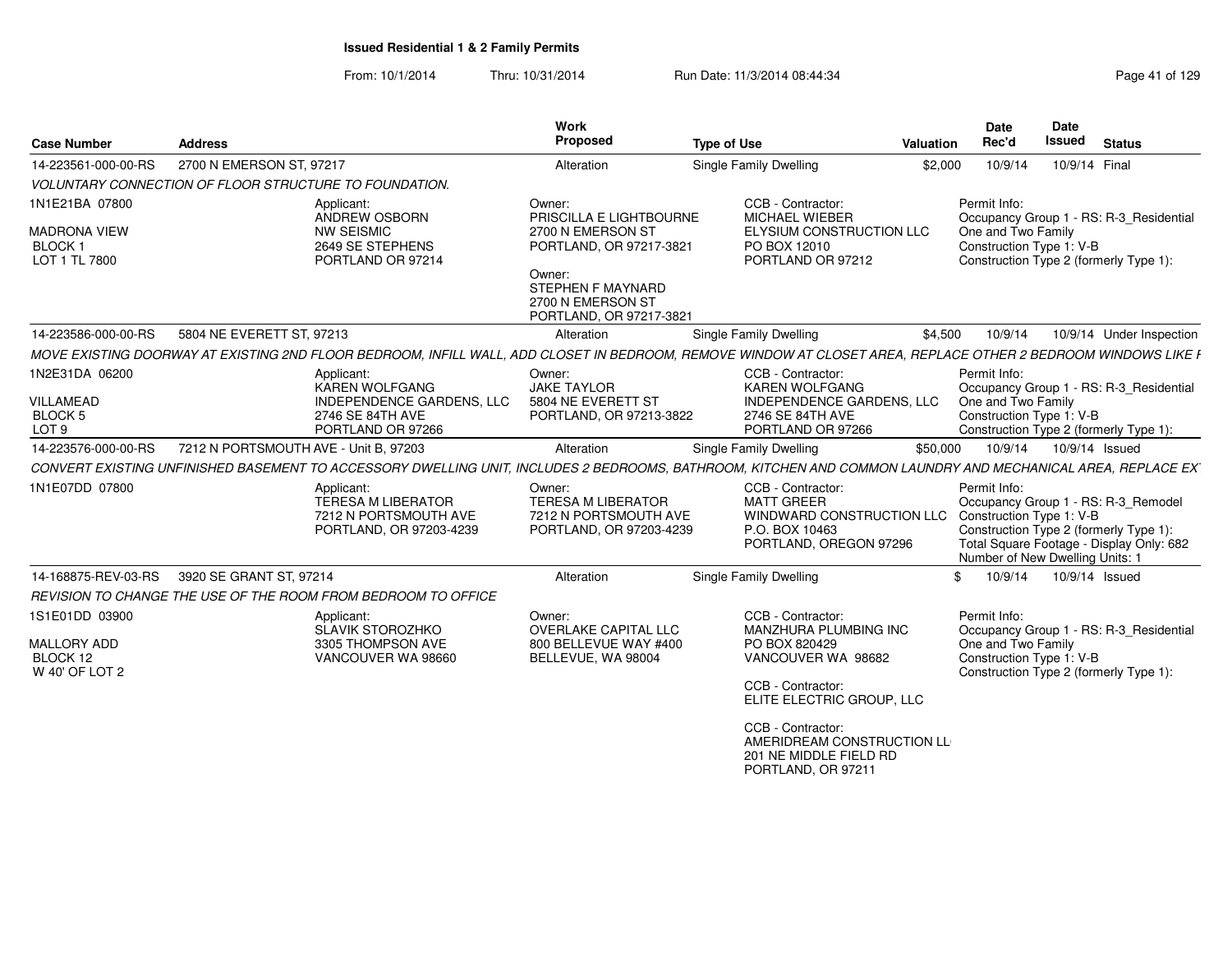| <b>Case Number</b>                                                                              | <b>Address</b>                                                                                                                                                | Work<br>Proposed                                                                                                                               | <b>Type of Use</b>                                                                                                                                                                                              | <b>Valuation</b> | Date<br>Rec'd                                                  | Date<br>Issued             | <b>Status</b>                                                                     |
|-------------------------------------------------------------------------------------------------|---------------------------------------------------------------------------------------------------------------------------------------------------------------|------------------------------------------------------------------------------------------------------------------------------------------------|-----------------------------------------------------------------------------------------------------------------------------------------------------------------------------------------------------------------|------------------|----------------------------------------------------------------|----------------------------|-----------------------------------------------------------------------------------|
| 14-173087-000-00-RS                                                                             | 5121 SE 36TH AVE, 97202                                                                                                                                       | Alteration                                                                                                                                     | Single Family Dwelling                                                                                                                                                                                          | \$31,419         | 6/21/14                                                        |                            | 10/9/14 Final                                                                     |
|                                                                                                 | CONVERT EXISTING BEDROOM TO NEW POWDER ROOM AND CHANGING ROOM FOR EXISTING POOL. NEW HALLWAY TO SEPERATE CHANGING AREA FROM RECREATION ROOM.                  |                                                                                                                                                |                                                                                                                                                                                                                 |                  |                                                                |                            |                                                                                   |
| 1S1E13AC 02500                                                                                  | Applicant:<br>WALLY COUTURE                                                                                                                                   | Owner:<br><b>DOUGLAS G MENELY</b>                                                                                                              | CCB - Contractor:<br><b>WALLY COUTURE</b>                                                                                                                                                                       |                  | Permit Info:                                                   |                            | Occupancy Group 1 - RS: R-3 Residential                                           |
| <b>REEDWOOD</b><br>LOT 42&43 TL 2500                                                            | <b>ECC REMODELING &amp;</b><br><b>CONSTRUCTION</b><br>10824 SE OAK ST #405<br>MILWAUKIE, OR 97222                                                             | 5121 SE 36TH AVE<br>PORTLAND, OR 97202<br>Owner:<br><b>RUTH L MENELY</b><br>5121 SE 36TH AVE<br>PORTLAND, OR 97202                             | <b>ECC REMODELING &amp;</b><br>CONSTRUCTION<br>10824 SE OAK ST #405<br>MILWAUKIE, OR 97222                                                                                                                      |                  | One and Two Family<br>Construction Type 1: V-B                 |                            | Construction Type 2 (formerly Type 1):                                            |
| 14-223889-000-00-RS                                                                             | 16055 NE STANTON ST, 97230                                                                                                                                    | Alteration                                                                                                                                     | Single Family Dwelling                                                                                                                                                                                          | \$8,500          | 10/10/14                                                       |                            | 10/10/14 Under Inspection                                                         |
|                                                                                                 | REPAIR TO CORNER OF GARAGE DUE TO VEHICLE DAMAGE, REPAIR FLOOR, WALL, PORTION OF FOUNDATION                                                                   |                                                                                                                                                |                                                                                                                                                                                                                 |                  |                                                                |                            |                                                                                   |
| 1N2E25AD 00700<br><b>BARKERBROOK</b><br>BLOCK <sub>2</sub><br>W 2' OF LOT 2<br>LOT <sub>3</sub> | Applicant:<br>Robert Hayden<br>Delta Studios, Architecture and<br>Planning, LLC<br>3344 NE 25th Avenue<br>Portland, OR 97212                                  | Owner:<br><b>VERONICA M THORNTON</b><br>16055 NE STANTON ST<br>PORTLAND, OR 97230-5163                                                         | CCB - Contractor:<br>NORTHWEST RESTORATION /<br><b>CONNIC ENTERPRISES INC</b><br>PO BOX 3264<br>TUALATIN OR 97062                                                                                               |                  | Permit Info:<br>One and Two Family<br>Construction Type 1: V-B |                            | Occupancy Group 1 - RS: R-3_Residential<br>Construction Type 2 (formerly Type 1): |
| 14-145959-REV-02-RS                                                                             | 312 NE 84TH AVE, 97220                                                                                                                                        | Alteration                                                                                                                                     | Single Family Dwelling                                                                                                                                                                                          | \$500            |                                                                | 10/10/14  10/10/14  Issued |                                                                                   |
|                                                                                                 | VALUE ADDED REVISION: REMOVE 2 WINDOWS ON EAST WALL AND ADD NEW SLIDING GLASS DOOR IN EAST WALL OF DINING ROOM; DEMO INTERIOR WALLS BETWEEN DINING ROOM AND L |                                                                                                                                                |                                                                                                                                                                                                                 |                  |                                                                |                            |                                                                                   |
| 1N2E33CB 03300<br><b>TERRACE PK</b><br>BLOCK 18<br>LOT <sub>5</sub>                             | Applicant:<br><b>TOMAS</b><br>AMERICAN MASTERCRAFT DBA<br><b>ACCURATE BUILDING</b><br>PO BOX 3405<br>GRESHAM, OR 97030                                        | Owner:<br>JET INVESTMENTS LLC<br>650 NE HOLLADAY ST #1600<br>PORTLAND, OR 97232-2035                                                           | CCB - Contractor:<br><b>TOMAS</b><br>AMERICAN MASTERCRAFT DBA<br><b>ACCURATE BUILDING</b><br>PO BOX 3405<br>GRESHAM, OR 97030<br>CCB - Contractor:<br>PINNACLE PLUMBING INC<br>PO BOX 1053<br>GRESHAM, OR 97030 |                  | Permit Info:<br>One and Two Family<br>Construction Type 1: V-B |                            | Occupancy Group 1 - RS: R-3 Residential<br>Construction Type 2 (formerly Type 1): |
| 14-224028-000-00-RS                                                                             | 15162 SE ASTON LOOP                                                                                                                                           | Alteration                                                                                                                                     | Single Family Dwelling                                                                                                                                                                                          | \$500            | 10/10/14                                                       |                            | 10/10/14 Issued                                                                   |
|                                                                                                 | SOLAR INSTALLATION, 4.335kW PV SYSTEM ON ROOF TOP, PRESCRIPTIVE                                                                                               |                                                                                                                                                |                                                                                                                                                                                                                 |                  |                                                                |                            |                                                                                   |
| 1S2E24BA 00121                                                                                  | Applicant:                                                                                                                                                    | Owner:                                                                                                                                         | CCB - Contractor:                                                                                                                                                                                               |                  | Permit Info:                                                   |                            |                                                                                   |
| MACGREGOR HEIGHTS<br><b>LOT 42</b>                                                              | MELISSA BENTLEY<br>SOLAR CITY CORPORATION<br>6132 NE 112TH AVE<br>PORTLAND, OR 97220                                                                          | <b>SHAD M POLLARI</b><br>15162 SE ASTON LOOP<br>PORTLAND, OR 97236<br>Owner:<br>ROBERTA C POLLARI<br>15162 SE ASTON LOOP<br>PORTLAND, OR 97236 | SOLARCITY CORPORATION<br>6132 NE 112th AVE<br>PORTLAND, OR 97220                                                                                                                                                |                  | One and Two Family<br>Construction Type 1: V-B                 |                            | Occupancy Group 1 - RS: R-3_Residential<br>Construction Type 2 (formerly Type 1): |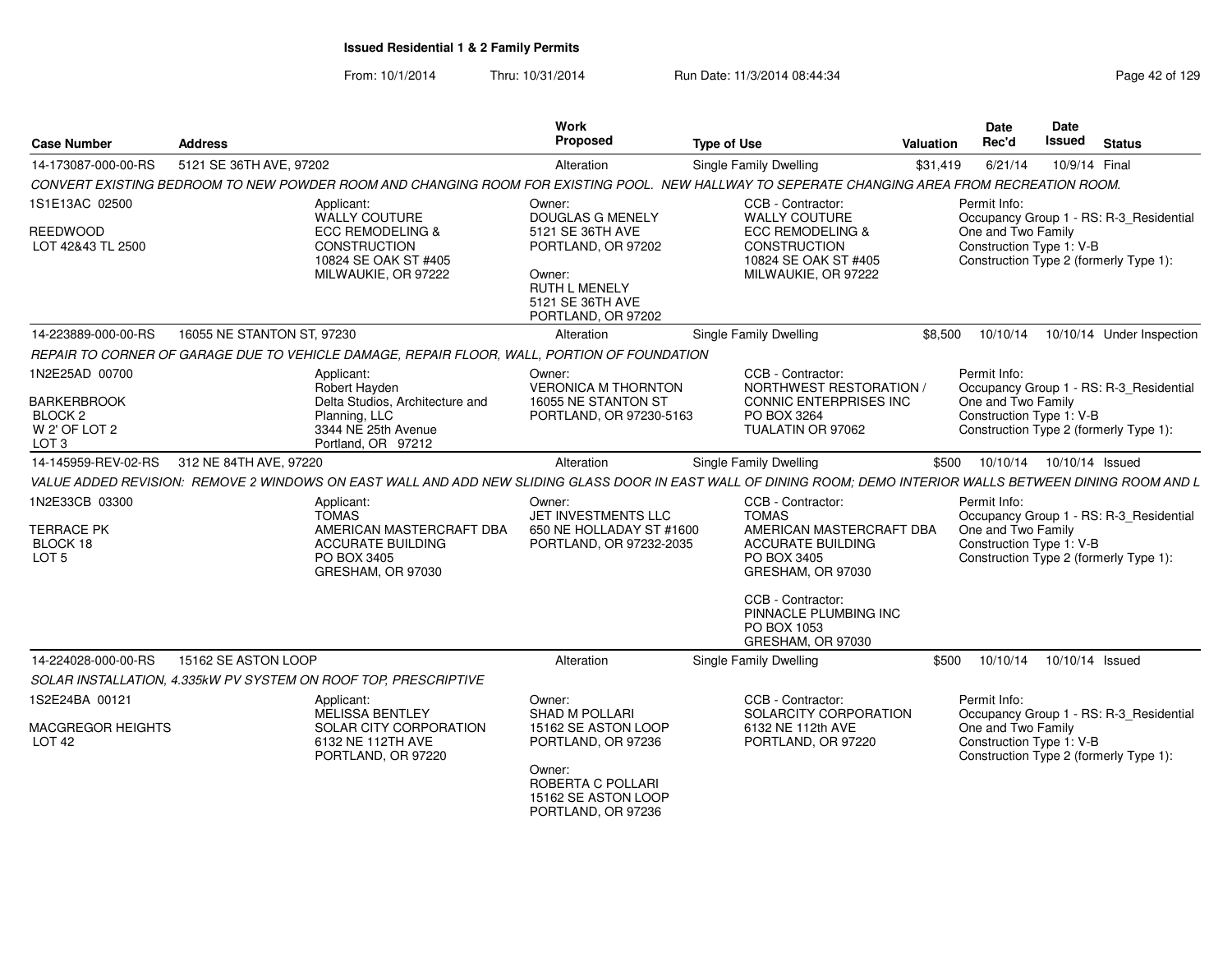| <b>Case Number</b>                                                               | <b>Address</b>                |                                                                                                                                                                | Work<br><b>Proposed</b>                                                                           | <b>Type of Use</b>            |                                                                                                  | Valuation | Date<br>Rec'd                                                                                            | <b>Date</b><br>Issued      | <b>Status</b>                                                                                                                 |
|----------------------------------------------------------------------------------|-------------------------------|----------------------------------------------------------------------------------------------------------------------------------------------------------------|---------------------------------------------------------------------------------------------------|-------------------------------|--------------------------------------------------------------------------------------------------|-----------|----------------------------------------------------------------------------------------------------------|----------------------------|-------------------------------------------------------------------------------------------------------------------------------|
| 14-224037-000-00-RS                                                              | 15714 SE HENDERSON WAY, 97236 |                                                                                                                                                                | Alteration                                                                                        | Single Family Dwelling        |                                                                                                  | \$500     | 10/10/14                                                                                                 | 10/10/14 Issued            |                                                                                                                               |
|                                                                                  |                               | SOLAR INSTALLATION, 12.24kW PV SYSTEM ON ROOF TOP, PRESCRIPTIVE                                                                                                |                                                                                                   |                               |                                                                                                  |           |                                                                                                          |                            |                                                                                                                               |
| 1S2E24AC 03300<br><b>HAWTHORNE RIDGE</b><br><b>LOT 35</b>                        |                               | Applicant:<br><b>MELISSA BENTLEY</b><br>SOLAR CITY CORPORATION<br>6132 NE 112TH AVE<br>PORTLAND, OR 97220                                                      | Owner:<br><b>PAUL C GROSJEAN</b><br>15714 SE HENDERSON WAY<br>PORTLAND, OR 97236-4883<br>Owner:   |                               | CCB - Contractor:<br>SOLARCITY CORPORATION<br>6132 NE 112th AVE<br>PORTLAND, OR 97220            |           | Permit Info:<br>One and Two Family<br>Construction Type 1: V-B<br>Construction Type 2 (formerly Type 1): |                            | Occupancy Group 1 - RS: R-3 Residential                                                                                       |
|                                                                                  |                               |                                                                                                                                                                | <b>FRANCES A GROSJEAN</b><br>15714 SE HENDERSON WAY<br>PORTLAND, OR 97236-4883                    |                               |                                                                                                  |           |                                                                                                          |                            |                                                                                                                               |
| 14-224059-000-00-RS                                                              | 7105 N MCKENNA AVE, 97203     |                                                                                                                                                                | Alteration                                                                                        | Single Family Dwelling        |                                                                                                  | \$8,124   | 10/10/14                                                                                                 | 10/10/14 Issued            |                                                                                                                               |
|                                                                                  |                               | CONVERT BASEMENT BEDROOM AND BATHROOM ONLY, INCLUDES EGRESS WINDOW, (2 BATHROOMS TOTAL)                                                                        |                                                                                                   |                               |                                                                                                  |           |                                                                                                          |                            |                                                                                                                               |
| 1N1E07DB 08600<br><b>MCKENNA PK</b>                                              |                               | Applicant:<br>THOMAS J SULLIVAN<br>7105 N MCKENNA AVE                                                                                                          | Owner:<br>THOMAS J SULLIVAN<br>7105 N MCKENNA AVE                                                 |                               | CCB - Contractor:<br>ALLSCOPE PLUMBING &<br><b>CONSTRUCTION LLC</b>                              |           | Permit Info:<br>Construction Type 1: V-B                                                                 |                            | Occupancy Group 1 - RS: R-3_Remodel                                                                                           |
| BLOCK 10<br>SLY 1/2 OF LOT 4<br>LOT 5                                            |                               | PORTLAND, OR 97203                                                                                                                                             | PORTLAND, OR 97203                                                                                |                               | 18859 SW BUTTERNUT ST<br>BEAVERTON, OR 97007                                                     |           | Construction Type 2 (formerly Type 1):                                                                   |                            | Total Square Footage - Display Only: 221                                                                                      |
| 14-224170-000-00-RS                                                              | 2931 NE SHAVER ST, 97212      |                                                                                                                                                                | Alteration                                                                                        | <b>Single Family Dwelling</b> |                                                                                                  | \$5,000   |                                                                                                          | 10/10/14  10/10/14  Issued |                                                                                                                               |
|                                                                                  |                               | LEGALIZE CONVERSION OF PORTION BASEMENT TO LIVING SPACE: FURR OUT WALLS AND ADD NEW WALLS TO CREATE FAMILY ROOM, UTILITY ROOM, AND LAUNDRY ROOM***TRADES TO BE |                                                                                                   |                               |                                                                                                  |           |                                                                                                          |                            |                                                                                                                               |
| 1N1E24CA 21700<br><b>ALAMEDA PARK</b><br>BLOCK <sub>23</sub><br>LOT <sub>1</sub> |                               | Applicant:<br>MELISSA MCCALL<br><b>MCCALL DESIGN LLC</b><br>4336 NE 65TH AVE<br>PORTLAND OR 97218                                                              | Owner:<br>MATTHEW A ALFREY<br>2931 NE SHAVER ST<br>PORTLAND, OR 97212-1743<br>Owner:              |                               |                                                                                                  |           | Permit Info:<br>One and Two Family<br>Construction Type 1: V-B                                           |                            | Occupancy Group 1 - RS: R-3 Residential<br>Construction Type 2 (formerly Type 1):<br>Total Square Footage - Display Only: 285 |
|                                                                                  |                               |                                                                                                                                                                | <b>WHITNEY A ALFREY</b><br>2931 NE SHAVER ST<br>PORTLAND, OR 97212-1743                           |                               |                                                                                                  |           |                                                                                                          |                            |                                                                                                                               |
| 14-224245-000-00-RS                                                              | 2343 NW IRVING ST, 97210      |                                                                                                                                                                | Alteration                                                                                        | Single Family Dwelling        |                                                                                                  | \$2,500   | 10/10/14                                                                                                 | 10/10/14 Issued            |                                                                                                                               |
|                                                                                  |                               | INTERIOR REMODEL TO ADD NEW WALLS FOR NEW BATHROOM ON THE MAIN FLOOR AND RECONFIGURE EXSITING BATHROOM ON THE SECOND FLOOR***TRADES TO BE OBTAINED SEPARA1     |                                                                                                   |                               |                                                                                                  |           |                                                                                                          |                            |                                                                                                                               |
| 1N1E33BC 06500<br>KINGS 2ND ADD<br>BLOCK <sub>7</sub><br>E 1/2 OF LOT 9          |                               | Applicant:<br><b>RON WOODRUFF</b><br>1225 SE MALL ST<br>PORTLAND, OR 97202                                                                                     | Owner:<br>DARLENE E HOYT<br>2246 NW GLISAN ST<br>PORTLAND, OR 97210<br>Owner:<br>THOMAS P RYCHLIK |                               | CCB - Contractor:<br>MACNSONS CONSTRUCTION INC<br>5542 SE BECKMAN TERRACE<br>MILWAUKIE, OR 97222 |           | Permit Info:<br>Construction Type 1: V-B                                                                 |                            | Occupancy Group 1 - RS: R-3_Remodel<br>Construction Type 2 (formerly Type 1):<br>Total Square Footage - Display Only: 50      |
|                                                                                  |                               |                                                                                                                                                                | 2246 NW GLISAN ST<br>PORTLAND, OR 97210<br>Owner:<br><b>JEAN M RYCHLIK</b><br>2246 NW GLISAN ST   |                               |                                                                                                  |           |                                                                                                          |                            |                                                                                                                               |
|                                                                                  |                               |                                                                                                                                                                | PORTLAND, OR 97210                                                                                |                               |                                                                                                  |           |                                                                                                          |                            |                                                                                                                               |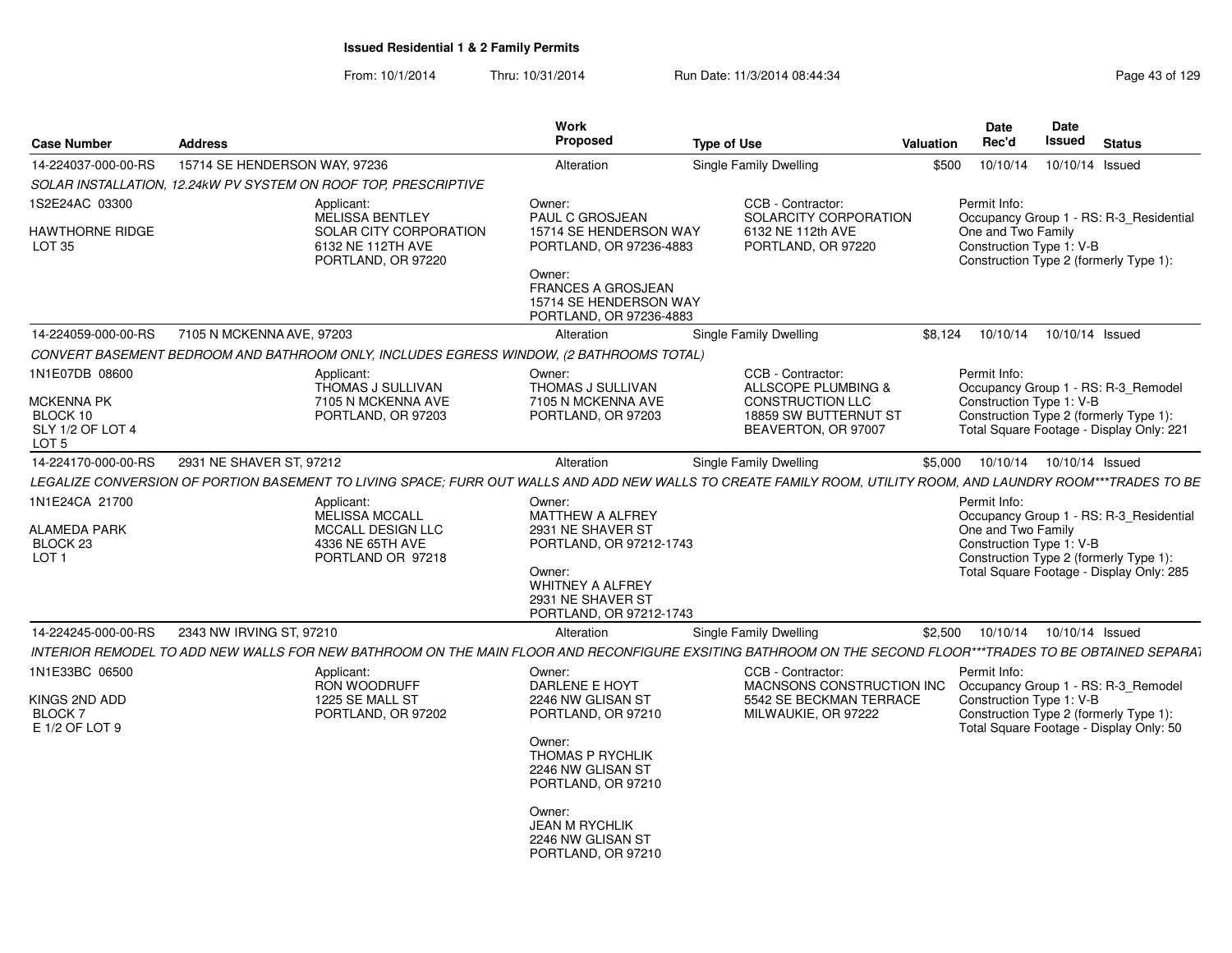| <b>Case Number</b>                                                                       | <b>Address</b>                                                                                                                                           | Work<br><b>Proposed</b>                                                                                                                              | <b>Type of Use</b>                                                                                                                                                                   | Valuation | <b>Date</b><br>Rec'd                                           | Date<br>Issued             | <b>Status</b>                                                                                                                 |
|------------------------------------------------------------------------------------------|----------------------------------------------------------------------------------------------------------------------------------------------------------|------------------------------------------------------------------------------------------------------------------------------------------------------|--------------------------------------------------------------------------------------------------------------------------------------------------------------------------------------|-----------|----------------------------------------------------------------|----------------------------|-------------------------------------------------------------------------------------------------------------------------------|
| 14-224241-000-00-RS                                                                      | 3956 N LONGVIEW AVE, 97227                                                                                                                               | Alteration                                                                                                                                           | Single Family Dwelling                                                                                                                                                               | \$20,586  | 10/10/14                                                       |                            | 10/10/14 Under Inspection                                                                                                     |
|                                                                                          | CONVERT PORTION OF BASEMENT TO FAMILY ROOM, ADD BATHROOM. Separate electrical permit, but plumbing and mech permits included with RS permit.             |                                                                                                                                                      |                                                                                                                                                                                      |           |                                                                |                            |                                                                                                                               |
| 1N1E21DD 01200<br><b>OVERLOOK</b><br>BLOCK 16                                            | Applicant:<br>JONATHAN W MALANCHE<br>3956 N LONGVIEW AVE<br>PORTLAND, OR 97227-1026                                                                      | Owner:<br>JONATHAN W MALANCHE<br>3956 N LONGVIEW AVE<br>PORTLAND, OR 97227-1026                                                                      | CCB - Contractor:<br><b>VAL L THELEN</b><br>18605 SE ADDIE<br>MILWAUKIE, OR 97267                                                                                                    |           | Permit Info:<br>Construction Type 1: V-B                       |                            | Occupancy Group 1 - RS: R-3 Remodel<br>Construction Type 2 (formerly Type 1):                                                 |
| LOT <sub>14</sub>                                                                        |                                                                                                                                                          |                                                                                                                                                      |                                                                                                                                                                                      |           |                                                                |                            | Total Square Footage - Display Only: 560                                                                                      |
| 14-218996-000-00-RS                                                                      | 1432 SE YUKON ST. 97202                                                                                                                                  | Alteration                                                                                                                                           | Single Family Dwelling                                                                                                                                                               | \$20,000  |                                                                | 10/10/14  10/10/14  Issued |                                                                                                                               |
|                                                                                          | CONVERT BASEMENT TO LIVING SPACE TO INCLUDE: BEDROOM, BATHROOM, LIVING AREA AND KITCHEN(?) (SECOND SINK OUTSIDE OF A KITCHEN)                            |                                                                                                                                                      |                                                                                                                                                                                      |           |                                                                |                            |                                                                                                                               |
| 1S1E14DC 19000<br>P J MARTINS TR<br>BLOCK <sub>5</sub><br>LOT <sub>1</sub>               | Applicant:<br>MICHAEL QUESNELL<br>1506 SE YUKON ST<br>PORTLAND, OR 97202                                                                                 | Owner:<br>MICHAEL QUESNELL<br>1506 SE YUKON ST<br>PORTLAND, OR 97202<br>Owner:<br>AIMEE C GUARRIELLO<br>1506 SE YUKON ST<br>PORTLAND, OR 97202       |                                                                                                                                                                                      |           | Permit Info:<br>One and Two Family<br>Construction Type 1: V-B |                            | Occupancy Group 1 - RS: R-3 Residential<br>Construction Type 2 (formerly Type 1):<br>Total Square Footage - Display Only: 750 |
| 14-224275-000-00-RS                                                                      | 2049 SE 157TH AVE, 97233                                                                                                                                 | Alteration                                                                                                                                           | <b>Single Family Dwelling</b>                                                                                                                                                        | \$9,190   | 10/10/14                                                       |                            | 10/10/14 Under Inspection                                                                                                     |
|                                                                                          | CONVERT REC ROOM TO NEW BEDROOM AND NEW BATHROOM ***TRADES TO BE OBTAINED SEPARATELY***                                                                  |                                                                                                                                                      |                                                                                                                                                                                      |           |                                                                |                            |                                                                                                                               |
| 1S2E01DC 00300<br>FAIRFIELD ADD<br>E 100' OF LOT 13 EXC S 10'                            | Applicant:<br>DAVID SCHNEBERGER<br>2049 SE 157TH AVE<br>PORTLAND OR 97233                                                                                | Owner:<br><b>JAMES P GRAY</b><br>2049 SE 157TH AVE<br>PORTLAND, OR 97233                                                                             |                                                                                                                                                                                      |           | Permit Info:<br>Construction Type 1: V-B                       |                            | Occupancy Group 1 - RS: R-3_Remodel<br>Construction Type 2 (formerly Type 1):<br>Total Square Footage - Display Only: 250     |
| 14-224366-000-00-RS                                                                      | 4648 SE 33RD PL, 97202                                                                                                                                   | Alteration                                                                                                                                           | Single Family Dwelling                                                                                                                                                               | \$35,000  | 10/11/14                                                       |                            | 10/11/14 Under Inspection                                                                                                     |
| <b>KITCHEN REMODEL</b>                                                                   |                                                                                                                                                          |                                                                                                                                                      |                                                                                                                                                                                      |           |                                                                |                            |                                                                                                                               |
| 1S1E13AB 06600<br>GRAND VIEW ADD<br><b>BLOCK A</b><br>S 25' OF LOT 17<br>N 33' OF LOT 20 | Applicant:<br>Seamus Egan<br>SEAMUS EGAN G.C.<br>4110 SE Hawthorne #434<br>Portland, OR 97214                                                            | Owner:<br><b>STEPHEN E FOX</b><br>4648 SE 33RD PL<br>PORTLAND, OR 97202-3451<br>Owner:<br>RACHEL A FOX<br>4648 SE 33RD PL<br>PORTLAND, OR 97202-3451 | CCB - Contractor:<br><b>SEAMUS EGAN</b><br>3436 SE KELLY ST<br>PORTLAND, OR 97202-0000                                                                                               |           | Permit Info:<br>One and Two Family<br>Construction Type 1: V-B |                            | Occupancy Group 1 - RS: R-3_Residential<br>Construction Type 2 (formerly Type 1):                                             |
| 14-224373-000-00-RS                                                                      | 0222 SW CLARA MAE WAY, 97219                                                                                                                             | Alteration                                                                                                                                           | Single Family Dwelling                                                                                                                                                               | \$45,000  | 10/11/14                                                       |                            | 10/11/14 Under Inspection                                                                                                     |
|                                                                                          | CONSTRUCT HEATED WORKSHOP SPACE WITHIN EXISTIND THREE CAR GARAGE, CONVERT EXISTING EXERCIZE ROOM TO BEDROOM AND BATHROOM IN BASEMENT, ADD WINDOWS ON NO. |                                                                                                                                                      |                                                                                                                                                                                      |           |                                                                |                            |                                                                                                                               |
| 1S1E27BA 00504<br><b>PALATINE CREST</b><br>LOT <sub>4</sub><br>INC UND INT TRACTS A&B    | Applicant:<br><b>RJR CONSTRUCTION INC</b><br>PO BOX 1347<br>GRESHAM, OR 97030                                                                            | Owner:<br><b>TONI K CLAY</b><br>0222 SW CLARA MAE WAY<br>PORTLAND, OR 97219                                                                          | CCB - Contractor:<br><b>RJR CONSTRUCTION INC</b><br>PO BOX 1347<br>GRESHAM, OR 97030<br>CCB - Contractor:<br><b>JUST PLUMBING</b><br>PORTLAND<br>P.O. BOX 66088<br>PORTLAND OR 97290 |           | Permit Info:<br>One and Two Family<br>Construction Type 1: V-B |                            | Occupancy Group 1 - RS: R-3 Residential<br>Construction Type 2 (formerly Type 1):                                             |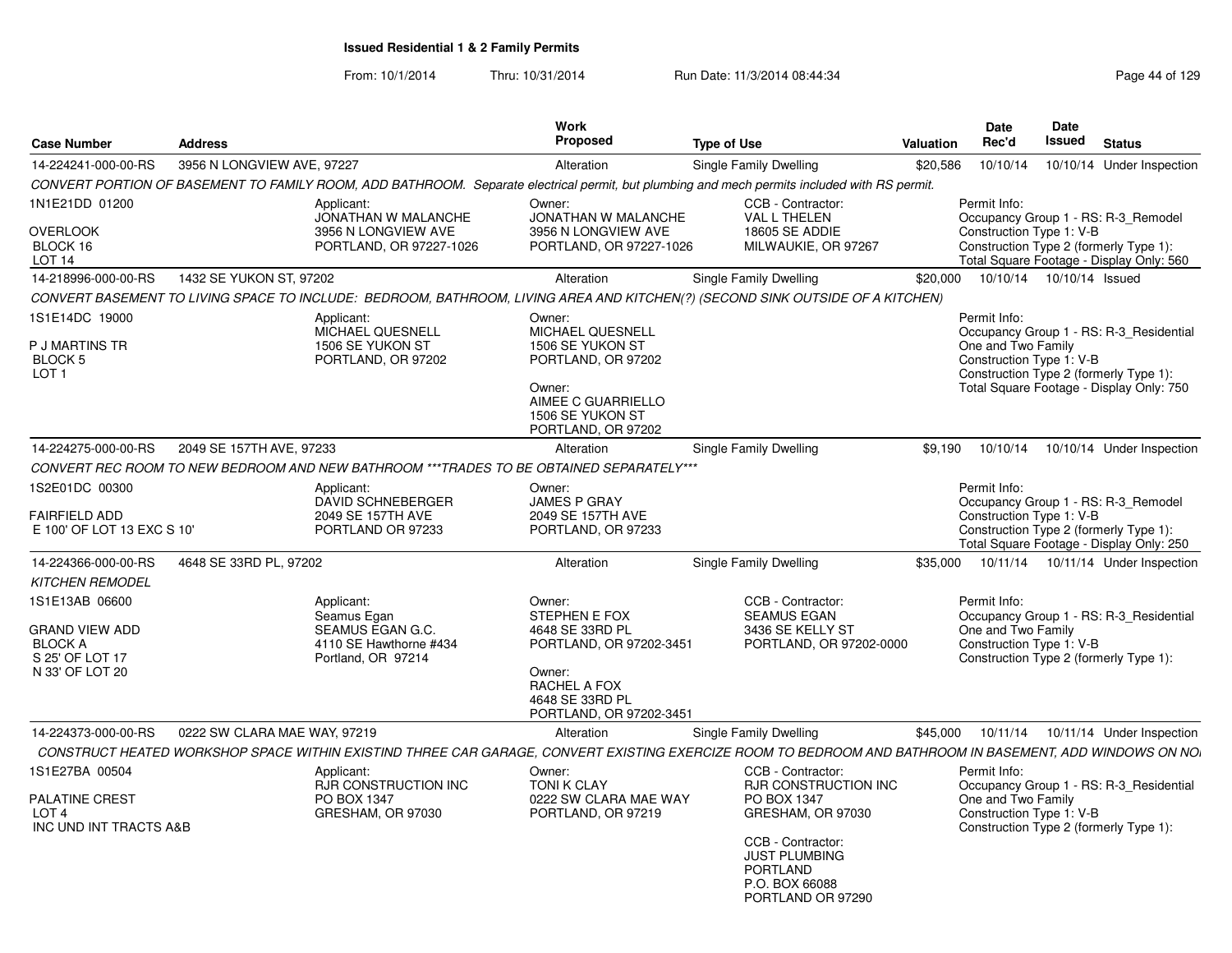| <b>Case Number</b>                                                                      | <b>Address</b>                                   |                                                                                                                                                | <b>Work</b><br>Proposed                                                                                                                                          | <b>Type of Use</b>                                                                                                                                                                                                 | <b>Valuation</b> | Date<br>Rec'd                                                                                         | Date<br><b>Issued</b>      | <b>Status</b>                                                                     |
|-----------------------------------------------------------------------------------------|--------------------------------------------------|------------------------------------------------------------------------------------------------------------------------------------------------|------------------------------------------------------------------------------------------------------------------------------------------------------------------|--------------------------------------------------------------------------------------------------------------------------------------------------------------------------------------------------------------------|------------------|-------------------------------------------------------------------------------------------------------|----------------------------|-----------------------------------------------------------------------------------|
| 14-177137-000-00-RS                                                                     | 5105 NE 21ST AVE, 97211                          |                                                                                                                                                | Alteration                                                                                                                                                       | Single Family Dwelling                                                                                                                                                                                             | \$2,000          | 10/13/14                                                                                              | 10/13/14 Issued            |                                                                                   |
| <b>REMOVE ATTACHED GARAGE</b>                                                           |                                                  |                                                                                                                                                |                                                                                                                                                                  |                                                                                                                                                                                                                    |                  |                                                                                                       |                            |                                                                                   |
| 1N1E23AA 17000<br><b>VERNON</b><br>BLOCK 30<br>LOT <sub>13</sub>                        |                                                  | Applicant:<br><b>CHRIS PARRISH</b><br>5105 NE 21ST AVE<br>PORTLAND OR 97211                                                                    | Owner:<br><b>KARLA E JOHNSTON</b><br>14593 WALNUT GROVE WAY<br>OREGON CITY, OR 97045-7664                                                                        |                                                                                                                                                                                                                    |                  | Permit Info:<br>One and Two Family<br>Construction Type 1: V-B                                        |                            | Occupancy Group 1 - RS: R-3 Residential<br>Construction Type 2 (formerly Type 1): |
| 14-224493-000-00-RS                                                                     | 4642 SE 43RD AVE, 97206                          |                                                                                                                                                | Alteration                                                                                                                                                       | Single Family Dwelling                                                                                                                                                                                             |                  |                                                                                                       |                            | \$7,000 10/13/14 10/13/14 Under Inspection                                        |
|                                                                                         |                                                  | ADD NEW BATHROOM TO MAIN FLOOR, RECONFIGURE EXISTING BATHROOM. KITCHEN REMODEL, NO STRUCTURAL CHANGE. plumbing and elec to be pulled seperate. |                                                                                                                                                                  |                                                                                                                                                                                                                    |                  |                                                                                                       |                            |                                                                                   |
| 1S2E18BB 05900<br><b>THAYER</b><br>BLOCK 4<br>N 1/2 OF LOT 23&24                        |                                                  | Applicant:<br><b>LARRY BURRIGHT</b><br>8750 SE 155TH AVE #6B<br>PORTLAND, OR 97236                                                             | Owner:<br><b>RUDY PACE</b><br>4642 SE 43RD AVE<br>PORTLAND, OR 97206                                                                                             | CCB - Contractor:<br>Z COMFORT CONSTRUCTION<br>INC/ DBA TARGET ELECTRIC<br>7208 SW FLORENCE LANE<br>PORTLAND OR 97223                                                                                              |                  | Permit Info:<br>One and Two Family<br>Construction Type 1: V-B                                        |                            | Occupancy Group 1 - RS: R-3 Residential<br>Construction Type 2 (formerly Type 1): |
| 14-200951-000-00-RS                                                                     | 7335 SW 64TH PL, 97219                           |                                                                                                                                                | Alteration                                                                                                                                                       | Single Family Dwelling                                                                                                                                                                                             |                  | \$6,000  10/13/14  10/13/14  Final                                                                    |                            |                                                                                   |
|                                                                                         | LEGALIZE STORAGE ROOM and ADDITION OF SKYLIGHTS. |                                                                                                                                                |                                                                                                                                                                  |                                                                                                                                                                                                                    |                  |                                                                                                       |                            |                                                                                   |
| 1S1E19BC 03908<br><b>CANBY VILLAGE</b><br>LOT <sub>24</sub><br>INC UND INT TRACTS A&B&C |                                                  | Applicant:<br><b>JOHN MAY</b><br><b>CREEKSTONE DESIGNS</b><br>68 TOUCHSTONE<br>LAKE OSWEGO, OR 97035                                           | Owner:<br><b>ERIN R THOMPSON</b><br>7335 SW 64TH PL<br>PORTLAND, OR 97219-1191<br>Owner:<br>DAVID M THOMPSON<br>7335 SW 64TH PL<br>PORTLAND, OR 97219-1191       | CCB - Contractor:<br>WHISKEY HILL ELECTRIC INC<br><b>HUBBARD OR</b><br>P O BOX 206<br>HUBBARD OR 97032<br>CCB - Contractor:<br><b>CREEKSTONE DESIGNS LLC</b><br>12375 MT JEFFERSON TER #4H<br>LAKE OSWEGO OR 97035 |                  | Permit Info:<br>One and Two Family<br>Construction Type 1: V-B                                        |                            | Occupancy Group 1 - RS: R-3_Residential<br>Construction Type 2 (formerly Type 1): |
| 14-222415-REV-01-RS                                                                     | 4023 NW RIGGS DR                                 |                                                                                                                                                | Alteration                                                                                                                                                       | Single Family Dwelling                                                                                                                                                                                             |                  | \$                                                                                                    | 10/13/14  10/13/14  Issued |                                                                                   |
|                                                                                         | REVISION - REDUCE SIZE OF SOLAR ARRAY            |                                                                                                                                                |                                                                                                                                                                  |                                                                                                                                                                                                                    |                  |                                                                                                       |                            |                                                                                   |
| 1N1W23CD 08300<br><b>ALDER RIDGE</b><br>LOT <sub>36</sub>                               |                                                  | Applicant:<br><b>EVAN FESSLER</b><br><b>SUNRUN</b><br>3380 SE 20TH AVE<br>PORTLAND, OR 97202                                                   | Owner:<br><b>SANJEEV N TRIKA</b><br>4023 NW RIGGS DR<br>PORTLAND, OR 97229-8093<br>Owner:<br><b>SHIPRA TRIKA</b><br>4023 NW RIGGS DR<br>PORTLAND, OR 97229-8093  | CCB - Contractor:<br><b>REC SOLAR INC</b><br>3380 SE 20TH AVE<br>PORTLAND, OR 97202                                                                                                                                |                  | Permit Info:<br>Occupancy Group 1 - RS: U Private<br>Garage\Utility Misc.<br>Construction Type 1: V-B |                            | Construction Type 2 (formerly Type 1):                                            |
| 14-224785-000-00-RS                                                                     | 4712 SW FLOWER CT, 97221                         |                                                                                                                                                | Alteration                                                                                                                                                       | Single Family Dwelling                                                                                                                                                                                             | \$500            | 10/13/14                                                                                              | 10/13/14 Final             |                                                                                   |
|                                                                                         |                                                  | SOLAR INSTALLATION, 8.525 kW PV SYSTEM ON ROOFTOP, PRESCRIPTIVE                                                                                |                                                                                                                                                                  |                                                                                                                                                                                                                    |                  |                                                                                                       |                            |                                                                                   |
| 1S1E18DA 03600<br>RONALD PL<br>BLOCK 3<br>LOT 8-10                                      |                                                  | Applicant:<br><b>JOHN GRIESER</b><br>ELELMENTAL ENERGY LLC<br>14500 SW 92ND AVE<br><b>TIGARD, OR 97224</b>                                     | Owner:<br><b>JEFFREY H KING</b><br>4712 SW FLOWER CT<br>PORTLAND, OR 97221-2928<br>Owner:<br><b>SUSAN E KING</b><br>4712 SW FLOWER CT<br>PORTLAND, OR 97221-2928 | CCB - Contractor:<br>ELEMENTAL ENERGY LLC<br>830 NE HAZELFERN PL<br>PORTLAND, OR 97232                                                                                                                             |                  | Permit Info:<br>One and Two Family<br>Construction Type 1: V-B                                        |                            | Occupancy Group 1 - RS: R-3 Residential<br>Construction Type 2 (formerly Type 1): |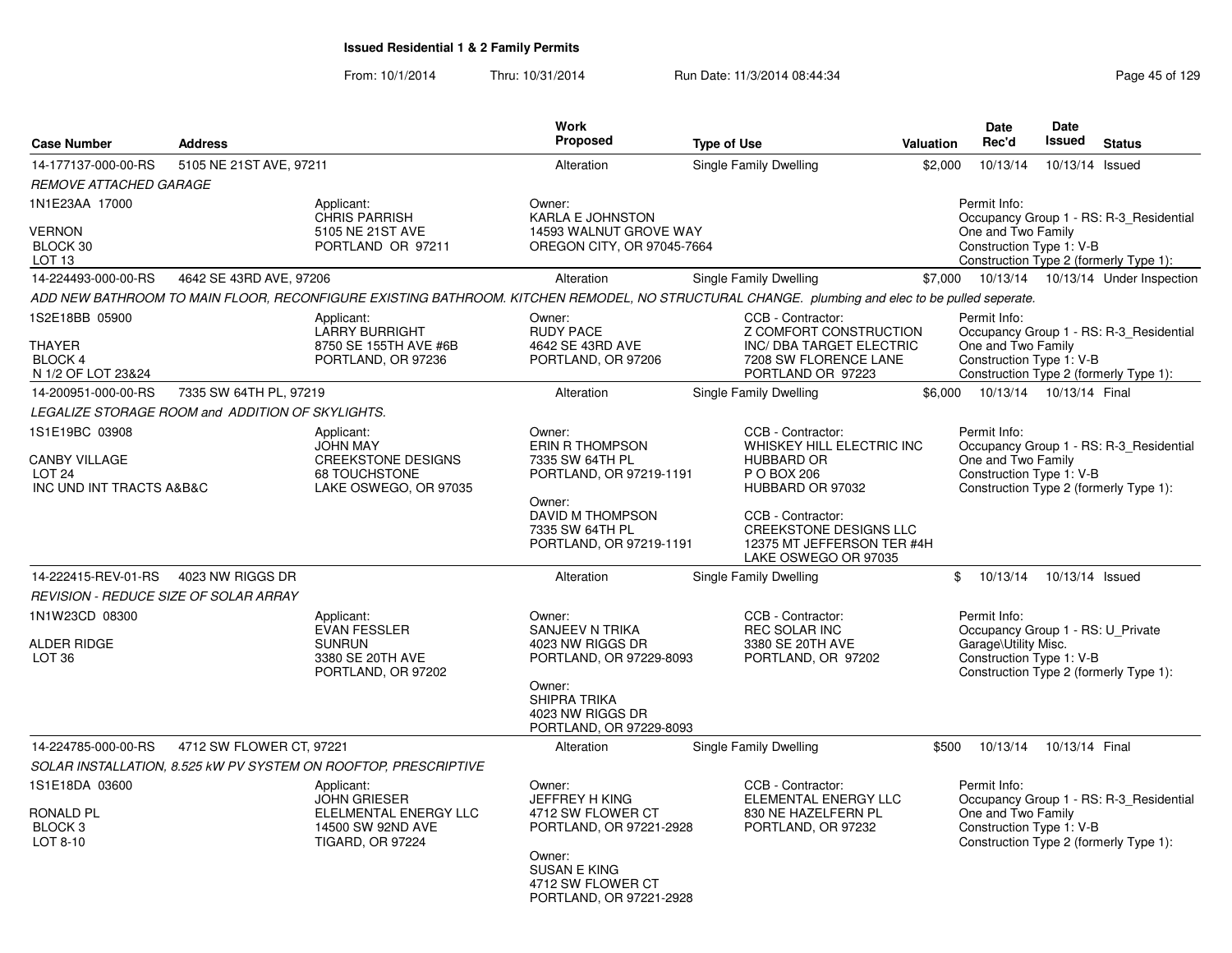From: 10/1/2014

| <b>Case Number</b>                                                                      | <b>Address</b>            |                                                                                                           | Work<br>Proposed                                                                                                                                    | <b>Type of Use</b>                                                                                                                                       | Valuation  | Date<br>Rec'd                                                  | <b>Date</b><br><b>Issued</b> | <b>Status</b>                                                                     |
|-----------------------------------------------------------------------------------------|---------------------------|-----------------------------------------------------------------------------------------------------------|-----------------------------------------------------------------------------------------------------------------------------------------------------|----------------------------------------------------------------------------------------------------------------------------------------------------------|------------|----------------------------------------------------------------|------------------------------|-----------------------------------------------------------------------------------|
| 14-224860-000-00-RS                                                                     | 9143 NE SANDY BLVD, 97220 |                                                                                                           | Alteration                                                                                                                                          | Single Family Dwelling                                                                                                                                   | \$5,000    | 10/13/14                                                       | 10/13/14 Issued              |                                                                                   |
|                                                                                         |                           |                                                                                                           |                                                                                                                                                     | REMOVAL OF ENCLOSED PORCH USED AS HABITAL SPACE ON BOTH SIDES OF EXISTING PORCH - EXISTING PORCH TO REMAIN - RESPONSE TO HOUSING CASE 14-136952-HS       |            |                                                                |                              |                                                                                   |
| 1N2E21BD 15200                                                                          |                           | Applicant:                                                                                                | Owner:                                                                                                                                              |                                                                                                                                                          |            | Permit Info:                                                   |                              |                                                                                   |
| SECTION 21 1N 2E<br>TL 15200 0.16 ACRES                                                 |                           | <b>TRANG NGUYEN</b><br>9143 NE SANDY BLVD<br>PORTLAND, OR 97220-4878                                      | <b>TRANG NGUYEN</b><br>9143 NE SANDY BLVD<br>PORTLAND, OR 97220-4878                                                                                |                                                                                                                                                          |            | One and Two Family<br>Construction Type 1: V-B                 |                              | Occupancy Group 1 - RS: R-3_Residential<br>Construction Type 2 (formerly Type 1): |
| 14-138820-REV-01-RS                                                                     | 629 NE 160TH AVE, 97230   |                                                                                                           | Alteration                                                                                                                                          | Single Family Dwelling                                                                                                                                   | $^{\circ}$ | 10/14/14  10/14/14  Issued                                     |                              |                                                                                   |
|                                                                                         |                           |                                                                                                           |                                                                                                                                                     | REVISION; CHANGE FROM STICK FRAMED ROOF TO TRUSSES; ADDED LEDGER DETAIL; AND REMOVE PANTRY WALL; REMOVE 4X6 BEAM UNDER CRAWLSPACE AS IT IS NOT NECESSARY |            |                                                                |                              |                                                                                   |
| 1N2E36AD 07100<br><b>FIRLANE TERRACE</b><br>LOT <sub>5</sub><br>INC UND 1/6 INT TRACT A |                           | Applicant:<br><b>VLADIMIR IGNASHOV</b><br>623A NE 160TH AVE<br>PORTLAND, OR 97230                         | Owner:<br><b>IGOR YURKO</b><br>623A NE 160TH AVE<br>PORTLAND, OR 97230                                                                              | CCB - Contractor:<br><b>MIKHAIL VELIKOKHATKO</b><br><b>MB PLUMBING</b><br>7112 NE 65TH PLACE<br>VANCOUVER WA 98661                                       |            | Permit Info:<br>One and Two Family<br>Construction Type 1: V-B |                              | Occupancy Group 1 - RS: R-3_Residential<br>Construction Type 2 (formerly Type 1): |
|                                                                                         |                           |                                                                                                           | Owner:<br><b>VLADIMIR IGNASHOV</b><br>623A NE 160TH AVE<br>PORTLAND, OR 97230                                                                       |                                                                                                                                                          |            |                                                                |                              | Total Square Footage - Display Only: 588                                          |
| 14-204675-REV-01-RS                                                                     | 4105 SE 66TH AVE, 97206   |                                                                                                           | Alteration                                                                                                                                          | <b>Single Family Dwelling</b>                                                                                                                            | \$         | 10/14/14                                                       | 10/14/14 Issued              |                                                                                   |
|                                                                                         |                           | REVISION TO RECONFIGURE SOLAR PANEL LAYOUT DUE TO ISSUE WITH SKYLIGHT                                     |                                                                                                                                                     |                                                                                                                                                          |            |                                                                |                              |                                                                                   |
| 1S2E08CC 02000<br>LAURELWOOD<br>BLOCK 4<br>INC STRIP 10' X 41' N OF & ADJ LOT 24        |                           | Applicant:<br><b>MELISSA BENTLEY</b><br>SOLAR CITY CORPORATION<br>6132 NE 112TH AVE<br>PORTLAND, OR 97220 | Owner:<br><b>DAVID PELL</b><br>4105 SE 66TH AVE<br>PORTLAND, OR 97206<br>Owner:<br><b>SVETLANA Z PELL</b><br>4105 SE 66TH AVE<br>PORTLAND, OR 97206 | CCB - Contractor:<br>SOLARCITY CORPORATION<br>6132 NE 112th AVE<br>PORTLAND, OR 97220                                                                    |            | Permit Info:<br>One and Two Family<br>Construction Type 1: V-B |                              | Occupancy Group 1 - RS: R-3_Residential<br>Construction Type 2 (formerly Type 1): |
| 14-213245-REV-01-RS                                                                     | 4144 SE 62ND AVE, 97206   |                                                                                                           | Alteration                                                                                                                                          | Single Family Dwelling                                                                                                                                   | \$         | 10/14/14                                                       | 10/14/14 Issued              |                                                                                   |
| <b>REVISION FOR NEW INVERTER PER INSPECTOR</b>                                          |                           |                                                                                                           |                                                                                                                                                     |                                                                                                                                                          |            |                                                                |                              |                                                                                   |
| 1S2E08CC 12600<br>LAURELWOOD<br><b>BLOCK1</b><br><b>LOT 15</b>                          |                           | Applicant:<br><b>MELISSA BENTLEY</b><br>SOLAR CITY CORPORATION<br>6132 NE 112TH AVE<br>PORTLAND, OR 97220 | Owner:<br><b>EMILY M KETOLA</b><br>4144 SE 62ND AVE<br>PORTLAND, OR 97206<br>Owner:<br>ELISHAYA WISNIEVITZ<br>4144 SE 62ND AVE                      | CCB - Contractor:<br>SOLARCITY CORPORATION<br>6132 NE 112th AVE<br>PORTLAND, OR 97220                                                                    |            | Permit Info:<br>One and Two Family<br>Construction Type 1: V-B |                              | Occupancy Group 1 - RS: R-3_Residential<br>Construction Type 2 (formerly Type 1): |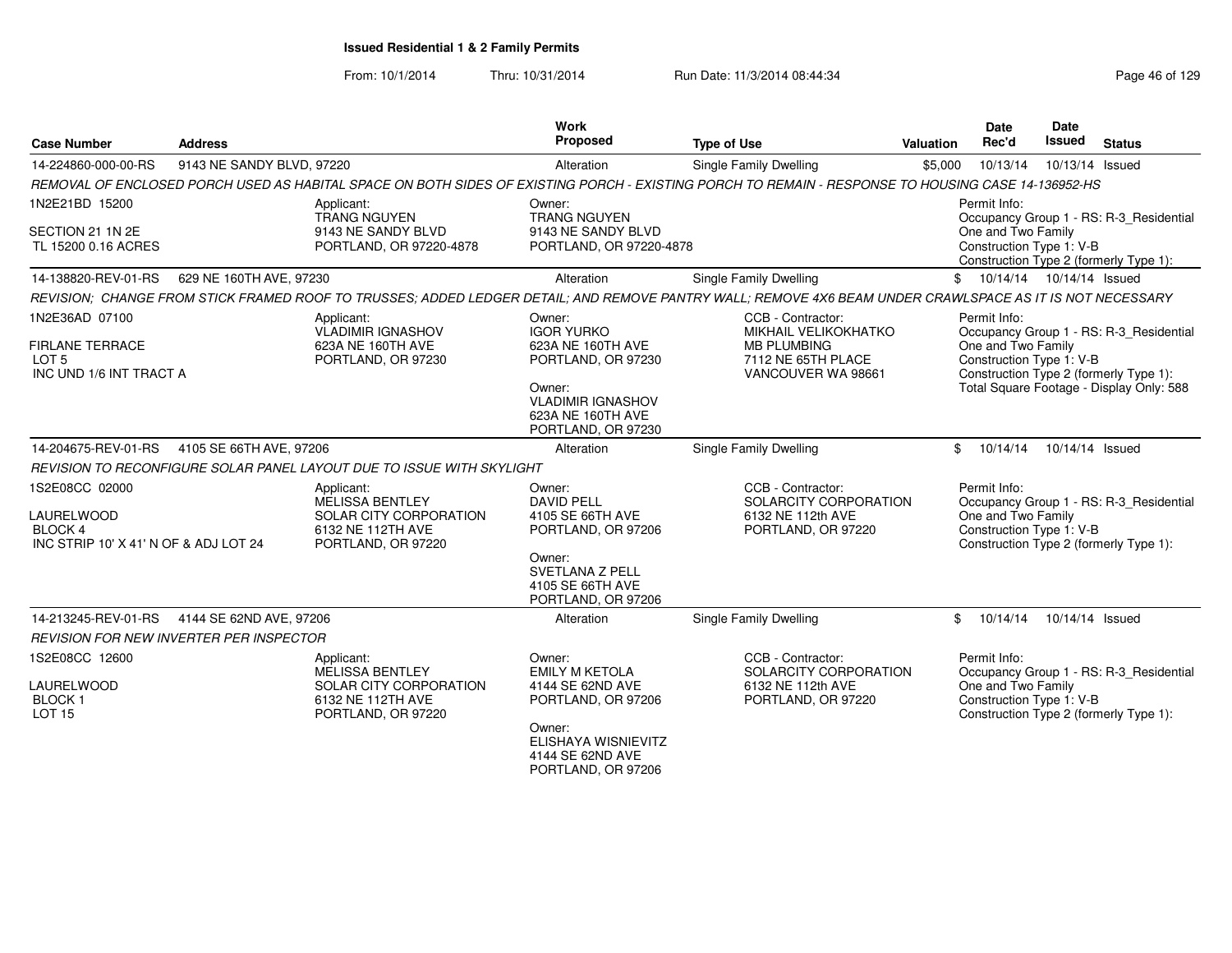| <b>Case Number</b>                                                                                 | <b>Address</b>              |                                                                                                     | Work<br>Proposed                                                                      | <b>Type of Use</b>                                                                                                                                             | <b>Valuation</b> | <b>Date</b><br>Rec'd                                           | Date<br><b>Issued</b> | <b>Status</b>                                                                           |
|----------------------------------------------------------------------------------------------------|-----------------------------|-----------------------------------------------------------------------------------------------------|---------------------------------------------------------------------------------------|----------------------------------------------------------------------------------------------------------------------------------------------------------------|------------------|----------------------------------------------------------------|-----------------------|-----------------------------------------------------------------------------------------|
| 14-225225-000-00-RS                                                                                | 10815 SE MILL CT, 97216     |                                                                                                     | Alteration                                                                            | <b>Single Family Dwelling</b>                                                                                                                                  | \$6.750          | 10/14/14                                                       | 10/14/14 Final        |                                                                                         |
| SOLAR - 4.59 KW PV ARRAY - NON PRESCRIPTIVE                                                        |                             |                                                                                                     |                                                                                       |                                                                                                                                                                |                  |                                                                |                       |                                                                                         |
| 1S2E03CA 07800<br><b>VERMADA PK</b><br>BLOCK 1<br>LOT <sub>13</sub>                                |                             | Applicant:<br>SOLARCITY CORPORATION<br>6132 NE 112th AVE<br>PORTLAND, OR 97220                      | Owner:<br>DONALD P WILLS<br>10815 SE MILL CT<br>PORTLAND, OR 97216-3219<br>Owner:     | CCB - Contractor:<br>SOLARCITY CORPORATION<br>6132 NE 112th AVE<br>PORTLAND, OR 97220                                                                          |                  | Permit Info:<br>One and Two Family<br>Construction Type 1: V-B |                       | Occupancy Group 1 - RS: R-3_Residential<br>Construction Type 2 (formerly Type 1):       |
|                                                                                                    |                             |                                                                                                     | JOANNE L WILLS<br>10815 SE MILL CT<br>PORTLAND, OR 97216-3219                         |                                                                                                                                                                |                  |                                                                |                       |                                                                                         |
| 14-225221-000-00-RS                                                                                | 15125 SE BELMORE ST         |                                                                                                     | Alteration                                                                            | <b>Single Family Dwelling</b>                                                                                                                                  | \$500            | 10/14/14                                                       | 10/14/14 Issued       |                                                                                         |
| SOLAR - 3.825 KW PV ARRAY - PERSCRIPTIVE                                                           |                             |                                                                                                     |                                                                                       |                                                                                                                                                                |                  |                                                                |                       |                                                                                         |
| 1S2E24BA 00129<br><b>MACGREGOR HEIGHTS</b><br>LOT <sub>34</sub>                                    |                             | Applicant:<br>MELISSA BENTLEY<br>SOLAR CITY CORPORATION<br>6132 NE 112TH AVE<br>PORTLAND, OR 97220  | Owner:<br>DAVID OCHAN<br>15125 SE BELMORE ST<br>PORTLAND, OR 97236                    | CCB - Contractor:<br>SOLARCITY CORPORATION<br>6132 NE 112th AVE<br>PORTLAND, OR 97220                                                                          |                  | Permit Info:<br>One and Two Family<br>Construction Type 1: V-B |                       | Occupancy Group 1 - RS: R-3_Residential<br>Construction Type 2 (formerly Type 1):       |
|                                                                                                    |                             |                                                                                                     | Owner:<br><b>HEATHER OCHAN</b><br>15125 SE BELMORE ST<br>PORTLAND, OR 97236           |                                                                                                                                                                |                  |                                                                |                       |                                                                                         |
| 14-225273-000-00-RS                                                                                | 6327 SE 65TH AVE, 97206     |                                                                                                     | Alteration                                                                            | <b>Single Family Dwelling</b>                                                                                                                                  | \$500            | 10/14/14                                                       | 10/14/14 Final        |                                                                                         |
|                                                                                                    |                             | PLANT 5 TREES ON PROPERTY AND PROVIDE EAVE PROTECTION ON SOUTH ELEVATION IN 1 HOUR FIRE PROTECTION  |                                                                                       |                                                                                                                                                                |                  |                                                                |                       |                                                                                         |
| 1S2E17CC 10400<br><b>TREMONT PL</b><br>BLOCK <sub>27</sub><br>LOT <sub>22</sub><br>S 30' OF LOT 23 |                             |                                                                                                     | Owner:<br>BOISE STREET PROPERTIES LLC<br>485 S STATE ST<br>LAKE OSWEGO, OR 97034-3937 |                                                                                                                                                                |                  | Permit Info:<br>One and Two Family<br>Construction Type 1: V-B |                       | Occupancy Group 1 - RS: R-3 Residential<br>Construction Type 2 (formerly Type 1):       |
| 14-181837-REV-01-RS                                                                                | 6405 SW PARKHILL WAY, 97201 |                                                                                                     | Alteration                                                                            | Single Family Dwelling                                                                                                                                         | \$900            | 10/14/14  10/14/14  Issued                                     |                       |                                                                                         |
|                                                                                                    |                             |                                                                                                     |                                                                                       | ADDED VALUE REVISION TO LOWER BACK DECK DUE TO ROTTED EXISTING FRAMING; REPLACING BEAMS AND EXISTING DECK JOISTS; REPLACING ROTTED BEAMS ON FRONT DECK, NEW F( |                  |                                                                |                       |                                                                                         |
| 1S1E15CC 08000                                                                                     |                             | Applicant:<br>PHIL SYDNOR                                                                           | Owner:<br><b>JEREMY R BARNETT</b>                                                     | CCB - Contractor:<br><b>JOHN PARMAN</b>                                                                                                                        |                  | Permit Info:<br>Occupancy Group 1 - RS: U_Decks,               |                       |                                                                                         |
| PARKHILL & RPLT<br>LOT 150 TL 8000                                                                 |                             | <b>INTEGRATE ARCHITECTURE &amp;</b><br><b>PLANNING INC</b><br>1715 N TERRY ST<br>PORTLAND, OR 97217 | <b>PO BOX 258</b><br>OREGON CITY, OR 97045-0016                                       | JOHN PARMAN CONSTRUCTION,<br><b>INC</b><br>16933 S BRADLEY RD<br>OREGON CITY, OR 97045                                                                         |                  | Patios, Porches, Carports<br>Construction Type 1: V-B          |                       | Construction Type 2 (formerly Type 1): V-B<br>Total Square Footage - Display Only: 1716 |
|                                                                                                    |                             |                                                                                                     |                                                                                       | CCB - Contractor:<br>LIPPOLD PLUMBING & HEATING<br><b>INC</b><br>PO BOX 895<br><b>BORING, OR 97009</b>                                                         |                  |                                                                |                       |                                                                                         |
|                                                                                                    |                             |                                                                                                     |                                                                                       |                                                                                                                                                                |                  |                                                                |                       |                                                                                         |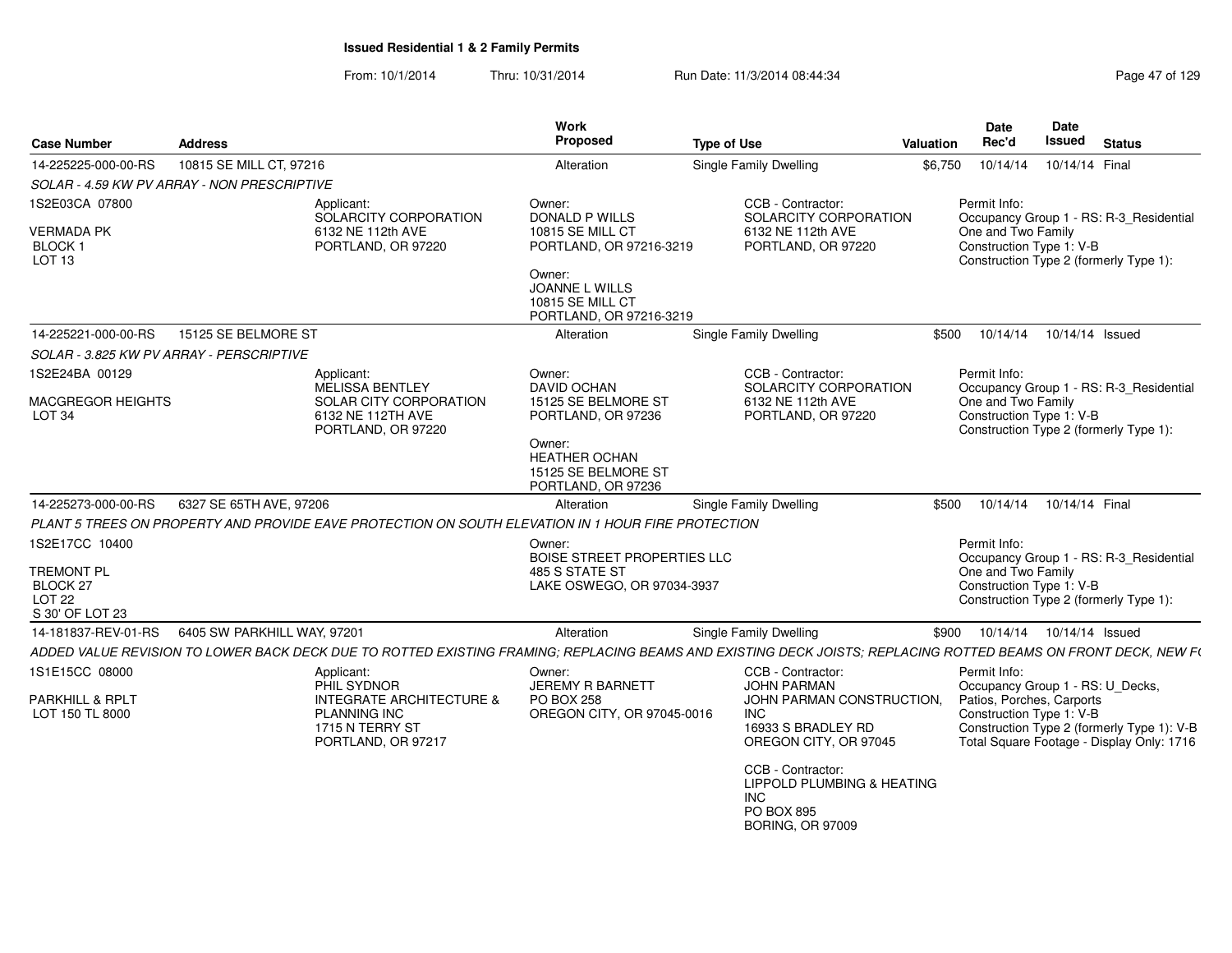| <b>Case Number</b>                                                   | <b>Address</b>                |                                                                                                                                                          | <b>Work</b><br><b>Proposed</b>                                                           | <b>Type of Use</b>                                                                        | <b>Valuation</b> | <b>Date</b><br>Rec'd                                           | <b>Date</b><br>Issued | <b>Status</b>                                                                     |
|----------------------------------------------------------------------|-------------------------------|----------------------------------------------------------------------------------------------------------------------------------------------------------|------------------------------------------------------------------------------------------|-------------------------------------------------------------------------------------------|------------------|----------------------------------------------------------------|-----------------------|-----------------------------------------------------------------------------------|
| 14-219190-000-00-RS                                                  | 2737 NE MASON ST, 97211       |                                                                                                                                                          | Alteration                                                                               | <b>Single Family Dwelling</b>                                                             | \$150,000        | 9/30/14                                                        | 10/15/14 Issued       |                                                                                   |
|                                                                      |                               | REMODEL EXISTING BATHROOMS. CONVERT POWDER ROOM TO FULL BATHROOM. RELOCATE KITCHEN. RELOCATE LAUNDRY TO MAIN FLOOR. REPLACE TWO WINDOWS IN EXISTING OPEN |                                                                                          |                                                                                           |                  |                                                                |                       |                                                                                   |
| 1N1E24CB 12500                                                       |                               | Applicant:<br>KEITH DAVIS CONSTRUCTION LLC DAVID WOLMAN                                                                                                  | Owner:                                                                                   | CCB - Contractor:<br>KEITH DAVIS CONSTRUCTION LLC Occupancy Group 1 - RS: R-3_Residential |                  | Permit Info:                                                   |                       |                                                                                   |
| <b>ALAMEDA PARK</b><br>BLOCK 34<br>LOT <sub>4</sub>                  |                               | 10740 SW LANCASTER RD<br>PORTLAND, OR 97219-6405                                                                                                         | 4727 NE 28TH AVE<br>PORTLAND, OR 97211-6531                                              | 10740 SW LANCASTER RD<br>PORTLAND, OR 97219-6405                                          |                  | One and Two Family<br>Construction Type 1: V-B                 |                       | Construction Type 2 (formerly Type 1):                                            |
|                                                                      |                               |                                                                                                                                                          | Owner:<br><b>NICOLA PINSON</b><br>4727 NE 28TH AVE<br>PORTLAND, OR 97211-6531            |                                                                                           |                  |                                                                |                       |                                                                                   |
| 14-225606-000-00-RS                                                  | 4531 SW WATER AVE, 97201      |                                                                                                                                                          | Alteration                                                                               | <b>Single Family Dwelling</b>                                                             | \$9,000          | 10/14/14                                                       |                       | 10/15/14 Under Inspection                                                         |
|                                                                      |                               | REMOVE PORTION OF WALL BETWEEN KITCHEN AND LIVINGROOM. REINFORCE BEAM BASEMENT.                                                                          |                                                                                          |                                                                                           |                  |                                                                |                       |                                                                                   |
| 1S1E15BB 00100                                                       |                               | Applicant:<br>Joshua Salinger                                                                                                                            | Owner:<br><b>KYLO GINSBERG</b>                                                           | CCB - Contractor:<br>BIRDSMOUTH CONSTRUCTION LLI Occupancy Group 1 - RS: R-3_Residential  |                  | Permit Info:                                                   |                       |                                                                                   |
| PORTLAND HMSTD<br>SUB OF LOT 4<br>BLOCK 4<br>S 20' OF LOT D<br>LOT E |                               | BIRDSMOUTH CONSTRUCTION LL 4120 SW 55TH DR<br>1633 SE 55TH AVE<br>PORTLAND, OR 97215                                                                     | PORTLAND, OR 97221-2028                                                                  | 1633 SE 55TH AVE<br>PORTLAND, OR 97215                                                    |                  | One and Two Family<br>Construction Type 1: V-B                 |                       | Construction Type 2 (formerly Type 1):                                            |
| 14-225694-000-00-RS                                                  | 6356 N MOORE AVE, 97217       |                                                                                                                                                          | Alteration                                                                               | <b>Single Family Dwelling</b>                                                             | \$12,000         | 10/15/14                                                       | 10/15/14 Issued       |                                                                                   |
|                                                                      |                               | REMOVE WALL BETWEEN KITCHEN AND FORMER BEDROOM TO CREATE DINING AREA                                                                                     |                                                                                          |                                                                                           |                  |                                                                |                       |                                                                                   |
| 1N1E15DB 11000                                                       |                               | Applicant:<br><b>DEBRA BERGER</b>                                                                                                                        | Owner:<br><b>DEBRA BERGER</b>                                                            |                                                                                           |                  | Permit Info:                                                   |                       | Occupancy Group 1 - RS: R-3 Remodel                                               |
| <b>PIEDMONT</b>                                                      |                               | 6356 N MOORE AVE                                                                                                                                         | 6356 N MOORE AVE                                                                         |                                                                                           |                  | Construction Type 1: V-B                                       |                       |                                                                                   |
| BLOCK 46<br><b>LOT 11</b>                                            |                               | PORTLAND, OR 97217-2154                                                                                                                                  | PORTLAND, OR 97217-2154                                                                  |                                                                                           |                  |                                                                |                       | Construction Type 2 (formerly Type 1):                                            |
|                                                                      |                               |                                                                                                                                                          | Owner:<br><b>LISA MCPHERSON</b><br>6356 N MOORE AVE<br>PORTLAND, OR 97217-2154           |                                                                                           |                  |                                                                |                       |                                                                                   |
| 14-223407-000-00-RS                                                  | 225 N KILLINGSWORTH ST, 97217 |                                                                                                                                                          | Alteration                                                                               | <b>Single Family Dwelling</b>                                                             | \$1              | 10/15/14                                                       |                       | 10/15/14 Under Inspection                                                         |
|                                                                      |                               | CHANGE OF OCCUPANCY FROM COMMERCIAL USE BACK TO SINGLE FAMILY RESIDENCE                                                                                  |                                                                                          |                                                                                           |                  |                                                                |                       |                                                                                   |
| 1N1E15DC 15000                                                       |                               | Applicant:<br><b>TERENCE L PACKHAM</b><br>221 N KILLINGSWORTH ST<br>PORTLAND, OR 97217-2436                                                              | Owner:<br><b>TERENCE L PACKHAM</b><br>221 N KILLINGSWORTH ST<br>PORTLAND, OR 97217-2436  |                                                                                           |                  | Permit Info:<br>One and Two Family<br>Construction Type 1: V-B |                       | Occupancy Group 1 - RS: R-3 Residential<br>Construction Type 2 (formerly Type 1): |
|                                                                      |                               |                                                                                                                                                          | Owner:<br><b>LYNNETTE M PACKHAM</b><br>221 N KILLINGSWORTH ST<br>PORTLAND, OR 97217-2436 |                                                                                           |                  |                                                                |                       |                                                                                   |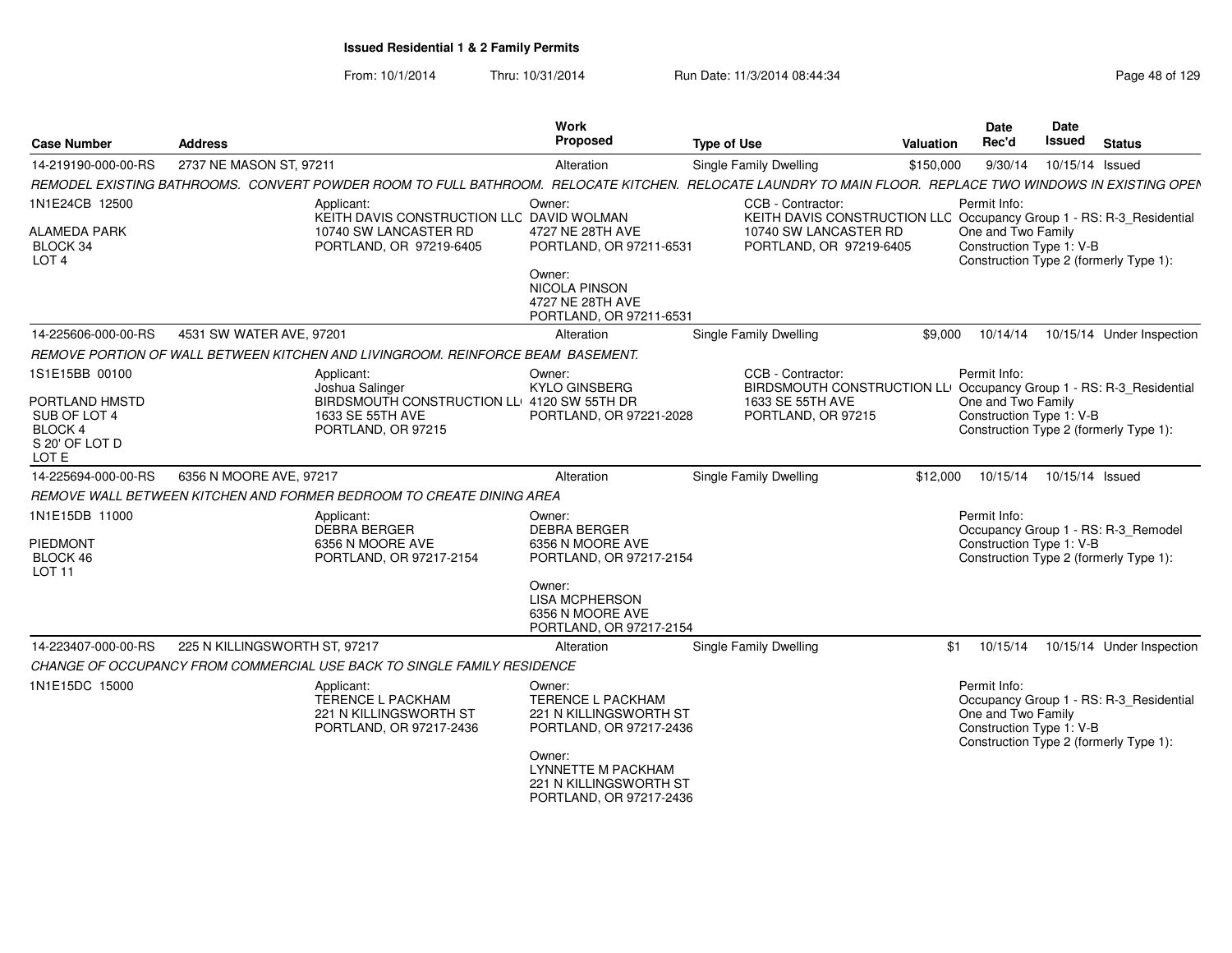| <b>Case Number</b>                                                   | <b>Address</b>                                                                                                                                               | <b>Work</b><br><b>Proposed</b>                                                | <b>Type of Use</b>                                                                                   | Date<br>Rec'd<br><b>Valuation</b>    | Date<br><b>Issued</b>                                              | <b>Status</b>                                                                     |
|----------------------------------------------------------------------|--------------------------------------------------------------------------------------------------------------------------------------------------------------|-------------------------------------------------------------------------------|------------------------------------------------------------------------------------------------------|--------------------------------------|--------------------------------------------------------------------|-----------------------------------------------------------------------------------|
| 14-225741-000-00-RS                                                  | 2303 SW MARKET STREET DR. 97201                                                                                                                              | Alteration                                                                    | Single Family Dwelling                                                                               | 10/15/14<br>\$200<br>10/15/14 Issued |                                                                    |                                                                                   |
|                                                                      | REMOVAL OF UNPERMITTED DECK ENCLOSURE AT REAR OF HOME AND ALL ASSOCIATED TRADES: SEE 14-194640-HS                                                            |                                                                               |                                                                                                      |                                      |                                                                    |                                                                                   |
| 1S1E04BB 02100<br>CARTERS ADD TO P                                   | Applicant:<br>AARON JOHANSON<br>2303 SW MARKET STREET DR                                                                                                     | Owner:<br><b>AARON JOHANSON</b><br>2303 SW MARKET STREET DR                   |                                                                                                      | Permit Info:                         | One and Two Family                                                 | Occupancy Group 1 - RS: R-3 Residential                                           |
| BLOCK 56<br>INC PT IN VAC MARKET ST DR LOT 23                        | PORTLAND, OR 97201                                                                                                                                           | PORTLAND, OR 97201                                                            |                                                                                                      |                                      | Construction Type 1: V-B<br>Construction Type 2 (formerly Type 1): |                                                                                   |
|                                                                      |                                                                                                                                                              | Owner:<br>VAN LE<br>2303 SW MARKET STREET DR<br>PORTLAND, OR 97201            |                                                                                                      |                                      |                                                                    |                                                                                   |
| 14-225813-000-00-RS                                                  | 5612 SE LINCOLN ST, 97215                                                                                                                                    | Alteration                                                                    | <b>Single Family Dwelling</b>                                                                        | \$500<br>10/15/14                    | 10/15/14 Issued                                                    |                                                                                   |
|                                                                      | SOLAR INSTALLATION OF 2.52KW ROOFMOUNT PV SYSTEM - PRESCRIPTIVE                                                                                              |                                                                               |                                                                                                      |                                      |                                                                    |                                                                                   |
| 1S2E06DC 11200                                                       | Applicant:<br>STELCOR ENERGY LLC                                                                                                                             | Owner:<br><b>DYLAN J MAGIEREK</b>                                             | CCB - Contractor:<br><b>STELCOR ENERGY LLC</b>                                                       | Permit Info:                         |                                                                    | Occupancy Group 1 - RS: R-3_Residential                                           |
| <b>WACONDA</b><br>BLOCK 1<br>E 80' OF LOT 1&2                        | 5028 E 22ND STREET<br><b>TUCSON, AZ 85711</b>                                                                                                                | 5612 SE LINCOLN ST<br>PORTLAND, OR 97215-4001                                 | 5028 E 22ND STREET<br><b>TUCSON, AZ 85711</b>                                                        |                                      | One and Two Family<br>Construction Type 1: V-B                     | Construction Type 2 (formerly Type 1):                                            |
| 14-211728-000-00-RS                                                  | 5918 SE 89TH AVE, 97266                                                                                                                                      | Alteration                                                                    | Single Family Dwelling                                                                               | \$3,500                              |                                                                    | 9/12/14  10/15/14  Under Inspection                                               |
|                                                                      | CONVERT SINGLE FAMILY RESIDENCE TO LIVE WORK SPACE AND STRUCTURAL UPGRADES - OCCUPANCY REMAINS R-3. NFPA 13D SPRINKLER SYSTEM REQD. UNDER DEFERRED SUBMITTAL |                                                                               |                                                                                                      |                                      |                                                                    |                                                                                   |
| 1S2E16CA 12300<br>MT SCOTT PK<br>BLOCK <sub>3</sub><br><b>LOT 11</b> | Applicant:<br><b>CHRISTINE MCKELVEY</b><br>410 SE SANDY DELL RD<br>TROUTDALE, OR 97060-8614                                                                  | Owner:<br>PHYLLIS A SAMPLE<br>5918 SE 89TH AVE<br>PORTLAND, OR 97266          | CCB - Contractor:<br>SIERRA EXCAVATION AND<br>CONSTRUCTION LLC<br>PO BOX 30642<br>PORTLAND, OR 97294 | Permit Info:                         | One and Two Family<br>Construction Type 1: V-B                     | Occupancy Group 1 - RS: R-3_Residential<br>Construction Type 2 (formerly Type 1): |
| 14-175693-000-00-RS                                                  | 7102 N ALBINA AVE, 97217                                                                                                                                     | Alteration                                                                    | Single Family Dwelling                                                                               | \$500                                | 10/15/14  10/15/14  Issued                                         |                                                                                   |
|                                                                      | SOLAR-INSTALLATION OF 2.6kW SOLAR SYSTEM ROOF PERMIT, NON PRESCRIPTIVE                                                                                       |                                                                               |                                                                                                      |                                      |                                                                    |                                                                                   |
| 1N1E15BA 07100<br><b>SWINTON</b><br>BLOCK 50<br>LOT 19&20            | Applicant:<br><b>JOSH CARTWRIGHT</b><br><b>REC SOLAR INC</b><br>3380 SE 20TH AVE<br>PORTLAND OREGON 97202                                                    | Owner:<br><b>ELIZABETH COWIN</b><br>7102 N ALBINA AVE<br>PORTLAND, OR 97217   | CCB - Contractor:<br><b>REC SOLAR INC</b><br>3380 SE 20TH AVE<br>PORTLAND, OR 97202                  | Permit Info:                         | Construction Type 1: V-B<br>Construction Type 2 (formerly Type 1): | Occupancy Group 1 - RS: R-3 Remodel                                               |
|                                                                      |                                                                                                                                                              | Owner:<br><b>DOUGLAS W MERRITT</b><br>7102 N ALBINA AVE<br>PORTLAND, OR 97217 |                                                                                                      |                                      |                                                                    |                                                                                   |
| 14-224241-REV-01-RS                                                  | 3956 N LONGVIEW AVE, 97227                                                                                                                                   | Alteration                                                                    | Single Family Dwelling                                                                               | 10/15/14<br>\$                       | 10/15/14 Issued                                                    |                                                                                   |
|                                                                      | REVISION TO REDUCE CEILING HEIGHT. owner exemption form fill out and recorded.                                                                               |                                                                               |                                                                                                      |                                      |                                                                    |                                                                                   |
| 1N1E21DD 01200                                                       | Applicant:<br>JONATHAN W MALANCHE                                                                                                                            | Owner:<br>JONATHAN W MALANCHE                                                 | CCB - Contractor:<br>VAL L THELEN                                                                    | Permit Info:                         |                                                                    | Occupancy Group 1 - RS: R-3_Remodel                                               |
| <b>OVERLOOK</b><br>BLOCK 16<br>LOT <sub>14</sub>                     | 3956 N LONGVIEW AVE<br>PORTLAND, OR 97227-1026                                                                                                               | 3956 N LONGVIEW AVE<br>PORTLAND, OR 97227-1026                                | <b>18605 SE ADDIE</b><br>MILWAUKIE, OR 97267                                                         |                                      | Construction Type 1: V-B<br>Construction Type 2 (formerly Type 1): | Total Square Footage - Display Only: 560                                          |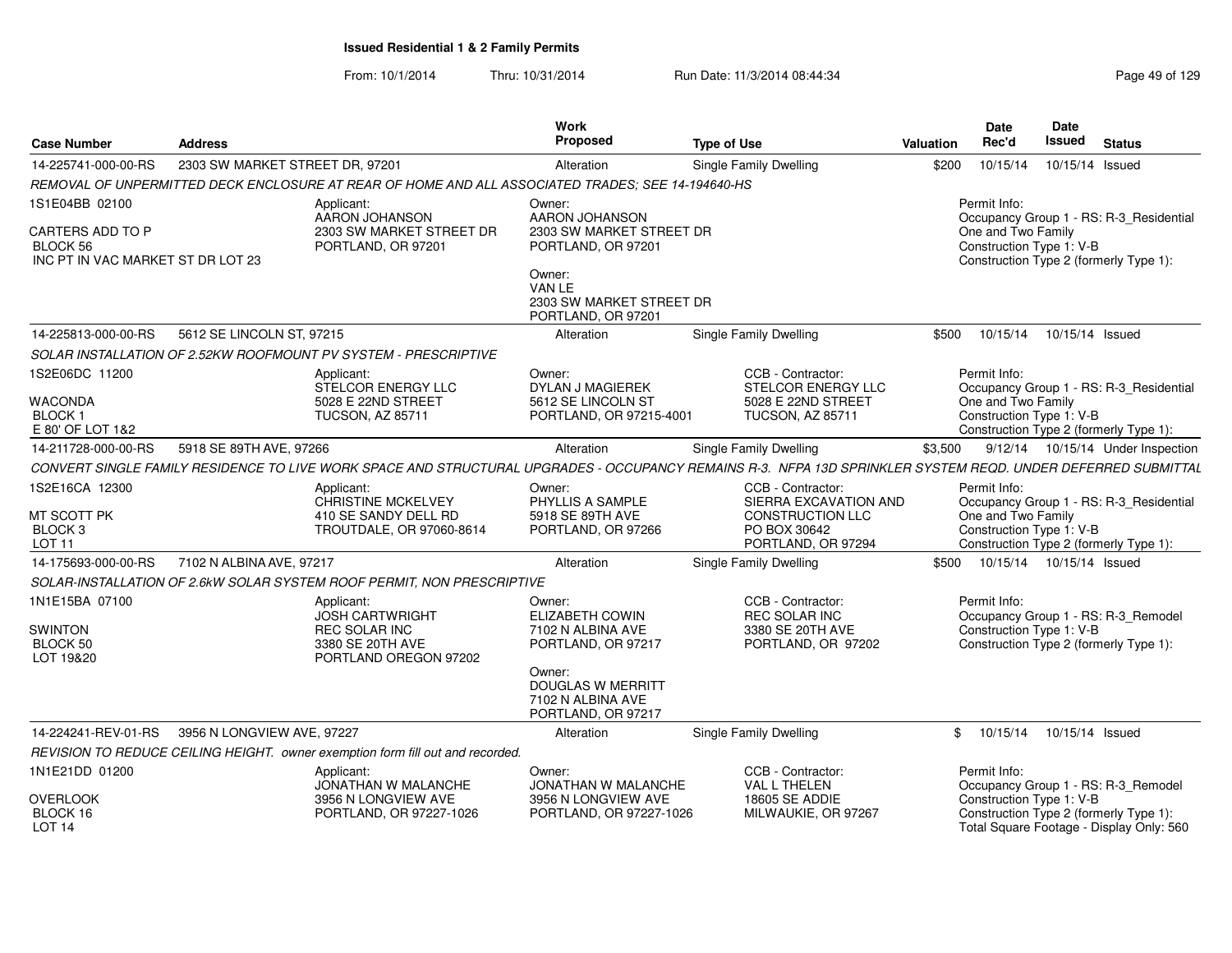| <b>Case Number</b>                                                                | <b>Address</b>                               |                                                                                               | <b>Work</b><br>Proposed                                                         | <b>Type of Use</b>                                                                          | Valuation | <b>Date</b><br>Rec'd                                                                                     | Date<br><b>Issued</b> | <b>Status</b>                                                                                                             |
|-----------------------------------------------------------------------------------|----------------------------------------------|-----------------------------------------------------------------------------------------------|---------------------------------------------------------------------------------|---------------------------------------------------------------------------------------------|-----------|----------------------------------------------------------------------------------------------------------|-----------------------|---------------------------------------------------------------------------------------------------------------------------|
| 14-226044-000-00-RS                                                               | 5923 SW HOOD AVE, 97201                      |                                                                                               | Alteration                                                                      | Single Family Dwelling                                                                      | \$500     | 10/15/14                                                                                                 | 10/15/14 Final        |                                                                                                                           |
| SOLAR - 5KW ROOF MOUNTED PV ARRAY                                                 |                                              |                                                                                               |                                                                                 |                                                                                             |           |                                                                                                          |                       |                                                                                                                           |
| 1S1E15CA 08000<br>SOUTHPORT<br>BLOCK <sub>3</sub><br>LOT <sub>3</sub>             |                                              | Applicant:<br>SYNCHRO SOLAR, LLC.<br>1111 E BURNSIDE ST, #308<br>PORTLAND, OR 97214           | Owner:<br>SHANNYN Z R TIMROTT<br>5923 SW HOOD AVE<br>PORTLAND, OR 97239         | CCB - Contractor:<br>SYNCHRO SOLAR, LLC.<br>1111 E BURNSIDE ST, #308<br>PORTLAND, OR 97214  |           | Permit Info:<br>One and Two Family<br>Construction Type 1: V-B<br>Construction Type 2 (formerly Type 1): |                       | Occupancy Group 1 - RS: R-3_Residential                                                                                   |
|                                                                                   |                                              |                                                                                               | Owner:<br>CHRISTOPHER M TIMROTT<br>5923 SW HOOD AVE<br>PORTLAND, OR 97239       |                                                                                             |           |                                                                                                          |                       |                                                                                                                           |
| 14-201000-REV-02-RS                                                               | 8716 NW BAILEY ST, 97231                     |                                                                                               | Alteration                                                                      | Single Family Dwelling                                                                      | \$3.000   | 10/15/14                                                                                                 | 10/15/14 Issued       |                                                                                                                           |
|                                                                                   |                                              | VALUE ADDED REVISION TO CONSTRUCT NEW DECK AND REPLACE EXISTING FRAMED WINDOW WITH NEW SLIDER |                                                                                 |                                                                                             |           |                                                                                                          |                       |                                                                                                                           |
| 1N1W11AC 05700                                                                    |                                              | Applicant:<br>ALLEN TANKERSLEY                                                                | Owner:<br><b>CONNIE S CHAMBERLAIN</b>                                           | CCB - Contractor:<br><b>CORNERSTONE BUILDERS INC</b>                                        |           | Permit Info:                                                                                             |                       | Occupancy Group 1 - RS: R-3_Residential                                                                                   |
| WHITWOOD CT<br>BLOCK 4<br>INC PT VAC ST LOT 11-13<br>NELY OF NW MIDWAY AVE LOT 14 |                                              | 7849 SW CIRRUS DR<br>BEAVERTON, OR 97008                                                      | 8716 NW BAILEY ST<br>PORTLAND, OR 97231                                         | 7849 SW CIRRUS DR<br>BEAVERTON OR 97008                                                     |           | One and Two Family<br>Construction Type 1: V-B<br>Construction Type 2 (formerly Type 1):                 |                       |                                                                                                                           |
| 14-205227-REV-01-RS                                                               | 2420 SE 67TH AVE - Unit B. 97206             |                                                                                               | Alteration                                                                      | <b>Single Family Dwelling</b>                                                               |           | 10/15/14<br>\$                                                                                           | 10/15/14 Issued       |                                                                                                                           |
|                                                                                   |                                              | REVISION TO RECONFIGURE BATHROOM TO MEET CODE REQUIREMENTS                                    |                                                                                 |                                                                                             |           |                                                                                                          |                       |                                                                                                                           |
| 1S2E05CD 06200                                                                    |                                              | Applicant:<br>RAY CORONADO III<br>4905 N INTERSTATE AVE<br>PORTLAND, OR 97217                 | Owner:<br><b>MARK DESBROW</b><br>2420 SE 67TH AVE<br>PORTLAND, OR 97206-1215    | CCB - Contractor:<br><b>GREERS TEMPTROL LTD</b><br>1049 SE 80TH AVE<br>PORTLAND, OR 97215   |           | Permit Info:<br>Construction Type 1: V-B                                                                 |                       | Occupancy Group 1 - RS: R-3_Remodel<br>Construction Type 2 (formerly Type 1):<br>Total Square Footage - Display Only: 674 |
|                                                                                   |                                              |                                                                                               | Owner:<br><b>JESSICA DESBROW</b><br>2420 SE 67TH AVE<br>PORTLAND, OR 97206-1215 | CCB - Contractor:<br><b>ACE PLUMBING</b><br>PO BOX 1055<br><b>BORING, OR</b>                |           |                                                                                                          |                       |                                                                                                                           |
|                                                                                   |                                              |                                                                                               |                                                                                 | CCB - Contractor:<br><b>RAY CORONADO III</b><br>4905 N INTERSTATE AVE<br>PORTLAND, OR 97217 |           |                                                                                                          |                       |                                                                                                                           |
| 14-226104-000-00-RS                                                               | 714 SE 48TH AVE, 97215                       |                                                                                               | Alteration                                                                      | Single Family Dwelling                                                                      | \$6,550   | 10/15/14                                                                                                 | 10/15/14 Final        |                                                                                                                           |
|                                                                                   | REPAIR PORTION OF FOUNDATION ALONG NW CORNER |                                                                                               |                                                                                 |                                                                                             |           |                                                                                                          |                       |                                                                                                                           |
| 1S2E06BA 14100                                                                    |                                              | Applicant:<br>NORA COLBURN                                                                    | Owner:<br><b>MARSHA R MOLLETT</b>                                               | CCB - Contractor:<br>RAMJACK OF OREGON                                                      |           | Permit Info:                                                                                             |                       | Occupancy Group 1 - RS: R-3_Residential                                                                                   |
| <b>LARSONS ADD</b><br><b>BLOCK 2</b><br>LOT <sub>7</sub>                          |                                              | RAM JACK OF OREGON<br>PO BOX 11701<br>EUGENE, OR 97440                                        | 714 SE 48TH AVE<br>PORTLAND, OR 97215-1723                                      | PO BOX 11701<br>EUGENE, OR 97440                                                            |           | One and Two Family<br>Construction Type 1: V-B<br>Construction Type 2 (formerly Type 1):                 |                       |                                                                                                                           |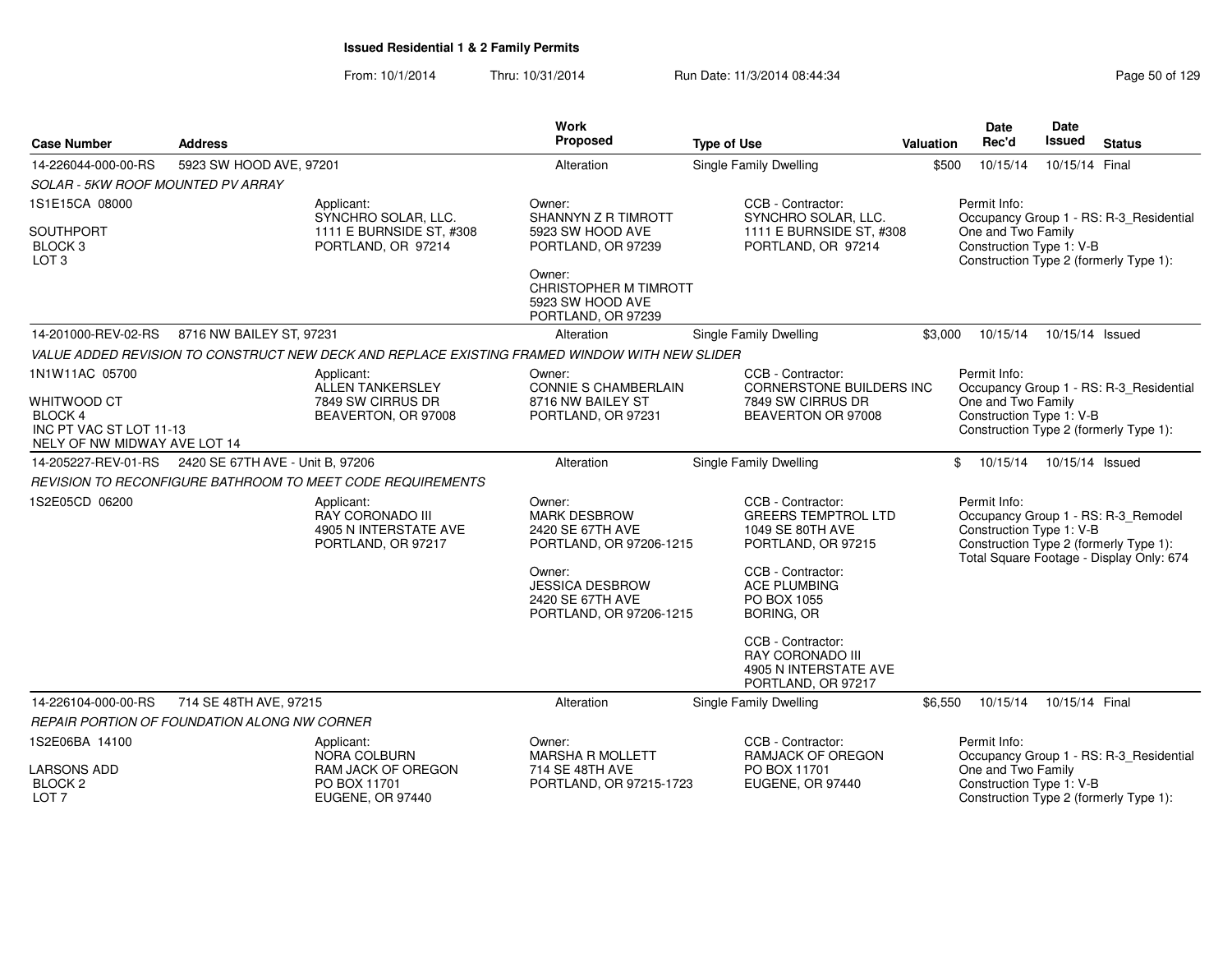| <b>Case Number</b>                                  | <b>Address</b>                                                                                                                                               | Work<br>Proposed                                                                     | <b>Type of Use</b>                                                                                            | <b>Valuation</b> | <b>Date</b><br>Rec'd | <b>Date</b><br>Issued                                                                                          | <b>Status</b> |
|-----------------------------------------------------|--------------------------------------------------------------------------------------------------------------------------------------------------------------|--------------------------------------------------------------------------------------|---------------------------------------------------------------------------------------------------------------|------------------|----------------------|----------------------------------------------------------------------------------------------------------------|---------------|
| 14-226246-000-00-RS                                 | 3452 NE MULTNOMAH ST, 97232                                                                                                                                  | Alteration                                                                           | Single Family Dwelling                                                                                        | \$55,000         | 10/16/14             | 10/16/14 Issued                                                                                                |               |
|                                                     | CONVERT BASEMENT TO LIVING SPACE, INCLUDES NEW BEDROOM WITH EGRESS WINDOW AND WELL AND LIVING AREA. BATHROOM AND LAUNDRY ARE EXISTING UNDER PERMIT 07-168882 |                                                                                      |                                                                                                               |                  |                      |                                                                                                                |               |
| 1N1E36AB 11200                                      | Applicant:<br>PHILIP MANLEY                                                                                                                                  | Owner:<br>ROBERT B BEANBLOSSOM                                                       | CCB - Contractor:<br>PHILIP MANLEY                                                                            |                  | Permit Info:         | Occupancy Group 1 - RS: R-3_Remodel                                                                            |               |
| <b>LAURELHURST</b><br>BLOCK 26<br>LOT <sub>11</sub> | 3803 SE LINCOLN ST<br>PORTLAND, OR 97214                                                                                                                     | 3452 NE MULTNOMAH ST<br>PORTLAND, OR 97232                                           | 3803 SE LINCOLN ST<br>PORTLAND, OR 97214                                                                      |                  |                      | Construction Type 1: V-B<br>Construction Type 2 (formerly Type 1):                                             |               |
|                                                     |                                                                                                                                                              | Owner:<br>ALISON S BEANBLOSSOM<br>3452 NE MULTNOMAH ST<br>PORTLAND, OR 97232         |                                                                                                               |                  |                      |                                                                                                                |               |
| 14-226256-000-00-RS                                 | 3835 NE WISTARIA DR. 97212                                                                                                                                   | Alteration                                                                           | <b>Single Family Dwelling</b>                                                                                 | \$15.000         | 10/16/14             | 10/16/14 Under Inspection                                                                                      |               |
|                                                     | REMODEL KITCHEN, ADD NEW BEAM, REMOVE POCKET DOOR AND RELOCATE CASED OPENING, NEW FOOTING FOR SUPPORT                                                        |                                                                                      |                                                                                                               |                  |                      |                                                                                                                |               |
| 1N1E25AA 11500                                      | Applicant:<br><b>SHANE PATRICK</b>                                                                                                                           | Owner:<br>JOHN W SNYDER                                                              | CCB - Contractor:<br>NEIL KELLY CO INC                                                                        |                  | Permit Info:         | Occupancy Group 1 - RS: R-3 Remodel                                                                            |               |
| <b>BEAUMONT</b><br>BLOCK 50<br>LOT 4 TL 11500       | <b>NEIL KELLY CO</b><br>804 N ALBERTA ST<br>PORTLAND, OR 97217                                                                                               | 3835 NE WISTARIA DR<br>PORTLAND, OR 97212-2831                                       | 804 N ALBERTA ST<br>PORTLAND, OR 97217-2693                                                                   |                  |                      | Construction Type 1: V-B<br>Construction Type 2 (formerly Type 1):<br>Total Square Footage - Display Only: 200 |               |
|                                                     |                                                                                                                                                              | Owner:<br>JULIE A SNYDER<br>3835 NE WISTARIA DR<br>PORTLAND, OR 97212-2831           | CCB - Contractor:<br>COHO ELECTRIC<br>PO BOX 40<br>WILSONVILLE OR 97070                                       |                  |                      |                                                                                                                |               |
|                                                     |                                                                                                                                                              |                                                                                      | CCB - Contractor:<br><b>B AYRES PLUMBING &amp;</b><br>CONTRACTING INC<br><b>PO BOX 149</b><br>CANBY, OR 97013 |                  |                      |                                                                                                                |               |
| 14-222128-000-00-RS                                 | 10705 NE SAN RAFAEL ST, 97220                                                                                                                                | Alteration                                                                           | <b>Single Family Dwelling</b>                                                                                 | \$12,000         |                      | 10/16/14  10/16/14  Under Inspection                                                                           |               |
|                                                     | CONVERT GARAGE TO LIVING SPACE; ADD NEW WALLS AROUND WATER HEATER ***TRADES TO BE OBTAINED SEPARATELY***SEE 14-217076-FD & 14-219187-VI                      |                                                                                      |                                                                                                               |                  |                      |                                                                                                                |               |
| 1N2E27CA 22400                                      | Applicant:<br><b>DAVID HALLIN</b>                                                                                                                            | Owner:<br><b>EVELYN C OLSEN</b>                                                      | CCB - Contractor:<br><b>DAVID HALLIN</b>                                                                      |                  | Permit Info:         | Occupancy Group 1 - RS: U Private                                                                              |               |
| <b>CASMUR</b><br>BLOCK 16<br>W 9' OF LOT 19         | <b>STANLEY C KENNEDY</b><br><b>ENTERPRISES INC</b><br>315 SE 7TH AVE                                                                                         | 10705 NE SAN RAFAEL ST<br>PORTLAND, OR 97220-3709                                    | <b>STANLEY C KENNEDY</b><br><b>ENTERPRISES INC</b><br>315 SE 7TH AVE                                          |                  | Garage\Utility Misc. | Construction Type 1: V-B<br>Construction Type 2 (formerly Type 1):                                             |               |
| LOT 20&21<br>E 7' OF LOT 22                         | PORTLAND, OR 97214-1233                                                                                                                                      | Owner:<br><b>CONRAD H OLSEN</b><br>10705 NE SAN RAFAEL ST<br>PORTLAND, OR 97220-3709 | PORTLAND, OR 97214-1233                                                                                       |                  |                      | Total Square Footage - Display Only: 250                                                                       |               |
| 14-189572-REV-01-RS                                 | 14130 NE EUGENE CT. 97230                                                                                                                                    | Alteration                                                                           | Single Family Dwelling                                                                                        |                  |                      | \$ 10/16/14 10/16/14 Issued                                                                                    |               |
|                                                     | REVISION TO RELOCATE WINDOW WELLS TO EXISTING WINDOW LOCATIONS                                                                                               |                                                                                      |                                                                                                               |                  |                      |                                                                                                                |               |
| 1N2E26DA 06800                                      | Applicant:<br>MOHAMMED W WARITU                                                                                                                              | Owner:<br>MOHAMMED W WARITU                                                          |                                                                                                               |                  | Permit Info:         | Occupancy Group 1 - RS: R-3 Residential                                                                        |               |
| RICHLAND<br>LOT 7 TL 6800                           | 14130 NE EUGENE CT<br>PORTLAND, OR 97230-4053                                                                                                                | 14130 NE EUGENE CT<br>PORTLAND, OR 97230-4053                                        |                                                                                                               |                  | One and Two Family   | Construction Type 1: V-B<br>Construction Type 2 (formerly Type 1):                                             |               |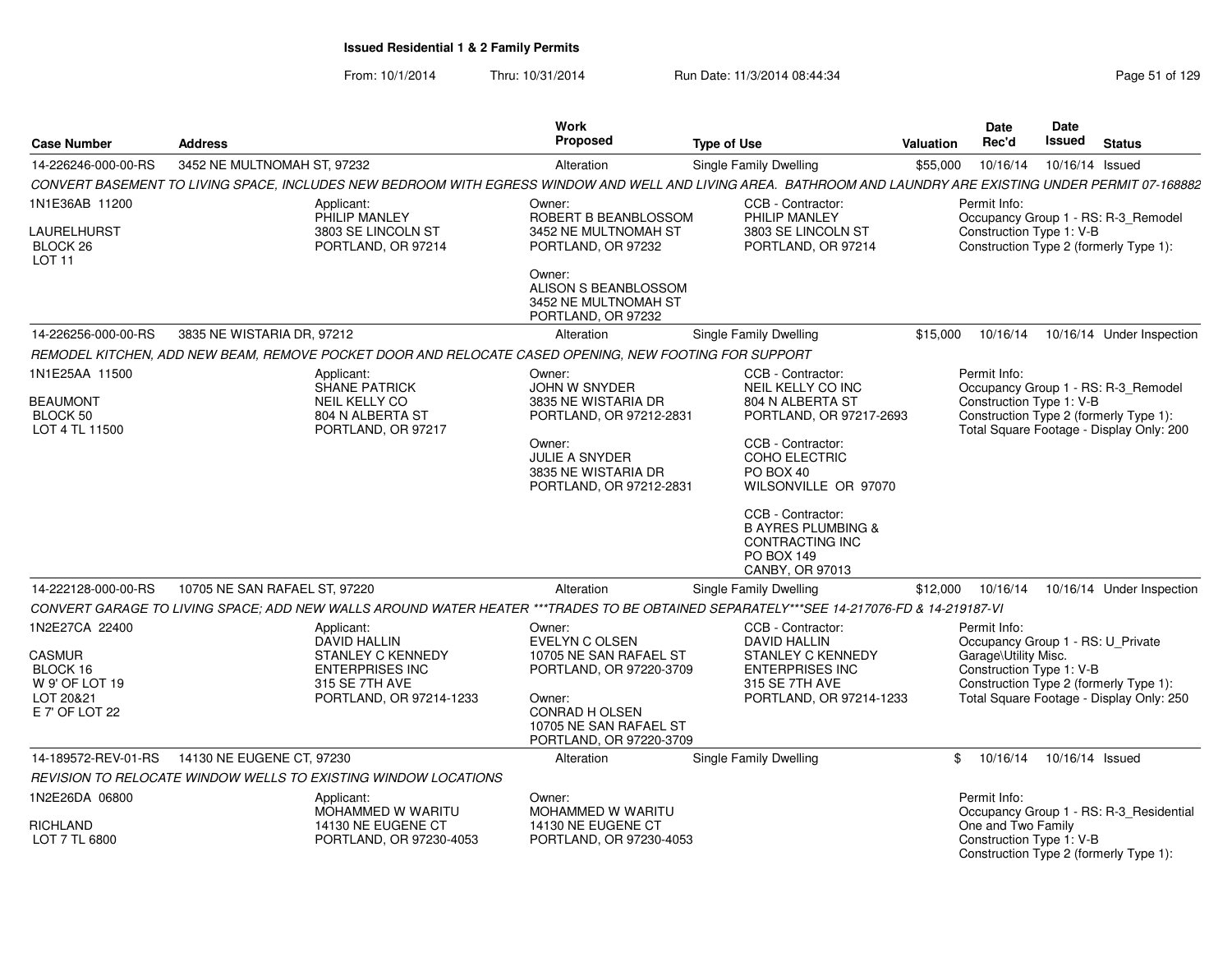| <b>Case Number</b><br><b>Address</b>                                                                                                                   |                                                                                                               | Work<br>Proposed                                                                                                                                                    | <b>Type of Use</b>                                                                                                                                                                           | Valuation | <b>Date</b><br>Rec'd                                                                              | Date<br><b>Issued</b>     | <b>Status</b>                                                                     |
|--------------------------------------------------------------------------------------------------------------------------------------------------------|---------------------------------------------------------------------------------------------------------------|---------------------------------------------------------------------------------------------------------------------------------------------------------------------|----------------------------------------------------------------------------------------------------------------------------------------------------------------------------------------------|-----------|---------------------------------------------------------------------------------------------------|---------------------------|-----------------------------------------------------------------------------------|
| 14-223268-000-00-RS                                                                                                                                    | 5220 NE ROSELAWN ST, 97218                                                                                    | Alteration                                                                                                                                                          | Single Family Dwelling                                                                                                                                                                       | \$6,000   | 10/16/14                                                                                          |                           | 10/16/14 Under Inspection                                                         |
|                                                                                                                                                        |                                                                                                               | BUILD EXTERIOR STAIRS FROM GRADE TO SECOND FLOOR. REPLACE EXISTING WINDOW ON 2ND FLOOR WITH DOOR.***DECOMMISSIONING REQUIRED*** Septic Decommissioning Required. Ca |                                                                                                                                                                                              |           |                                                                                                   |                           |                                                                                   |
| 1N2E19AB 06500<br>SECTION 19 1N 2E<br>TL 6500 0.46 ACRES                                                                                               | Applicant:<br><b>RICHARD MATZ</b><br>13624 NE GLISAN ST<br>PORTLAND, OR 97230                                 | Owner:<br><b>VALERIE L MC CONAUGHY</b><br>5220 NE ROSELAWN ST<br>PORTLAND, OR 97218-2512                                                                            | CCB - Contractor:<br><b>RICHARD MATZ</b><br>13624 NE GLISAN ST<br>PORTLAND, OR 97230                                                                                                         |           | Permit Info:<br>One and Two Family<br>Construction Type 1: V-B<br>Number of New Dwelling Units: 1 |                           | Occupancy Group 1 - RS: R-3_Residential<br>Construction Type 2 (formerly Type 1): |
| 14-226776-000-00-RS                                                                                                                                    | 1574 SE POPLAR AVE, 97214                                                                                     | Alteration                                                                                                                                                          | Single Family Dwelling                                                                                                                                                                       | \$4.000   |                                                                                                   | 10/16/14  10/16/14  Final |                                                                                   |
| <b>VOLUNTARY SEISMIC UPGRADE.</b>                                                                                                                      |                                                                                                               |                                                                                                                                                                     |                                                                                                                                                                                              |           |                                                                                                   |                           |                                                                                   |
| 1S1E02DB 01100<br><b>LADDS ADD</b><br>BLOCK <sub>20</sub><br>LOT <sub>25</sub>                                                                         | Applicant:<br><b>STEVE GEMMELL</b><br><b>GEMMELL CONSTRUCTION LLC</b><br>3817 N WILLIAMS<br>PORTLAND OR 97227 | Owner:<br><b>ANTHONY ORKIN</b><br>1574 SE POPLAR AVE<br>PORTLAND, OR 97214-4863                                                                                     | CCB - Contractor:<br><b>STEVE GEMMELL</b><br><b>GEMMELL CONSTRUCTION LLC</b><br>3817 N WILLIAMS<br>PORTLAND OR 97227                                                                         |           | Permit Info:<br>One and Two Family<br>Construction Type 1: V-B                                    |                           | Occupancy Group 1 - RS: R-3 Residential<br>Construction Type 2 (formerly Type 1): |
| 14-226784-000-00-RS                                                                                                                                    | 1566 SE MARION ST                                                                                             | Alteration                                                                                                                                                          | Single Family Dwelling                                                                                                                                                                       | \$3,880   |                                                                                                   | 10/16/14  10/16/14  Final |                                                                                   |
| <b>VOLUNTARY SEISMIC UPGRADE.</b>                                                                                                                      |                                                                                                               |                                                                                                                                                                     |                                                                                                                                                                                              |           |                                                                                                   |                           |                                                                                   |
| 1S1E26AB 13600<br>SELLWOOD<br>BLOCK 63<br>W 10' OF LOT 1&2<br>LOT 18                                                                                   | Applicant:<br><b>STEVE GEMMELL</b><br><b>GEMMELL CONSTRUCTION LLC</b><br>3817 N WILLIAMS<br>PORTLAND OR 97227 | Owner:<br>MICHAEL D CACHUELA<br>1566 SE MARION ST<br>PORTLAND, OR 97202-7237<br>Owner:<br><b>WENDY R DOWNING</b>                                                    | CCB - Contractor:<br><b>STEVE GEMMELL</b><br>GEMMELL CONSTRUCTION LLC<br>3817 N WILLIAMS<br>PORTLAND OR 97227                                                                                |           | Permit Info:<br>One and Two Family<br>Construction Type 1: V-B                                    |                           | Occupancy Group 1 - RS: R-3 Residential<br>Construction Type 2 (formerly Type 1): |
|                                                                                                                                                        |                                                                                                               | 1566 SE MARION ST<br>PORTLAND, OR 97202-7237                                                                                                                        |                                                                                                                                                                                              |           |                                                                                                   |                           |                                                                                   |
| 14-226890-000-00-RS                                                                                                                                    | 7318 SE TIBBETTS ST, 97206                                                                                    | Alteration                                                                                                                                                          | Single Family Dwelling                                                                                                                                                                       | \$3,000   | 10/17/14                                                                                          |                           | 10/17/14 Under Inspection                                                         |
| ADD BATHROOM ON THE SECOND FLOOR<br>1S2E08AC 07400<br><b>JOSEPHINE</b><br>BLOCK 4<br>N 70' OF LOT 1 EXC W 95' & S 53' OF N 123'<br>OF LOT 1 EXC W 100' | Applicant:<br><b>GRANT WAYNE MASSIER</b><br>746 NE 155TH AVENUE<br>PORTLAND, OR 97230 5458                    | Owner:<br>DOROTHY A ROSE<br>7318 SE TIBBETTS ST<br>PORTLAND, OR 97206-1842<br>Owner:<br><b>KRISTIN A ROSE</b><br>7318 SE TIBBETTS ST<br>PORTLAND, OR 97206-1842     | CCB - Contractor:<br><b>CAMPBELLS PLUMBING</b><br>14755 SE 232 ND DR<br>BORING OR 97009<br>CCB - Contractor:<br><b>GRANT WAYNE MASSIER</b><br>746 NE 155TH AVENUE<br>PORTLAND, OR 97230 5458 |           | Permit Info:<br>One and Two Family<br>Construction Type 1: V-B                                    |                           | Occupancy Group 1 - RS: R-3 Residential<br>Construction Type 2 (formerly Type 1): |
|                                                                                                                                                        |                                                                                                               | Owner:<br>MARK J WILLEY<br>7318 SE TIBBETTS ST<br>PORTLAND, OR 97206-1842                                                                                           |                                                                                                                                                                                              |           |                                                                                                   |                           |                                                                                   |
| 14-226871-000-00-RS                                                                                                                                    | 4405 N GANTENBEIN AVE, 97217                                                                                  | Alteration                                                                                                                                                          | Single Family Dwelling                                                                                                                                                                       | \$6,750   | 10/17/14                                                                                          |                           | 10/17/14 Under Inspection                                                         |
|                                                                                                                                                        | SOLAR - 3.30KW ROOF TOP MOUNTED PV SYSTEM - NON-PRESCRIPTIVE                                                  |                                                                                                                                                                     |                                                                                                                                                                                              |           |                                                                                                   |                           |                                                                                   |
| 1N1E22DB 02200<br><b>CENTRAL ALBINA</b><br>BLOCK <sub>2</sub><br>LOT <sub>3</sub>                                                                      | Applicant:<br>NEIL KELLY CO INC<br>804 N ALBERTA ST<br>PORTLAND, OR 97217-2693                                | Owner:<br>SARAH C MUIR<br>4405 N GANTENBEIN AVE<br>PORTLAND, OR 97217                                                                                               | CCB - Contractor:<br>NEIL KELLY CO INC<br>804 N ALBERTA ST<br>PORTLAND, OR 97217-2693                                                                                                        |           | Permit Info:<br>One and Two Family<br>Construction Type 1: V-B                                    |                           | Occupancy Group 1 - RS: R-3 Residential<br>Construction Type 2 (formerly Type 1): |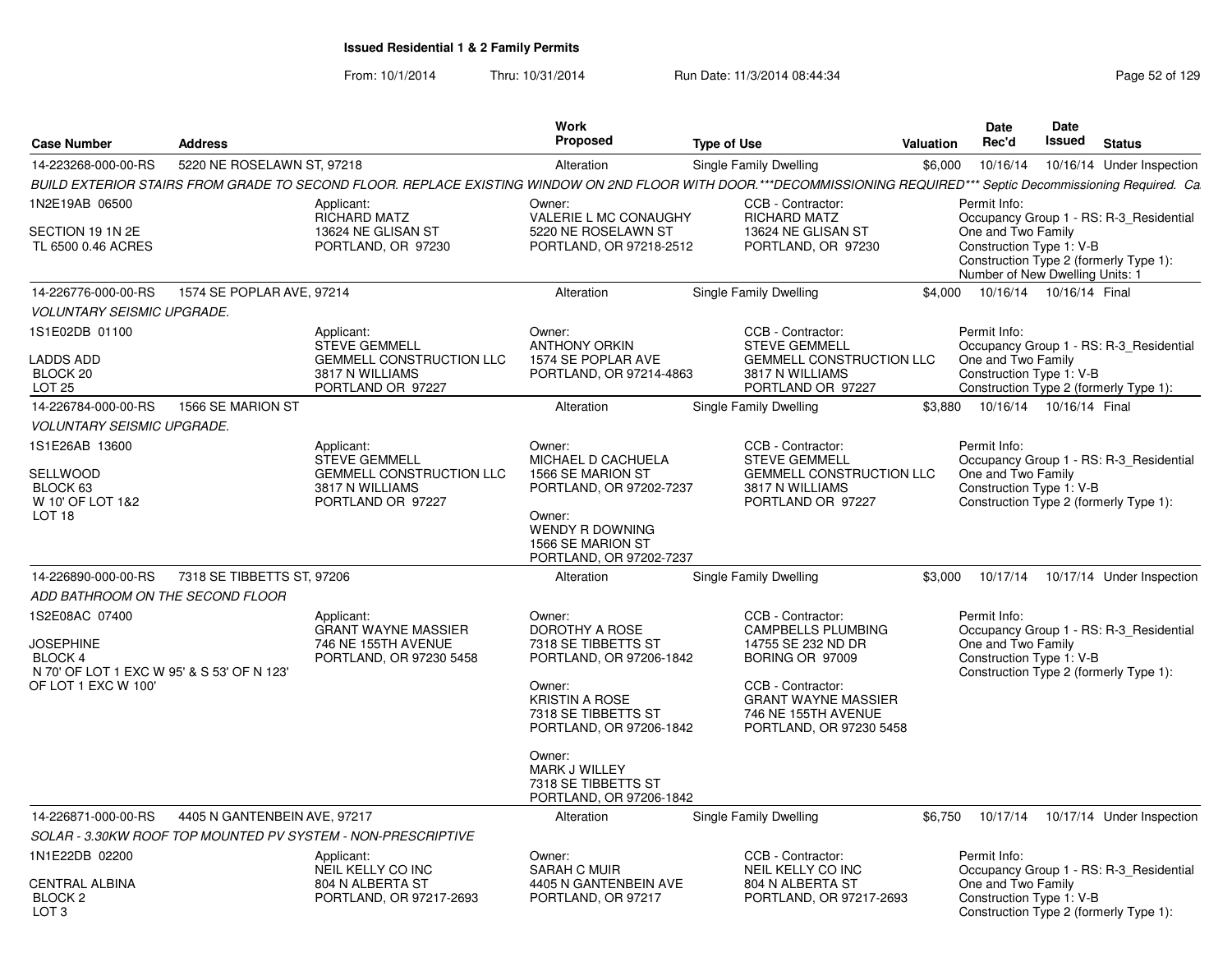| <b>Case Number</b>                                              | <b>Address</b>                                                                                                                                              |                                                                     | Work<br>Proposed                                                                    | <b>Type of Use</b>                                                                    | <b>Valuation</b> | Date<br>Rec'd                                                                                            | Date<br><b>Issued</b>      | <b>Status</b>                            |
|-----------------------------------------------------------------|-------------------------------------------------------------------------------------------------------------------------------------------------------------|---------------------------------------------------------------------|-------------------------------------------------------------------------------------|---------------------------------------------------------------------------------------|------------------|----------------------------------------------------------------------------------------------------------|----------------------------|------------------------------------------|
| 14-226976-000-00-RS                                             | 5915 SE LINCOLN ST, 97215                                                                                                                                   |                                                                     | Alteration                                                                          | Single Family Dwelling                                                                | \$6,750          | 10/17/14                                                                                                 | 10/17/14 Issued            |                                          |
|                                                                 | SOLAR - 3.025 KW ROOF MOUNTED PV SYSTEM. NON-PRESCRIPTIVE                                                                                                   |                                                                     |                                                                                     |                                                                                       |                  |                                                                                                          |                            |                                          |
| 1S2E06DD 00400<br><b>JACKSON PL</b><br>BLOCK 1<br><b>LOT 28</b> | Applicant:<br><b>KATIE MARTIN</b>                                                                                                                           | <b>NEIL KELLY COMPANY</b><br>804 N ALBERTA ST<br>PORTLAND, OR 97217 | Owner:<br>LEE D ERREND<br>5915 SE LINCOLN ST<br>PORTLAND, OR 97215-4041             | CCB - Contractor:<br>NEIL KELLY CO INC<br>804 N ALBERTA ST<br>PORTLAND, OR 97217-2693 |                  | Permit Info:<br>Construction Type 1: V-B<br>Construction Type 2 (formerly Type 1):                       |                            | Occupancy Group 1 - RS: R-3_Remodel      |
|                                                                 |                                                                                                                                                             |                                                                     | Owner:<br><b>LAURIE R ERREND</b><br>5915 SE LINCOLN ST<br>PORTLAND, OR 97215-4041   |                                                                                       |                  |                                                                                                          |                            |                                          |
| 14-226869-000-00-RS                                             | 8419 NW COPELAND ST, 97229                                                                                                                                  |                                                                     | Alteration                                                                          | Single Family Dwelling                                                                | \$6.750          |                                                                                                          | 10/17/14  10/17/14  Issued |                                          |
|                                                                 | SOLAR - 2.475KW ROOF TOP MOUNTED PV SYSTEM - NON-PRESCRIPTIVE                                                                                               |                                                                     |                                                                                     |                                                                                       |                  |                                                                                                          |                            |                                          |
| 1N1W36CB 03700                                                  | Applicant:<br>NEIL KELLY CO                                                                                                                                 |                                                                     | Owner:<br><b>RANDALL R HUDSON</b>                                                   | CCB - Contractor:<br>NEIL KELLY CO INC                                                |                  | Permit Info:                                                                                             |                            | Occupancy Group 1 - RS: R-3_Residential  |
| <b>TAYLOR CREST</b><br>BLOCK 3<br>LOT <sub>2</sub>              |                                                                                                                                                             |                                                                     | 8419 NW COPELAND ST<br>PORTLAND, OR 97229-6767                                      | 804 N ALBERTA ST<br>PORTLAND, OR 97217-2693                                           |                  | One and Two Family<br>Construction Type 1: V-B<br>Construction Type 2 (formerly Type 1):                 |                            |                                          |
|                                                                 |                                                                                                                                                             |                                                                     | Owner:<br><b>CYNTHIA M HUDSON</b><br>8419 NW COPELAND ST<br>PORTLAND, OR 97229-6767 |                                                                                       |                  |                                                                                                          |                            |                                          |
| 14-227027-000-00-RS                                             | 2212 NE 52ND AVE, 97213                                                                                                                                     |                                                                     | Alteration                                                                          | Single Family Dwelling                                                                | \$31,320         |                                                                                                          | 10/17/14  10/17/14  Issued |                                          |
|                                                                 | CONVERT BASEMENT TO LIVING SPACE, INCLUDES NEW BEDROOM WITH EGRESS WINDOW AND WELL, REDUCE SIZE OF EXISITNG CELLAR ROOM TO CREATE BEDROOM CLOSET, NEW BATH. |                                                                     |                                                                                     |                                                                                       |                  |                                                                                                          |                            |                                          |
| 1N2E30DB 16500                                                  | Applicant:                                                                                                                                                  | <b>BRUCE G BOLLARD</b>                                              | Owner:<br><b>BRUCE G BOLLARD</b>                                                    |                                                                                       |                  | Permit Info:                                                                                             |                            | Occupancy Group 1 - RS: R-3_Remodel      |
| <b>MERLOW &amp; EXTD</b>                                        |                                                                                                                                                             | 2212 NE 52ND AVE                                                    | 2212 NE 52ND AVE                                                                    |                                                                                       |                  | Construction Type 1: V-B                                                                                 |                            |                                          |
| BLOCK 13<br>N 7' OF LOT 5<br>LOT <sub>6</sub>                   |                                                                                                                                                             | PORTLAND, OR 97213-2606                                             | PORTLAND, OR 97213-2606                                                             |                                                                                       |                  | Construction Type 2 (formerly Type 1):                                                                   |                            | Total Square Footage - Display Only: 852 |
| 14-193717-REV-01-RS                                             | 2630 N HAYDEN ISLAND DR - Unit 03                                                                                                                           |                                                                     | Alteration                                                                          | <b>Single Family Dwelling</b>                                                         |                  | \$ 10/17/14 10/17/14 Issued                                                                              |                            |                                          |
|                                                                 | <b>REVISION TO ATTACHMENT METHOD FOR SOLAR PANELS</b>                                                                                                       |                                                                     |                                                                                     |                                                                                       |                  |                                                                                                          |                            |                                          |
| 2N1E33B 01000                                                   | Applicant:<br><b>EVAN FESSLER</b><br><b>SUNRUN</b>                                                                                                          | 3380 SE 20TH AVE<br>PORTLAND, OR 97202                              | Owner:<br><b>COFFMAN COMPANY</b><br>PO BOX 387<br>OREGON CITY, OR 97045<br>Owner:   | CCB - Contractor:<br>REC SOLAR INC<br>3380 SE 20TH AVE<br>PORTLAND, OR 97202          |                  | Permit Info:<br>One and Two Family<br>Construction Type 1: V-B<br>Construction Type 2 (formerly Type 1): |                            | Occupancy Group 1 - RS: R-3_Residential  |
|                                                                 |                                                                                                                                                             |                                                                     | <b>COLUMBIA COMMUNITY BANK</b><br>314 E MAIN ST<br>HILLSBORO, OR 97123              |                                                                                       |                  |                                                                                                          |                            |                                          |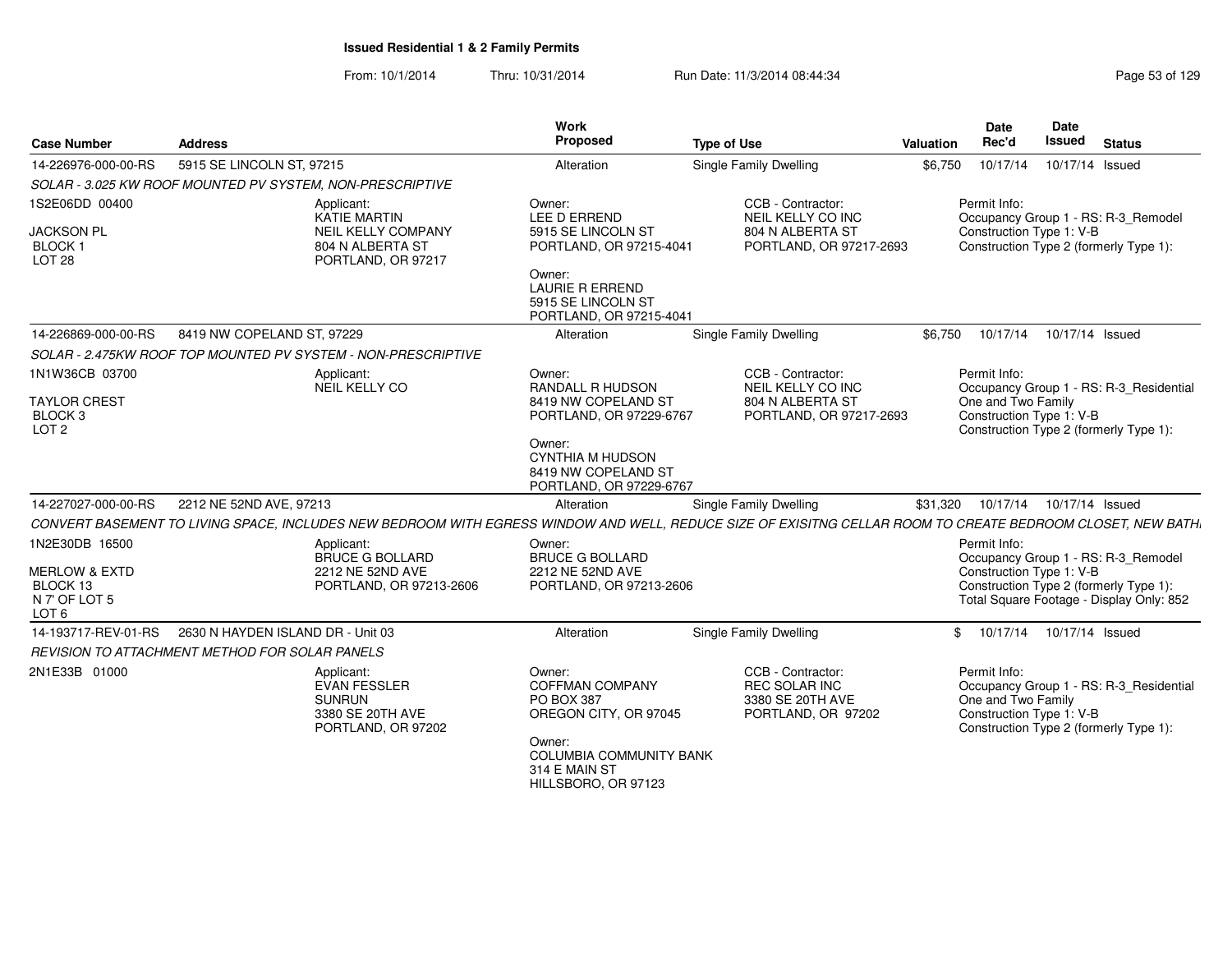| <b>Case Number</b>                                                                | <b>Address</b>                                       |                                                                                                                              | <b>Work</b><br>Proposed                                                                                                                                        | <b>Type of Use</b> |                                                                                                         | Valuation | Date<br>Rec'd                                                  | Date<br><b>Issued</b>      | <b>Status</b>                                                                                                             |
|-----------------------------------------------------------------------------------|------------------------------------------------------|------------------------------------------------------------------------------------------------------------------------------|----------------------------------------------------------------------------------------------------------------------------------------------------------------|--------------------|---------------------------------------------------------------------------------------------------------|-----------|----------------------------------------------------------------|----------------------------|---------------------------------------------------------------------------------------------------------------------------|
| 14-226963-000-00-RS                                                               | 6714 SE 21ST AVE, 97202                              |                                                                                                                              | Alteration                                                                                                                                                     |                    | Single Family Dwelling                                                                                  | \$20,000  | 10/17/14                                                       | 10/17/14 Issued            |                                                                                                                           |
|                                                                                   |                                                      | CONVERT BASEMENT TO LIVING SPACE, ADD NEW WALLS TO CREATE BATHROOM AND FAMILY ROOM. TRADE PERMITS TO BE OBTAINED SEPARATELY. |                                                                                                                                                                |                    |                                                                                                         |           |                                                                |                            |                                                                                                                           |
| 1S1E23AA 06100<br>WESTMORELAND<br>BLOCK 34<br>LOT <sub>5</sub>                    |                                                      | Applicant:<br><b>JOHN M WALSH</b><br>6714 SE 21ST AVE<br>PORTLAND, OR 97202                                                  | Owner:<br><b>JOHN M WALSH</b><br>6714 SE 21ST AVE<br>PORTLAND, OR 97202<br>Owner:<br>SHELLEY D CARTIER<br>6714 SE 21ST AVE<br>PORTLAND, OR 97202               |                    |                                                                                                         |           | Permit Info:<br>Construction Type 1: V-B                       |                            | Occupancy Group 1 - RS: R-3_Remodel<br>Construction Type 2 (formerly Type 1):<br>Total Square Footage - Display Only: 240 |
| 14-227094-000-00-RS                                                               | 5828 SW DICKINSON ST, 97219                          |                                                                                                                              | Alteration                                                                                                                                                     |                    | Single Family Dwelling                                                                                  | \$3,492   | 10/17/14                                                       | 10/17/14 Issued            |                                                                                                                           |
|                                                                                   |                                                      | REMODEL TO RECONFIGURE/EXPAND EXISTING BATHROOM WALLS ***TRADES TO BE OBTAINED SEPARATELY***                                 |                                                                                                                                                                |                    |                                                                                                         |           |                                                                |                            |                                                                                                                           |
| 1S1E31BA 04400<br>SOUTHWEST OUTLOOK<br>BLOCK 5<br><b>LOT 17</b>                   |                                                      | Applicant:<br><b>JOHN FLYNN</b><br>RESOLVE ARCHITECTURE AND<br><b>PLANNING</b><br>3742 SE MILL ST<br>PORTLAND, OR 97214      | Owner:<br><b>JOHN D WEEKS</b><br>5828 SW DICKINSON ST<br>PORTLAND, OR 97219-6632<br>Owner:<br>LAURA D WEEKS<br>5828 SW DICKINSON ST<br>PORTLAND, OR 97219-6632 |                    |                                                                                                         |           | Permit Info:<br>Construction Type 1: V-B                       |                            | Occupancy Group 1 - RS: R-3 Remodel<br>Construction Type 2 (formerly Type 1):<br>Total Square Footage - Display Only: 95  |
| 14-227071-000-00-RS                                                               | 3414 NE 54TH AVE, 97213                              |                                                                                                                              | Alteration                                                                                                                                                     |                    | Single Family Dwelling                                                                                  | \$26,500  | 10/17/14                                                       |                            | 10/17/14 Under Inspection                                                                                                 |
|                                                                                   |                                                      | CONVERT BASEMENT TO LIVING SPACE, FURR OUT WALLS AND ADD NEW WALLS TO CREATE BEDROOM, UTILITY ROOM, AND BATHROOM             |                                                                                                                                                                |                    |                                                                                                         |           |                                                                |                            |                                                                                                                           |
| 1N2E30AB 04100<br>ROSE CITY PK<br>BLOCK 120<br>N 25' OF LOT 14<br>S 23' OF LOT 15 |                                                      | Applicant:<br><b>JENNIFER RATIGAN</b><br>3414 NE 54TH<br>PORTLAND 97213                                                      | Owner:<br>ROBERT D RATIGAN<br>16317 NE WASCO ST<br>PORTLAND, OR 97230-5744                                                                                     |                    | CCB - Contractor:<br>FISCHER CONSTRUCTION LLC<br>6192 SW HARRINGTON AVE<br>LAKE OSWEGO, OR 97035        |           | Permit Info:<br>One and Two Family<br>Construction Type 1: V-B |                            | Occupancy Group 1 - RS: R-3 Residential<br>Construction Type 2 (formerly Type 1):                                         |
| 14-226450-000-00-RS                                                               | 517 NE CHURCH ST, 97211                              |                                                                                                                              | Alteration                                                                                                                                                     |                    | Single Family Dwelling                                                                                  | \$2,500   |                                                                | 10/17/14  10/17/14  Final  |                                                                                                                           |
|                                                                                   | <b>VOLUNTARY SEISMIC STRENGTHENING TO FOUNDATION</b> |                                                                                                                              |                                                                                                                                                                |                    |                                                                                                         |           |                                                                |                            |                                                                                                                           |
| 1N1E14CC 14700<br>CLOVERDALE TR<br>BLOCK 2<br>LOT <sub>22</sub>                   |                                                      | Applicant:<br><b>WESTERN CONSTRUCTION</b><br>SYSTEMS, LLC<br>6970 ZENA RD<br>RICKREALL, OR 97371                             | Owner:<br><b>DEBORAH GOEDDE</b><br>THE PORTLAND BRICK LLC<br>2929 EASE COMMERCIAL BLVD<br>FORT LAUDERDALE, FL 33308                                            |                    | CCB - Contractor:<br><b>WESTERN CONSTRUCTION</b><br>SYSTEMS, LLC<br>6970 ZENA RD<br>RICKREALL, OR 97371 |           | Permit Info:<br>One and Two Family<br>Construction Type 1: V-B |                            | Occupancy Group 1 - RS: R-3_Residential<br>Construction Type 2 (formerly Type 1):                                         |
| 14-227161-000-00-RS                                                               | 2232 SW VACUNA ST, 97219                             |                                                                                                                              | Alteration                                                                                                                                                     |                    | Single Family Dwelling                                                                                  | \$3,000   |                                                                | 10/17/14  10/17/14  Issued |                                                                                                                           |
|                                                                                   |                                                      | ADD BATHROOM IN EXISTING GUEST ROOM SPACE ON SECOND LEVEL OF SINGLE FAMILY HOME                                              |                                                                                                                                                                |                    |                                                                                                         |           |                                                                |                            |                                                                                                                           |
| 1S1E33BC 07500<br>WOODLEE HEIGHTS<br><b>BLOCK1</b><br>LOT <sub>4</sub>            |                                                      | Applicant:<br>DONALD B MCKIE<br>2232 SW VACUNA ST<br>PORTLAND, OR 97219                                                      | Owner:<br>DONALD B MCKIE<br>2232 SW VACUNA ST<br>PORTLAND, OR 97219<br>Owner:<br><b>JESSICA L MCKIE</b><br>2232 SW VACUNA ST<br>PORTLAND, OR 97219             |                    |                                                                                                         |           | Permit Info:<br>Construction Type 1: V-B                       |                            | Occupancy Group 1 - RS: R-3 Remodel<br>Construction Type 2 (formerly Type 1):<br>Total Square Footage - Display Only: 67  |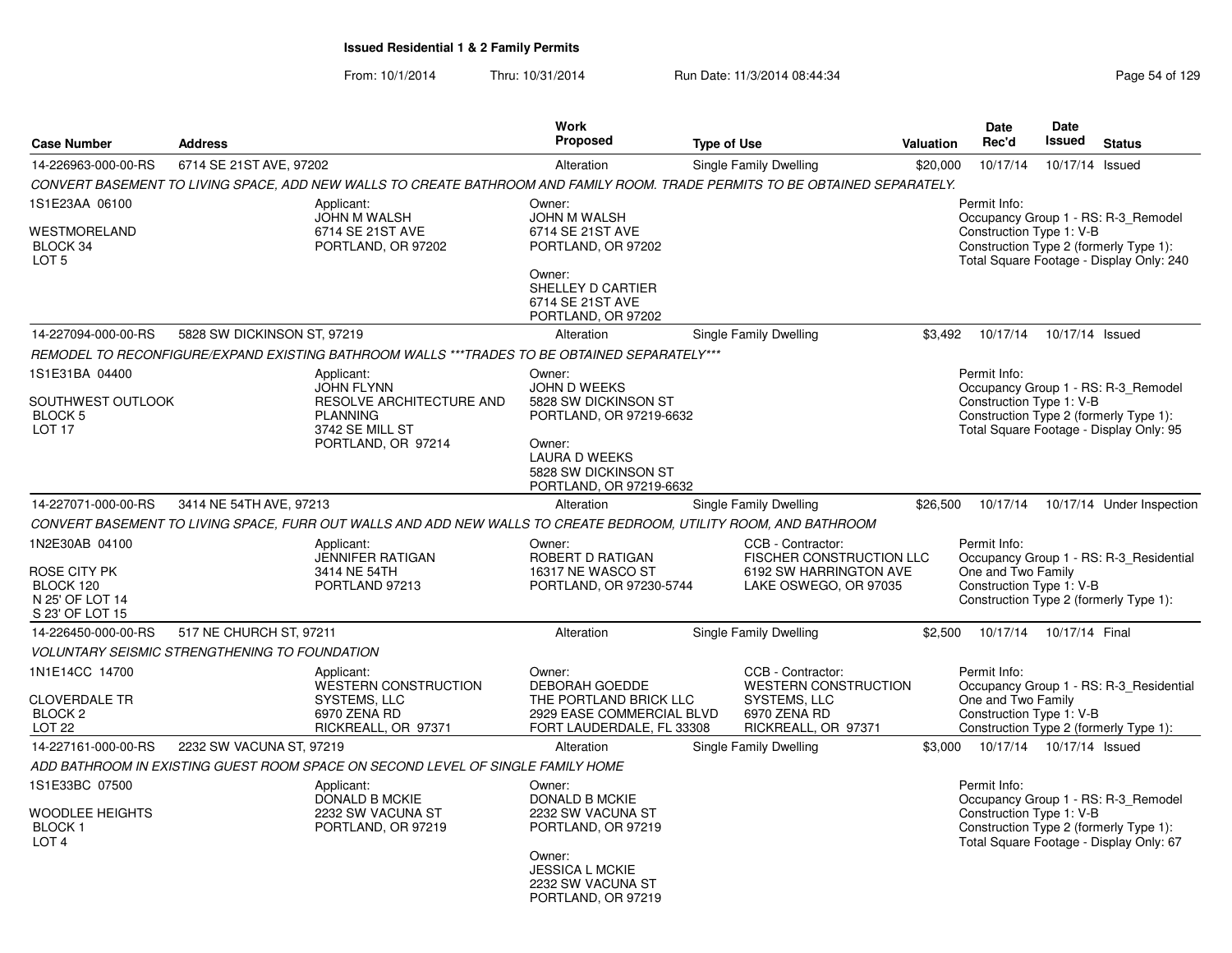| <b>Case Number</b>                                                                                                                           | <b>Address</b>                  |                                                                                                                                                               | Work<br><b>Proposed</b>                                                                                                                                                                                              | <b>Type of Use</b>                                                                                                                                                                                     | <b>Valuation</b> | Date<br>Rec'd                                                                              | <b>Date</b><br>Issued      | <b>Status</b>                                                                                                                |
|----------------------------------------------------------------------------------------------------------------------------------------------|---------------------------------|---------------------------------------------------------------------------------------------------------------------------------------------------------------|----------------------------------------------------------------------------------------------------------------------------------------------------------------------------------------------------------------------|--------------------------------------------------------------------------------------------------------------------------------------------------------------------------------------------------------|------------------|--------------------------------------------------------------------------------------------|----------------------------|------------------------------------------------------------------------------------------------------------------------------|
| 14-226425-000-00-RS                                                                                                                          | 8710 SE HAWTHORNE BLVD, 97216   |                                                                                                                                                               | Alteration                                                                                                                                                                                                           | Single Family Dwelling                                                                                                                                                                                 | \$1,500          | 10/17/14                                                                                   | 10/17/14 Issued            |                                                                                                                              |
|                                                                                                                                              |                                 | DEMO AND REMOVE ATTACHED GARAGE AND PORTION OF HOUSE, CONVERT EXISTING INTERIOR WALL TO NEW EXTERIOR WALL WITH DOOR, RESIDE, REMOVE EXISTING DRIVEWAY, ADD PA |                                                                                                                                                                                                                      |                                                                                                                                                                                                        |                  |                                                                                            |                            |                                                                                                                              |
| 1S2E04BD 07200<br>STANLEY & PLAT 2<br>BLOCK 6<br>LOT 37-40                                                                                   |                                 | Applicant:<br><b>JOSH PATRICK</b><br>211 NE WEILDER<br>PORTLAND, OR 97236                                                                                     | Owner:<br>211 NE WEIDLER ST<br>PORTLAND, OR 97232-1155                                                                                                                                                               | CCB - Contractor:<br>METRO HOMES NORTHWEST LLC AFFORDABLE NEW HOMES LLC<br>211 NE WEIDER<br>PORTLAND, OR 97232                                                                                         |                  | Permit Info:<br>One and Two Family<br>Construction Type 1: V-B                             |                            | Occupancy Group 1 - RS: R-3 Residential<br>Construction Type 2 (formerly Type 1):                                            |
| 14-227235-000-00-RS                                                                                                                          | 6204 NE 8TH AVE - Unit B, 97211 |                                                                                                                                                               | Alteration                                                                                                                                                                                                           | Single Family Dwelling                                                                                                                                                                                 | \$28.636         |                                                                                            | 10/17/14  10/17/14  Issued |                                                                                                                              |
|                                                                                                                                              |                                 | CONVERT EXISTING FINISHED BASEMENT SPACE TO AN ADU, ADD BATHROOM, KITCHEN AND RECONFIGURE WALLS                                                               |                                                                                                                                                                                                                      |                                                                                                                                                                                                        |                  |                                                                                            |                            |                                                                                                                              |
| 1N1E14CB 17800                                                                                                                               |                                 | Applicant:<br><b>DERRICK ARAGON</b><br>NORTHWEST VENTURES GROUP<br>2401 NE ML KING BLVD<br>PORTLAND, OR 97212                                                 | Owner:<br>RICHARD KASSEBAUM<br>16081 S MOORE RD<br>OREGON CITY, OR 97045                                                                                                                                             | CCB - Contractor:<br><b>DERRICK ARAGON</b><br>NORTHWEST VENTURES GROUP<br>2401 NE ML KING BLVD<br>PORTLAND, OR 97212                                                                                   |                  | Permit Info:<br>Construction Type 1: V-B<br>Number of New Dwelling Units: 1                |                            | Occupancy Group 1 - RS: R-3_Remodel<br>Construction Type 2 (formerly Type 1):<br>Total Square Footage - Display Only: 779    |
| 14-200286-000-00-RS                                                                                                                          | 3035 NE 37TH AVE, 97212         |                                                                                                                                                               | Alteration                                                                                                                                                                                                           | Single Family Dwelling                                                                                                                                                                                 | \$160.000        |                                                                                            | 8/19/14  10/18/14  Issued  |                                                                                                                              |
|                                                                                                                                              |                                 | KITCHEN AND BATHROOM REMODEL REBUILD STAIRS TO BASEMENT TO MEET CODE                                                                                          |                                                                                                                                                                                                                      |                                                                                                                                                                                                        |                  |                                                                                            |                            |                                                                                                                              |
| 1N1E25AB 13400<br><b>BEAUMONT</b><br>BLOCK 46<br>LOT 2 TL 13400<br>14-227397-000-00-RS<br><b>VOLUNTARY SEISMIC UPGRADE</b><br>1N1E22AD 11600 | 4725 NE RODNEY AVE, 97211       | Applicant:<br>ANDREW GOLD<br><b>GOLD STAR DESIGN AND</b><br><b>CONSTRUCTION LLC</b><br>2528 SE SALMON ST<br>PORTLAND, OR 97214<br>Applicant:<br>NORA L MILLER | Owner:<br><b>KENNETH S PETERSEN</b><br>3035 NE 37TH AVE<br>PORTLAND, OR 97212-2847<br>Owner:<br><b>GABRIELLE M PETERSEN</b><br>3035 NE 37TH AVE<br>PORTLAND, OR 97212-2847<br>Alteration<br>Owner:<br>DAVID L MILLER | CCB - Contractor:<br>ANDREW GOLD<br><b>GOLD STAR DESIGN AND</b><br><b>CONSTRUCTION LLC</b><br>2528 SE SALMON ST<br>PORTLAND, OR 97214<br>Single Family Dwelling<br>CCB - Contractor:<br>MICHAEL WIEBER | \$3,500          | Permit Info:<br>One and Two Family<br>Construction Type 1: V-B<br>10/20/14<br>Permit Info: | 10/20/14 Final             | Occupancy Group 1 - RS: R-3_Residential<br>Construction Type 2 (formerly Type 1):<br>Occupancy Group 1 - RS: R-3 Residential |
| MAEGLY HIGHLAND<br>BLOCK 9<br>LOT <sub>2</sub>                                                                                               |                                 | 4725 NE RODNEY AVE<br>PORTLAND, OR 97211                                                                                                                      | 4725 NE RODNEY AVE<br>PORTLAND, OR 97211<br>Owner:<br><b>NORA L MILLER</b><br>4725 NE RODNEY AVE<br>PORTLAND, OR 97211                                                                                               | ELYSIUM CONSTRUCTION LLC<br>PO BOX 12010<br>PORTLAND OR 97212                                                                                                                                          |                  | One and Two Family<br>Construction Type 1: V-B                                             |                            | Construction Type 2 (formerly Type 1):                                                                                       |
| 14-227490-000-00-RS                                                                                                                          | 5525 NW SKYLINE BLVD, 97229     |                                                                                                                                                               | Alteration                                                                                                                                                                                                           | Single Family Dwelling                                                                                                                                                                                 | \$500            | 10/20/14                                                                                   |                            | 10/20/14 Under Inspection                                                                                                    |
| SOLAR - 8.4KW ROOF TOP MOUNTED PV SYSTEM - PRESCRIPTIVE                                                                                      |                                 |                                                                                                                                                               |                                                                                                                                                                                                                      |                                                                                                                                                                                                        |                  |                                                                                            |                            |                                                                                                                              |
| 1N1W15DD 00700<br>SECTION 15 1N 1W<br>TL 700 2.00 ACRES                                                                                      |                                 | Applicant:<br><b>MELISSA BENTLEY</b><br>SOLAR CITY CORPORATION<br>6132 NE 112TH AVE<br>PORTLAND, OR 97220                                                     | Owner:<br>JEFFREY A LIGHTFOOT<br>5525 NW SKYLINE BLVD<br>PORTLAND, OR 97229<br>Owner:<br>PEGGY A LIGHTFOOT<br>5525 NW SKYLINE BLVD<br>PORTLAND, OR 97229                                                             | CCB - Contractor:<br>SOLARCITY CORPORATION<br>6132 NE 112th AVE<br>PORTLAND, OR 97220                                                                                                                  |                  | Permit Info:<br>One and Two Family<br>Construction Type 1: V-B                             |                            | Occupancy Group 1 - RS: R-3 Residential<br>Construction Type 2 (formerly Type 1):                                            |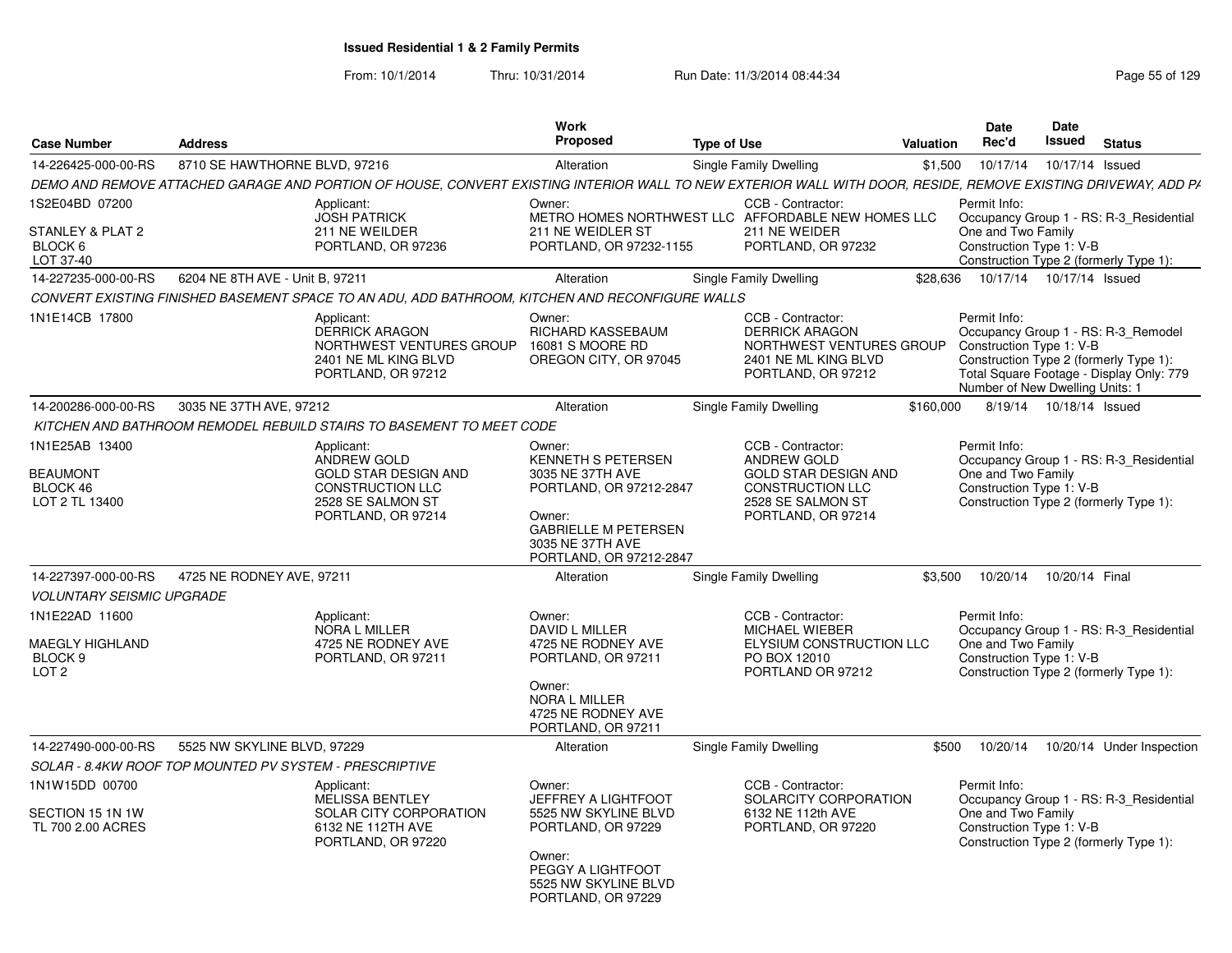| <b>Case Number</b>                                                                    | <b>Address</b>                              |                                                                                                    | Work<br><b>Proposed</b>                                                                                                                                  | <b>Type of Use</b>                                                                                       | <b>Valuation</b> | Date<br>Rec'd                                                  | Date<br><b>Issued</b> | <b>Status</b>                                                                     |
|---------------------------------------------------------------------------------------|---------------------------------------------|----------------------------------------------------------------------------------------------------|----------------------------------------------------------------------------------------------------------------------------------------------------------|----------------------------------------------------------------------------------------------------------|------------------|----------------------------------------------------------------|-----------------------|-----------------------------------------------------------------------------------|
| 14-227467-000-00-RS                                                                   | 6717 N MONTANA AVE, 97217                   |                                                                                                    | Alteration                                                                                                                                               | Single Family Dwelling                                                                                   | \$500            | 10/20/14                                                       | 10/20/14 Final        |                                                                                   |
|                                                                                       |                                             | SOLAR - 3.06KW ROOF TOP MOUNTED PV SYSTEM - PRESCRIPTIVE                                           |                                                                                                                                                          |                                                                                                          |                  |                                                                |                       |                                                                                   |
| 1N1E15BC 10000<br>GOOD MORNING ADD<br><b>BLOCK 5</b><br>LOT <sub>10</sub>             |                                             | Applicant:<br>MELISSA BENTLEY<br>SOLAR CITY CORPORATION<br>6132 NE 112TH AVE<br>PORTLAND, OR 97220 | Owner:<br><b>ANANTH KF THITTE</b><br>6717 N MONTANA AVE<br>PORTLAND, OR 97217<br>Owner:<br>HEATHER A THITTE<br>6717 N MONTANA AVE<br>PORTLAND, OR 97217  | CCB - Contractor:<br>SOLARCITY CORPORATION<br>6132 NE 112th AVE<br>PORTLAND, OR 97220                    |                  | Permit Info:<br>One and Two Family<br>Construction Type 1: V-B |                       | Occupancy Group 1 - RS: R-3_Residential<br>Construction Type 2 (formerly Type 1): |
| 14-227593-000-00-RS                                                                   | 3224 NE 32ND PL, 97212                      |                                                                                                    | Alteration                                                                                                                                               | Single Family Dwelling                                                                                   | \$3,000          | 10/20/14                                                       | 10/20/14 Issued       |                                                                                   |
|                                                                                       | ADD NEW WALLS IN BASEMENT FOR NEW BATHROOM. |                                                                                                    |                                                                                                                                                          |                                                                                                          |                  |                                                                |                       |                                                                                   |
| 1N1E25BA 17700<br><b>IRVINGWOOD</b><br>BLOCK 6<br>LOT <sub>19</sub>                   |                                             | Applicant:<br><b>VERNON L BATES</b><br>3224 NE 32ND PL<br>PORTLAND, OR 97212                       | Owner:<br><b>VERNON L BATES</b><br>3224 NE 32ND PL<br>PORTLAND, OR 97212<br>Owner:<br>PAT FOY<br>3224 NE 32ND PL<br>PORTLAND, OR 97212                   | CCB - Contractor:<br>NORMAN DEAN JUSTICE<br>JUSTICE WOODWORKING<br>3003 NE 50TH AVW<br>PORTLAND OR 97213 |                  | Permit Info:<br>One and Two Family<br>Construction Type 1: V-B |                       | Occupancy Group 1 - RS: R-3_Residential<br>Construction Type 2 (formerly Type 1): |
| 14-227669-000-00-RS                                                                   | 6901 SE 35TH AVE, 97202                     |                                                                                                    | Alteration                                                                                                                                               | Single Family Dwelling                                                                                   | \$21,100         | 10/20/14                                                       |                       | 10/20/14 Under Inspection                                                         |
| <b>REPAIR OF EXISTING FOUNDATION</b>                                                  |                                             |                                                                                                    |                                                                                                                                                          |                                                                                                          |                  |                                                                |                       |                                                                                   |
| 1S1E24AB 09500<br><b>EASTMORELAND</b><br>BLOCK 76<br>N 20' OF LOT 8<br>S 40' OF LOT 9 |                                             | Applicant:<br>RAMJACK OF OREGON<br>PO BOX 11701<br>EUGENE, OR 97440                                | Owner:<br>O DALE COLLINS<br>6901 SE 35TH AVE<br>PORTLAND, OR 97202-8219<br>Owner:<br>JANICE C COLLINS<br>6901 SE 35TH AVE<br>PORTLAND, OR 97202-8219     | CCB - Contractor:<br><b>RAMJACK OF OREGON</b><br>PO BOX 11701<br>EUGENE, OR 97440                        |                  | Permit Info:<br>One and Two Family<br>Construction Type 1: V-B |                       | Occupancy Group 1 - RS: R-3_Residential<br>Construction Type 2 (formerly Type 1): |
| 14-227617-000-00-RS                                                                   | 223 SE 28TH AVE, 97214                      |                                                                                                    | Alteration                                                                                                                                               | Single Family Dwelling                                                                                   | \$2,000          | 10/20/14                                                       | 10/20/14 Issued       |                                                                                   |
| 1N1E36CC 14600<br>PLEASANT HOME ADD<br>BLOCK <sub>3</sub><br>LOT 2 EXC PT IN ST       | <b>VOLUNTARY SEISMIC UPGRADES INTERIOR</b>  | Applicant:<br>ANDREW OSBORN<br><b>NW SEISMIC</b><br>2649 SE STEPHENS<br>PORTLAND OR 97214          | Owner:<br><b>RICHARD VARAN</b><br>223 SE 28TH AVE<br>PORTLAND, OR 97214-1805<br>Owner:<br>YI-PING NINA LEE<br>223 SE 28TH AVE<br>PORTLAND, OR 97214-1805 | CCB - Contractor:<br>MICHAEL WIEBER<br>ELYSIUM CONSTRUCTION LLC<br>PO BOX 12010<br>PORTLAND OR 97212     |                  | Permit Info:<br>Construction Type 1: V-B                       |                       | Occupancy Group 1 - RS: R-3_Remodel<br>Construction Type 2 (formerly Type 1):     |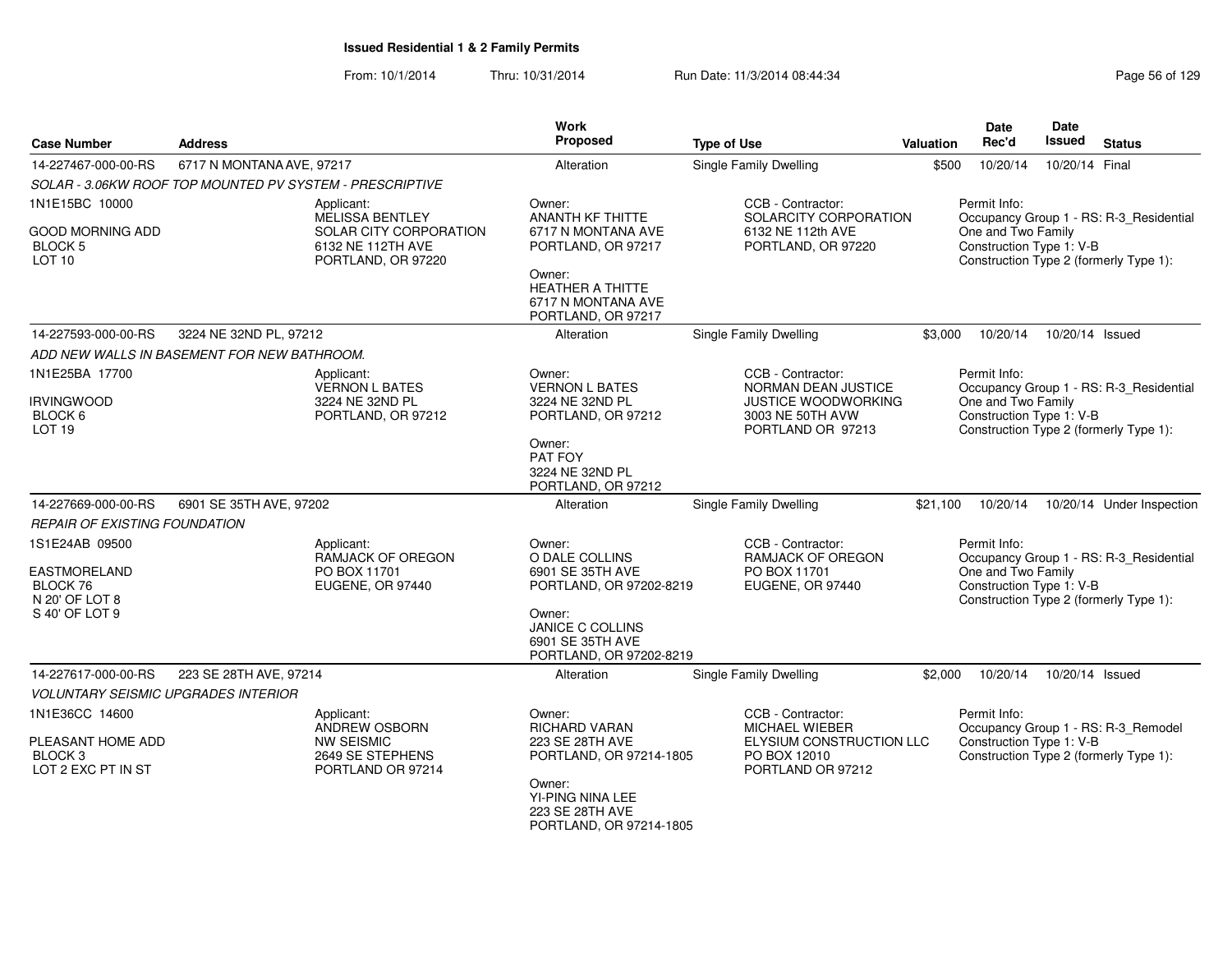| <b>Case Number</b>                                                          | <b>Address</b>                          |                                                                                                                                                               | <b>Work</b><br><b>Proposed</b>                                                                                                                          | <b>Type of Use</b>                                                                                      | <b>Valuation</b> | Date<br>Rec'd                                                  | Date<br><b>Issued</b> | <b>Status</b>                                                                                                             |
|-----------------------------------------------------------------------------|-----------------------------------------|---------------------------------------------------------------------------------------------------------------------------------------------------------------|---------------------------------------------------------------------------------------------------------------------------------------------------------|---------------------------------------------------------------------------------------------------------|------------------|----------------------------------------------------------------|-----------------------|---------------------------------------------------------------------------------------------------------------------------|
| 14-227614-000-00-RS                                                         | 3541 SW VERMONT ST, 97221               |                                                                                                                                                               | Alteration                                                                                                                                              | Single Family Dwelling                                                                                  | \$2,000          | 10/20/14                                                       | 10/20/14 Final        |                                                                                                                           |
| <b>VOLUNTARY SEISMIC UPGRADE</b>                                            |                                         |                                                                                                                                                               |                                                                                                                                                         |                                                                                                         |                  |                                                                |                       |                                                                                                                           |
| 1S1E17CD 10300                                                              |                                         | Applicant:                                                                                                                                                    | Owner:                                                                                                                                                  | CCB - Contractor:                                                                                       |                  | Permit Info:                                                   |                       |                                                                                                                           |
| SECTION 17 1S 1E<br>TL 10300 0.46 ACRES                                     |                                         | <b>MICHAEL WIEBER</b><br>ELYSIUM CONSTRUCTION LLC<br>PO BOX 12010<br>PORTLAND OR 97212                                                                        | <b>MARY ANNE CASSIN</b><br>3541 SW VERMONT ST<br>PORTLAND, OR 97219-1006                                                                                | MICHAEL WIEBER<br>ELYSIUM CONSTRUCTION LLC<br>PO BOX 12010<br>PORTLAND OR 97212                         |                  | Construction Type 1: V-B                                       |                       | Occupancy Group 1 - RS: R-3 Remodel<br>Construction Type 2 (formerly Type 1):                                             |
|                                                                             |                                         |                                                                                                                                                               | Owner:<br><b>KENNETH E MEYER</b><br>3541 SW VERMONT ST<br>PORTLAND, OR 97219-1006                                                                       |                                                                                                         |                  |                                                                |                       |                                                                                                                           |
| 14-226096-000-00-RS                                                         | 3745 SE TIBBETTS ST, 97202              |                                                                                                                                                               | Alteration                                                                                                                                              | <b>Single Family Dwelling</b>                                                                           | \$4,000          | 10/20/14                                                       |                       | 10/20/14 Under Inspection                                                                                                 |
|                                                                             |                                         | REMOVE PORTION OF 2ND FLOOR TO VAULT LIVING SPACE BELOW. REMOVE INTERIOR WALLS AND RELOCATE DOOR FOR KITCHEN REMODEL. TRADE PERMITS TO BE OBTAINED SEPARATEL' |                                                                                                                                                         |                                                                                                         |                  |                                                                |                       |                                                                                                                           |
| 1S1E12AD 12600                                                              |                                         | Applicant:                                                                                                                                                    | Owner:                                                                                                                                                  |                                                                                                         |                  | Permit Info:                                                   |                       |                                                                                                                           |
| <b>WAVERLEIGH HTS</b><br>BLOCK 46<br>E 20' OF LOT 12<br>W 30' OF LOT 13     |                                         | <b>JOHN S COOMLER</b><br>10647 NW ANNETTE CT<br>PORTLAND, OR 97229                                                                                            | <b>JOHN S COOMLER</b><br>10647 NW ANNETTE CT<br>PORTLAND, OR 97229<br>Owner:<br>ELLEN L COOMLER<br>10647 NW ANNETTE CT                                  |                                                                                                         |                  | One and Two Family<br>Construction Type 1: V-B                 |                       | Occupancy Group 1 - RS: R-3_Residential<br>Construction Type 2 (formerly Type 1):                                         |
|                                                                             |                                         |                                                                                                                                                               | PORTLAND, OR 97229                                                                                                                                      |                                                                                                         |                  |                                                                |                       |                                                                                                                           |
| 14-227878-000-00-RS                                                         | 2932 NE GLISAN ST, 97232                |                                                                                                                                                               | Alteration                                                                                                                                              | Single Family Dwelling                                                                                  | \$36,025         | 10/21/14                                                       | 10/21/14 Final        |                                                                                                                           |
|                                                                             |                                         | CONVERSION OF GARAGE SPACE TO STORAGE SPACE WITH NEW STORAGE ROOM AND BATHROOM; RECONFIGURATION OF MAIN FLOOR TO INCLUDE NEW HALF BATHROOMS AND NEW OFF.      |                                                                                                                                                         |                                                                                                         |                  |                                                                |                       |                                                                                                                           |
| 1N1E36CA 01700<br>HAWTHORNES 1ST ADD<br><b>BLOCK7</b><br>LOT 4 EXC PT IN ST |                                         | Applicant:<br><b>GETA WERNER</b><br>2932 NE GLISAN ST<br>PORTLAND, OR 97232                                                                                   | Owner:<br><b>GETA WERNER</b><br>2932 NE GLISAN ST<br>PORTLAND, OR 97232                                                                                 | CCB - Contractor:<br>CRAINIC ELECTRIC CO<br>16102 SE Flavel Dr<br>PORTLAND OR 97236                     |                  | Permit Info:<br>Construction Type 1: V-B                       |                       | Occupancy Group 1 - RS: R-3_Remodel<br>Construction Type 2 (formerly Type 1):<br>Total Square Footage - Display Only: 980 |
| 14-177707-REV-01-RS                                                         | 9435 SW 4TH AVE, 97219                  |                                                                                                                                                               | Alteration                                                                                                                                              | Single Family Dwelling                                                                                  |                  | 10/21/14  10/21/14  Issued<br>\$                               |                       |                                                                                                                           |
|                                                                             |                                         | REVISION TO STAIR STINGER, STAIR POST AND POST TO BEAM CONNECTION                                                                                             |                                                                                                                                                         |                                                                                                         |                  |                                                                |                       |                                                                                                                           |
| 1S1E28AD 04300<br><b>COLLINS VIEW TR</b><br>BLOCK 10<br>INC PT VAC ST LOT 7 |                                         | Applicant:<br><b>SLAVIK</b><br><b>GRADA INC</b><br>9423 SE SPYGLASS DR<br>HAPPY VALLEY, OR 97086                                                              | Owner:<br><b>MARK A HOFFMAN</b><br>9435 SW 4TH AVE<br>PORTLAND, OR 97219<br>Owner:<br><b>JUTTA I REICHARDT</b><br>9435 SW 4TH AVE<br>PORTLAND, OR 97219 | CCB - Contractor:<br><b>SLAVIK</b><br><b>GRADA INC</b><br>9423 SE SPYGLASS DR<br>HAPPY VALLEY, OR 97086 |                  | Permit Info:<br>One and Two Family<br>Construction Type 1: V-B |                       | Occupancy Group 1 - RS: R-3_Residential<br>Construction Type 2 (formerly Type 1):                                         |
| 14-225273-REV-01-RS                                                         | 6327 SE 65TH AVE, 97206                 |                                                                                                                                                               | Alteration                                                                                                                                              | Single Family Dwelling                                                                                  | \$850            | 10/21/14                                                       |                       | 10/21/14 Under Inspection                                                                                                 |
|                                                                             | VALUE ADDED REVISION TO ADD NEW DRYWELL |                                                                                                                                                               |                                                                                                                                                         |                                                                                                         |                  |                                                                |                       |                                                                                                                           |
| 1S2E17CC 10400                                                              |                                         | Applicant:                                                                                                                                                    | Owner:                                                                                                                                                  |                                                                                                         |                  | Permit Info:                                                   |                       |                                                                                                                           |
| Tremont Pl<br>BLOCK <sub>27</sub><br>LOT <sub>22</sub><br>S 30' OF LOT 23   |                                         | BOISE STREET PROPERTIES LLC BOISE STREET PROPERTIES LLC<br>485 S STATE ST<br>LAKE OSWEGO, OR 97034-3937                                                       | 485 S STATE ST<br>LAKE OSWEGO, OR 97034-3937                                                                                                            |                                                                                                         |                  | One and Two Family<br>Construction Type 1: V-B                 |                       | Occupancy Group 1 - RS: R-3_Residential<br>Construction Type 2 (formerly Type 1):                                         |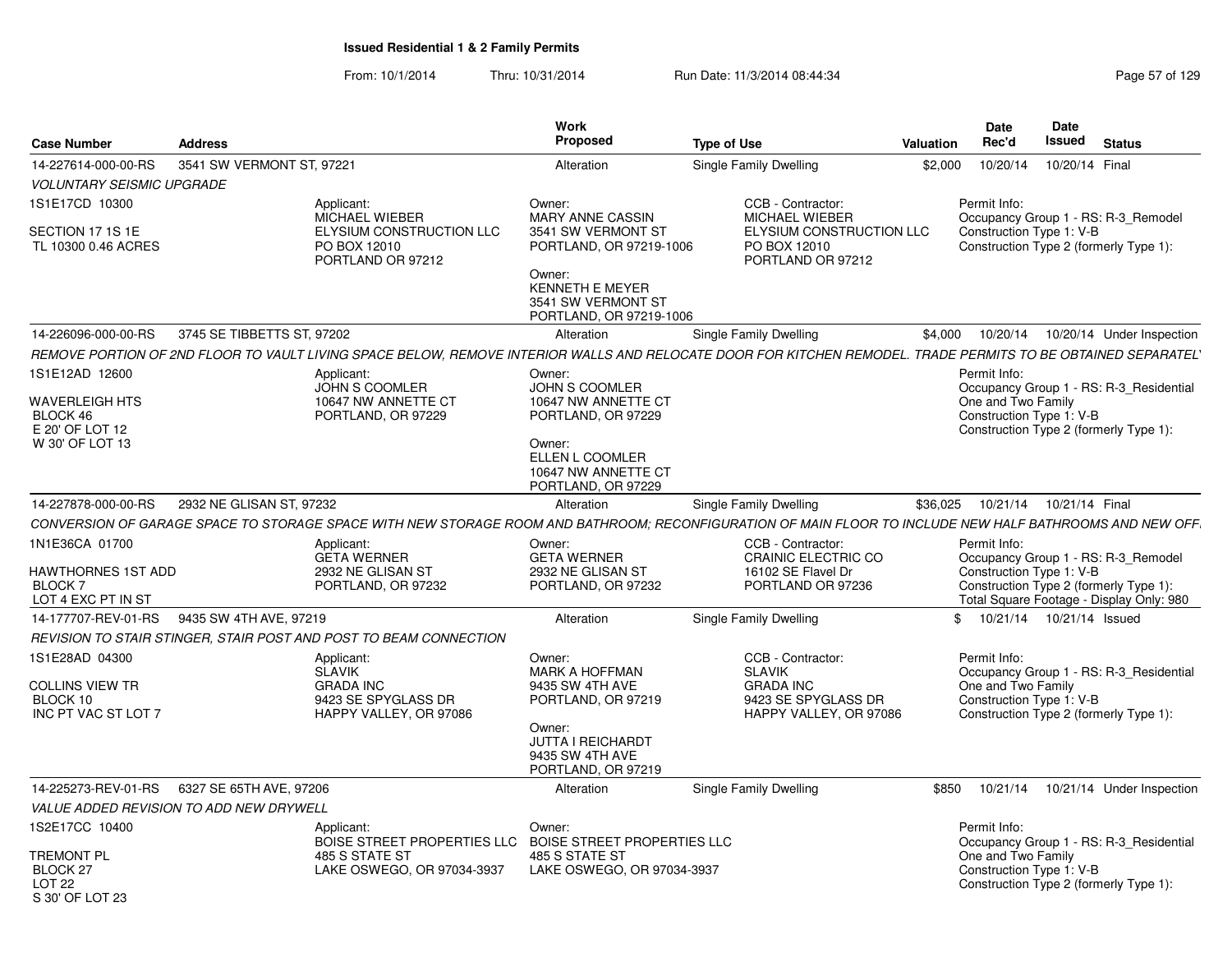| <b>Case Number</b>                                                                                   | <b>Address</b>                              |                                                                                                                                                             | Work<br>Proposed                                                                                                                                                 | <b>Type of Use</b>                                                                               | Date<br>Rec'd<br>Valuation         | Date<br>Issued             | <b>Status</b>                                                                                                              |
|------------------------------------------------------------------------------------------------------|---------------------------------------------|-------------------------------------------------------------------------------------------------------------------------------------------------------------|------------------------------------------------------------------------------------------------------------------------------------------------------------------|--------------------------------------------------------------------------------------------------|------------------------------------|----------------------------|----------------------------------------------------------------------------------------------------------------------------|
| 14-178517-REV-01-RS                                                                                  | 6906 SE BOISE ST, 97206                     |                                                                                                                                                             | Alteration                                                                                                                                                       | Single Family Dwelling                                                                           | \$1,000                            | 10/21/14  10/21/14  Issued |                                                                                                                            |
|                                                                                                      |                                             | VALUE ADDED REVISION TO CONVERT EXISTING UNFINISHED STORAGE SPACE TO LIVING SPACE FOR A WORKROOM                                                            |                                                                                                                                                                  |                                                                                                  |                                    |                            |                                                                                                                            |
| 1S2E08CD 18200<br><b>KERN PK</b><br>BLOCK <sub>8</sub><br>LOT 31<br>LOT 32 EXC E 5'                  |                                             | Applicant:<br>MARY SIMSARIAN<br>6906 SE BOISE ST<br>PORTLAND, OR 97206-3550                                                                                 | Owner:<br><b>MARK R CLAWSON</b><br>6906 SE BOISE ST<br>PORTLAND, OR 97206-3550<br>Owner:<br><b>MARY SIMSARIAN</b><br>6906 SE BOISE ST<br>PORTLAND, OR 97206-3550 |                                                                                                  | Permit Info:                       | Construction Type 1: V-B   | Occupancy Group 1 - RS: R-3_Remodel<br>Construction Type 2 (formerly Type 1):<br>Total Square Footage - Display Only: 112  |
|                                                                                                      |                                             |                                                                                                                                                             | Owner:<br><b>FRANCES E CLAWSON</b><br>6906 SE BOISE ST<br>PORTLAND, OR 97206-3550                                                                                |                                                                                                  |                                    |                            |                                                                                                                            |
| 14-228342-000-00-RS                                                                                  | 1705 SE 38TH AVE, 97214                     |                                                                                                                                                             | Alteration                                                                                                                                                       | Single Family Dwelling                                                                           | \$10.000                           | 10/21/14  10/21/14  Issued |                                                                                                                            |
|                                                                                                      |                                             | NEW POWDER ROOM ON FIRST FLOOR; KITCHEN REMODEL AND REMOVAL OF CABINETS; NEW CLOSET IN BEDROOM OF EXISTING FINISHED BASEMENT                                |                                                                                                                                                                  |                                                                                                  |                                    |                            |                                                                                                                            |
| 1S1E01DA 14300<br><b>OBERST</b><br>BLOCK <sub>3</sub><br>E 65' OF LOT 1                              |                                             | Applicant:<br>AIM INVESTMENT SOLUTIONS INC AIM INVESTMENT SOLUTIONS INC FOX ROOFING & CONSTRUCTION<br>20495 S DRIFTWOOD DR<br>OREGON CITY, OR 97045-7359    | Owner:<br>20495 S DRIFTWOOD DR<br>OREGON CITY, OR 97045-7359                                                                                                     | CCB - Contractor:<br>LLC<br>PO BOX 1198<br>GRESHAM OR 97030                                      | Permit Info:<br>One and Two Family | Construction Type 1: V-B   | Occupancy Group 1 - RS: R-3_Residential<br>Construction Type 2 (formerly Type 1):                                          |
|                                                                                                      | 14-211728-DFS-01-RS 5918 SE 89TH AVE, 97266 |                                                                                                                                                             | Alteration                                                                                                                                                       | <b>Single Family Dwelling</b>                                                                    | \$3.000                            | 10/8/14  10/21/14  Issued  |                                                                                                                            |
| DFS FOR FIRE SPRINKLERS                                                                              |                                             |                                                                                                                                                             |                                                                                                                                                                  |                                                                                                  |                                    |                            |                                                                                                                            |
| 1S2E16CA 12300<br>MT SCOTT PK<br><b>BLOCK 3</b><br><b>LOT 11</b>                                     |                                             | Applicant:<br>CHRISTINE MCKELVEY<br>410 SE SANDY DELL RD<br>TROUTDALE, OR 97060-8614                                                                        | Owner:<br>PHYLLIS A SAMPLE<br>5918 SE 89TH AVE<br>PORTLAND, OR 97266                                                                                             | <b>Primary Contractor:</b><br>TO BID                                                             | Permit Info:<br>One and Two Family | Construction Type 1: V-B   | Occupancy Group 1 - RS: R-3_Residential<br>Construction Type 2 (formerly Type 1):                                          |
| 14-228269-000-00-RS                                                                                  | 2751 NW WESTOVER RD. 97210                  |                                                                                                                                                             | Alteration                                                                                                                                                       | Single Family Dwelling                                                                           | \$149,760                          | 10/21/14  10/21/14  Issued |                                                                                                                            |
|                                                                                                      |                                             | WHOLE HOUSE REMODEL TO INCLUDE RECONFIGURATION OF SECOND FLOOR TO INCLUDE CHANGE IN STAIR LOCATION AND BATHROOM LAYOUT; MAIN FLOOR KITCHEN AND STAIR RELOCA |                                                                                                                                                                  |                                                                                                  |                                    |                            |                                                                                                                            |
| 1N1E32AA 13500<br><b>WESTOVER TERR</b><br>BLOCK <sub>5</sub><br>SE 48' OF LOT 3<br>NWLY 32' OF LOT 4 |                                             | Applicant:<br>MCCULLOCH CONSTRUCTION<br>CORP<br>1729 NE SISKIYOU ST<br>PORTLAND, OR 97212                                                                   | Owner:<br><b>MICHAEL T HORNE</b><br>1525 SW PARK AVE #B305<br>PORTLAND, OR 97201-7809<br>Owner:                                                                  | CCB - Contractor:<br>MCCULLOCH CONSTRUCTION<br>CORP<br>1729 NE SISKIYOU ST<br>PORTLAND, OR 97212 | Permit Info:                       | Construction Type 1: V-B   | Occupancy Group 1 - RS: R-3_Remodel<br>Construction Type 2 (formerly Type 1):<br>Total Square Footage - Display Only: 4074 |
|                                                                                                      |                                             |                                                                                                                                                             | TERESA M HORNE<br>1525 SW PARK AVE #B305<br>PORTLAND, OR 97201-7809                                                                                              |                                                                                                  |                                    |                            |                                                                                                                            |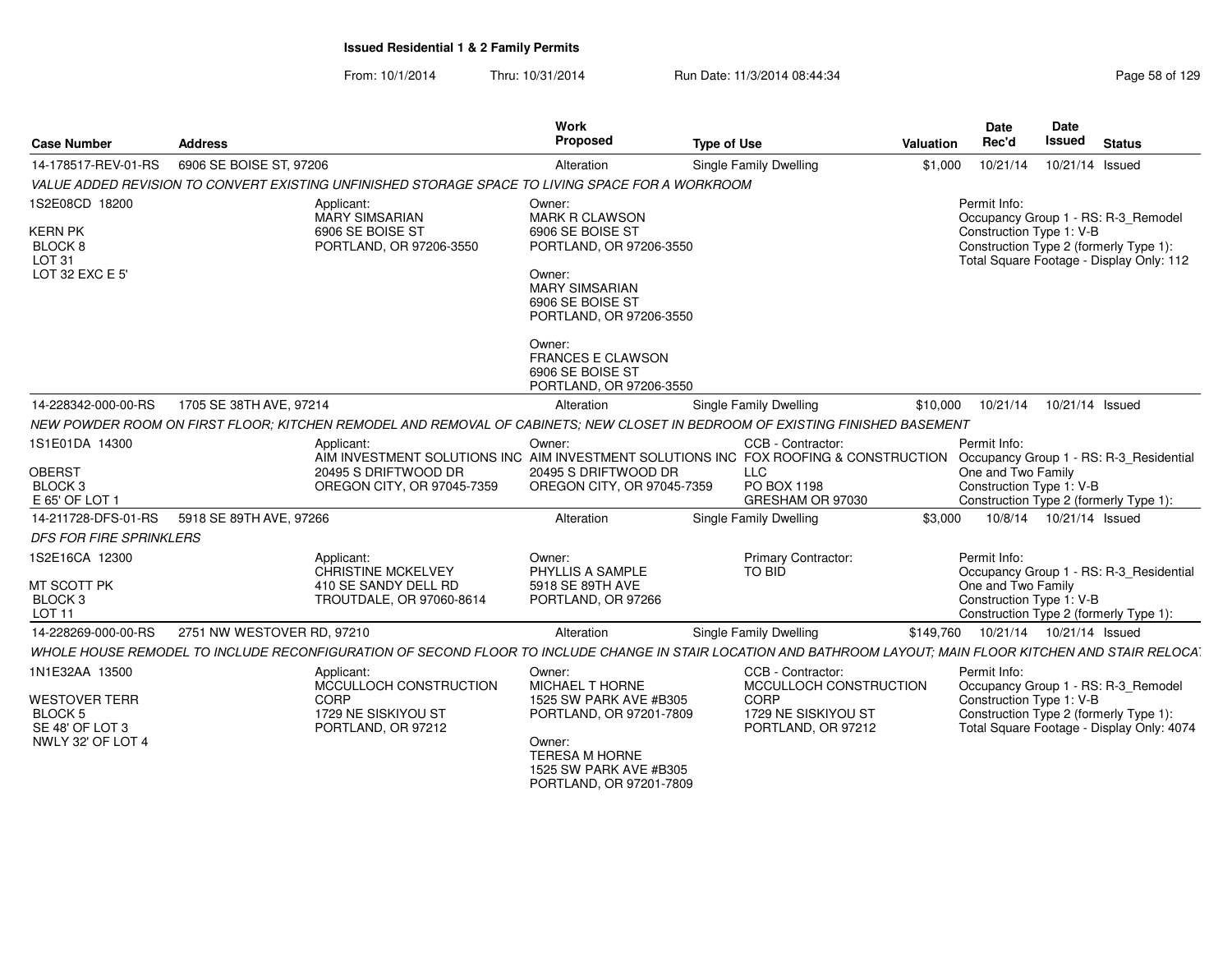|                                                                                          |                          |                                                                                                                                                           | <b>Work</b>                                                                                                                                          |                                                                                              |           | Date                                                           | Date            |                                                                                                                           |
|------------------------------------------------------------------------------------------|--------------------------|-----------------------------------------------------------------------------------------------------------------------------------------------------------|------------------------------------------------------------------------------------------------------------------------------------------------------|----------------------------------------------------------------------------------------------|-----------|----------------------------------------------------------------|-----------------|---------------------------------------------------------------------------------------------------------------------------|
| Case Number                                                                              | <b>Address</b>           |                                                                                                                                                           | <b>Proposed</b>                                                                                                                                      | <b>Type of Use</b>                                                                           | Valuation | Rec'd                                                          | <b>Issued</b>   | <b>Status</b>                                                                                                             |
| 14-228409-000-00-RS                                                                      | 6535 SE 40TH AVE, 97202  |                                                                                                                                                           | Alteration                                                                                                                                           | Single Family Dwelling                                                                       | \$1,500   | 10/21/14                                                       | 10/21/14 Final  |                                                                                                                           |
| <b>VOLUNTARY SEISMIC STRENGTHENING</b>                                                   |                          |                                                                                                                                                           |                                                                                                                                                      |                                                                                              |           |                                                                |                 |                                                                                                                           |
| IS1E24AA 07900<br><b>CAMPUS HTS</b><br>BLOCK <sub>3</sub><br>S 16 2/3' OF LOT 3          |                          | Applicant:<br>MIKE ROSE CONTRACTING LLC<br>3543 SE FRANKLIN ST<br>PORTLAND, OR 97202                                                                      | Owner:<br><b>JESS MENZIA</b><br>6535 SE 40TH AVE<br>PORTLAND, OR 97202-7721                                                                          | CCB - Contractor:<br>MIKE ROSE CONTRACTING LLC<br>3543 SE FRANKLIN ST<br>PORTLAND, OR 97202  |           | Permit Info:<br>One and Two Family<br>Construction Type 1: V-B |                 | Occupancy Group 1 - RS: R-3 Residential<br>Construction Type 2 (formerly Type 1):                                         |
| LOT 4<br>N 16 2/3' OF LOT 5                                                              |                          |                                                                                                                                                           | Owner:<br>JANELLE MENZIA-MURPHY<br>6535 SE 40TH AVE<br>PORTLAND, OR 97202-7721                                                                       |                                                                                              |           |                                                                |                 |                                                                                                                           |
| 14-221206-000-00-RS                                                                      | 1037 NE LIJA LOOP, 97211 |                                                                                                                                                           | Alteration                                                                                                                                           | Single Family Dwelling                                                                       | \$4,000   | 10/21/14                                                       |                 | 10/21/14 Under Inspection                                                                                                 |
|                                                                                          |                          | CUT OUT 2ND FLOOR JOISTS AND INSTALL HEADER TO CREATE OPENING FOR FUTURE ELEVATOR / LIFT.                                                                 |                                                                                                                                                      |                                                                                              |           |                                                                |                 |                                                                                                                           |
| 1N1E02CD 05700<br><b>ARBORETUM CIRCLE</b><br>LOT <sub>11</sub><br>INC UND INT TRACTS A&B |                          | Applicant:<br><b>GERALD OWEN BURKEY</b><br>17800 S GLISAN RD<br>OREGON CITY, OR 97045                                                                     | Owner:<br><b>JAMES S HARRISON</b><br>1037 NE LIJA LOOP<br>PORTLAND, OR 97211<br>Owner:                                                               | CCB - Contractor:<br><b>GERALD OWEN BURKEY</b><br>17800 S GLISAN RD<br>OREGON CITY, OR 97045 |           | Permit Info:<br>One and Two Family<br>Construction Type 1: V-B |                 | Occupancy Group 1 - RS: R-3 Residential<br>Construction Type 2 (formerly Type 1):                                         |
|                                                                                          |                          |                                                                                                                                                           | <b>BARBARA M HARRISON</b><br>1037 NE LIJA LOOP<br>PORTLAND, OR 97211                                                                                 |                                                                                              |           |                                                                |                 |                                                                                                                           |
| 14-224106-000-00-RS                                                                      | 6230 SW 45TH AVE, 97221  |                                                                                                                                                           | Alteration                                                                                                                                           | <b>Single Family Dwelling</b>                                                                | \$32,349  | 10/21/14                                                       |                 | 10/21/14 Under Inspection                                                                                                 |
|                                                                                          |                          | CONVERT BASEMENT TO HABITABLE SPACE WITH 2 BEDROOMS AND A FAMILY ROOM WITH KITCHENETTE; NOT AN ADU **FURNACE AND ELECTRICAL PERMITS OBTAINED SEPARATELY** |                                                                                                                                                      |                                                                                              |           |                                                                |                 |                                                                                                                           |
| 1S1E17CC 10200<br>VERMONT HILLS<br>BLOCK <sub>20</sub><br>LOT 6                          |                          | Applicant:<br><b>DAMIAN STUSSER</b><br>6230 SW 45TH AVE<br>PORTLAND, OR 97221                                                                             | Owner:<br>KIDIST H STUSSER<br>6230 SW 45TH AVE<br>PORTLAND, OR 97219                                                                                 |                                                                                              |           | Permit Info:<br>Construction Type 1: V-B                       |                 | Occupancy Group 1 - RS: R-3_Remodel<br>Construction Type 2 (formerly Type 1):<br>Total Square Footage - Display Only: 880 |
| 14-228458-000-00-RS                                                                      | 4207 NE 24TH AVE, 97211  |                                                                                                                                                           | Alteration                                                                                                                                           | <b>Single Family Dwelling</b>                                                                | \$500     | 10/21/14                                                       | 10/21/14 Issued |                                                                                                                           |
|                                                                                          |                          | SOLAR INSTALLATION OF 3.25 KW ROOF MOUNTED PV SYSTEM ARRAY - - PRESCRIPTIVE - SEE 14-228459-RS FOR ADDITIONAL ARRAYS                                      |                                                                                                                                                      |                                                                                              |           |                                                                |                 |                                                                                                                           |
| 1N1E23DA 12700<br><b>VERNON</b><br>BLOCK 72<br>LOT 5 TL 12700                            |                          | Applicant:<br><b>GREG KAMPS</b><br>SYNCHRO SOLAR<br>1339 SE 8TH AVE SUITE B<br>PORTLAND, OR 97214                                                         | Owner:<br>JOEL M SCHIPPER<br>4207 NE 24TH AVE<br>PORTLAND, OR 97211<br>Owner:<br><b>HELAINE B SCHIPPER</b><br>4207 NE 24TH AVE<br>PORTLAND, OR 97211 | CCB - Contractor:<br>SYNCHRO SOLAR, LLC.<br>1111 E BURNSIDE ST, #308<br>PORTLAND, OR 97214   |           | Permit Info:<br>One and Two Family<br>Construction Type 1: V-B |                 | Occupancy Group 1 - RS: R-3 Residential<br>Construction Type 2 (formerly Type 1):                                         |
| 14-228540-000-00-RS                                                                      | 6229 NE 21ST AVE, 97211  |                                                                                                                                                           | Alteration                                                                                                                                           | <b>Single Family Dwelling</b>                                                                | \$50,000  | 10/21/14                                                       | 10/22/14 Issued |                                                                                                                           |
|                                                                                          |                          | WIDEN ONE EXISTING WINDOW, REMODEL EXISTING BATHROOM AND KITCHEN. NO INTERIOR WALL RECONFIGURATION.                                                       |                                                                                                                                                      |                                                                                              |           |                                                                |                 |                                                                                                                           |
| 1N1E14DA 20300                                                                           |                          | Applicant:                                                                                                                                                | Owner:                                                                                                                                               | CCB - Contractor:                                                                            |           | Permit Info:                                                   |                 |                                                                                                                           |
| <b>IRVINGTON PK</b><br>BLOCK <sub>3</sub><br>S 15' OF LOT 4<br>LOT 6&8                   |                          | OMNI CONSTRUCTION LLC<br>PO BOX 820074<br>PORTLAND OR 97282                                                                                               | SIGRID E CASEY<br>6229 NE 21ST AVE<br>PORTLAND, OR 97211-5437                                                                                        | OMNI CONSTRUCTION LLC<br>PO BOX 820074<br>PORTLAND OR 97282                                  |           | One and Two Family<br>Construction Type 1: V-B                 |                 | Occupancy Group 1 - RS: R-3 Residential<br>Construction Type 2 (formerly Type 1):                                         |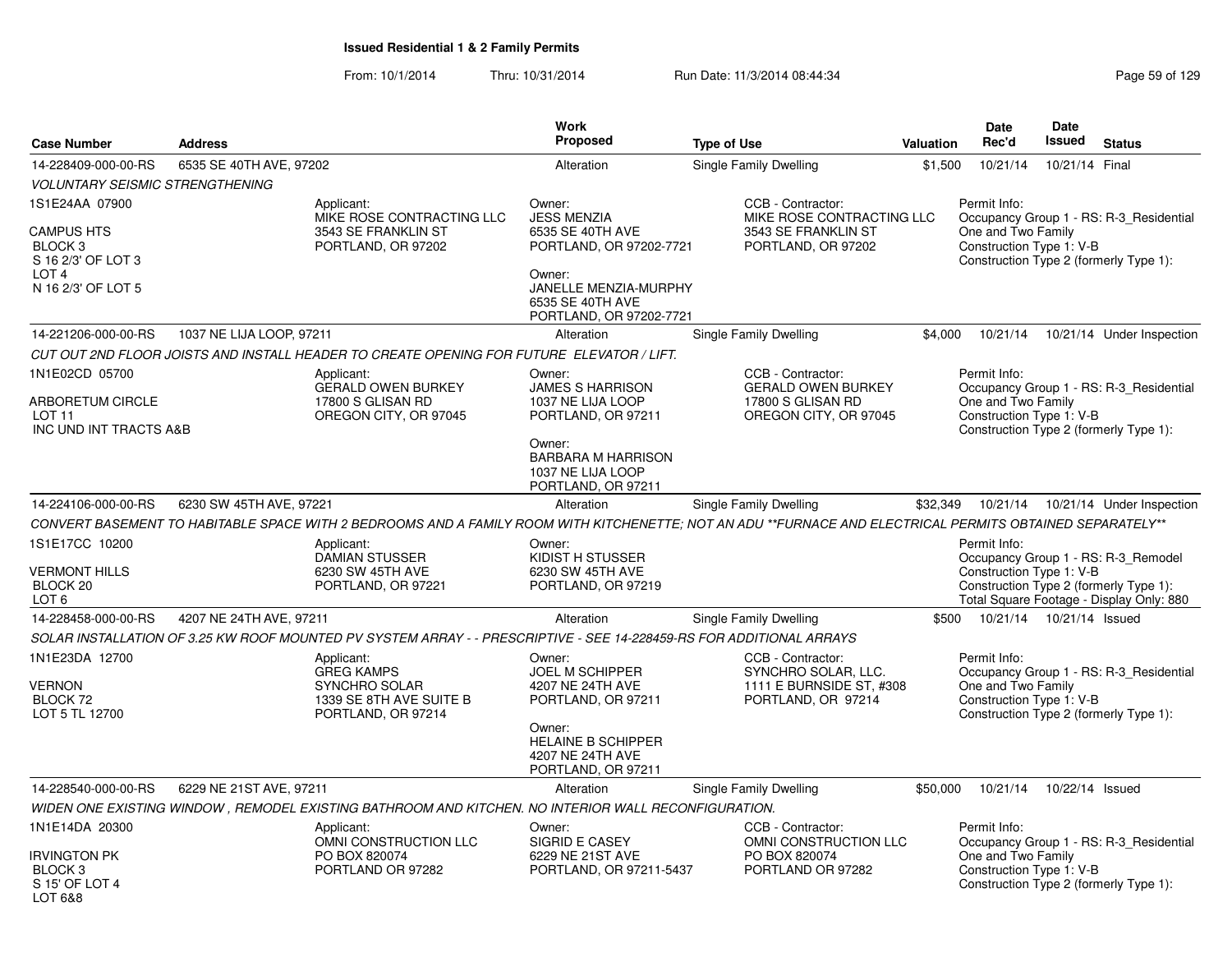| <b>Case Number</b>                                                                                            | <b>Address</b>           |                                                                                                                                                             | Work<br>Proposed                                                                                                                                               | <b>Type of Use</b>                                                                                                             | Valuation | Date<br>Rec'd                                                                                            | <b>Date</b><br>Issued      | <b>Status</b>                                                                   |
|---------------------------------------------------------------------------------------------------------------|--------------------------|-------------------------------------------------------------------------------------------------------------------------------------------------------------|----------------------------------------------------------------------------------------------------------------------------------------------------------------|--------------------------------------------------------------------------------------------------------------------------------|-----------|----------------------------------------------------------------------------------------------------------|----------------------------|---------------------------------------------------------------------------------|
| 14-228800-000-00-RS                                                                                           | 6019 SW WOODS CT, 97221  |                                                                                                                                                             | Alteration                                                                                                                                                     | Single Family Dwelling                                                                                                         | \$20,000  | 10/22/14                                                                                                 | 10/22/14 Issued            |                                                                                 |
|                                                                                                               |                          | REMODEL EXISTING SUNROOM, CHANGE OUT NEW WINDOWS IN EXISTING OPENINGS, INSTALL NEW SKYLIHGHT.                                                               |                                                                                                                                                                |                                                                                                                                |           |                                                                                                          |                            |                                                                                 |
| 1S1E07BC 00200<br>SECTION 07 1S 1E<br>TL 200 0.44 ACRES                                                       | <b>INC</b>               | Applicant:<br><b>JAMES KREIPE</b><br>SQUARE DEAL REMODELING CO<br>8603 SE STARK AVE<br>PORTLAND, OR 97216                                                   | Owner:<br>ROBERT B IRONSIDE<br>6019 SW WOODS CT<br>PORTLAND, OR 97221-1328<br>Owner:<br><b>JOYCE E IRONSIDE</b><br>6019 SW WOODS CT<br>PORTLAND, OR 97221-1328 | CCB - Contractor:<br><b>JAMES KREIPE</b><br>SQUARE DEAL REMODELING CO<br><b>INC</b><br>8603 SE STARK AVE<br>PORTLAND, OR 97216 |           | Permit Info:<br>One and Two Family<br>Construction Type 1: V-B<br>Construction Type 2 (formerly Type 1): |                            | Occupancy Group 1 - RS: R-3_Residential                                         |
| 14-228799-000-00-RS                                                                                           | 5420 NE 35TH PL, 97211   |                                                                                                                                                             | Alteration                                                                                                                                                     | Single Family Dwelling                                                                                                         | \$4.500   | 10/22/14                                                                                                 | 10/22/14 Issued            |                                                                                 |
|                                                                                                               |                          | CONVERT PORTION OF BASEMENT TO FAMILY ROOM - REMAINING BASEMENT TO BE UNFINISHED +++Electrical, Plumbing, Mechanical to be purchased seperate +++           |                                                                                                                                                                |                                                                                                                                |           |                                                                                                          |                            |                                                                                 |
| 1N1E24AB 03100<br><b>WILLAMETTE ADD</b><br>BLOCK <sub>29</sub><br>S 11' OF LOT 5<br>LOT 6&7<br>N 10' OF LOT 8 |                          | Applicant:<br><b>BRANNON LOBDELL</b><br>5420 NE 35TH PL<br>PORTLAND, OR 97211                                                                               | Owner:<br>PENELOPE H LOBDELL<br>5420 NE 35TH PL<br>PORTLAND, OR 97211<br>Owner:<br><b>BRANNON LOBDELL</b><br>5420 NE 35TH PL<br>PORTLAND, OR 97211             |                                                                                                                                |           | Permit Info:<br>Construction Type 1: V-B<br>Construction Type 2 (formerly Type 1):                       |                            | Occupancy Group 1 - RS: R-3 Remodel<br>Total Square Footage - Display Only: 400 |
| 14-228813-000-00-RS                                                                                           | 1002 SE 50TH AVE, 97215  |                                                                                                                                                             | Alteration                                                                                                                                                     | Single Family Dwelling                                                                                                         | \$1,801   | 10/22/14                                                                                                 |                            | 10/22/14 Under Inspection                                                       |
|                                                                                                               |                          | INTERIOR ONLY-ADD BATHROOM IN BASEMENT FOR SINGLE FAMILY RESIDENCE. +++ This is NOT a basement conversion. Rest of basement is unfinished. +++              |                                                                                                                                                                |                                                                                                                                |           |                                                                                                          |                            |                                                                                 |
| 1S2E06BA 16000<br><b>CRESCENT HTS</b><br>BLOCK <sub>1</sub><br>N 60' OF LOT 15                                | <b>LLC</b>               | Applicant:<br>URBAN LIVING CONSTRUCTION<br>17191 SE MARNA RD<br>DAMASCUS, OR 97089                                                                          | Owner:<br>THOMAS E DEMEO<br>1002 SE 50TH AVE<br>PORTLAND, OR 97215<br>Owner:<br>PHYLLIS L SHELTON<br>1002 SE 50TH AVE<br>PORTLAND, OR 97215                    | CCB - Contractor:<br>URBAN LIVING CONSTRUCTION<br>LLC<br>17191 SE MARNA RD<br>DAMASCUS, OR 97089                               |           | Permit Info:<br>Construction Type 1: V-B<br>Construction Type 2 (formerly Type 1):                       |                            | Occupancy Group 1 - RS: R-3 Remodel<br>Total Square Footage - Display Only: 49  |
| 14-227164-000-00-RS                                                                                           | 7139 N OATMAN AVE, 97217 |                                                                                                                                                             | Alteration                                                                                                                                                     | Single Family Dwelling                                                                                                         | \$35,000  |                                                                                                          | 10/22/14  10/22/14  Issued |                                                                                 |
|                                                                                                               |                          | CONVERT BASEMENT TO LIVING SPACE, FURR OUT WALLS AND ADD NEW WALLS TO CREATE TWO NEW BEDROOMS, BATHROOM, UTILITY ROOM, AND FAMILY ROOM, ADD 2 EGRESS WINDOW |                                                                                                                                                                |                                                                                                                                |           |                                                                                                          |                            |                                                                                 |
| 1N1E16BB 08900<br>ARBOR LODGE<br>BLOCK <sub>21</sub><br>LOT 18<br>N 1/2 OF LOT 19                             |                          | Applicant:<br><b>TERRY HELLEM</b><br>PROJECTIVE BUILDING DESIGNS<br>PO BOX 6542<br>BEAVERTON OR 97007                                                       | Owner:<br>4550 KRUSE WAY #125<br>LAKE OSWEGO, OR 97035-3533                                                                                                    | CCB - Contractor:<br>BULLDOG CAPITAL PARTNERS LLI EMPIRE PLUMBING LLC<br>19572 SW TREEHOUSE LN<br>BEAVERTON, OR 97007          |           | Permit Info:<br>Construction Type 1: V-B<br>Construction Type 2 (formerly Type 1):                       |                            | Occupancy Group 1 - RS: R-3_Remodel<br>Total Square Footage - Display Only: 825 |
| 14-118259-000-00-RS                                                                                           | 3815 NE 68TH AVE, 97213  |                                                                                                                                                             | Alteration                                                                                                                                                     | <b>Single Family Dwelling</b>                                                                                                  | \$50,000  | 9/5/14                                                                                                   |                            | 10/22/14 Under Inspection                                                       |
|                                                                                                               |                          | LEGALIZE ATTIC CONVERSION - BEDROOM, BATHROOM AND REC ROOM - SEPARATE ELECTRICAL, MECHANICAL & PLUMBING PERMITS PERMITS SHALL BE ADDED LATER.               |                                                                                                                                                                |                                                                                                                                |           |                                                                                                          |                            |                                                                                 |
| 1N2E20CD 06500<br>HYDE PK                                                                                     |                          | Applicant:<br><b>JEFF STAI</b><br>17310 SE NAEGELI DR #1                                                                                                    | Owner:<br>EVERETT CUSTOM HOMES INC<br>735 SW 158TH AVE                                                                                                         | CCB - Contractor:<br><b>ROD STAI</b><br><b>STAI CONSTRUCTION LLC</b>                                                           |           | Permit Info:<br>Construction Type 1: V-B                                                                 |                            | Occupancy Group 1 - RS: R-3_Remodel                                             |
| <b>BLOCK 27</b><br>LOT 6&7                                                                                    |                          | PORTLAND, OR 97236                                                                                                                                          | BEAVERTON, OR 97006                                                                                                                                            | 15749 SE ANDEREGG PKWY<br>DAMASCUS, OR 97089                                                                                   |           | Construction Type 2 (formerly Type 1):                                                                   |                            | Total Square Footage - Display Only: 701                                        |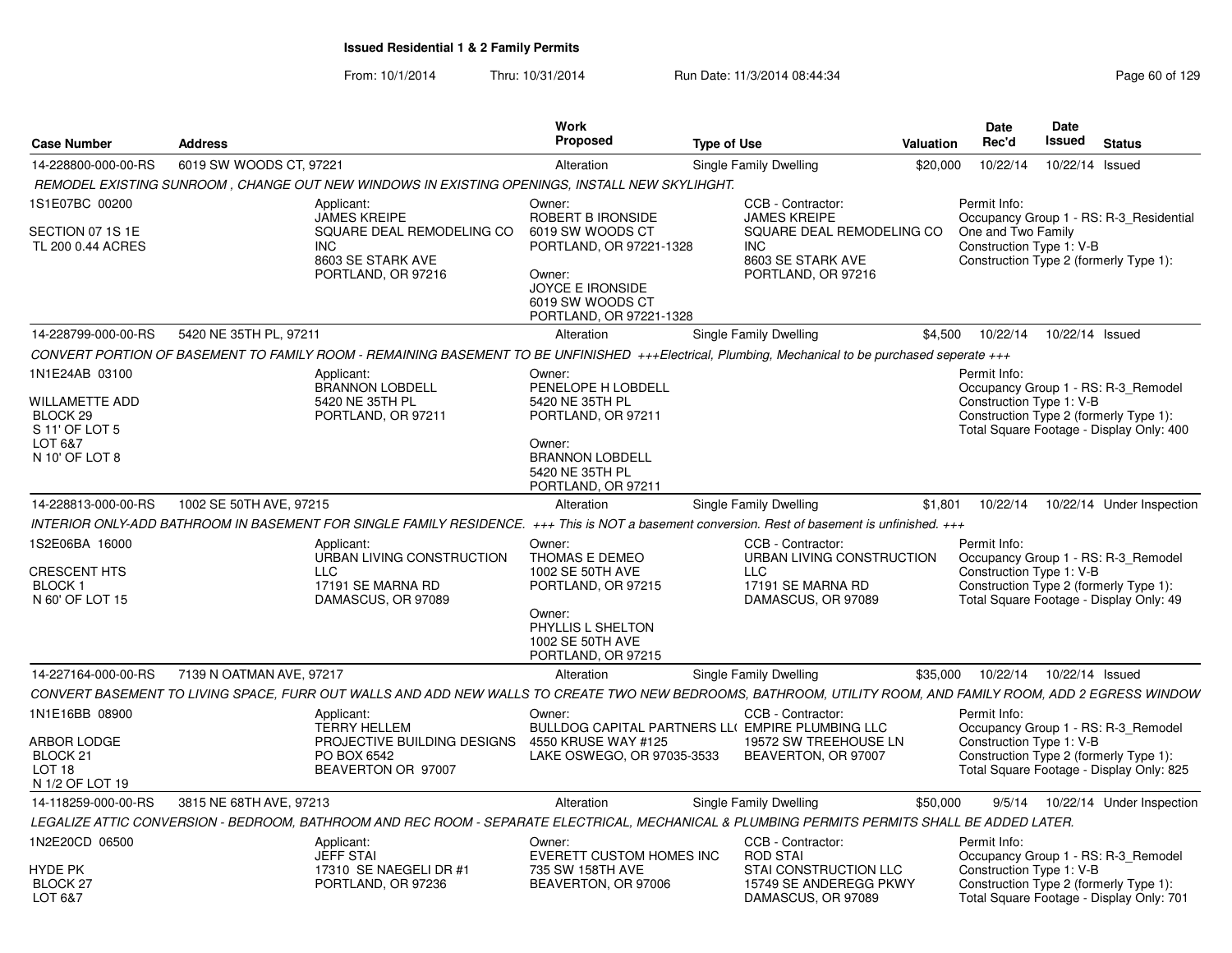| <b>Case Number</b>                                                  | <b>Address</b>                   |                                                                                                               | <b>Work</b><br>Proposed                                                             | <b>Type of Use</b>                                                                                                                                                                                                                                                                                      | Valuation | <b>Date</b><br>Rec'd                                                                              | <b>Date</b><br>Issued      | <b>Status</b>                                                                                                              |
|---------------------------------------------------------------------|----------------------------------|---------------------------------------------------------------------------------------------------------------|-------------------------------------------------------------------------------------|---------------------------------------------------------------------------------------------------------------------------------------------------------------------------------------------------------------------------------------------------------------------------------------------------------|-----------|---------------------------------------------------------------------------------------------------|----------------------------|----------------------------------------------------------------------------------------------------------------------------|
| 14-223960-000-00-RS                                                 | 2553 NE 46TH AVE, 97213          |                                                                                                               | Alteration                                                                          | Single Family Dwelling                                                                                                                                                                                                                                                                                  | \$88,224  | 10/22/14                                                                                          |                            | 10/22/14 Under Inspection                                                                                                  |
|                                                                     |                                  |                                                                                                               |                                                                                     | REMODEL MAIN FLOOR, ELIMINATE BEDROOM AND RELOCATE BATHROOM TO CREATE MASTER SUITE, REFRAME FLOOR TO SUPPORT NEW LOAD, REBUILD STAIRS TO 2ND FLOOR, CONVERT                                                                                                                                             |           |                                                                                                   |                            |                                                                                                                            |
| 1N2E30BC 20200<br>ROSE CITY PK<br>BLOCK 18<br>LOT <sub>1</sub>      |                                  | Applicant:<br>REF CONSTRUCTION LLC<br>PO BOX 1148<br>GRESHAM, OR 97030                                        | Owner:<br>DIANE P LEFFINGWELL<br>2553 NE 46TH AVE<br>PORTLAND, OR 97213             | CCB - Contractor:<br>MICHAEL MCDONALD<br>PRECISION NW ELECTRICAL<br><b>CONTRACTORS LLC</b><br>12020 SE ANNA CT<br>DAMASCUS 0R 97089 8250<br>CCB - Contractor:<br><b>NELSON &amp; NELSON INC</b><br>14051 SE 119TH DR<br>CLACKAMAS, OR 97015<br>CCB - Contractor:<br>REF CONSTRUCTION LLC<br>PO BOX 1148 |           | Permit Info:<br>Construction Type 1: V-B                                                          |                            | Occupancy Group 1 - RS: R-3_Remodel<br>Construction Type 2 (formerly Type 1):<br>Total Square Footage - Display Only: 2400 |
|                                                                     |                                  |                                                                                                               |                                                                                     | GRESHAM, OR 97030                                                                                                                                                                                                                                                                                       |           |                                                                                                   |                            |                                                                                                                            |
| 14-228974-000-00-RS                                                 | 947 SE MALDEN ST, 97202          |                                                                                                               | Alteration                                                                          | Single Family Dwelling                                                                                                                                                                                                                                                                                  | \$1,850   |                                                                                                   | 10/22/14  10/22/14  Final  |                                                                                                                            |
|                                                                     |                                  | PRESCRIPTIVE SEISMIC STRENGTHENING PER PORTLAND RESIDENTIAL SEISMIC STRENGTHENING GUIDLINES                   |                                                                                     |                                                                                                                                                                                                                                                                                                         |           |                                                                                                   |                            |                                                                                                                            |
| 1S1E23BD 16500<br>CITY VIEW PK<br>BLOCK 11<br><b>LOT 14</b>         |                                  | Applicant:<br>CLYDE MANCHESTER<br><b>HELP GROUP INC</b><br>10006 SW CANYON RD<br>PORTLAND, OR 97225           | Owner:<br><b>JAMES G ADRIANCE</b><br>947 SE MALDEN ST<br>PORTLAND, OR 97202         | CCB - Contractor:<br>HELP HOME ENERGY LIFE<br>PERFORMANCE GROUP INC<br>10006 SW CANYON RD<br>PORTLAND, OR 97225                                                                                                                                                                                         |           | Permit Info:<br>One and Two Family<br>Construction Type 1: V-B                                    |                            | Occupancy Group 1 - RS: R-3 Residential<br>Construction Type 2 (formerly Type 1):                                          |
|                                                                     |                                  |                                                                                                               | Owner:<br><b>BARBARA K KOHNEN</b><br>947 SE MALDEN ST<br>PORTLAND, OR 97202         |                                                                                                                                                                                                                                                                                                         |           |                                                                                                   |                            |                                                                                                                            |
| 14-229049-000-00-RS                                                 | 6415 SE MORRISON ST, 97215       |                                                                                                               | Alteration                                                                          | <b>Single Family Dwelling</b>                                                                                                                                                                                                                                                                           | \$4.000   |                                                                                                   | 10/22/14  10/22/14  Issued |                                                                                                                            |
|                                                                     |                                  | CONVERT EXISTING CLOSET SPACE IN BEDROOM TO BATHROOM (2) BATHROOMS TOTAL                                      |                                                                                     |                                                                                                                                                                                                                                                                                                         |           |                                                                                                   |                            |                                                                                                                            |
| 1S2E05BB 05600<br>TABOR HTS<br><b>BLOCK U</b><br>W 37 1/2' OF LOT 1 |                                  | Applicant:<br><b>ANDREW MILLARD</b><br>2134 SE 53RD AVE<br>PORTLAND, OR 97215                                 | Owner:<br><b>ANDREW MILLARD</b><br>2134 SE 53RD AVE<br>PORTLAND, OR 97215<br>Owner: |                                                                                                                                                                                                                                                                                                         |           | Permit Info:<br>One and Two Family<br>Construction Type 1: V-B                                    |                            | Occupancy Group 1 - RS: R-3 Residential<br>Construction Type 2 (formerly Type 1):                                          |
|                                                                     |                                  |                                                                                                               | <b>MARTA J MILLARD</b><br>2134 SE 53RD AVE<br>PORTLAND, OR 97215                    |                                                                                                                                                                                                                                                                                                         |           |                                                                                                   |                            |                                                                                                                            |
| 14-178703-REV-01-RS                                                 | 4702 NE 30TH AVE - Unit B. 97211 |                                                                                                               | Alteration                                                                          | <b>Single Family Dwelling</b>                                                                                                                                                                                                                                                                           | \$800     |                                                                                                   | 10/22/14  10/22/14  Final  |                                                                                                                            |
|                                                                     |                                  |                                                                                                               |                                                                                     | REVISION TO CONVERT BASEMENT TO ADU, ADD WALL AT LAUNDRY ROOM AND ADU ENTRANCE, RECONFIGURE BATHROOM, RELOCATE BEDROOM DOOR, ADD 20 MIN DOOR AT MAIN FLOOR                                                                                                                                              |           |                                                                                                   |                            |                                                                                                                            |
| 1N1E24BD 13000                                                      |                                  | Applicant:<br><b>HOMAGE CONSTRUCTION &amp;</b><br><b>DESIGN INC</b><br>4221 SE 76TH AVE<br>PORTLAND, OR 97206 | Owner:<br><b>HIGHVIEW LLC</b><br>2222 E CLIFF DR #212<br>SANTA CRUZ, CA 95062-4739  | CCB - Contractor:<br><b>HOMAGE CONSTRUCTION &amp;</b><br><b>DESIGN INC</b><br>4221 SE 76TH AVE<br>PORTLAND, OR 97206                                                                                                                                                                                    |           | Permit Info:<br>One and Two Family<br>Construction Type 1: V-B<br>Number of New Dwelling Units: 1 |                            | Occupancy Group 1 - RS: R-3_Residential<br>Construction Type 2 (formerly Type 1):                                          |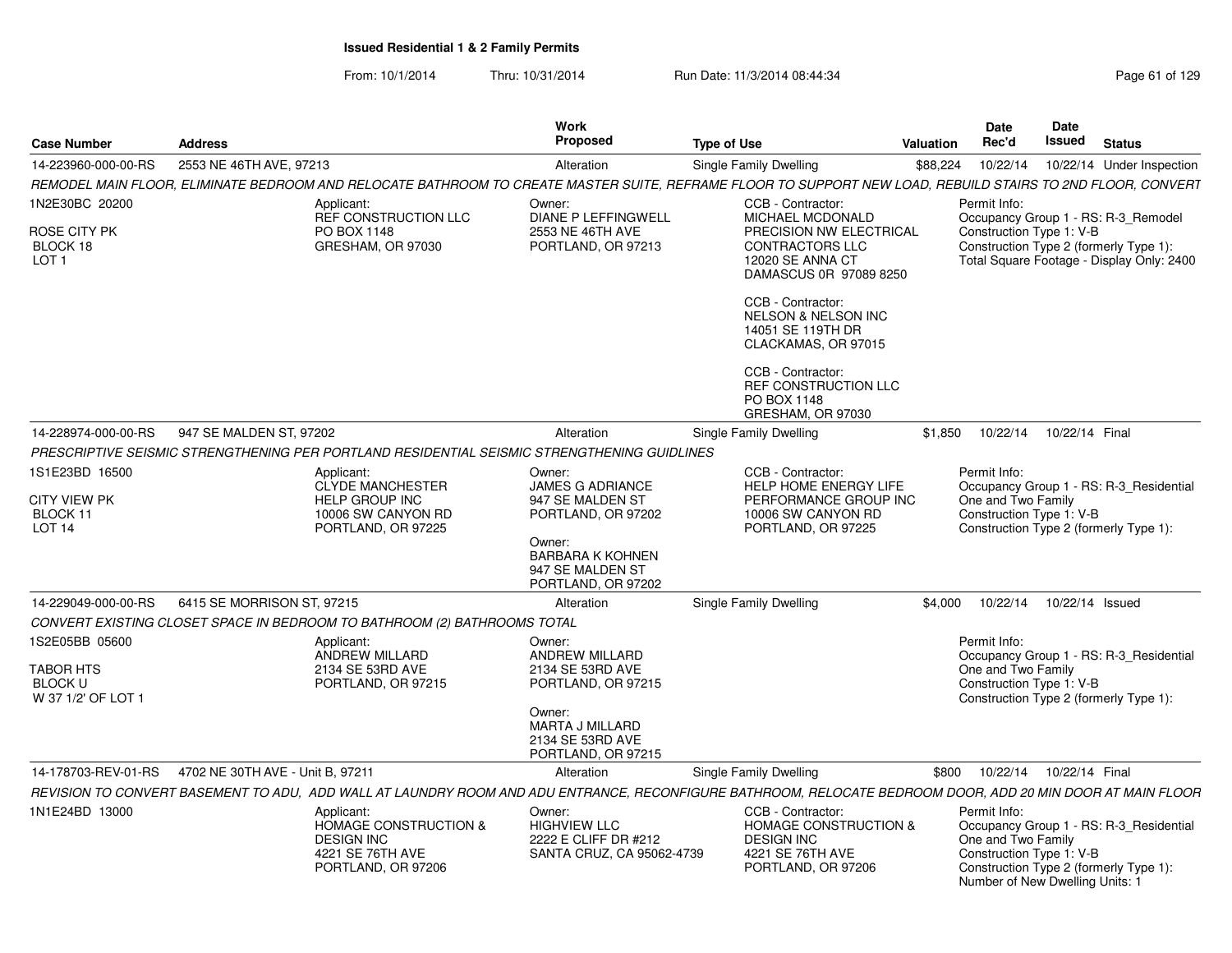| <b>Case Number</b>                                                                        | <b>Address</b>                                          |                                                                                  | Work<br>Proposed                                                              | <b>Type of Use</b>                                                                                                                                           | Valuation | <b>Date</b><br>Rec'd                           | Date<br>Issued             | <b>Status</b>                                                                                                            |
|-------------------------------------------------------------------------------------------|---------------------------------------------------------|----------------------------------------------------------------------------------|-------------------------------------------------------------------------------|--------------------------------------------------------------------------------------------------------------------------------------------------------------|-----------|------------------------------------------------|----------------------------|--------------------------------------------------------------------------------------------------------------------------|
| 14-229065-000-00-RS                                                                       | 4215 N MICHIGAN AVE                                     |                                                                                  | Alteration                                                                    | <b>Single Family Dwelling</b>                                                                                                                                | \$1,000   | 10/22/14                                       | 10/22/14 Issued            |                                                                                                                          |
|                                                                                           | CONVERT BASEMENT TO REC ROOM AND ADD NEW BATHROOM       |                                                                                  |                                                                               |                                                                                                                                                              |           |                                                |                            |                                                                                                                          |
| 1N1E22CA 04902                                                                            |                                                         | Applicant:<br>PAULA WADE                                                         | Owner:<br>PAULA WADE                                                          | CCB - Contractor:<br><b>DEAN S POTTLE PLUMBING</b>                                                                                                           |           | Permit Info:                                   |                            | Occupancy Group 1 - RS: R-3 Residential                                                                                  |
| PARTITION PLAT 2003-84<br>LOT <sub>2</sub>                                                |                                                         | 4215 N MICHIGAN AVE<br>PORTLAND, OR 97217                                        | PSC 94 BOX 1923<br>APO, AE 09824-1901                                         | 4714 NE FREMONT<br>PORTLAND OR 97213                                                                                                                         |           | One and Two Family<br>Construction Type 1: V-B |                            | Construction Type 2 (formerly Type 1):                                                                                   |
| 14-229322-000-00-RS                                                                       | 10316 SE MILL CT, 97216                                 |                                                                                  | Alteration                                                                    | Single Family Dwelling                                                                                                                                       | \$13,000  |                                                |                            | 10/23/14  10/23/14  Under Inspection                                                                                     |
|                                                                                           | <b>VOLUNTARY FOUNDATION STABILIZATION, UNDERPINNING</b> |                                                                                  |                                                                               |                                                                                                                                                              |           |                                                |                            |                                                                                                                          |
| 1S2E03CB 06200                                                                            |                                                         | Applicant:<br><b>TERRAFIRMA FOUNDATION</b>                                       | Owner:<br><b>GLORIA F STREMICH</b>                                            | CCB - Contractor:<br><b>TERRAFIRMA FOUNDATION</b>                                                                                                            |           | Permit Info:                                   |                            | Occupancy Group 1 - RS: R-3_Residential                                                                                  |
| CHERRY BLOSSOM PK<br>BLOCK 26<br><b>LOT 20</b>                                            |                                                         | <b>SYSTEMS</b><br>1308 NW PARK ST<br>ROSEBURG, OR 97470                          | 10316 SE MILL CT<br>PORTLAND, OR 97216-2926                                   | <b>SYSTEMS</b><br>1308 NW PARK ST<br>ROSEBURG, OR 97470                                                                                                      |           | One and Two Family<br>Construction Type 1: V-B |                            | Construction Type 2 (formerly Type 1):                                                                                   |
| 14-229314-000-00-RS                                                                       | 5130 SE 33RD PL, 97202                                  |                                                                                  | Alteration                                                                    | Single Family Dwelling                                                                                                                                       | \$5,000   |                                                | 10/23/14  10/23/14  Issued |                                                                                                                          |
|                                                                                           |                                                         |                                                                                  |                                                                               | REMODEL BASEMENT, NEW WALLS TO CREATE LIVING SUITE WITH LAUNDRY AND SINK, NEW BATHROOM, ADD WALL AT GARAGE AND REMOVE INTERIOR WALL (4 BATHROOMS TOTAL)      |           |                                                |                            |                                                                                                                          |
| 1S1E13AC 06400                                                                            |                                                         | Applicant:<br><b>JOHN GRIGSBY</b>                                                | Owner:<br><b>CHRIS A BEARD</b>                                                | CCB - Contractor:<br>VAN GOGH RESTORATION LLC                                                                                                                |           | Permit Info:                                   |                            | Occupancy Group 1 - RS: R-3_Residential                                                                                  |
| <b>GREENWOOD</b><br>BLOCK 4<br>S 10' OF LOT 9<br>LOT <sub>10</sub><br>N 25' OF LOT 11     |                                                         | 0836 SW CURRY ST #1308<br>PORTLAND, OR 97239                                     | 5130 SE 33RD PL<br>PORTLAND, OR 97202                                         | 11576 SE 59TH AVE<br>MILWAUKIE, OR 97222                                                                                                                     |           | One and Two Family<br>Construction Type 1: V-B |                            | Construction Type 2 (formerly Type 1):                                                                                   |
| 14-229371-000-00-RS                                                                       | 2758 NE SCHUYLER ST, 97212                              |                                                                                  | Alteration                                                                    | <b>Single Family Dwelling</b>                                                                                                                                | \$5,000   | 10/23/14                                       | 10/23/14 Issued            |                                                                                                                          |
| ADD NEW BATHROOM TO BASEMENT                                                              |                                                         |                                                                                  |                                                                               |                                                                                                                                                              |           |                                                |                            |                                                                                                                          |
| 1N1E25CC 09700<br><b>GLENSIDE</b><br>BLOCK 2<br>E 1/2 OF LOT 1<br>E 1/2 OF N 15' OF LOT 2 |                                                         | Applicant:<br><b>TIMOTHY R EKSTROM</b><br>PO BOX 1324<br>SCAPPOOSE, OR 970561324 | Owner:<br><b>CYNTHIA WALLACE</b><br>2758 NE SCHUYLER ST<br>PORTLAND, OR 97212 | CCB - Contractor:<br><b>TIMOTHY R EKSTROM</b><br>PO BOX 1324<br>SCAPPOOSE, OR 970561324<br>CCB - Contractor:                                                 |           | Permit Info:<br>Construction Type 1: V-B       |                            | Occupancy Group 1 - RS: R-3_Remodel<br>Construction Type 2 (formerly Type 1):<br>Total Square Footage - Display Only: 40 |
|                                                                                           |                                                         |                                                                                  |                                                                               | <b>FRED EKSTROM</b><br>DOUBLE E ELECTRIC<br>2626 SE SPRUCE ST<br>HILLSBORO, OR 97123                                                                         |           |                                                |                            |                                                                                                                          |
| 14-229469-000-00-RS                                                                       | 2944 NE 52ND AVE, 97213                                 |                                                                                  | Alteration                                                                    | Single Family Dwelling                                                                                                                                       | \$17,204  | 10/23/14                                       | 10/23/14 Issued            |                                                                                                                          |
|                                                                                           |                                                         |                                                                                  |                                                                               | REBUILD INTERIOR STAIRS AND CONVERT BASEMENT TO HABITABLE SPACE FOR NEW FAMILY ROOM AND BATHROOM; REMOVE DECK FROM BACK OF HOUSE **PLUMBING PERMIT TO BE OBT |           |                                                |                            |                                                                                                                          |
| 1N2E30AC 05900                                                                            |                                                         | Applicant:<br><b>MARJORIE HUTSELL</b>                                            | Owner:<br><b>SAM HUTSELL</b>                                                  |                                                                                                                                                              |           | Permit Info:                                   |                            | Occupancy Group 1 - RS: R-3_Remodel                                                                                      |
| ROSE CITY PK<br>BLOCK 97<br><b>LOT 16</b>                                                 |                                                         | 2944 NE 52ND AVE<br>PORTLAND, OR 97213                                           | 2944 NE 52ND AVE<br>PORTLAND, OR 97213                                        |                                                                                                                                                              |           | Construction Type 1: V-B                       |                            | Construction Type 2 (formerly Type 1):<br>Total Square Footage - Display Only: 468                                       |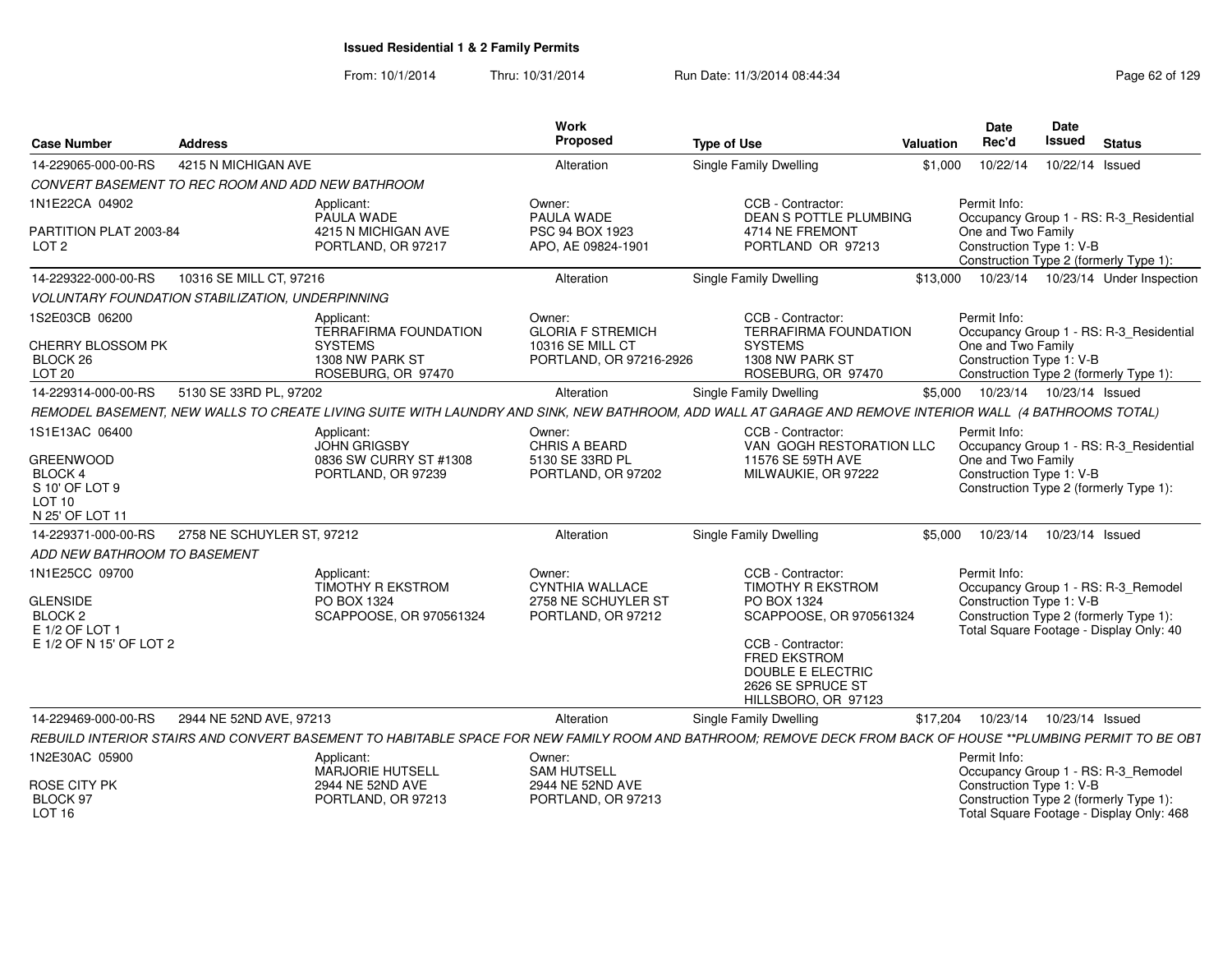From: 10/1/2014Thru: 10/31/2014 Run Date: 11/3/2014 08:44:34 Research 2010 Rage 63 of 129

| <b>Case Number</b>                                     | <b>Address</b>                                                                                                                                  | <b>Work</b><br>Proposed                                                      | <b>Type of Use</b>                                                                                               | <b>Valuation</b> | <b>Date</b><br>Rec'd                           | <b>Date</b><br>Issued | <b>Status</b>                                                                      |
|--------------------------------------------------------|-------------------------------------------------------------------------------------------------------------------------------------------------|------------------------------------------------------------------------------|------------------------------------------------------------------------------------------------------------------|------------------|------------------------------------------------|-----------------------|------------------------------------------------------------------------------------|
| 14-229561-000-00-RS                                    | 5623 N PRINCETON ST, 97203                                                                                                                      | Alteration                                                                   | Single Family Dwelling                                                                                           | \$29,408         | 10/23/14                                       | 10/23/14 Issued       |                                                                                    |
|                                                        | CONVERSION OF UNFINISHED BASEMENT TO LIVING SPACE WITH NEW BEDROOM, FAMILY ROOM, OFFICE AND BATHROOM; ENLARGING WINDOW ON NORTH SIDE FOR EGRESS |                                                                              |                                                                                                                  |                  |                                                |                       |                                                                                    |
| 1N1E07DC 00700                                         | Applicant:<br>SHANE L FLETCHER                                                                                                                  | Owner:<br><b>SHANE L FLETCHER</b>                                            |                                                                                                                  |                  | Permit Info:                                   |                       | Occupancy Group 1 - RS: R-3_Remodel                                                |
| <b>PORTSMOUTH</b><br>BLOCK 14<br>SWLY 55' OF LOT 18-20 | 5623 N PRINCETON ST<br>PORTLAND, OR 97203                                                                                                       | 5623 N PRINCETON ST<br>PORTLAND, OR 97203                                    |                                                                                                                  |                  | Construction Type 1: V-B                       |                       | Construction Type 2 (formerly Type 1):<br>Total Square Footage - Display Only: 800 |
|                                                        |                                                                                                                                                 | Owner:<br>ZANTHE M FLETCHER<br>5623 N PRINCETON ST<br>PORTLAND, OR 97203     |                                                                                                                  |                  |                                                |                       |                                                                                    |
| 14-229713-000-00-RS                                    | 2636 SE 59TH AVE, 97206                                                                                                                         | Alteration                                                                   | Single Family Dwelling                                                                                           | \$23,000         | 10/23/14                                       | 10/23/14 Issued       |                                                                                    |
|                                                        | BASEMENT CONVERSIONJ, ADDING BATHROOM IN BASEMENT, REPLACE BREAKER PANEL.2 TOILETS TOTAL. NOT AN ADU.                                           |                                                                              |                                                                                                                  |                  |                                                |                       |                                                                                    |
| 1S2E07AA 04500                                         | Applicant:<br>DAVID MCGEE CONTRACT                                                                                                              | Owner:<br><b>VALERIE A HOPE</b>                                              | CCB - Contractor:<br>DAVID MCGEE CONTRACT                                                                        |                  | Permit Info:                                   |                       | Occupancy Group 1 - RS: R-3_Residential                                            |
| <b>FRANKLIN PK VIEW</b><br>BLOCK 4<br>LOT <sub>2</sub> | <b>SERVICES LLC</b><br>6624 N CAMPBELL AVE<br>PORTLAND OR 97217                                                                                 | 2606 SE 58TH AVE<br>PORTLAND, OR 97206                                       | <b>SERVICES LLC</b><br>6624 N CAMPBELL AVE<br>PORTLAND OR 97217                                                  |                  | One and Two Family<br>Construction Type 1: V-B |                       | Construction Type 2 (formerly Type 1):                                             |
|                                                        |                                                                                                                                                 | Owner:<br><b>MARK W HOPE</b><br>2606 SE 58TH AVE<br>PORTLAND, OR 97206       | CCB - Contractor:<br>POSITIVE ENERGY ELECTRICAL<br><b>CONTRACTORS LLC</b><br>PO BOX 871543<br>VANCOUVER WA 98687 |                  |                                                |                       |                                                                                    |
| 14-227380-000-00-RS                                    | 4054 NE RODNEY AVE, 97212                                                                                                                       | Alteration                                                                   | <b>Single Family Dwelling</b>                                                                                    | \$50,000         | 10/20/14                                       | 10/24/14 Issued       |                                                                                    |
|                                                        | CONVERT BASMENT TO HABITABLE SPACE INCLUDING NEW BATHROOMTOTAL (3) TOILETS                                                                      |                                                                              |                                                                                                                  |                  |                                                |                       |                                                                                    |
| 1N1E22DA 17400                                         | Applicant:<br>DAVID LIPKIND                                                                                                                     | Owner:<br><b>LUCY A BERNARD</b>                                              | CCB - Contractor:<br><b>DAVID LIPKIND</b>                                                                        |                  | Permit Info:                                   |                       | Occupancy Group 1 - RS: R-3_Residential                                            |
| <b>ALBINA HMSTD</b><br>BLOCK 12<br>LOT <sub>14</sub>   | SHELBYVILLE PROPERTIES LLC<br>1215 NE WEBSTER<br>PORTLAND OR 97211                                                                              | 4054 NE RODNEY AVE<br>PORTLAND, OR 97212-1048                                | SHELBYVILLE PROPERTIES LLC<br>1215 NE WEBSTER<br>PORTLAND OR 97211                                               |                  | One and Two Family<br>Construction Type 1: V-B |                       | Construction Type 2 (formerly Type 1):                                             |
| 14-229814-000-00-RS                                    | 605 NW MACLEAY BLVD, 97210                                                                                                                      | Alteration                                                                   | Single Family Dwelling                                                                                           | \$50,000         | 10/24/14  10/24/14  Issued                     |                       |                                                                                    |
|                                                        | REMODEL EXISTING SECOND FLOOR BATHROOM AND SECOND FLOOR MEDIA ROOM NO PLANS REQUIRED, TRADE WORK ONLY                                           |                                                                              |                                                                                                                  |                  |                                                |                       |                                                                                    |
| 1N1E32AC 12300                                         | Applicant:<br><b>DAVID LIPKIND</b>                                                                                                              | Owner:<br><b>MATTHEW C BELL</b>                                              | CCB - Contractor:<br><b>DAVID LIPKIND</b>                                                                        |                  | Permit Info:                                   |                       | Occupancy Group 1 - RS: R-3_Residential                                            |
| KINGS HTS & RPLT<br>BLOCK 24<br>LOT 7-9 TL 12300       | SHELBYVILLE PROPERTIES LLC<br>1215 NE WEBSTER<br>PORTLAND OR 97211                                                                              | 605 NW MACLEAY BLVD<br>PORTLAND, OR 97210                                    | SHELBYVILLE PROPERTIES LLC<br>1215 NE WEBSTER<br>PORTLAND OR 97211                                               |                  | One and Two Family<br>Construction Type 1: V-B |                       | Construction Type 2 (formerly Type 1):                                             |
|                                                        |                                                                                                                                                 | Owner:<br><b>CAMILLE S BELL</b><br>605 NW MACLEAY BLVD<br>PORTLAND, OR 97210 |                                                                                                                  |                  |                                                |                       |                                                                                    |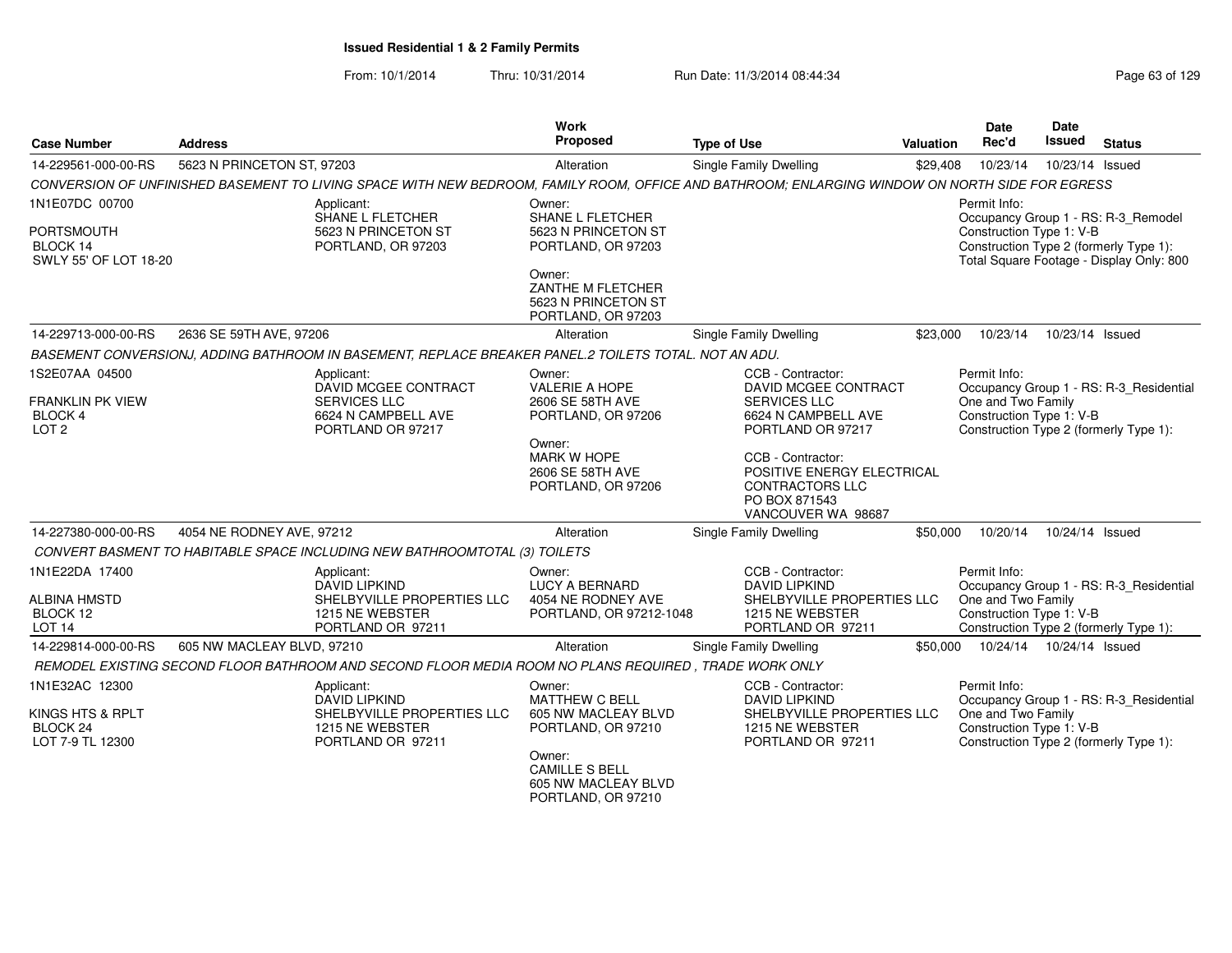|                                                                                                               |                              |                                                                                                                              | <b>Work</b>                                                                                                                                                                 |                                                                                                                                  |           | Date                                                           | Date            |                                                                                   |
|---------------------------------------------------------------------------------------------------------------|------------------------------|------------------------------------------------------------------------------------------------------------------------------|-----------------------------------------------------------------------------------------------------------------------------------------------------------------------------|----------------------------------------------------------------------------------------------------------------------------------|-----------|----------------------------------------------------------------|-----------------|-----------------------------------------------------------------------------------|
| <b>Case Number</b>                                                                                            | <b>Address</b>               |                                                                                                                              | <b>Proposed</b>                                                                                                                                                             | <b>Type of Use</b>                                                                                                               | Valuation | Rec'd                                                          | Issued          | <b>Status</b>                                                                     |
| 14-228929-000-00-RS                                                                                           | 5309 N CONCORD AVE, 97217    |                                                                                                                              | Alteration                                                                                                                                                                  | Single Family Dwelling                                                                                                           | \$10,000  | 10/24/14                                                       | 10/24/14 Issued |                                                                                   |
|                                                                                                               |                              | CONVERT PORTION OF UNFINISHED BASEMENT TO BATHROOM ,(TWO BATHROOMS TOTAL IN HOME)                                            |                                                                                                                                                                             |                                                                                                                                  |           |                                                                |                 |                                                                                   |
| 1N1E21AA 07700<br><b>RIVERSIDE ADD</b><br>BLOCK <sub>2</sub><br>S 16 2/3' OF LOT 13<br>N 16 2/3' OF LOT 14    |                              | Applicant:<br><b>REID LESLIE</b><br>RHIZA A+D<br>2127 N ALBINA AVE #203<br>PORTLAND OR 97227                                 | Owner:<br>CHRISTOPHER D BROOKS<br>5309 N CONCORD AVE<br>PORTLAND, OR 97217<br>Owner:<br>REBECCA J BROOKS<br>5309 N CONCORD AVE<br>PORTLAND, OR 97217                        | CCB - Contractor:<br>COMPOUND CONSTRUCTION LLC Occupancy Group 1 - RS: R-3_Residential<br>6204 NE 35TH AVE<br>PORTLAND, OR 97211 |           | Permit Info:<br>One and Two Family<br>Construction Type 1: V-B |                 | Construction Type 2 (formerly Type 1):                                            |
| 14-229862-000-00-RS                                                                                           | 317 SE ANKENY CIR, 97233     |                                                                                                                              | Alteration                                                                                                                                                                  | Single Family Dwelling                                                                                                           | \$500     | 10/24/14                                                       | 10/24/14 Final  |                                                                                   |
|                                                                                                               |                              | SOLAR INSTALLATION, 4.335kW SYSTEM ON ROOFTOP, PRESCRIPTIVE                                                                  |                                                                                                                                                                             |                                                                                                                                  |           |                                                                |                 |                                                                                   |
| 1N2E36DC 02300<br>SECTION 36 1N 2E<br>TL 2300 0.17 ACRES                                                      |                              | Applicant:<br><b>MELISSA BENTLEY</b><br>SOLAR CITY CORPORATION<br>6132 NE 112TH AVE<br>PORTLAND, OR 97220                    | Owner:<br><b>GARY E HEILIG</b><br>317 SE ANKENY CIR<br>PORTLAND, OR 97233                                                                                                   | CCB - Contractor:<br>SOLARCITY CORPORATION<br>6132 NE 112th AVE<br>PORTLAND, OR 97220                                            |           | Permit Info:<br>One and Two Family<br>Construction Type 1: V-B |                 | Occupancy Group 1 - RS: R-3_Residential<br>Construction Type 2 (formerly Type 1): |
| 14-227481-000-00-RS                                                                                           | 2018 NE BLUE HERON DR, 97211 |                                                                                                                              | Alteration                                                                                                                                                                  | Single Family Dwelling                                                                                                           | \$500     | 10/24/14  10/24/14  Issued                                     |                 |                                                                                   |
|                                                                                                               |                              | SOLAR - 10.9KW ROOF TOP MOUNTED PV SYSTEM - PRESCRIPTIVE                                                                     |                                                                                                                                                                             |                                                                                                                                  |           |                                                                |                 |                                                                                   |
| 1N1E11AA 03500<br><b>BLUE HERON MEADOWS</b><br>LOT <sub>35</sub><br>INC UND INT TRACTS A<br>B.<br>C; D; E & F |                              | Applicant:<br><b>MELISSA BENTLEY</b><br>SOLAR CITY CORPORATION<br>6132 NE 112TH AVE<br>PORTLAND, OR 97220                    | Owner:<br><b>RONALD R MYERS</b><br>2018 NE BLUE HERON DR<br>PORTLAND, OR 97211-1680<br>Owner:<br><b>DARLENE K MYERS</b><br>2018 NE BLUE HERON DR<br>PORTLAND, OR 97211-1680 | CCB - Contractor:<br>SOLARCITY CORPORATION<br>6132 NE 112th AVE<br>PORTLAND, OR 97220                                            |           | Permit Info:<br>One and Two Family<br>Construction Type 1: V-B |                 | Occupancy Group 1 - RS: R-3 Residential<br>Construction Type 2 (formerly Type 1): |
| 14-229850-000-00-RS                                                                                           | 6638 N MICHIGAN AVE, 97217   |                                                                                                                              | Alteration                                                                                                                                                                  | Single Family Dwelling                                                                                                           | \$10,450  | 10/24/14                                                       |                 | 10/24/14 Under Inspection                                                         |
|                                                                                                               |                              | ADD FOUNDATION WALL TO INTERIOR BASEMENT WALL FOR SUPPORT, NEW EGRESS WINDOW, AND WINDOW WELL, BASEMENT TO REMAIN UNFINISHED |                                                                                                                                                                             |                                                                                                                                  |           |                                                                |                 |                                                                                   |
| 1N1E15BD 06400<br><b>PACIFIC PL</b><br>BLOCK <sub>3</sub><br>LOT <sub>4</sub>                                 |                              | Applicant:<br>ED LEBRUN<br>LEBRUN CONSTRUCTION INC<br>1005 S GINGER ST<br>CORNELIUS, OR 97113                                | Owner:<br><b>JAMES B SR HOBBS</b><br>6638 N MICHIGAN AVE<br>PORTLAND, OR 97217<br>Owner:<br><b>MILELE HOBBS</b><br>6638 N MICHIGAN AVE<br>PORTLAND, OR 97217                | CCB - Contractor:<br><b>ED LEBRUN</b><br>LEBRUN CONSTRUCTION INC<br>1005 S GINGER ST<br>CORNELIUS, OR 97113                      |           | Permit Info:<br>One and Two Family<br>Construction Type 1: V-B |                 | Occupancy Group 1 - RS: R-3_Residential<br>Construction Type 2 (formerly Type 1): |
| 14-229301-000-00-RS                                                                                           | 6845 N ATLANTIC AVE, 97217   |                                                                                                                              | Alteration                                                                                                                                                                  | Single Family Dwelling                                                                                                           | \$2,018   | 10/24/14                                                       | 10/24/14 Issued |                                                                                   |
| <b>VOLUNTARY SEISMIC STRENGTHENING</b>                                                                        |                              |                                                                                                                              |                                                                                                                                                                             |                                                                                                                                  |           |                                                                |                 |                                                                                   |
| 1N1E16BD 04200<br><b>BURRAGE TR</b><br>BLOCK 19                                                               |                              | Applicant:<br>NEIL KELLY CO INC<br>804 N ALBERTA ST<br>PORTLAND, OR 97217-2693                                               | Owner:<br><b>TYLER R DOTTEN</b><br>6845 N ATLANTIC AVE<br>PORTLAND, OR 97217-5201                                                                                           | CCB - Contractor:<br>NEIL KELLY CO INC<br>804 N ALBERTA ST<br>PORTLAND, OR 97217-2693                                            |           | Permit Info:<br>One and Two Family<br>Construction Type 1: V-B |                 | Occupancy Group 1 - RS: R-3_Residential                                           |
| LOT <sub>8</sub>                                                                                              |                              |                                                                                                                              |                                                                                                                                                                             |                                                                                                                                  |           |                                                                |                 | Construction Type 2 (formerly Type 1):                                            |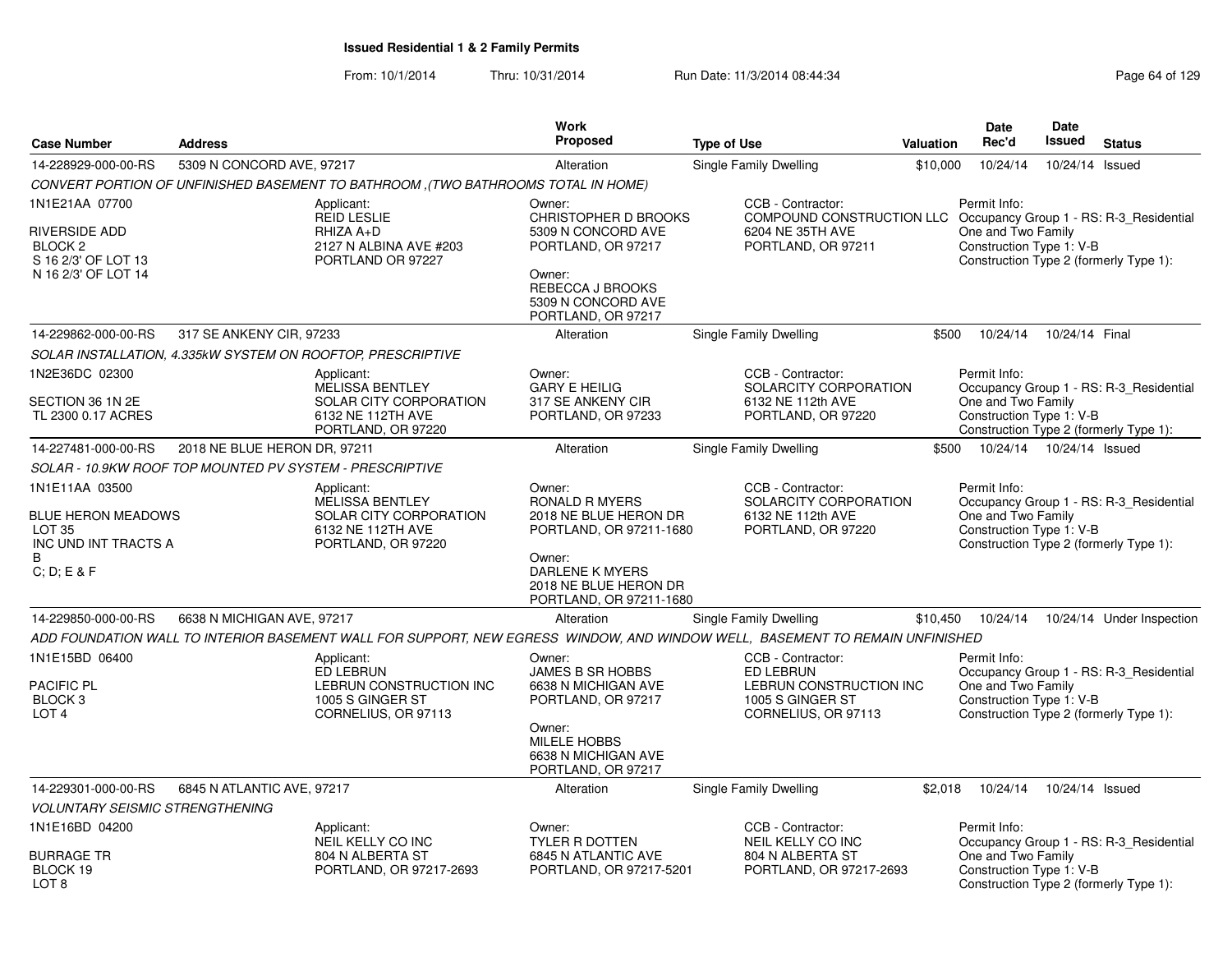| <b>Case Number</b>                | <b>Address</b>             |                                                                                                                                            | <b>Work</b><br>Proposed                     | <b>Type of Use</b>                             | <b>Valuation</b> | Date<br>Rec'd            | Date<br>Issued             | <b>Status</b>                            |
|-----------------------------------|----------------------------|--------------------------------------------------------------------------------------------------------------------------------------------|---------------------------------------------|------------------------------------------------|------------------|--------------------------|----------------------------|------------------------------------------|
| 14-229307-000-00-RS               | 3705 NE 18TH AVE, 97212    |                                                                                                                                            | Alteration                                  | Single Family Dwelling                         |                  | 10/24/14                 | 10/24/14 Issued            |                                          |
|                                   |                            |                                                                                                                                            |                                             |                                                | \$6,750          |                          |                            |                                          |
| 1N1E23DC 11600                    |                            | SOLAR INSTALLATION, 2.200kW PV SYSTEM ON ROOFTOP, NON PRESCRIPTIVE                                                                         | Owner:                                      | CCB - Contractor:                              |                  | Permit Info:             |                            |                                          |
|                                   |                            | Applicant:<br>NEIL KELLY CO INC                                                                                                            | DAVID E PHILLIPS                            | NEIL KELLY CO INC                              |                  |                          |                            | Occupancy Group 1 - RS: R-3_Residential  |
| <b>DIXON PL</b>                   |                            | 804 N ALBERTA ST                                                                                                                           | 3705 NE 18TH AVE                            | 804 N ALBERTA ST                               |                  | One and Two Family       |                            |                                          |
| BLOCK 9<br>LOT <sub>8</sub>       |                            | PORTLAND, OR 97217-2693                                                                                                                    | PORTLAND, OR 97212-1348                     | PORTLAND, OR 97217-2693                        |                  | Construction Type 1: V-B |                            | Construction Type 2 (formerly Type 1):   |
|                                   |                            |                                                                                                                                            | Owner:                                      |                                                |                  |                          |                            |                                          |
|                                   |                            |                                                                                                                                            | ROBIN L WALKER-PHILLIPS<br>3705 NE 18TH AVE |                                                |                  |                          |                            |                                          |
|                                   |                            |                                                                                                                                            | PORTLAND, OR 97212-1348                     |                                                |                  |                          |                            |                                          |
| 14-219384-REV-01-RS               | 6824 SE 34TH AVE, 97202    |                                                                                                                                            | Alteration                                  | Single Family Dwelling                         | \$3.200          | 10/24/14                 | 10/24/14 Issued            |                                          |
|                                   |                            | REVISION TO ALSO REPLACE SOUTH FOUNDATION WALL AT GARAGE - SAME AS ORIGINAL DETAIL                                                         |                                             |                                                |                  |                          |                            |                                          |
| 1S1E24AB 09200                    |                            | Applicant:                                                                                                                                 | Owner:                                      | CCB - Contractor:                              |                  | Permit Info:             |                            |                                          |
|                                   |                            | WEST COAST MASONRY INC                                                                                                                     | <b>CHRISTOPHER M PATRICK</b>                | WEST COAST MASONRY INC                         |                  |                          |                            | Occupancy Group 1 - RS: R-3_Remodel      |
| <b>EASTMORELAND</b><br>BLOCK 76   |                            | 134 S 14TH ST<br>ST HELENS, OR 97051                                                                                                       | 6824 SE 34TH AVE<br>PORTLAND, OR 97202      | 134 S 14TH ST<br>ST HELENS, OR 97051           |                  | Construction Type 1: V-B |                            | Construction Type 2 (formerly Type 1):   |
| LOT 5&6                           |                            |                                                                                                                                            |                                             |                                                |                  |                          |                            |                                          |
|                                   |                            |                                                                                                                                            | Owner:<br><b>SUZANNE T PATRICK</b>          |                                                |                  |                          |                            |                                          |
|                                   |                            |                                                                                                                                            | 6824 SE 34TH AVE                            |                                                |                  |                          |                            |                                          |
|                                   |                            |                                                                                                                                            | PORTLAND, OR 97202                          |                                                |                  |                          |                            |                                          |
| 14-229610-000-00-RS               | 1642 SW WESTWOOD DR, 97201 |                                                                                                                                            | Alteration                                  | <b>Single Family Dwelling</b>                  | \$500            | 10/24/14                 | 10/24/14 Issued            |                                          |
|                                   |                            | SOLAR INSTALLATION - 3.78 KW PV ROOF MOUNT SYSTEM - PRESCRIPTIVE                                                                           |                                             |                                                |                  |                          |                            |                                          |
| 1S1E16BD 01200                    |                            | Applicant:<br>SUNLIGHT SOLAR ENERGY INC                                                                                                    | Owner:<br><b>BRIAN J KEARNS</b>             | CCB - Contractor:<br>SUNLIGHT SOLAR ENERGY INC |                  | Permit Info:             |                            | Occupancy Group 1 - RS: R-3 Residential  |
| <b>WESTWOOD HTS</b>               |                            | 615 SE GLENWOOD DR., STE 120                                                                                                               | 1642 SW WESTWOOD DR                         | 615 SE GLENWOOD DR., STE 120                   |                  | One and Two Family       |                            |                                          |
| LOT <sub>7</sub>                  |                            | <b>BEND OR 97701</b>                                                                                                                       | PORTLAND, OR 97239                          | <b>BEND OR 97701</b>                           |                  | Construction Type 1: V-B |                            |                                          |
|                                   |                            |                                                                                                                                            | Owner:                                      |                                                |                  |                          |                            | Construction Type 2 (formerly Type 1):   |
|                                   |                            |                                                                                                                                            | <b>JORDANN L KEARNS</b>                     |                                                |                  |                          |                            |                                          |
|                                   |                            |                                                                                                                                            | 1642 SW WESTWOOD DR<br>PORTLAND, OR 97239   |                                                |                  |                          |                            |                                          |
| 14-229838-000-00-RS               | 610 NE SHAVER ST, 97212    |                                                                                                                                            | Alteration                                  | <b>Single Family Dwelling</b>                  | \$15,000         |                          | 10/24/14  10/24/14  Issued |                                          |
|                                   |                            | CONVERT BASEMENT TO LIVING SPACE, ADD NEW BATHROOM, FAMILY ROOM, NEW STORAGE AT EXISTING CRAWL SPACE (2 BATHROOMS TOTAL) / TRADES SEPARATE |                                             |                                                |                  |                          |                            |                                          |
| 1N1E23CC 05800                    |                            | Applicant:                                                                                                                                 | Owner:                                      | CCB - Contractor:                              |                  | Permit Info:             |                            |                                          |
|                                   |                            | <b>MIKE MONTGOMERY</b>                                                                                                                     | <b>ERIC GITENSTEIN</b>                      | <b>ANTHONY MICHAEL BATES</b>                   |                  |                          |                            | Occupancy Group 1 - RS: R-3_Remodel      |
| <b>LINCOLN PK ANX</b><br>BLOCK 26 |                            | 5531 SW BUDDINGTON ST<br>PORTLAND, OR 97219                                                                                                | 610 NE SHAVER ST<br>PORTLAND, OR 97212-1143 | 321 SE 34TH CIRCLE<br>TROUTDALE, OR 97060      |                  | Construction Type 1: V-B |                            | Construction Type 2 (formerly Type 1):   |
| E 33 1/3' OF W 69' OF LOT 1       |                            |                                                                                                                                            |                                             |                                                |                  |                          |                            | Total Square Footage - Display Only: 394 |
|                                   |                            |                                                                                                                                            | Owner:                                      |                                                |                  |                          |                            |                                          |
|                                   |                            |                                                                                                                                            | NICOLE PIECH-GITENSTEIN<br>610 NE SHAVER ST |                                                |                  |                          |                            |                                          |
|                                   |                            |                                                                                                                                            | PORTLAND, OR 97212-1143                     |                                                |                  |                          |                            |                                          |
|                                   |                            |                                                                                                                                            |                                             |                                                |                  |                          |                            |                                          |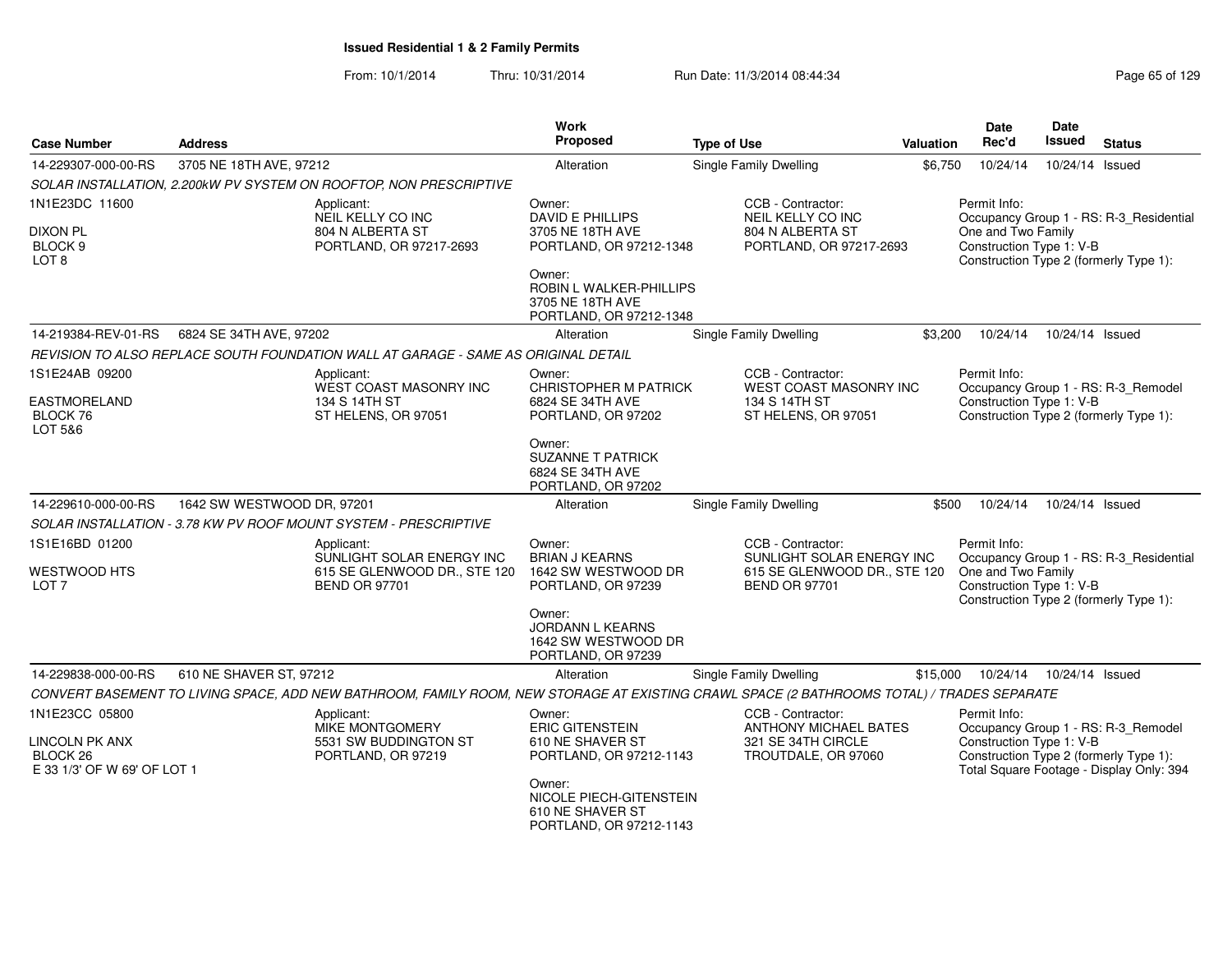| <b>Case Number</b>                                                  | <b>Address</b>                   |                                                                                                                                                           | Work<br><b>Proposed</b>                                                                                                                            | <b>Type of Use</b> |                                                                                                                                  | Valuation | Date<br>Rec'd                                                  | Date<br>Issued  | <b>Status</b>                                                                                                             |
|---------------------------------------------------------------------|----------------------------------|-----------------------------------------------------------------------------------------------------------------------------------------------------------|----------------------------------------------------------------------------------------------------------------------------------------------------|--------------------|----------------------------------------------------------------------------------------------------------------------------------|-----------|----------------------------------------------------------------|-----------------|---------------------------------------------------------------------------------------------------------------------------|
| 14-229911-000-00-RS                                                 | 4105 N COMMERCIAL AVE, 97227     |                                                                                                                                                           | Alteration                                                                                                                                         |                    | <b>Single Family Dwelling</b>                                                                                                    | \$20,000  | 10/24/14                                                       | 10/24/14 Issued |                                                                                                                           |
|                                                                     |                                  | REPAIR CRUMBLING FOUNDATION, CONVERT PORTION OF BASEMENT TO LIVING SPACE, NEW WALLS FOR BATHROOM, WORKROOM, 2 NEW EGRESS WINDOWS AND WELLS, REPLACE OTHER |                                                                                                                                                    |                    |                                                                                                                                  |           |                                                                |                 |                                                                                                                           |
| 1N1E22DB 06700                                                      |                                  | Applicant:                                                                                                                                                | Owner:                                                                                                                                             |                    |                                                                                                                                  |           | Permit Info:                                                   |                 |                                                                                                                           |
| <b>CENTRAL ALBINA</b><br>BLOCK 9<br>LOT <sub>8</sub>                |                                  | BENJAMIN G RIEMER<br>4105 N COMMERCIAL AVE<br>PORTLAND, OR 97217                                                                                          | <b>BENJAMIN G RIEMER</b><br>4105 N COMMERCIAL AVE<br>PORTLAND, OR 97217                                                                            |                    |                                                                                                                                  |           | Construction Type 1: V-B                                       |                 | Occupancy Group 1 - RS: R-3_Remodel<br>Construction Type 2 (formerly Type 1):<br>Total Square Footage - Display Only: 175 |
|                                                                     |                                  |                                                                                                                                                           | Owner:<br>AMY R CURTIS<br>4105 N COMMERCIAL AVE<br>PORTLAND, OR 97217                                                                              |                    |                                                                                                                                  |           |                                                                |                 |                                                                                                                           |
| 14-197854-REV-01-RS                                                 | 4032 SE OGDEN ST - Unit A, 97202 |                                                                                                                                                           | Alteration                                                                                                                                         |                    | <b>Single Family Dwelling</b>                                                                                                    | \$3,200   | 9/9/14                                                         | 10/24/14 Issued |                                                                                                                           |
|                                                                     |                                  | REVISION - REBUILD PATIO ROOF AND INSTALL NEW POST OF PATIO COVER - SEE 14-209571-RS FOR SOLAR PANEL INSTALLATION WHICH REFLECTS NEW ROOF FRAMING PLAN    |                                                                                                                                                    |                    |                                                                                                                                  |           |                                                                |                 |                                                                                                                           |
| 1S1E24AD 03900                                                      |                                  | Applicant:<br><b>ERIK P PIPER</b><br>4032 SE OGDEN ST<br>PORTLAND, OR 97202-7833                                                                          | Owner:<br><b>ERIK P PIPER</b><br>4032 SE OGDEN ST<br>PORTLAND, OR 97202-7833                                                                       |                    |                                                                                                                                  |           | Permit Info:<br>One and Two Family<br>Construction Type 1: V-B |                 | Occupancy Group 1 - RS: R-3_Residential<br>Construction Type 2 (formerly Type 1):                                         |
| 14-209571-000-00-RS                                                 | 4032 SE OGDEN ST - Unit A. 97202 |                                                                                                                                                           | Alteration                                                                                                                                         |                    | <b>Single Family Dwelling</b>                                                                                                    | \$500     |                                                                |                 | 10/24/14  10/24/14  Under Inspection                                                                                      |
|                                                                     |                                  | SOLAR - 3.3KW ROOF TOP MOUNTED PV SYSTEM ON COVERED PATIO - PRESCRIPTIVE                                                                                  |                                                                                                                                                    |                    |                                                                                                                                  |           |                                                                |                 |                                                                                                                           |
| 1S1E24AD 03900                                                      |                                  | Applicant:<br>Queena Coursen<br>SUNLIGHT SOLAR ENERGY INC<br>50 SE Scott Street, Bldg 13<br>Bend, OR 97702                                                | Owner:<br>ERIK P PIPER<br>4032 SE OGDEN ST<br>PORTLAND, OR 97202-7833                                                                              |                    | CCB - Contractor:<br>SUNLIGHT SOLAR ENERGY INC<br>615 SE GLENWOOD DR., STE 120<br><b>BEND OR 97701</b>                           |           | Permit Info:<br>One and Two Family<br>Construction Type 1: V-B |                 | Occupancy Group 1 - RS: R-3_Residential<br>Construction Type 2 (formerly Type 1):                                         |
| 14-229999-000-00-RS                                                 | 4405 NE 76TH AVE, 97218          |                                                                                                                                                           | Alteration                                                                                                                                         |                    | Single Family Dwelling                                                                                                           | \$6.249   | 10/24/14  10/24/14  Issued                                     |                 |                                                                                                                           |
|                                                                     |                                  | CONVERT PORTION OF BASEMENT TO LIVING SPACE; NEW SPACE TO INCLUDE NEW BATHROOM AND WALK IN CLOSET                                                         |                                                                                                                                                    |                    |                                                                                                                                  |           |                                                                |                 |                                                                                                                           |
| 1N2E20DB 02400<br><b>ARGYLE PK</b>                                  |                                  | Applicant:<br><b>KARIN T SCHMIDT</b><br>4405 NE 76TH AVE                                                                                                  | Owner:<br><b>KARIN T SCHMIDT</b><br>4405 NE 76TH AVE                                                                                               |                    | CCB - Contractor:<br><b>JAMES E FLYNN</b><br>2326 NE 48TH AVE                                                                    |           | Permit Info:<br>Construction Type 1: V-B                       |                 | Occupancy Group 1 - RS: R-3_Remodel                                                                                       |
| BLOCK 16<br>LOT 9&10                                                |                                  | PORTLAND, OR 97218-3953                                                                                                                                   | PORTLAND, OR 97218-3953                                                                                                                            |                    | PORTLAND, OR 972131920                                                                                                           |           |                                                                |                 | Construction Type 2 (formerly Type 1):<br>Total Square Footage - Display Only: 170                                        |
| 14-230127-000-00-RS                                                 | 616 SE 72ND AVE, 97215           |                                                                                                                                                           | Alteration                                                                                                                                         |                    | Single Family Dwelling                                                                                                           | \$40,000  | 10/24/14  10/24/14  Issued                                     |                 |                                                                                                                           |
|                                                                     |                                  | RECONSTRUCT EXISTING ORIGINAL SUNROOM AREA ON REAR OF HOUSE NO CHANGE TO FOOT PRINT NO CHANGE IN HEIGHT                                                   |                                                                                                                                                    |                    |                                                                                                                                  |           |                                                                |                 |                                                                                                                           |
| 1S2E05AB 13700<br><b>RUMSEYS ADD</b><br>BLOCK 2<br>LOT <sub>6</sub> |                                  | Applicant:<br><b>HAMISH MURRAY</b><br><b>HAMISH MURRAY</b><br>CONSTRUCTION INC<br>4627 SW CONDOR AVE<br>PORTLAND OR 97239                                 | Owner:<br>PHILIP R MURRAY<br>453 WARREN ST<br>NEEDHAM, MA 02492-2859<br>Owner:<br><b>CAROL J MURRAY</b><br>453 WARREN ST<br>NEEDHAM, MA 02492-2859 |                    | CCB - Contractor:<br><b>HAMISH MURRAY</b><br><b>HAMISH MURRAY</b><br>CONSTRUCTION INC<br>4627 SW CONDOR AVE<br>PORTLAND OR 97239 |           | Permit Info:<br>One and Two Family<br>Construction Type 1: V-B |                 | Occupancy Group 1 - RS: R-3_Residential<br>Construction Type 2 (formerly Type 1):                                         |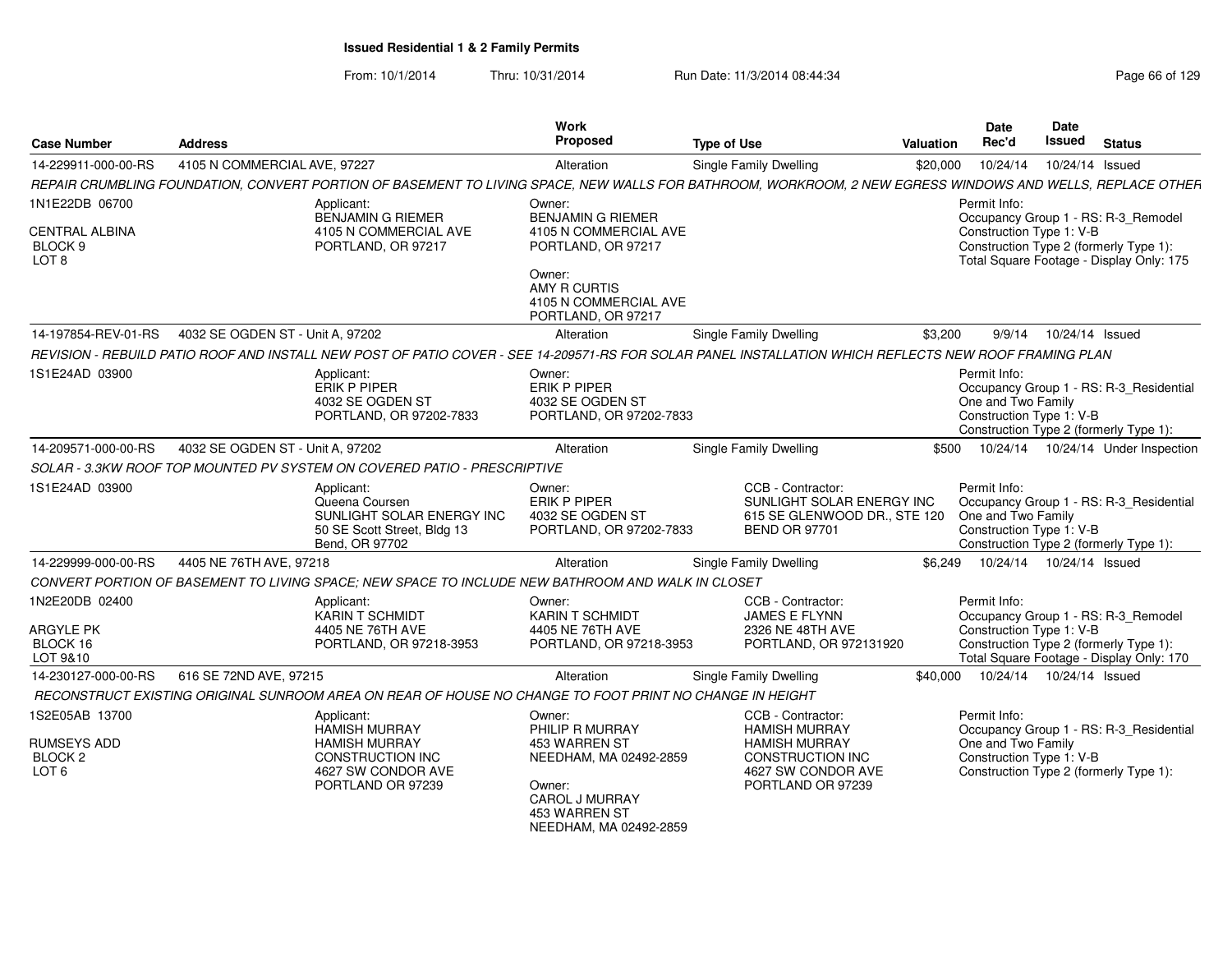| <b>Case Number</b>                                                      | <b>Address</b>                                                |                                                                                             | <b>Work</b><br><b>Proposed</b>                                         | <b>Type of Use</b>                              | <b>Valuation</b> | Date<br>Rec'd                                  | Date<br><b>Issued</b> | <b>Status</b>                                                                      |
|-------------------------------------------------------------------------|---------------------------------------------------------------|---------------------------------------------------------------------------------------------|------------------------------------------------------------------------|-------------------------------------------------|------------------|------------------------------------------------|-----------------------|------------------------------------------------------------------------------------|
| 14-230208-000-00-RS                                                     | 221 SE 15TH AVE, 97214                                        |                                                                                             | Alteration                                                             | Single Family Dwelling                          | \$7,500          | 10/24/14                                       | 10/24/14 Issued       |                                                                                    |
|                                                                         |                                                               | ADD BEDROOM TO UNFINISHED BASEMENT ** TRADE PERMITS TO BE OBTAINED SEPARATELY**             |                                                                        |                                                 |                  |                                                |                       |                                                                                    |
| 1N1E35DC 10200                                                          |                                                               | Applicant:<br><b>BCB ENTERPRISES LLC</b>                                                    | Owner:<br>ALEX H JOHNSON                                               | CCB - Contractor:<br><b>BCB ENTERPRISES LLC</b> |                  | Permit Info:                                   |                       | Occupancy Group 1 - RS: R-3_Remodel                                                |
| <b>AIKENS</b><br>BLOCK 304<br>LOT <sub>6</sub>                          |                                                               | PO BOX 82883<br>PORTLAND, OR 97282                                                          | 1605 SE 22ND AVE<br>PORTLAND, OR 97214                                 | PO BOX 82883<br>PORTLAND, OR 97282              |                  | Construction Type 1: V-B                       |                       | Construction Type 2 (formerly Type 1):<br>Total Square Footage - Display Only: 180 |
| 14-230213-000-00-RS                                                     | 3945 SE FRANKLIN ST, 97202                                    |                                                                                             | Alteration                                                             | Single Family Dwelling                          | \$15,000         |                                                |                       | 10/24/14  10/24/14  Under Inspection                                               |
|                                                                         | LEGALIZE BATHROOM IN BASEMENT, trades to be pulled separately |                                                                                             |                                                                        |                                                 |                  |                                                |                       |                                                                                    |
| 1S1E12AD 06000                                                          |                                                               | Applicant:<br><b>TIM SHEA</b>                                                               | Owner:<br><b>JAMES WARD</b>                                            | CCB - Contractor:<br>ADAM JACK HUSKEY           |                  | Permit Info:                                   |                       | Occupancy Group 1 - RS: R-3_Residential                                            |
| SPRINGER PK<br>LOT 5                                                    |                                                               | 1620 SE CESAR E CHAVEZ BLVD<br>PORTLAND, OR 97214                                           | 917 WELLESLEY AVE<br>LOS ANGELES, CA 90049-5822                        | PO BOX 10051<br>PORTLAND, OR 97296              |                  | One and Two Family<br>Construction Type 1: V-B |                       | Construction Type 2 (formerly Type 1):                                             |
| 14-229645-000-00-RS                                                     | 5000 NE AINSWORTH ST, 97218                                   |                                                                                             | Alteration                                                             | Single Family Dwelling                          | \$38,558         | 10/23/14  10/27/14  Issued                     |                       |                                                                                    |
|                                                                         |                                                               | REMODEL KITCHEN. ENLARGE OPENING BETWEEN KITCHEN AND DINING ROOM.                           |                                                                        |                                                 |                  |                                                |                       |                                                                                    |
| 1N2E18CD 00700                                                          |                                                               | Applicant:<br><b>BRAD LACKEY</b>                                                            | Owner:<br><b>ERIC BARRINGTON</b>                                       | CCB - Contractor:<br>JOCELYN CONSTRUCTION INC   |                  | Permit Info:                                   |                       | Occupancy Group 1 - RS: R-3_Residential                                            |
| <b>ZWAHLEN HOME SITES</b><br><b>BLOCK 4</b><br>W 1/2 OF LOT 1 EXC S 90' |                                                               | <b>LACKEY CONSTRUCTION</b><br>PO BOX 2404<br>PORTLAND OR, 97208                             | 5000 NE AINSWORTH ST<br>PORTLAND, OR 97218-1825                        | PO BOX 2404<br>PORTLAND OR 98208                |                  | One and Two Family<br>Construction Type 1: V-B |                       | Construction Type 2 (formerly Type 1):                                             |
| 14-210667-000-00-RS                                                     | 4628 SE 78TH AVE, 97206                                       |                                                                                             | Alteration                                                             | Single Family Dwelling                          | \$40,000         | 10/27/14  10/27/14  Issued                     |                       |                                                                                    |
|                                                                         |                                                               | ADD NEW BATHROOM AND SKYLIGHT (3 BATHROOMS TOTAL) (TRADE PERMITS TO BE OBTAINED SEPARATELY) |                                                                        |                                                 |                  |                                                |                       |                                                                                    |
| 1S2E17AA 03400                                                          |                                                               | Applicant:<br><b>MARI KIDD</b>                                                              | Owner:<br><b>JOSEPH A KIMBRO</b>                                       |                                                 |                  | Permit Info:                                   |                       | Occupancy Group 1 - RS: R-3_Remodel                                                |
| PEMBROKE<br>LOT <sub>20</sub><br>S 1/2 OF LOT 21                        |                                                               | KIDD PANOSCHA DESIGN<br>2803 NE 42ND AVE<br>PORTLAND, OR 97213                              | 7625 SW WILSON AVE<br>BEAVERTON, OR 97008                              |                                                 |                  | Construction Type 1: V-B                       |                       | Construction Type 2 (formerly Type 1):                                             |
|                                                                         |                                                               |                                                                                             | Owner:<br>ROBERT W KIMBRO<br>7625 SW WILSON AVE<br>BEAVERTON, OR 97008 |                                                 |                  |                                                |                       |                                                                                    |
| 14-230414-000-00-RS                                                     | 1307 SW 58TH AVE, 97221                                       |                                                                                             | Alteration                                                             | Single Family Dwelling                          | \$82,718         | 10/27/14                                       | 10/27/14 Final        |                                                                                    |
|                                                                         |                                                               | CONVERT BASEMENT FROM HEATED STORAGE AREA TO LIVING AREA;                                   |                                                                        |                                                 |                  |                                                |                       |                                                                                    |
| 1S1E06BD 04800                                                          |                                                               | Applicant:<br><b>MICHAEL KRUGER</b>                                                         | Owner:<br><b>MICHAEL KRUGER</b>                                        |                                                 |                  | Permit Info:                                   |                       | Occupancy Group 1 - RS: R-3 Residential                                            |
| SECTION 06 1S 1E<br>TL 4800 0.32 ACRES                                  |                                                               | 1307 SW 58TH AVE<br>PORTLAND, OR 97221-1405                                                 | 1307 SW 58TH AVE<br>PORTLAND, OR 97221-1405                            |                                                 |                  | One and Two Family<br>Construction Type 1: V-B |                       | Construction Type 2 (formerly Type 1):                                             |
|                                                                         |                                                               |                                                                                             | Owner:<br>AMY COOK<br>1307 SW 58TH AVE<br>PORTLAND, OR 97221-1405      |                                                 |                  |                                                |                       | Total Square Footage - Display Only: 750                                           |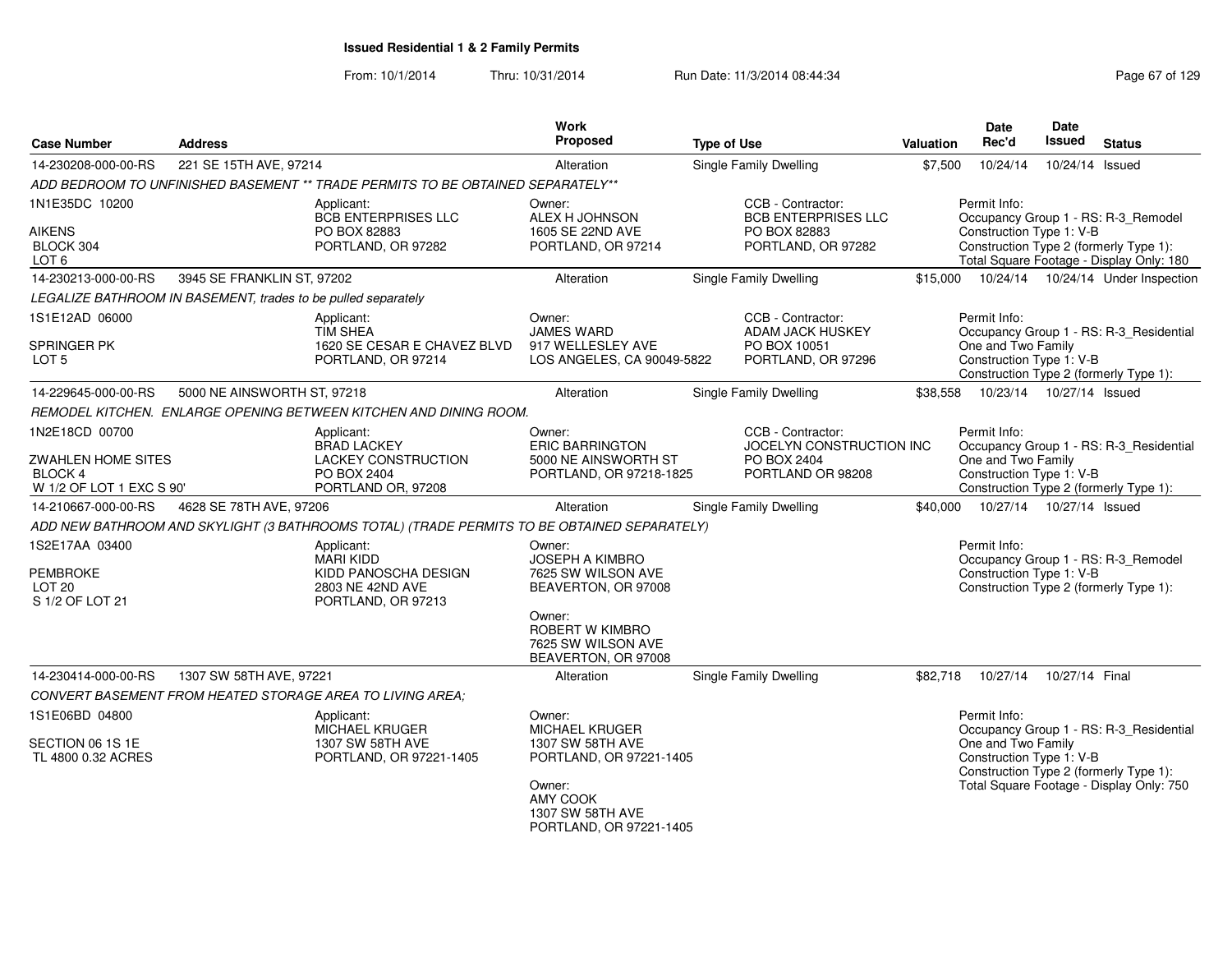| <b>Case Number</b>                                                           | <b>Address</b>             |                                                                                                                 | <b>Work</b><br>Proposed                                                                                                                                             | <b>Type of Use</b>                                                                                     | <b>Valuation</b> | <b>Date</b><br>Rec'd                                           | <b>Date</b><br><b>Issued</b> | <b>Status</b>                                                                     |
|------------------------------------------------------------------------------|----------------------------|-----------------------------------------------------------------------------------------------------------------|---------------------------------------------------------------------------------------------------------------------------------------------------------------------|--------------------------------------------------------------------------------------------------------|------------------|----------------------------------------------------------------|------------------------------|-----------------------------------------------------------------------------------|
| 14-221097-REV-01-RS                                                          | 6336 NE 6TH AVE, 97211     |                                                                                                                 | Alteration                                                                                                                                                          | Single Family Dwelling                                                                                 | \$500            | 10/27/14                                                       | 10/27/14 Issued              |                                                                                   |
|                                                                              |                            | ADDED VALUE REVISION TO ADD WINDOWS ON THE MAIN FLOOR IN THE KITCHEN                                            |                                                                                                                                                                     |                                                                                                        |                  |                                                                |                              |                                                                                   |
| 1N1E14CB 06000<br><b>WOODLAWN HTS</b><br><b>BLOCK1</b><br>LOT <sub>7</sub>   |                            | Applicant:<br><b>DONNA BLAIR</b><br>5524 NE 10TH AVE<br>PORTLAND OREGON 97211                                   | Owner:<br><b>JAMES T HOUSTON</b><br>6336 NE 6TH AVE<br>PORTLAND, OR 97211-3042                                                                                      |                                                                                                        |                  | Permit Info:<br>One and Two Family<br>Construction Type 1: V-B |                              | Occupancy Group 1 - RS: R-3 Residential<br>Construction Type 2 (formerly Type 1): |
| 14-230677-000-00-RS                                                          | 3920 NE WISTARIA DR, 97212 |                                                                                                                 | Alteration                                                                                                                                                          | Single Family Dwelling                                                                                 | \$1,500          | 10/27/14  10/27/14  Final                                      |                              |                                                                                   |
| <b>VOLUNTARY SEISMIC STRENGTHENING</b>                                       |                            |                                                                                                                 |                                                                                                                                                                     |                                                                                                        |                  |                                                                |                              |                                                                                   |
| 1N1E25AD 01700<br><b>BEAUMONT</b><br>BLOCK <sub>23</sub><br>LOT <sub>9</sub> |                            | Applicant:<br>MIKE ROSE CONTRACTING LLC<br>3543 SE FRANKLIN ST<br>PORTLAND, OR 97202                            | Owner:<br><b>GILBERT F GWILLIAM</b><br>3920 NE WISTARIA DR<br>PORTLAND, OR 97212-2960<br>Owner:<br>AMY L GWILLIAM<br>3920 NE WISTARIA DR<br>PORTLAND, OR 97212-2960 | CCB - Contractor:<br>MIKE ROSE CONTRACTING LLC<br>3543 SE FRANKLIN ST<br>PORTLAND, OR 97202            |                  | Permit Info:<br>One and Two Family<br>Construction Type 1: V-B |                              | Occupancy Group 1 - RS: R-3_Residential<br>Construction Type 2 (formerly Type 1): |
| 14-228611-000-00-RS                                                          | 3921 NW DEVOTO LN          |                                                                                                                 | Alteration                                                                                                                                                          | <b>Single Family Dwelling</b>                                                                          | \$980            | 10/27/14                                                       |                              | 10/27/14 Under Inspection                                                         |
|                                                                              |                            | MOVE EXISTING FIREPLACE AND EXHAUST, INSTALL NEW WINDOW IN PLACE OF EXISTING FIREPLACE                          |                                                                                                                                                                     |                                                                                                        |                  |                                                                |                              |                                                                                   |
| 1N1W23CD 03800<br><b>FOREST HEIGHTS ESTATES NO 6</b><br>LOT 331              |                            | Applicant:<br><b>CHARLES MALONEY BUILDING</b><br>CO INC<br>PO BOX 1946<br>LAKE OSWEGO, OR 97035                 | Owner:<br><b>GEORGIOS PALASKAS</b><br>3921 NW DEVOTO LN<br>PORTLAND, OR 97229-8096<br>Owner:<br>PARMOON SEDDIGHRAD<br>3921 NW DEVOTO LN<br>PORTLAND, OR 97229-8096  | CCB - Contractor:<br><b>CHARLES MALONEY BUILDING</b><br>CO INC<br>PO BOX 1946<br>LAKE OSWEGO, OR 97035 |                  | Permit Info:<br>One and Two Family<br>Construction Type 1: V-B |                              | Occupancy Group 1 - RS: R-3_Residential<br>Construction Type 2 (formerly Type 1): |
| 14-230844-000-00-RS                                                          | 110 SE 117TH AVE, 97216    |                                                                                                                 | Alteration                                                                                                                                                          | <b>Single Family Dwelling</b>                                                                          | \$110,000        | 10/27/14                                                       | 10/27/14 Issued              |                                                                                   |
|                                                                              |                            | REPAIR TO ROOF TRUSSES, WALL SHEATHING. SIDING AND HEADER; ENLARGING WINDOWS ON EAST, WEST AND SOUTH ELEVATIONS |                                                                                                                                                                     |                                                                                                        |                  |                                                                |                              |                                                                                   |
| 1N2E34DD 04600<br><b>VENTURA PK</b><br>BLOCK <sub>26</sub><br>LOT 1&2        |                            | Applicant:<br>DAVE SANDAHL<br><b>WEST COAST FORENSICS</b><br>3825 SW KELLY AVE<br>PORTLAND OR 97239             | Owner:<br>NORMAN J WALLACE<br>110 SE 117TH AVE<br>PORTLAND, OR 97216-3321<br>Owner:<br>MARY J WALLACE<br>110 SE 117TH AVE<br>PORTLAND, OR 97216-3321                | CCB - Contractor:<br><b>WILLAMETTE RESTORATION</b><br>PO BOX 2679<br>OREGON CITY OR 97045              |                  | Permit Info:<br>One and Two Family<br>Construction Type 1: V-B |                              | Occupancy Group 1 - RS: R-3_Residential<br>Construction Type 2 (formerly Type 1): |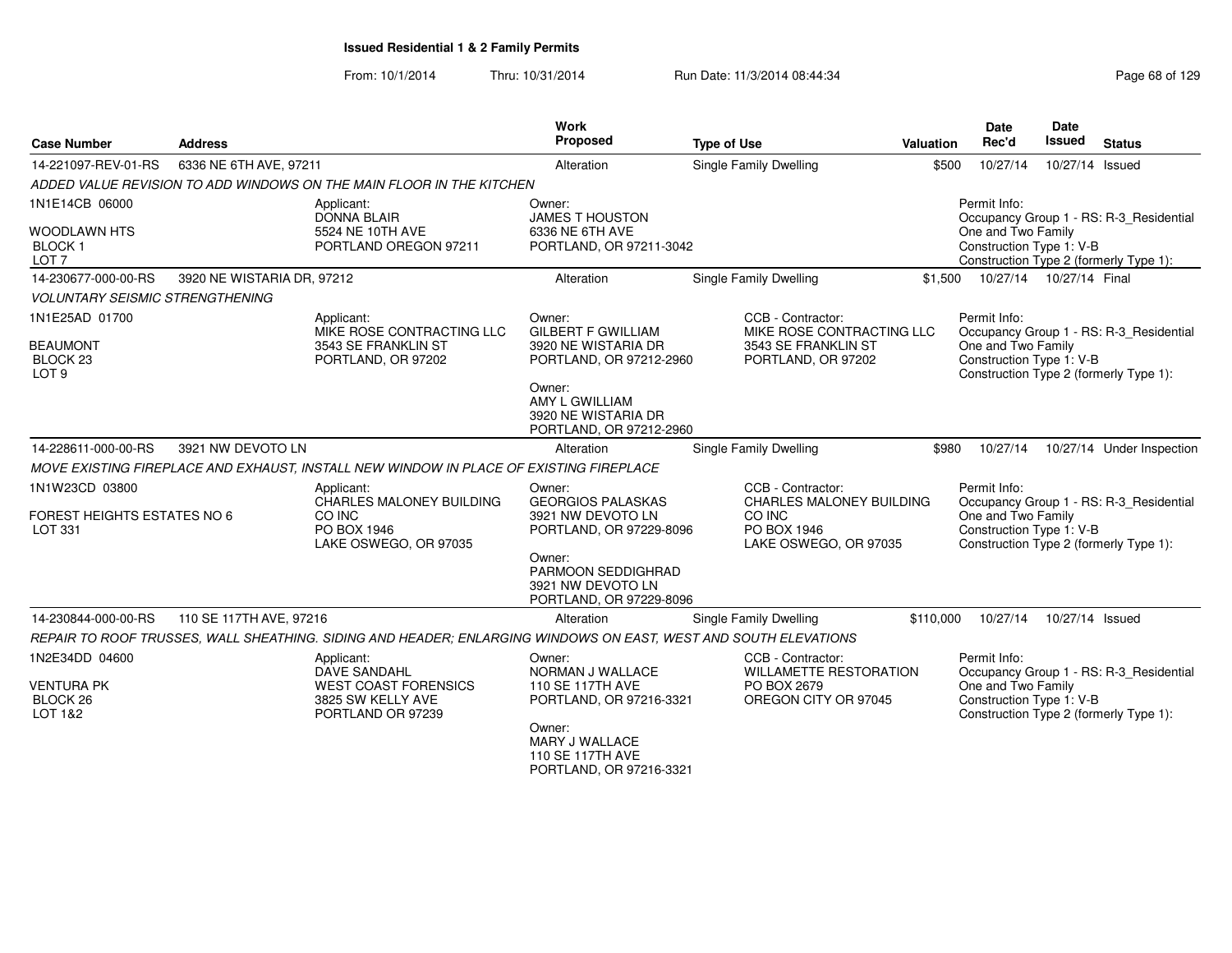| <b>Case Number</b>                                                            | <b>Address</b>                 |                                                                                                                                                                            | <b>Work</b><br>Proposed                                                                                                                            | <b>Type of Use</b> |                                                                                                                                          | Valuation | <b>Date</b><br>Rec'd                                           | Date<br>Issued  | <b>Status</b>                                                                     |
|-------------------------------------------------------------------------------|--------------------------------|----------------------------------------------------------------------------------------------------------------------------------------------------------------------------|----------------------------------------------------------------------------------------------------------------------------------------------------|--------------------|------------------------------------------------------------------------------------------------------------------------------------------|-----------|----------------------------------------------------------------|-----------------|-----------------------------------------------------------------------------------|
| 14-230341-000-00-RS                                                           | 638 NW SKYLINE CREST RD, 97229 |                                                                                                                                                                            | Alteration                                                                                                                                         |                    | Single Family Dwelling                                                                                                                   | \$4,950   | 10/27/14                                                       | 10/28/14 Final  |                                                                                   |
| <b>VOLUNTARY SEISMIC UPGRADE</b>                                              |                                |                                                                                                                                                                            |                                                                                                                                                    |                    |                                                                                                                                          |           |                                                                |                 |                                                                                   |
| 1N1W36BD 01100<br>SECTION 36 1N 1W<br>TL 1100 0.24 ACRES                      |                                | Applicant:<br><b>STEVE GEMMELL</b><br><b>GEMMELL CONSTRUCTION LLC</b><br>3817 N WILLIAMS<br>PORTLAND OR 97227                                                              | Owner:<br><b>MARY C DICKSON</b><br>638 NW SKYLINE CREST RD<br>PORTLAND, OR 97229-6831<br>Owner:<br>CHRISTOPHER D LARSON<br>638 NW SKYLINE CREST RD |                    | CCB - Contractor:<br><b>STEVE GEMMELL</b><br><b>GEMMELL CONSTRUCTION LLC</b><br>3817 N WILLIAMS<br>PORTLAND OR 97227                     |           | Permit Info:<br>One and Two Family<br>Construction Type 1: V-B |                 | Occupancy Group 1 - RS: R-3_Residential<br>Construction Type 2 (formerly Type 1): |
| 14-231047-000-00-RS                                                           | 11707 SW 37TH AVE, 97219       |                                                                                                                                                                            | PORTLAND, OR 97229-6831<br>Alteration                                                                                                              |                    | Single Family Dwelling                                                                                                                   | \$500     | 10/28/14                                                       |                 | 10/28/14 Under Inspection                                                         |
|                                                                               |                                |                                                                                                                                                                            |                                                                                                                                                    |                    |                                                                                                                                          |           |                                                                |                 |                                                                                   |
| 1S1E32BD 04203<br>SYLVANIA MEADOWS<br>LOT <sub>3</sub><br>INC UND INT TRACT A |                                | SOLAR INSTALLATION, 6.12kW PV SYSTEM ON ROOFTOP, PRESCRIPTIVE<br>Applicant:<br><b>MELISSA BENTLEY</b><br>SOLAR CITY CORPORATION<br>6132 NE 112TH AVE<br>PORTLAND, OR 97220 | Owner:<br>EDWARD J HAAR<br>11707 SW 37TH AVE<br>PORTLAND, OR 97219<br>Owner:<br><b>MARY SOMMERSET</b><br>11707 SW 37TH AVE<br>PORTLAND, OR 97219   |                    | CCB - Contractor:<br>SOLARCITY CORPORATION<br>6132 NE 112th AVE<br>PORTLAND, OR 97220                                                    |           | Permit Info:<br>Construction Type 1: V-B                       |                 | Occupancy Group 1 - RS: R-3_Remodel<br>Construction Type 2 (formerly Type 1):     |
| 14-231029-000-00-RS                                                           | 7524 SE 20TH AVE, 97202        |                                                                                                                                                                            | Alteration                                                                                                                                         |                    | Single Family Dwelling                                                                                                                   | \$50,000  | 10/28/14                                                       | 10/28/14 Issued |                                                                                   |
|                                                                               |                                | CONVERT BASEMENT TO LIVING SPACE, INCLUDES BEDROOM WITH NEW EGRESS WINDOW, BATHROOM, FAMILY ROOM AND LAUNDRY ROOM (2 BATHROOMS TOTAL) TRADE PERMITS TO BE (                |                                                                                                                                                    |                    |                                                                                                                                          |           |                                                                |                 |                                                                                   |
| 1S1E23AD 03800<br><b>WESTMORELAND</b><br>BLOCK 29<br><b>LOT 11</b>            |                                | Applicant:<br>BRIGHT SPOT DESIGN BUILD LLC KYLE J RASMUSSEN<br>1015 N ROSA PARKS WAY<br>PORTLAND, OR 97217                                                                 | Owner:<br>7524 SE 20TH AVE<br>PORTLAND, OR 97202-6216<br>Owner:<br>STEPHANIE L RASMUSSEN<br>7524 SE 20TH AVE<br>PORTLAND, OR 97202-6216            |                    | CCB - Contractor:<br>BRIGHT SPOT DESIGN BUILD LLC Occupancy Group 1 - RS: R-3_Residential<br>1015 N ROSA PARKS WAY<br>PORTLAND, OR 97217 |           | Permit Info:<br>One and Two Family<br>Construction Type 1: V-B |                 | Construction Type 2 (formerly Type 1):                                            |
| 14-227150-000-00-RS                                                           | 3644 NE 19TH AVE, 97212        |                                                                                                                                                                            | Alteration                                                                                                                                         |                    | Single Family Dwelling                                                                                                                   | \$2,000   | 10/28/14                                                       |                 | 10/28/14 Under Inspection                                                         |
| CONVERT UTILITY ROOM TO BATHROOM IN EXISTING BASEMENT                         |                                |                                                                                                                                                                            |                                                                                                                                                    |                    |                                                                                                                                          |           |                                                                |                 |                                                                                   |
| 1N1E23DD 06600<br>HOMEDALE<br>BLOCK 5<br>LOT 18                               |                                | Applicant:<br><b>JOHN CUSACK</b>                                                                                                                                           | Owner:<br><b>LAURA C GILDEA</b><br>64 BRET HARTE RD<br>SAN RAFAEL, CA 94901-5264                                                                   |                    |                                                                                                                                          |           | Permit Info:<br>One and Two Family<br>Construction Type 1: V-B |                 | Occupancy Group 1 - RS: R-3_Residential<br>Construction Type 2 (formerly Type 1): |
| 14-226114-000-00-RS                                                           | 2710 SW HOMAR AVE, 97201       |                                                                                                                                                                            | Alteration                                                                                                                                         |                    | Single Family Dwelling                                                                                                                   | \$500     |                                                                |                 | 10/28/14  10/28/14  Under Inspection                                              |
| <b>INCREASE WINDOW SIZE IN KITCHEN</b>                                        |                                |                                                                                                                                                                            |                                                                                                                                                    |                    |                                                                                                                                          |           |                                                                |                 |                                                                                   |
| 1S1E05DD 11800<br>Montgomery PK<br>BLOCK 1<br>LOT <sub>5</sub>                |                                | Applicant:<br><b>FLORIN LACATUS</b><br>FRL CONSTRUCTION LLC<br>3409 SW 30TH ST<br>GRESHAM, OR 97080                                                                        | Owner:<br>COLUMBIA REDEVELOPMENT LLC FLORIN LACATUS<br>2235 NE 46TH AVE<br>PORTLAND, OR 97213                                                      |                    | CCB - Contractor:<br>FRL CONSTRUCTION LLC<br>3409 SW 30TH ST<br>GRESHAM, OR 97080                                                        |           | Permit Info:<br>One and Two Family<br>Construction Type 1: V-B |                 | Occupancy Group 1 - RS: R-3_Residential<br>Construction Type 2 (formerly Type 1): |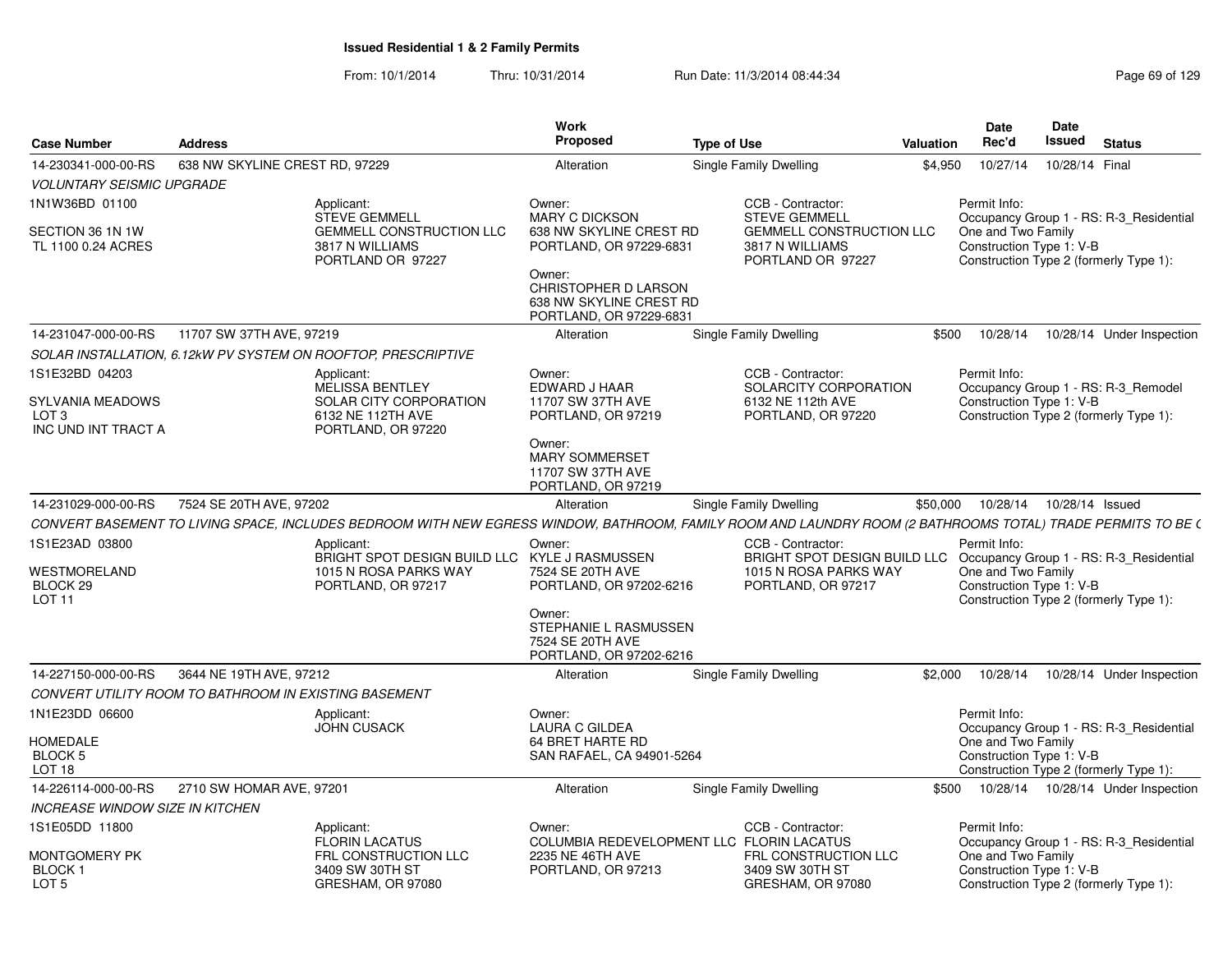|                                                                                              |                          |                                                                                                                                                            | Work                                                                                                       |                                                                                                                      |                  | <b>Date</b>                                                    | Date                       |                                                                                                                           |
|----------------------------------------------------------------------------------------------|--------------------------|------------------------------------------------------------------------------------------------------------------------------------------------------------|------------------------------------------------------------------------------------------------------------|----------------------------------------------------------------------------------------------------------------------|------------------|----------------------------------------------------------------|----------------------------|---------------------------------------------------------------------------------------------------------------------------|
| <b>Case Number</b>                                                                           | <b>Address</b>           |                                                                                                                                                            | <b>Proposed</b>                                                                                            | <b>Type of Use</b>                                                                                                   | <b>Valuation</b> | Rec'd                                                          | Issued                     | <b>Status</b>                                                                                                             |
| 14-231220-000-00-RS                                                                          | 7115 SW VIRGINIA AVE     |                                                                                                                                                            | Alteration                                                                                                 | Single Family Dwelling                                                                                               | \$35,180         | 10/28/14                                                       | 10/28/14 Issued            |                                                                                                                           |
|                                                                                              |                          | ADD NEW BATHROOM AND 2 NEW CLOSETS TO EXISING FINISHED ATTIC SPACE (2 BATHROOMS TOTAL) TRADE PERMITS TO BE OBTAINED SEPARATELY                             |                                                                                                            |                                                                                                                      |                  |                                                                |                            |                                                                                                                           |
| 1S1E22BA 10101                                                                               |                          | Applicant:                                                                                                                                                 | Owner:                                                                                                     | CCB - Contractor:                                                                                                    |                  | Permit Info:                                                   |                            |                                                                                                                           |
| PARTITION PLAT 2001-128<br>LOT <sub>1</sub>                                                  |                          | MARY E KALLENBERG<br>7115 SW VIRGINIA AVE<br>PORTLAND, OR 97219-3034                                                                                       | ROBERT L HARTZLER<br>7115 SW VIRGINIA AVE<br>PORTLAND, OR 97219-3034<br>Owner:<br><b>MARY E KALLENBERG</b> | <b>JASON GAINES CONSTRUCTION</b><br>15749 SE JANSIK CT<br>DAMASCUS OR 97089                                          |                  | One and Two Family<br>Construction Type 1: V-B                 |                            | Occupancy Group 1 - RS: R-3 Residential<br>Construction Type 2 (formerly Type 1):                                         |
|                                                                                              |                          |                                                                                                                                                            | 7115 SW VIRGINIA AVE<br>PORTLAND, OR 97219-3034                                                            |                                                                                                                      |                  |                                                                |                            |                                                                                                                           |
| 14-231465-000-00-RS                                                                          | 3315 N BRYANT ST, 97217  |                                                                                                                                                            | Alteration                                                                                                 | Single Family Dwelling                                                                                               | \$3,800          | 10/28/14                                                       |                            | 10/28/14 Under Inspection                                                                                                 |
| <b>VOLUNTARY SEISMIC UPGRADE.</b>                                                            |                          |                                                                                                                                                            |                                                                                                            |                                                                                                                      |                  |                                                                |                            |                                                                                                                           |
| 1N1E16BB 16300<br>ARBOR LODGE<br>BLOCK 14<br>W 49' OF S 16 2/3' OF LOT 17<br>W 49' OF LOT 18 |                          | Applicant:<br><b>STEVE GEMMELL</b><br><b>GEMMELL CONSTRUCTION LLC</b><br>3817 N WILLIAMS<br>PORTLAND OR 97227                                              | Owner:<br>SHERRI ROHLF<br>PO BOX 56013<br>PORTLAND, OR 97238                                               | CCB - Contractor:<br><b>STEVE GEMMELL</b><br><b>GEMMELL CONSTRUCTION LLC</b><br>3817 N WILLIAMS<br>PORTLAND OR 97227 |                  | Permit Info:<br>One and Two Family<br>Construction Type 1: V-B |                            | Occupancy Group 1 - RS: R-3 Residential<br>Construction Type 2 (formerly Type 1):                                         |
| 14-226540-000-00-RS                                                                          | 2507 NE 14TH AVE, 97212  |                                                                                                                                                            | Alteration                                                                                                 | Single Family Dwelling                                                                                               | \$18,000         |                                                                | 10/28/14  10/28/14  Issued |                                                                                                                           |
|                                                                                              |                          | CONVERT BASEMENT TO LIVING SPACE TO INCLUDE NEW BATHROOM. BEDROOM WITH EGRESS WINDOW FAMILY ROOM AND ADDITIONAL SINK. 3 BATHROOMS TOTAL                    |                                                                                                            |                                                                                                                      |                  |                                                                |                            |                                                                                                                           |
| 1N1E26CA 00200<br><b>IRVINGTON</b><br><b>BLOCK 75</b><br>LOT 10                              |                          | Applicant:<br><b>BRADLEY G WAHOSKE</b><br>PO BOX 4017<br>BEAVERTON, OR 97076-4017                                                                          | Owner:<br><b>BRADLEY G WAHOSKE</b><br>PO BOX 4017<br>BEAVERTON, OR 97076-4017<br>Owner:                    |                                                                                                                      |                  | Permit Info:<br>Construction Type 1: V-B                       |                            | Occupancy Group 1 - RS: R-3 Remodel<br>Construction Type 2 (formerly Type 1):<br>Total Square Footage - Display Only: 580 |
|                                                                                              |                          |                                                                                                                                                            | <b>CORINNE C WAHOSKE</b><br>PO BOX 4017<br>BEAVERTON, OR 97076-4017                                        |                                                                                                                      |                  |                                                                |                            |                                                                                                                           |
| 14-231467-000-00-RS                                                                          | 2230 NW ASPEN AVE, 97210 |                                                                                                                                                            | Alteration                                                                                                 | Single Family Dwelling                                                                                               | \$930            | 10/29/14                                                       | 10/29/14 Issued            |                                                                                                                           |
| REPLACE (2) DECK POSTS ON REAR OF HOUSE LIKE-FOR-LIKE                                        |                          |                                                                                                                                                            |                                                                                                            |                                                                                                                      |                  |                                                                |                            |                                                                                                                           |
| 1N1E29CB 06300<br><b>BLYTHSWOOD</b><br>LOT 20 TL 6300                                        |                          | Applicant:<br><b>WADE PHILLIPS</b><br>4009 NE 78TH AVE<br>PORTLAND, OR 97213                                                                               | Owner:<br><b>WILLIAM J SERDAR</b><br>2230 NW ASPEN ST<br>PORTLAND, OR 97210                                | CCB - Contractor:<br><b>WADE PHILLIPS</b><br>4009 NE 78TH AVE<br>PORTLAND, OR 97213                                  |                  | Permit Info:<br>One and Two Family<br>Construction Type 1: V-B |                            | Occupancy Group 1 - RS: R-3 Residential<br>Construction Type 2 (formerly Type 1):                                         |
|                                                                                              |                          |                                                                                                                                                            | Owner:<br>ANDREA S SERDAR<br>2230 NW ASPEN ST<br>PORTLAND, OR 97210                                        |                                                                                                                      |                  |                                                                |                            |                                                                                                                           |
| 14-231439-000-00-RS                                                                          | 9811 SE YUKON ST, 97266  |                                                                                                                                                            | Alteration                                                                                                 | Single Family Dwelling                                                                                               | \$19,850         | 10/29/14                                                       | 10/29/14 Issued            |                                                                                                                           |
|                                                                                              |                          | CONVERSION OF ATTACHED GARAGE TO LIVING SPACE; NEW BATHROOM AND LAUNDRY ROOM; INFILLING OVERHEAD GARAGE DOOR; NEW WINDOW ON SOUTH ELEVATION +++ELECTRICAL. |                                                                                                            |                                                                                                                      |                  |                                                                |                            |                                                                                                                           |
| 1S2E16DA 19400                                                                               |                          | Applicant:<br>ROBERT TONGUE                                                                                                                                | Owner:<br><b>BRENDAN D WRIGHT</b>                                                                          | CCB - Contractor:<br>ROBERT TONGUE                                                                                   |                  | Permit Info:                                                   |                            | Occupancy Group 1 - RS: R-3 Remodel                                                                                       |
| <b>MENTONE</b><br>BLOCK <sub>2</sub><br><b>LOT 7&amp;8</b>                                   |                          | HOMEMAKERS OF OREGON LLC<br>5439 SE WOODSTOCK BLVD<br>PORTLAND, OR 97206                                                                                   | 9811 SE YUKON ST<br>PORTLAND, OR 97266-4553                                                                | HOMEMAKERS OF OREGON LLC<br>5439 SE WOODSTOCK BLVD<br>PORTLAND, OR 97206                                             |                  | Construction Type 1: V-B                                       |                            | Construction Type 2 (formerly Type 1):<br>Total Square Footage - Display Only: 540                                        |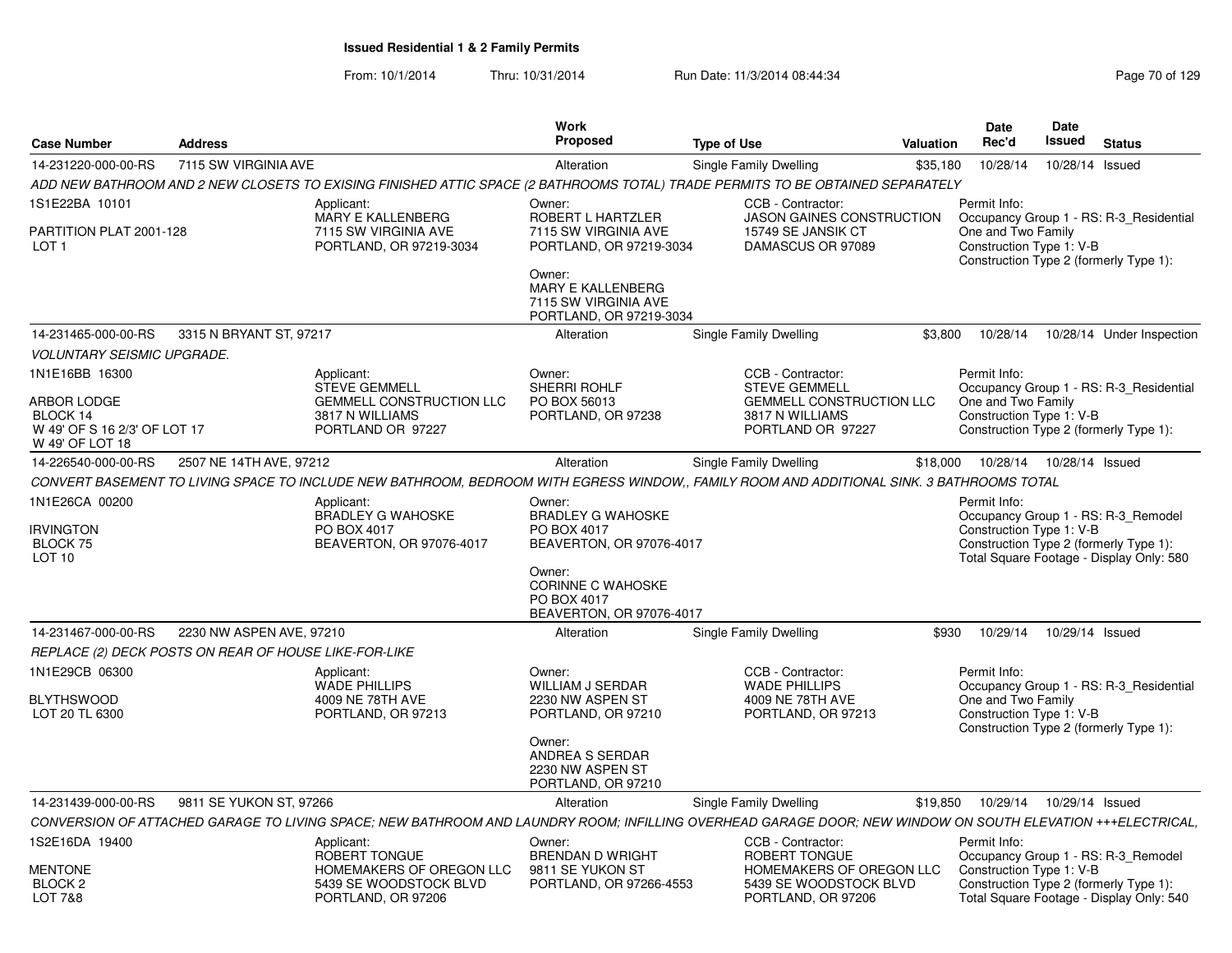| <b>Case Number</b>                                                                     | <b>Address</b>                                      |                                                                                                                                                        | <b>Work</b><br><b>Proposed</b>                                                                                                                                                | <b>Type of Use</b> |                                                                                                                       | <b>Valuation</b> | <b>Date</b><br>Rec'd                                           | <b>Date</b><br>Issued      | <b>Status</b>                                                                                                             |
|----------------------------------------------------------------------------------------|-----------------------------------------------------|--------------------------------------------------------------------------------------------------------------------------------------------------------|-------------------------------------------------------------------------------------------------------------------------------------------------------------------------------|--------------------|-----------------------------------------------------------------------------------------------------------------------|------------------|----------------------------------------------------------------|----------------------------|---------------------------------------------------------------------------------------------------------------------------|
| 14-231653-000-00-RS                                                                    | 9445 N RICHMOND AVE, 97203                          |                                                                                                                                                        | Alteration                                                                                                                                                                    |                    | Single Family Dwelling                                                                                                | \$2,000          | 10/29/14                                                       | 10/29/14 Issued            |                                                                                                                           |
|                                                                                        | <b>INSTALL EGRESS WINDOW IN UNFINISHED BASEMENT</b> |                                                                                                                                                        |                                                                                                                                                                               |                    |                                                                                                                       |                  |                                                                |                            |                                                                                                                           |
| 1N1W01DA 16500<br>POINT VIEW<br>BLOCK 1<br>LOT 27&28                                   |                                                     | Applicant:<br><b>JAMES C BARTA</b><br>2317 NE 12TH AVE<br>PORTLAND, OR 97212                                                                           | Owner:<br><b>JAMES C BARTA</b><br>2317 NE 12TH AVE<br>PORTLAND, OR 97212<br>Owner:<br>ANNE M WILLIAMSON<br>2317 NE 12TH AVE<br>PORTLAND, OR 97212                             |                    |                                                                                                                       |                  | Permit Info:<br>One and Two Family<br>Construction Type 1: V-B |                            | Occupancy Group 1 - RS: R-3_Residential<br>Construction Type 2 (formerly Type 1):                                         |
| 14-231470-000-00-RS                                                                    | 3710 E BURNSIDE ST, 97214                           |                                                                                                                                                        | Alteration                                                                                                                                                                    |                    | Single Family Dwelling                                                                                                | \$60,000         | 10/28/14                                                       | 10/29/14 Issued            |                                                                                                                           |
|                                                                                        |                                                     | REMODEL KITCHEN. ENLARGE OPENING BETWEEN KITCHEN AND DINING ROOM. CREATE NEW POWDER ROOM ON MAIN FLOOR. NEW ELECTRICAL SERVICE. RELOCATE CLOTHESWASHER |                                                                                                                                                                               |                    |                                                                                                                       |                  |                                                                |                            |                                                                                                                           |
| 1N1E36DA 11600<br>LAURELHURST<br>BLOCK 86<br>LOT 5&6                                   |                                                     | Applicant:<br>WBS CONSTRUCTION INC<br>PO BOX 19046<br>PORTLAND, OR 972800046                                                                           | Owner:<br><b>MARTHA G IRVINE</b><br>3710 E BURNSIDE ST<br>PORTLAND, OR 97214-2057                                                                                             |                    | CCB - Contractor:<br>WBS CONSTRUCTION INC<br>PO BOX 19046<br>PORTLAND, OR 972800046                                   |                  | Permit Info:<br>One and Two Family<br>Construction Type 1: V-B |                            | Occupancy Group 1 - RS: R-3_Residential<br>Construction Type 2 (formerly Type 1):                                         |
| 14-231924-000-00-RS                                                                    | 3215 SE ALDER ST, 97214                             |                                                                                                                                                        | Alteration                                                                                                                                                                    |                    | Single Family Dwelling                                                                                                | \$20,000         |                                                                | 10/29/14  10/29/14  Issued |                                                                                                                           |
|                                                                                        |                                                     | CONVERT BASEMENT TO HABITABLE SPACE, INCLUDING NEW FAMILY ROOM. REMODEL EXISTING BASEMENT BATHROOM. LEGALIZE WORK COVERED WITHOUT PERMIT.              |                                                                                                                                                                               |                    |                                                                                                                       |                  |                                                                |                            |                                                                                                                           |
| 1S1E01BA 01800<br>SUNNYSIDE & PLAT 2 & 3<br>BLOCK <sub>6</sub><br>E 33 1/3' OF LOT 1&2 |                                                     | Applicant:<br><b>RAINBOW VALLEY DESIGN &amp;</b><br><b>CONSTRUCTION</b><br>785 GRANT STREET<br>EUGENE OR 97402                                         | Owner:<br>BETTINA G HETZ<br>3215 SE ALDER ST<br>PORTLAND, OR 97214-3119                                                                                                       |                    | CCB - Contractor:<br><b>RAINBOW VALLEY DESIGN &amp;</b><br><b>CONSTRUCTION</b><br>785 GRANT STREET<br>EUGENE OR 97402 |                  | Permit Info:<br>One and Two Family<br>Construction Type 1: V-B |                            | Occupancy Group 1 - RS: R-3_Residential<br>Construction Type 2 (formerly Type 1):                                         |
| 14-152041-REV-01-RS                                                                    | 3717 SE 174TH AVE, 97236                            |                                                                                                                                                        | Alteration                                                                                                                                                                    |                    | Single Family Dwelling                                                                                                |                  | \$.                                                            | 10/29/14  10/29/14  Issued |                                                                                                                           |
|                                                                                        |                                                     | REVISION TO CHANGE FRAMING LAYOUT FOR THE FRAMED FLOOR SYSTEM                                                                                          |                                                                                                                                                                               |                    |                                                                                                                       |                  |                                                                |                            |                                                                                                                           |
| 1S3E07DB 06300<br><b>SHANNON PARK</b><br>LOT <sub>5</sub><br>INC UND INT TRACT A       |                                                     | Applicant:<br><b>EDWARD RADULESCU</b><br><b>EPR DESIGN</b><br>919 NE 19TH AVE SUITE 155<br>PORTLAND OREGON 97232                                       | Owner:<br><b>ROSELLER F RIVERA</b><br>3717 SE 174TH AVE<br>PORTLAND, OR 97236-1253<br>Owner:<br><b>OLIVIA H RIVERA</b><br>3717 SE 174TH AVE<br>PORTLAND, OR 97236-1253        |                    | CCB - Contractor:<br>PR DESIGN & GENERAL<br><b>CONTRACTORS LLC</b><br>825 NE 20TH AVE SUITE 202<br>PORTLAND, OR 97232 |                  | Permit Info:<br>Construction Type 1: V-B                       |                            | Occupancy Group 1 - RS: R-3 Remodel<br>Construction Type 2 (formerly Type 1):<br>Total Square Footage - Display Only: 405 |
| 14-185480-REV-01-RS                                                                    | 3045 SW FAIRVIEW BLVD, 97201                        |                                                                                                                                                        | Alteration                                                                                                                                                                    |                    | Single Family Dwelling                                                                                                |                  | \$<br>10/29/14                                                 | 10/29/14 Issued            |                                                                                                                           |
|                                                                                        |                                                     | REVISION TO ADD HANGERS AND SISTERS TO BEAM CONNECTION AT ATTIC:  ADD SISTER JOISTS AT POST LOCATION IN BASEMENT.                                      |                                                                                                                                                                               |                    |                                                                                                                       |                  |                                                                |                            |                                                                                                                           |
| 1N1E32DC 11800<br>ARLINGTON HTS & RPLT<br>BLOCK 16<br>LOT <sub>15</sub>                |                                                     | Applicant:<br>XIAO LI DANE LIU-WIMMER<br>3045 SW FAIRVIEW BLVD<br>PORTLAND, OR 97205-5801                                                              | Owner:<br><b>THOMAS G WIMMER</b><br>3045 SW FAIRVIEW BLVD<br>PORTLAND, OR 97205-5801<br>Owner:<br>XIAO LI DANE LIU-WIMMER<br>3045 SW FAIRVIEW BLVD<br>PORTLAND, OR 97205-5801 |                    | CCB - Contractor:<br><b>CHRIS MCDONALD</b><br>6307 NE 23RD<br>PORTLAND OR 97211                                       |                  | Permit Info:<br>One and Two Family<br>Construction Type 1: V-B |                            | Occupancy Group 1 - RS: R-3 Residential<br>Construction Type 2 (formerly Type 1):                                         |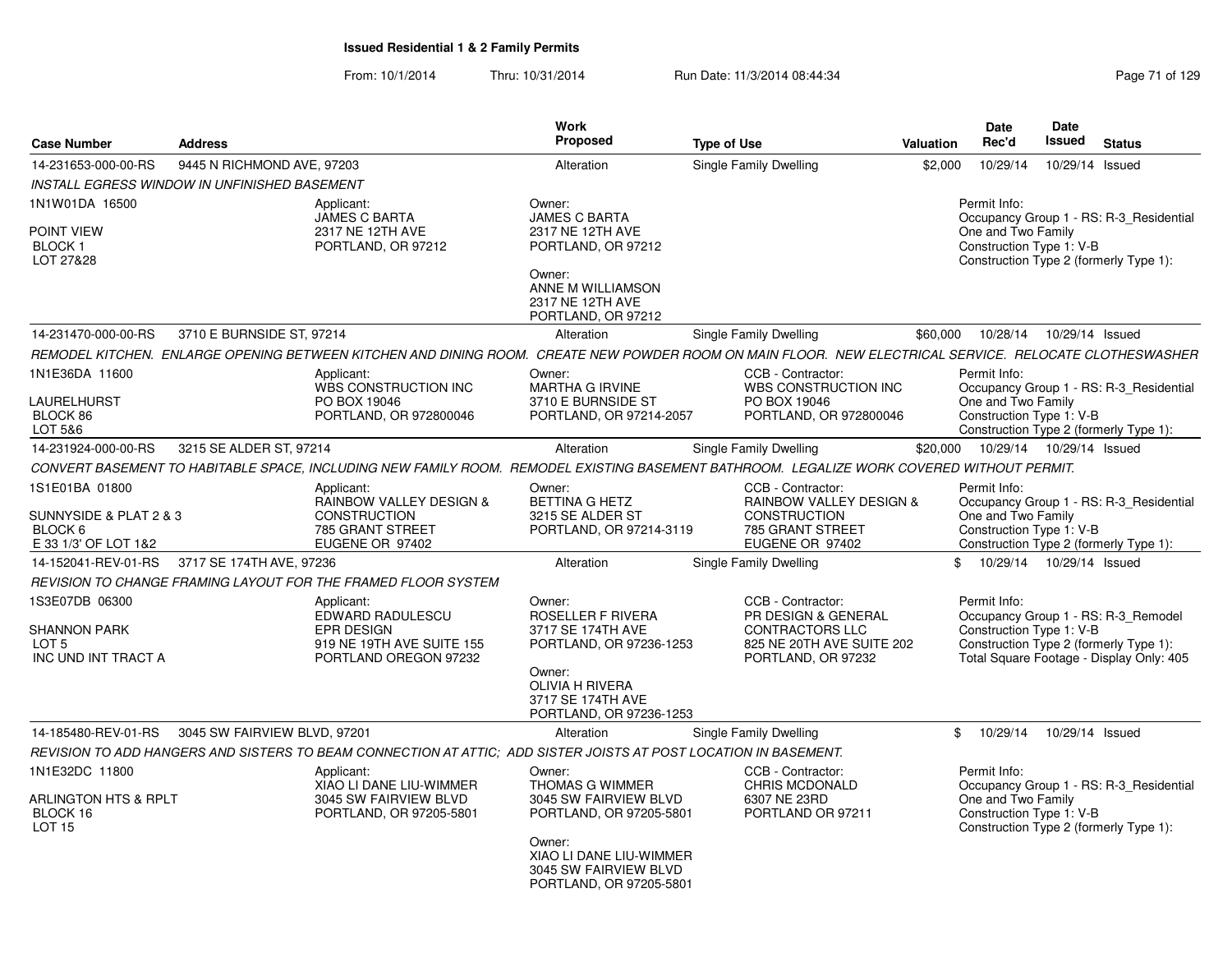| <b>Case Number</b>                                                         | <b>Address</b>                                                         |                                                                                                            | Work<br>Proposed                                                                 | <b>Type of Use</b>                                                                                                                | Valuation | <b>Date</b><br>Rec'd                                                                                     | <b>Date</b><br>Issued | <b>Status</b>                            |
|----------------------------------------------------------------------------|------------------------------------------------------------------------|------------------------------------------------------------------------------------------------------------|----------------------------------------------------------------------------------|-----------------------------------------------------------------------------------------------------------------------------------|-----------|----------------------------------------------------------------------------------------------------------|-----------------------|------------------------------------------|
| 14-232148-000-00-RS                                                        | 118 SE 30TH PL, 97214                                                  |                                                                                                            | Alteration                                                                       | Single Family Dwelling                                                                                                            | \$2,500   | 10/30/14                                                                                                 |                       | 10/30/14 Under Inspection                |
|                                                                            | <b>INFILL ONE WINDOWN AT SOUTH ELEVATION AND INSTALL 2 NEW WINDOWS</b> |                                                                                                            |                                                                                  |                                                                                                                                   |           |                                                                                                          |                       |                                          |
| 1N1E36CD 15100                                                             |                                                                        | Applicant:<br><b>MIKE BARTH</b>                                                                            | Owner:<br><b>MARY A GARD</b>                                                     | CCB - Contractor:<br><b>MIKE BARTH</b>                                                                                            |           | Permit Info:                                                                                             |                       |                                          |
| <b>MAYOR GATES ADD</b><br><b>BLOCK 4 TL 15100</b>                          |                                                                        | <b>BARTH WOODWORKS INC</b><br>6020 48TH AVE SW<br>PORTLAND OR 972212834                                    | 118 SE 30TH PL<br>PORTLAND, OR 97214-1915                                        | <b>BARTH WOODWORKS INC</b><br>6020 48TH AVE SW<br>PORTLAND OR 972212834                                                           |           | Construction Type 1: V-B<br>Construction Type 2 (formerly Type 1):                                       |                       | Occupancy Group 1 - RS: R-3_Remodel      |
|                                                                            |                                                                        |                                                                                                            | Owner:<br>KATHRYN N KELLER<br>118 SE 30TH PL<br>PORTLAND, OR 97214-1915          |                                                                                                                                   |           |                                                                                                          |                       |                                          |
| 14-229469-REV-01-RS                                                        | 2944 NE 52ND AVE, 97213                                                |                                                                                                            | Alteration                                                                       | Single Family Dwelling                                                                                                            |           | \$<br>10/30/14                                                                                           | 10/30/14 Issued       |                                          |
|                                                                            | REVISION TO CHANGE FAMILY ROOM IN BASEMENT TO BEDROOM                  |                                                                                                            |                                                                                  |                                                                                                                                   |           |                                                                                                          |                       |                                          |
| 1N2E30AC 05900                                                             |                                                                        | Applicant:<br><b>MARJORIE HUTSELL</b>                                                                      | Owner:<br><b>SAM HUTSELL</b>                                                     |                                                                                                                                   |           | Permit Info:                                                                                             |                       | Occupancy Group 1 - RS: R-3_Remodel      |
| ROSE CITY PK<br>BLOCK 97<br><b>LOT 16</b>                                  |                                                                        | 2944 NE 52ND AVE<br>PORTLAND, OR 97213                                                                     | 2944 NE 52ND AVE<br>PORTLAND, OR 97213                                           |                                                                                                                                   |           | Construction Type 1: V-B<br>Construction Type 2 (formerly Type 1):                                       |                       | Total Square Footage - Display Only: 468 |
| 14-232290-000-00-RS                                                        | 5631 SE SALMON ST, 97215                                               |                                                                                                            | Alteration                                                                       | Single Family Dwelling                                                                                                            | \$3,500   | 10/30/14                                                                                                 | 10/30/14 Issued       |                                          |
|                                                                            |                                                                        |                                                                                                            |                                                                                  | ALTERATION INTERIOR ONLY-REMOVE INTERIOR WALL BETWEEN LIVING ROOM AND DINING ROOM ADD BEAMTRADE PERMITS TO BE OBTAINED SEPARATELY |           |                                                                                                          |                       |                                          |
| 1S2E06AC 13700<br><b>BUEHNERS ADD</b><br><b>BLOCK1</b><br>LOT <sub>9</sub> |                                                                        | Applicant:<br>PAUL KIRK LEONARD<br>PAUL LEONARD RENOVATIONS<br>2611 SE 62ND AVE<br>PORTLAND, OR 97206-1326 | Owner:<br>JENNIFER N MCLEAN<br>5631 SE SALMON ST<br>PORTLAND, OR 97215<br>Owner: | CCB - Contractor:<br>PAUL KIRK LEONARD<br>PAUL LEONARD RENOVATIONS<br>2611 SE 62ND AVE<br>PORTLAND, OR 97206-1326                 |           | Permit Info:<br>One and Two Family<br>Construction Type 1: V-B<br>Construction Type 2 (formerly Type 1): |                       | Occupancy Group 1 - RS: R-3_Residential  |
|                                                                            |                                                                        |                                                                                                            | <b>WENDELL S WALKER</b><br>5631 SE SALMON ST<br>PORTLAND, OR 97215               |                                                                                                                                   |           |                                                                                                          |                       |                                          |
| 14-231292-000-00-RS                                                        | 1705 SE ASH ST                                                         |                                                                                                            | Alteration                                                                       | Single Family Dwelling                                                                                                            | \$6,750   | 10/30/14                                                                                                 | 10/30/14 Issued       |                                          |
|                                                                            | SOLAR - 2.52 KW ROOF MOUNTED GRID TIER SYSTEM; NON-PRESCRIPTIVE        |                                                                                                            |                                                                                  |                                                                                                                                   |           |                                                                                                          |                       |                                          |
| 1N1E35DC 06601                                                             |                                                                        | Applicant:<br>SOLTERRA SYSTEMS INC                                                                         | Owner:<br>KATHERINE E BOVEE                                                      | CCB - Contractor:<br>SOLTERRA SYSTEMS INC                                                                                         |           | Permit Info:                                                                                             |                       | Occupancy Group 1 - RS: R-3_Residential  |
| PARTITION PLAT 2009-2<br>LOT <sub>1</sub>                                  |                                                                        | 79 SE TAYLOR ST. STE 401<br>PORTLAND OR 97214                                                              | 1705 SE ASH ST<br>PORTLAND, OR 97214                                             | 79 SE TAYLOR ST. STE 401<br>PORTLAND OR 97214                                                                                     |           | One and Two Family<br>Construction Type 1: V-B<br>Construction Type 2 (formerly Type 1):                 |                       |                                          |
|                                                                            |                                                                        |                                                                                                            | Owner:<br><b>MATTHEW S KIRKPATRICK</b><br>1705 SE ASH ST<br>PORTLAND, OR 97214   |                                                                                                                                   |           |                                                                                                          |                       |                                          |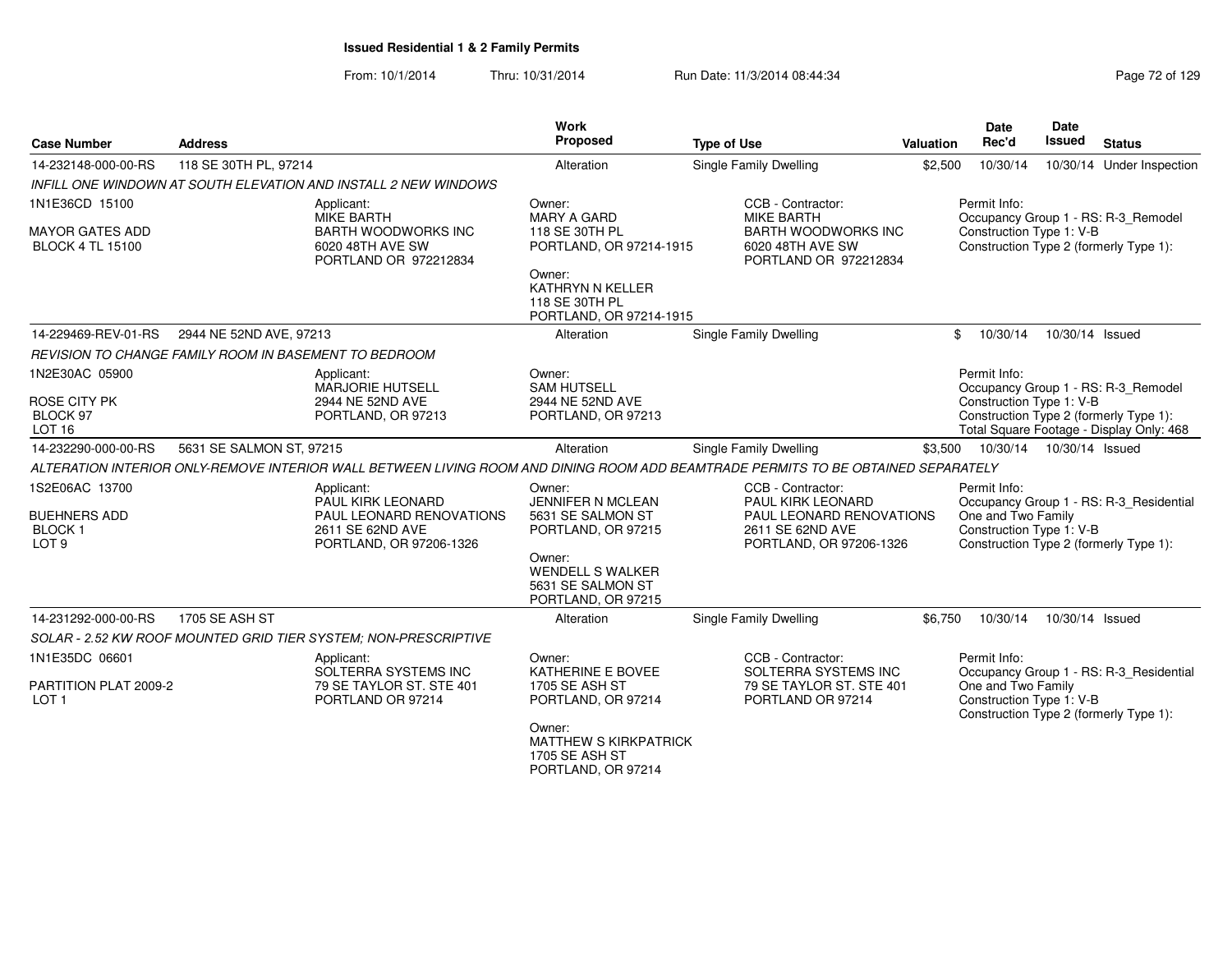| <b>Case Number</b>                                         | <b>Address</b>                                                                       | Work<br>Proposed                                                               | <b>Type of Use</b>                                                | Valuation | <b>Date</b><br>Rec'd                           | Date<br><b>Issued</b> | <b>Status</b>                           |
|------------------------------------------------------------|--------------------------------------------------------------------------------------|--------------------------------------------------------------------------------|-------------------------------------------------------------------|-----------|------------------------------------------------|-----------------------|-----------------------------------------|
| 14-207205-000-00-RS                                        | 8254 N DANA AVE, 97203                                                               | Alteration                                                                     | <b>Single Family Dwelling</b>                                     | \$5,000   | 10/30/14                                       | 10/30/14 Issued       |                                         |
|                                                            | REMODEL TO ADD NEW WALL AT SECOND FLOOR TO CREATE NEW BATHROOM; ADD 1 NEW SKYLIGHTS. |                                                                                |                                                                   |           |                                                |                       |                                         |
| 1N1E08DB 07800                                             | Applicant:<br>NURI V HATTUM                                                          | Owner:<br><b>NURI V HATTUM</b>                                                 |                                                                   |           | Permit Info:                                   |                       | Occupancy Group 1 - RS: R-3 Residential |
| UNIVERSITY PK<br>BLOCK 132<br>LOT 36&37                    | 8254 N DANA AVE<br>PORTLAND, OR 97203                                                | 8254 N DANA AVE<br>PORTLAND, OR 97203                                          |                                                                   |           | One and Two Family<br>Construction Type 1: V-B |                       | Construction Type 2 (formerly Type 1):  |
|                                                            |                                                                                      | Owner:<br><b>JESSICA M LORENZ</b><br>8254 N DANA AVE<br>PORTLAND, OR 97203     |                                                                   |           |                                                |                       |                                         |
| 14-224921-000-00-RS                                        | 3209 NW THURMAN ST, 97210                                                            | Alteration                                                                     | Single Family Dwelling                                            | \$150,000 | 10/13/14                                       |                       | 10/30/14 Under Inspection               |
|                                                            | CONVERT BASEMENT TO HABITABLE SPACE. NEW MEDIA ROOM AND REC ROOM WITH WET BAR.       |                                                                                |                                                                   |           |                                                |                       |                                         |
| 1N1E29CD 08900                                             | Applicant:<br>HAMMER AND HAND INC                                                    | Owner:<br><b>CATHERINE KOERNER</b>                                             | CCB - Contractor:<br>HAMMER AND HAND INC                          |           | Permit Info:                                   |                       | Occupancy Group 1 - RS: R-3_Residential |
| <b>WILLAMETTE HTS ADD</b><br>BLOCK 29<br>LOT 3&4           | 1020 SE HARRISON<br>PORTLAND, OR 97214                                               | 3209 NW THURMAN ST<br>PORTLAND, OR 97210                                       | 1020 SE HARRISON<br>PORTLAND, OR 97214                            |           | One and Two Family<br>Construction Type 1: V-B |                       | Construction Type 2 (formerly Type 1):  |
|                                                            |                                                                                      | Owner:<br><b>MICHAEL KOERNER</b><br>3209 NW THURMAN ST<br>PORTLAND, OR 97210   |                                                                   |           |                                                |                       |                                         |
| 14-232638-000-00-RS                                        | 16033 NE STANTON ST, 97230                                                           | Alteration                                                                     | Single Family Dwelling                                            | \$7,500   | 10/31/14                                       | 10/31/14 Issued       |                                         |
|                                                            | REPAIR STUDS AT FRONT OF HOUSE DUE TO VEHICLE DAMAGE, REPLACE 2 EGRESS WINDOWS       |                                                                                |                                                                   |           |                                                |                       |                                         |
| 1N2E25AD 00800                                             | Applicant:<br>ROBERT HAYDEN                                                          | Owner:<br><b>TESFAY YOHANNES</b>                                               | CCB - Contractor:<br>NORTHWEST RESTORATION /                      |           | Permit Info:                                   |                       | Occupancy Group 1 - RS: R-3_Residential |
| <b>BARKERBROOK</b><br>BLOCK <sub>2</sub><br>LOT 4&6 TL 800 | <b>DELTA STUDIOS ARCH &amp;</b><br><b>PLANNING</b><br>3344 NE 25TH AVE               | PO BOX 11905<br>PORTLAND, OR 97211-0905                                        | <b>CONNIC ENTERPRISES INC</b><br>PO BOX 3264<br>TUALATIN OR 97062 |           | One and Two Family<br>Construction Type 1: V-B |                       | Construction Type 2 (formerly Type 1):  |
|                                                            | PORTLAND, OR 97212                                                                   | Owner:<br><b>SELAM ASEFAW</b><br>PO BOX 11905<br>PORTLAND, OR 97211-0905       |                                                                   |           |                                                |                       |                                         |
| 14-232628-000-00-RS                                        | 6125 NE 42ND AVE, 97211                                                              | Alteration                                                                     | Single Family Dwelling                                            | \$7,000   | 10/31/14                                       | 10/31/14 Issued       |                                         |
|                                                            | VOLUNTARY UNDERPINNING WITH 7 HELICAL PIERS                                          |                                                                                |                                                                   |           |                                                |                       |                                         |
| 1N1E13DA 02300                                             | Applicant:<br><b>TERRAFIRMA FOUNDATION</b>                                           | Owner:<br><b>LARRY J SNELL</b>                                                 | CCB - Contractor:<br><b>TERRAFIRMA FOUNDATION</b>                 |           | Permit Info:                                   |                       | Occupancy Group 1 - RS: R-3_Residential |
| AINSWORTH PK ADD<br>BLOCK <sub>2</sub><br>LOT 6&8          | <b>SYSTEMS</b><br>1308 NW PARK ST<br>ROSEBURG, OR 97470                              | 6125 NE 42ND AVE<br>PORTLAND, OR 97218-1419                                    | <b>SYSTEMS</b><br>1308 NW PARK ST<br>ROSEBURG, OR 97470           |           | One and Two Family<br>Construction Type 1: V-B |                       | Construction Type 2 (formerly Type 1):  |
|                                                            |                                                                                      | Owner:<br><b>MYCELLE M DEAN</b><br>6125 NE 42ND AVE<br>PORTLAND, OR 97218-1419 |                                                                   |           |                                                |                       |                                         |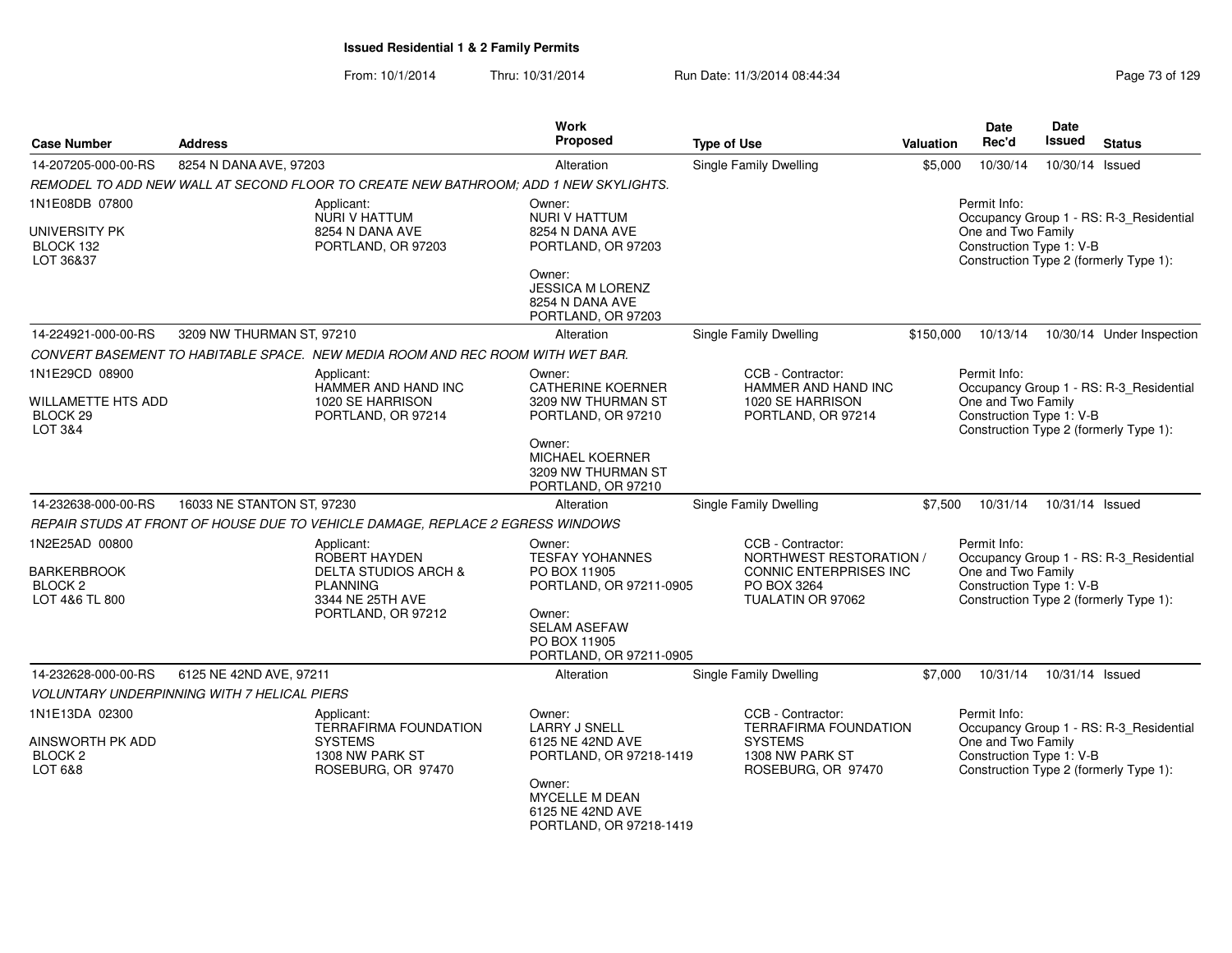| <b>Case Number</b>                                                             | <b>Address</b>                                                                                                                                                     | <b>Work</b><br><b>Proposed</b>                                                      | <b>Type of Use</b>                                                                                              | Date<br>Rec'd<br>Valuation | <b>Date</b><br>Issued                                          | <b>Status</b>                                                                                                              |
|--------------------------------------------------------------------------------|--------------------------------------------------------------------------------------------------------------------------------------------------------------------|-------------------------------------------------------------------------------------|-----------------------------------------------------------------------------------------------------------------|----------------------------|----------------------------------------------------------------|----------------------------------------------------------------------------------------------------------------------------|
| 14-232693-000-00-RS                                                            | 6108 SW 33RD PL, 97201                                                                                                                                             | Alteration                                                                          | Single Family Dwelling                                                                                          | \$9,200                    | 10/31/14                                                       | 10/31/14 Issued                                                                                                            |
|                                                                                | INSTALL TWO 4' X 4' SKYLIGHTS ONE IN MASTER BEDROOM AND ON IN OFFICE                                                                                               |                                                                                     |                                                                                                                 |                            |                                                                |                                                                                                                            |
| 1S1E17DC 12100<br><b>GLENELYN</b>                                              | Applicant:<br><b>HAMISH MURRAY</b><br><b>HAMISH MURRAY</b>                                                                                                         | Owner:<br><b>KENNETH S FLUMMER</b><br>6108 SW 33RD PL                               | CCB - Contractor:<br><b>HAMISH MURRAY</b><br><b>HAMISH MURRAY</b>                                               | Permit Info:               | One and Two Family                                             | Occupancy Group 1 - RS: R-3_Residential                                                                                    |
| BLOCK 16<br>LOT <sub>1</sub>                                                   | <b>CONSTRUCTION INC</b><br>4627 SW CONDOR AVE<br>PORTLAND OR 97239                                                                                                 | PORTLAND, OR 97239-6807                                                             | <b>CONSTRUCTION INC</b><br>4627 SW CONDOR AVE<br>PORTLAND OR 97239                                              |                            | Construction Type 1: V-B                                       | Construction Type 2 (formerly Type 1):                                                                                     |
| 14-228960-000-00-RS                                                            | 3616 SE KNAPP ST, 97202                                                                                                                                            | Alteration                                                                          | Single Family Dwelling                                                                                          | \$60,000                   | 10/31/14                                                       | 10/31/14 Issued                                                                                                            |
|                                                                                | CHANGE OF OCCUPANCY-CONVERT EXISTING DELI TO SINGLE FAMILY HOME TO INCLUDE TWO NEW BATHROOMS                                                                       |                                                                                     |                                                                                                                 |                            |                                                                |                                                                                                                            |
| 1S1E24AC 16900<br><b>BERKELEY</b><br>BLOCK 15<br>LOT 13&14                     | Applicant:<br>ANDREW GOLD<br><b>GOLD STAR DESIGN AND</b><br><b>CONSTRUCTION LLC</b><br>2528 SE SALMON ST                                                           | Owner:<br><b>CHRISTOPHER CHEN</b><br>3616 SE KNAPP ST<br>PORTLAND, OR 97202-8349    | CCB - Contractor:<br>ANDREW GOLD<br><b>GOLD STAR DESIGN AND</b><br><b>CONSTRUCTION LLC</b><br>2528 SE SALMON ST | Permit Info:               | Construction Type 1: V-B                                       | Occupancy Group 1 - RS: R-3 Remodel<br>Construction Type 2 (formerly Type 1):<br>Total Square Footage - Display Only: 3105 |
| 07-131745-REV-02-RS                                                            | PORTLAND, OR 97214<br>4844 SE LINCOLN ST, 97215                                                                                                                    | Alteration                                                                          | PORTLAND, OR 97214<br>Single Family Dwelling                                                                    |                            | Number of New Dwelling Units: 1<br>\$ 10/31/14 10/31/14 Issued |                                                                                                                            |
|                                                                                | REVISION TO ADD WALL AT INTERIOR STAIRS TO CREATE CLOSET AND BLOCK ACCESS DUE TO HEAD HEIGHT ISSUE, INSTEAD WILL USE EXTERIOR ENTRY FOR ACCESS, SEE HANDRAIL AT EX |                                                                                     |                                                                                                                 |                            |                                                                |                                                                                                                            |
| 1S2E06CD 19600                                                                 | Applicant:                                                                                                                                                         | Owner:                                                                              |                                                                                                                 | Permit Info:               |                                                                |                                                                                                                            |
| GILHAMS ADD & 2ND<br><b>BLOCK 5</b><br>LOT <sub>9</sub>                        | DEKORTE ELECTRIC INC<br>5331 SW MACADAM AVE, SUITE<br>258-113<br>PORTLAND OR 97239                                                                                 | CATHARINE M BALDWIN<br>3 HENDERSON ST<br>PASSAIC, NJ 07055-2510                     |                                                                                                                 |                            | Construction Type 1: V-B                                       | Occupancy Group 1 - RS: R-3_Dwelling<br>Construction Type 2 (formerly Type 1):                                             |
|                                                                                |                                                                                                                                                                    | Owner:<br>ZACHARY W BALDWIN<br>3 HENDERSON ST<br>PASSAIC, NJ 07055-2510             |                                                                                                                 |                            |                                                                |                                                                                                                            |
| 14-232663-000-00-RS                                                            | 2123 NE 61ST AVE, 97213                                                                                                                                            | Alteration                                                                          | Single Family Dwelling                                                                                          | \$1,500                    | 10/31/14                                                       | 10/31/14 Issued                                                                                                            |
|                                                                                | REMOVE WALL AT KITCHEN, ADD HEADER ABOVE, RELOCATE WALL TO EXPAND SIDE DOOR LANDING, NEW HEADER, ADDITIONAL SUPPORT IN BASEMENT                                    |                                                                                     |                                                                                                                 |                            |                                                                |                                                                                                                            |
| 1N2E30DA 12200<br>HARLEM ADD                                                   | Applicant:<br><b>BENJAMIN J KERSENS</b><br>2123 NE 61ST AVE                                                                                                        | Owner:<br><b>BENJAMIN J KERSENS</b><br>2123 NE 61ST AVE                             |                                                                                                                 | Permit Info:               | One and Two Family                                             | Occupancy Group 1 - RS: R-3_Residential                                                                                    |
| <b>BLOCK 5</b><br>LOT 9&10                                                     | PORTLAND, OR 97213-4145                                                                                                                                            | PORTLAND, OR 97213-4145                                                             |                                                                                                                 |                            | Construction Type 1: V-B                                       | Construction Type 2 (formerly Type 1):                                                                                     |
|                                                                                |                                                                                                                                                                    | Owner:<br><b>ELIZABETH D KERSENS</b><br>2123 NE 61ST AVE<br>PORTLAND, OR 97213-4145 |                                                                                                                 |                            |                                                                |                                                                                                                            |
| 14-227013-000-00-RS                                                            | 7816 N KELLOGG ST, 97203                                                                                                                                           | Alteration                                                                          | Single Family Dwelling                                                                                          | \$30,000                   | 10/31/14                                                       | 10/31/14 Issued                                                                                                            |
|                                                                                | CONVERT BASEMENT TO LIVING SPACE, NEW EXTERIOR STAIRWELL, FURR OUT WALLS AND ADD NEW WALLS TO CREATE ART STUDIO AND NEW BATHROOM                                   |                                                                                     |                                                                                                                 |                            |                                                                |                                                                                                                            |
| 1N1W12AA 18800<br>ST JOHNS HTS & SUB<br>BLOCK <sub>6</sub><br>LOT <sub>2</sub> | Applicant:<br>ROSS EDWARD DOYLE SR<br>12406 NW COLEMAN DR<br>PORTLAND, OR 97229                                                                                    | Owner:<br><b>KERRY R CALVERT</b><br>7816 N KELLOGG ST<br>PORTLAND, OR 97203         | CCB - Contractor:<br>ROSS EDWARD DOYLE SR<br>12406 NW COLEMAN DR<br>PORTLAND, OR 97229                          | Permit Info:               | One and Two Family<br>Construction Type 1: V-B                 | Occupancy Group 1 - RS: R-3 Residential<br>Construction Type 2 (formerly Type 1):                                          |
|                                                                                |                                                                                                                                                                    | Owner:<br><b>SUSAN B CALVERT</b><br>7816 N KELLOGG ST<br>PORTLAND, OR 97203         |                                                                                                                 |                            |                                                                |                                                                                                                            |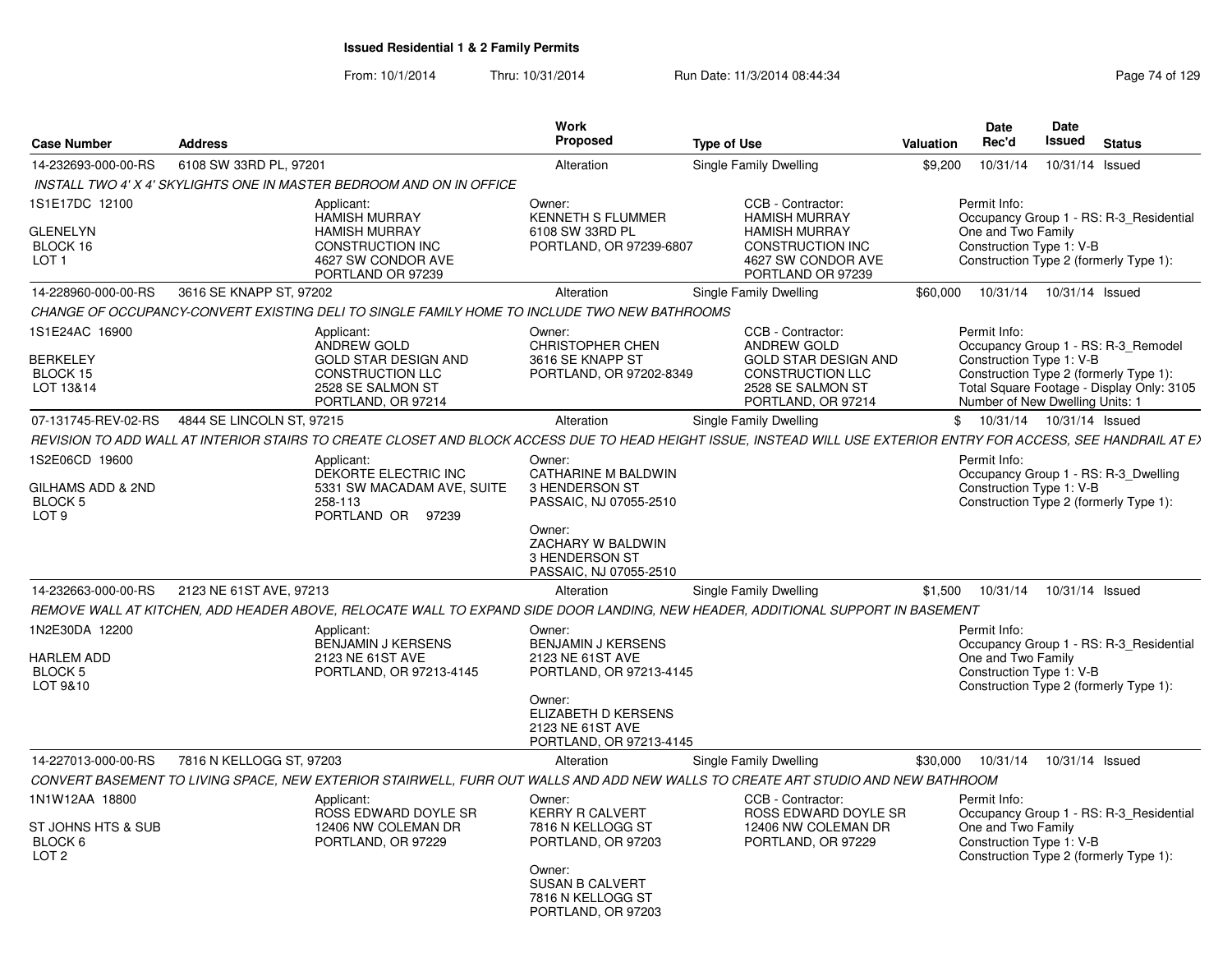|                                                                                            |                         |                                                                                                                                                 | <b>Work</b>                                                                                                                                                       |                                                                                                                      |           | <b>Date</b>                                                                                               | <b>Date</b>     |                                                                                    |
|--------------------------------------------------------------------------------------------|-------------------------|-------------------------------------------------------------------------------------------------------------------------------------------------|-------------------------------------------------------------------------------------------------------------------------------------------------------------------|----------------------------------------------------------------------------------------------------------------------|-----------|-----------------------------------------------------------------------------------------------------------|-----------------|------------------------------------------------------------------------------------|
| <b>Case Number</b>                                                                         | <b>Address</b>          |                                                                                                                                                 | <b>Proposed</b>                                                                                                                                                   | <b>Type of Use</b>                                                                                                   | Valuation | Rec'd                                                                                                     | <b>Issued</b>   | <b>Status</b>                                                                      |
| 14-230109-000-00-RS                                                                        | 4430 SE 47TH AVE, 97206 |                                                                                                                                                 | Alteration                                                                                                                                                        | Single Family Dwelling                                                                                               | \$4,885   | 10/31/14                                                                                                  | 10/31/14 Issued |                                                                                    |
| <b>REPLACE PATIO COVER</b>                                                                 |                         |                                                                                                                                                 |                                                                                                                                                                   |                                                                                                                      |           |                                                                                                           |                 |                                                                                    |
| 1S2E07CD 08400<br><b>LENOX</b><br><b>BLOCK 5</b><br>LOT <sub>20</sub>                      |                         | Applicant:<br><b>CHRIS</b><br><b>RIGHT TURN INC</b><br>6160 NE HWY 99<br>VANCOUVER WA 98665                                                     | Owner:<br>KATHERINE C MAGNESS<br>4430 SE 47TH AVE<br>PORTLAND, OR 97206-4062<br>Owner:<br><b>SELMA L GIACCHERO</b><br>4430 SE 47TH AVE<br>PORTLAND, OR 97206-4062 | CCB - Contractor:<br><b>CHRIS</b><br>RIGHT TURN INC<br>6160 NE HWY 99<br>VANCOUVER WA 98665                          |           | Permit Info:<br>Occupancy Group 1 - RS: U_Decks,<br>Patios, Porches, Carports<br>Construction Type 1: V-B |                 | Construction Type 2 (formerly Type 1):<br>Total Square Footage - Display Only: 230 |
| 14-232906-000-00-RS                                                                        | 1710 SE 42ND AVE, 97215 |                                                                                                                                                 | Alteration                                                                                                                                                        | Single Family Dwelling                                                                                               | \$1.500   | 10/31/14                                                                                                  | 10/31/14 Issued |                                                                                    |
|                                                                                            |                         | NEW WALLS IN BASEMENT TO CREATE HOBBY ROOM, trades to be pulled separately                                                                      |                                                                                                                                                                   |                                                                                                                      |           |                                                                                                           |                 |                                                                                    |
| 1S2E06CB 17500<br><b>HAWTHORNE AVE ADD</b><br>BLOCK 13<br>LOT 31&32                        |                         | Applicant:<br><b>JAMES M PILON</b><br>1710 SE 42ND AVE<br>PORTLAND, OR 97215-3753                                                               | Owner:<br><b>JAMES M PILON</b><br>1710 SE 42ND AVE<br>PORTLAND, OR 97215-3753<br>Owner:<br><b>MARY T PILON</b><br>1710 SE 42ND AVE<br>PORTLAND, OR 97215-3753     |                                                                                                                      |           | Permit Info:<br>One and Two Family<br>Construction Type 1: V-B                                            |                 | Occupancy Group 1 - RS: R-3 Residential<br>Construction Type 2 (formerly Type 1):  |
| 14-233067-000-00-RS                                                                        | 2816 NE 11TH AVE, 97212 |                                                                                                                                                 | Alteration                                                                                                                                                        | Single Family Dwelling                                                                                               | \$4,955   | 10/31/14                                                                                                  | 10/31/14 Final  |                                                                                    |
| <b>VOLUNTARY SEISMIC UPGRADE.</b>                                                          |                         |                                                                                                                                                 |                                                                                                                                                                   |                                                                                                                      |           |                                                                                                           |                 |                                                                                    |
| 1N1E26BD 10400<br><b>IRVINGTON</b><br>BLOCK 88<br>LOT <sub>17</sub>                        |                         | Applicant:<br><b>STEVE GEMMELL</b><br><b>GEMMELL CONSTRUCTION LLC</b><br>3817 N WILLIAMS<br>PORTLAND OR 97227                                   | Owner:<br><b>DANIEL KROEGER</b><br>2816 NE 11TH AVE<br>PORTLAND, OR 97212<br>Owner:<br>SARA MATARAZZO<br>2816 NE 11TH AVE<br>PORTLAND, OR 97212                   | CCB - Contractor:<br><b>STEVE GEMMELL</b><br><b>GEMMELL CONSTRUCTION LLC</b><br>3817 N WILLIAMS<br>PORTLAND OR 97227 |           | Permit Info:<br>One and Two Family<br>Construction Type 1: V-B                                            |                 | Occupancy Group 1 - RS: R-3 Residential<br>Construction Type 2 (formerly Type 1):  |
| 13-172672-000-00-RS                                                                        | 3817 SE 115TH AVE       |                                                                                                                                                 | Alteration                                                                                                                                                        | Townhouse (2 Units)                                                                                                  | \$500     | 7/24/14                                                                                                   | 10/31/14 Issued |                                                                                    |
|                                                                                            |                         | INFILL OPENING, REMOVE EAVES, BUILD CRICKET AND ADD 1 HOUR FIRE RATED WALL TO CONVERT EXISTING HOUSE TO ROWHOUSE (Limited Structural Exemption) |                                                                                                                                                                   |                                                                                                                      |           |                                                                                                           |                 |                                                                                    |
| 1S2E10DB 06902<br>PARTITION PLAT 2010-15<br>LOT 2 EXC PT IN ST<br>POTENTIAL ADDITIONAL TAX |                         | Applicant:<br><b>DONNA KEOUGH</b><br><b>Atypical Design Solution</b><br>508 NW 44th St<br>Vancouver Wa. 98660                                   | Owner:<br>JGT INVESTMENTS INC<br>11474 SE BUSH ST<br>PORTLAND, OR 97266                                                                                           | CCB - Contractor:<br>BW CONSTRUCTION INC<br>PO BOX 66910<br>PORTLAND OR 97290                                        |           | Permit Info:<br>One and Two Family<br>Construction Type 1: V-B                                            |                 | Occupancy Group 1 - RS: R-3_Residential<br>Construction Type 2 (formerly Type 1):  |
| Total # of RS Alteration permits issued: 239                                               |                         |                                                                                                                                                 |                                                                                                                                                                   |                                                                                                                      |           |                                                                                                           |                 | Total valuation of RS Alteration permits issued: \$3,827,102                       |
| 14-219884-000-00-RS                                                                        | 47 SE 53RD AVE, 97215   |                                                                                                                                                 | Demolition                                                                                                                                                        | <b>Accessory Structure</b>                                                                                           | \$3.000   | 10/1/14                                                                                                   |                 | 10/1/14 Issued                                                                     |
| DEMO DETACHED ACCESSORY STRUCTURE                                                          |                         |                                                                                                                                                 |                                                                                                                                                                   |                                                                                                                      |           |                                                                                                           |                 |                                                                                    |
| 1N2E31DC 17000<br><b>MELROSE</b><br>N 50' OF LOT 34                                        |                         | Applicant:<br><b>MARY HOGUE</b><br><b>MKM ARCHITECTURE</b><br>3304 SE 52ND AVE<br>PORTLAND OR 97206                                             | Owner:<br>TIMOTHY COLE<br>12621 MITCHELL AVE #5<br>LOS ANGELES, CA 90066-4857                                                                                     | CCB - Contractor:<br>ROBERT TONGUE<br>HOMEMAKERS OF OREGON LLC<br>5439 SE WOODSTOCK BLVD<br>PORTLAND, OR 97206       |           | Permit Info:<br>Construction Type 1: V-B                                                                  |                 | Construction Type 2 (formerly Type 1):                                             |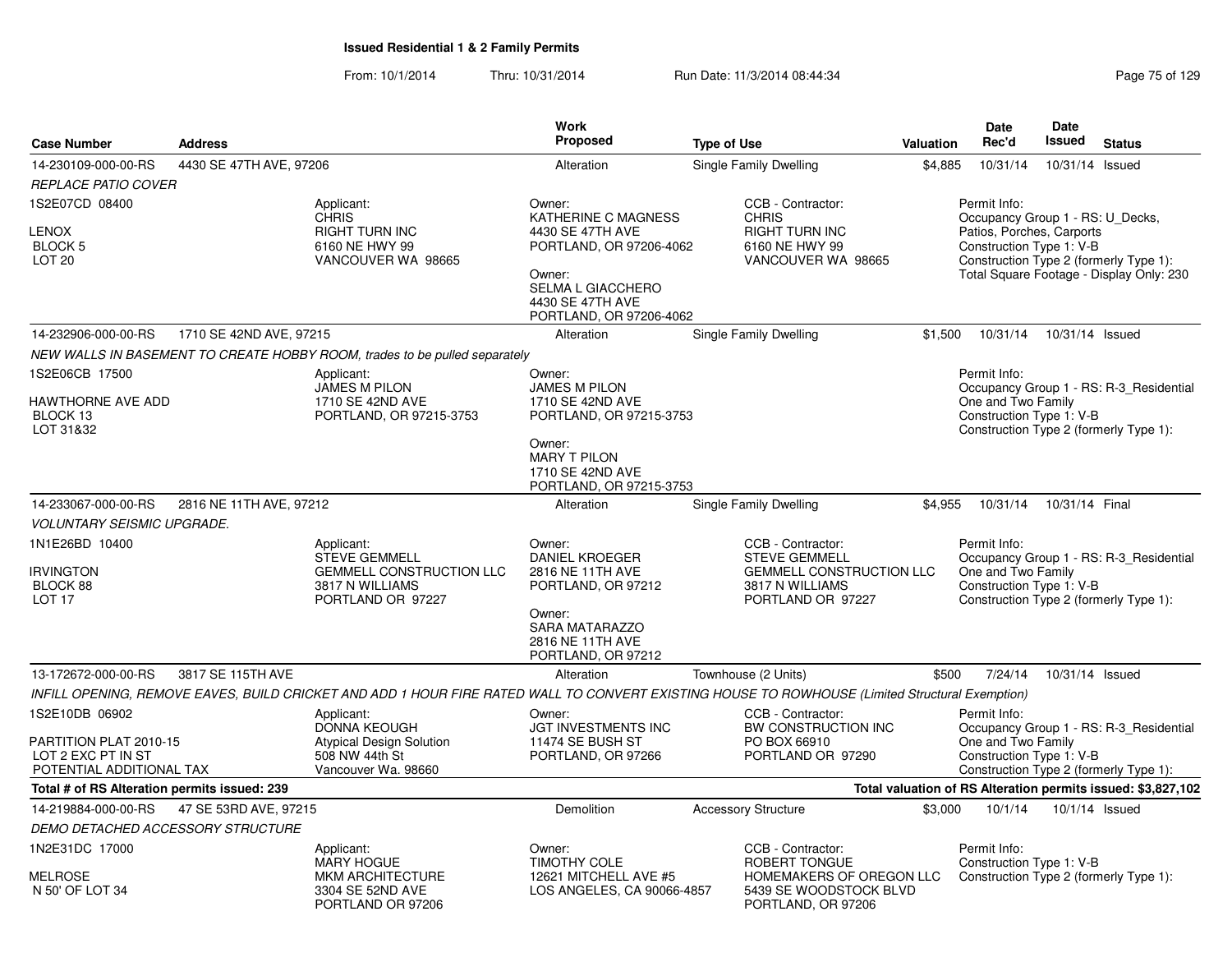| <b>Case Number</b>                                                                  | <b>Address</b>                              |                                                                                                                                                                    | Work<br><b>Proposed</b>                                                                                                                | <b>Type of Use</b> |                                                                                                                       | Valuation | <b>Date</b><br>Rec'd                                                  | <b>Date</b><br>Issued | <b>Status</b>                                                               |
|-------------------------------------------------------------------------------------|---------------------------------------------|--------------------------------------------------------------------------------------------------------------------------------------------------------------------|----------------------------------------------------------------------------------------------------------------------------------------|--------------------|-----------------------------------------------------------------------------------------------------------------------|-----------|-----------------------------------------------------------------------|-----------------------|-----------------------------------------------------------------------------|
| 14-225397-000-00-RS                                                                 | 4014 SE SCHILLER ST, 97202                  |                                                                                                                                                                    | Demolition                                                                                                                             |                    | <b>Accessory Structure</b>                                                                                            | \$500     | 10/14/14                                                              |                       | 10/14/14 Issued                                                             |
|                                                                                     |                                             | DEMO SHOPRemove all foundations and debrisCap utilitiesScope of work does not include removal of trees                                                             |                                                                                                                                        |                    |                                                                                                                       |           |                                                                       |                       |                                                                             |
| 1S1E13AA 06900<br><b>HENRYS 5TH ADD</b><br>BLOCK <sub>2</sub><br><b>LOT 8&amp;9</b> |                                             | Applicant:<br>Dan Williams<br><b>FASTER PERMITS</b><br>14334 NW EAGLERIDGE LANE<br>PORTLAND OR 97229                                                               | Owner:<br><b>EVERETT CUSTOM HOMES</b><br>735 SW 158TH AVE #180<br>BEAVERTON, OR 97006-4952                                             |                    | CCB - Contractor:<br><b>VIC REMMERS</b><br>EVERETT CUSTOM HOMES INC<br>735 SW 158TH AVE STE 180<br>BEAVERTON OR 97008 |           | Permit Info:<br>Garage\Utility Misc.<br>Construction Type 1: V-B      |                       | Occupancy Group 1 - RS: U_Private<br>Construction Type 2 (formerly Type 1): |
| 14-225980-000-00-RS                                                                 | 11930 SE FOSTER RD, 97266                   |                                                                                                                                                                    | Demolition                                                                                                                             |                    | <b>Accessory Structure</b>                                                                                            | \$1.000   | 10/15/14  10/15/14  Final                                             |                       |                                                                             |
| DEMO 18' X 40' CARPORT                                                              |                                             |                                                                                                                                                                    |                                                                                                                                        |                    |                                                                                                                       |           |                                                                       |                       |                                                                             |
| 1S2E15DD 03600<br><b>FOSTER VILLAGE</b><br>LOT 30 EXC PT IN ST                      |                                             | Applicant:<br><b>JUSTIN NGUYEN</b><br>4230 SE 80TH AVE<br>PORTLAND OR 97206                                                                                        | Owner:<br>ANH L VAN<br>13824 SE CORA ST<br>PORTLAND, OR 97236<br>Owner:<br>ROY PHONG CLINTON<br>13824 SE CORA ST<br>PORTLAND, OR 97236 |                    |                                                                                                                       |           | Permit Info:<br>Patios, Porches, Carports<br>Construction Type 1: V-B |                       | Occupancy Group 1 - RS: U_Decks,<br>Construction Type 2 (formerly Type 1):  |
| 14-224138-000-00-RS                                                                 | 5623 NE 11TH AVE, 97211                     |                                                                                                                                                                    | Demolition                                                                                                                             |                    | <b>Accessory Structure</b>                                                                                            | \$1.000   | 10/13/14                                                              |                       | 10/13/14 Issued                                                             |
|                                                                                     |                                             | DEMOLISH ONE STORY DETACHED GARAGE - CAP UTILITIES - REMOVE ALL DEBRIS                                                                                             |                                                                                                                                        |                    |                                                                                                                       |           |                                                                       |                       |                                                                             |
| 1N1E14CD 14400                                                                      |                                             | Applicant:                                                                                                                                                         | Owner:                                                                                                                                 |                    | CCB - Contractor:                                                                                                     |           | Permit Info:                                                          |                       |                                                                             |
| <b>HIGHLAND PK</b><br>BLOCK 17<br>LOT 12                                            |                                             | <b>EMILE WARD</b><br><b>GOLDEN RATIO HANDIWORK LLC</b><br>1607 NE MORGAN ST<br>PORTLAND, OR 97211                                                                  | NIKO L THOMAS<br>5623 NE 11TH AVE<br>PORTLAND, OR 97211<br>Owner:<br><b>DANIEL T CURRIN</b><br>5623 NE 11TH AVE<br>PORTLAND, OR 97211  |                    | <b>EMILE WARD</b><br>GOLDEN RATIO HANDIWORK LLC Garage\Utility Misc.<br>1607 NE MORGAN ST<br>PORTLAND, OR 97211       |           | Construction Type 1: V-B                                              |                       | Occupancy Group 1 - RS: U_Private<br>Construction Type 2 (formerly Type 1): |
| 14-225879-000-00-RS                                                                 | 16711 SE WASHINGTON ST, 97233               |                                                                                                                                                                    | Demolition                                                                                                                             |                    | <b>Accessory Structure</b>                                                                                            |           | \$3,000  10/15/14  10/15/14  Issued                                   |                       |                                                                             |
|                                                                                     |                                             | REMOVE 30' X 20' WINDMILL STRUCTURE PER CONDITION OF 14-173982-FP: ADDITIONAL SHED ON PROPERTY BEING REMOVED IS NOT SUBJECT TO DEMO PERMIT BASED ON SIZE LESS THAN |                                                                                                                                        |                    |                                                                                                                       |           |                                                                       |                       |                                                                             |
| 1S3E06BA 11100<br>SECTION 06 1S 3E                                                  |                                             | Applicant<br>ROBERT J GROVER<br>3948 SE ARBOR CT                                                                                                                   | Owner:<br>ROBERT J GROVER<br>3948 SE ARBOR CT                                                                                          |                    |                                                                                                                       |           | Permit Info:<br>Garage\Utility Misc.                                  |                       | Occupancy Group 1 - RS: U_Private                                           |
| TL 11100 1.01 ACRES                                                                 |                                             | HILLSBORO, OR 97123                                                                                                                                                | HILLSBORO, OR 97123                                                                                                                    |                    |                                                                                                                       |           | Construction Type 1: V-B                                              |                       | Construction Type 2 (formerly Type 1):                                      |
| 14-210723-000-00-RS                                                                 | 4937 SW NEVADA CT, 97219                    |                                                                                                                                                                    | Demolition                                                                                                                             |                    | <b>Accessory Structure</b>                                                                                            | \$500     | 9/10/14                                                               |                       | 10/20/14 Issued                                                             |
|                                                                                     | DEMO ACCESSORY STRUCTURE. REMOVE ALL DEBRIS |                                                                                                                                                                    |                                                                                                                                        |                    |                                                                                                                       |           |                                                                       |                       |                                                                             |
| 1S1E19AA 05900                                                                      |                                             | Applicant:<br>MIKE COYLE                                                                                                                                           | Owner:<br>DREAMBUILDER CUSTOM HOMES Tim Walker                                                                                         |                    | CCB - Contractor:                                                                                                     |           | Permit Info:                                                          |                       | Occupancy Group 1 - RS: U_Private                                           |
| <b>LONG MEADOW</b><br>LOT 12                                                        |                                             | <b>FASTER PERMITS</b><br>14334 NW EAGLERIDGE LANE<br>PORTLAND, OR 97229                                                                                            | INC.<br>13115 SW ST JAMES LN<br><b>TIGARD, OR 97224</b>                                                                                |                    | DREAMBUILDER CUSTOM HOMES Garage\Utility Misc.<br><b>INC</b><br>13115 SW ST JAMES LANE<br><b>TIGARD, OR 97224</b>     |           | Construction Type 1: V-B                                              |                       | Construction Type 2 (formerly Type 1):                                      |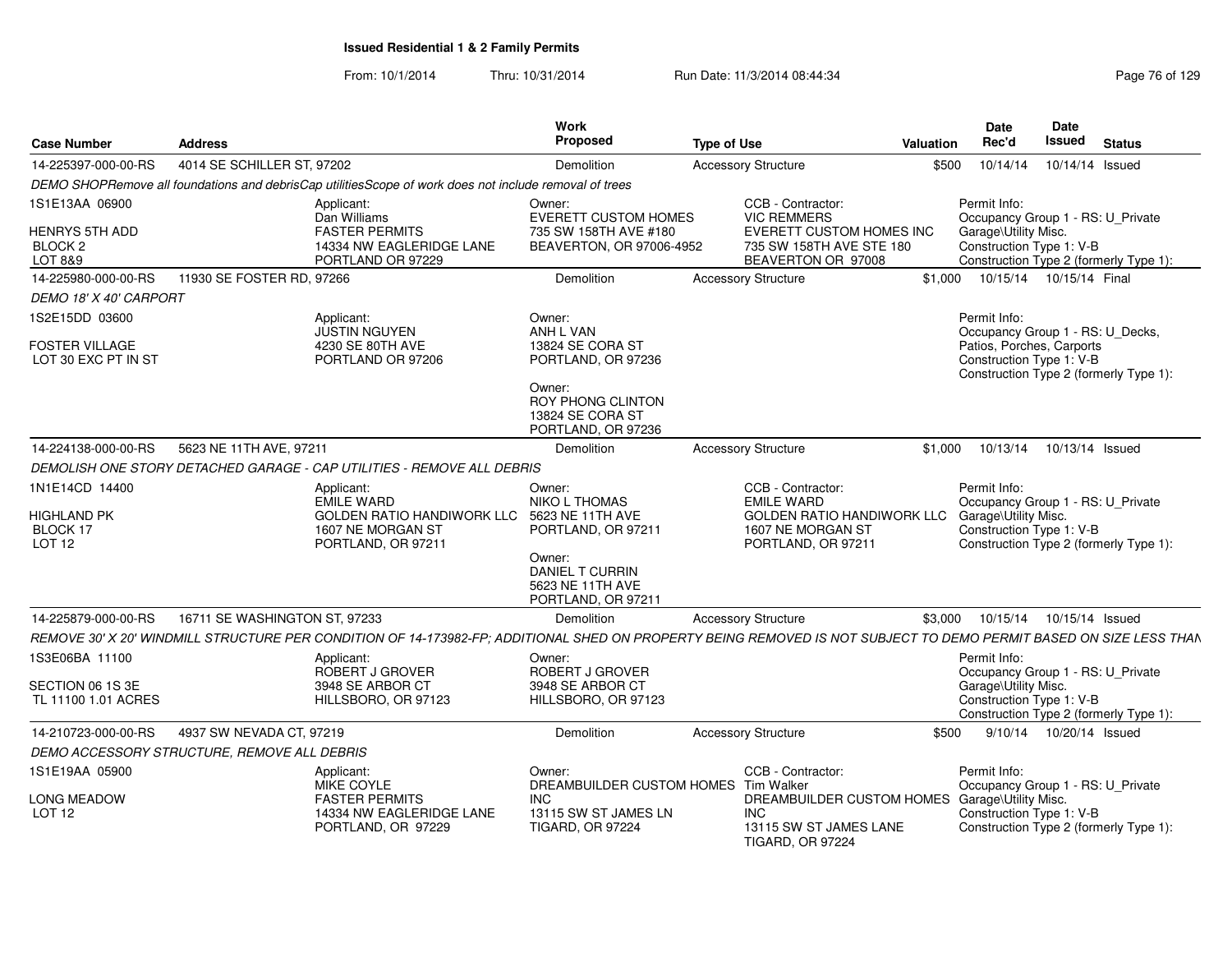|                                                                               | <b>Address</b>                 |                                                                                                                                                                          | Work<br>Proposed                                                                                     | <b>Type of Use</b> |                                                                                                 | <b>Valuation</b> | <b>Date</b><br>Rec'd                                                                  | Date<br><b>Issued</b>      | <b>Status</b>                                                                     |
|-------------------------------------------------------------------------------|--------------------------------|--------------------------------------------------------------------------------------------------------------------------------------------------------------------------|------------------------------------------------------------------------------------------------------|--------------------|-------------------------------------------------------------------------------------------------|------------------|---------------------------------------------------------------------------------------|----------------------------|-----------------------------------------------------------------------------------|
| <b>Case Number</b>                                                            |                                |                                                                                                                                                                          |                                                                                                      |                    |                                                                                                 |                  |                                                                                       |                            |                                                                                   |
| 13-189249-000-00-RS                                                           | 6340 SE 159TH DR, 97236        |                                                                                                                                                                          | Demolition                                                                                           |                    | <b>Accessory Structure</b>                                                                      | \$2,000          | 8/6/13                                                                                |                            | 10/23/14 Issued                                                                   |
| DEMO 660 SQ FT DETACHED SHED                                                  |                                |                                                                                                                                                                          |                                                                                                      |                    | CCB - Contractor:                                                                               |                  | Permit Info:                                                                          |                            |                                                                                   |
| 1S2E13DD 02300                                                                |                                | Applicant:<br><b>ELI CALLISON</b>                                                                                                                                        | Owner:<br>PORTLAND CITY OF                                                                           |                    | KEVIN COOPER EXCAVATING INC                                                                     |                  | Occupancy Group 1 - RS: U Private                                                     |                            |                                                                                   |
| <b>SYCAMORE AC</b>                                                            |                                | BUREAU OF ENVIRONMENTAL                                                                                                                                                  | 1120 SW 5TH AVE #1000                                                                                |                    | 15800 SE 322 Ave                                                                                |                  | Garage\Utility Misc.                                                                  |                            |                                                                                   |
| LOT 95 TL 2300                                                                |                                | <b>SERVICES</b><br>1120 SW 5TH AVE #1000<br>PORTLAND OR 97204                                                                                                            | PORTLAND, OR 97204-1912                                                                              |                    | <b>BORING, OR 97009</b>                                                                         |                  | Construction Type 1: V-B                                                              |                            | Construction Type 2 (formerly Type 1):                                            |
| 14-225988-000-00-RS                                                           | 11930 SE FOSTER RD, 97266      |                                                                                                                                                                          | Demolition                                                                                           |                    | <b>Accessory Structure</b>                                                                      | \$1,000          |                                                                                       | 10/15/14  10/15/14  Final  |                                                                                   |
| DEMOLISH 18' X 20' CARPORT                                                    |                                |                                                                                                                                                                          |                                                                                                      |                    |                                                                                                 |                  |                                                                                       |                            |                                                                                   |
| 1S2E15DD 03600                                                                |                                | Applicant:                                                                                                                                                               | Owner:                                                                                               |                    |                                                                                                 |                  | Permit Info:                                                                          |                            |                                                                                   |
| <b>FOSTER VILLAGE</b>                                                         |                                | <b>JUSTIN NGUYEN</b><br>4230 SE 80TH AVE                                                                                                                                 | ANH L VAN<br>13824 SE CORA ST                                                                        |                    |                                                                                                 |                  | Occupancy Group 1 - RS: U_Decks,<br>Patios, Porches, Carports                         |                            |                                                                                   |
| LOT 30 EXC PT IN ST                                                           |                                | PORTLAND OR 97206                                                                                                                                                        | PORTLAND, OR 97236                                                                                   |                    |                                                                                                 |                  | Construction Type 1: V-B                                                              |                            | Construction Type 2 (formerly Type 1):                                            |
|                                                                               |                                |                                                                                                                                                                          | Owner:<br><b>ROY PHONG CLINTON</b><br>13824 SE CORA ST                                               |                    |                                                                                                 |                  |                                                                                       |                            |                                                                                   |
| 14-158269-000-00-RS                                                           | 4307 NE 7TH AVE, 97211         |                                                                                                                                                                          | PORTLAND, OR 97236<br>Demolition                                                                     | Duplex             |                                                                                                 | \$4,000          |                                                                                       | 5/19/14  10/30/14  Issued  |                                                                                   |
|                                                                               |                                | SEE COMMENTS****DEMOLISH DUPLEX WITH BASEMENT, CAP SEWER, REMOVE ALL DEBRIS *SUBJECT TO 35 DAY DEMO DELAY - and extended 120 days until OCTOBER 21, 2014 Demo Delay as p |                                                                                                      |                    |                                                                                                 |                  |                                                                                       |                            |                                                                                   |
| 1N1E23CB 02900                                                                |                                | Applicant:                                                                                                                                                               | Owner:                                                                                               |                    | CCB - Contractor:                                                                               |                  | Permit Info:                                                                          |                            |                                                                                   |
|                                                                               |                                | <b>KEVIN PARTAIN</b><br><b>URBAN VISIONS</b><br>223 NE 56TH AVE<br>PORTLAND, OR 97213                                                                                    | <b>RENAISSANCE CUSTOM HOMES</b><br><b>LLC</b><br>16771 BOONES FERRY RD<br>LAKE OSWEGO, OR 97035-4213 |                    | <b>RENAISSANCE CUSTOM HOMES</b><br><b>LLC</b><br>16771 Boones Ferry Rd<br>Lake Oswego, OR 97035 |                  | One and Two Family<br>Construction Type 1: V-B                                        |                            | Occupancy Group 1 - RS: R-3_Residential<br>Construction Type 2 (formerly Type 1): |
| 14-211285-000-00-RS                                                           | 820 SE 37TH AVE, 97214         |                                                                                                                                                                          | Demolition                                                                                           |                    | Garage/Carport                                                                                  |                  |                                                                                       |                            | \$1,000  10/13/14  10/13/14  Under Inspection                                     |
| <b>DEMOLISH EXISTING DETACHED GARAGE</b>                                      |                                |                                                                                                                                                                          |                                                                                                      |                    |                                                                                                 |                  |                                                                                       |                            |                                                                                   |
| 1S1E01AA 18800                                                                |                                | Applicant:<br>DOZER CONSTRUCTION LLC                                                                                                                                     | Owner:<br>DOZER CONSTRUCTION LLC                                                                     |                    | CCB - Contractor:<br>DOZER CONSTRUCTION LLC                                                     |                  | Permit Info:<br>Occupancy Group 1 - RS: U_Private                                     |                            |                                                                                   |
| SUNNYSIDE & PLAT 2 & 3<br>BLOCK 67<br>S 17' OF LOT 1&2<br>LOT 18 EXC S 73.99' |                                | 5324 NE 28TH AVE<br>PORTLAND, OR 97211                                                                                                                                   | 5212 NE 28TH AVE<br>PORTLAND, OR 97211-6234                                                          |                    | 5324 NE 28TH AVE<br>PORTLAND, OR 97211                                                          |                  | Garage\Utility Misc.<br>Construction Type 1: V-B                                      |                            | Construction Type 2 (formerly Type 1):                                            |
| 14-224671-000-00-RS                                                           | 13800 NW SPRINGVILLE RD, 97229 |                                                                                                                                                                          | Demolition                                                                                           |                    | Garage/Carport                                                                                  | \$1.000          |                                                                                       | 10/13/14  10/13/14  Issued |                                                                                   |
| <b>DEMO DETACHED GARAGE</b>                                                   |                                |                                                                                                                                                                          |                                                                                                      |                    |                                                                                                 |                  |                                                                                       |                            |                                                                                   |
| 1N1W16C 01900                                                                 |                                | Applicant:                                                                                                                                                               | Owner:                                                                                               |                    | CCB - Contractor:                                                                               |                  | Permit Info:                                                                          |                            |                                                                                   |
| SECTION 16 1N 1W<br>TL 1900 2.85 ACRES                                        |                                | <b>GABE HEADRICK</b><br>STEELHEAD ARCHITECTURE<br>107 SE WASHINGTON ST SUITE<br>234                                                                                      | SHILA BHATT<br>12293 NW WELSH DR<br>PORTLAND, OR 97229-8334                                          |                    | <b>IBUILDPDX COMPANY LLC</b><br>1936 SE 23RD AVE<br>PORTLAND, OR 97214                          |                  | Occupancy Group 1 - RS: U_Private<br>Garage\Utility Misc.<br>Construction Type 1: V-B |                            | Construction Type 2 (formerly Type 1):                                            |
|                                                                               |                                | PORTLAND, OR 97214                                                                                                                                                       | Owner:<br>AJAY BHATT<br>12293 NW WELSH DR<br>PORTLAND, OR 97229-8334                                 |                    |                                                                                                 |                  |                                                                                       |                            |                                                                                   |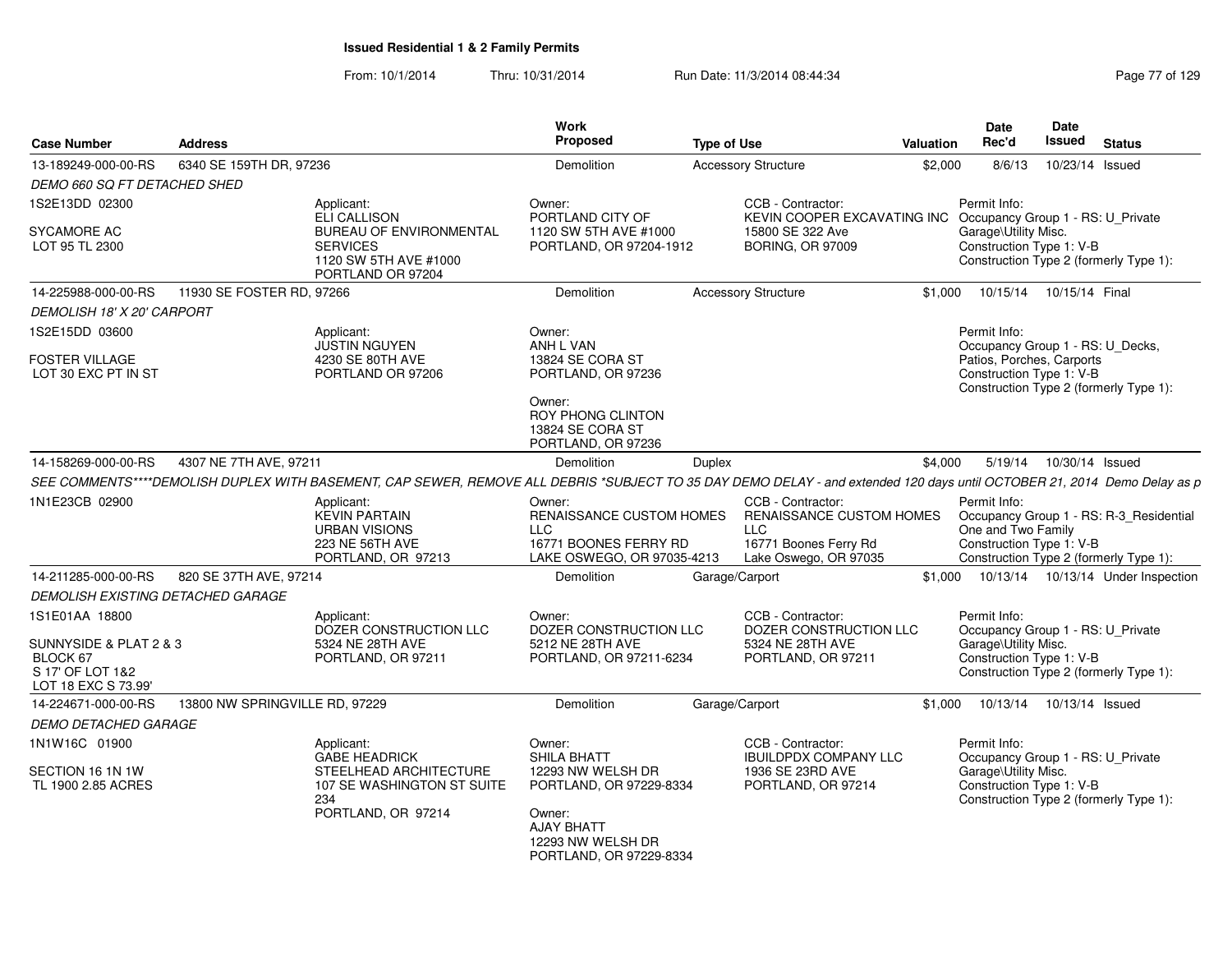From: 10/1/2014

|                                 |                                                                                            |                                                                                                                                                                                           |                                                                                                                                    |                                                                                                                                                                                                                                                                                                                                         | Date                                                                    |                                                                                                                                         |                                                                                                                                                                                                                                                                                                                                                                                                                                                                                                                                                                                                                                                                                                                                                                                                                   |
|---------------------------------|--------------------------------------------------------------------------------------------|-------------------------------------------------------------------------------------------------------------------------------------------------------------------------------------------|------------------------------------------------------------------------------------------------------------------------------------|-----------------------------------------------------------------------------------------------------------------------------------------------------------------------------------------------------------------------------------------------------------------------------------------------------------------------------------------|-------------------------------------------------------------------------|-----------------------------------------------------------------------------------------------------------------------------------------|-------------------------------------------------------------------------------------------------------------------------------------------------------------------------------------------------------------------------------------------------------------------------------------------------------------------------------------------------------------------------------------------------------------------------------------------------------------------------------------------------------------------------------------------------------------------------------------------------------------------------------------------------------------------------------------------------------------------------------------------------------------------------------------------------------------------|
|                                 |                                                                                            |                                                                                                                                                                                           |                                                                                                                                    |                                                                                                                                                                                                                                                                                                                                         |                                                                         |                                                                                                                                         | <b>Status</b>                                                                                                                                                                                                                                                                                                                                                                                                                                                                                                                                                                                                                                                                                                                                                                                                     |
|                                 |                                                                                            | Demolition                                                                                                                                                                                | Garage/Carport                                                                                                                     | \$1,500                                                                                                                                                                                                                                                                                                                                 | 10/13/14                                                                |                                                                                                                                         |                                                                                                                                                                                                                                                                                                                                                                                                                                                                                                                                                                                                                                                                                                                                                                                                                   |
|                                 |                                                                                            |                                                                                                                                                                                           |                                                                                                                                    |                                                                                                                                                                                                                                                                                                                                         |                                                                         |                                                                                                                                         |                                                                                                                                                                                                                                                                                                                                                                                                                                                                                                                                                                                                                                                                                                                                                                                                                   |
|                                 | Applicant:<br><b>J &amp; T CONSTRUCTION INC</b><br>12533 NE KNOTT ST<br>PORTLAND, OR 97230 | Owner:<br>BOYER HOLDINGS LLC<br>PORTLAND, OR 97209                                                                                                                                        | CCB - Contractor:<br>12533 NE KNOTT ST<br>PORTLAND, OR 97230                                                                       |                                                                                                                                                                                                                                                                                                                                         |                                                                         |                                                                                                                                         |                                                                                                                                                                                                                                                                                                                                                                                                                                                                                                                                                                                                                                                                                                                                                                                                                   |
|                                 |                                                                                            | <b>Demolition</b>                                                                                                                                                                         | Garage/Carport                                                                                                                     | \$1.400                                                                                                                                                                                                                                                                                                                                 |                                                                         |                                                                                                                                         |                                                                                                                                                                                                                                                                                                                                                                                                                                                                                                                                                                                                                                                                                                                                                                                                                   |
| <b>DEMOLISH DETACHED GARAGE</b> |                                                                                            |                                                                                                                                                                                           |                                                                                                                                    |                                                                                                                                                                                                                                                                                                                                         |                                                                         |                                                                                                                                         |                                                                                                                                                                                                                                                                                                                                                                                                                                                                                                                                                                                                                                                                                                                                                                                                                   |
|                                 | Applicant:<br>ELAINE C MILLER                                                              | Owner:<br>ELAINE C MILLER                                                                                                                                                                 |                                                                                                                                    |                                                                                                                                                                                                                                                                                                                                         |                                                                         |                                                                                                                                         |                                                                                                                                                                                                                                                                                                                                                                                                                                                                                                                                                                                                                                                                                                                                                                                                                   |
|                                 | PORTLAND, OR 97211-6831                                                                    |                                                                                                                                                                                           |                                                                                                                                    |                                                                                                                                                                                                                                                                                                                                         |                                                                         |                                                                                                                                         |                                                                                                                                                                                                                                                                                                                                                                                                                                                                                                                                                                                                                                                                                                                                                                                                                   |
|                                 |                                                                                            | Demolition                                                                                                                                                                                | Garage/Carport                                                                                                                     | \$10                                                                                                                                                                                                                                                                                                                                    | 9/30/14                                                                 |                                                                                                                                         |                                                                                                                                                                                                                                                                                                                                                                                                                                                                                                                                                                                                                                                                                                                                                                                                                   |
| DEMO DETACHED GARAGE.           |                                                                                            |                                                                                                                                                                                           |                                                                                                                                    |                                                                                                                                                                                                                                                                                                                                         |                                                                         |                                                                                                                                         |                                                                                                                                                                                                                                                                                                                                                                                                                                                                                                                                                                                                                                                                                                                                                                                                                   |
|                                 | Applicant:<br>PDX RENOVATIONS, LLC                                                         | Owner:<br><b>BELLAJOUR LLC</b>                                                                                                                                                            | CCB - Contractor:<br>PDX RENOVATIONS LLC                                                                                           |                                                                                                                                                                                                                                                                                                                                         |                                                                         |                                                                                                                                         |                                                                                                                                                                                                                                                                                                                                                                                                                                                                                                                                                                                                                                                                                                                                                                                                                   |
|                                 | Portland, OR 97290                                                                         |                                                                                                                                                                                           | PORTLAND, OR 97290                                                                                                                 |                                                                                                                                                                                                                                                                                                                                         |                                                                         |                                                                                                                                         |                                                                                                                                                                                                                                                                                                                                                                                                                                                                                                                                                                                                                                                                                                                                                                                                                   |
|                                 |                                                                                            | <b>Demolition</b>                                                                                                                                                                         | Garage/Carport                                                                                                                     | \$1,000                                                                                                                                                                                                                                                                                                                                 | 10/8/14                                                                 |                                                                                                                                         |                                                                                                                                                                                                                                                                                                                                                                                                                                                                                                                                                                                                                                                                                                                                                                                                                   |
|                                 |                                                                                            |                                                                                                                                                                                           |                                                                                                                                    |                                                                                                                                                                                                                                                                                                                                         |                                                                         |                                                                                                                                         |                                                                                                                                                                                                                                                                                                                                                                                                                                                                                                                                                                                                                                                                                                                                                                                                                   |
|                                 | Applicant:<br><b>GRANT GARNER</b><br>527 NE MONROE ST<br>PORTLAND, OR 97212-3155           | Owner:<br>FREDERIC ET AL HARDY<br>PO BOX 12506<br>PORTLAND, OR 97212<br>Owner:<br><b>GRANT GARNER</b><br>PO BOX 12506<br>PORTLAND, OR 97212                                               | CCB - Contractor:<br><b>STEPHEN HULL</b><br>STEPHEN HURLEY HULL<br><b>CONSTRUCTION</b><br>7629 SE WOODWARD ST<br>PORTLAND OR 97206 |                                                                                                                                                                                                                                                                                                                                         |                                                                         |                                                                                                                                         |                                                                                                                                                                                                                                                                                                                                                                                                                                                                                                                                                                                                                                                                                                                                                                                                                   |
|                                 |                                                                                            | Owner:<br><b>MICHELLE GARNER</b><br>PO BOX 12506<br>PORTLAND, OR 97212                                                                                                                    |                                                                                                                                    |                                                                                                                                                                                                                                                                                                                                         |                                                                         |                                                                                                                                         |                                                                                                                                                                                                                                                                                                                                                                                                                                                                                                                                                                                                                                                                                                                                                                                                                   |
|                                 |                                                                                            | Demolition                                                                                                                                                                                | Garage/Carport                                                                                                                     | \$800                                                                                                                                                                                                                                                                                                                                   | 10/6/14                                                                 |                                                                                                                                         |                                                                                                                                                                                                                                                                                                                                                                                                                                                                                                                                                                                                                                                                                                                                                                                                                   |
|                                 |                                                                                            |                                                                                                                                                                                           |                                                                                                                                    |                                                                                                                                                                                                                                                                                                                                         |                                                                         |                                                                                                                                         |                                                                                                                                                                                                                                                                                                                                                                                                                                                                                                                                                                                                                                                                                                                                                                                                                   |
|                                 | Applicant:<br><b>JASON FLIPPEN</b><br>6106 NE 24TH AVE<br>PORTLAND, OR 97211               | Owner:<br>MIKELL K O'MEALY<br>192 LAUREL LN<br>WASHOUGAL, WA 98671<br>Owner:<br><b>JASON C FLIPPEN</b><br>192 LAUREL LN                                                                   | CCB - Contractor:<br>1333 NE 47TH<br>PORTLAND OR 97213                                                                             |                                                                                                                                                                                                                                                                                                                                         |                                                                         |                                                                                                                                         |                                                                                                                                                                                                                                                                                                                                                                                                                                                                                                                                                                                                                                                                                                                                                                                                                   |
|                                 | <b>Address</b>                                                                             | 9735 N WILLAMETTE BLVD, 97203<br>5623 NE 32ND AVE - Unit A, 97211<br>5623 NE 32ND AVE<br>6123 SE HAROLD ST, 97206<br>P.O. Box 66406<br>3137 NE 11TH AVE, 97212<br>6106 NE 24TH AVE, 97211 | Proposed<br>5623 NE 32ND AVE<br>PO BOX 66406<br>DEMOLISH ONE ONE STORY ONE CAR DETACHED GARAGE - REMOVE ALL FOUNDATIONS AND DEBRIS | <b>Work</b><br><b>Type of Use</b><br>DEMOLISH EXISTING 480 SF DETACHED GARAGE, REMOVE ALL DEBRIS*RESPONSE TO HS CASE 14-224477HS*<br>1200 NW MARSHALL ST #716<br>PORTLAND, OR 97211-6831<br>PO BOX 66836<br>PORTLAND, OR 97290-6406<br>DEMOLISH ONE ONE STORY 336SF DETACHED GARAGE - CAP UTILITIES - REMOVE ALL FOUNDATIONS AND DEBRIS | Valuation<br><b>J &amp; T CONSTRUCTION INC</b><br>STEPHEN RANDALL SMITH | Rec'd<br>Permit Info:<br>Permit Info:<br>Permit Info:<br>Permit Info:<br>*** ASSOCIATED WITH ADU PERMIT 14-221713-RS***<br>Permit Info: | <b>Date</b><br><b>Issued</b><br>10/13/14 Issued<br>Occupancy Group 1 - RS: U_Private<br>Garage\Utility Misc.<br>Construction Type 1: V-B<br>Construction Type 2 (formerly Type 1):<br>10/10/14  10/10/14  Issued<br>Occupancy Group 1 - RS: U_Private<br>Garage\Utility Misc.<br>Construction Type 1: V-B<br>Construction Type 2 (formerly Type 1):<br>10/9/14 Final<br>Occupancy Group 1 - RS: U_Private<br>Garage\Utility Misc.<br>Construction Type 1: V-B<br>Construction Type 2 (formerly Type 1):<br>10/8/14 Issued<br>Occupancy Group 1 - RS: U_Private<br>Garage\Utility Misc.<br>Construction Type 1: V-B<br>Construction Type 2 (formerly Type 1):<br>10/6/14 Issued<br>Occupancy Group 1 - RS: U_Private<br>Garage\Utility Misc.<br>Construction Type 1: V-B<br>Construction Type 2 (formerly Type 1): |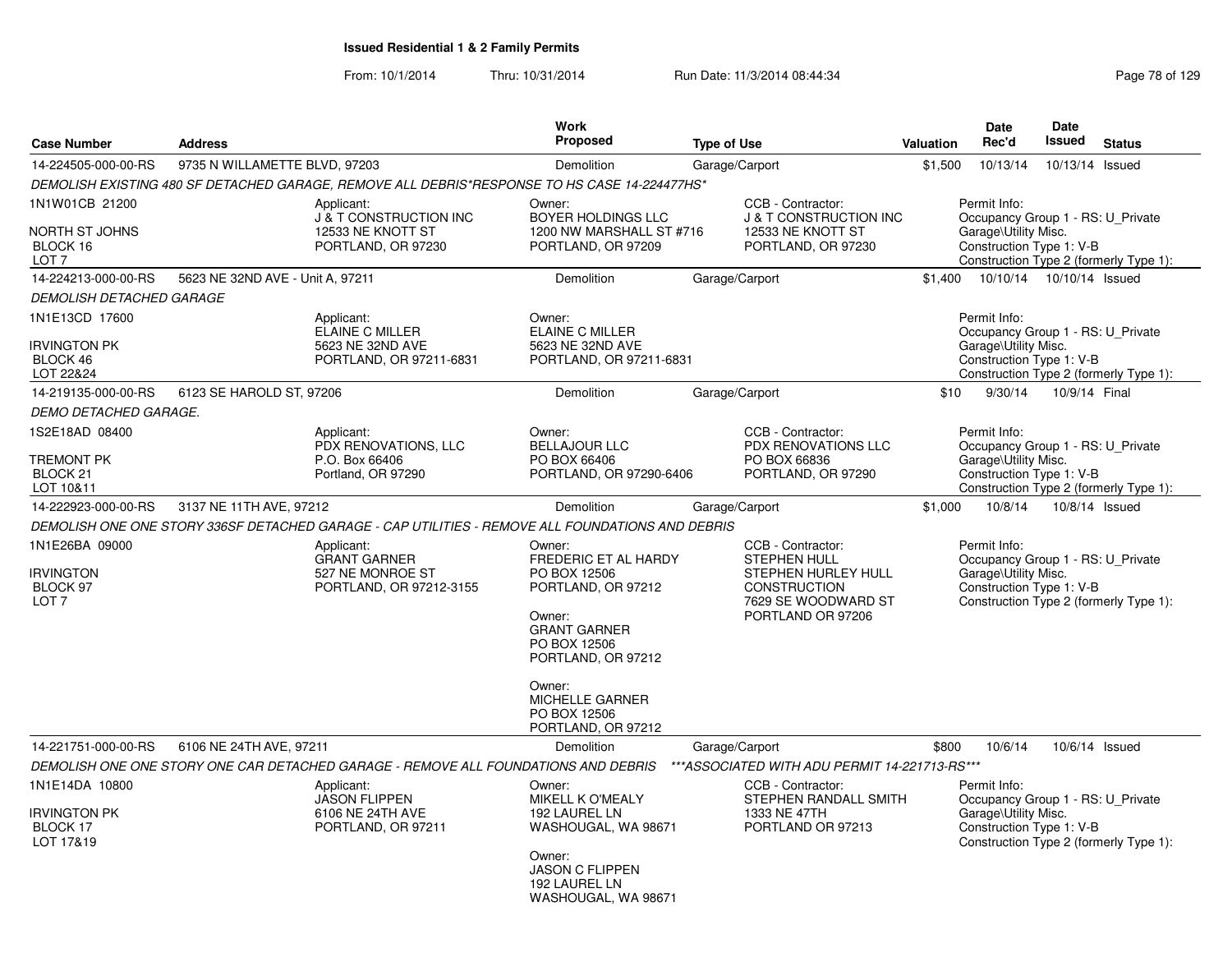| <b>Case Number</b>                                        | <b>Address</b>                              |                                                                                                                                              | <b>Work</b><br>Proposed                                                         | <b>Type of Use</b> |                                                                                                                                           | Valuation | Date<br>Rec'd                                                                                         | Date<br>Issued  | <b>Status</b>                          |
|-----------------------------------------------------------|---------------------------------------------|----------------------------------------------------------------------------------------------------------------------------------------------|---------------------------------------------------------------------------------|--------------------|-------------------------------------------------------------------------------------------------------------------------------------------|-----------|-------------------------------------------------------------------------------------------------------|-----------------|----------------------------------------|
| 14-227176-000-00-RS                                       | 3315 NE 43RD AVE, 97213                     |                                                                                                                                              | Demolition                                                                      |                    | Garage/Carport                                                                                                                            | \$500     | 10/17/14                                                                                              | 10/17/14 Issued |                                        |
|                                                           |                                             |                                                                                                                                              |                                                                                 |                    |                                                                                                                                           |           |                                                                                                       |                 |                                        |
|                                                           |                                             | DEMO EXISTING DETACHED GARAGE, REMOVE DRIVEWAY AND APPROACH; REMOVE ALL FOUNDATIONS AND DEBRIS                                               |                                                                                 |                    |                                                                                                                                           |           |                                                                                                       |                 |                                        |
| 1N2E30BB 07100                                            |                                             | Applicant:<br><b>JOSH PATRICK</b>                                                                                                            | Owner:<br><b>EAST ARM LLC</b>                                                   |                    | CCB - Contractor:<br>AFFORDABLE NEW HOMES LLC                                                                                             |           | Permit Info:<br>Occupancy Group 1 - RS: U_Private                                                     |                 |                                        |
| <b>BEAUMONT</b><br>BLOCK <sub>3</sub><br>LOT 7&8          |                                             | 211 NE WEILDER<br>PORTLAND, OR 97236                                                                                                         | 5901 WARNER AVE #462<br>HUNTINGTON BEACH, CA 92649                              |                    | 211 NE WEIDER<br>PORTLAND, OR 97232                                                                                                       |           | Garage\Utility Misc.<br>Construction Type 1: V-B                                                      |                 | Construction Type 2 (formerly Type 1): |
| 14-232632-000-00-RS                                       | 5106 N BOWDOIN ST, 97203                    |                                                                                                                                              | Demolition                                                                      | Garage/Carport     |                                                                                                                                           | \$1,000   | 10/31/14  10/31/14  Issued                                                                            |                 |                                        |
|                                                           |                                             | DEMOLISH DETACHED GARAGE, REMOVE ALL DEBRIS***DECOMMISSIONING REQUIRED**** Septic Decommissioning Required. Call for Inspection 842.         |                                                                                 |                    |                                                                                                                                           |           |                                                                                                       |                 |                                        |
| 1N1E08CC 06000<br>UNIVERSITY PK<br>BLOCK 58<br>LOT 4      |                                             | Applicant:<br><b>KEVIN PARTAIN</b><br><b>URBAN VISIONS</b><br>223 NE 56TH AVE<br>PORTLAND, OR 97213                                          | Owner:<br><b>AND TRUST</b><br>5106 N BOWDOIN ST<br>PORTLAND, OR 97203           |                    | CCB - Contractor:<br>BAYLOR DEFINED BENEFIT PLAN RENAISSANCE CUSTOM HOMES<br><b>LLC</b><br>16771 Boones Ferry Rd<br>Lake Oswego, OR 97035 |           | Permit Info:<br>Occupancy Group 1 - RS: U Private<br>Garage\Utility Misc.<br>Construction Type 1: V-B |                 | Construction Type 2 (formerly Type 1): |
| 14-232145-000-00-RS                                       | 6738 N HAVEN AVE, 97203                     |                                                                                                                                              | Demolition                                                                      |                    | Garage/Carport                                                                                                                            | \$1.000   | 10/30/14  10/30/14  Issued                                                                            |                 |                                        |
|                                                           | DEMOLISH DETACHED GARAGE, REMOVE ALL DEBRIS |                                                                                                                                              |                                                                                 |                    |                                                                                                                                           |           |                                                                                                       |                 |                                        |
| 1N1E18AA 00900                                            |                                             | Applicant:                                                                                                                                   | Owner:                                                                          |                    | CCB - Contractor:                                                                                                                         |           | Permit Info:                                                                                          |                 |                                        |
| UNIVERSITY PK<br>BLOCK 66<br>$LOT 1-3$                    |                                             | <b>KEVIN PARTAIN</b><br><b>URBAN VISIONS PLANNING</b><br>SERVICES, INC.<br>223 NE 56TH AVE<br>PORTLAND OR 97213                              | ELIZABETH A DOHERTY<br>6738 N HAVEN AVE<br>PORTLAND, OR 97203                   |                    | RENAISSANCE CUSTOM HOMES<br><b>LLC</b><br>16771 Boones Ferry Rd<br>Lake Oswego, OR 97035                                                  |           | Occupancy Group 1 - RS: U_Private<br>Garage\Utility Misc.<br>Construction Type 1: V-B                 |                 | Construction Type 2 (formerly Type 1): |
| 14-231840-000-00-RS                                       | 9127 NE THOMPSON ST, 97220                  |                                                                                                                                              | Demolition                                                                      | Garage/Carport     |                                                                                                                                           | \$5,000   | 10/29/14                                                                                              | 10/29/14 Issued |                                        |
|                                                           |                                             | DEMO DETACHED GARAGE-No fill greater than 24" Remove all foundations and debris Cap utilitiesScope of work does not include removal of trees |                                                                                 |                    |                                                                                                                                           |           |                                                                                                       |                 |                                        |
| 1N2E28CA 05900<br><b>FERN PK</b><br>BLOCK 10<br>LOT 17-20 |                                             | Applicant:<br><b>FREDERICK G SHERVEY</b><br>CONSTRUCTION INC<br>PO BOX 86320<br>PORTLAND, OR 97286                                           | Owner:<br><b>FREDERICK G SHERVEY</b><br>PO BOX 86320<br>PORTLAND, OR 97286-0320 |                    | CCB - Contractor:<br><b>FREDERICK G SHERVEY</b><br>CONSTRUCTION INC<br>PO BOX 86320<br>PORTLAND, OR 97286                                 |           | Permit Info:<br>Occupancy Group 1 - RS: U_Private<br>Garage\Utility Misc.<br>Construction Type 1: V-B |                 | Construction Type 2 (formerly Type 1): |
| 14-229425-000-00-RS                                       | 11346 SW LANCASTER RD, 97219                |                                                                                                                                              | Demolition                                                                      | Garage/Carport     |                                                                                                                                           | \$500     | 10/28/14                                                                                              | 10/28/14 Issued |                                        |
|                                                           |                                             | DEMOLISH DETACHED SHED*RESPONSE TO HOUSING CASE 14-161080HS, VIOLATION #53*                                                                  |                                                                                 |                    |                                                                                                                                           |           |                                                                                                       |                 |                                        |
| 1S1E33BC 00200                                            |                                             | Applicant:<br><b>ALLEN PROPERTY</b>                                                                                                          | Owner:<br><b>WAUNDA V SUNDE</b>                                                 |                    | CCB - Contractor:<br><b>ALLEN PROPERTY</b>                                                                                                |           | Permit Info:<br>Occupancy Group 1 - RS: U Private                                                     |                 |                                        |
| SECTION 33 1S 1E<br>TL 200 1.40 ACRES                     |                                             | <b>INVESTMENTS LLC</b><br>13711 FIELDING RD<br>LAKE OSWEGO, OR 97034                                                                         | 11346 SW LANCASTER RD<br>PORTLAND, OR 97219-7633                                |                    | <b>INVESTMENTS LLC</b><br>13711 FIELDING RD<br>LAKE OSWEGO, OR 97034                                                                      |           | Garage\Utility Misc.<br>Construction Type 1: V-B                                                      |                 | Construction Type 2 (formerly Type 1): |
| 14-230760-000-00-RS                                       | 9476 N ALLEGHENY AVE, 97203                 |                                                                                                                                              | Demolition                                                                      |                    | Garage/Carport                                                                                                                            | \$500     | 10/28/14                                                                                              | 10/28/14 Issued |                                        |
| <b>DEMO DETACHED GARAGE</b>                               |                                             |                                                                                                                                              |                                                                                 |                    |                                                                                                                                           |           |                                                                                                       |                 |                                        |
| 1N1W01DA 21500                                            |                                             | Applicant:<br><b>DAN WILLIAMS</b>                                                                                                            | Owner:<br><b>SUSTAINABLE INFILL</b>                                             |                    | CCB - Contractor:<br><b>FLORIN LACATUS</b>                                                                                                |           | Permit Info:<br>Occupancy Group 1 - RS: U Private                                                     |                 |                                        |
| POINT VIEW<br>BLOCK 17<br>LOT 1 EXC PT IN ST<br>LOT 2-5   |                                             | <b>FASTER PERMITS</b><br>14334 NW EAGLERIDGE LANE<br>PORTLAND, OR 97229                                                                      | 759 NW TORREYVIEW LN<br>PORTLAND, OR 97229                                      |                    | FRL CONSTRUCTION LLC<br>3409 SW 30TH ST<br>GRESHAM, OR 97080                                                                              |           | Garage\Utility Misc.<br>Construction Type 1: V-B                                                      |                 | Construction Type 2 (formerly Type 1): |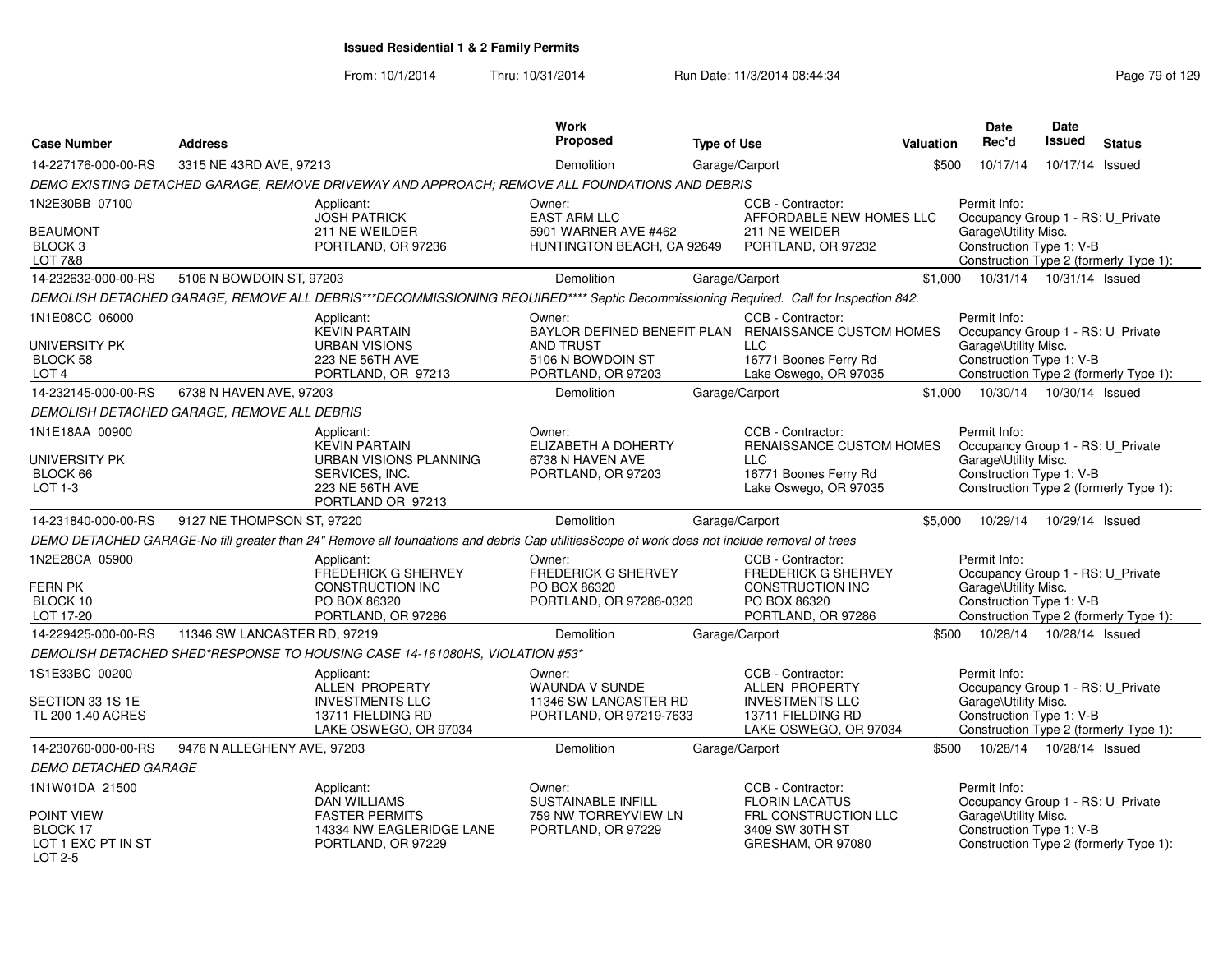|                                                                                                |                                |                                                                                                     | <b>Work</b>                                                                      |                                                                                                                   |                  | <b>Date</b>                                                                                           | <b>Date</b>                |                                        |
|------------------------------------------------------------------------------------------------|--------------------------------|-----------------------------------------------------------------------------------------------------|----------------------------------------------------------------------------------|-------------------------------------------------------------------------------------------------------------------|------------------|-------------------------------------------------------------------------------------------------------|----------------------------|----------------------------------------|
| <b>Case Number</b>                                                                             | <b>Address</b>                 |                                                                                                     | Proposed                                                                         | <b>Type of Use</b>                                                                                                | <b>Valuation</b> | Rec'd                                                                                                 | <b>Issued</b>              | <b>Status</b>                          |
| 14-208609-000-00-RS                                                                            | 6036 SE STEELE ST, 97206       |                                                                                                     | Demolition                                                                       | Garage/Carport                                                                                                    | \$1,000          | 9/5/14                                                                                                | 10/21/14 Issued            |                                        |
|                                                                                                |                                | DEMOLISH DECTACHED GARAGE, REMOVE ALL DEBRIS. DECOMMISSION CESSPOOL.                                |                                                                                  |                                                                                                                   |                  |                                                                                                       |                            |                                        |
| 1S2E18AD 04900<br>TREMONT PK<br>BLOCK <sub>20</sub><br>LOT 25&26                               |                                | Applicant:<br><b>KEVIN PARTAIN</b><br><b>URBAN VISIONS</b><br>223 NE 56TH AVE<br>PORTLAND, OR 97213 | Owner:<br><b>JOHN S WEBB</b><br>6036 SE STEELE ST<br>PORTLAND, OR 97206-5457     | CCB - Contractor:<br>RENAISSANCE CUSTOM HOMES<br><b>LLC</b><br>16771 Boones Ferry Rd<br>Lake Oswego, OR 97035     |                  | Permit Info:<br>Occupancy Group 1 - RS: U Private<br>Garage\Utility Misc.<br>Construction Type 1: V-B |                            | Construction Type 2 (formerly Type 1): |
| 14-167532-000-00-RS                                                                            | 7714 SE WASHINGTON ST, 97215   |                                                                                                     | Demolition                                                                       | Garage/Carport                                                                                                    | \$1,000          |                                                                                                       | 6/10/14  10/21/14  Issued  |                                        |
| <b>DEMOLISH DETACHED GARAGE - SEE PERMIT 14-167531</b>                                         |                                |                                                                                                     |                                                                                  |                                                                                                                   |                  |                                                                                                       |                            |                                        |
| 1S2E05AA 16900<br><b>KINZEL PK</b><br>BLOCK <sub>2</sub><br>LOT <sub>3</sub><br>E 1/2 OF LOT 4 |                                | Applicant:<br><b>KEVIN PARTAIN</b><br><b>URBAN VISIONS</b><br>223 NE 56TH AVE<br>PORTLAND, OR 97213 | Owner:<br>AARON C JONES<br>5325A NE 33RD AVE<br>PORTLAND, OR 97211               | CCB - Contractor:<br><b>DAMIR KARIN</b><br>DK HOMES LLC<br>PO BOX 90277<br>PORTLAND, OR 97290                     |                  | Permit Info:<br>Occupancy Group 1 - RS: U Private<br>Garage\Utility Misc.<br>Construction Type 1: V-B |                            | Construction Type 2 (formerly Type 1): |
| 14-209777-000-00-RS                                                                            | 1970 SW MILL STREET TER, 97201 |                                                                                                     | Demolition                                                                       | Garage/Carport                                                                                                    | \$5,000          | 9/10/14                                                                                               | 10/20/14 Issued            |                                        |
| DEMOLISH DETACHED GARAGE, REMOVE ALL DEBRIS                                                    |                                |                                                                                                     |                                                                                  |                                                                                                                   |                  |                                                                                                       |                            |                                        |
| 1S1E04BA 11500                                                                                 |                                | Applicant:<br>UKA CONSTRUCTION LLC                                                                  | Owner:<br>PHIL NELSON                                                            | CCB - Contractor:<br>UKA CONSTRUCTION LLC                                                                         |                  | Permit Info:<br>Occupancy Group 1 - RS: U Private                                                     |                            |                                        |
| <b>VISTA HTS</b><br>LOT <sub>9</sub>                                                           |                                | 11016 SE HAPPY VALLEY DR<br>PORTLAND, OR 97086                                                      | 2320 SW 17TH AVE<br>PORTLAND, OR 97201                                           | 11016 SE HAPPY VALLEY DR<br>PORTLAND, OR 97086                                                                    |                  | Garage\Utility Misc.<br>Construction Type 1: V-B                                                      |                            | Construction Type 2 (formerly Type 1): |
| 14-226608-000-00-RS                                                                            | 4846 N VANDERBILT ST           |                                                                                                     | Demolition                                                                       | Garage/Carport                                                                                                    | \$200            |                                                                                                       | 10/20/14  10/20/14  Issued |                                        |
|                                                                                                |                                | DEMOLISH DETACHED GARAGE. REMOVE ALL DEBRIS, DOES NOT INCLUDE TREE REMOVAL                          |                                                                                  |                                                                                                                   |                  |                                                                                                       |                            |                                        |
| 1N1E08CB 15402                                                                                 |                                | Applicant:<br><b>DARIN W WICK</b><br>4850 UPPER RIDGE RD<br>SANTA ROSA, CA 95404                    | Owner:<br>ANGELA M YORK<br>4850 UPPER RIDGE RD<br>SANTA ROSA, CA 95404<br>Owner: |                                                                                                                   |                  | Permit Info:<br>Occupancy Group 1 - RS: U_Private<br>Garage\Utility Misc.<br>Construction Type 1: V-B |                            | Construction Type 2 (formerly Type 1): |
|                                                                                                |                                |                                                                                                     | DARIN W WICK<br>4850 UPPER RIDGE RD<br>SANTA ROSA, CA 95404                      |                                                                                                                   |                  |                                                                                                       |                            |                                        |
| 14-210721-000-00-RS                                                                            | 4937 SW NEVADA CT, 97219       |                                                                                                     | Demolition                                                                       | Garage/Carport                                                                                                    | \$500            | 9/10/14                                                                                               | 10/20/14 Issued            |                                        |
| DEMO DETACHED GARAGE 528SF, REMOVE ALL DEBRIS                                                  |                                |                                                                                                     |                                                                                  |                                                                                                                   |                  |                                                                                                       |                            |                                        |
| 1S1E19AA 05900                                                                                 |                                | Applicant:<br>MIKE COYLE                                                                            | Owner:<br>DREAMBUILDER CUSTOM HOMES Tim Walker                                   | CCB - Contractor:                                                                                                 |                  | Permit Info:<br>Occupancy Group 1 - RS: U_Private                                                     |                            |                                        |
| <b>LONG MEADOW</b><br>LOT <sub>12</sub>                                                        |                                | <b>FASTER PERMITS</b><br>14334 NW EAGLERIDGE LANE<br>PORTLAND, OR 97229                             | <b>INC</b><br>13115 SW ST JAMES LN<br><b>TIGARD, OR 97224</b>                    | DREAMBUILDER CUSTOM HOMES Garage\Utility Misc.<br><b>INC</b><br>13115 SW ST JAMES LANE<br><b>TIGARD, OR 97224</b> |                  | Construction Type 1: V-B                                                                              |                            | Construction Type 2 (formerly Type 1): |
| 14-223429-000-00-RS                                                                            | 1526 N BLANDENA ST, 97217      |                                                                                                     | Demolition                                                                       | Garage/Carport                                                                                                    |                  | \$1,000  10/17/14  10/17/14  Issued                                                                   |                            |                                        |
| <b>DEMO DETACHED GARAGE</b>                                                                    |                                |                                                                                                     |                                                                                  |                                                                                                                   |                  |                                                                                                       |                            |                                        |
| 1N1E21AD 12100                                                                                 |                                | Applicant:<br><b>SEAN GRUMMER</b>                                                                   | Owner:<br><b>DYNAMOTION LLC</b>                                                  | Primary Contractor:<br>TO BID                                                                                     |                  | Permit Info:<br>Occupancy Group 1 - RS: U_Private                                                     |                            |                                        |
| <b>ERWIN &amp; WATSONS ADD</b><br>BLOCK <sub>2</sub><br>LOT <sub>9</sub>                       |                                | <b>DOMINEK ARCHITECTURE</b><br>330 SE MLK BLVD SUITE #350<br>PORTLAND, OR 97214                     | 3743 NE 24TH AVE<br>PORTLAND, OR 97212-1514                                      |                                                                                                                   |                  | Garage\Utility Misc.<br>Construction Type 1: V-B                                                      |                            | Construction Type 2 (formerly Type 1): |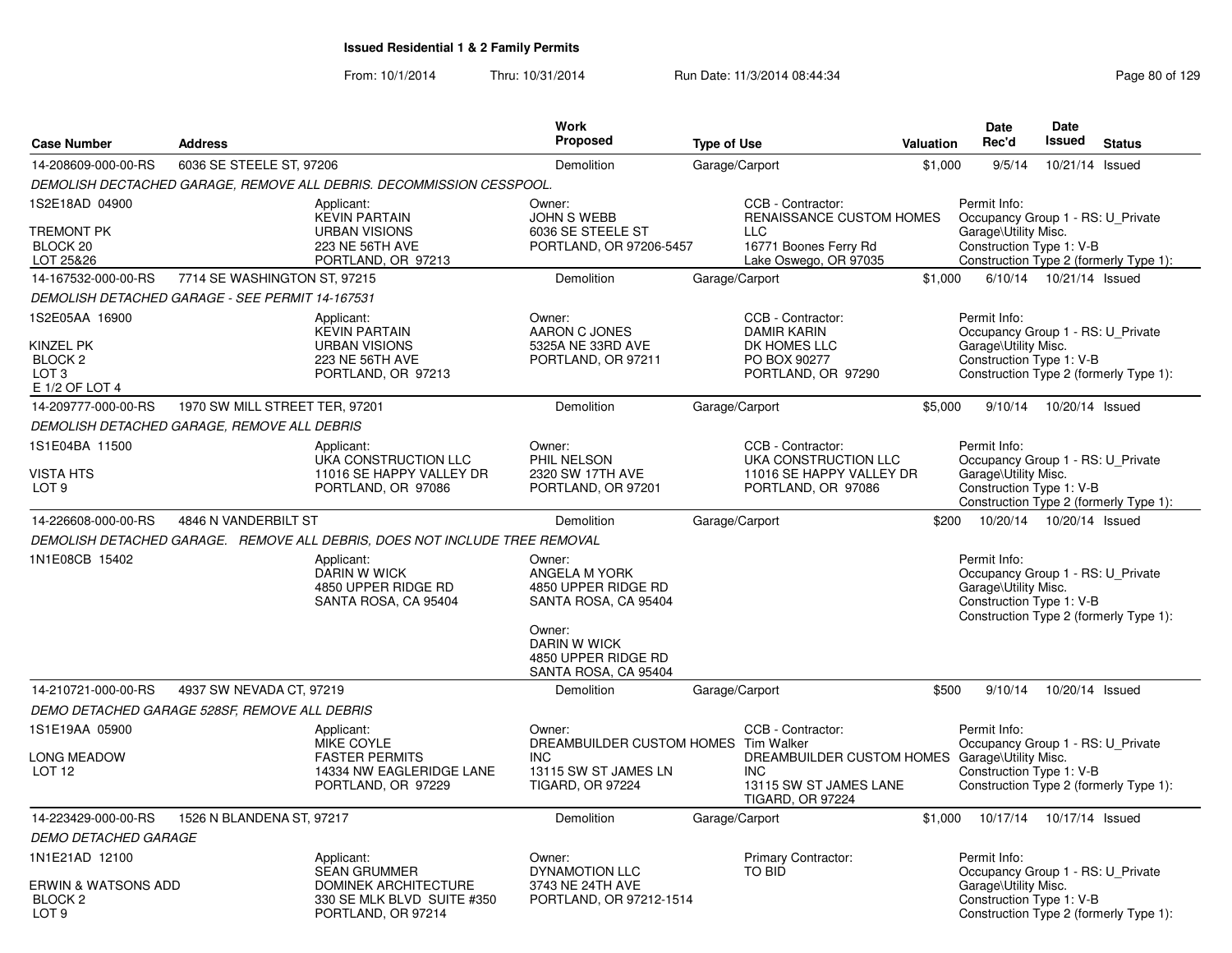| <b>Case Number</b>                                              | Address                                                                                                                                                                    | Work<br>Proposed                                                                 | <b>Type of Use</b>                                                                                              | <b>Valuation</b> | Date<br>Rec'd                                                                                                                                   | Date<br><b>Issued</b>     | <b>Status</b>   |  |
|-----------------------------------------------------------------|----------------------------------------------------------------------------------------------------------------------------------------------------------------------------|----------------------------------------------------------------------------------|-----------------------------------------------------------------------------------------------------------------|------------------|-------------------------------------------------------------------------------------------------------------------------------------------------|---------------------------|-----------------|--|
| 14-226249-000-00-RS                                             | 1905 SE 44TH AVE, 97215                                                                                                                                                    | Demolition                                                                       | Garage/Carport                                                                                                  | \$500            | 10/16/14                                                                                                                                        |                           | 10/16/14 Issued |  |
|                                                                 | DEMOLISH EXISTING DETACHED GARAGE. REMOVE ALL DEBRIS                                                                                                                       |                                                                                  |                                                                                                                 |                  |                                                                                                                                                 |                           |                 |  |
| 1S2E06CB 11800<br><b>FAILING ADD</b><br><b>BLOCK 4 TL 11800</b> | Applicant:<br><b>JOSEPH A KARMAN</b><br>1905 SE 44TH AVE<br>PORTLAND, OR 97215-3128                                                                                        | Owner:<br>JOSEPH A KARMAN<br>1905 SE 44TH AVE<br>PORTLAND, OR 97215-3128         |                                                                                                                 |                  | Permit Info:<br>Occupancy Group 1 - RS: U Private<br>Garage\Utility Misc.<br>Construction Type 1: V-B<br>Construction Type 2 (formerly Type 1): |                           |                 |  |
|                                                                 |                                                                                                                                                                            | Owner:<br><b>DEBORAH A KARMAN</b><br>1905 SE 44TH AVE<br>PORTLAND, OR 97215-3128 |                                                                                                                 |                  |                                                                                                                                                 |                           |                 |  |
| 14-210718-000-00-RS                                             | 4937 SW NEVADA CT, 97219                                                                                                                                                   | Demolition                                                                       | Single Family Dwelling                                                                                          | \$1,000          |                                                                                                                                                 | 9/10/14  10/20/14  Issued |                 |  |
|                                                                 | DEMOLISH SINGLE FAMILY RESIDENCE, NO BASEMENT, CAP SEWER, REMOVE ALL DEBRIS*SUBJECT TO 35 DAY DEMO DELAY - EXPIRES ON 10/15/14 at 4:30 PM Septic Decommissioning Required. |                                                                                  |                                                                                                                 |                  |                                                                                                                                                 |                           |                 |  |
| 1S1E19AA 05900                                                  | Applicant:<br>MIKE COYLE                                                                                                                                                   | Owner:<br>DREAMBUILDER CUSTOM HOMES Tim Walker                                   | CCB - Contractor:                                                                                               |                  | Permit Info:<br>Occupancy Group 1 - RS: R-3_Residential                                                                                         |                           |                 |  |
| <b>LONG MEADOW</b><br>LOT 12                                    | <b>FASTER PERMITS</b><br>14334 NW EAGLERIDGE LANE<br>PORTLAND, OR 97229                                                                                                    | INC.<br>13115 SW ST JAMES LN<br><b>TIGARD, OR 97224</b>                          | DREAMBUILDER CUSTOM HOMES One and Two Family<br><b>INC</b><br>13115 SW ST JAMES LANE<br><b>TIGARD, OR 97224</b> |                  | Construction Type 1: V-B<br>Construction Type 2 (formerly Type 1):                                                                              |                           |                 |  |
| 14-225436-000-00-RS                                             | 12628 NE HASSALO ST, 97230                                                                                                                                                 | Demolition                                                                       | Single Family Dwelling                                                                                          | \$1,500          | 10/14/14                                                                                                                                        | 10/14/14 Issued           |                 |  |
|                                                                 | <b>DEMO SINGLE FAMILY RESIDENCE - NO BASEMENT</b>                                                                                                                          |                                                                                  |                                                                                                                 |                  |                                                                                                                                                 |                           |                 |  |
| 1N2E35BB 07200                                                  | Applicant:<br><b>VLADISLAV GVOZDICOV</b>                                                                                                                                   | Owner:<br><b>VLADISLAV GVOZDICOV</b>                                             |                                                                                                                 |                  | Permit Info:<br>Occupancy Group 1 - RS: R-3_Residential                                                                                         |                           |                 |  |
| <b>KIRBYS SUB</b><br>BLOCK 6<br>LOT <sub>3</sub>                | 12628 NE HASSALO ST<br>PORTLAND, OR 97230-2317                                                                                                                             | 12628 NE HASSALO ST<br>PORTLAND, OR 97230-2317                                   |                                                                                                                 |                  | One and Two Family<br>Construction Type 1: V-B<br>Construction Type 2 (formerly Type 1):                                                        |                           |                 |  |
| 14-211707-000-00-RS                                             | 810 SW PALATINE ST. 97219                                                                                                                                                  | Demolition                                                                       | Single Family Dwelling                                                                                          | \$4.000          |                                                                                                                                                 | 9/12/14  10/30/14  Issued |                 |  |
|                                                                 | DEMO SINGLE FAMILY RESIDENCE WITH BASEMENT AND ***DECOMMISSION SEPTIC SYSTEM***. SUBJECT TO 35-DAY DEMOLITION DELAY. RESIDENTIAL COMPREHENSIVE PLAN DESIGNATION            |                                                                                  |                                                                                                                 |                  |                                                                                                                                                 |                           |                 |  |
| 1S1E33AB 03500                                                  | Applicant:<br><b>KEVIN PARTAIN</b>                                                                                                                                         | Owner:<br>810 PALATINE LOFTS, LLC                                                | CCB - Contractor:<br>ROMAN OZERUGA                                                                              |                  | Permit Info:<br>Occupancy Group 1 - RS: R-3 Residential                                                                                         |                           |                 |  |
| SECTION 33 1S 1E                                                | <b>URBAN VISIONS</b>                                                                                                                                                       | PO BOX 11930                                                                     | URBAN HOUSING DEVELOPMENT                                                                                       |                  | One and Two Family                                                                                                                              |                           |                 |  |
| TL 3500 0.57 ACRES                                              | 223 NE 56TH AVE<br>PORTLAND, OR 97213                                                                                                                                      | PORTLAND, OR 97211                                                               | PO BOX 11778<br>PORTLAND, OR 97211                                                                              |                  | Construction Type 1: V-B<br>Construction Type 2 (formerly Type 1):                                                                              |                           |                 |  |
| 14-215047-000-00-RS                                             | 5442 SE MILWAUKIE AVE, 97202                                                                                                                                               | Demolition                                                                       | Single Family Dwelling                                                                                          | \$5.000          |                                                                                                                                                 | 9/19/14  10/28/14  Issued |                 |  |
|                                                                 | DEMO SINGLE FAMILY RESIDENCE WITH BASEMEN***FUTURE COMPACTION AGGREEMENT PROVIDE FENCE AT PERIMTER THROUGH EXCAVATION*** ***DEMO DELAY, DO NOT ISSUE PERMIT U              |                                                                                  |                                                                                                                 |                  |                                                                                                                                                 |                           |                 |  |
| 1S1E14AC 09000                                                  | Applicant:<br>WDC CONSTRUCTION LLC                                                                                                                                         | Owner:<br><b>MARK R MADDEN</b>                                                   | CCB - Contractor:<br>WDC CONSTRUCTION LLC                                                                       |                  | Permit Info:<br>Occupancy Group 1 - RS: R-3_Residential                                                                                         |                           |                 |  |
| <b>MIDWAY ANNEX</b><br><b>BLOCK1</b><br>S 39.82' OF LOT 1       | 1355 NW 13th Ave.<br>PORTLAND OR 97209                                                                                                                                     | 2330 NW 31ST AVE<br>PORTLAND, OR 97210-2034                                      | 1355 NW 13th Ave.<br>PORTLAND OR 97209                                                                          |                  | One and Two Family<br>Construction Type 1: V-B<br>Construction Type 2 (formerly Type 1):                                                        |                           |                 |  |
| 14-209771-000-00-RS                                             | 1970 SW MILL STREET TER, 97201                                                                                                                                             | Demolition                                                                       | Single Family Dwelling                                                                                          | \$40,000         |                                                                                                                                                 | 9/10/14  10/20/14  Issued |                 |  |
|                                                                 | DEMOLISH SINGLE FAMILY RESIDENCE, NO BASEMENT, CAP SEWER, REMOVE ALL FOOTINGS AND DEBRIS*SUBJECT TO 35 DAY DEMO DELAY*                                                     |                                                                                  |                                                                                                                 |                  |                                                                                                                                                 |                           |                 |  |
| 1S1E04BA 11500                                                  | Applicant:<br>UKA CONSTRUCTION LLC                                                                                                                                         | Owner:<br>PHIL NELSON                                                            | CCB - Contractor:<br>UKA CONSTRUCTION LLC                                                                       |                  | Permit Info:<br>Occupancy Group 1 - RS: R-3 Residential                                                                                         |                           |                 |  |
| <b>VISTA HTS</b><br>LOT <sub>9</sub>                            | 11016 SE HAPPY VALLEY DR<br>PORTLAND, OR 97086                                                                                                                             | 2320 SW 17TH AVE<br>PORTLAND, OR 97201                                           | 11016 SE HAPPY VALLEY DR<br>PORTLAND, OR 97086                                                                  |                  | One and Two Family<br>Construction Type 1: V-B<br>Construction Type 2 (formerly Type 1):                                                        |                           |                 |  |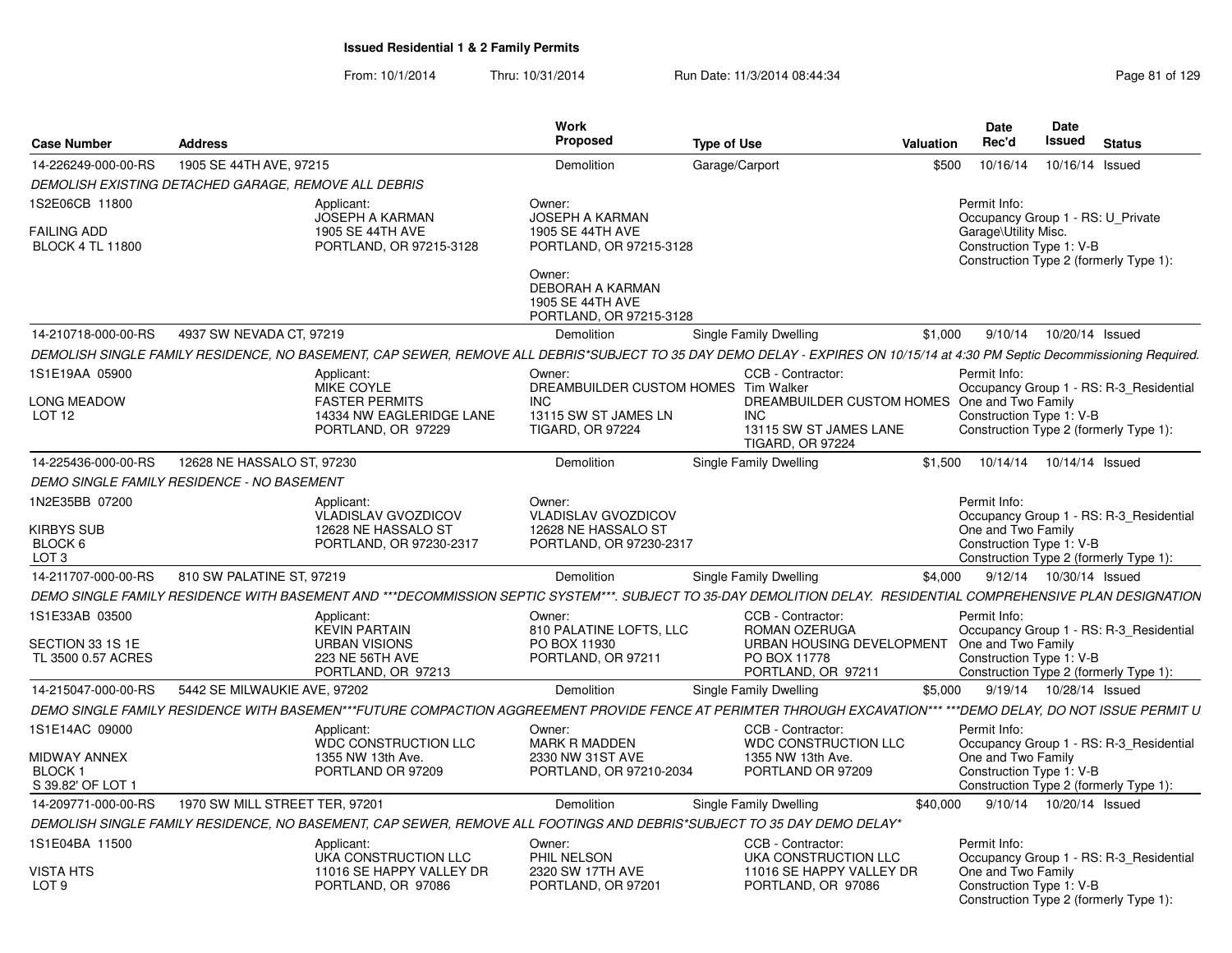From: 10/1/2014Thru: 10/31/2014 Run Date: 11/3/2014 08:44:34 Research 2010 Rage 82 of 129

| <b>Case Number</b>                                                                             | <b>Address</b>               |                                                                                                                                                                                       | Work<br>Proposed                                                                                                                                               | <b>Type of Use</b>                                                                                            | <b>Valuation</b> | <b>Date</b><br>Rec'd                                                                                                                                | <b>Date</b><br>Issued     | <b>Status</b> |  |
|------------------------------------------------------------------------------------------------|------------------------------|---------------------------------------------------------------------------------------------------------------------------------------------------------------------------------------|----------------------------------------------------------------------------------------------------------------------------------------------------------------|---------------------------------------------------------------------------------------------------------------|------------------|-----------------------------------------------------------------------------------------------------------------------------------------------------|---------------------------|---------------|--|
| 14-167531-000-00-RS                                                                            | 7714 SE WASHINGTON ST, 97215 |                                                                                                                                                                                       | Demolition                                                                                                                                                     | Single Family Dwelling                                                                                        | \$3,000          | 6/10/14                                                                                                                                             | 10/21/14 Issued           |               |  |
|                                                                                                |                              | DEMOLISH SFR WITH BASEMENT; DECOMMISSION OF CESSPOOL; RESIDENTIAL COMPREHENSIVE PLAN DESIGNATION. SUBJECT TO 35-DAY DEMOLITION DELAY. Demo Delay as per Title 24. Do r.               |                                                                                                                                                                |                                                                                                               |                  |                                                                                                                                                     |                           |               |  |
| 1S2E05AA 16900<br><b>KINZEL PK</b><br>BLOCK <sub>2</sub><br>LOT <sub>3</sub><br>E 1/2 OF LOT 4 |                              | Applicant<br><b>KEVIN PARTAIN</b><br><b>URBAN VISIONS</b><br>223 NE 56TH AVE<br>PORTLAND, OR 97213                                                                                    | Owner:<br>AARON C JONES<br>5325A NE 33RD AVE<br>PORTLAND, OR 97211                                                                                             | CCB - Contractor:<br><b>DAMIR KARIN</b><br>DK HOMES LLC<br>PO BOX 90277<br>PORTLAND, OR 97290                 |                  | Permit Info:<br>Occupancy Group 1 - RS: R-3_Residential<br>One and Two Family<br>Construction Type 1: V-B<br>Construction Type 2 (formerly Type 1): |                           |               |  |
| 14-230587-000-00-RS                                                                            | 3137 NE 31ST AVE, 97212      |                                                                                                                                                                                       | Demolition                                                                                                                                                     | Single Family Dwelling                                                                                        | \$1.000          | 10/28/14  10/28/14  Issued                                                                                                                          |                           |               |  |
|                                                                                                |                              | DEMOLISH SINGLE FAMILY RESIDENCE WITH BASEMENT, RETAIN CAVITY FOR FUTURE DEVELOPMENT(Includes Future Compaction Agreement. Site to have 8' perimeter fence while excavation is open   |                                                                                                                                                                |                                                                                                               |                  |                                                                                                                                                     |                           |               |  |
| 1N1E25BA 13300<br><b>IRVINGWOOD</b><br>BLOCK <sub>9</sub><br>LOT <sub>6</sub>                  |                              | Applicant:<br>MIKE COYLE<br><b>FASTER PERMITS</b><br>14334 NW EAGLERIDGE LANE<br>PORTLAND, OR 97229                                                                                   | Owner:<br><b>WILLIAM F PERRIN</b><br>16915 NE 40TH AVE<br>VANCOUVER, WA 98686                                                                                  | CCB - Contractor:<br><b>FLORIN LACATUS</b><br>FRL CONSTRUCTION LLC<br>3409 SW 30TH ST<br>GRESHAM, OR 97080    |                  | Permit Info:<br>Occupancy Group 1 - RS: R-3_Residential<br>One and Two Family<br>Construction Type 1: V-B<br>Construction Type 2 (formerly Type 1): |                           |               |  |
| 14-210037-000-00-RS                                                                            | 2241 NE 162ND AVE, 97230     |                                                                                                                                                                                       | Demolition                                                                                                                                                     | Single Family Dwelling                                                                                        | \$1,500          |                                                                                                                                                     | 9/11/14  10/21/14  Issued |               |  |
|                                                                                                |                              | DEMO SINGLE FAMILY RESIDENCE WITH BASEMENT FILL **DEMO DELAY APPLIES, DEMO CAN BEGIN OCTOBER 17, 2014.**Compacted fill per Title 24 standards, Soils special inspection required.Remo |                                                                                                                                                                |                                                                                                               |                  |                                                                                                                                                     |                           |               |  |
| 1N2E25DA 09900<br>SECTION 25 1N 2E<br>TL 9900 2.70 ACRES                                       |                              | Applicant:<br><b>CORI JOHNSON</b><br>THE MEI GROUP<br>5501 NE 223RD AVE<br>FAIRVIEW, OR 97024                                                                                         | Owner:<br>SAINT GEORGE ANTIOCHIAN<br>PO BOX 20695<br>PORTLAND, OR 97294-0695<br>Owner:<br>ORTHODOX CHRISTIAN CHURCH<br>PO BOX 20695<br>PORTLAND, OR 97294-0695 | CCB - Contractor:<br>MOORE EXCAVATION INC<br>PO BOX 30569<br>PORTLAND, OR 97294-3569                          |                  | Permit Info:<br>Occupancy Group 1 - RS: R-3 Residential<br>One and Two Family<br>Construction Type 1: V-B<br>Construction Type 2 (formerly Type 1): |                           |               |  |
| 14-219815-000-00-RS                                                                            | 2801 N RUSSET ST, 97217      |                                                                                                                                                                                       | Demolition                                                                                                                                                     | Single Family Dwelling                                                                                        | \$1,500          | 10/1/14                                                                                                                                             | 10/1/14 Issued            |               |  |
|                                                                                                |                              | DEMO SINGLE FAMILY RESIDENCE WITH BASEMENT **CESSPOOL ON PROPERTY**Replacement house under permit 14-219790-RS (garage 14-219805-RS). Compacted fill per Title 24 standards, Soils st |                                                                                                                                                                |                                                                                                               |                  |                                                                                                                                                     |                           |               |  |
| 1N1E09CD 15600<br><b>FAIRFIELD</b><br>BLOCK <sub>2</sub><br>LOT 15&16                          |                              | Applicant<br><b>RYAN OLSEN</b><br>RYAN OLSEN CUSTOM HOMES LLI 3850 N MISSISSIPPI AVE #302<br>3850 N MISSISSIPPI SUITE 302<br>PORTLAND OR 97227                                        | Owner:<br>RYAN OLSEN CUSTOM HOMES LLI RYAN OLSEN<br>PORTLAND, OR 97227                                                                                         | CCB - Contractor:<br>RYAN OLSEN CUSTOM HOMES LL<br>3850 N MISSISSIPPI SUITE 302<br>PORTLAND OR 97227          |                  | Permit Info:<br>Occupancy Group 1 - RS: R-3_Residential<br>One and Two Family<br>Construction Type 1: V-B<br>Construction Type 2 (formerly Type 1): |                           |               |  |
| 14-208590-000-00-RS                                                                            | 6036 SE STEELE ST, 97206     |                                                                                                                                                                                       | Demolition                                                                                                                                                     | Single Family Dwelling                                                                                        | \$4,000          |                                                                                                                                                     | 9/5/14  10/21/14  Issued  |               |  |
|                                                                                                |                              | DEMOLISH SINGLE FAMILY RESIDENCE, NO BASEMENT, CAP SEWER, REMOVE ALL DEBRIS*SUBJECT TO 35 DAY DEMO DELAY*Subject to 35 day wait, do not issue until 10 Oct 14. Septic Decommissi      |                                                                                                                                                                |                                                                                                               |                  |                                                                                                                                                     |                           |               |  |
| 1S2E18AD 04900<br><b>TREMONT PK</b><br>BLOCK 20<br>LOT 25&26                                   |                              | Applicant<br><b>KEVIN PARTAIN</b><br><b>URBAN VISIONS</b><br>223 NE 56TH AVE<br>PORTLAND, OR 97213                                                                                    | Owner:<br><b>JOHN S WEBB</b><br>6036 SE STEELE ST<br>PORTLAND, OR 97206-5457                                                                                   | CCB - Contractor:<br>RENAISSANCE CUSTOM HOMES<br><b>LLC</b><br>16771 Boones Ferry Rd<br>Lake Oswego, OR 97035 |                  | Permit Info:<br>Occupancy Group 1 - RS: R-3_Residential<br>One and Two Family<br>Construction Type 1: V-B<br>Construction Type 2 (formerly Type 1): |                           |               |  |
|                                                                                                |                              |                                                                                                                                                                                       |                                                                                                                                                                |                                                                                                               |                  |                                                                                                                                                     |                           |               |  |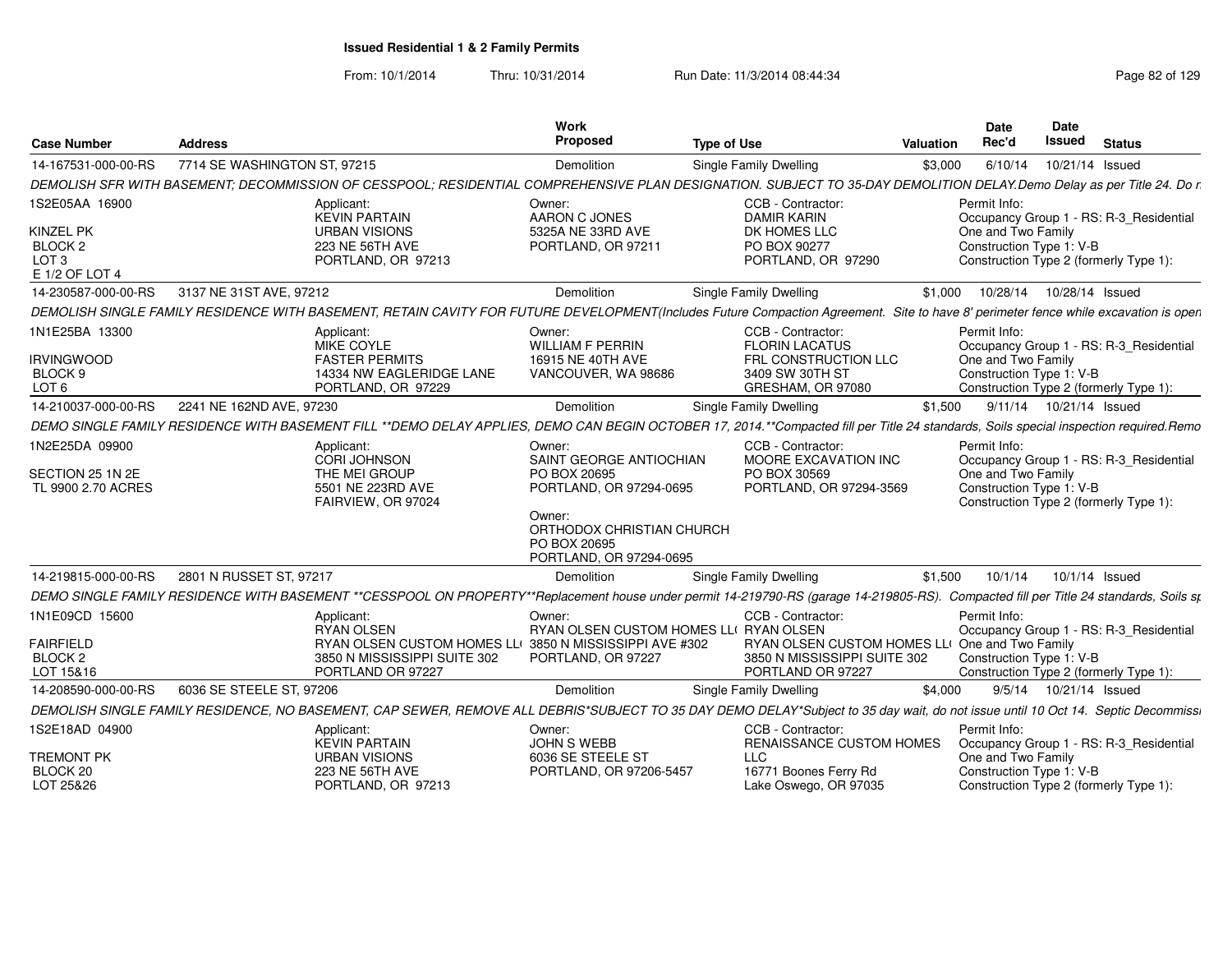| <b>Case Number</b>                                                                                  | <b>Address</b>                                                                                                                                                               | Work                                           | Proposed<br><b>Type of Use</b>                                                                   | Valuation                                                                                                        |              | <b>Date</b><br>Rec'd                           | Date<br>Issued  | <b>Status</b> |                                                                                   |
|-----------------------------------------------------------------------------------------------------|------------------------------------------------------------------------------------------------------------------------------------------------------------------------------|------------------------------------------------|--------------------------------------------------------------------------------------------------|------------------------------------------------------------------------------------------------------------------|--------------|------------------------------------------------|-----------------|---------------|-----------------------------------------------------------------------------------|
| 14-171267-000-00-RS                                                                                 | 7608 N OMAHA AVE, 97217                                                                                                                                                      |                                                | Demolition                                                                                       | Single Family Dwelling                                                                                           | \$3,000      | 6/20/14                                        | 10/22/14 Issued |               |                                                                                   |
|                                                                                                     | DEMOLISH 1-STORY SFR, CAP SEWER, REMOVE ALL DEBRIS, NO BASEMENT, DOES NOT INCLUDE TREE REMOVAL, 120 DAY DEMO DELAY APPLIESThis SFR is a Contributing Structure in the Kenton |                                                |                                                                                                  |                                                                                                                  |              |                                                |                 |               |                                                                                   |
| 1N1E09DC 20400<br><b>GRAYBROOK</b><br>BLOCK 1<br>N 5' OF LOT 10<br><b>LOT 11</b><br>S 10' OF LOT 12 | Applicant:<br>VLADIMIR OZERUGA<br>P O BOX 11778<br>PORTLAND, OR 97211-1778                                                                                                   | Owner:<br>PO BOX 11778                         | PORTLAND, OR 97211                                                                               | CCB - Contractor:<br>PORTLAND REDEVELOPMENT LLC CORNICE GROUP LLC<br>PO BOX 11778<br>PORTLAND, OR 97211          | Permit Info: | One and Two Family<br>Construction Type 1: V-B |                 |               | Occupancy Group 1 - RS: R-3_Residential<br>Construction Type 2 (formerly Type 1): |
| 14-229184-000-00-RS                                                                                 | 7406 SE 49TH AVE, 97206                                                                                                                                                      |                                                | Demolition                                                                                       | Single Family Dwelling                                                                                           | \$4.000      | 10/22/14  10/22/14  Issued                     |                 |               |                                                                                   |
|                                                                                                     | DEMOLISH SINGLE FAMILY RESIDENCE WITH BASEMENT TO BE FILLED, CAP SEWER, REMOVE ALL DEBRIS, DECOMMISSION CESSPOOL. **RESIDENTIAL COMPREHENSIVE PLAN DESIGNATION.              |                                                |                                                                                                  |                                                                                                                  |              |                                                |                 |               |                                                                                   |
| 1S2E19BD 10200<br><b>ERROL HTS</b><br>BLOCK 16<br>LOT 29&30                                         | Applicant:<br><b>KEVIN PARTAIN</b><br><b>URBAN VISIONS</b><br>223 NE 56TH AVE<br>PORTLAND, OR 97213                                                                          | Owner:<br><b>RICHARD RAY</b><br>PO BOX 837     | GRESHAM, OR 97030-0190                                                                           | <b>Primary Contractor:</b><br>TO BID                                                                             | Permit Info: | One and Two Family<br>Construction Type 1: V-B |                 |               | Occupancy Group 1 - RS: R-3_Residential<br>Construction Type 2 (formerly Type 1): |
| 14-200596-000-00-RS                                                                                 | 614 NE JESSUP ST, 97211                                                                                                                                                      |                                                | Demolition                                                                                       | Single Family Dwelling                                                                                           | \$1,000      | 8/19/14  10/24/14  Issued                      |                 |               |                                                                                   |
|                                                                                                     | DEMOLISH SINGLE FAMILY RESIDENCE, NO BASEMENT, CAP SEWER, REMOVE ALL DEBRIS**** DECOMMISSIONING REQUIRED **** SUBJECT TO 35 DAY DEMO DELAY TILL 10/24/14 **** Septic Dec     |                                                |                                                                                                  |                                                                                                                  |              |                                                |                 |               |                                                                                   |
| 1N1E14CC 13100<br><b>CLOVERDALE TR</b><br>BLOCK <sub>2</sub>                                        | Applicant:<br>DAN WILLIAMS<br><b>FASTER PERMITS</b>                                                                                                                          | Owner:<br>14334 NW EAGLERIDGE LANE             | EVERETT CUSTOM HOMES<br>735 SW 158TH AVE #180<br>BEAVERTON, OR 97006-4952                        | CCB - Contractor:<br><b>VIC REMMERS</b><br>EVERETT CUSTOM HOMES INC<br>735 SW 158TH AVE STE 180                  | Permit Info: | One and Two Family<br>Construction Type 1: V-B |                 |               | Occupancy Group 1 - RS: R-3_Residential                                           |
| LOT <sub>13</sub>                                                                                   | PORTLAND, OR 97229                                                                                                                                                           |                                                |                                                                                                  | BEAVERTON OR 97008                                                                                               |              |                                                |                 |               | Construction Type 2 (formerly Type 1):                                            |
| 14-146061-000-00-RS                                                                                 | 6545 SE 141ST AVE, 97236                                                                                                                                                     |                                                | Demolition                                                                                       | Single Family Dwelling<br>\$10.000                                                                               |              | 4/22/14  10/2/14  Issued                       |                 |               |                                                                                   |
|                                                                                                     | DEMO SINGLE FAMILY RESIDENCE35 DAY DEMO DELAY. CESSPOOL DECOMMISSIONING REQUIRED Septic Decommissioning Required. Call for Inspection 842.                                   |                                                |                                                                                                  |                                                                                                                  |              |                                                |                 |               |                                                                                   |
| 1S2E23AA 03300<br>SECTION 23 1S 2E<br>TL 3300 0.82 ACRES                                            | Applicant:<br>ELI CALLISON<br><b>SERVICES</b><br>1120 SW 5TH AVE #1000<br>PORTLAND OR 97204                                                                                  | Owner:<br><b>BUREAU OF ENVIRONMENTAL</b>       | PORTLAND CITY OF<br>1120 SW 5TH AVE #1302<br>PORTLAND, OR 97204-1912                             | CCB - Contractor:<br><b>MARK PARRISH</b><br>PARRISH EXCAVATING INC<br>19592 SE FOSTER RD<br>BORING, OR 970098642 | Permit Info: | One and Two Family<br>Construction Type 1: V-B |                 |               | Occupancy Group 1 - RS: R-3 Residential<br>Construction Type 2 (formerly Type 1): |
| 14-232955-000-00-RS                                                                                 | 3415 NE 52ND AVE, 97213                                                                                                                                                      |                                                | <b>Demolition</b>                                                                                | <b>Single Family Dwelling</b>                                                                                    | \$2.000      | 10/31/14  10/31/14  Issued                     |                 |               |                                                                                   |
|                                                                                                     | PARTIAL DEMO OF SINGLE STORY RESIDENCE TO FIRST FOOR DECK, BASEMENT AND SUBFLOOR TO BE REUSED FOR LARGER NSFR, CAP SEWER, REMOVE ALL DEBRIS *** REFER TO PERMI               |                                                |                                                                                                  |                                                                                                                  |              |                                                |                 |               |                                                                                   |
| 1N2E30BA 00400<br>ROSE CITY PK<br>BLOCK 152                                                         | Applicant:<br><b>MAJID HABIBI</b><br><b>GROUP, LLC</b>                                                                                                                       | Owner:<br>PORTLAND DEVELOPMENT<br><b>GROUP</b> | PORTLAND DEVELOPMENT<br>11124 NE HALSEY ST PMB 643                                               | CCB - Contractor:<br><b>GENE</b><br>PORTLAND DEVELOPMENT<br><b>GROUP LLC</b>                                     | Permit Info: | One and Two Family<br>Construction Type 1: V-B |                 |               | Occupancy Group 1 - RS: R-3_Residential                                           |
| S 43' OF LOT 3                                                                                      | PORTLAND, OR 97220                                                                                                                                                           | 11124 NE HALSEY ST PMB 643<br>Owner:           | PORTLAND, OR 97220<br><b>INVESTMENTS LLC</b><br>11124 NE HALSEY ST PMB 643<br>PORTLAND, OR 97220 | 11124 NE HALSEY ST. PMB 643<br>PORTLAND, OR 97220                                                                |              |                                                |                 |               | Construction Type 2 (formerly Type 1):                                            |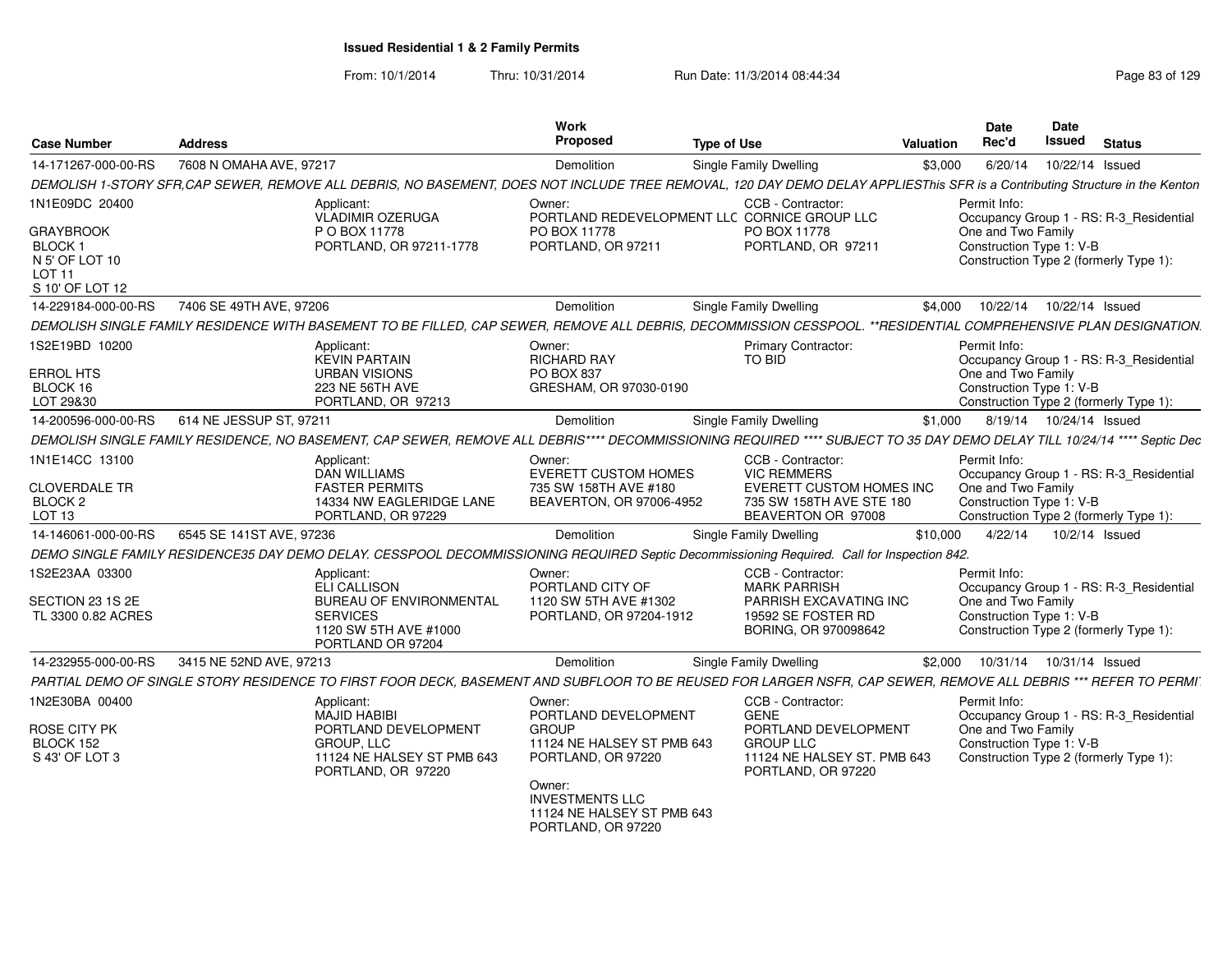|                                                        |                             |                                                                                                                               | Work                                                                                 |                                                                                                                                                                                              | Date                                                           | <b>Date</b> |                                                                                   |
|--------------------------------------------------------|-----------------------------|-------------------------------------------------------------------------------------------------------------------------------|--------------------------------------------------------------------------------------|----------------------------------------------------------------------------------------------------------------------------------------------------------------------------------------------|----------------------------------------------------------------|-------------|-----------------------------------------------------------------------------------|
| <b>Case Number</b>                                     | Address                     |                                                                                                                               | Proposed                                                                             | <b>Type of Use</b><br>Valuation                                                                                                                                                              | Rec'd                                                          | Issued      | <b>Status</b>                                                                     |
| 14-220121-000-00-RS                                    | 6216 NE 32ND AVE, 97211     |                                                                                                                               | Demolition                                                                           | Single Family Dwelling                                                                                                                                                                       | \$3,000<br>10/1/14                                             |             | 10/1/14 Issued                                                                    |
|                                                        |                             |                                                                                                                               |                                                                                      | DEMO SINGLE FAMILY RESIDENCE - NOT SUBJECT TO TITLE 24 DEMO DELAYReplacement house under permit 14-216654-RS-No fill greater than 24"-Remove all foundations and debris -Cap utilities-Scope |                                                                |             |                                                                                   |
| 1N1E13CA 15900                                         |                             | Applicant:<br><b>KEVIN PARTAIN</b><br>223 NE 56TH AVE<br>PORTLAND, OR 97213-3705                                              | Owner:<br>RENAISSANCE CUSTOM HOMES<br>16671 BOONES FERRY RD<br>LAKE OSWEGO, OR 97035 | CCB - Contractor:<br><b>RENAISSANCE CUSTOM HOMES</b><br>LLC<br>16771 Boones Ferry Rd<br>Lake Oswego, OR 97035                                                                                | Permit Info:<br>One and Two Family<br>Construction Type 1: V-B |             | Occupancy Group 1 - RS: R-3_Residential<br>Construction Type 2 (formerly Type 1): |
| 14-223425-000-00-RS                                    | 1532 N BLANDENA ST, 97217   |                                                                                                                               | Demolition                                                                           | <b>Single Family Dwelling</b>                                                                                                                                                                | \$1,500  10/17/14  10/17/14  Issued                            |             |                                                                                   |
|                                                        |                             |                                                                                                                               |                                                                                      | DEMO SINGLE FAMILY RESIDENCE-NO BASEMENT*** DECOMMISSIONING REQUIRED ***Nonresidential Comprehensive Plan Designation Not Subject to the 35 Demolition Delay - Septic Decommissioning        |                                                                |             |                                                                                   |
| 1N1E21AD 12000<br><b>ERWIN &amp; WATSONS ADD</b>       |                             | Applicant:<br><b>SEAN GRUMMER</b><br><b>DOMINEK ARCHITECTURE</b>                                                              | Owner:<br><b>DYNAMOTION LLC</b><br>3743 NE 24TH AVE                                  | <b>Primary Contractor:</b><br>TO BID                                                                                                                                                         | Permit Info:<br>One and Two Family                             |             | Occupancy Group 1 - RS: R-3_Residential                                           |
| BLOCK <sub>2</sub><br>LOT 10                           |                             | 330 SE MLK BLVD SUITE #350<br>PORTLAND, OR 97214                                                                              | PORTLAND, OR 97212-1514                                                              |                                                                                                                                                                                              | Construction Type 1: V-B                                       |             | Construction Type 2 (formerly Type 1):                                            |
| 13-189246-000-00-RS                                    | 6340 SE 159TH DR. 97236     |                                                                                                                               | Demolition                                                                           | Single Family Dwelling                                                                                                                                                                       | \$20,000 8/6/13 10/23/14 Issued                                |             |                                                                                   |
|                                                        |                             | DEMO SINGLE FAMILY RESIDENCE; NO BASEMENT; 35 DAY DEMO DELAY Septic Decommissioning Required. Call for Inspection 842.        |                                                                                      |                                                                                                                                                                                              |                                                                |             |                                                                                   |
| 1S2E13DD 02300<br>SYCAMORE AC<br>LOT 95 TL 2300        |                             | Applicant:<br>ELI CALLISON<br><b>BUREAU OF ENVIRONMENTAL</b><br><b>SERVICES</b><br>1120 SW 5TH AVE #1000<br>PORTLAND OR 97204 | Owner:<br>PORTLAND CITY OF<br>1120 SW 5TH AVE #1000<br>PORTLAND, OR 97204-1912       | CCB - Contractor:<br>KEVIN COOPER EXCAVATING INC<br>15800 SE 322 Ave<br><b>BORING, OR 97009</b>                                                                                              | Permit Info:<br>One and Two Family<br>Construction Type 1: V-B |             | Occupancy Group 1 - RS: R-3_Residential<br>Construction Type 2 (formerly Type 1): |
| 14-193152-000-00-RS                                    | 4554 N VANCOUVER AVE, 97217 |                                                                                                                               | Demolition                                                                           | Single Family Dwelling                                                                                                                                                                       | 8/6/14<br>\$4,000                                              |             | 10/2/14 Final                                                                     |
|                                                        |                             |                                                                                                                               |                                                                                      | DEMOLITION OF SINGLE FAMILY RESIDENCE WITH BASEMENT - BASEMENT CAVITY TO REMAIN 35-DAY DEMO DELAY-RESIDENTIAL COMPREHENSIVE PLAN DESIGNATIONDemo Delay as per Title                          |                                                                |             |                                                                                   |
| 1N1E22AC 06600<br>MAEGLY HIGHLAND ADD<br>BLOCK 14      |                             | Applicant:<br><b>KEVIN PARTAIN</b><br><b>URBAN VISIONS</b><br>223 NE 56TH AVE                                                 | Owner:<br><b>DAN ANDREW</b><br>3439 NE SANDY BLVD #113<br>PORTLAND, OR 97232-1959    | CCB - Contractor:<br><b>ANDREY KOSHUBA</b><br><b>EXCEPTIONAL HOMES BY</b><br>ANDREY INC                                                                                                      | Permit Info:<br>One and Two Family<br>Construction Type 1: V-B |             | Occupancy Group 1 - RS: R-3_Residential                                           |
| N 9.5' OF LOT 11 EXC E 74'<br>LOT 12 EXC E 74'         |                             | PORTLAND, OR 97213                                                                                                            |                                                                                      | 14237 BRIDGE CT.<br>LAKE OSWEGO, OR 97034                                                                                                                                                    |                                                                |             | Construction Type 2 (formerly Type 1):                                            |
| 14-189983-000-00-RS                                    | 12601 SE BUSH ST, 97236     |                                                                                                                               | Demolition                                                                           | Single Family Dwelling                                                                                                                                                                       | \$4.000 7/28/14 10/8/14 Issued                                 |             |                                                                                   |
|                                                        |                             |                                                                                                                               |                                                                                      | DEMOLITION OF SINGLE FAMILY RESIDENCE; NO BASEMENT, "Zoning comments: Subject to 35-day Demotion Delay, Residential Comprehensive Plan Designation (R2) more than one new unit required/prop |                                                                |             |                                                                                   |
| 1S2E11CB 02801<br>PHYLLIS PARK NO 2<br>LOT 6&A TL 2801 |                             | Applicant:<br><b>KEVIN PARTAIN</b><br><b>URBAN VISIONS</b><br>223 NE 56TH AVE<br>PORTLAND OR 97213                            | Owner:<br>LI ZHU<br>2436 NW BENSON LN<br>PORTLAND, OR 97229-7592<br>Owner:           | CCB - Contractor:<br>EVERLAST HOMES LLC<br>PO BOX 639<br>GLADSTONE, OR 97027                                                                                                                 | Permit Info:<br>One and Two Family<br>Construction Type 1: V-B |             | Occupancy Group 1 - RS: R-3_Residential<br>Construction Type 2 (formerly Type 1): |
|                                                        |                             |                                                                                                                               | HONG JIE XU<br>2436 NW BENSON LN<br>PORTLAND, OR 97229-7592                          |                                                                                                                                                                                              |                                                                |             |                                                                                   |
| 14-197224-000-00-RS 4726 N HUNT ST, 97203              |                             |                                                                                                                               | Demolition                                                                           | Single Family Dwelling                                                                                                                                                                       | \$4,000 8/12/14 10/15/14 Final                                 |             |                                                                                   |
|                                                        |                             |                                                                                                                               |                                                                                      | DEMOLISH SINGLE FAMILY RESIDENCE, NO BASEMENT, CAP SEWER, REMOVE ALL DEBRIS*SUBJECT TO 35 DAY DEMO DELAY* Demo Delay as per Title 24. Do not issue this permit prior to. SEPTEM              |                                                                |             |                                                                                   |
| 1N1E08BD 10400                                         |                             | Applicant:<br><b>KEVIN PARTAIN</b>                                                                                            | Owner:<br><b>WILDE PROPERTIES INC</b>                                                | CCB - Contractor:<br>RENAISSANCE CUSTOM HOMES                                                                                                                                                | Permit Info                                                    |             | Occupancy Group 1 - RS: R-3_Residential                                           |
| <b>GARDEN PK</b><br>BLOCK <sub>2</sub><br>LOT 15&16    |                             | <b>URBAN VISIONS</b><br>223 NE 56TH AVE<br>PORTLAND, OR 97213                                                                 | 3735 SE CLAY ST<br>PORTLAND, OR 97214-5139                                           | LLC<br>16771 Boones Ferry Rd<br>Lake Oswego, OR 97035                                                                                                                                        | One and Two Family<br>Construction Type 1: V-B                 |             | Construction Type 2 (formerly Type 1):                                            |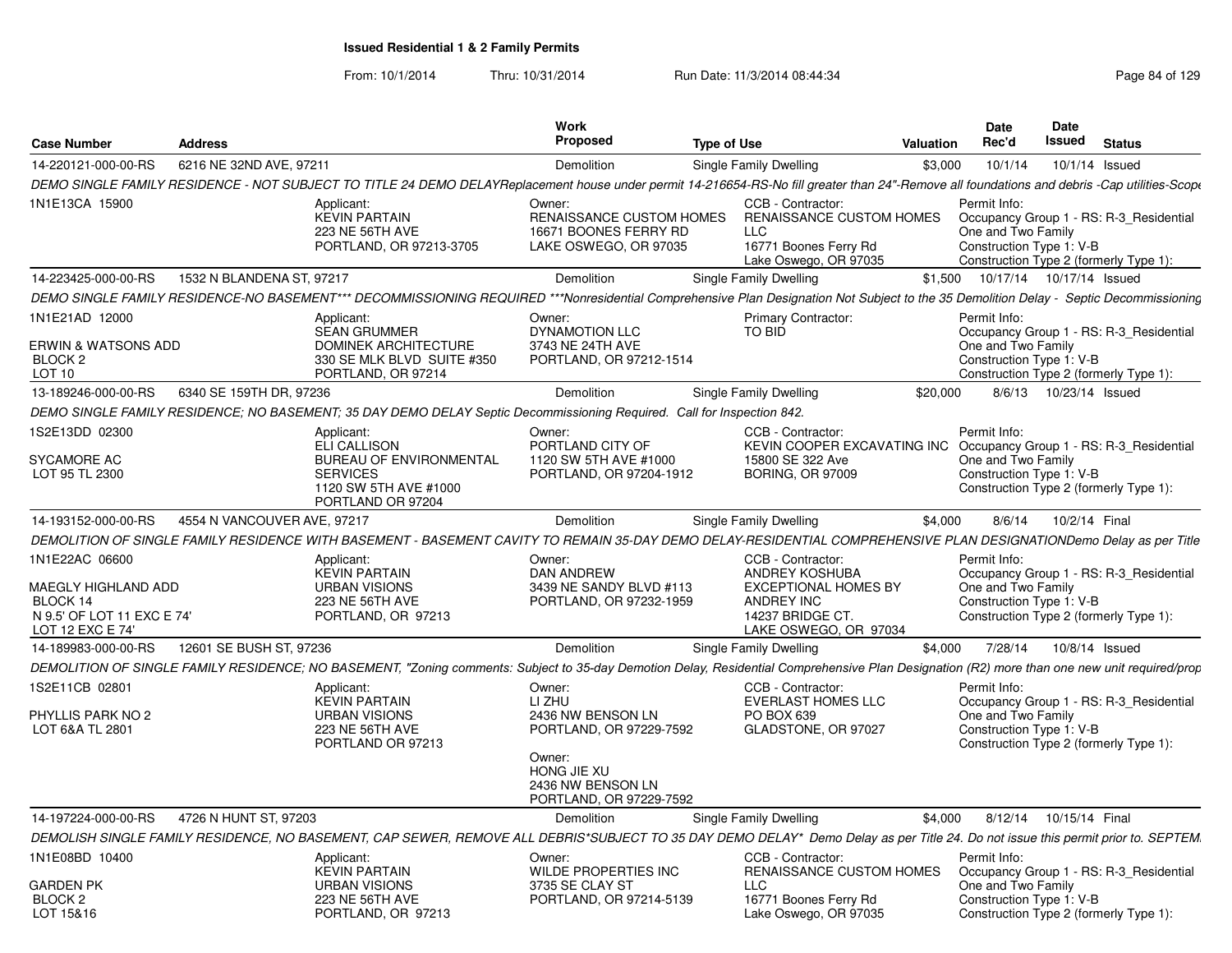| <b>Case Number</b>                                                         | <b>Address</b>                 |                                                                                                                                                                                      | Work<br><b>Proposed</b>                                                                                                                                                  | <b>Type of Use</b>                                                                                                               | Valuation | <b>Date</b><br>Rec'd                                           | <b>Date</b><br>Issued      | <b>Status</b>                                                                     |
|----------------------------------------------------------------------------|--------------------------------|--------------------------------------------------------------------------------------------------------------------------------------------------------------------------------------|--------------------------------------------------------------------------------------------------------------------------------------------------------------------------|----------------------------------------------------------------------------------------------------------------------------------|-----------|----------------------------------------------------------------|----------------------------|-----------------------------------------------------------------------------------|
| 14-223212-000-00-RS                                                        | 4628 NE WYGANT ST, 97218       |                                                                                                                                                                                      | Demolition                                                                                                                                                               | Single Family Dwelling                                                                                                           | \$1,000   | 10/8/14                                                        | 10/8/14 Issued             |                                                                                   |
|                                                                            |                                | DEMO SINGLE FAMILY RESIDENCE NO BASEMENT. CAP SEWERLEGALIZES PRIOR DEMO OF SFR. NO RESIDENCE ON PROPERTY TODAY.                                                                      |                                                                                                                                                                          |                                                                                                                                  |           |                                                                |                            |                                                                                   |
| 1N2E19BC 08400<br><b>LEICH ADD</b><br>BLOCK <sub>2</sub><br>LOT 12         |                                | Applicant:<br><b>ROB HUMPHREY</b><br><b>FASTER PERMITS</b><br>14334 NW EAGLERIDGE LANE<br>PORTLAND, OR 97229                                                                         | Owner:<br>LINCOLN LOAN CO<br>PO BOX 14652<br>PORTLAND, OR 97293-0652                                                                                                     | CCB - Contractor:<br><b>BRISTOL CREEK HOMES &amp;</b><br>DEVELOPMENT CO LLC<br>520 SW YAMHILL ST SUITE 600<br>PORTLAND, OR 97204 |           | Permit Info:<br>One and Two Family<br>Construction Type 1: V-B |                            | Occupancy Group 1 - RS: R-3 Residential<br>Construction Type 2 (formerly Type 1): |
| 14-224666-000-00-RS                                                        | 13800 NW SPRINGVILLE RD, 97229 |                                                                                                                                                                                      | Demolition                                                                                                                                                               | Single Family Dwelling                                                                                                           | \$5,000   |                                                                | 10/13/14  10/13/14  Issued |                                                                                   |
|                                                                            |                                | DEMO SINGLE FAMILY RESIDENCE - NO BASEMENT - SEPTIC SYSTEM TO BE DECOMMISSIONED Septic Decommissioning Required. Call for Inspection 842.                                            |                                                                                                                                                                          |                                                                                                                                  |           |                                                                |                            |                                                                                   |
| 1N1W16C 01900<br>SECTION 16 1N 1W<br>TL 1900 2.85 ACRES                    |                                | Applicant:<br><b>GABE HEADRICK</b><br>STEELHEAD ARCHITECTURE<br>107 SE WASHINGTON ST SUITE<br>234<br>PORTLAND, OR 97214                                                              | Owner:<br>SHILA BHATT<br>12293 NW WELSH DR<br>PORTLAND, OR 97229-8334<br>Owner:<br>AJAY BHATT<br>12293 NW WELSH DR<br>PORTLAND, OR 97229-8334                            | CCB - Contractor:<br><b>IBUILDPDX COMPANY LLC</b><br>1936 SE 23RD AVE<br>PORTLAND, OR 97214                                      |           | Permit Info:<br>One and Two Family<br>Construction Type 1: V-B |                            | Occupancy Group 1 - RS: R-3_Residential<br>Construction Type 2 (formerly Type 1): |
| 14-225388-000-00-RS                                                        | 4014 SE SCHILLER ST, 97202     |                                                                                                                                                                                      | <b>Demolition</b>                                                                                                                                                        | Single Family Dwelling                                                                                                           | \$1,000   | 10/14/14                                                       | 10/14/14 Issued            |                                                                                   |
|                                                                            |                                | DEMO SINGLE FAMILY RESIDENCE WITH BASEMENT, BASEMENT HOLE TO REMAIN, Replacement house under permit 14-224167-RSIncludes Future Compaction Agreement. Site to have 8' perimeter fenc |                                                                                                                                                                          |                                                                                                                                  |           |                                                                |                            |                                                                                   |
| 1S1E13AA 06900<br><b>HENRYS 5TH ADD</b><br>BLOCK <sub>2</sub><br>LOT 8&9   |                                | Applicant:<br>Dan Williams<br><b>FASTER PERMITS</b><br>14334 NW EAGLERIDGE LANE<br>PORTLAND OR 97229                                                                                 | Owner:<br><b>EVERETT CUSTOM HOMES</b><br>735 SW 158TH AVE #180<br>BEAVERTON, OR 97006-4952                                                                               | CCB - Contractor:<br><b>VIC REMMERS</b><br>EVERETT CUSTOM HOMES INC<br>735 SW 158TH AVE STE 180<br>BEAVERTON OR 97008            |           | Permit Info:<br>One and Two Family<br>Construction Type 1: V-B |                            | Occupancy Group 1 - RS: R-3 Residential<br>Construction Type 2 (formerly Type 1): |
| 14-210623-000-00-RS                                                        | 44 N EMERSON ST, 97217         |                                                                                                                                                                                      | Demolition                                                                                                                                                               | Single Family Dwelling                                                                                                           | \$12,000  |                                                                | 9/12/14  10/20/14  Issued  |                                                                                   |
|                                                                            |                                | DEMO SINGLE FAMILY RESIDENCE - NO BASEMENT.SUBJECT TO 35-DAY DEMOLITION DELAY. RESIDENTIAL COMPREHENSIVE PLAN DESIGNATION WITH MORE THAN ONE NEW UNIT REQUIREL                       |                                                                                                                                                                          |                                                                                                                                  |           |                                                                |                            |                                                                                   |
| 1N1E22AB 07800<br>WALNUT PK<br>BLOCK 15<br>E 3' OF LOT 2<br>W 47' OF LOT 3 |                                | Applicant:<br><b>TRIP TURNER</b><br>0425 SW IOWA ST<br>PORTLAND, OR 97239                                                                                                            | Owner:<br>5250 VANCOUVER LLC<br>5250 N VANCOUVER AVE<br>PORTLAND, OR 97217                                                                                               | CCB - Contractor:<br>LAKE OSWEGO INSULATION<br>0425 SW IOWA ST<br>PORTLAND, OR 97239                                             |           | Permit Info:<br>One and Two Family<br>Construction Type 1: V-B |                            | Occupancy Group 1 - RS: R-3 Residential<br>Construction Type 2 (formerly Type 1): |
| Total # of RS Demolition permits issued: 54                                |                                |                                                                                                                                                                                      |                                                                                                                                                                          |                                                                                                                                  |           |                                                                |                            | Total valuation of RS Demolition permits issued: \$178,410                        |
| 14-224817-000-00-RS                                                        | 332 SE 29TH AVE, 97214         |                                                                                                                                                                                      | Interior Alteration Only Duplex                                                                                                                                          |                                                                                                                                  | \$500     | 10/14/14                                                       | 10/14/14 Issued            |                                                                                   |
|                                                                            |                                | MOVE WALL BETWEEN BEDROOM AND BATHROOM TO INCREASE SIZE OF BATHROOM                                                                                                                  |                                                                                                                                                                          |                                                                                                                                  |           |                                                                |                            |                                                                                   |
| 1N1E36CD 10100                                                             |                                | Applicant:<br><b>MARY JANE SLUNAKER</b><br>3926 NE DAVIS ST<br>PORTLAND, OR 97232-3441                                                                                               | Owner:<br><b>SUZANNE M WILLETTE</b><br>3926 NE DAVIS ST<br>PORTLAND, OR 97232-3441<br>Owner:<br><b>MARY JANE SLUNAKER</b><br>3926 NE DAVIS ST<br>PORTLAND, OR 97232-3441 |                                                                                                                                  |           | Permit Info:<br>Construction Type 1: V-B                       |                            | Occupancy Group 1 - RS: R-3 Remodel<br>Construction Type 2 (formerly Type 1):     |
|                                                                            |                                |                                                                                                                                                                                      |                                                                                                                                                                          |                                                                                                                                  |           |                                                                |                            |                                                                                   |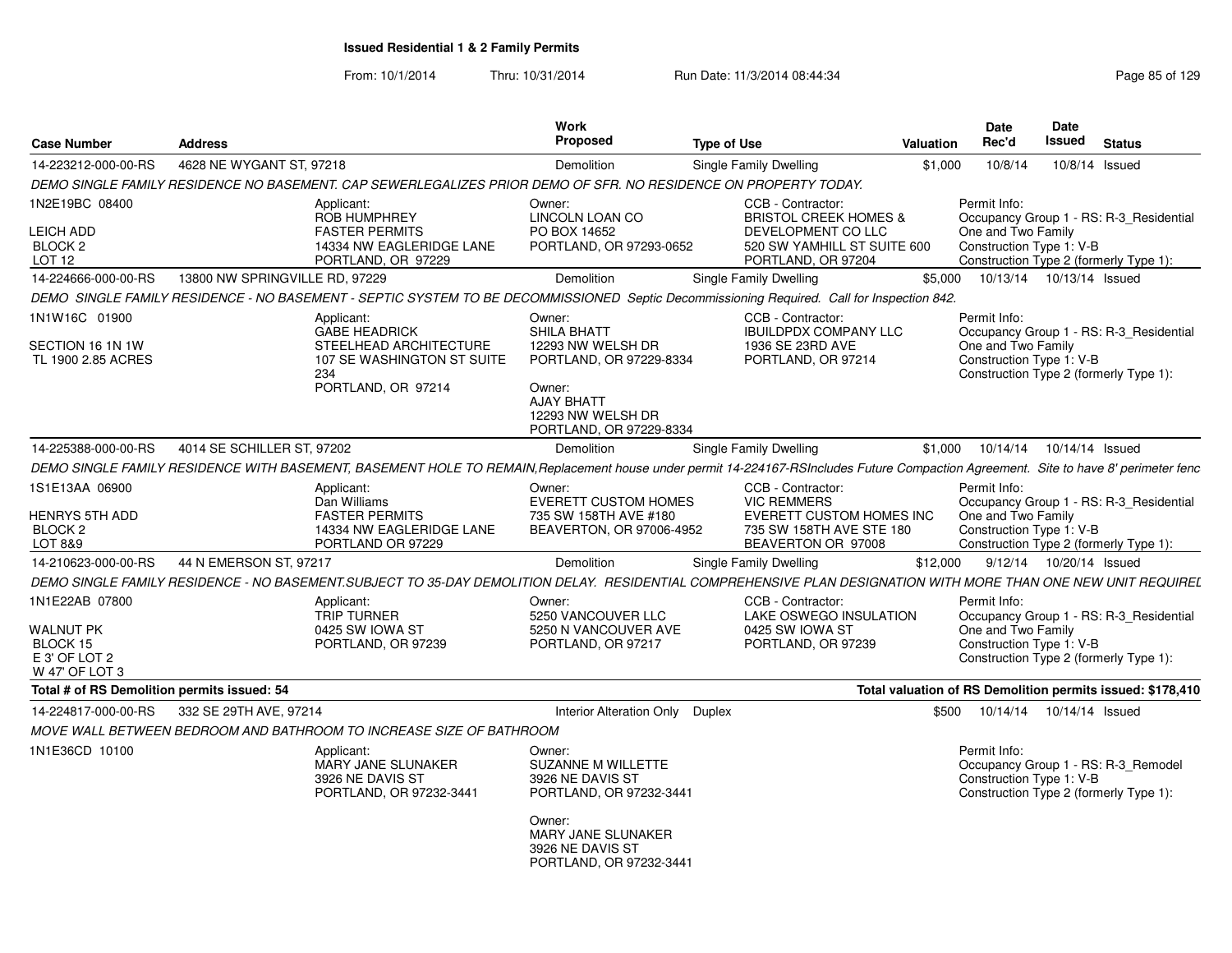From: 10/1/2014Thru: 10/31/2014 Run Date: 11/3/2014 08:44:34 Research 29

| <b>Case Number</b>                                                              | <b>Address</b>                                              |                                                                                                           | <b>Work</b><br><b>Proposed</b>                                                                                                          | <b>Type of Use</b>                                                                                               | Valuation | <b>Date</b><br>Rec'd                                           | Date<br>Issued             | <b>Status</b>                                                                     |
|---------------------------------------------------------------------------------|-------------------------------------------------------------|-----------------------------------------------------------------------------------------------------------|-----------------------------------------------------------------------------------------------------------------------------------------|------------------------------------------------------------------------------------------------------------------|-----------|----------------------------------------------------------------|----------------------------|-----------------------------------------------------------------------------------|
| 14-232011-000-00-RS                                                             | 10006 SW BALMER CIR, 97219                                  |                                                                                                           | <b>Interior Alteration Only</b>                                                                                                         | Single Family Dwelling                                                                                           | \$36,000  | 10/29/14                                                       | 10/29/14 Issued            |                                                                                   |
| REMODEL MASTER BATHROOM.                                                        |                                                             |                                                                                                           |                                                                                                                                         |                                                                                                                  |           |                                                                |                            |                                                                                   |
| 1S1E28CB 02500                                                                  |                                                             | Applicant:<br>RON HAYES                                                                                   | Owner:<br>JUERGEN SCHUETZE                                                                                                              | CCB - Contractor:<br><b>RON HAYES</b>                                                                            |           | Permit Info:                                                   |                            | Occupancy Group 1 - RS: R-3_Residential                                           |
| <b>CHRISVIEW HEIGHTS</b><br><b>BLOCK 2</b><br>LOT <sub>7</sub>                  |                                                             | PRECISION HOMES AND<br>DEVELOPMENT LLC<br>9655 SW SUNSHINE CT #100<br>BEAVERTON, OR 97005                 | 10006 SW BALMER CIR<br>PORTLAND, OR 97219-6373<br>Owner:<br><b>BARBARA K SCHUETZE</b><br>10006 SW BALMER CIR<br>PORTLAND, OR 97219-6373 | PRECISION HOMES AND<br>DEVELOPMENT LLC<br>9655 SW SUNSHINE CT #100<br>BEAVERTON, OR 97005                        |           | One and Two Family<br>Construction Type 1: V-B                 |                            | Construction Type 2 (formerly Type 1):                                            |
| 14-224032-000-00-RS                                                             | 8630 N OLYMPIA ST, 97203                                    |                                                                                                           | Interior Alteration Only Single Family Dwelling                                                                                         |                                                                                                                  | \$10,000  | 10/10/14                                                       | 10/10/14 Issued            |                                                                                   |
|                                                                                 | ADD BATHROOM TO E FINISHED SECOND FLOOR (3 TOTAL)           |                                                                                                           |                                                                                                                                         |                                                                                                                  |           |                                                                |                            |                                                                                   |
| 1N1W01DB 11800                                                                  |                                                             | Applicant:<br><b>KIRK SHULTZ</b>                                                                          | Owner:<br>PNL PROPERTIES LLC                                                                                                            |                                                                                                                  |           | Permit Info:                                                   |                            | Occupancy Group 1 - RS: R-3 Residential                                           |
| OAK PARK ADD 2<br>BLOCK <sub>9</sub><br>LOT <sub>3</sub>                        |                                                             | 2740 LANCASTER<br>WEST LINN, OR 97068                                                                     | <b>13 VARSITY CIR</b><br>RANCHO MIRAGE, CA 92270-3914                                                                                   |                                                                                                                  |           | One and Two Family<br>Construction Type 1: V-B                 |                            | Construction Type 2 (formerly Type 1):                                            |
| 14-225234-000-00-RS                                                             | 5345 NE CLACKAMAS ST, 97213                                 |                                                                                                           | Interior Alteration Only Single Family Dwelling                                                                                         |                                                                                                                  | \$1.500   |                                                                | 10/14/14  10/14/14  Issued |                                                                                   |
|                                                                                 |                                                             | DEMO WALL BETWEEN KITCHEN AND DINING FLOOR; ADD 4 X 10 BEAM                                               |                                                                                                                                         |                                                                                                                  |           |                                                                |                            |                                                                                   |
| 1N2E31AB 02600<br><b>COLWELLS ADD</b><br><b>BLOCK1</b><br>LOT <sub>10</sub>     |                                                             | Applicant:<br><b>KIRBY GIBSON</b><br>NSI INVESTMENTS LLC<br>1926 W BURNSIDE ST #901<br>PORTLAND, OR 97209 | Owner:<br><b>BERNADETTE KRENZER</b><br>5345 NE CLACKAMAS ST<br>PORTLAND, OR 97213-3631                                                  | CCB - Contractor:<br>RICHARD WHITEMAN<br>NSI INVESTMENTS LLC<br>PO BOX 68179<br>MILWAUKIE, OR 97268              |           | Permit Info:<br>One and Two Family<br>Construction Type 1: V-B |                            | Occupancy Group 1 - RS: R-3 Residential<br>Construction Type 2 (formerly Type 1): |
| 14-225932-000-00-RS                                                             | 1404 SE 44TH AVE                                            |                                                                                                           | Interior Alteration Only Single Family Dwelling                                                                                         |                                                                                                                  | \$1.500   |                                                                | 10/15/14  10/15/14  Final  |                                                                                   |
|                                                                                 | <b>VOLUNTARY SEISMIC STRENGTHENING - INTERIOR WORK ONLY</b> |                                                                                                           |                                                                                                                                         |                                                                                                                  |           |                                                                |                            |                                                                                   |
| 1S2E06BC 05601<br>PARTITION PLAT 2006-101<br>LOT 1                              |                                                             | Applicant:<br>MIKE ROSE CONTRACTING LLC<br>3543 SE FRANKLIN ST<br>PORTLAND, OR 97202                      | Owner:<br><b>MARGOT MINARDI</b><br>1404 SE 44TH AVE<br>PORTLAND, OR 97215-2418                                                          | CCB - Contractor:<br>MIKE ROSE CONTRACTING LLC<br>3543 SE FRANKLIN ST<br>PORTLAND, OR 97202                      |           | Permit Info:<br>One and Two Family<br>Construction Type 1: V-B |                            | Occupancy Group 1 - RS: R-3_Residential<br>Construction Type 2 (formerly Type 1): |
| 14-226229-000-00-RS                                                             | 4426 SW SEMLER WAY                                          |                                                                                                           | Interior Alteration Only Single Family Dwelling                                                                                         |                                                                                                                  | \$15,000  |                                                                |                            | 10/16/14  10/16/14  Under Inspection                                              |
|                                                                                 |                                                             | REMODEL EXISTING BATHROOM. REMOVE TUB. REPLACE SHOWER, LAVATORY, AND TOILET.                              |                                                                                                                                         |                                                                                                                  |           |                                                                |                            |                                                                                   |
| 1S1E07CC 01501<br><b>SEMLER PARK</b><br>LOT <sub>1</sub><br>INC UND INT TRACT A |                                                             | Applicant:<br>SCOTT TERHUNE<br>FRAME OF MIND CONSTRUCTION 4426 SW SEMLER WAY<br>INC.<br>3676 SE RURAL     | Owner:<br><b>MICHAEL RECHT</b><br>PORTLAND, OR 97221                                                                                    | CCB - Contractor:<br>FRAME OF MIND CONSTRUCTION Occupancy Group 1 - RS: R-3_Residential<br>INC.<br>3676 SE RURAL |           | Permit Info:<br>One and Two Family<br>Construction Type 1: V-B |                            | Construction Type 2 (formerly Type 1):                                            |
|                                                                                 |                                                             | PORTLAND, OR 97202                                                                                        | Owner:<br>ANN E OWEN<br>4426 SW SEMLER WAY                                                                                              | PORTLAND, OR 97202                                                                                               |           |                                                                |                            |                                                                                   |

PORTLAND, OR 97221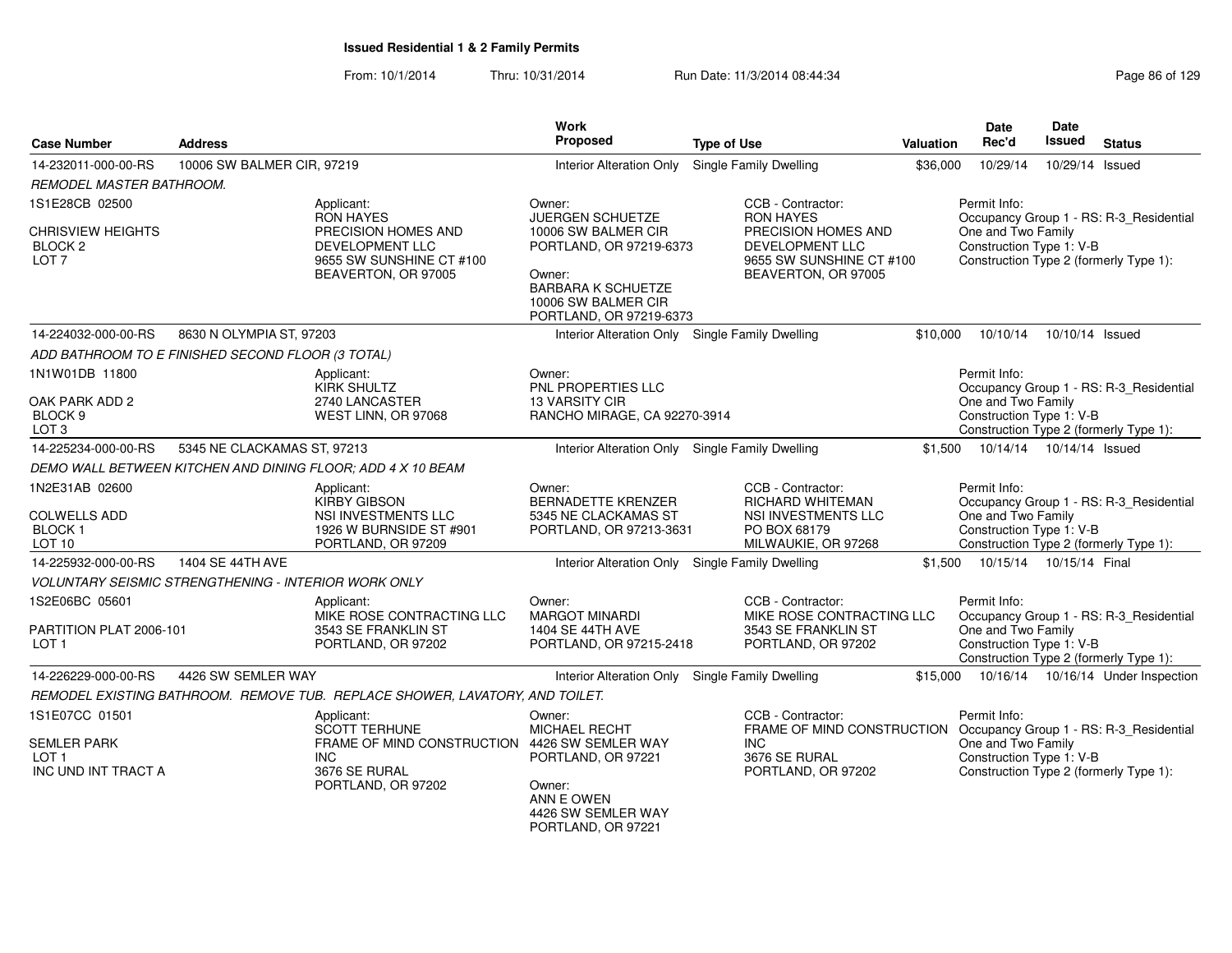From: 10/1/2014

|                                                                     |                         |                                                                                                           | <b>Work</b>                                                                                                                                                          |                                                                                                                                                                                                                                                                                                                                         |           | Date                                                                                                     | Date            |                                         |
|---------------------------------------------------------------------|-------------------------|-----------------------------------------------------------------------------------------------------------|----------------------------------------------------------------------------------------------------------------------------------------------------------------------|-----------------------------------------------------------------------------------------------------------------------------------------------------------------------------------------------------------------------------------------------------------------------------------------------------------------------------------------|-----------|----------------------------------------------------------------------------------------------------------|-----------------|-----------------------------------------|
| <b>Case Number</b>                                                  | <b>Address</b>          |                                                                                                           | <b>Proposed</b>                                                                                                                                                      | <b>Type of Use</b>                                                                                                                                                                                                                                                                                                                      | Valuation | Rec'd                                                                                                    | Issued          | <b>Status</b>                           |
| 14-227434-000-00-RS                                                 | 514 N FREMONT ST, 97227 |                                                                                                           | Interior Alteration Only                                                                                                                                             | Single Family Dwelling                                                                                                                                                                                                                                                                                                                  | \$800     | 10/20/14                                                                                                 | 10/20/14 Issued |                                         |
|                                                                     |                         | <b>VOLUNTARY SEISMIC RETROFIT; ATTACH HOUSE TO FOUNDATION - INTERIOR WORK ONLY</b>                        |                                                                                                                                                                      |                                                                                                                                                                                                                                                                                                                                         |           |                                                                                                          |                 |                                         |
| 1N1E27AB 05500<br><b>NORTHS ADD</b><br><b>BLOCK 1 TL 5500</b>       |                         | Applicant:<br>ETHAN M ROSE<br>1765 W SUNNYSIDE AVE #1<br>CHICAGO, IL 60640-5312                           | Owner:<br>ETHAN M ROSE<br>1765 W SUNNYSIDE AVE #1<br>CHICAGO, IL 60640-5312                                                                                          |                                                                                                                                                                                                                                                                                                                                         |           | Permit Info:<br>One and Two Family<br>Construction Type 1: V-B<br>Construction Type 2 (formerly Type 1): |                 | Occupancy Group 1 - RS: R-3 Residential |
| 14-228478-000-00-RS                                                 | 3315 NE 53RD AVE, 97213 |                                                                                                           | Interior Alteration Only Single Family Dwelling                                                                                                                      |                                                                                                                                                                                                                                                                                                                                         | \$5.000   | 10/21/14  10/21/14  Issued                                                                               |                 |                                         |
|                                                                     |                         | REMOVE PORTION OF INTERIOR WALL AND ADD POSTS AND BEAM - NO EXTERIOR CHANGES                              |                                                                                                                                                                      |                                                                                                                                                                                                                                                                                                                                         |           |                                                                                                          |                 |                                         |
| 1N2E30AB 06800<br>ROSE CITY PK<br>BLOCK 118<br>LOT <sub>7</sub>     |                         | Applicant:<br>ALDEN POWELL CONSTRUCTION LORI R SCHMALL<br><b>INC</b><br>PO BOX 104<br>BEAVERTON, OR 97075 | Owner:<br>3315 NE 53RD AVE<br>PORTLAND, OR 97213-2461<br>Owner:<br><b>JENNIFER R SULTAN</b><br>3315 NE 53RD AVE<br>PORTLAND, OR 97213-2461                           | CCB - Contractor:<br>ALDEN POWELL CONSTRUCTION<br><b>INC</b><br>PO BOX 104<br>BEAVERTON, OR 97075                                                                                                                                                                                                                                       |           | Permit Info:<br>One and Two Family<br>Construction Type 1: V-B<br>Construction Type 2 (formerly Type 1): |                 | Occupancy Group 1 - RS: R-3_Residential |
| 14-205895-000-00-RS                                                 | 2224 NE 20TH AVE, 97212 |                                                                                                           | Interior Alteration Only Single Family Dwelling                                                                                                                      |                                                                                                                                                                                                                                                                                                                                         | \$28,000  | 8/29/14                                                                                                  |                 | 10/22/14 Under Inspection               |
| NEW BASEMENT BATHROOM. TRADE WORK ONLY.                             |                         |                                                                                                           |                                                                                                                                                                      |                                                                                                                                                                                                                                                                                                                                         |           |                                                                                                          |                 |                                         |
| 1N1E26DA 14500<br><b>IRVINGTON</b><br>BLOCK 22<br>LOT <sub>18</sub> |                         | Applicant:<br>NATHALIE PILLSBURY<br>ROLOFF CONSTRUCTION INC<br>PO BOX 12142<br>PORTLAND, OR 97212         | Owner:<br><b>WILLIAM A SEIDL</b><br>PO BOX 12589<br>PORTLAND, OR 97212-0589<br>Owner:<br>SHELIA W SEIDL<br>PO BOX 12589<br>PORTLAND, OR 97212-0589                   | CCB - Contractor:<br><b>RICK L CHARRIERE</b><br>MILWAUKIE PLUMBING CO dba<br>MP PLUMBING CO<br><b>PO BOX 393</b><br>CLACKAMAS, OR 97015<br>CCB - Contractor:<br>NATHALIE PILLSBURY<br>ROLOFF CONSTRUCTION INC<br>PO BOX 12142<br>PORTLAND, OR 97212<br>CCB - Contractor:<br>R P ELECTRIC LLC<br>890 SE FRANCIS AVE<br>GRESHAM, OR 97080 |           | Permit Info:<br>One and Two Family<br>Construction Type 1: V-B<br>Construction Type 2 (formerly Type 1): |                 | Occupancy Group 1 - RS: R-3 Residential |
| 14-228797-000-00-RS                                                 | 3146 NE 12TH AVE, 97212 |                                                                                                           | Interior Alteration Only Single Family Dwelling                                                                                                                      |                                                                                                                                                                                                                                                                                                                                         | \$2,000   | 10/22/14                                                                                                 | 10/27/14 Issued |                                         |
| CREATE OFFICE IN BASEMENT. REPLACE WIRING IN BASEMENT.              |                         |                                                                                                           |                                                                                                                                                                      |                                                                                                                                                                                                                                                                                                                                         |           |                                                                                                          |                 |                                         |
| 1N1E26BA 12200<br><b>IRVINGTON</b><br>BLOCK 83<br><b>LOT 15</b>     |                         | Applicant:<br>OTIS CONSTRUCTION INC<br>430 NE KNOTT ST<br>PORTLAND, OR 97212-3107                         | Owner:<br><b>FREDERICK W LIPPER</b><br>3146 NE 12TH AVE<br>PORTLAND, OR 97212-2241<br>Owner:<br><b>KAREN A PIERCE</b><br>3146 NE 12TH AVE<br>PORTLAND, OR 97212-2241 | CCB - Contractor:<br>OTIS CONSTRUCTION INC<br>430 NE KNOTT ST<br>PORTLAND, OR 97212-3107                                                                                                                                                                                                                                                |           | Permit Info:<br>One and Two Family<br>Construction Type 1: V-B<br>Construction Type 2 (formerly Type 1): |                 | Occupancy Group 1 - RS: R-3 Residential |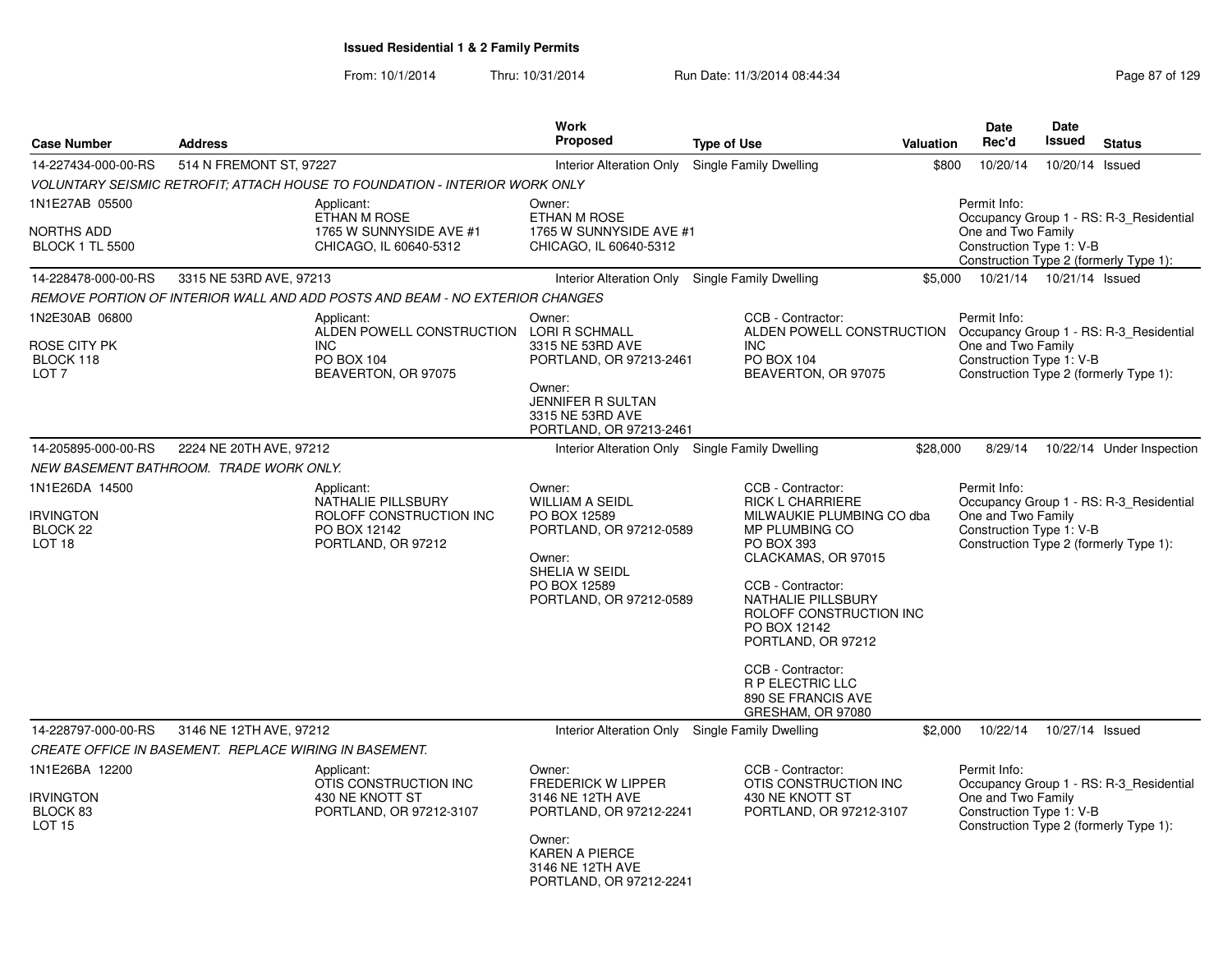From: 10/1/2014Thru: 10/31/2014 Run Date: 11/3/2014 08:44:34

| Page 88 of 129 |  |
|----------------|--|
|----------------|--|

|                                                                                   |                                                                                                                                            | <b>Work</b><br>Proposed                                                                                                                                               |                                                                                                                                                                                                                                                                                                                    |           | <b>Date</b>                                                    | <b>Date</b><br><b>Issued</b> |                                                                                   |
|-----------------------------------------------------------------------------------|--------------------------------------------------------------------------------------------------------------------------------------------|-----------------------------------------------------------------------------------------------------------------------------------------------------------------------|--------------------------------------------------------------------------------------------------------------------------------------------------------------------------------------------------------------------------------------------------------------------------------------------------------------------|-----------|----------------------------------------------------------------|------------------------------|-----------------------------------------------------------------------------------|
| <b>Case Number</b>                                                                | <b>Address</b>                                                                                                                             |                                                                                                                                                                       | <b>Type of Use</b>                                                                                                                                                                                                                                                                                                 | Valuation | Rec'd                                                          |                              | <b>Status</b>                                                                     |
| 14-230862-000-00-RS                                                               | 1823 NE 38TH AVE, 97212                                                                                                                    | Interior Alteration Only Single Family Dwelling                                                                                                                       |                                                                                                                                                                                                                                                                                                                    | \$17,023  | 10/27/14                                                       |                              | 10/27/14 Under Inspection                                                         |
| REMODEL EXISTING HALL BATHROOM.                                                   |                                                                                                                                            |                                                                                                                                                                       |                                                                                                                                                                                                                                                                                                                    |           |                                                                |                              |                                                                                   |
| 1N1E25DD 06600<br><b>ROSSMERE</b><br>BLOCK 41<br>LOT <sub>2</sub>                 | Applicant:<br><b>WADE FREITAG</b><br><b>CRAFTSMAN DESIGN AND</b><br><b>RENOVATION</b><br>1100 SE GRAND AVE #202<br>PORTLAND, OR 97214-3414 | Owner:<br><b>TIMOTHY C BURKE</b><br>1823 NE 38TH AVE<br>PORTLAND, OR 97212-5219<br>Owner:<br>JENNIFER W BURKE<br>1823 NE 38TH AVE<br>PORTLAND, OR 97212-5219          | CCB - Contractor:<br><b>CRAFTSMAN DESIGN &amp;</b><br><b>RENOVATION LLC</b><br>1235 SE DIVISION ST #203 A<br>PORTLAND, OR 97202<br>CCB - Contractor:<br><b>B &amp; H ELECTRIC INC</b><br>604 SE 70TH<br>PORTLAND OR 97215<br>CCB - Contractor:<br>D & F PLUMBING CO<br>4636 N ALBINA AVE<br>PORTLAND OR 97217-3099 |           | Permit Info:<br>One and Two Family<br>Construction Type 1: V-B |                              | Occupancy Group 1 - RS: R-3_Residential<br>Construction Type 2 (formerly Type 1): |
| 14-231952-000-00-RS                                                               | 2106 SE 35TH PL, 97214                                                                                                                     | Interior Alteration Only Single Family Dwelling                                                                                                                       |                                                                                                                                                                                                                                                                                                                    | \$2,000   | 10/29/14                                                       | 10/29/14 Issued              |                                                                                   |
| <b>VOLUNTARY SEISMIC STRENGTHENING</b>                                            |                                                                                                                                            |                                                                                                                                                                       |                                                                                                                                                                                                                                                                                                                    |           |                                                                |                              |                                                                                   |
| 1S1E01DC 01000<br>PARK VIEW RPLT & EXTD<br>BLOCK <sub>9</sub><br>LOT <sub>1</sub> | Applicant:<br>MICHAEL WIEBER<br>ELYSIUM CONSTRUCTION LLC<br>PO BOX 12010<br>PORTLAND OR 97212                                              | Owner:<br>MARRLA C WILKINSON<br>2106 SE 35TH PL<br>PORTLAND, OR 97214<br>Owner:<br><b>CHERYL M CARR</b><br>2106 SE 35TH PL<br>PORTLAND, OR 97214                      | CCB - Contractor:<br>MICHAEL WIEBER<br>ELYSIUM CONSTRUCTION LLC<br>PO BOX 12010<br>PORTLAND OR 97212                                                                                                                                                                                                               |           | Permit Info:<br>One and Two Family<br>Construction Type 1: V-B |                              | Occupancy Group 1 - RS: R-3 Residential<br>Construction Type 2 (formerly Type 1): |
| 14-231955-000-00-RS                                                               | 1616 SW HAWTHORNE TER, 97201                                                                                                               | Interior Alteration Only Single Family Dwelling                                                                                                                       |                                                                                                                                                                                                                                                                                                                    | \$2,000   | 10/29/14                                                       | 10/29/14 Final               |                                                                                   |
| <b>VOLUNTARY SEISMIC STRENGHTENING</b>                                            |                                                                                                                                            |                                                                                                                                                                       |                                                                                                                                                                                                                                                                                                                    |           |                                                                |                              |                                                                                   |
| 1S1E04CD 04600<br><b>GROVERS ADD</b><br><b>BLOCK 113 TL 4600</b>                  | Applicant:<br>MICHAEL WIEBER<br>ELYSIUM CONSTRUCTION LLC<br>PO BOX 12010<br>PORTLAND OR 97212                                              | Owner:<br><b>REBECCA FEDIE</b><br>1616 SW HAWTHORNE TER<br>PORTLAND, OR 97201-1732<br>Owner:<br><b>RYAN FEDIE</b><br>1616 SW HAWTHORNE TER<br>PORTLAND, OR 97201-1732 | CCB - Contractor:<br><b>MICHAEL WIEBER</b><br>ELYSIUM CONSTRUCTION LLC<br>PO BOX 12010<br>PORTLAND OR 97212                                                                                                                                                                                                        |           | Permit Info:<br>One and Two Family<br>Construction Type 1: V-B |                              | Occupancy Group 1 - RS: R-3_Residential<br>Construction Type 2 (formerly Type 1): |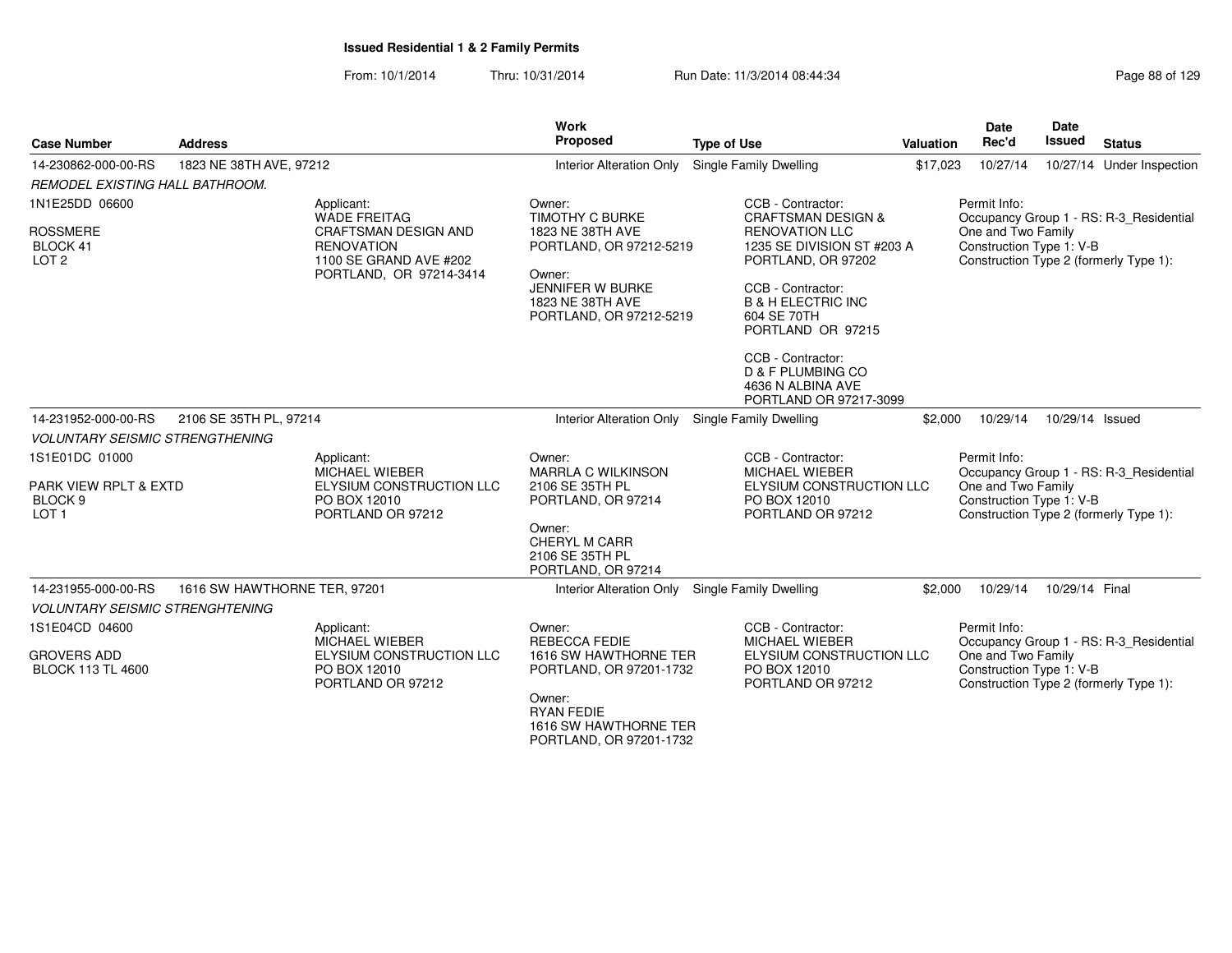| <b>Case Number</b>                                 | <b>Address</b>                                                                                                                                                       | <b>Work</b><br>Proposed                                                                                                                                    | <b>Type of Use</b>                                                                                                      | <b>Valuation</b> | <b>Date</b><br>Rec'd                                           | Date<br>Issued<br><b>Status</b>                                                                                                                                  |
|----------------------------------------------------|----------------------------------------------------------------------------------------------------------------------------------------------------------------------|------------------------------------------------------------------------------------------------------------------------------------------------------------|-------------------------------------------------------------------------------------------------------------------------|------------------|----------------------------------------------------------------|------------------------------------------------------------------------------------------------------------------------------------------------------------------|
| 14-220061-000-00-RS                                | 2016 NE 50TH AVE, 97213                                                                                                                                              | <b>Interior Alteration Only</b>                                                                                                                            | Single Family Dwelling                                                                                                  | \$20,000         | 10/1/14                                                        | 10/1/14 Final                                                                                                                                                    |
| REMODEL EXISTING BATHROOM                          |                                                                                                                                                                      |                                                                                                                                                            |                                                                                                                         |                  |                                                                |                                                                                                                                                                  |
| 1N2E30CD 02300                                     | Applicant:<br><b>JASON PECK</b>                                                                                                                                      | Owner:<br><b>DAGMAR ROCKSTROH</b>                                                                                                                          | CCB - Contractor:<br><b>KEVIN PAUL SHARPE</b>                                                                           |                  | Permit Info:                                                   | Occupancy Group 1 - RS: R-3_Residential                                                                                                                          |
| ROSE CITY PK<br>BLOCK 46<br>LOT <sub>14</sub>      | <b>ARTS &amp; CRAFTSMEN</b><br>4207 SE WOODSTOCK BLVD #1<br>PORTLAND OR 97206                                                                                        | 2016 NE 50TH AVE<br>PORTLAND, OR 97213<br>Owner:                                                                                                           | SHARPE PLUMBING<br>PO BOX 23984<br>TIGARD OR 97281                                                                      |                  | One and Two Family<br>Construction Type 1: V-B                 | Construction Type 2 (formerly Type 1):                                                                                                                           |
|                                                    |                                                                                                                                                                      | PAUL F ROCKSTROH<br>2016 NE 50TH AVE<br>PORTLAND, OR 97213                                                                                                 | CCB - Contractor:<br><b>JASON PECK</b><br><b>ARTS &amp; CRAFTSMEN</b><br>4207 SE WOODSTOCK BLVD #1<br>PORTLAND OR 97206 |                  |                                                                |                                                                                                                                                                  |
| 14-223563-000-00-RS                                | 3526 SW CORBETT AVE                                                                                                                                                  | <b>Interior Alteration Only</b>                                                                                                                            | Single Family Dwelling                                                                                                  | \$2,000          | 10/9/14                                                        | 10/9/14 Issued                                                                                                                                                   |
|                                                    | <b>VOLUNTARY CONNECTION OF FLOOR STRUCTURE TO FOUNDATION.</b>                                                                                                        |                                                                                                                                                            |                                                                                                                         |                  |                                                                |                                                                                                                                                                  |
| 1S1E10CA 05601                                     | Applicant:<br>ANDREW OSBORN                                                                                                                                          | Owner:<br><b>DUNCAN SOULE</b>                                                                                                                              | CCB - Contractor:<br>MICHAEL WIEBER                                                                                     |                  | Permit Info:                                                   | Occupancy Group 1 - RS: R-3 Residential                                                                                                                          |
| <b>CARUTHERS ADD</b><br>BLOCK 144<br>LOT 6 TL 5601 | <b>NW SEISMIC</b><br>2649 SE STEPHENS<br>PORTLAND OR 97214                                                                                                           | 3526 SW CORBETT AVE<br>PORTLAND, OR 97239                                                                                                                  | ELYSIUM CONSTRUCTION LLC<br>PO BOX 12010<br>PORTLAND OR 97212                                                           |                  | One and Two Family<br>Construction Type 1: V-B                 | Construction Type 2 (formerly Type 1):                                                                                                                           |
|                                                    |                                                                                                                                                                      | Owner:<br>LORI SOULE<br>3526 SW CORBETT AVE<br>PORTLAND, OR 97239                                                                                          |                                                                                                                         |                  |                                                                |                                                                                                                                                                  |
|                                                    | Total # of RS Interior Alteration Only permits issued: 15                                                                                                            |                                                                                                                                                            |                                                                                                                         |                  |                                                                | Total valuation of RS Interior Alteration Only permits issued: \$143,323                                                                                         |
| 14-209175-000-00-RS                                | 3869 SW PLUM ST, 97219                                                                                                                                               | Move                                                                                                                                                       | <b>Single Family Dwelling</b>                                                                                           | \$60,000         |                                                                | 9/10/14  10/17/14  Issued                                                                                                                                        |
|                                                    | MOVING SFR FROM (33341 NW GILMORE RD (NW STRUCTURAL MOVING)) SENDING TO (3901 SW PLUM ST) EXCAVATING SITE FOR NEW FOUNDATION; NO CHANGES TO FLOOR PLAN; NO CHAN      |                                                                                                                                                            |                                                                                                                         |                  |                                                                |                                                                                                                                                                  |
| 1S1E29BD 05700                                     | Applicant:<br>MIA C MAHEDY-SEXTON<br>3915 SW PLUM ST<br>PORTLAND, OR 97219-6018                                                                                      | Owner:<br><b>DAVID D SEXTON</b><br>3915 SW PLUM ST<br>PORTLAND, OR 97219-6018<br>Owner:<br>MIA MAHEDY-SEXTON<br>3915 SW PLUM ST<br>PORTLAND, OR 97219-6018 | CCB - Contractor:<br><b>KEITH SETTLE</b><br>SETTLE CONSTRUCTION INC<br>PO BOX 1148<br>SCAPPOOSE, OR 97056               |                  | Permit Info:<br>One and Two Family<br>Construction Type 1: V-B | Occupancy Group 1 - RS: R-3 Residential<br>Construction Type 2 (formerly Type 1):<br>Number of New Dwelling Units: 1                                             |
| Total # of RS Move permits issued: 1               |                                                                                                                                                                      |                                                                                                                                                            |                                                                                                                         |                  |                                                                | Total valuation of RS Move permits issued: \$60,000                                                                                                              |
| 14-191899-000-00-RS                                | 6814 SE 45TH AVE - Unit A                                                                                                                                            | New Construction                                                                                                                                           | <b>Accessory Dwelling Unit</b>                                                                                          | \$64,078         |                                                                | 8/7/14  10/21/14  Issued                                                                                                                                         |
|                                                    | NEW ACCESSORY DWELLING UNIT/1-STORY/FLAT LOT/COMPLEX***WITH 14-188311-RS***** APPLICANT IS OPTING TO PROVIDE RESIDENTIAL FIRE SPRINKLERS IN ADU ONLY TO MEET FIRE CO |                                                                                                                                                            |                                                                                                                         |                  |                                                                |                                                                                                                                                                  |
| 1S2E19BB 13703                                     | Applicant:<br><b>JILL CROPP</b><br>STUDIO CROPP ARCHITECTURE<br>3556 SE WOODWARD ST<br>PORTLAND, OR 97202                                                            | Owner:<br>WOODSTOCK COMMONS LLC<br>PO BOX 5561<br>PORTLAND, OR 97228                                                                                       | CCB - Contractor:<br>ETHAN BECK HOMES INC<br>728 SE 71ST<br>PORTLAND, OR 97215                                          |                  | Permit Info:<br>One and Two Family<br>Construction Type 1: V-B | Occupancy Group 1 - RS: R-3_Residential<br>Construction Type 2 (formerly Type 1):<br>Total Square Footage - Display Only: 581<br>Number of New Dwelling Units: 1 |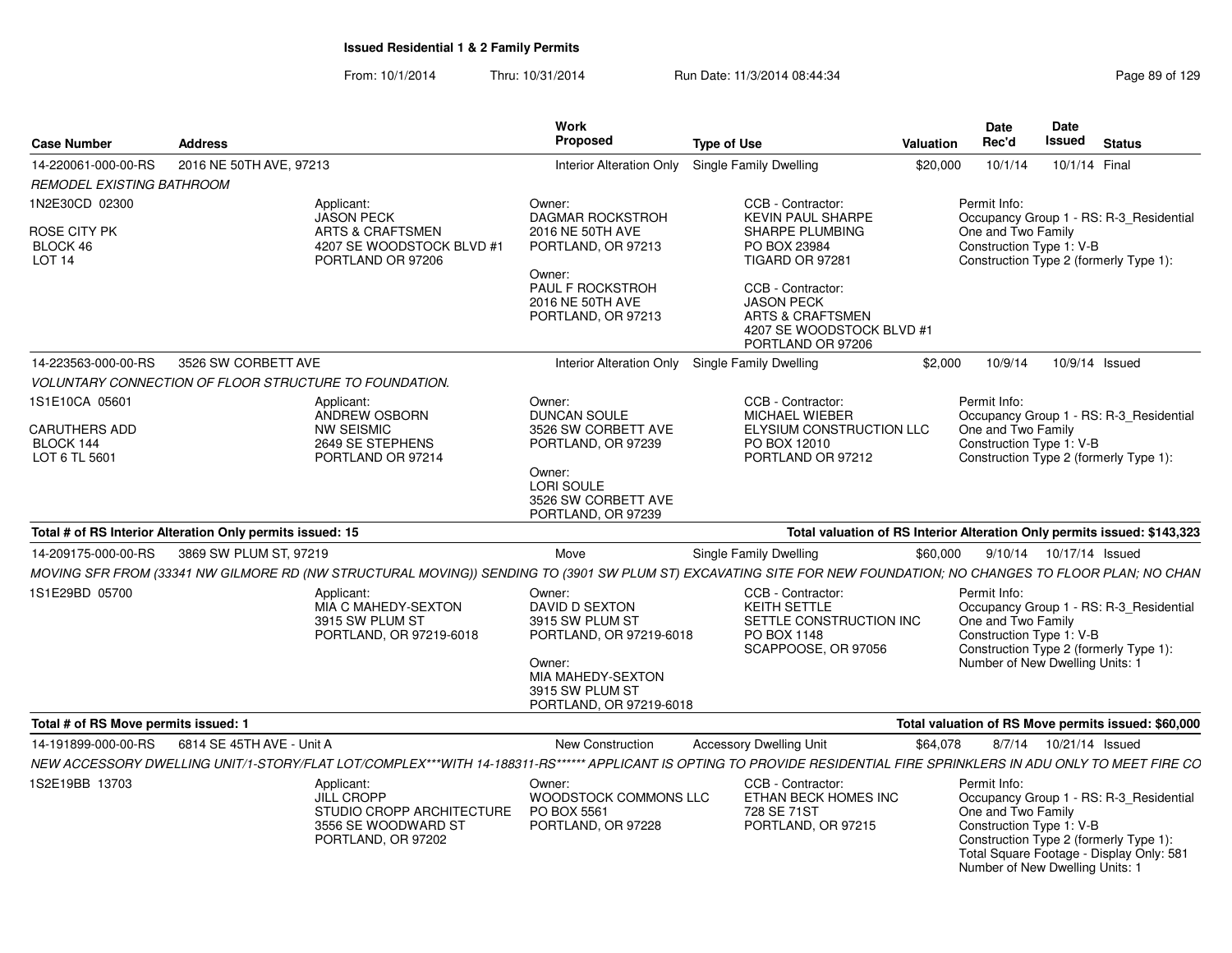| <b>Case Number</b>  | <b>Address</b>                                                                                                                                                                     | <b>Work</b><br>Proposed                                                                                                                                               | <b>Type of Use</b>                                                                                                                                                                                                                                                                                                                                                                                             | Valuation | <b>Date</b><br>Rec'd                                                                              | <b>Date</b><br>Issued | <b>Status</b>                                                                                                                 |
|---------------------|------------------------------------------------------------------------------------------------------------------------------------------------------------------------------------|-----------------------------------------------------------------------------------------------------------------------------------------------------------------------|----------------------------------------------------------------------------------------------------------------------------------------------------------------------------------------------------------------------------------------------------------------------------------------------------------------------------------------------------------------------------------------------------------------|-----------|---------------------------------------------------------------------------------------------------|-----------------------|-------------------------------------------------------------------------------------------------------------------------------|
| 14-211088-000-00-RS | 6133 N ALBINA AVE - Unit B, 97217                                                                                                                                                  | New Construction                                                                                                                                                      | <b>Accessory Dwelling Unit</b>                                                                                                                                                                                                                                                                                                                                                                                 | \$71,468  | 9/11/14                                                                                           |                       | 10/27/14 Under Inspection                                                                                                     |
|                     | CONSTRUCT NEW, DETACHED ACCESSORY DWELLING UNIT, SINGLE STORY, INCLUDES BEDROOM, BATHROOM, KITCHEN, LIVING AREA AND COVERED PORCH WITH PATHWAY AT FRONT, PRE:                      |                                                                                                                                                                       |                                                                                                                                                                                                                                                                                                                                                                                                                |           |                                                                                                   |                       |                                                                                                                               |
| 1N1E15CA 03100      | Applicant:<br><b>JOE ROBERTSON</b><br>SHELTER SOLUTIONS LLC<br>1973 SE DUNCAN DR<br>HILLSBORO, OR 97123                                                                            | Owner:<br><b>FRANK T BOERS</b><br>6133 N ALBINA AVE<br>PORTLAND, OR 97217<br>Owner:<br>MICHAEL T SANCHEZ<br>6133 N ALBINA AVE<br>PORTLAND, OR 97217                   | CCB - Contractor:<br><b>RIGID PLUMBING INC</b><br>PO BOX 345<br>FOREST GROVE, OR 971160345<br>CCB - Contractor:<br>TAKE CHARGE ELECTRIC INC<br>7270 NW HELVETIA RD<br>HILLSBORO, OR 971248538<br>CCB - Contractor:<br><b>JOE ROBERTSON</b><br>SHELTER SOLUTIONS LLC<br>1973 SE DUNCAN DR<br>HILLSBORO, OR 97123<br>CCB - Contractor:<br>CLEAN ENERGY COMFORT INC<br>7287 BROOKLAKE RD<br><b>SALEM OR 97305</b> |           | Permit Info:<br>One and Two Family<br>Construction Type 1: V-B<br>Number of New Dwelling Units: 1 |                       | Occupancy Group 1 - RS: R-3_Residential<br>Construction Type 2 (formerly Type 1):<br>Total Square Footage - Display Only: 648 |
| 14-191906-000-00-RS | 6822 SE 45TH AVE - Unit A                                                                                                                                                          | New Construction                                                                                                                                                      | <b>Accessory Dwelling Unit</b>                                                                                                                                                                                                                                                                                                                                                                                 | \$87,681  | 8/7/14                                                                                            | 10/21/14 Issued       |                                                                                                                               |
|                     | NEW ACCESSORY DWELLING UNIT/1-STORY/FLAT LOT/COMPLEX***WITH 14-188337-RS***Applicant has indicated that fire sprinklers will be deferred for the ADU to meet access requirement*** |                                                                                                                                                                       |                                                                                                                                                                                                                                                                                                                                                                                                                |           |                                                                                                   |                       |                                                                                                                               |
| 1S2E19BB 13704      | Applicant:<br><b>JILL CROPP</b><br>STUDIO CROPP ARCHITECTURE<br>3556 SE WOODWARD ST<br>PORTLAND, OR 97202                                                                          | Owner:<br>WOODSTOCK COMMONS LLC<br>PO BOX 5561<br>PORTLAND, OR 97228                                                                                                  | CCB - Contractor:<br>ETHAN BECK HOMES INC<br>728 SE 71ST<br>PORTLAND, OR 97215                                                                                                                                                                                                                                                                                                                                 |           | Permit Info:<br>One and Two Family<br>Construction Type 1: V-B<br>Number of New Dwelling Units: 1 |                       | Occupancy Group 1 - RS: R-3 Residential<br>Construction Type 2 (formerly Type 1):<br>Total Square Footage - Display Only: 795 |
| 14-200624-000-00-RS | 4705 SE KNIGHT ST - Unit B, 97206                                                                                                                                                  | New Construction                                                                                                                                                      | <b>Accessory Dwelling Unit</b>                                                                                                                                                                                                                                                                                                                                                                                 | \$88,232  |                                                                                                   |                       | 8/19/14  10/13/14  Under Inspection                                                                                           |
|                     | NEW DETACHED TWO STORY ADU IN REAR YARD/NO GARAGE/FLAT LOT/COMPLEX Septic Decommissioning Required. Call for Inspection 842.                                                       |                                                                                                                                                                       |                                                                                                                                                                                                                                                                                                                                                                                                                |           |                                                                                                   |                       |                                                                                                                               |
| 1S2E18CA 09000      | Applicant:<br>MIKE COYLE<br><b>FASTER PERMITS</b><br>14334 NW EAGLERIDGE LANE<br>PORTLAND, OR 97229                                                                                | Owner:<br><b>KATHRYN J KING</b><br>13343 SE STARK ST #200<br>PORTLAND, OR 97233<br>Owner:<br><b>GAVIN L CARPENTER</b><br>13343 SE STARK ST #200<br>PORTLAND, OR 97233 | CCB - Contractor:<br>THE POWELL GROUP LLC<br>2442 SW 5TH AVE<br>PORTLAND, OR 97201                                                                                                                                                                                                                                                                                                                             |           | Permit Info:<br>One and Two Family<br>Construction Type 1: V-B<br>Number of New Dwelling Units: 1 |                       | Occupancy Group 1 - RS: R-3_Residential<br>Construction Type 2 (formerly Type 1):<br>Total Square Footage - Display Only: 800 |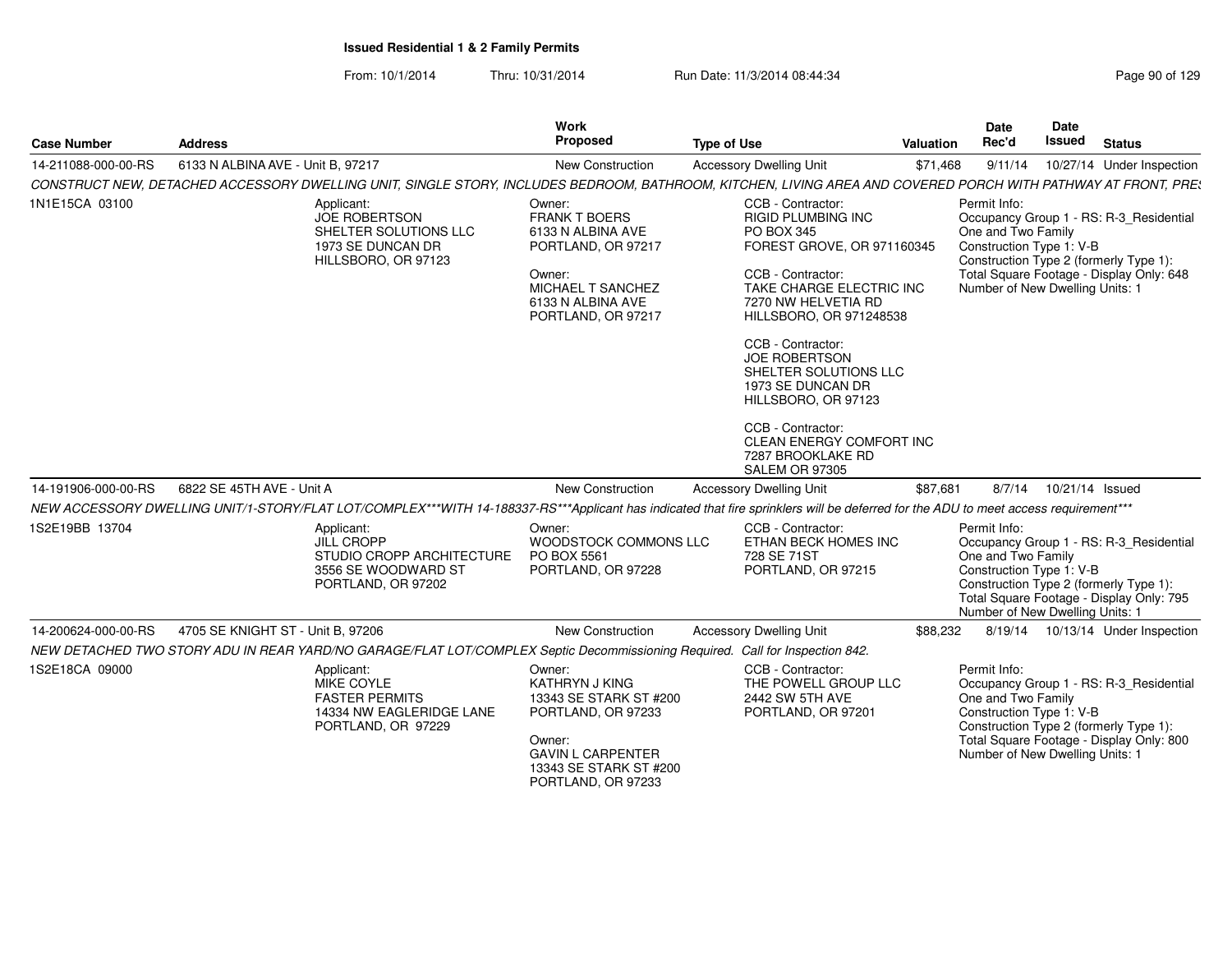From: 10/1/2014Thru: 10/31/2014 Run Date: 11/3/2014 08:44:34 Research 2010 129

|                                                                                                   |                                                                                                                                                   | Work<br>Proposed                                                                                                                                               |                                                                                                                                                                                                                 |           | <b>Date</b><br>Rec'd                                                  | <b>Date</b><br>Issued |                                                                                                                                   |
|---------------------------------------------------------------------------------------------------|---------------------------------------------------------------------------------------------------------------------------------------------------|----------------------------------------------------------------------------------------------------------------------------------------------------------------|-----------------------------------------------------------------------------------------------------------------------------------------------------------------------------------------------------------------|-----------|-----------------------------------------------------------------------|-----------------------|-----------------------------------------------------------------------------------------------------------------------------------|
| <b>Case Number</b>                                                                                | <b>Address</b>                                                                                                                                    |                                                                                                                                                                | <b>Type of Use</b>                                                                                                                                                                                              | Valuation |                                                                       |                       | <b>Status</b>                                                                                                                     |
| 13-236257-REV-01-RS                                                                               | 7005 NE 17TH AVE - Unit B, 97211                                                                                                                  | New Construction                                                                                                                                               | <b>Accessory Dwelling Unit</b>                                                                                                                                                                                  | \$150     | 10/27/14                                                              | 10/27/14 Issued       |                                                                                                                                   |
|                                                                                                   | ADDED VALUE REVISION TO ADD CEILING TO BEDROOM AND BATHROOM                                                                                       |                                                                                                                                                                |                                                                                                                                                                                                                 |           |                                                                       |                       |                                                                                                                                   |
| 1N1E14AC 10800                                                                                    | Applicant:<br><b>EFREM MACON</b><br>5015 NE GOING ST<br>PORTLAND, OR 97218-2039                                                                   | Owner:<br><b>BARBARA K MACON</b><br>5015 NE GOING ST<br>PORTLAND, OR 97218-2039<br>Owner:<br><b>EFREM MACON</b><br>5015 NE GOING ST<br>PORTLAND, OR 97218-2039 | CCB - Contractor:<br><b>LAMPKIN GENERAL</b><br><b>CONTRACTOR LLC</b><br>1757 NE MORGAN<br>PORTLAND, OR 97211<br>CCB - Contractor:<br><b>EMPIRE PLUMBING LLC</b><br>19572 SW TREEHOUSE LN<br>BEAVERTON, OR 97007 |           | Permit Info:<br>One and Two Family<br>Construction Type 1: V-B        |                       | Occupancy Group 1 - RS: R-3_Residential<br>Construction Type 2 (formerly Type 1):<br>Total Square Footage - Display Only: 768     |
| 14-209997-000-00-RS                                                                               | 6406 NE 8TH AVE, 97211                                                                                                                            | New Construction                                                                                                                                               | <b>Accessory Structure</b>                                                                                                                                                                                      | \$35,000  | 10/15/14                                                              | 10/15/14 Issued       |                                                                                                                                   |
|                                                                                                   | CONSTRUCT NEW 462 SF ACCESSORY SHOP AT REAR OF PROPERTY, STORAGE SPACE AND UTILITY SINK Septic Decommissioning Required. Call for Inspection 842. |                                                                                                                                                                |                                                                                                                                                                                                                 |           |                                                                       |                       |                                                                                                                                   |
| 1N1E14CB 01900<br><b>WOODLAWN HTS</b><br>BLOCK <sub>8</sub><br>LOT <sub>7</sub><br>N 1/2 OF LOT 8 | Applicant:<br><b>GREGORY A DEBOER</b><br>6406 NE 8TH AVE<br>PORTLAND, OR 97211                                                                    | Owner:<br><b>GREGORY A DEBOER</b><br>6406 NE 8TH AVE<br>PORTLAND, OR 97211<br>Owner:<br><b>MEGAN H DEBOER</b><br>6406 NE 8TH AVE<br>PORTLAND, OR 97211         |                                                                                                                                                                                                                 |           | Permit Info:<br>Garage\Utility Misc.<br>Construction Type 1: V-B      |                       | Occupancy Group 1 - RS: U_Private<br>Construction Type 2 (formerly Type 1):<br>Total Square Footage - Display Only: 462           |
| 14-183217-REV-03-RS                                                                               | 2323 SE CARUTHERS ST, 97214                                                                                                                       | <b>New Construction</b>                                                                                                                                        | <b>Accessory Structure</b>                                                                                                                                                                                      | \$        | 10/27/14                                                              | 10/27/14 Issued       |                                                                                                                                   |
|                                                                                                   | REVISION TO SHIFT PATIO ROOF FARTHER BACK TO NE CORNER OF BUILDING AND REMOVE ONE COLUMN AND INCREASE SIZE OF BEAM.                               |                                                                                                                                                                |                                                                                                                                                                                                                 |           |                                                                       |                       |                                                                                                                                   |
| 1S1E02DD 06800<br>MURRAYMEAD<br><b>BLOCK7</b><br>LOT <sub>6</sub>                                 | Applicant:<br><b>CIARAN FITZGERALD</b><br>6516 SE HAROLD<br>PORTLAND, OR 97206                                                                    | Owner:<br><b>MARK RUIS</b><br>2323 SE CARUTHERS ST<br>PORTLAND, OR 97214-5519                                                                                  | CCB - Contractor:<br>SAGE SIDING INC<br>7025 SW 78TH AVE<br>PORTLAND, OR 97223                                                                                                                                  |           | Permit Info:<br>One and Two Family<br>Construction Type 1: V-B        |                       | Occupancy Group 1 - RS: R-3_Residential<br>Construction Type 2 (formerly Type 1): V-B<br>Total Square Footage - Display Only: 387 |
| 14-167673-DFS-01-RS                                                                               | 7506 SE HOLGATE BLVD, 97206                                                                                                                       | New Construction                                                                                                                                               | <b>Accessory Structure</b>                                                                                                                                                                                      | \$1.100   | 10/16/14  10/16/14  Issued                                            |                       |                                                                                                                                   |
| <b>DFS FOR TRUSSES</b>                                                                            |                                                                                                                                                   |                                                                                                                                                                |                                                                                                                                                                                                                 |           |                                                                       |                       |                                                                                                                                   |
| 1S2E17AB 03400<br><b>LOOMIS PK</b><br>BLOCK 11<br>INC 1/2 VAC SE PARDEE ST ADJ LOT 7              | Applicant:<br><b>JULIE PFLUKE</b><br>5223 NE 19TH<br>PORTLAND, OR 97211                                                                           | Owner:<br><b>JESSICA GUERNSEY</b><br>7506 SE HOLGATE BLVD<br>PORTLAND, OR 97206-3360                                                                           | CCB - Contractor:<br><b>JULIE PFLUKE</b><br>5223 NE 19TH<br>PORTLAND, OR 97211                                                                                                                                  |           | Permit Info:<br>Patios, Porches, Carports<br>Construction Type 1: V-B |                       | Occupancy Group 1 - RS: U_Decks,<br>Construction Type 2 (formerly Type 1):<br>Total Square Footage - Display Only: 608            |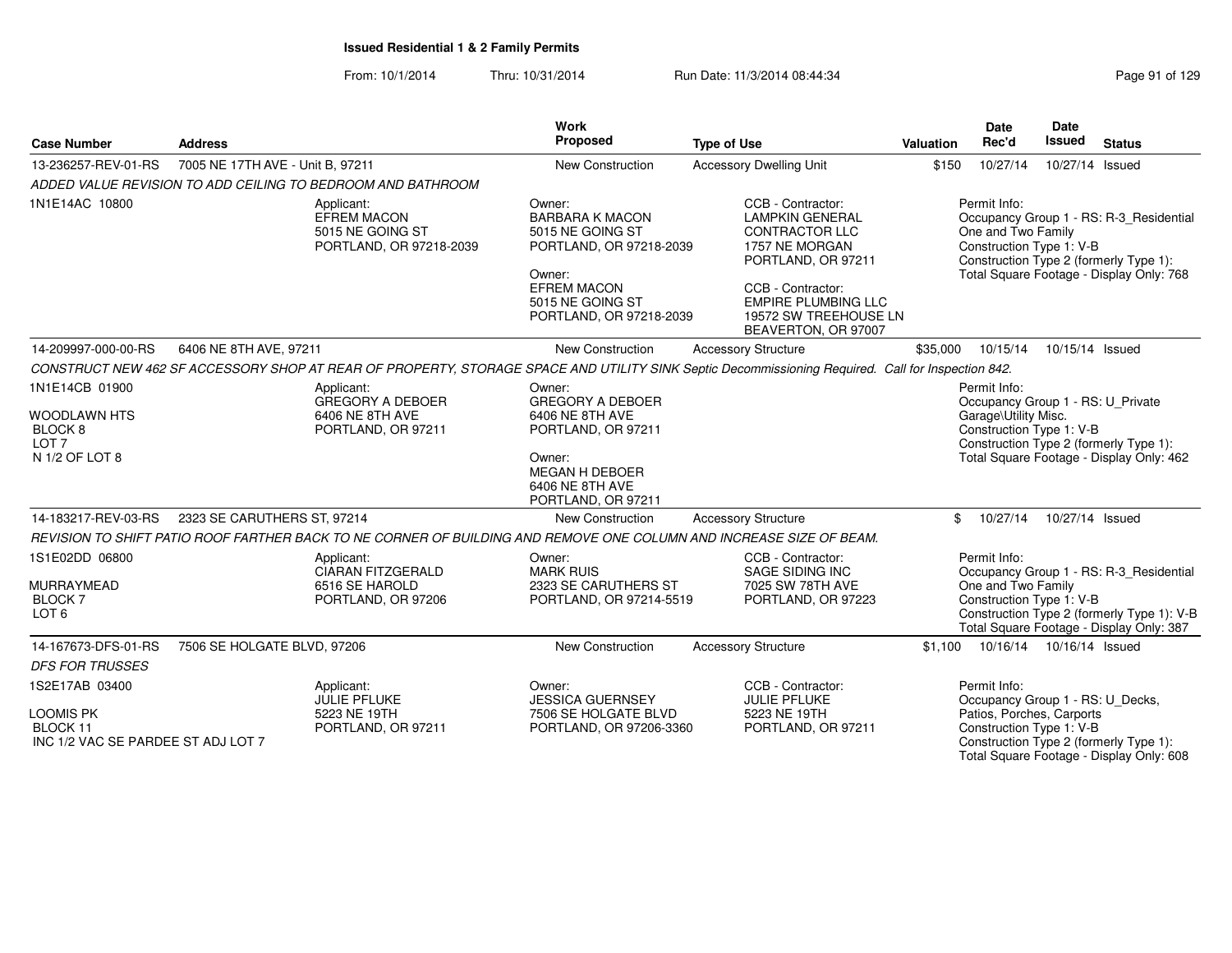|                                                                                                         |                                                     |                                                                                                                     | <b>Work</b>                                                                                                                                              |                                                                                                                           |                  | <b>Date</b>                                                                                               | Date                       |                                                                                                                                    |
|---------------------------------------------------------------------------------------------------------|-----------------------------------------------------|---------------------------------------------------------------------------------------------------------------------|----------------------------------------------------------------------------------------------------------------------------------------------------------|---------------------------------------------------------------------------------------------------------------------------|------------------|-----------------------------------------------------------------------------------------------------------|----------------------------|------------------------------------------------------------------------------------------------------------------------------------|
| <b>Case Number</b>                                                                                      | <b>Address</b>                                      |                                                                                                                     | <b>Proposed</b>                                                                                                                                          | <b>Type of Use</b>                                                                                                        | <b>Valuation</b> | Rec'd                                                                                                     | <b>Issued</b>              | <b>Status</b>                                                                                                                      |
| 14-210666-REV-01-RS                                                                                     | 6658 N BANK ST, 97203                               |                                                                                                                     | New Construction                                                                                                                                         | <b>Accessory Structure</b>                                                                                                |                  | \$<br>10/17/14                                                                                            | 10/17/14 Issued            |                                                                                                                                    |
|                                                                                                         |                                                     | REVISION TO CHANGE THE LOCATION OF ACCESSORY STRUCTURE BATHROOM, MOVING TO 10' FROM HOUSE, ORIGINALLY 20' FROM HOME |                                                                                                                                                          |                                                                                                                           |                  |                                                                                                           |                            |                                                                                                                                    |
| 1N1E06DB 06400<br><b>EAST ST JOHNS</b><br>BLOCK 6<br>LOT <sub>13</sub>                                  |                                                     | Applicant:<br><b>MARINA BRINK</b><br>6658 N BANK ST<br>PORTLAND, OR 97203-1326                                      | Owner:<br>JOHNNA J BERGMAN<br>6658 N BANK ST<br>PORTLAND, OR 97203-1326<br>Owner:<br><b>MARINA BRINK</b><br>6658 N BANK ST<br>PORTLAND, OR 97203-1326    | CCB - Contractor:<br><b>GREGORY C HEISINGER</b><br>11616 NW ST HELENS RD<br>PORTLAND, OR 97231                            |                  | Permit Info:<br>Occupancy Group 1 - RS: U Private<br>Garage\Utility Misc.<br>Construction Type 1: V-B     |                            | Construction Type 2 (formerly Type 1):<br>Total Square Footage - Display Only: 35                                                  |
| 14-229915-000-00-RS                                                                                     | 5805 SW BOUNDARY ST, 97221                          |                                                                                                                     | New Construction                                                                                                                                         | Decks, Fences, Retaining Walls                                                                                            | \$6.000          | 10/24/14                                                                                                  |                            | 10/24/14 Under Inspection                                                                                                          |
| NEW ELEVATED DECK AT REAR OF HOUSE                                                                      |                                                     |                                                                                                                     |                                                                                                                                                          |                                                                                                                           |                  |                                                                                                           |                            |                                                                                                                                    |
| 1S1E18BD 01600<br>WETMORES SUB TR<br>LOT 2 TL 1600                                                      |                                                     | Applicant:<br><b>RICKS CUSTOM FENCING &amp;</b><br><b>DECKING INC</b><br>4543 SE TV HIGHWAY<br>HILLSBORO, OR 97123  | Owner:<br>CHRIS L JOHNSON<br>5805 SW BOUNDARY ST<br>PORTLAND, OR 97221<br>Owner:<br>RANDEE M WRIGHT-JOHNSON<br>5805 SW BOUNDARY ST<br>PORTLAND, OR 97221 | CCB - Contractor:<br><b>RICKS CUSTOM FENCING &amp;</b><br><b>DECKING INC</b><br>4543 SE TV HIGHWAY<br>HILLSBORO, OR 97123 |                  | Permit Info:<br>Occupancy Group 1 - RS: U_Decks,<br>Patios, Porches, Carports<br>Construction Type 1: V-B |                            | Construction Type 2 (formerly Type 1):<br>Total Square Footage - Display Only: 120                                                 |
| 14-230348-000-00-RS                                                                                     | 3553 SE LONG ST, 97202                              |                                                                                                                     | New Construction                                                                                                                                         | Decks, Fences, Retaining Walls                                                                                            | \$5,800          | 10/27/14                                                                                                  | 10/27/14 Issued            |                                                                                                                                    |
|                                                                                                         | CONSTRUCT NEW 30 FT LONG RETAINING WALL IN BACKYARD |                                                                                                                     |                                                                                                                                                          |                                                                                                                           |                  |                                                                                                           |                            |                                                                                                                                    |
| 1S1E13AB 02600<br><b>EASTREED CREST</b><br>BLOCK <sub>2</sub><br>W 41.75' OF LOT 1&3 & E 15.5' OF LOT 4 |                                                     | Applicant:<br>ANDREW FITTERER<br>3553 SE LONG ST<br>PORTLAND, OR 97202-3354                                         | Owner:<br><b>ANDREW FITTERER</b><br>3553 SE LONG ST<br>PORTLAND, OR 97202-3354                                                                           | CCB - Contractor:<br>PRESTIGE DESIGN & GENERAL<br>CONTRACTING INC<br>12302 NE MARX ST<br>PORTLAND, OR 97230               |                  | Permit Info:<br>Occupancy Group 1 - RS: U Private<br>Garage\Utility Misc.<br>Construction Type 1: V-B     |                            | Construction Type 2 (formerly Type 1):                                                                                             |
| 14-231716-000-00-RS                                                                                     | 6214 NE MALLORY AVE, 97211                          |                                                                                                                     | <b>New Construction</b>                                                                                                                                  | Decks, Fences, Retaining Walls                                                                                            | \$5.000          |                                                                                                           | 10/29/14  10/29/14  Issued |                                                                                                                                    |
|                                                                                                         |                                                     | NEW CONSTRUCTION OF 8' FENCE ALONG SIDES AND BACK OF PROPERTY                                                       |                                                                                                                                                          |                                                                                                                           |                  |                                                                                                           |                            |                                                                                                                                    |
| 1N1E15DA 14100<br><b>PIEDMONT</b><br>BLOCK 39<br>LOT 9&10                                               |                                                     | Applicant:<br>ZOE A DAWSON<br>6214 NE MALLORY AVE<br>PORTLAND, OR 97211-2554                                        | Owner:<br>ZOE A DAWSON<br>6214 NE MALLORY AVE<br>PORTLAND, OR 97211-2554<br>Owner:<br>ERIC T BOYD<br>6214 NE MALLORY AVE<br>PORTLAND, OR 97211-2554      |                                                                                                                           |                  | Permit Info:<br>Occupancy Group 1 - RS: U Private<br>Garage\Utility Misc.<br>Construction Type 1: V-B     |                            | Construction Type 2 (formerly Type 1):<br>Total Square Footage - Display Only: 266                                                 |
| 13-173297-DFS-01-RS                                                                                     | 2515 SE ANKENY ST                                   |                                                                                                                     | New Construction                                                                                                                                         | Duplex                                                                                                                    | \$4.000          | 10/16/13                                                                                                  |                            | 10/1/14 Issued                                                                                                                     |
| <b>DFS - ROOF TRUSSES</b>                                                                               |                                                     |                                                                                                                     |                                                                                                                                                          |                                                                                                                           |                  |                                                                                                           |                            |                                                                                                                                    |
| 1N1E36CC 19002                                                                                          |                                                     | Applicant:<br><b>PATRICK KIBLINGER</b><br><b>GREEN HAMMER</b><br>1323 SE 6th AVE<br>PORTLAND, OR 97214              | Owner:<br><b>ANKENY ROW LLC</b><br>430 SW 13TH AVE #1912<br>PORTLAND, OR 97205                                                                           | CCB - Contractor:<br><b>GREEN HAMMER INC</b><br>1323 SE 6TH AVE<br>PORTLAND OR 97214                                      |                  | Permit Info:<br>One and Two Family<br>Construction Type 1: V-B                                            |                            | Occupancy Group 1 - RS: R-3_Residential<br>Construction Type 2 (formerly Type 1): V-B<br>Total Square Footage - Display Only: 1655 |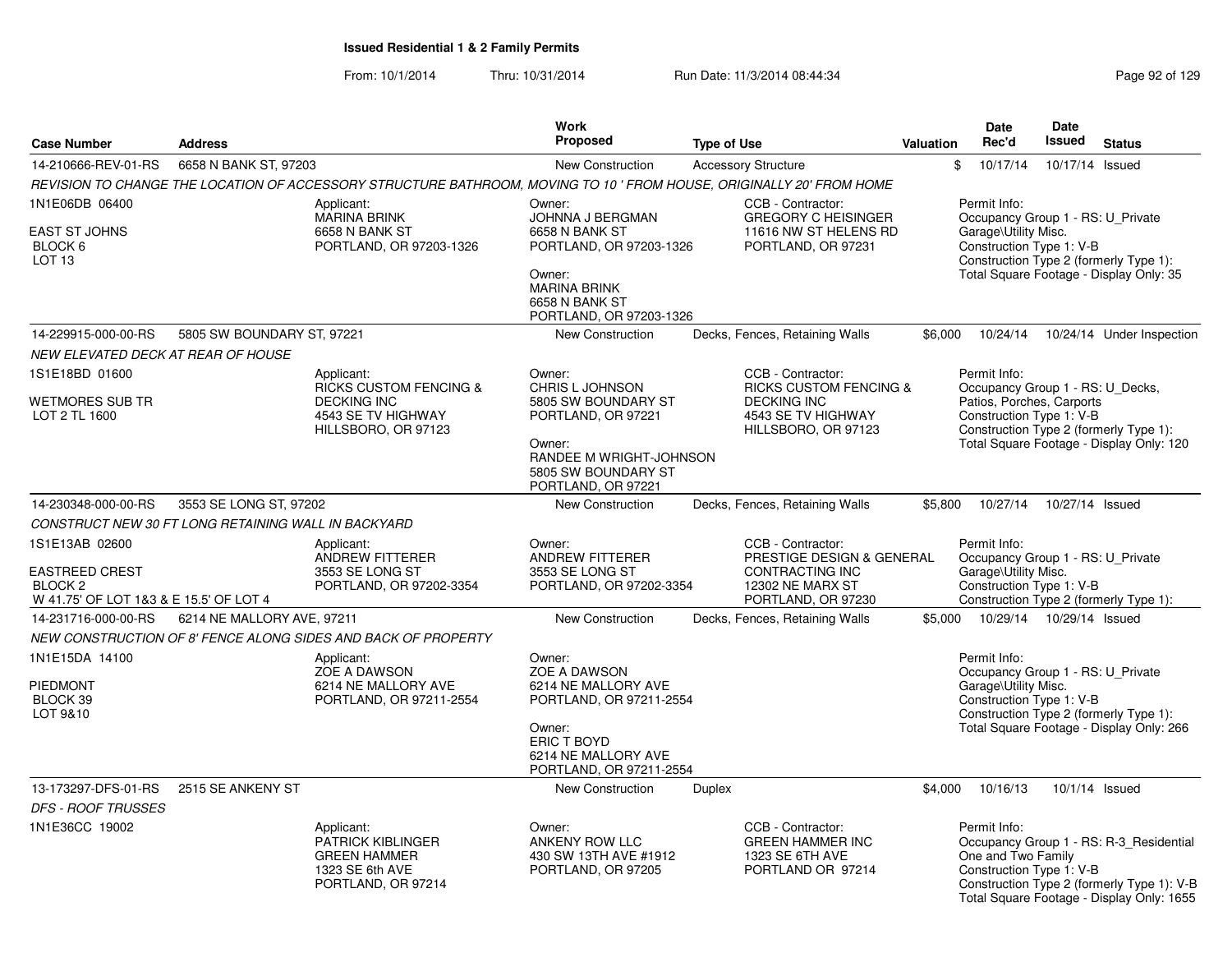From: 10/1/2014Thru: 10/31/2014 Run Date: 11/3/2014 08:44:34 Research 2010 Rage 93 of 129

| <b>Case Number</b>            | <b>Address</b>          |                                                                                                                                                   | Work<br>Proposed                                                               | <b>Type of Use</b> |                                                                                                                  | Valuation | Date<br>Rec'd                                                                                     | Date<br><b>Issued</b>    | <b>Status</b>                                                                                                                      |
|-------------------------------|-------------------------|---------------------------------------------------------------------------------------------------------------------------------------------------|--------------------------------------------------------------------------------|--------------------|------------------------------------------------------------------------------------------------------------------|-----------|---------------------------------------------------------------------------------------------------|--------------------------|------------------------------------------------------------------------------------------------------------------------------------|
| 13-173286-DFS-02-RS           | 2529 SE ANKENY ST       |                                                                                                                                                   | New Construction                                                               | <b>Duplex</b>      |                                                                                                                  | \$4,000   | 10/16/13                                                                                          | 10/1/14 Issued           |                                                                                                                                    |
| <b>DFS - WEB FLOOR JOISTS</b> |                         |                                                                                                                                                   |                                                                                |                    |                                                                                                                  |           |                                                                                                   |                          |                                                                                                                                    |
| 1N1E36CC 19002                |                         | Applicant:<br>PATRICK KIBLINGER<br><b>GREEN HAMMER</b><br>1323 SE 6th AVE<br>PORTLAND, OR 97214                                                   | Owner:<br>ANKENY ROW LLC<br>430 SW 13TH AVE #1912<br>PORTLAND, OR 97205        |                    | CCB - Contractor:<br><b>GREEN HAMMER INC</b><br>1323 SE 6TH AVE<br>PORTLAND OR 97214                             |           | Permit Info:<br>One and Two Family<br>Construction Type 1: V-B                                    |                          | Occupancy Group 1 - RS: R-3_Residential<br>Construction Type 2 (formerly Type 1):<br>Total Square Footage - Display Only: 2952     |
| 13-173286-DFS-01-RS           | 2529 SE ANKENY ST       |                                                                                                                                                   | New Construction                                                               | Duplex             |                                                                                                                  | \$4,000   | 10/16/13                                                                                          | 10/1/14 Issued           |                                                                                                                                    |
| <b>DFS - ROOF TRUSSES</b>     |                         |                                                                                                                                                   |                                                                                |                    |                                                                                                                  |           |                                                                                                   |                          |                                                                                                                                    |
| 1N1E36CC 19002                |                         | Applicant:<br>PATRICK KIBLINGER<br><b>GREEN HAMMER</b><br>1323 SE 6th AVE<br>PORTLAND, OR 97214                                                   | Owner:<br><b>ANKENY ROW LLC</b><br>430 SW 13TH AVE #1912<br>PORTLAND, OR 97205 |                    | CCB - Contractor:<br><b>GREEN HAMMER INC</b><br>1323 SE 6TH AVE<br>PORTLAND OR 97214                             |           | Permit Info:<br>One and Two Family<br>Construction Type 1: V-B                                    |                          | Occupancy Group 1 - RS: R-3 Residential<br>Construction Type 2 (formerly Type 1):<br>Total Square Footage - Display Only: 2952     |
| 13-173297-DFS-02-RS           | 2515 SE ANKENY ST       |                                                                                                                                                   | <b>New Construction</b>                                                        | Duplex             |                                                                                                                  | \$4,000   | 10/16/13                                                                                          | 10/1/14 Issued           |                                                                                                                                    |
| <b>DFS - WEB FLOOR JOISTS</b> |                         |                                                                                                                                                   |                                                                                |                    |                                                                                                                  |           |                                                                                                   |                          |                                                                                                                                    |
| 1N1E36CC 19002                |                         | Applicant:<br>PATRICK KIBLINGER<br><b>GREEN HAMMER</b><br>1323 SE 6th AVE<br>PORTLAND, OR 97214                                                   | Owner:<br>ANKENY ROW LLC<br>430 SW 13TH AVE #1912<br>PORTLAND, OR 97205        |                    | CCB - Contractor:<br><b>GREEN HAMMER INC</b><br>1323 SE 6TH AVE<br>PORTLAND OR 97214                             |           | Permit Info:<br>One and Two Family<br>Construction Type 1: V-B                                    |                          | Occupancy Group 1 - RS: R-3_Residential<br>Construction Type 2 (formerly Type 1): V-B<br>Total Square Footage - Display Only: 1655 |
| 14-165631-000-00-RS           | 18 N MONROE ST, 97227   |                                                                                                                                                   | New Construction                                                               | <b>Duplex</b>      |                                                                                                                  | \$172,714 |                                                                                                   | 6/5/14  10/17/14  Issued |                                                                                                                                    |
|                               |                         | NEW DUPLEX/3 STORY/ FLAT LOT/NO GARAGE/ECOROOF/ COMPLEX***FIRE SPRINKLERS TO BE DEFFERED SUBMITTAL***                                             |                                                                                |                    |                                                                                                                  |           |                                                                                                   |                          |                                                                                                                                    |
| 1N1E27AB 13600                |                         | Applicant:<br>ROBERT FRY<br>COLAB ARCHITECTURE & URBAN 1409 NE 17TH AVE<br><b>DESIGN LLC</b><br>421 SW 6TH AVENUE, STE 1250<br>PORTLAND, OR 97204 | Owner:<br><b>TIMOTHY P BROWN</b><br>PORTLAND, OR 97232                         |                    | CCB - Contractor:<br><b>BUZZ WALLACE</b><br>SKYWARD CONSTRUCTION<br>15908 NE 10TH AVENUE<br>RIDGEFIELD, WA 98642 |           | Permit Info:<br>One and Two Family<br>Construction Type 1: V-B<br>Number of New Dwelling Units: 2 |                          | Occupancy Group 1 - RS: R-3_Residential<br>Construction Type 2 (formerly Type 1):<br>Total Square Footage - Display Only: 1566     |
| 14-164917-000-00-RS           | 4234 SE 16TH AVE, 97202 |                                                                                                                                                   | <b>New Construction</b>                                                        | Garage/Carport     |                                                                                                                  | \$14,953  |                                                                                                   | 6/5/14  10/27/14  Issued |                                                                                                                                    |
|                               |                         | NEW DETACHED 1 CAR GARAGE/1-STORY/FLAT LOT/SIMPLE****WITH NSFR 14-164912-RS****                                                                   |                                                                                |                    |                                                                                                                  |           |                                                                                                   |                          |                                                                                                                                    |
| 1S1E11DC 08200                |                         | Applicant:<br>Mike Coyle                                                                                                                          | Owner:<br>DB PROPERTIES LLC                                                    |                    | CCB - Contractor:<br>ANLON CONSTRUCTION LLC                                                                      |           | Permit Info:<br>Occupancy Group 1 - RS: U_Private                                                 |                          |                                                                                                                                    |
| <b>BOISES ADD</b><br>BLOCK 8  |                         | <b>Faster Permits</b><br>14334 NW EAGLERIDGE LANE                                                                                                 | 5771 SE INTERNATIONAL WAY                                                      |                    | 16981 SE SPRAY AVE                                                                                               |           | Garage\Utility Misc.<br>Construction Type 1: V-B                                                  |                          |                                                                                                                                    |
| LOT 7&8                       |                         | PORTLAND, OR 97229                                                                                                                                | MILWAUKIE, OR 97222-4614                                                       |                    | MILWAUKIE, OR 97267                                                                                              |           |                                                                                                   |                          | Construction Type 2 (formerly Type 1):<br>Total Square Footage - Display Only: 352                                                 |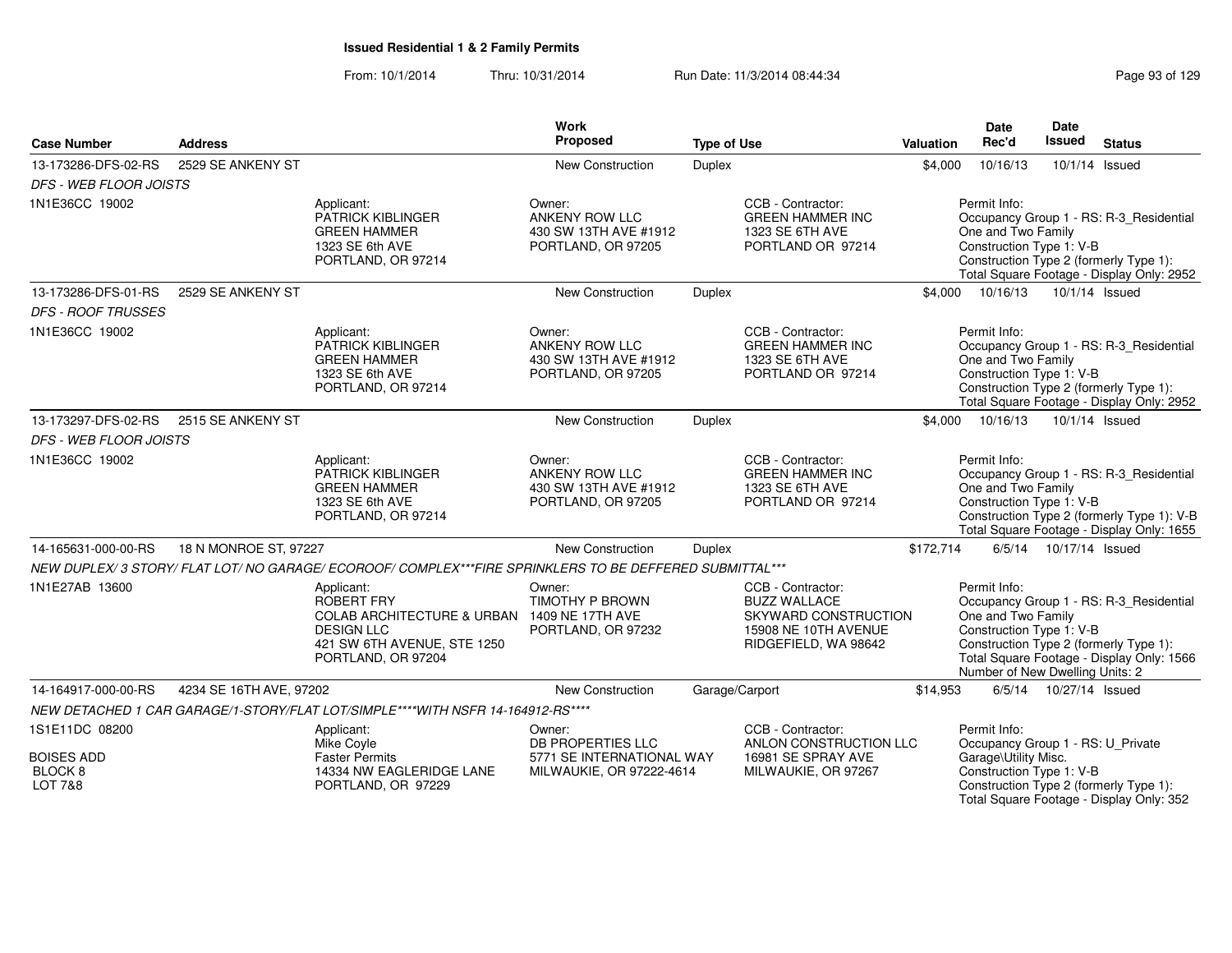| <b>Case Number</b>                                                                                      | <b>Address</b>                                                                                                                                                     |                                                                           | Work<br><b>Proposed</b>                                                                                                                      | <b>Type of Use</b>                                                       |                                                 | Valuation | <b>Date</b><br>Rec'd                                                                                  | <b>Date</b><br><b>Issued</b> | <b>Status</b>                                                                       |
|---------------------------------------------------------------------------------------------------------|--------------------------------------------------------------------------------------------------------------------------------------------------------------------|---------------------------------------------------------------------------|----------------------------------------------------------------------------------------------------------------------------------------------|--------------------------------------------------------------------------|-------------------------------------------------|-----------|-------------------------------------------------------------------------------------------------------|------------------------------|-------------------------------------------------------------------------------------|
| 14-229963-000-00-RS                                                                                     | 15812 NE STANTON ST, 97230                                                                                                                                         |                                                                           | New Construction                                                                                                                             | Garage/Carport                                                           |                                                 | \$5,000   | 10/30/14                                                                                              | 10/30/14 Issued              |                                                                                     |
|                                                                                                         | LEGALIZE 864 SF DETACHED GARAGE, 2 STORIES, 2ND FLOOR TO BE USED AS STORAGE, INSTALL TWO 3' WIDE CONCRETE DRIVE STRIPS TO NEW GARAGE.*RESPONSE TO AL FOLDER 14-21\ |                                                                           |                                                                                                                                              |                                                                          |                                                 |           |                                                                                                       |                              |                                                                                     |
| 1N2E25AD 03100<br><b>BARKERBROOK</b><br>BLOCK <sub>3</sub><br>LOT <sub>11</sub>                         | Applicant:<br><b>RICK E MYRON</b><br>15812 NE STANTON ST                                                                                                           | Owner:<br>PORTLAND, OR 97230-5159<br>Owner:                               | <b>RICK E MYRON</b><br>15812 NE STANTON ST<br>PORTLAND, OR 97230-5159<br>JOSEPHINE E MYRON<br>15812 NE STANTON ST<br>PORTLAND, OR 97230-5159 |                                                                          |                                                 |           | Permit Info:<br>Occupancy Group 1 - RS: U_Private<br>Garage\Utility Misc.<br>Construction Type 1: V-B |                              | Construction Type 2 (formerly Type 1):<br>Total Square Footage - Display Only: 1728 |
| 14-171262-000-00-RS                                                                                     | 7608 N OMAHA AVE, 97217                                                                                                                                            |                                                                           | New Construction                                                                                                                             | Garage/Carport                                                           |                                                 | \$10,195  | 6/18/14                                                                                               | 10/31/14 Issued              |                                                                                     |
|                                                                                                         | NEW DETACHED GARAGE/FLAT LOT/COMPLEX***WITH NSFR 14-171255-RS***                                                                                                   |                                                                           |                                                                                                                                              |                                                                          |                                                 |           |                                                                                                       |                              |                                                                                     |
| 1N1E09DC 20400<br><b>GRAYBROOK</b><br>BLOCK 1<br>N 5' OF LOT 10<br>LOT <sub>11</sub><br>S 10' OF LOT 12 | Applicant:<br><b>KEVIN PARTAIN</b><br><b>URBAN VISIONS</b><br>223 NE 56TH AVE<br>PORTLAND, OR 97213                                                                | Owner:                                                                    | PORTLAND REDEVELOPMENT LLC CORNICE GROUP LLC<br>PO BOX 11778<br>PORTLAND, OR 97211                                                           | CCB - Contractor:<br>PO BOX 11778<br>PORTLAND, OR 97211                  |                                                 |           | Permit Info:<br>Occupancy Group 1 - RS: U_Private<br>Garage\Utility Misc.<br>Construction Type 1: V-B |                              | Construction Type 2 (formerly Type 1):<br>Total Square Footage - Display Only: 240  |
| 14-225281-000-00-RS                                                                                     | 3776 N COLONIAL AVE, 97227                                                                                                                                         |                                                                           | New Construction                                                                                                                             | Garage/Carport                                                           |                                                 | \$18,000  | 10/14/14                                                                                              | 10/14/14 Issued              |                                                                                     |
|                                                                                                         | CONSTRUCT NEW 408 SF DETACHED GARAGE AT REAR OF PROPERTY, EXTEND EXISTING DRIVEWAY TO NEW GARAGE.                                                                  |                                                                           |                                                                                                                                              |                                                                          |                                                 |           |                                                                                                       |                              |                                                                                     |
| 1N1E21DD 09600<br><b>OVERLOOK</b><br>BLOCK 22<br>LOT <sub>12</sub>                                      | Applicant:<br><b>JOHN CHU</b><br><b>JTC INC</b><br>CLACKAMAS, OR 97086                                                                                             | Owner:<br>11540 SE SOUTHERN LITES DRIVE PORTLAND, OR 97227-1004<br>Owner: | <b>WILLIAM D COE</b><br>3776 N COLONIAL AVE<br>JASMINE P S SONODA-COE<br>3776 N COLONIAL AVE<br>PORTLAND, OR 97227-1004                      | CCB - Contractor:<br><b>UBD LLC</b><br>PO BOX 637<br>WEST LINN, OR 97068 |                                                 |           | Permit Info:<br>Occupancy Group 1 - RS: U Private<br>Garage\Utility Misc.<br>Construction Type 1: V-B |                              | Construction Type 2 (formerly Type 1):<br>Total Square Footage - Display Only: 408  |
| 14-198002-000-00-RS                                                                                     | 5848 SE STEELE ST, 97206                                                                                                                                           |                                                                           | New Construction                                                                                                                             | Garage/Carport                                                           |                                                 | \$11,215  | 8/14/14                                                                                               | 10/15/14 Issued              |                                                                                     |
|                                                                                                         | NEW DETACHED 1-STORY GARAGE/FLAT LOT/COMPLEX***WITH 14-197998-RS*** Septic Decommissioning Required. Call for Inspection 842.                                      |                                                                           |                                                                                                                                              |                                                                          |                                                 |           |                                                                                                       |                              |                                                                                     |
| 1S2E18AD 13200<br><b>TREMONT PK</b><br>BLOCK 17<br>LOT <sub>20</sub>                                    | Applicant:<br><b>MIKE COYLE</b><br><b>FASTER PERMITS</b><br>PORTLAND, OR 97229                                                                                     | Owner:<br>14334 NW EAGLERIDGE LANE                                        | K & C CUSTOM HOMES LLC<br>300 W 15TH ST #300-4<br>VANCOUVER, WA 98660-2927                                                                   | CCB - Contractor:<br>PORTLAND, OR 97239                                  | K & C CUSTOM HOMES LLC<br>3720 SW BOND AVE #308 |           | Permit Info:<br>Occupancy Group 1 - RS: U_Private<br>Garage\Utility Misc.<br>Construction Type 1: V-B |                              | Construction Type 2 (formerly Type 1):<br>Total Square Footage - Display Only: 264  |
| 14-197986-000-00-RS                                                                                     | 5848 SE STEELE ST, 97206                                                                                                                                           |                                                                           | <b>New Construction</b>                                                                                                                      | Garage/Carport                                                           |                                                 | \$11,215  |                                                                                                       | 8/14/14  10/15/14  Issued    |                                                                                     |
|                                                                                                         | NEW DETACHED GARAGE/1-STORY/FLAT LOT/COMPLEX***WITH 14-197977-RS*** Septic Decommissioning Required. Call for Inspection 842.                                      |                                                                           |                                                                                                                                              |                                                                          |                                                 |           |                                                                                                       |                              |                                                                                     |
| 1S2E18AD 13200<br><b>TREMONT PK</b><br>BLOCK 17<br>LOT <sub>20</sub>                                    | Applicant:<br>MIKE COYLE<br><b>FASTER PERMITS</b><br>PORTLAND, OR 97229                                                                                            | Owner:<br>14334 NW EAGLERIDGE LANE                                        | K & C CUSTOM HOMES LLC<br>300 W 15TH ST #300-4<br>VANCOUVER, WA 98660-2927                                                                   | CCB - Contractor:<br>PORTLAND, OR 97239                                  | K & C CUSTOM HOMES LLC<br>3720 SW BOND AVE #308 |           | Permit Info:<br>Occupancy Group 1 - RS: U Private<br>Garage\Utility Misc.<br>Construction Type 1: V-B |                              | Construction Type 2 (formerly Type 1):<br>Total Square Footage - Display Only: 264  |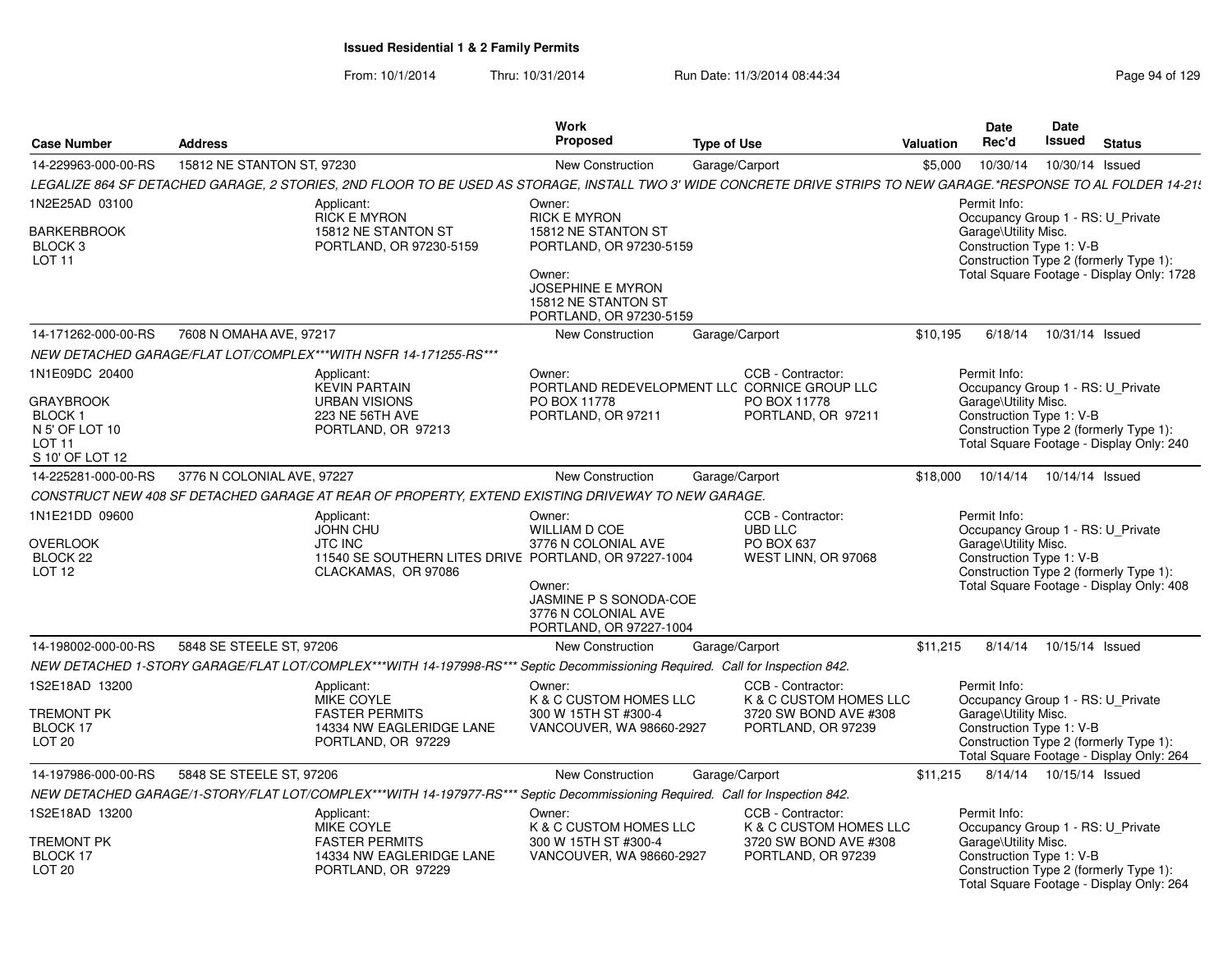From: 10/1/2014Thru: 10/31/2014 Run Date: 11/3/2014 08:44:34 Research 2010 Rage 95 of 129

| <b>Case Number</b>                                                 | <b>Address</b>                                                                                                                                                                                                                | Work<br><b>Proposed</b>                                                                                                                                             | <b>Type of Use</b>                                                                                                    | Valuation | Date<br>Rec'd                                                                                         | Date<br><b>Issued</b>     | <b>Status</b>                                                                          |
|--------------------------------------------------------------------|-------------------------------------------------------------------------------------------------------------------------------------------------------------------------------------------------------------------------------|---------------------------------------------------------------------------------------------------------------------------------------------------------------------|-----------------------------------------------------------------------------------------------------------------------|-----------|-------------------------------------------------------------------------------------------------------|---------------------------|----------------------------------------------------------------------------------------|
| 14-226248-000-00-RS                                                | 1905 SE 44TH AVE, 97215                                                                                                                                                                                                       | <b>New Construction</b>                                                                                                                                             | Garage/Carport                                                                                                        | \$20,390  | 10/16/14                                                                                              | 10/16/14                  | Issued                                                                                 |
|                                                                    | CONSTRUCT NEW 480 SF DETACHED GARAGE WITH 189 SF NONHABITABLE LOFT, EXTEND DRIVEWAY AT NEW GARAGE                                                                                                                             |                                                                                                                                                                     |                                                                                                                       |           |                                                                                                       |                           |                                                                                        |
| 1S2E06CB 11800<br><b>FAILING ADD</b><br><b>BLOCK 4 TL 11800</b>    | Applicant:<br><b>JOSEPH A KARMAN</b><br>1905 SE 44TH AVE<br>PORTLAND, OR 97215-3128                                                                                                                                           | Owner:<br><b>JOSEPH A KARMAN</b><br>1905 SE 44TH AVE<br>PORTLAND, OR 97215-3128<br>Owner:<br>DEBORAH A KARMAN<br><b>1905 SE 44TH AVE</b><br>PORTLAND, OR 97215-3128 |                                                                                                                       |           | Permit Info:<br>Occupancy Group 1 - RS: U_Private<br>Garage\Utility Misc.<br>Construction Type 1: V-B |                           | Construction Type 2 (formerly Type 1):<br>Total Square Footage - Display Only: 480     |
| 14-191712-REV-01-RS                                                | 6833 SW 36TH AVE, 97219                                                                                                                                                                                                       | <b>New Construction</b>                                                                                                                                             | Garage/Carport                                                                                                        | \$500     | 10/16/14                                                                                              | 10/16/14 Issued           |                                                                                        |
|                                                                    | REVISION - RECONFIGURE WINDOWS AND ADD FRENCH DOORS TO WEST ELEVATION; MODIFY FLOOR FRAMING SYSTEMthere can not be more than 4 ft unbalanced back fill for this FDN plans were and the State of the State of the State of the |                                                                                                                                                                     |                                                                                                                       |           |                                                                                                       |                           |                                                                                        |
| 1S1E20BA 01500<br>LYNDHURST<br>BLOCK 6<br>LOT 7-12                 | Applicant:<br><b>JOSHUA HILTON</b><br>2FORM ARCHITECTURE<br>612 NE 28TH AVE<br>PORTLAND OR 97232                                                                                                                              | Owner:<br>ELIZABETH M SHANE<br>6800 SW 37TH AVE<br>PORTLAND, OR 97219-1608                                                                                          | CCB - Contractor:<br><b>GRAVITATE DESIGN + BUILD INC</b><br>3330 SO STATE ST STE V-423<br>LAKE OSWEGO, OR 97034       |           | Permit Info:<br>Occupancy Group 1 - RS: U_Private<br>Garage\Utility Misc.<br>Construction Type 1: V-B |                           | Construction Type 2 (formerly Type 1):<br>Total Square Footage - Display Only: 1440    |
| 14-224972-000-00-RS                                                | 7716 N MISSISSIPPI AVE, 97217                                                                                                                                                                                                 | New Construction                                                                                                                                                    | Garage/Carport                                                                                                        | \$74,578  |                                                                                                       |                           | 10/16/14  10/16/14  Under Inspection                                                   |
|                                                                    | NEW 484 SF DETACHED GARAGE WITH SECOND FLOOR LIVING SPACE - TWO BEDROOMS AND ONE BATHROOM; NOT AN ADU                                                                                                                         |                                                                                                                                                                     |                                                                                                                       |           |                                                                                                       |                           |                                                                                        |
| 1N1E10CD 06000<br><b>FAIRPORT</b><br>BLOCK <sub>2</sub><br>LOT 5&6 | Applicant:<br>KONZ CONSTRUCTION LLC<br>9300 SE TENINO CT.<br>PORTLAND, OR 97266                                                                                                                                               | Owner:<br><b>CHRISTIE L NIELSEN</b><br>7716 N MISSISSIPPI AVE<br>PORTLAND, OR 97217-1356                                                                            | CCB - Contractor:<br>KONZ CONSTRUCTION LLC<br>9300 SE TENINO CT.<br>PORTLAND, OR 97266                                |           | Permit Info:<br>Occupancy Group 1 - RS: U_Private<br>Garage\Utility Misc.<br>Construction Type 1: V-B |                           | Construction Type 2 (formerly Type 1): V-B<br>Total Square Footage - Display Only: 998 |
| 14-188377-000-00-RS                                                | 7104 NE SISKIYOU ST, 97213                                                                                                                                                                                                    | New Construction                                                                                                                                                    | Garage/Carport                                                                                                        | \$9,346   |                                                                                                       | 7/23/14  10/17/14  Issued |                                                                                        |
|                                                                    | NEW ONE STORY ONE CAR GARAGE***WITH NSFR 14-188363-RS*** Septic Decommissioning Required. Call for Inspection 842.                                                                                                            |                                                                                                                                                                     |                                                                                                                       |           |                                                                                                       |                           |                                                                                        |
| 1N2E29BA 17200<br>SISKIYOU ADD<br>BLOCK 1<br>LOT <sub>6</sub>      | Applicant:<br>MIKE COYLE<br><b>FASTER PERMITS</b><br>14334 NW EAGLERIDGE LANE<br>PORTLAND, OR 97229                                                                                                                           | Owner:<br>EVERETT CUSTOM HOMES INC<br>735 SW 158TH AVE #180<br>BEAVERTON, OR 97006-4952                                                                             | CCB - Contractor:<br><b>VIC REMMERS</b><br>EVERETT CUSTOM HOMES INC<br>735 SW 158TH AVE STE 180<br>BEAVERTON OR 97008 |           | Permit Info:<br>Occupancy Group 1 - RS: U_Private<br>Garage\Utility Misc.<br>Construction Type 1: V-B |                           | Construction Type 2 (formerly Type 1):<br>Total Square Footage - Display Only: 220     |
| 14-116293-REV-01-RS                                                | 7036 SE 19TH AVE, 97202                                                                                                                                                                                                       | <b>New Construction</b>                                                                                                                                             | Garage/Carport                                                                                                        | \$        | 10/22/14  10/22/14  Issued                                                                            |                           |                                                                                        |
|                                                                    | REVISION - INCREASE SIZE OF WINDOW AND RELOCATE HOLD DOWN                                                                                                                                                                     |                                                                                                                                                                     |                                                                                                                       |           |                                                                                                       |                           |                                                                                        |
| 1S1E23AA 14700<br>WESTMORELAND<br>BLOCK 21<br>LOT <sub>4</sub>     | Applicant:<br><b>WILLIAM VAN OOSTRUM</b><br>7036 SE 19TH AVE<br>PORTLAND, OR 97202                                                                                                                                            | Owner:<br><b>WILLIAM VAN OOSTRUM</b><br>7036 SE 19TH AVE<br>PORTLAND, OR 97202<br>Owner:<br>MOLLY VAN OOSTRUM<br>7036 SE 19TH AVE<br>PORTLAND, OR 97202             |                                                                                                                       |           | Permit Info:<br>Occupancy Group 1 - RS: U_Private<br>Garage\Utility Misc.<br>Construction Type 1: V-B |                           | Construction Type 2 (formerly Type 1):<br>Total Square Footage - Display Only: 336     |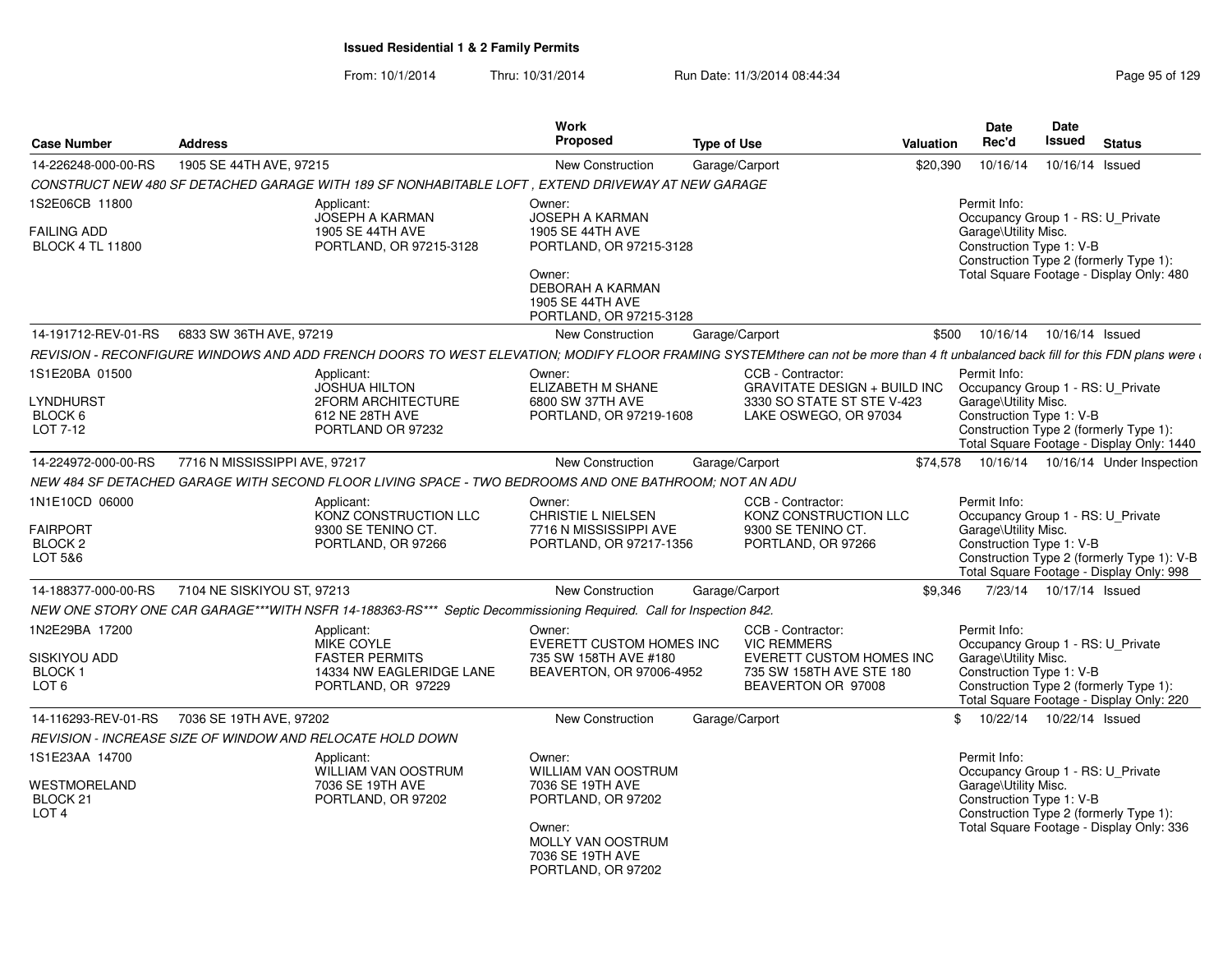| <b>Case Number</b>                                 | <b>Address</b>                                |                                                                                                                                                                  | Work<br>Proposed                            | <b>Type of Use</b> |                                                          | <b>Valuation</b> | <b>Date</b><br>Rec'd                              | Date<br><b>Issued</b>      | <b>Status</b>                                                                       |
|----------------------------------------------------|-----------------------------------------------|------------------------------------------------------------------------------------------------------------------------------------------------------------------|---------------------------------------------|--------------------|----------------------------------------------------------|------------------|---------------------------------------------------|----------------------------|-------------------------------------------------------------------------------------|
| 14-191712-REV-02-RS                                | 6833 SW 36TH AVE, 97219                       |                                                                                                                                                                  | <b>New Construction</b>                     |                    | Garage/Carport                                           |                  | \$<br>10/22/14                                    | 10/22/14 Issued            |                                                                                     |
|                                                    | REVISION TO ROOF FRAMING, NO EXTERIOR CHANGES |                                                                                                                                                                  |                                             |                    |                                                          |                  |                                                   |                            |                                                                                     |
| 1S1E20BA 01500                                     |                                               | Applicant:<br><b>JOSHUA HILTON</b>                                                                                                                               | Owner:<br>ELIZABETH M SHANE                 |                    | CCB - Contractor:<br><b>GRAVITATE DESIGN + BUILD INC</b> |                  | Permit Info:<br>Occupancy Group 1 - RS: U_Private |                            |                                                                                     |
| LYNDHURST<br>BLOCK 6<br>LOT 7-12                   |                                               | 2FORM ARCHITECTURE<br>612 NE 28TH AVE<br>PORTLAND OR 97232                                                                                                       | 6800 SW 37TH AVE<br>PORTLAND, OR 97219-1608 |                    | 3330 SO STATE ST STE V-423<br>LAKE OSWEGO, OR 97034      |                  | Garage\Utility Misc.<br>Construction Type 1: V-B  |                            | Construction Type 2 (formerly Type 1):<br>Total Square Footage - Display Only: 1440 |
| 14-221768-000-00-RS<br><b>NEW POLE BARN/GARAGE</b> | 4300 NE SUMNER ST                             |                                                                                                                                                                  | <b>New Construction</b>                     |                    | Garage/Carport                                           | \$44.179         | 10/6/14                                           |                            | 10/6/14 Under Inspection                                                            |
| 1N2E19BB 11902                                     |                                               | Applicant:<br><b>DAMON F ARCHER</b>                                                                                                                              | Owner:<br><b>DAMON F ARCHER</b>             |                    |                                                          |                  | Permit Info:<br>Occupancy Group 1 - RS: U Private |                            |                                                                                     |
| PARTITION PLAT 2010-67<br>LOT <sub>2</sub>         |                                               | 4262 NE SUMNER ST<br>PORTLAND, OR 97218                                                                                                                          | 4262 NE SUMNER ST<br>PORTLAND, OR 97218     |                    |                                                          |                  | Garage\Utility Misc.<br>Construction Type 1: V-B  |                            | Construction Type 2 (formerly Type 1):<br>Total Square Footage - Display Only: 1040 |
| 14-203993-REV-01-RS                                | 5524 SE OAK ST, 97215                         |                                                                                                                                                                  | New Construction                            |                    | Garage/Carport                                           | \$5,000          | 10/7/14                                           |                            | 10/7/14 Issued                                                                      |
|                                                    |                                               | ADDED VALUE REVISION TO CLOSE OUT OPENING FROM MAIN LEVEL TO SECOND LEVEL: NEW STAIRS, CHANGE CEILING HIGHT ON THE SECOND FLOOR TO 8FT HIGH, AND CHANGE ELEVATI( |                                             |                    |                                                          |                  |                                                   |                            |                                                                                     |
| 1N2E31DC 08400                                     |                                               | Applicant:<br>BILL DUBENKO                                                                                                                                       | Owner:<br><b>MICHAEL REAMS</b>              |                    | CCB - Contractor:<br>BD MANAGEMENT SERVICES INC          |                  | Permit Info:<br>Occupancy Group 1 - RS: U_Private |                            |                                                                                     |
| MT TABOR PL ADD<br><b>BLOCK1</b><br>LOT 5&6        |                                               | 13201 SE NEW ERA RD<br>OREGON CITY, OR 97045                                                                                                                     | 5524 SE OAK ST<br>PORTLAND, OR 97215-1272   |                    | 13201 S NEW ERA RD<br>OREGON CITY, OR 97045              |                  | Garage\Utility Misc.<br>Construction Type 1: V-B  |                            | Construction Type 2 (formerly Type 1):<br>Total Square Footage - Display Only: 320  |
| 14-203993-DFS-01-RS                                | 5524 SE OAK ST, 97215                         |                                                                                                                                                                  | <b>New Construction</b>                     |                    | Garage/Carport                                           | \$800            | 10/7/14                                           |                            | 10/7/14 Issued                                                                      |
| <b>DFS FOR TRUSSES</b>                             |                                               |                                                                                                                                                                  |                                             |                    |                                                          |                  |                                                   |                            |                                                                                     |
| 1N2E31DC 08400                                     |                                               | Applicant:<br><b>BILL DUBENKO</b>                                                                                                                                | Owner:<br><b>MICHAEL REAMS</b>              |                    | CCB - Contractor:<br>BD MANAGEMENT SERVICES INC          |                  | Permit Info:<br>Occupancy Group 1 - RS: U_Private |                            |                                                                                     |
| MT TABOR PL ADD<br><b>BLOCK1</b><br>LOT 5&6        |                                               | 13201 SE NEW ERA RD<br>OREGON CITY, OR 97045                                                                                                                     | 5524 SE OAK ST<br>PORTLAND, OR 97215-1272   |                    | 13201 S NEW ERA RD<br>OREGON CITY, OR 97045              |                  | Garage\Utility Misc.<br>Construction Type 1: V-B  |                            | Construction Type 2 (formerly Type 1):<br>Total Square Footage - Display Only: 320  |
| 14-156605-000-00-RS                                | 1212 SE HARNEY ST - Unit A, 97202             |                                                                                                                                                                  | New Construction                            |                    | Garage/Carport                                           | \$10,960         | 5/14/14                                           |                            | 10/8/14 Issued                                                                      |
|                                                    |                                               | NEW 1-CAR GARAGE/1-STORY/FLAT LOT/SIMPLE***WITH NSFR 14-156590-RS***                                                                                             |                                             |                    |                                                          |                  |                                                   |                            |                                                                                     |
| 1S1E23CD 08900                                     |                                               | Applicant:<br><b>MIKE COYLE</b>                                                                                                                                  | Owner:<br><b>CASEY MEADOWS LLC</b>          |                    | CCB - Contractor:<br>STAFFORD HOMES & LAND LLC           |                  | Permit Info:<br>Occupancy Group 1 - RS: U Private |                            |                                                                                     |
| <b>SELLWOOD</b><br>BLOCK 46<br>LOT <sub>18</sub>   |                                               | <b>FASTER PERMITS</b><br>14334 NW EAGLERIDGE LANE<br>PORTLAND, OR 97229                                                                                          | 386 NW 3RD AVE<br>CANBY, OR 97013           |                    | <b>485 SOUTH STATE ST</b><br>LAKE OSWEGO, OR 97034       |                  | Garage\Utility Misc.<br>Construction Type 1: V-B  |                            | Construction Type 2 (formerly Type 1):<br>Total Square Footage - Display Only: 258  |
| 14-210051-000-00-RS                                | 1922 SW BOONES FERRY LN, 97219                |                                                                                                                                                                  | <b>New Construction</b>                     |                    | Garage/Carport                                           | \$36,703         |                                                   | 10/10/14  10/10/14  Issued |                                                                                     |
| <b>NEW 2 CAR GARAGE</b>                            |                                               |                                                                                                                                                                  |                                             |                    |                                                          |                  |                                                   |                            |                                                                                     |
| 1S1E33CB 02400                                     |                                               | Applicant:<br><b>VITO CHIMIENTI</b>                                                                                                                              |                                             |                    |                                                          |                  | Permit Info:<br>Occupancy Group 1 - RS: U_Private |                            |                                                                                     |
| SECTION 33 1S 1E<br>TL 2400 0.71 ACRES             |                                               | 1922 SW BOONES FERRY LN<br>LAKE OSWEGO, OR 97035-4100                                                                                                            |                                             |                    |                                                          |                  | Garage\Utility Misc.<br>Construction Type 1: V-B  |                            | Construction Type 2 (formerly Type 1):<br>Total Square Footage - Display Only: 864  |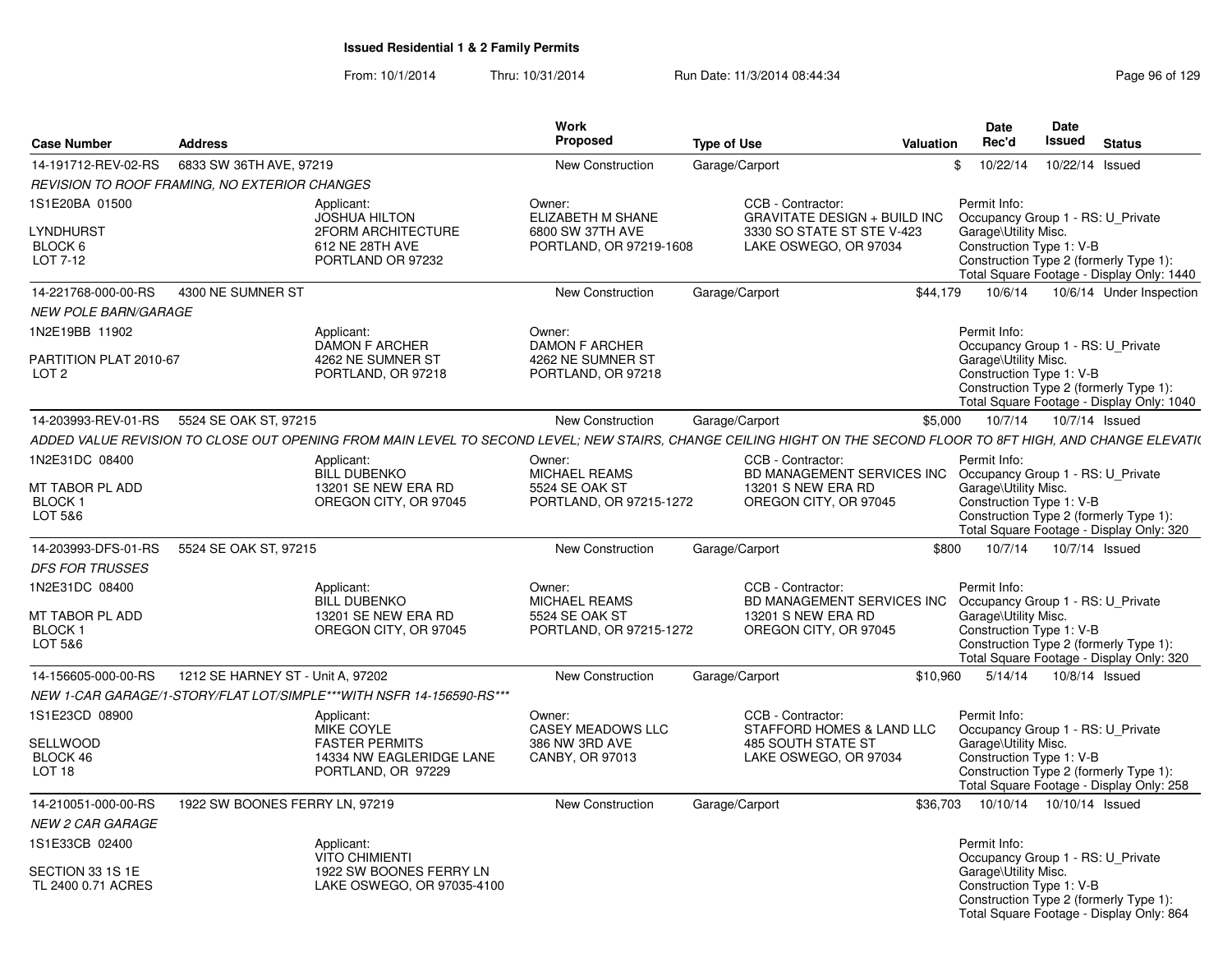| <b>Case Number</b>                                                              | <b>Address</b>                                       |                                                                                                                                     | <b>Work</b><br>Proposed                                                                             | <b>Type of Use</b>                                                                                                      | <b>Valuation</b> | <b>Date</b><br>Rec'd                                                                                  | <b>Date</b><br><b>Issued</b> | <b>Status</b>                                                                           |
|---------------------------------------------------------------------------------|------------------------------------------------------|-------------------------------------------------------------------------------------------------------------------------------------|-----------------------------------------------------------------------------------------------------|-------------------------------------------------------------------------------------------------------------------------|------------------|-------------------------------------------------------------------------------------------------------|------------------------------|-----------------------------------------------------------------------------------------|
| 14-177826-DFS-01-RS<br><b>DFS FOR TRUSSES</b>                                   | 10247 NE PACIFIC ST, 97220                           |                                                                                                                                     | New Construction                                                                                    | Garage/Carport                                                                                                          | \$3,000          | 10/10/14                                                                                              | 10/10/14 Issued              |                                                                                         |
| 1N2E34BC 02700                                                                  |                                                      | Applicant:<br><b>LEON R GIBB</b>                                                                                                    | Owner:<br><b>LEON R GIBB</b>                                                                        |                                                                                                                         |                  | Permit Info:<br>Occupancy Group 1 - RS: U_Private                                                     |                              |                                                                                         |
| <b>TULIP AC</b><br><b>BLOCK1</b><br>S 140' OF LOT 6                             |                                                      | 10247 NE PACIFIC ST<br>PORTLAND, OR 97220-4025                                                                                      | 10247 NE PACIFIC ST<br>PORTLAND, OR 97220-4025                                                      |                                                                                                                         |                  | Garage\Utility Misc.<br>Construction Type 1: V-B                                                      |                              | Construction Type 2 (formerly Type 1):<br>Total Square Footage - Display Only: 832      |
| 14-126088-REV-01-RS                                                             | 4123 NE 27TH AVE, 97211                              |                                                                                                                                     | New Construction                                                                                    | Garage/Carport                                                                                                          |                  | \$<br>10/10/14  10/10/14  Issued                                                                      |                              |                                                                                         |
|                                                                                 | <b>REVISION - EXPAND DRIVEWAY IN FRONT OF GARAGE</b> |                                                                                                                                     |                                                                                                     |                                                                                                                         |                  |                                                                                                       |                              |                                                                                         |
| 1N1E24CB 11000<br><b>ALAMEDA PARK</b>                                           |                                                      | Applicant:<br>ANTHONY M SCHATZ<br>4123 NE 27TH AVE                                                                                  | Owner:<br>ANTHONY M SCHATZ<br>4123 NE 27TH AVE                                                      | CCB - Contractor:<br><b>JARED MACK</b><br><b>JARED MACK CONSTRUCTION</b>                                                |                  | Permit Info:<br>Occupancy Group 1 - RS: U_Private<br>Garage\Utility Misc.                             |                              |                                                                                         |
| BLOCK 35<br>LOT <sub>5</sub>                                                    |                                                      | PORTLAND, OR 97211-6515                                                                                                             | PORTLAND, OR 97211-6515<br>Owner:<br>KAIA L BERGGREN<br>4123 NE 27TH AVE<br>PORTLAND, OR 97211-6515 | 6030 SE 89TH<br>PORTLAND OR 97266                                                                                       |                  | Construction Type 1: V-B                                                                              |                              | Construction Type 2 (formerly Type 1):<br>Total Square Footage - Display Only: 480      |
| 14-160282-REV-01-RS                                                             | 4414 SW SEMLER WAY                                   |                                                                                                                                     | <b>New Construction</b>                                                                             | Garage/Carport                                                                                                          | \$1,000          | 10/13/14                                                                                              | 10/13/14 Issued              |                                                                                         |
|                                                                                 |                                                      | VALUE ADDED REVISION TO ADD NEW RETAINING WALL AT EXTERIOR STAIRS OF GARAGE                                                         |                                                                                                     |                                                                                                                         |                  |                                                                                                       |                              |                                                                                         |
| 1S1E07CC 01502<br><b>SEMLER PARK</b><br>LOT <sub>2</sub><br>INC UND INT TRACT A |                                                      | Applicant:<br><b>TIMUR TURSUNBAEV</b><br>TIMURLAND CONSTRUCTION LLC 4414 SW SEMLER WAY<br>17646 SE TIBBETTS ST<br>PORTLAND OR 97236 | Owner:<br>ROBERT ELSASSER<br>PORTLAND, OR 97221                                                     | CCB - Contractor:<br>SUNLIGHT ELECTRIC INC<br>2804 NE 65TH AVE SUITE D<br>VANCOUVER WA 98661                            |                  | Permit Info:<br>Occupancy Group 1 - RS: U_Private<br>Garage\Utility Misc.<br>Construction Type 1: V-B |                              | Construction Type 2 (formerly Type 1):                                                  |
|                                                                                 |                                                      |                                                                                                                                     | Owner:<br><b>RONALD PIERRE-LOUIS</b><br>4414 SW SEMLER WAY<br>PORTLAND, OR 97221                    | CCB - Contractor:<br><b>TIMUR TURSUNBAEV</b><br>TIMURLAND CONSTRUCTION LLC<br>17646 SE TIBBETTS ST<br>PORTLAND OR 97236 |                  |                                                                                                       |                              | Total Square Footage - Display Only: 1700                                               |
| 14-103432-REV-02-RS                                                             | 7928 N BURRAGE AVE                                   |                                                                                                                                     | <b>New Construction</b>                                                                             | Single Family Dwelling                                                                                                  |                  | \$<br>10/1/14                                                                                         |                              | 10/1/14 Issued                                                                          |
|                                                                                 |                                                      | REVISION - MODIFY ROOF FRAMING FROM STICK FRAME TO TRUSS SYSTEM - NO EXTERIOR CHANGES - NO CHANGE TO PITCH                          |                                                                                                     |                                                                                                                         |                  |                                                                                                       |                              |                                                                                         |
| 1N1E09CA 18802                                                                  |                                                      | Applicant:<br><b>BEN MAY</b>                                                                                                        | Owner:<br><b>JONAY PROPERTIES LLC</b>                                                               | CCB - Contractor:<br><b>SERVICE FIRST ! PROPERTY</b>                                                                    |                  | Permit Info:                                                                                          |                              | Occupancy Group 1 - RS: R-3_Residential                                                 |
| PARTITION PLAT 2014-1<br>LOT 1 TL 18802                                         |                                                      | JONAY PROPERTIES LLC<br>PO BOX 20926<br>PORTLAND, OR 97294                                                                          | PO BOX 20926<br>PORTLAND, OR 97294-0926                                                             | MAINTENANCE AND REPAIR<br>17413 WAKE ROBIN CIRCLE<br>OREGON CITY OR 97045                                               |                  | One and Two Family<br>Construction Type 1: V-B                                                        |                              | Construction Type 2 (formerly Type 1): V-B<br>Total Square Footage - Display Only: 3055 |
|                                                                                 |                                                      |                                                                                                                                     |                                                                                                     | CCB - Contractor:<br>DREAM MAKERS CONSTRUCTION<br>8707 NE FREMONT<br>PORTLAND, OR 97220                                 |                  |                                                                                                       |                              |                                                                                         |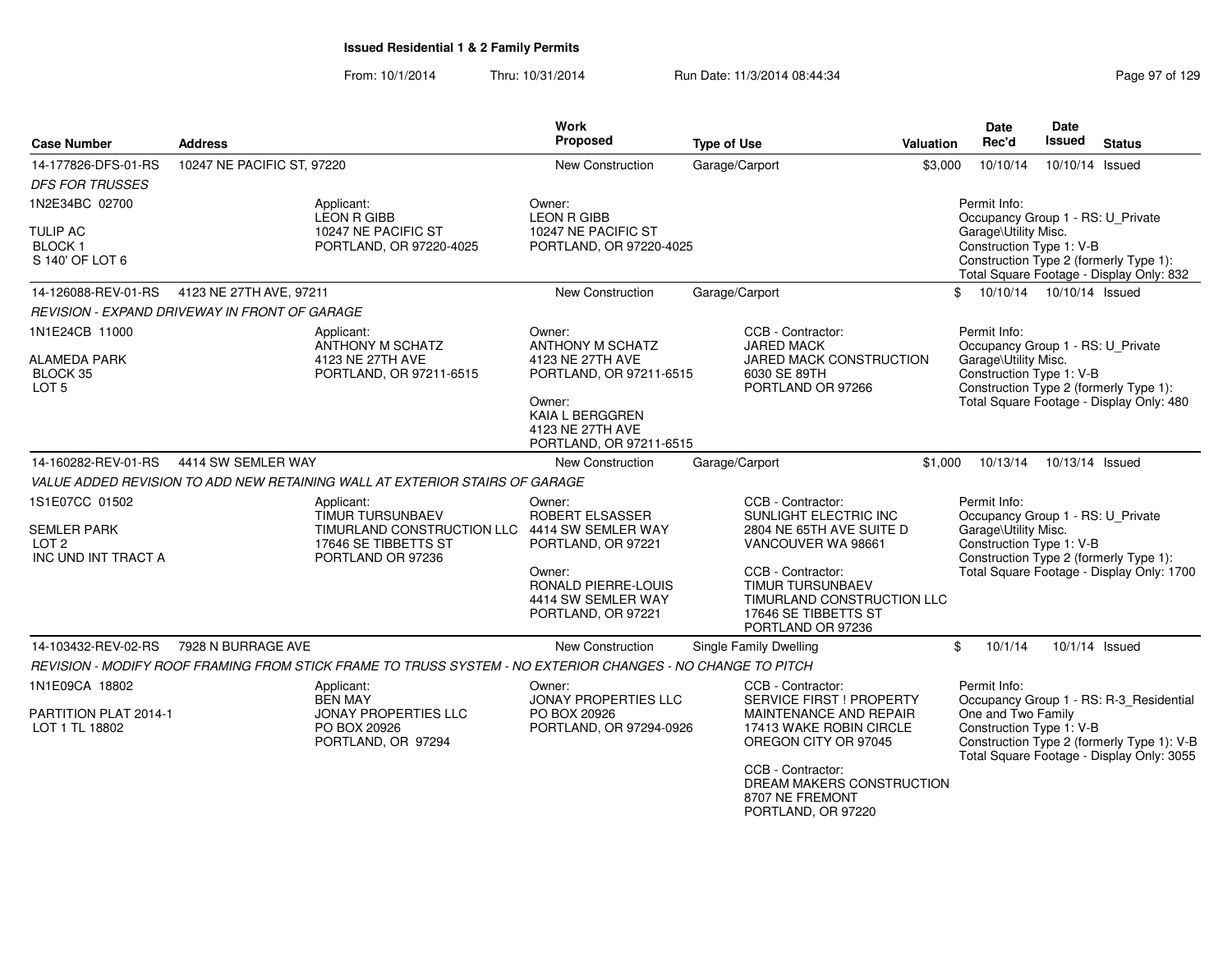| <b>Case Number</b>                                                                                   | <b>Address</b>             |                                                                                                                                    | Work<br>Proposed                                                                                                                                                                                     | <b>Type of Use</b>                                                                                                                                                                                        | Valuation | Date<br>Rec'd                                                                                     | <b>Date</b><br>Issued | <b>Status</b>                                                                                                                      |
|------------------------------------------------------------------------------------------------------|----------------------------|------------------------------------------------------------------------------------------------------------------------------------|------------------------------------------------------------------------------------------------------------------------------------------------------------------------------------------------------|-----------------------------------------------------------------------------------------------------------------------------------------------------------------------------------------------------------|-----------|---------------------------------------------------------------------------------------------------|-----------------------|------------------------------------------------------------------------------------------------------------------------------------|
| 14-182055-000-00-RS                                                                                  | 4363 SE 131ST PL           |                                                                                                                                    | New Construction                                                                                                                                                                                     | Single Family Dwelling                                                                                                                                                                                    | \$253,609 | 7/14/14                                                                                           |                       | 10/2/14 Under Inspection                                                                                                           |
|                                                                                                      |                            | NEW SINGLE FAMILY RESIDENCE/2-STORY/ATTACHED GARAGE/FLAT LOT/SIMPLE                                                                |                                                                                                                                                                                                      |                                                                                                                                                                                                           |           |                                                                                                   |                       |                                                                                                                                    |
| 1S2E11CD 05005                                                                                       |                            | Applicant:<br><b>KYM NGUYEN</b><br>CONCEPT DESIGN & ASSOCIATES PO BOX 2885<br>PO BOX 8464<br>PORTLAND OR 97207                     | Owner:<br>CLEARWATER HOMES LLC<br>CLACKAMAS, OR 97015-2885                                                                                                                                           | CCB - Contractor:<br><b>CLEARWATER HOMES LLC</b><br>PO BOX 2885<br>CLACKAMAS OR 97015                                                                                                                     |           | Permit Info:<br>One and Two Family<br>Construction Type 1: V-B<br>Number of New Dwelling Units: 1 |                       | Occupancy Group 1 - RS: R-3_Residential<br>Construction Type 2 (formerly Type 1): V-B<br>Total Square Footage - Display Only: 2620 |
| 14-200651-000-00-RS                                                                                  | 4371 SE 131ST PL           |                                                                                                                                    | <b>New Construction</b>                                                                                                                                                                              | <b>Single Family Dwelling</b>                                                                                                                                                                             | \$239,381 | 8/20/14                                                                                           |                       | 10/2/14 Under Inspection                                                                                                           |
|                                                                                                      |                            | NEW SINGLE FAMILY RESIDENCE/TWO STORY/ATTACHED GARAGE/FLAT LOT COMPLEX**ON LOT 6** **TRUSSES WILL BE A DFS**                       |                                                                                                                                                                                                      |                                                                                                                                                                                                           |           |                                                                                                   |                       |                                                                                                                                    |
| 1S2E11CD 05006                                                                                       |                            | Applicant:<br><b>KYM NGUYEN</b><br>CONCEPT DESIGN & ASSOCIATES PO BOX 2885<br>PO BOX 8464<br>PORTLAND OR 97207                     | Owner:<br><b>ANTE SKORO</b><br>CLACKAMAS, OR 97015-2885                                                                                                                                              | CCB - Contractor:<br><b>CLEARWATER HOMES LLC</b><br>PO BOX 2885<br>CLACKAMAS OR 97015<br>CCB - Contractor:<br><b>CORNEL CUREA</b><br><b>FIVE STAR PLUMBING</b><br>6138 SE 136TH AVE<br>PORTLAND, OR 97236 |           | Permit Info:<br>One and Two Family<br>Construction Type 1: V-B<br>Number of New Dwelling Units: 1 |                       | Occupancy Group 1 - RS: R-3 Residential<br>Construction Type 2 (formerly Type 1): V-B<br>Total Square Footage - Display Only: 2441 |
| 14-151470-REV-01-RS                                                                                  | 10071 SW 8TH PL, 97219     |                                                                                                                                    | <b>New Construction</b>                                                                                                                                                                              | Single Family Dwelling                                                                                                                                                                                    | \$1,000   | 10/2/14                                                                                           |                       | 10/2/14 Issued                                                                                                                     |
|                                                                                                      |                            | VALUE ADDED REVISION TO SIZE OF INTERIOR GARAGE RETAINING WALL                                                                     |                                                                                                                                                                                                      |                                                                                                                                                                                                           |           |                                                                                                   |                       |                                                                                                                                    |
| 1S1E28DB 01700                                                                                       |                            | Applicant:<br>MIKE COYLE<br><b>FASTER PERMITS</b><br>14334 NW EAGLERIDGE LANE<br>PORTLAND, OR 97229                                | Owner:<br><b>LWD LLC</b><br>5740 SW ARROW WOOD LN<br>PORTLAND, OR 97225-1330                                                                                                                         | CCB - Contractor:<br>LWD LLC<br>5740 SW ARROWWOOD LN<br>PORTLAND, OR 97225                                                                                                                                |           | Permit Info:<br>One and Two Family<br>Construction Type 1: V-B                                    |                       | Occupancy Group 1 - RS: R-3 Residential<br>Construction Type 2 (formerly Type 1): V-B<br>Total Square Footage - Display Only: 4219 |
| 14-174652-REV-01-RS                                                                                  | 3764 SE STEPHENS ST, 97214 |                                                                                                                                    | <b>New Construction</b>                                                                                                                                                                              | <b>Single Family Dwelling</b>                                                                                                                                                                             | \$        | 8/20/14                                                                                           | 10/2/14 Issued        |                                                                                                                                    |
|                                                                                                      |                            | REVISION - CLARIFY DIMINESIONS ON SITE PLAN, SWITCH DINING ROOM AND FAMILY ROOM; ENLARGE FOYER, AND ENLARGE BEDROOM                |                                                                                                                                                                                                      |                                                                                                                                                                                                           |           |                                                                                                   |                       |                                                                                                                                    |
| 1S1E01DA 18800<br><b>LINNS ADD</b><br><b>BLOCK1</b><br>W 1/2 OF LOT 1<br>W 1/2 OF N 16 2/3' OF LOT 2 |                            | Applicant:<br><b>MAJID HABIBI</b><br>PORTLAND DEVELOPMENT<br><b>GROUP, LLC</b><br>11124 NE HALSEY ST PMB 643<br>PORTLAND, OR 97220 | Owner:<br>PORTLAND DEVELOPMENT<br><b>GROUP</b><br>11124 NE HALSEY ST PMB 643<br>PORTLAND, OR 97220-2021<br>Owner:<br><b>INVESTMENTS LLC</b><br>11124 NE HALSEY ST PMB 643<br>PORTLAND, OR 97220-2021 | CCB - Contractor:<br><b>GENE</b><br>PORTLAND DEVELOPMENT<br><b>GROUP LLC</b><br>11124 NE HALSEY ST. PMB 643<br>PORTLAND, OR 97220                                                                         |           | Permit Info:<br>One and Two Family<br>Construction Type 1: V-B                                    |                       | Occupancy Group 1 - RS: R-3_Residential<br>Construction Type 2 (formerly Type 1): V-B<br>Total Square Footage - Display Only: 3042 |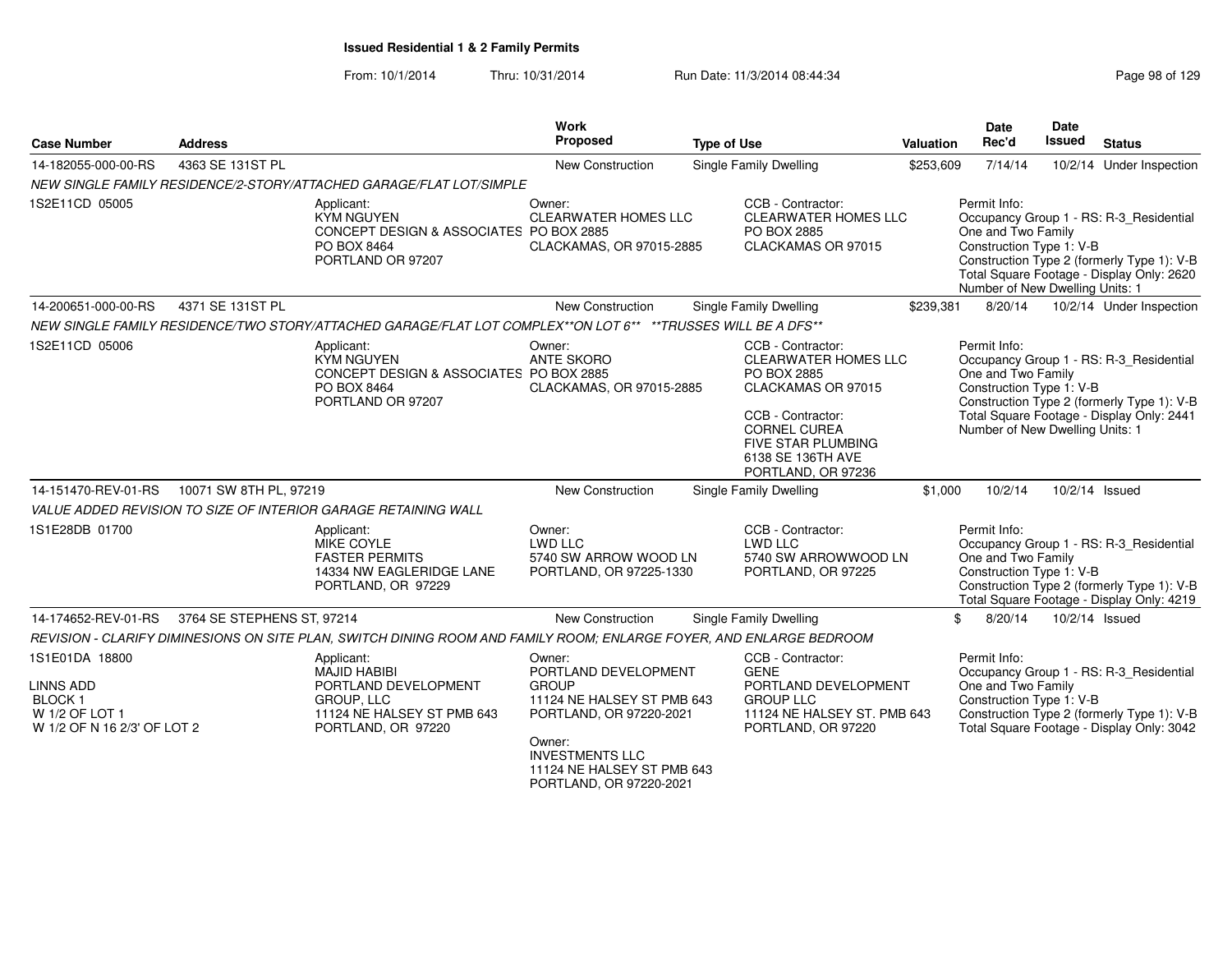|                                                                              |                           |                                                                                                                                                                                                           | <b>Work</b>                                                                                                                                                        |                                                                                                                                                                                                                                       |                  | Date                                                                                              | Date          |                                                                                                                                    |
|------------------------------------------------------------------------------|---------------------------|-----------------------------------------------------------------------------------------------------------------------------------------------------------------------------------------------------------|--------------------------------------------------------------------------------------------------------------------------------------------------------------------|---------------------------------------------------------------------------------------------------------------------------------------------------------------------------------------------------------------------------------------|------------------|---------------------------------------------------------------------------------------------------|---------------|------------------------------------------------------------------------------------------------------------------------------------|
| <b>Case Number</b>                                                           | <b>Address</b>            |                                                                                                                                                                                                           | <b>Proposed</b>                                                                                                                                                    | <b>Type of Use</b>                                                                                                                                                                                                                    | <b>Valuation</b> | Rec'd                                                                                             | <b>Issued</b> | <b>Status</b>                                                                                                                      |
| 14-139377-REV-02-RS                                                          | 8120 SW 48TH AVE, 97219   |                                                                                                                                                                                                           | <b>New Construction</b>                                                                                                                                            | Single Family Dwelling                                                                                                                                                                                                                |                  | \$<br>10/3/14                                                                                     |               | 10/3/14 Issued                                                                                                                     |
|                                                                              |                           | REVISION TO REVISE TRUSS ENGINEERING TO ADD BEAM IN LAUNDRY ROOM***see inspector comments on the main permit 14-139377-RS***                                                                              |                                                                                                                                                                    |                                                                                                                                                                                                                                       |                  |                                                                                                   |               |                                                                                                                                    |
| 1S1E19DA 07700<br>PORTLAND PK ADD<br>BLOCK 4<br>LOT 21-23<br>S 16' OF LOT 24 |                           | Applicant:<br><b>BAUHAUS CONSTRUCTION</b><br>GROUP, LLC.<br>PMB 330 2373 NW 185TH AVE<br>HILLSBORO, OR 97124                                                                                              | Owner:<br>MOSHE MENASHE<br>6026 SW JAN TREE CT<br>PORTLAND, OR 97219<br>Owner:<br><b>RINA MENASHE</b><br>6026 SW JAN TREE CT<br>PORTLAND, OR 97219                 | CCB - Contractor:<br>EDWARD MULLEN PLUMBING<br>1601 SE RIVER RD<br>HILLSBORO, OR 97123<br>CCB - Contractor:<br><b>BAUHAUS CONSTRUCTION</b><br>GROUP, LLC.<br>PMB 330 2373 NW 185TH AVE<br>HILLSBORO, OR 97124                         |                  | Permit Info:<br>One and Two Family<br>Construction Type 1: V-B                                    |               | Occupancy Group 1 - RS: R-3_Residential<br>Construction Type 2 (formerly Type 1): V-B<br>Total Square Footage - Display Only: 3708 |
| 13-172101-000-00-RS                                                          | 10130 SE KNIGHT ST, 97266 |                                                                                                                                                                                                           | New Construction                                                                                                                                                   | <b>Single Family Dwelling</b>                                                                                                                                                                                                         | \$192,424        | 6/25/13                                                                                           |               | 10/3/14 Under Inspection                                                                                                           |
|                                                                              |                           | NEW SINGLE FAMILY RESIDENCE / 1-STORY / 2-CAR GARAGE / FLAT LOT / COMPLEX                                                                                                                                 |                                                                                                                                                                    |                                                                                                                                                                                                                                       |                  |                                                                                                   |               |                                                                                                                                    |
| 1S2E16DA 03800                                                               |                           | Applicant:<br><b>ALEX LABUNSKY</b><br>WEST COAST HOME SOLUTIONS<br><b>LLC</b><br>PO BOX 2313<br>WILSONVILLE OR 97070<br>Applicant:<br>WEST COAST REAL ESTATE<br>PO BOX 1969<br>LAKE OSWEGO, OR 97035-0059 | Owner:<br><b>WEST COAST REAL ESTATE</b><br>PO BOX 1969<br>LAKE OSWEGO, OR 97035-0059<br>Owner:<br><b>HOLDINGS LLC</b><br>PO BOX 1969<br>LAKE OSWEGO, OR 97035-0059 | CCB - Contractor:<br><b>ALEX LABUNSKY</b><br>WEST COAST HOME SOLUTIONS<br><b>LLC</b><br>PO BOX 2313<br>WILSONVILLE OR 97070                                                                                                           |                  | Permit Info:<br>One and Two Family<br>Construction Type 1: V-B<br>Number of New Dwelling Units: 1 |               | Occupancy Group 1 - RS: R-3_Residential<br>Construction Type 2 (formerly Type 1): V-B<br>Total Square Footage - Display Only: 2067 |
| 13-174405-DFS-01-RS                                                          | 10318 NW LANGWORTHY TER   |                                                                                                                                                                                                           | New Construction                                                                                                                                                   | Single Family Dwelling                                                                                                                                                                                                                | \$6,000          | 9/17/14                                                                                           |               | 10/6/14 Issued                                                                                                                     |
| <b>DFS FOR FIRE SPRINKLERS</b>                                               |                           |                                                                                                                                                                                                           |                                                                                                                                                                    |                                                                                                                                                                                                                                       |                  |                                                                                                   |               |                                                                                                                                    |
| 1N1W23CC 01100<br>FOREST HEIGHTS ESTATES NO 8<br><b>LOT 444</b>              |                           | Applicant:<br>JOHN DUNCAN<br>TIMBERRIDGE DEVELOPMENT<br>9929 NW UPTON CT<br>PORTLAND, OR 97229                                                                                                            | Owner:<br>1001 NW LOVEJOY ST #812<br>PORTLAND, OR 97209                                                                                                            | CCB - Contractor:<br>TIMBERRIDGE DEVELOPMENT INC GARCIA PLUMBING INC<br>738 7TH STREET<br>INDEPENDENCE, OR 97351                                                                                                                      |                  | Permit Info:<br>One and Two Family<br>Construction Type 1: V-B                                    |               | Occupancy Group 1 - RS: R-3_Residential<br>Construction Type 2 (formerly Type 1): V-B<br>Total Square Footage - Display Only: 6748 |
| 14-163239-000-00-RS                                                          | 6424 NE 35TH AVE, 97211   |                                                                                                                                                                                                           | <b>New Construction</b>                                                                                                                                            | Single Family Dwelling                                                                                                                                                                                                                | \$324,424        | 5/30/14                                                                                           |               | 10/6/14 Issued                                                                                                                     |
|                                                                              |                           | NEW SINGLE FAMILY RESIDENCE/2-STORY WITH BASEMENT/TUCK UNDER GARAGE/FLAT LOT/COMPLEX                                                                                                                      |                                                                                                                                                                    |                                                                                                                                                                                                                                       |                  |                                                                                                   |               |                                                                                                                                    |
| 1N1E13DB 05700                                                               |                           | Applicant:<br>MIKE COYLE<br><b>FASTER PERMITS</b><br>14334 NW EAGLERIDGE LANE<br>PORTLAND, OR 97229                                                                                                       | Owner:<br><b>EVERETT CUSTOM HOMES</b><br>735 SW 158TH AVE #180<br>BEAVERTON, OR 97006-4952                                                                         | CCB - Contractor:<br>DBA WRIGHT 1 ELECTRIC and<br>THREE PHASE ELECTRIC<br>5618 SE 135TH<br>PORTLAND OR 97236<br>CCB - Contractor:<br><b>VIC REMMERS</b><br>EVERETT CUSTOM HOMES INC<br>735 SW 158TH AVE STE 180<br>BEAVERTON OR 97008 |                  | Permit Info:<br>One and Two Family<br>Construction Type 1: V-B<br>Number of New Dwelling Units: 1 |               | Occupancy Group 1 - RS: R-3_Residential<br>Construction Type 2 (formerly Type 1): V-B<br>Total Square Footage - Display Only: 3300 |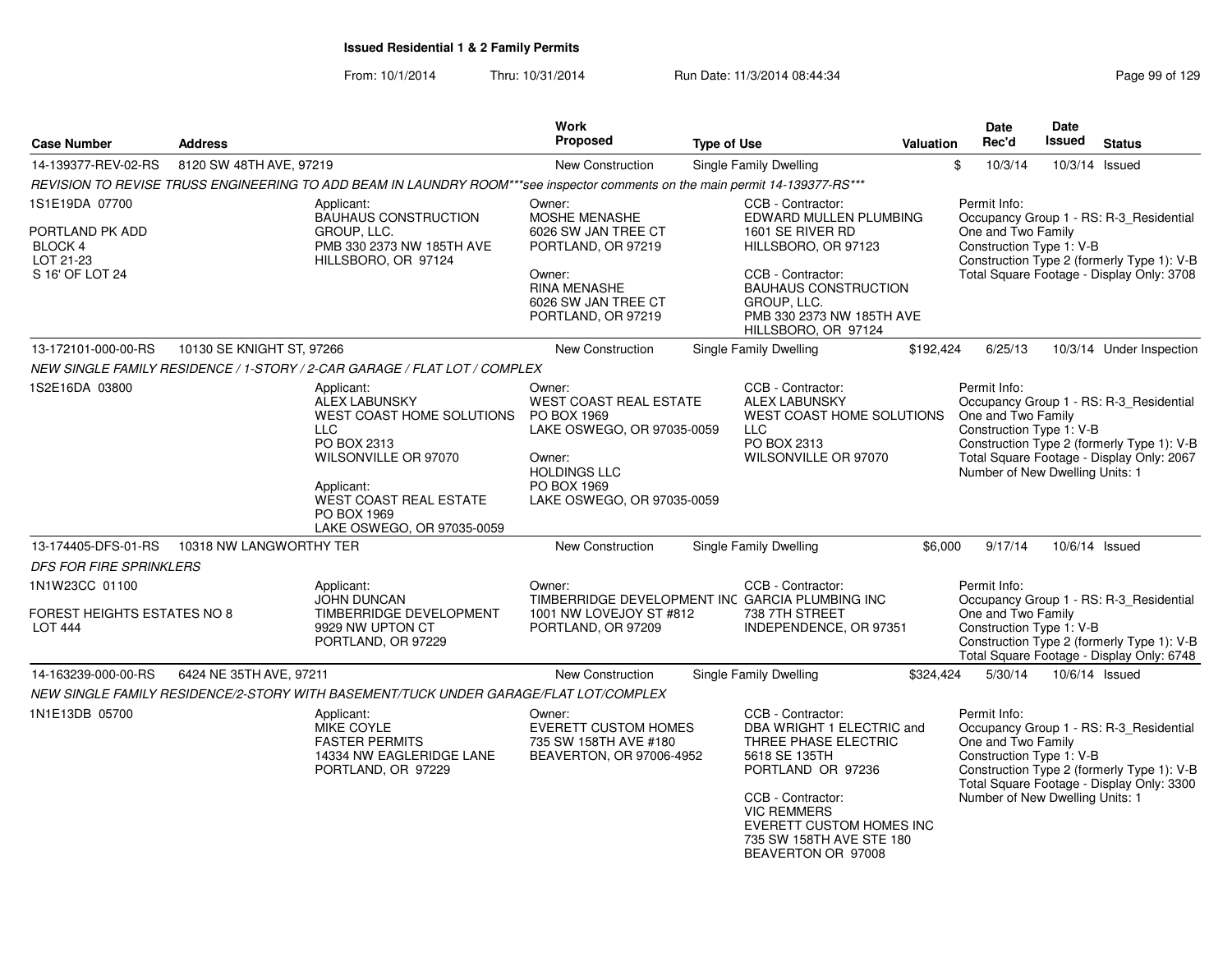|                                                                      |                          |                                                                                                                                    | Work                                                                                                    |                    |                                                                                                                                                                     |           | <b>Date</b>                                                                                       | Date          |                                                                                                                                    |
|----------------------------------------------------------------------|--------------------------|------------------------------------------------------------------------------------------------------------------------------------|---------------------------------------------------------------------------------------------------------|--------------------|---------------------------------------------------------------------------------------------------------------------------------------------------------------------|-----------|---------------------------------------------------------------------------------------------------|---------------|------------------------------------------------------------------------------------------------------------------------------------|
| <b>Case Number</b>                                                   | <b>Address</b>           |                                                                                                                                    | <b>Proposed</b>                                                                                         | <b>Type of Use</b> |                                                                                                                                                                     | Valuation | Rec'd                                                                                             | <b>Issued</b> | <b>Status</b>                                                                                                                      |
| 13-226047-REV-02-RS                                                  | 7105 N MACRUM AVE, 97203 |                                                                                                                                    | New Construction                                                                                        |                    | <b>Single Family Dwelling</b>                                                                                                                                       |           | \$<br>10/6/14                                                                                     |               | 10/6/14 Issued                                                                                                                     |
|                                                                      |                          | REVISION TO REMOVE THREE TREES AND CLARIFY SIZE OF EXISTING 19" APPLE TREE TO REMAIN. NO CHANGES TO STRUCTURE.                     |                                                                                                         |                    |                                                                                                                                                                     |           |                                                                                                   |               |                                                                                                                                    |
| 1N1E07CA 05500<br>WILLAMETTE BLVD AC<br>BLOCK 1<br>SLY 1/2 OF LOT 11 |                          | Applicant:<br><b>JOHN SHIDELER</b><br>7105 N MACRUM<br>PORTLAND OR 97203                                                           | Owner:<br>JAMESTOWN PROPERTIES LLC<br>3519 NE 15TH AVE<br>PORTLAND, OR 97212                            |                    | CCB - Contractor:<br>APOLLO DRAIN AND ROOTER<br><b>SERVICE</b><br>2208 NW BIRDSDALE AVE STE 8<br>GRESHAM, OR 970303544<br>CCB - Contractor:<br><b>Harvey Friend</b> |           | Permit Info:<br>One and Two Family<br>Construction Type 1: V-B                                    |               | Occupancy Group 1 - RS: R-3_Residential<br>Construction Type 2 (formerly Type 1):<br>Total Square Footage - Display Only: 800      |
|                                                                      |                          |                                                                                                                                    |                                                                                                         |                    | NORTHWEST STEEPLEJACK &<br>PAINTING CO<br>2439 NW 22ND AVE<br>CAMUS, WA 98607                                                                                       |           |                                                                                                   |               |                                                                                                                                    |
|                                                                      |                          |                                                                                                                                    |                                                                                                         |                    | CCB - Contractor:<br><b>DOUGLAS CARRICK</b><br><b>CARRICK INC</b><br>4875 NW KAHNEETA DR<br>PORTLAND, OR 97229                                                      |           |                                                                                                   |               |                                                                                                                                    |
| 14-203527-000-00-RS                                                  | 5554 SE INSLEY ST, 97206 |                                                                                                                                    | <b>New Construction</b>                                                                                 |                    | Single Family Dwelling                                                                                                                                              | \$269,472 | 8/25/14                                                                                           |               | 10/7/14 Under Inspection                                                                                                           |
|                                                                      |                          | NEW SINGLE FAMILY RESIDENCE/2-STORY/ATTACHED GARAGE/FLAT LOT/COMPLEX                                                               |                                                                                                         |                    |                                                                                                                                                                     |           |                                                                                                   |               |                                                                                                                                    |
| 1S2E18AC 08600                                                       |                          | Applicant:<br><b>KEVIN PARTAIN</b><br>223 NE 56TH AVE<br>PORTLAND, OR 97213-3705                                                   | Owner:<br>RENAISSANCE CUSTOM HOMES<br><b>LLC</b><br>16771 BOONES FERRY RD<br>LAKE OSWEGO, OR 97035-4213 |                    | CCB - Contractor:<br>RENAISSANCE CUSTOM HOMES<br><b>LLC</b><br>16771 Boones Ferry Rd<br>Lake Oswego, OR 97035<br>CCB - Contractor:<br>RUSSELL & SONS PLUMBING INC   |           | Permit Info:<br>One and Two Family<br>Construction Type 1: V-B<br>Number of New Dwelling Units: 1 |               | Occupancy Group 1 - RS: R-3_Residential<br>Construction Type 2 (formerly Type 1): V-B<br>Total Square Footage - Display Only: 2613 |
|                                                                      |                          |                                                                                                                                    |                                                                                                         |                    | <b>PO BOX 192</b><br>BATTLE GROUND WA 98604                                                                                                                         |           |                                                                                                   |               |                                                                                                                                    |
| 14-208580-000-00-RS                                                  | 7047 SE 64TH AVE, 97206  |                                                                                                                                    | <b>New Construction</b>                                                                                 |                    | <b>Single Family Dwelling</b>                                                                                                                                       | \$231,033 | 9/5/14                                                                                            |               | 10/8/14 Under Inspection                                                                                                           |
|                                                                      |                          | NEW SINGLE FAMILY RESIDENCE/2-STORY/ATTACHED GARAGE/FLAT LOT/COMPLEX. "storage" area over garage, not approved as habitable space. |                                                                                                         |                    |                                                                                                                                                                     |           |                                                                                                   |               |                                                                                                                                    |
| 1S2E20BC 03700                                                       |                          | Applicant:<br><b>JEFF EDMONDSON</b><br>2051 WILLAMETTE FALLS DR<br>WEST LINN, OR 97068-4608                                        | Owner:<br>ENDURA CONSTRUCTION LLC<br>735 SW SCHAEFFER RD<br>WEST LINN, OR 97068-9644                    |                    | CCB - Contractor:<br><b>JEFF EDMONDSON</b><br>ENDURA CONSTRUCTION<br>735 SW SCHAEFFER RD<br>WEST LINN, OR 97068                                                     |           | Permit Info:<br>One and Two Family<br>Construction Type 1: V-B<br>Number of New Dwelling Units: 1 |               | Occupancy Group 1 - RS: R-3_Residential<br>Construction Type 2 (formerly Type 1): V-B<br>Total Square Footage - Display Only: 2361 |
| 14-176529-000-00-RS                                                  | 6109 SW 63RD WAY         |                                                                                                                                    | <b>New Construction</b>                                                                                 |                    | Single Family Dwelling                                                                                                                                              | \$281,639 | 6/27/14                                                                                           |               | 10/8/14 Under Inspection                                                                                                           |
|                                                                      |                          | NEW SINGLE FAMILY RESIDENCE/TWO STORY/ATTACHED GARAGE/SLIGHTLY SLOPING LOT/COMPLEX                                                 |                                                                                                         |                    |                                                                                                                                                                     |           |                                                                                                   |               |                                                                                                                                    |
| 1S1E19BB 03401                                                       |                          | Applicant:<br>MIKE COYLE<br><b>FASTER PERMITS</b><br>14334 NW EAGLERIDGE LANE<br>PORTLAND, OR 97229                                | Owner:<br>HORIZON NORTHWEST INC<br>6950 SW HAMPTON ST #314<br>PORTLAND, OR 97223-8332                   |                    | CCB - Contractor:<br><b>HORIZON NORTHWEST INC</b><br>6950 SW HAMPTON ST STE 302<br>TIGARD, OR 972238332                                                             |           | Permit Info:<br>One and Two Family<br>Construction Type 1: V-B<br>Number of New Dwelling Units: 1 |               | Occupancy Group 1 - RS: R-3 Residential<br>Construction Type 2 (formerly Type 1): V-B<br>Total Square Footage - Display Only: 2818 |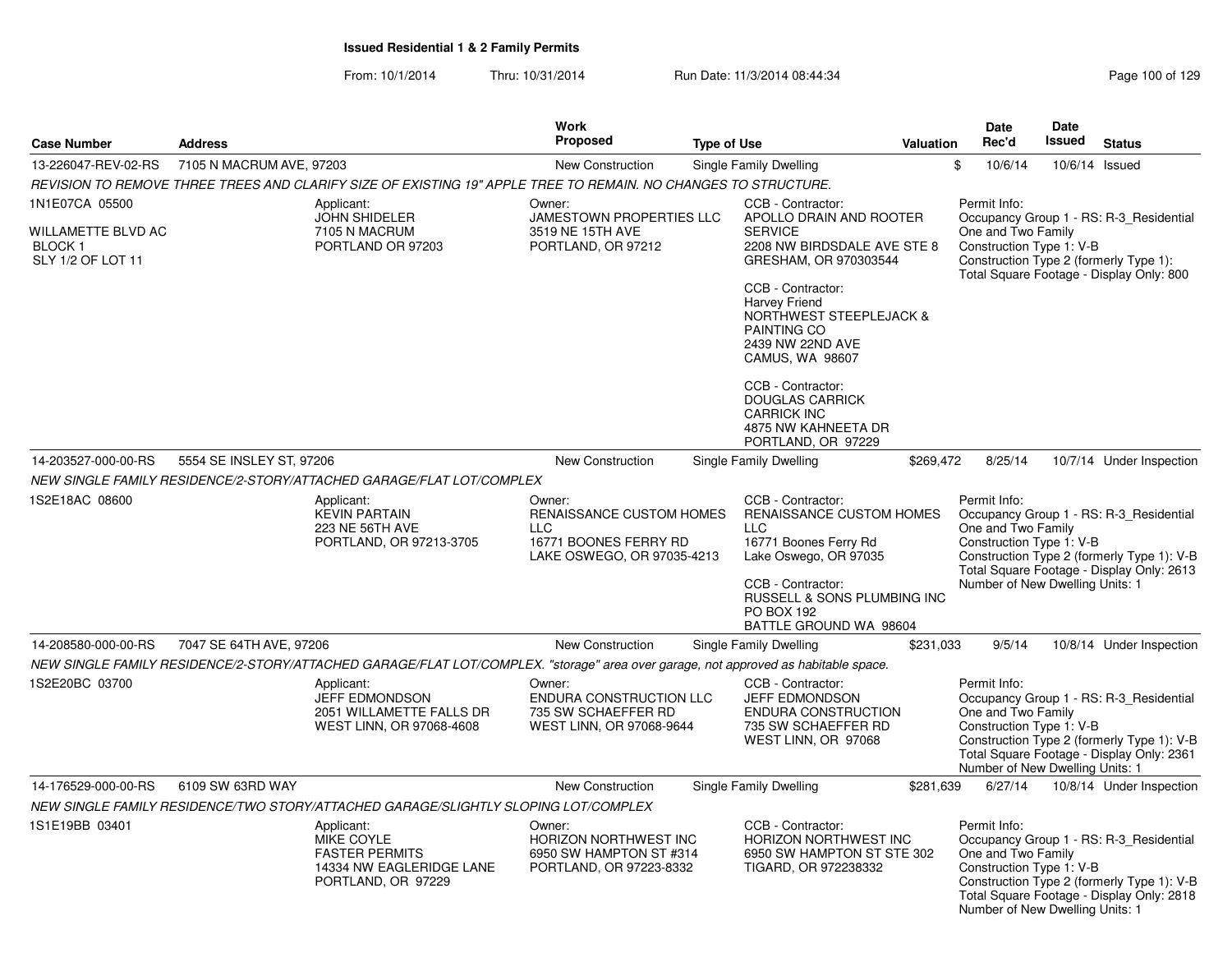| <b>Case Number</b>  | <b>Address</b>                    |                                                                                                                                    | <b>Work</b><br><b>Proposed</b>                                                    | <b>Type of Use</b> |                                                                                                  | Valuation | Date<br>Rec'd                                                                                     | Date<br>Issued | <b>Status</b>                                                                                                                      |
|---------------------|-----------------------------------|------------------------------------------------------------------------------------------------------------------------------------|-----------------------------------------------------------------------------------|--------------------|--------------------------------------------------------------------------------------------------|-----------|---------------------------------------------------------------------------------------------------|----------------|------------------------------------------------------------------------------------------------------------------------------------|
| 14-156590-000-00-RS | 1212 SE HARNEY ST - Unit A, 97202 |                                                                                                                                    | New Construction                                                                  |                    | Single Family Dwelling                                                                           | \$265,247 | 5/14/14                                                                                           |                | 10/8/14 Under Inspection                                                                                                           |
|                     |                                   | NEW SINGLE FAMILY RESIDENCE/2-STORY WITH ADU IN BASEMENT/DETACHED GARAGE/FLAT LOT/COMPLEX***DETACHED GARAGE 14-156605-RS***        |                                                                                   |                    |                                                                                                  |           |                                                                                                   |                |                                                                                                                                    |
| 1S1E23CD 08900      |                                   | Applicant:<br>MIKE COYLE<br><b>FASTER PERMITS</b><br>14334 NW EAGLERIDGE LANE<br>PORTLAND, OR 97229                                |                                                                                   |                    | CCB - Contractor:<br>STAFFORD HOMES & LAND LLC<br>485 SOUTH STATE ST<br>LAKE OSWEGO, OR 97034    |           | Permit Info:<br>One and Two Family<br>Construction Type 1: V-B<br>Number of New Dwelling Units: 2 |                | Occupancy Group 1 - RS: R-3_Residential<br>Construction Type 2 (formerly Type 1):<br>Total Square Footage - Display Only: 3157     |
| 14-144470-000-00-RS | 9177 NW MURDOCK ST, 97229         |                                                                                                                                    | New Construction                                                                  |                    | Single Family Dwelling                                                                           | \$442,742 | 4/18/14                                                                                           |                | 10/8/14 Issued                                                                                                                     |
|                     |                                   | NEW SINGLE FAMILY RESIDENCE/2-STORY/ATTACHED GARAGE/SLOPED LOT/COMPLEX                                                             |                                                                                   |                    |                                                                                                  |           |                                                                                                   |                |                                                                                                                                    |
| 1N1W26AC 00900      |                                   | Applicant:<br><b>KEVIN PARTAIN</b><br><b>URBAN VISIONS</b><br>223 NE 56TH AVE<br>PORTLAND, OR 97213                                | Owner:<br>ANGELA M BIEVER<br>1221 BRIGHTWATERS BLVD NE<br>ST PETERSBURG, FL 33704 |                    | CCB - Contractor:<br><b>WESTWOOD HOMES LLC</b><br>12118 NW BLACKHAWK DRIVE<br>PORTLAND, OR 97229 |           | Permit Info:<br>One and Two Family<br>Construction Type 1: V-B<br>Number of New Dwelling Units: 1 |                | Occupancy Group 1 - RS: R-3_Residential<br>Construction Type 2 (formerly Type 1): V-B<br>Total Square Footage - Display Only: 4398 |
| 14-161617-000-00-RS | 4165 SE 37TH AVE, 97202           |                                                                                                                                    | <b>New Construction</b>                                                           |                    | Single Family Dwelling                                                                           | \$174,479 | 5/28/14                                                                                           |                | 10/8/14 Under Inspection                                                                                                           |
|                     |                                   | UNIT 6 OF 6 NEW SINGLE FAMILY RESIDENCE / 2 STORY / NO GARAGE / FLAT LOT / COMPLEX***Limited Structural Engineering Plan Review*** |                                                                                   |                    |                                                                                                  |           |                                                                                                   |                |                                                                                                                                    |
| 1S1E12DD 17900      |                                   | Applicant:<br><b>KEVIN PARTAIN</b><br><b>URBAN VISIONS</b><br>223 NE 56TH AVE<br>PORTLAND, OR 97213                                | Owner:<br>PDX REDEVELOPMENT LLC<br>PO BOX 1100<br>WILSONVILLE, OR 97070-1100      |                    | CCB - Contractor:<br>PDX REDEVELOPMENT LLC<br>4800 SW MACADAM, SUITE 245<br>PORTLAND, OR 97239   |           | Permit Info:<br>One and Two Family<br>Construction Type 1: V-B<br>Number of New Dwelling Units: 1 |                | Occupancy Group 1 - RS: R-3 Residential<br>Construction Type 2 (formerly Type 1):<br>Total Square Footage - Display Only: 1582     |
| 14-161610-000-00-RS | 4171 SE 37TH AVE, 97202           |                                                                                                                                    | New Construction                                                                  |                    | Single Family Dwelling                                                                           | \$174,479 | 5/28/14                                                                                           |                | 10/8/14 Under Inspection                                                                                                           |
|                     |                                   | UNIT 4 OF 6 NEW SINGLE FAMILY RESIDENCE / 2 STORY / NO GARAGE / FLAT LOT / COMPLEX***Limited Structural Engineering Plan Review*** |                                                                                   |                    |                                                                                                  |           |                                                                                                   |                |                                                                                                                                    |
| 1S1E12DD 17900      |                                   | Applicant:<br><b>KEVIN PARTAIN</b><br><b>URBAN VISIONS</b><br>223 NE 56TH AVE<br>PORTLAND, OR 97213                                | Owner:<br>PDX REDEVELOPMENT LLC<br>PO BOX 1100<br>WILSONVILLE, OR 97070-1100      |                    | CCB - Contractor:<br>PDX REDEVELOPMENT LLC<br>4800 SW MACADAM, SUITE 245<br>PORTLAND, OR 97239   |           | Permit Info:<br>One and Two Family<br>Construction Type 1: V-B<br>Number of New Dwelling Units: 1 |                | Occupancy Group 1 - RS: R-3_Residential<br>Construction Type 2 (formerly Type 1):<br>Total Square Footage - Display Only: 1582     |
| 14-161609-000-00-RS | 4169 SE 37TH AVE, 97202           |                                                                                                                                    | <b>New Construction</b>                                                           |                    | <b>Single Family Dwelling</b>                                                                    | \$174,479 | 5/28/14                                                                                           |                | 10/8/14 Under Inspection                                                                                                           |
|                     |                                   | UNIT 3 OF 6 NEW SINGLE FAMILY RESIDENCE / 2 STORY / NO GARAGE / FLAT LOT / COMPLEX***Limited Structural Engineering Plan Review*** |                                                                                   |                    |                                                                                                  |           |                                                                                                   |                |                                                                                                                                    |
| 1S1E12DD 17900      |                                   | Applicant:<br><b>KEVIN PARTAIN</b><br><b>URBAN VISIONS</b><br>223 NE 56TH AVE<br>PORTLAND, OR 97213                                | Owner:<br>PDX REDEVELOPMENT LLC<br>PO BOX 1100<br>WILSONVILLE, OR 97070-1100      |                    | CCB - Contractor:<br>PDX REDEVELOPMENT LLC<br>4800 SW MACADAM, SUITE 245<br>PORTLAND, OR 97239   |           | Permit Info:<br>One and Two Family<br>Construction Type 1: V-B<br>Number of New Dwelling Units: 1 |                | Occupancy Group 1 - RS: R-3_Residential<br>Construction Type 2 (formerly Type 1):<br>Total Square Footage - Display Only: 1582     |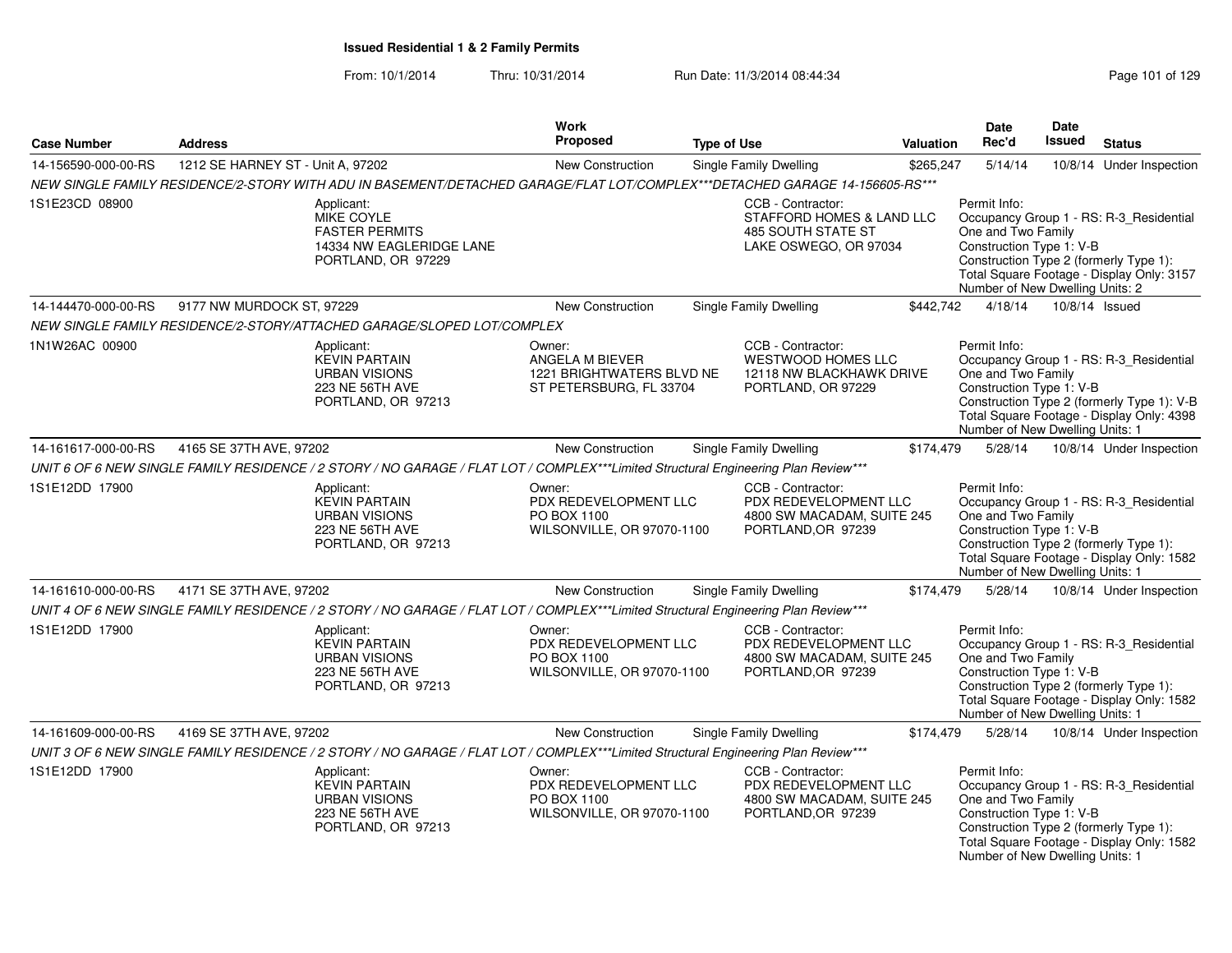| <b>Case Number</b>                                       | <b>Address</b>             |                                                                                                                                     | <b>Work</b><br><b>Proposed</b>                                                       | <b>Type of Use</b>                                                                             | <b>Valuation</b> | <b>Date</b><br>Rec'd                                                                              | <b>Date</b><br><b>Issued</b> | <b>Status</b>                                                                                                                      |
|----------------------------------------------------------|----------------------------|-------------------------------------------------------------------------------------------------------------------------------------|--------------------------------------------------------------------------------------|------------------------------------------------------------------------------------------------|------------------|---------------------------------------------------------------------------------------------------|------------------------------|------------------------------------------------------------------------------------------------------------------------------------|
| 14-161608-000-00-RS                                      | 4163 SE 37TH AVE, 97202    |                                                                                                                                     | New Construction                                                                     | Single Family Dwelling                                                                         | \$174,479        | 5/28/14                                                                                           |                              | 10/8/14 Under Inspection                                                                                                           |
|                                                          |                            | UNIT 2 OF 6 NEW SINGLE FAMILY RESIDENCE / 2 STORY / NO GARAGE / FLAT LOT / COMPLEX***Limited Structural Engineering Plan Review***  |                                                                                      |                                                                                                |                  |                                                                                                   |                              |                                                                                                                                    |
| 1S1E12DD 17900                                           |                            | Applicant:<br><b>KEVIN PARTAIN</b><br><b>URBAN VISIONS</b><br>223 NE 56TH AVE<br>PORTLAND, OR 97213                                 | Owner:<br>PDX REDEVELOPMENT LLC<br>PO BOX 1100<br>WILSONVILLE, OR 97070-1100         | CCB - Contractor:<br>PDX REDEVELOPMENT LLC<br>4800 SW MACADAM, SUITE 245<br>PORTLAND, OR 97239 |                  | Permit Info:<br>One and Two Family<br>Construction Type 1: V-B<br>Number of New Dwelling Units: 1 |                              | Occupancy Group 1 - RS: R-3 Residential<br>Construction Type 2 (formerly Type 1):<br>Total Square Footage - Display Only: 1582     |
| 14-161603-000-00-RS                                      | 4161 SE 37TH AVE, 97202    |                                                                                                                                     | <b>New Construction</b>                                                              | Single Family Dwelling                                                                         | \$152,200        | 5/28/14                                                                                           |                              | 10/8/14 Under Inspection                                                                                                           |
|                                                          |                            | UNIT 1 OF 6 NEW SINGLE FAMILY RESIDENCE / 2 STORY / NO GARAGE / FLAT LOT / COMPLEX ***Limited Structural Engineering Plan Review*** |                                                                                      |                                                                                                |                  |                                                                                                   |                              |                                                                                                                                    |
| 1S1E12DD 17900                                           |                            | Applicant:<br><b>KEVIN PARTAIN</b><br><b>URBAN VISIONS</b><br>223 NE 56TH AVE<br>PORTLAND, OR 97213                                 | Owner:<br>PDX REDEVELOPMENT LLC<br>PO BOX 1100<br>WILSONVILLE, OR 97070-1100         | CCB - Contractor:<br>PDX REDEVELOPMENT LLC<br>4800 SW MACADAM, SUITE 245<br>PORTLAND, OR 97239 |                  | Permit Info:<br>One and Two Family<br>Construction Type 1: V-B<br>Number of New Dwelling Units: 1 |                              | Occupancy Group 1 - RS: R-3_Residential<br>Construction Type 2 (formerly Type 1):<br>Total Square Footage - Display Only: 1380     |
| 14-161615-000-00-RS                                      | 4167 SE 37TH AVE, 97202    |                                                                                                                                     | New Construction                                                                     | <b>Single Family Dwelling</b>                                                                  | \$174,479        | 5/28/14                                                                                           |                              | 10/8/14 Under Inspection                                                                                                           |
|                                                          |                            | UNIT 5 OF 6 NEW SINGLE FAMILY RESIDENCE / 2 STORY / NO GARAGE / FLAT LOT / COMPLEX***Limited Structural Engineering Plan Review***  |                                                                                      |                                                                                                |                  |                                                                                                   |                              |                                                                                                                                    |
| 1S1E12DD 17900                                           |                            | Applicant:<br><b>KEVIN PARTAIN</b><br><b>URBAN VISIONS</b><br>223 NE 56TH AVE<br>PORTLAND, OR 97213                                 | Owner:<br>PDX REDEVELOPMENT LLC<br>PO BOX 1100<br>WILSONVILLE, OR 97070-1100         | CCB - Contractor:<br>PDX REDEVELOPMENT LLC<br>4800 SW MACADAM, SUITE 245<br>PORTLAND, OR 97239 |                  | Permit Info:<br>One and Two Family<br>Construction Type 1: V-B<br>Number of New Dwelling Units: 1 |                              | Occupancy Group 1 - RS: R-3_Residential<br>Construction Type 2 (formerly Type 1):<br>Total Square Footage - Display Only: 1582     |
| 14-128650-000-00-RS                                      | 3407 SE WOODWARD ST, 97202 |                                                                                                                                     | New Construction                                                                     | Single Family Dwelling                                                                         | \$370,668        | 3/19/14                                                                                           |                              | 10/9/14 Under Inspection                                                                                                           |
|                                                          |                            | NEW SINGLE FAMILY RESIDENCE/2-STORY WITH BASEMENT/TUCK UNDER GARAGE/FLAT LOT/COMPLEX                                                |                                                                                      |                                                                                                |                  |                                                                                                   |                              |                                                                                                                                    |
| 1S1E12AB 13600<br><b>WAVERLY</b><br>BLOCK 55&46 TL 13600 |                            | Applicant:<br><b>MIKE COYLE</b><br><b>FASTER PERMITS</b><br>14334 NW EAGLERIDGE LANE<br>PORTLAND, OR 97229                          | Owner:<br><b>J MARK PERKINS</b><br>11471 SE CLOVER LN<br>HAPPY VALLEY, OR 97086-6800 | CCB - Contractor:<br><b>ADAM</b><br>A F HOESLEY INC<br>3731 SE LIEBE<br>PORTLAND, OR 97202     |                  | Permit Info:<br>One and Two Family<br>Construction Type 1: V-B<br>Number of New Dwelling Units: 1 |                              | Occupancy Group 1 - RS: R-3_Residential<br>Construction Type 2 (formerly Type 1): V-B<br>Total Square Footage - Display Only: 3708 |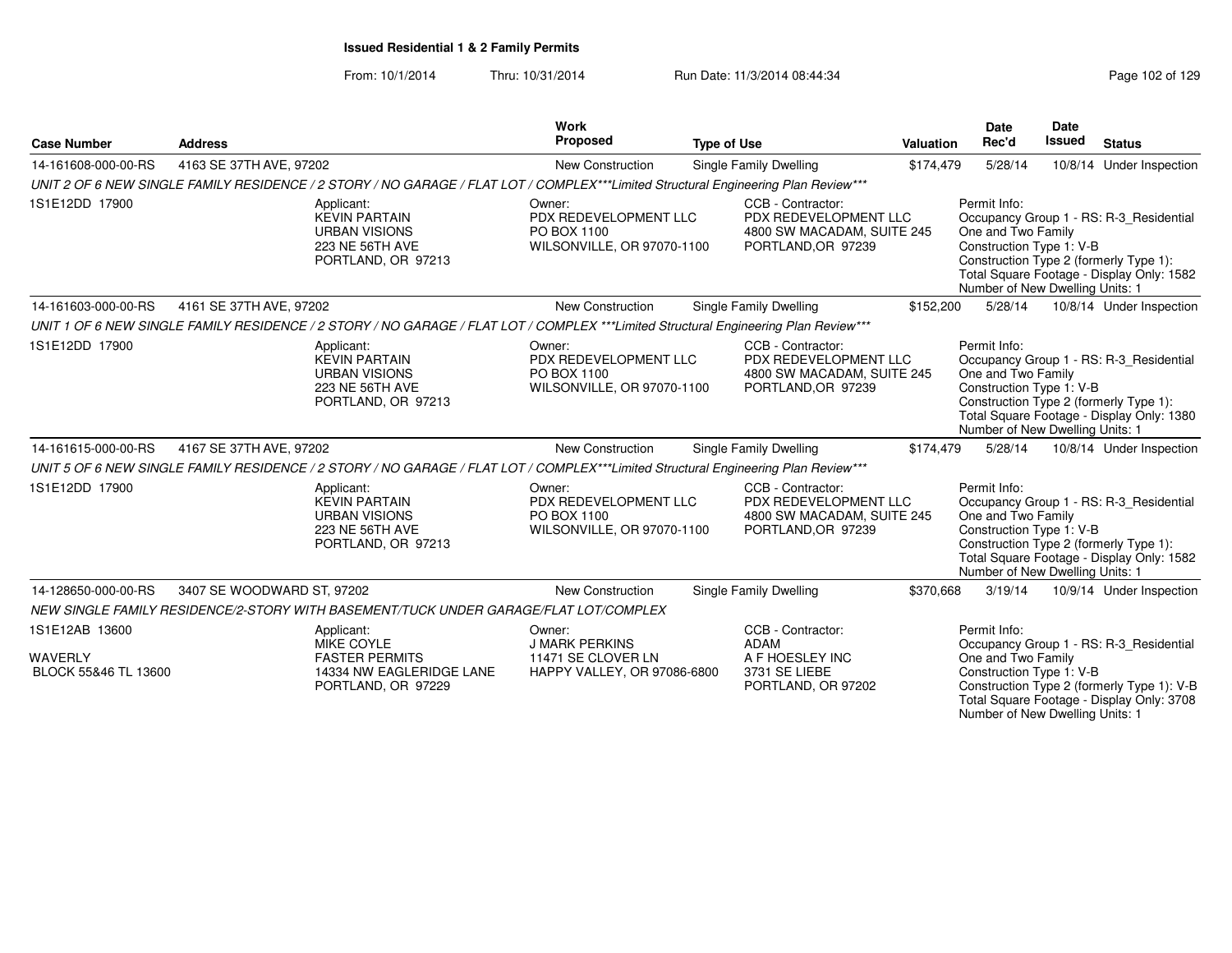| <b>Case Number</b>  | <b>Address</b>                                                                                                                       | Work<br><b>Proposed</b>                                               | <b>Type of Use</b>                                                                                                                                                                                                                                         | Valuation | <b>Date</b><br>Rec'd                                                                              | Date<br><b>Issued</b> | <b>Status</b>                                                                                                                      |
|---------------------|--------------------------------------------------------------------------------------------------------------------------------------|-----------------------------------------------------------------------|------------------------------------------------------------------------------------------------------------------------------------------------------------------------------------------------------------------------------------------------------------|-----------|---------------------------------------------------------------------------------------------------|-----------------------|------------------------------------------------------------------------------------------------------------------------------------|
| 14-201722-000-00-RS | 7232 N BOSTON AVE, 97217                                                                                                             | New Construction                                                      | Single Family Dwelling                                                                                                                                                                                                                                     | \$194,379 | 8/22/14                                                                                           |                       | 10/9/14 Under Inspection                                                                                                           |
|                     | NEW SINGLE FAMILY RESIDENCE/TWO STORY/ATTACHED GARAGE/FLAT LOT/COMPLEX. DEFERRED SUBMITTAL REQ'D FOR TRUSS PACKAGE.**BLOCK 9 LOT 7** |                                                                       |                                                                                                                                                                                                                                                            |           |                                                                                                   |                       |                                                                                                                                    |
| 1N1E16AB 07600      | Applicant:<br>MIKE COYLE<br><b>FASTER PERMITS</b><br>14334 NW EAGLERIDGE LANE<br>PORTLAND, OR 97229                                  | Owner:<br>2235 NE 46TH AVE<br>PORTLAND, OR 97213-1903                 | CCB - Contractor:<br>COLUMBIA REDEVELOPMENT LLC WINNER ELECTRIC<br>CONSTRUCTION INC<br>17087 SE WILEY WAY<br>MILWAUKIE OR 97267<br>CCB - Contractor:<br>AIR 1 PLUMBING<br><b>VANCOUVER</b><br>9012 NE 85TH CIRCLE<br>VANCOUVER WA 98662                    |           | Permit Info:<br>One and Two Family<br>Construction Type 1: V-B<br>Number of New Dwelling Units: 1 |                       | Occupancy Group 1 - RS: R-3_Residential<br>Construction Type 2 (formerly Type 1): V-B<br>Total Square Footage - Display Only: 1902 |
|                     |                                                                                                                                      |                                                                       | CCB - Contractor:<br>COLUMBIA REDEVELOPMENT LLC<br>2235 NE 46TH AVE<br>PORTLAND, OR 97213                                                                                                                                                                  |           |                                                                                                   |                       |                                                                                                                                    |
| 14-184721-000-00-RS | 1423 SW HUME CT, 97219                                                                                                               | <b>New Construction</b>                                               | Single Family Dwelling                                                                                                                                                                                                                                     | \$319,529 | 7/16/14                                                                                           |                       | 10/10/14 Under Inspection                                                                                                          |
|                     | NEW SINGLE FAMILY RESIDENCE/TWO STORY/ATTACHED GARAGE/FLAT LOT/PRESCRIPTIVE **LOT 19**                                               |                                                                       |                                                                                                                                                                                                                                                            |           |                                                                                                   |                       |                                                                                                                                    |
| 1S1E21CD 00600      | Applicant:<br><b>KEVIN PARTAIN</b><br><b>URBAN VISIONS</b><br>223 NE 56TH AVE<br>PORTLAND, OR 97213                                  | Owner:<br><b>INC</b><br>14237 BRIDGE CT<br>LAKE OSWEGO, OR 97034-2177 | CCB - Contractor:<br>EXCEPTIONAL HOMES BY ANDRE ANDREY KOSHUBA<br><b>EXCEPTIONAL HOMES BY</b><br><b>ANDREY INC</b><br>14237 BRIDGE CT.<br>LAKE OSWEGO, OR 97034                                                                                            |           | Permit Info:<br>One and Two Family<br>Construction Type 1: V-B<br>Number of New Dwelling Units: 1 |                       | Occupancy Group 1 - RS: R-3_Residential<br>Construction Type 2 (formerly Type 1): V-B<br>Total Square Footage - Display Only: 3089 |
|                     |                                                                                                                                      |                                                                       | CCB - Contractor:<br>DELTA PLUMBING INC<br>12205 SE 108TH AVE<br>HAPPY VALLEY, OR 97086                                                                                                                                                                    |           |                                                                                                   |                       |                                                                                                                                    |
| 14-184703-000-00-RS | 1433 SW HUME CT, 97219                                                                                                               | <b>New Construction</b>                                               | Single Family Dwelling                                                                                                                                                                                                                                     | \$319,529 | 7/16/14                                                                                           |                       | 10/10/14 Under Inspection                                                                                                          |
|                     | NEW SINGLE FAMILY RESIDENCE/TWO STORY/ATTACHED GARAGE/FLAT LOT/PRESCRIPTIVE ** LOT 18**                                              |                                                                       |                                                                                                                                                                                                                                                            |           |                                                                                                   |                       |                                                                                                                                    |
| 1S1E21CD 00600      | Applicant:<br><b>KEVIN PARTAIN</b><br><b>URBAN VISIONS</b><br>223 NE 56TH AVE<br>PORTLAND, OR 97213                                  | Owner:<br>INC.<br>14237 BRIDGE CT<br>LAKE OSWEGO, OR 97034-2177       | CCB - Contractor:<br>EXCEPTIONAL HOMES BY ANDRE ANDREY KOSHUBA<br><b>EXCEPTIONAL HOMES BY</b><br>ANDREY INC<br>14237 BRIDGE CT.<br>LAKE OSWEGO, OR 97034<br>CCB - Contractor:<br><b>DELTA PLUMBING INC</b><br>12205 SE 108TH AVE<br>HAPPY VALLEY, OR 97086 |           | Permit Info:<br>One and Two Family<br>Construction Type 1: V-B<br>Number of New Dwelling Units: 1 |                       | Occupancy Group 1 - RS: R-3_Residential<br>Construction Type 2 (formerly Type 1): V-B<br>Total Square Footage - Display Only: 3089 |
|                     |                                                                                                                                      |                                                                       |                                                                                                                                                                                                                                                            |           |                                                                                                   |                       |                                                                                                                                    |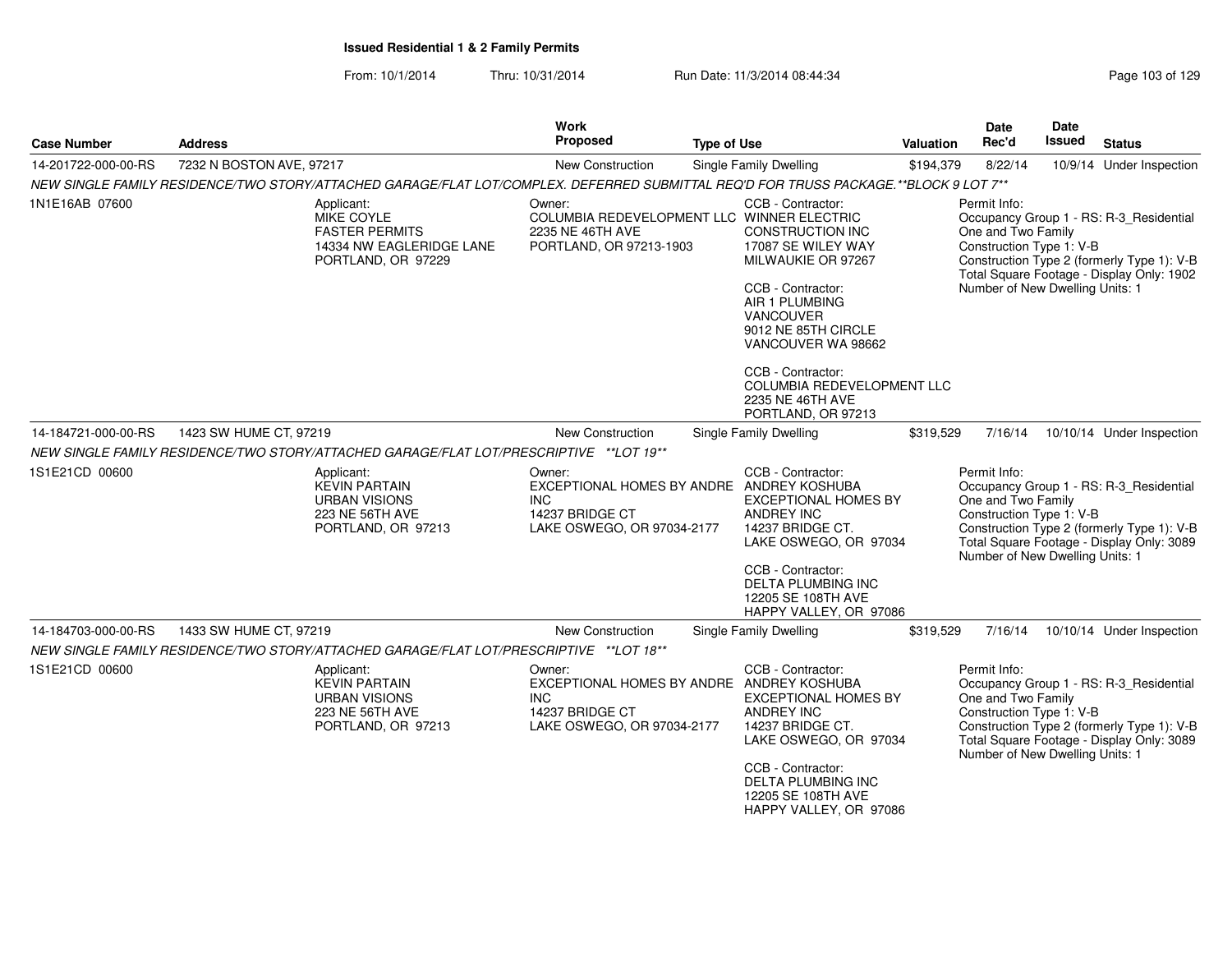| <b>Case Number</b>                                                             | <b>Address</b>          |                                                                                                              | Work<br><b>Proposed</b>                                                    | <b>Type of Use</b>                                                                                                                                                                                                                                                                         | Valuation | <b>Date</b><br>Rec'd                                                                              | Date<br><b>Issued</b> | <b>Status</b>                                                                                                                      |
|--------------------------------------------------------------------------------|-------------------------|--------------------------------------------------------------------------------------------------------------|----------------------------------------------------------------------------|--------------------------------------------------------------------------------------------------------------------------------------------------------------------------------------------------------------------------------------------------------------------------------------------|-----------|---------------------------------------------------------------------------------------------------|-----------------------|------------------------------------------------------------------------------------------------------------------------------------|
| 13-235011-000-00-RS                                                            | 1302 SE MARION ST       |                                                                                                              | New Construction                                                           | <b>Single Family Dwelling</b>                                                                                                                                                                                                                                                              | \$291,583 | 12/6/13                                                                                           |                       | 10/10/14 Under Inspection                                                                                                          |
|                                                                                |                         | NEW SINGLE FAMILY RESIDENCE/THREE STORY/ATTACHED GARAGE/FLAT LOT/COMPLEX                                     |                                                                            |                                                                                                                                                                                                                                                                                            |           |                                                                                                   |                       |                                                                                                                                    |
| 1S1E26BA 04701<br>PARTITION PLAT 2014-47<br>LOT <sub>1</sub>                   |                         | Applicant:<br><b>ROB HUMPHREY</b><br><b>FASTER PERMITS</b><br>14334 NW EAGLERIDGE LANE<br>PORTLAND, OR 97229 | Owner:<br>PETER LANDRY<br>8885 SW HILLVIEW TER<br>PORTLAND, OR 97225-1345  | CCB - Contractor:<br><b>DELTA PLUMBING INC</b><br>12205 SE 108TH AVE<br>HAPPY VALLEY, OR 97086<br>CCB - Contractor:<br>CRAINIC ELECTRIC CO<br>16102 SE Flavel Dr<br>PORTLAND OR 97236<br><b>Primary Contractor:</b><br><b>TO BID</b>                                                       |           | Permit Info:<br>One and Two Family<br>Construction Type 1: V-B<br>Number of New Dwelling Units: 1 |                       | Occupancy Group 1 - RS: R-3 Residential<br>Construction Type 2 (formerly Type 1): V-B<br>Total Square Footage - Display Only: 2872 |
| 14-180907-000-00-RS                                                            | 1314 SE MARION ST       |                                                                                                              | New Construction                                                           | <b>Single Family Dwelling</b>                                                                                                                                                                                                                                                              | \$300,478 | 7/8/14                                                                                            |                       | 10/10/14 Under Inspection                                                                                                          |
|                                                                                |                         | NEW SINGLE FAMILY RESIDENCE/3 STORY/ATTACHED GARAGE/FLAT LOT/COMPLEX                                         |                                                                            |                                                                                                                                                                                                                                                                                            |           |                                                                                                   |                       |                                                                                                                                    |
| 1S1E26BA 04702                                                                 |                         | Applicant:<br><b>MIKE COYLE</b><br><b>FASTER PERMITS</b><br>14334 NW EAGLERIDGE LANE<br>PORTLAND, OR 97229   | Owner:<br>PETER LANDRY<br>8885 SW HILLVIEW TER<br>PORTLAND, OR 97225-1345  | CCB - Contractor:<br><b>DELTA PLUMBING INC</b><br>12205 SE 108TH AVE<br>HAPPY VALLEY, OR 97086<br>CCB - Contractor:<br>CRAINIC ELECTRIC CO<br>16102 SE Flavel Dr<br>PORTLAND OR 97236<br>CCB - Contractor:<br><b>LANDRY DEVELOPMENT LLC</b><br>8885 SW HILLVIEW TERR<br>PORTLAND, OR 97225 |           | Permit Info:<br>One and Two Family<br>Construction Type 1: V-B<br>Number of New Dwelling Units: 1 |                       | Occupancy Group 1 - RS: R-3_Residential<br>Construction Type 2 (formerly Type 1): V-B<br>Total Square Footage - Display Only: 2872 |
| 13-232468-000-00-RS                                                            | 4310 SE 79TH AVE, 97206 |                                                                                                              | New Construction                                                           | Single Family Dwelling                                                                                                                                                                                                                                                                     | \$227,759 | 11/26/13                                                                                          |                       | 10/10/14 Under Inspection                                                                                                          |
|                                                                                |                         | NEW SINGLE FAMILY RESIDENCE WITH ADU IN BASEMENT/NO GARAGE/2 STORY/ FLAT LOT / COMPLEX                       |                                                                            |                                                                                                                                                                                                                                                                                            |           |                                                                                                   |                       |                                                                                                                                    |
| 1S2E08DD 10200<br>SECTION 08 1S 2E. TL 10200 0.20 ACRES<br>TL 10200 0.20 ACRES |                         | Applicant:<br><b>KEVIN PARTAIN</b><br><b>URBAN VISIONS</b><br>223 NE 56TH AVE<br>PORTLAND OR 97213           | Owner:<br><b>IONEL HIJ</b><br>16933 SE FOSTER RD<br>GRESHAM, OR 97080-3228 | CCB - Contractor:<br><b>HIJ FLORIN</b><br><b>HIJ CONSTRUCTION</b><br>16933 SE FOSTER RD<br>GRESHAM, OR 97080<br>CCB - Contractor:<br><b>IRONMAN PLUMBING</b>                                                                                                                               |           | Permit Info:<br>One and Two Family<br>Construction Type 1: V-B<br>Number of New Dwelling Units: 2 |                       | Occupancy Group 1 - RS: R-3_Residential<br>Construction Type 2 (formerly Type 1):<br>Total Square Footage - Display Only: 2127     |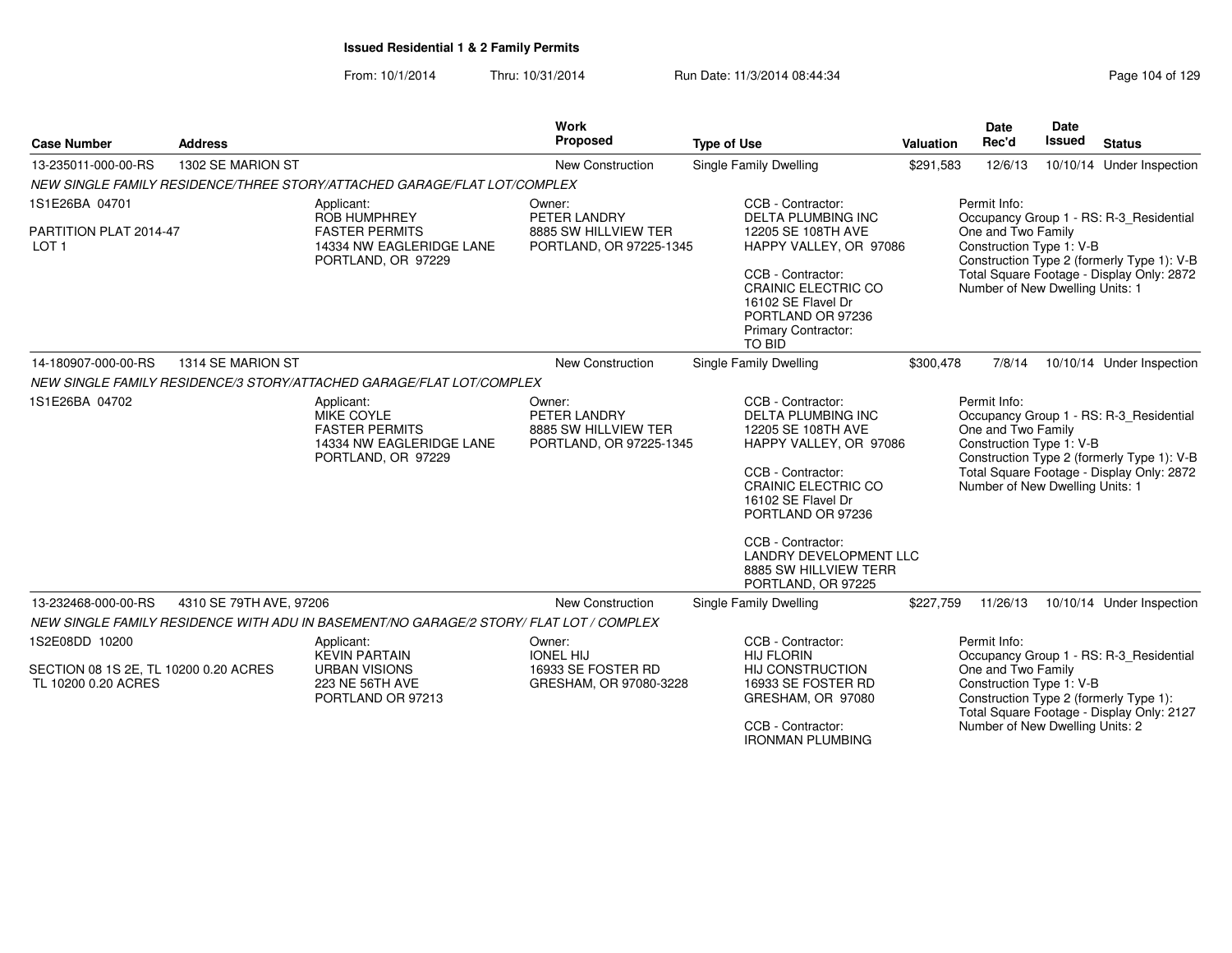|                                                                                    |                           |                                                                                                                | <b>Work</b>                                                                                                                                                                |                                                                                                                                                                                                           |           | <b>Date</b>                                                                                       | <b>Date</b>     |                                                                                                                                    |
|------------------------------------------------------------------------------------|---------------------------|----------------------------------------------------------------------------------------------------------------|----------------------------------------------------------------------------------------------------------------------------------------------------------------------------|-----------------------------------------------------------------------------------------------------------------------------------------------------------------------------------------------------------|-----------|---------------------------------------------------------------------------------------------------|-----------------|------------------------------------------------------------------------------------------------------------------------------------|
| <b>Case Number</b>                                                                 | <b>Address</b>            |                                                                                                                | <b>Proposed</b>                                                                                                                                                            | <b>Type of Use</b>                                                                                                                                                                                        | Valuation | Rec'd                                                                                             | <b>Issued</b>   | <b>Status</b>                                                                                                                      |
| 14-182753-REV-01-RS                                                                | 9474 N TYLER AVE          |                                                                                                                | <b>New Construction</b>                                                                                                                                                    | Single Family Dwelling                                                                                                                                                                                    | \$2,500   | 10/10/14                                                                                          | 10/10/14 Issued |                                                                                                                                    |
|                                                                                    |                           | REVISION TO FRONT AND BACK PORCH, RECONFIGURE WINDOWS THROUGHOUT, NEW HIGH KITCHEN WINDOW                      |                                                                                                                                                                            |                                                                                                                                                                                                           |           |                                                                                                   |                 |                                                                                                                                    |
| 1N1E06CC 06401<br>POINT VIEW<br>BLOCK 24<br>LOT <sub>5</sub><br>NLY 11.5' OF LOT 6 |                           | Applicant:<br><b>MIKE COYLE</b><br><b>FASTER PERMITS</b><br>14334 NW EAGLERIDGE LANE<br>PORTLAND, OR 97229     | Owner:<br><b>BRISTOL CREEK HOMES</b><br>3055 NW YEON AVE #81<br>PORTLAND, OR 97210-1519<br>Owner:<br>DEVELOPMENT CO LLC<br>3055 NW YEON AVE #81<br>PORTLAND, OR 97210-1519 | CCB - Contractor:<br>MALMEDAL ENTERPRISES INC<br><b>PO BOX 207</b><br><b>BANKS, OR 97106</b><br>CCB - Contractor:<br><b>BFP ELECTRIC LLC</b><br>28075 S BEAVERCREEK RD<br>MULINO OR 97042                 |           | Permit Info:<br>One and Two Family<br>Construction Type 1: V-B                                    |                 | Occupancy Group 1 - RS: R-3_Residential<br>Construction Type 2 (formerly Type 1): V-B<br>Total Square Footage - Display Only: 3436 |
|                                                                                    |                           |                                                                                                                |                                                                                                                                                                            | CCB - Contractor:<br><b>BRISTOL CREEK HOMES &amp;</b><br>DEVELOPMENT CO LLC<br>520 SW YAMHILL ST SUITE 600<br>PORTLAND, OR 97204                                                                          |           |                                                                                                   |                 |                                                                                                                                    |
| 14-204273-000-00-RS                                                                | 13129 SE MALL ST          |                                                                                                                | New Construction                                                                                                                                                           | Single Family Dwelling                                                                                                                                                                                    | \$225,566 | 8/27/14                                                                                           |                 | 10/13/14 Under Inspection                                                                                                          |
|                                                                                    |                           | NEW SINGLE FAMILY RESIDENCE/2-STORY/ATTACHED GARAGE/FLAT LOT/COMPLEX***ATTACHED HOME WITH 14-204262-RS***      |                                                                                                                                                                            |                                                                                                                                                                                                           |           |                                                                                                   |                 |                                                                                                                                    |
| 1S2E11CD 05002                                                                     |                           | Applicant:<br><b>KYM NGUYEN</b><br>CONCEPT DESIGN & ASSOCIATES PO BOX 2885<br>PO BOX 8464<br>PORTLAND OR 97207 | Owner:<br><b>CLEARWATER HOMES LLC</b><br>CLACKAMAS, OR 97015-2885                                                                                                          | CCB - Contractor:<br><b>CLEARWATER HOMES LLC</b><br>PO BOX 2885<br>CLACKAMAS OR 97015<br>CCB - Contractor:<br><b>CORNEL CUREA</b>                                                                         |           | Permit Info:<br>One and Two Family<br>Construction Type 1: V-B<br>Number of New Dwelling Units: 1 |                 | Occupancy Group 1 - RS: R-3_Residential<br>Construction Type 2 (formerly Type 1): V-B<br>Total Square Footage - Display Only: 2277 |
|                                                                                    |                           |                                                                                                                |                                                                                                                                                                            | <b>FIVE STAR PLUMBING</b><br>6138 SE 136TH AVE<br>PORTLAND, OR 97236                                                                                                                                      |           |                                                                                                   |                 |                                                                                                                                    |
| 14-204262-000-00-RS                                                                | 4341 SE 132ND AVE         |                                                                                                                | <b>New Construction</b>                                                                                                                                                    | Single Family Dwelling                                                                                                                                                                                    | \$228,340 | 8/27/14                                                                                           |                 | 10/13/14 Under Inspection                                                                                                          |
|                                                                                    |                           | NEW SINGLE FAMILY RESIDENCE/2-STORY/ATTACHED GARAGE/FLAT LOT/COMPLEX***ATTACHED HOME WITH 14-204273-RS***      |                                                                                                                                                                            |                                                                                                                                                                                                           |           |                                                                                                   |                 |                                                                                                                                    |
| 1S2E11CD 05001                                                                     |                           | Applicant:<br><b>KYM NGUYEN</b><br>CONCEPT DESIGN & ASSOCIATES PO BOX 2885<br>PO BOX 8464<br>PORTLAND OR 97207 | Owner:<br><b>CLEARWATER HOMES LLC</b><br>CLACKAMAS, OR 97015-2885                                                                                                          | CCB - Contractor:<br><b>CLEARWATER HOMES LLC</b><br>PO BOX 2885<br>CLACKAMAS OR 97015<br>CCB - Contractor:<br><b>CORNEL CUREA</b><br><b>FIVE STAR PLUMBING</b><br>6138 SE 136TH AVE<br>PORTLAND, OR 97236 |           | Permit Info:<br>One and Two Family<br>Construction Type 1: V-B<br>Number of New Dwelling Units: 1 |                 | Occupancy Group 1 - RS: R-3 Residential<br>Construction Type 2 (formerly Type 1): V-B<br>Total Square Footage - Display Only: 2304 |
| 14-110538-000-00-RS                                                                | 3323 SE RAYMOND ST, 97202 |                                                                                                                | <b>New Construction</b>                                                                                                                                                    | Single Family Dwelling                                                                                                                                                                                    | \$184,086 | 1/28/14                                                                                           |                 | 10/27/14 Under Inspection                                                                                                          |
|                                                                                    |                           | NEW SINGLE FAMILY RESIDENCE/TWO STORY/ATTACHED GARAGE/FLAT LOT/COMPLEXLOCATED EAST OF NSFR 14-110498-RS        |                                                                                                                                                                            |                                                                                                                                                                                                           |           |                                                                                                   |                 |                                                                                                                                    |
| 1S1E13BA 10400                                                                     |                           | Applicant:<br><b>KEVIN PARTAIN</b><br><b>URBAN VISIONS</b><br>223 NE 56TH AVE<br>PORTLAND OR 97213             | Owner:<br>RENAISSANCE CUSTOM HOMES<br><b>LLC</b><br>16771 BOONES FERRY RD<br>LAKE OSWEGO, OR 97035-4383                                                                    | CCB - Contractor:<br>RENAISSANCE CUSTOM HOMES<br><b>LLC</b><br>16771 Boones Ferry Rd<br>Lake Oswego, OR 97035                                                                                             |           | Permit Info:<br>One and Two Family<br>Construction Type 1: V-B<br>Number of New Dwelling Units: 1 |                 | Occupancy Group 1 - RS: R-3_Residential<br>Construction Type 2 (formerly Type 1): V-B<br>Total Square Footage - Display Only: 1883 |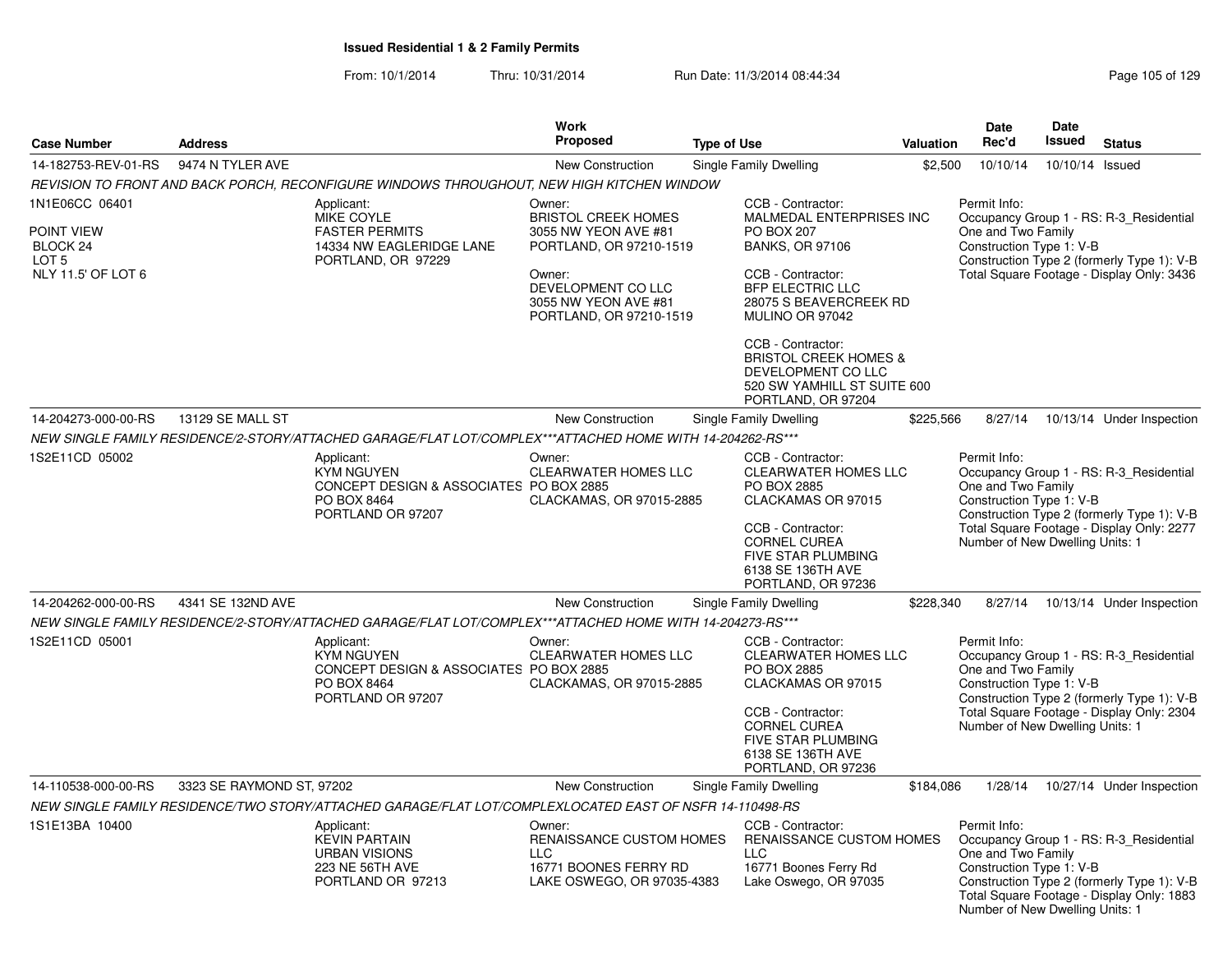| <b>Case Number</b>                                                                       | <b>Address</b>           |                                                                                                            | Work<br><b>Proposed</b>                                                                        | <b>Type of Use</b> |                                                                                                                                                                                                                                                                                     | <b>Valuation</b> | <b>Date</b><br>Rec'd                                                                              | <b>Date</b><br><b>Issued</b> | <b>Status</b>                                                                                                                  |
|------------------------------------------------------------------------------------------|--------------------------|------------------------------------------------------------------------------------------------------------|------------------------------------------------------------------------------------------------|--------------------|-------------------------------------------------------------------------------------------------------------------------------------------------------------------------------------------------------------------------------------------------------------------------------------|------------------|---------------------------------------------------------------------------------------------------|------------------------------|--------------------------------------------------------------------------------------------------------------------------------|
| 14-164912-000-00-RS                                                                      | 4234 SE 16TH AVE, 97202  |                                                                                                            | New Construction                                                                               |                    | Single Family Dwelling                                                                                                                                                                                                                                                              | \$304,400        | 6/5/14                                                                                            | 10/27/14 Issued              |                                                                                                                                |
|                                                                                          |                          | NEW SINGLE FAMILY RESIDENCE/2-STORY/DETACHED GARAGE/FLAT LOT/SIMPLE***DETACHED GARAGE 14-164917-RS***      |                                                                                                |                    |                                                                                                                                                                                                                                                                                     |                  |                                                                                                   |                              |                                                                                                                                |
| 1S1E11DC 08200<br><b>BOISES ADD</b><br>BLOCK 8<br>LOT 7&8                                |                          | Applicant:<br><b>MIKE COYLE</b><br><b>FASTER PERMITS</b><br>14334 NW EAGLERIDGE LANE<br>PORTLAND, OR 97229 | Owner:<br>DB PROPERTIES LLC<br>5771 SE INTERNATIONAL WAY<br>MILWAUKIE, OR 97222-4614           |                    | CCB - Contractor:<br>ANLON CONSTRUCTION LLC<br>16981 SE SPRAY AVE<br>MILWAUKIE, OR 97267                                                                                                                                                                                            |                  | Permit Info:<br>One and Two Family<br>Construction Type 1: V-B<br>Number of New Dwelling Units: 1 |                              | Occupancy Group 1 - RS: R-3 Residential<br>Construction Type 2 (formerly Type 1):<br>Total Square Footage - Display Only: 2760 |
| 14-215417-000-00-RS                                                                      | 5224 SE 46TH AVE, 97206  |                                                                                                            | New Construction                                                                               |                    | Single Family Dwelling                                                                                                                                                                                                                                                              | \$183,523        |                                                                                                   | 9/19/14  10/27/14  Issued    |                                                                                                                                |
|                                                                                          |                          | NEW SINGLE FAMILY RESIDENCE/ 2 STORY/ FLAT LOT/ NO GARAGE/ COMPLEX                                         |                                                                                                |                    |                                                                                                                                                                                                                                                                                     |                  |                                                                                                   |                              |                                                                                                                                |
| 1S2E18BC 11600                                                                           |                          | Applicant:<br><b>MIKE COYLE</b><br><b>FASTER PERMITS</b><br>14334 NW EAGLERIDGE LANE<br>PORTLAND, OR 97229 | Owner:<br><b>EVERETT CUSTOM HOMES INC</b><br>735 SW 158TH AVE #180<br>BEAVERTON, OR 97006-4952 |                    | CCB - Contractor:<br>DEVELOPMENT NORTHWEST<br><b>INC/dba Wolcott Plumbing</b><br>1075 W HISTORIC COLUMBIA<br><b>RIVER HWY</b><br>TROUTDALE OR 97060<br>CCB - Contractor:<br><b>VIC REMMERS</b><br><b>EVERETT CUSTOM HOMES INC</b><br>735 SW 158TH AVE STE 180<br>BEAVERTON OR 97008 |                  | Permit Info:<br>One and Two Family<br>Construction Type 1: V-B<br>Number of New Dwelling Units: 1 |                              | Occupancy Group 1 - RS: R-3 Residential<br>Construction Type 2 (formerly Type 1):<br>Total Square Footage - Display Only: 1664 |
| 11-165661-DFS-02-RS<br><b>DFS FOR TRUSSES</b>                                            | 301 NW MERIDIAN RIDGE CT |                                                                                                            | New Construction                                                                               |                    | Single Family Dwelling                                                                                                                                                                                                                                                              | \$1,500          | 10/2/14                                                                                           | 10/27/14 Issued              |                                                                                                                                |
| 1N1W36DA 02022                                                                           |                          | Applicant:<br><b>MIKE COYLE</b>                                                                            | Owner:<br>PATH CONSTRUCTION LLC                                                                |                    | CCB - Contractor:<br>PATH CONSTRUCTION                                                                                                                                                                                                                                              |                  | Permit Info:                                                                                      |                              | Occupancy Group 1 - RS: R-3 Residential                                                                                        |
| <b>MERIDIAN RIDGE</b><br>LOT 9 TL 2022<br>SPLIT MAP & SPLIT LEVY R588040<br>(R561600500) |                          | <b>FASTER PERMITS</b><br>14334 NW EAGLERIDGE LANE<br>PORTLAND, OR 97229                                    | 5331 SW MACADAM AVE #258-110<br>PORTLAND, OR 97239-3871                                        |                    | 5331 SW MACADAM AVE #258-110 One and Two Family<br>PORTLAND, OR 97239<br>CCB - Contractor:<br><b>GRIZZLY ELECTRIC</b><br>8002 NE HWY 99 SUITE 248<br>VANCOUVER, WA 98665                                                                                                            |                  | Construction Type 1: V-B                                                                          |                              | Construction Type 2 (formerly Type 1): V-B<br>Total Square Footage - Display Only: 3485                                        |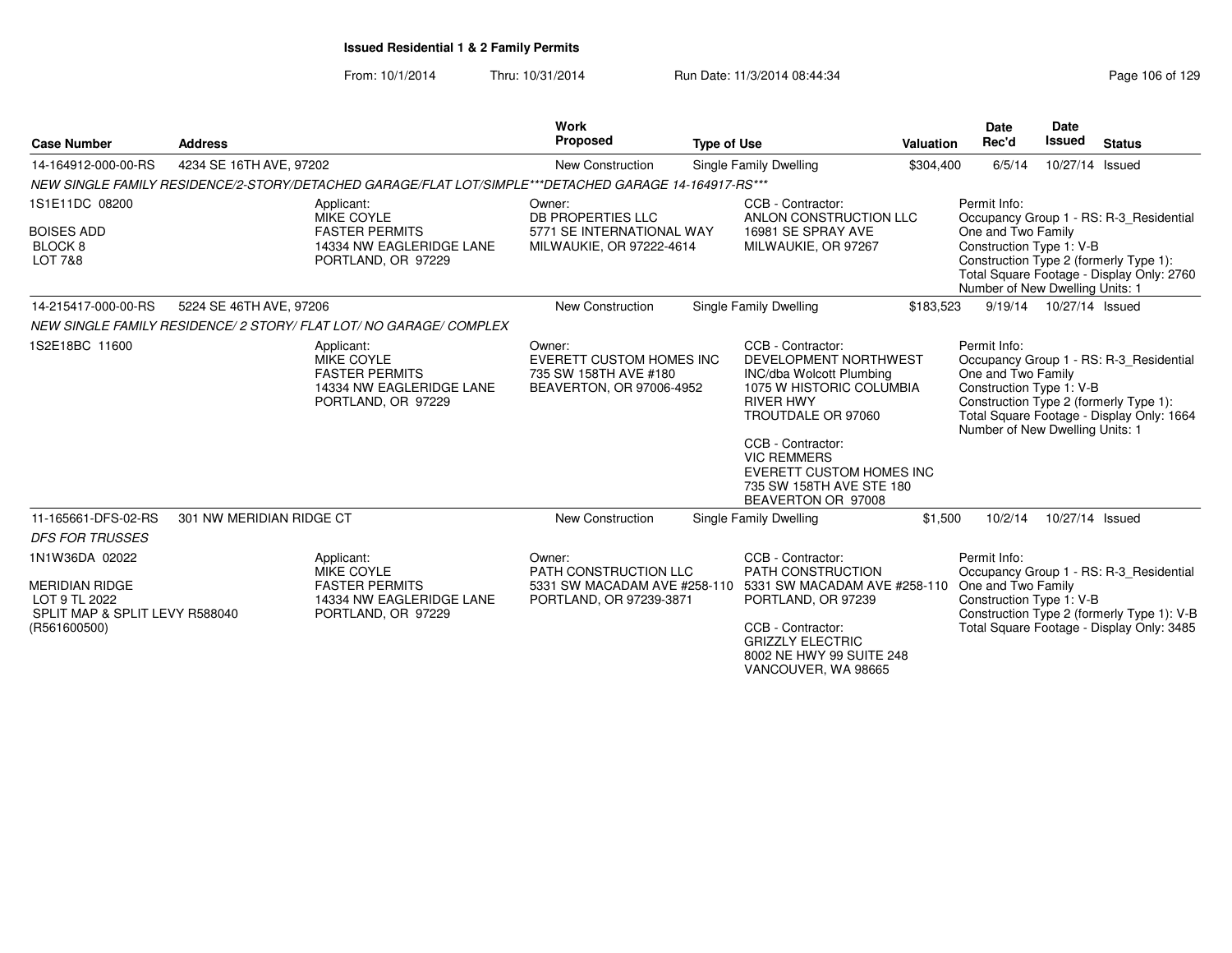| <b>Case Number</b>                                                 | <b>Address</b>             |                                                                                                                                                                   | Work<br>Proposed                                                                        | <b>Type of Use</b> |                                                                                                                                                                                                                                                                                                                                                                                              | Valuation | Date<br>Rec'd                                                                                     | Date<br>Issued            | <b>Status</b>                                                                                                                      |
|--------------------------------------------------------------------|----------------------------|-------------------------------------------------------------------------------------------------------------------------------------------------------------------|-----------------------------------------------------------------------------------------|--------------------|----------------------------------------------------------------------------------------------------------------------------------------------------------------------------------------------------------------------------------------------------------------------------------------------------------------------------------------------------------------------------------------------|-----------|---------------------------------------------------------------------------------------------------|---------------------------|------------------------------------------------------------------------------------------------------------------------------------|
| 14-208671-000-00-RS                                                | 2510 SE 58TH AVE, 97206    |                                                                                                                                                                   | New Construction                                                                        |                    | <b>Single Family Dwelling</b>                                                                                                                                                                                                                                                                                                                                                                | \$295,066 | 9/5/14                                                                                            | 10/28/14 Issued           |                                                                                                                                    |
|                                                                    |                            | NEW SINGLE FAMILY RESIDENCE/2-STORY WITH BASEMENT/TUCK UNDER GARAGE/FLAT LOT/COMPLEX **LOT 2**                                                                    |                                                                                         |                    |                                                                                                                                                                                                                                                                                                                                                                                              |           |                                                                                                   |                           |                                                                                                                                    |
| 1S2E07AA 06500                                                     |                            | Applicant:<br>MIKE COYLE<br><b>FASTER PERMITS</b><br>14334 NW EAGLERIDGE LANE<br>PORTLAND, OR 97229                                                               | Owner:<br>EVERETT CUSTOM HOMES INC<br>735 SW 158TH AVE #180<br>BEAVERTON, OR 97006-4952 |                    | CCB - Contractor:<br>DBA WRIGHT 1 ELECTRIC and<br>THREE PHASE ELECTRIC<br>5618 SE 135TH<br>PORTLAND OR 97236<br>CCB - Contractor:<br>DEVELOPMENT NORTHWEST<br><b>INC/dba Wolcott Plumbing</b><br>1075 W HISTORIC COLUMBIA<br><b>RIVER HWY</b><br>TROUTDALE OR 97060<br>CCB - Contractor:<br><b>VIC REMMERS</b><br>EVERETT CUSTOM HOMES INC<br>735 SW 158TH AVE STE 180<br>BEAVERTON OR 97008 |           | Permit Info:<br>One and Two Family<br>Construction Type 1: V-B<br>Number of New Dwelling Units: 1 |                           | Occupancy Group 1 - RS: R-3_Residential<br>Construction Type 2 (formerly Type 1): V-B<br>Total Square Footage - Display Only: 3000 |
| 14-198550-000-00-RS                                                | 8574 N OSWEGO AVE, 97203   | NEW SINGLE FAMILY RESIDENCE/TWO STORY/ATTACHED GARAGE/FLAT LOT/COMPLEX                                                                                            | <b>New Construction</b>                                                                 |                    | <b>Single Family Dwelling</b>                                                                                                                                                                                                                                                                                                                                                                | \$169,649 |                                                                                                   |                           | 8/14/14  10/28/14  Under Inspection                                                                                                |
| 1N1W01DD 19500                                                     |                            | Applicant:<br><b>HARRY HANNA</b><br><b>SENTAUR INC</b><br>3880 SE HARRISON ST SUITE 100 SANDY, OR 97055-1540<br>MILWAUKIE OR 97222                                | Owner:<br>KIMCO PROPERTIES LTD<br>PO BOX 1540                                           |                    | CCB - Contractor:<br><b>HARRY HANNA</b><br><b>SENTAUR INC</b><br>3880 SE HARRISON ST SUITE 100<br>MILWAUKIE OR 97222                                                                                                                                                                                                                                                                         |           | Permit Info:<br>One and Two Family<br>Construction Type 1: V-B<br>Number of New Dwelling Units: 1 |                           | Occupancy Group 1 - RS: R-3 Residential<br>Construction Type 2 (formerly Type 1): V-B<br>Total Square Footage - Display Only: 1687 |
| 14-110828-REV-03-RS                                                | 3621 SW HILLSIDE DR, 97221 |                                                                                                                                                                   | New Construction                                                                        |                    | Single Family Dwelling                                                                                                                                                                                                                                                                                                                                                                       | \$5,200   |                                                                                                   | 8/20/14  10/28/14  Issued |                                                                                                                                    |
|                                                                    |                            | VALUE ADDED REVISION TO BUILD RETAINING WALL AT REAR AND SIDE OF PROPERTY AND PORTION OF BLOCK WALL, INTAKE FOR ORIGINAL REVIEWERS - APPLICANT ALREADY ADVISED TH |                                                                                         |                    |                                                                                                                                                                                                                                                                                                                                                                                              |           |                                                                                                   |                           |                                                                                                                                    |
| 1S1E08BD 01900<br>TUALATIN VIEW PK<br>BLOCK 5<br>LOT 25&26 TL 1900 |                            | Applicant:<br>MIKE COYLE<br><b>FASTER PERMITS</b><br>14334 NW EAGLERIDGE LANE<br>PORTLAND, OR 97229<br>Applicant:<br><b>LISA STIDD SILVER</b>                     | Owner:<br>TREECE & LAMBERT LLC<br>2905 SW 1ST AVE<br>PORTLAND, OR 97201-4705            |                    | CCB - Contractor:<br>EDWARD MULLEN PLUMBING<br>1601 SE RIVER RD<br>HILLSBORO, OR 97123<br>CCB - Contractor:<br>ADVANCED ELECTRIC INC<br>21811 NE 58TH ST<br>VANCOUVER, WA 98682<br>CCB - Contractor:                                                                                                                                                                                         |           | Permit Info:<br>One and Two Family<br>Construction Type 1: V-B                                    |                           | Occupancy Group 1 - RS: R-3_Residential<br>Construction Type 2 (formerly Type 1): V-B<br>Total Square Footage - Display Only: 4202 |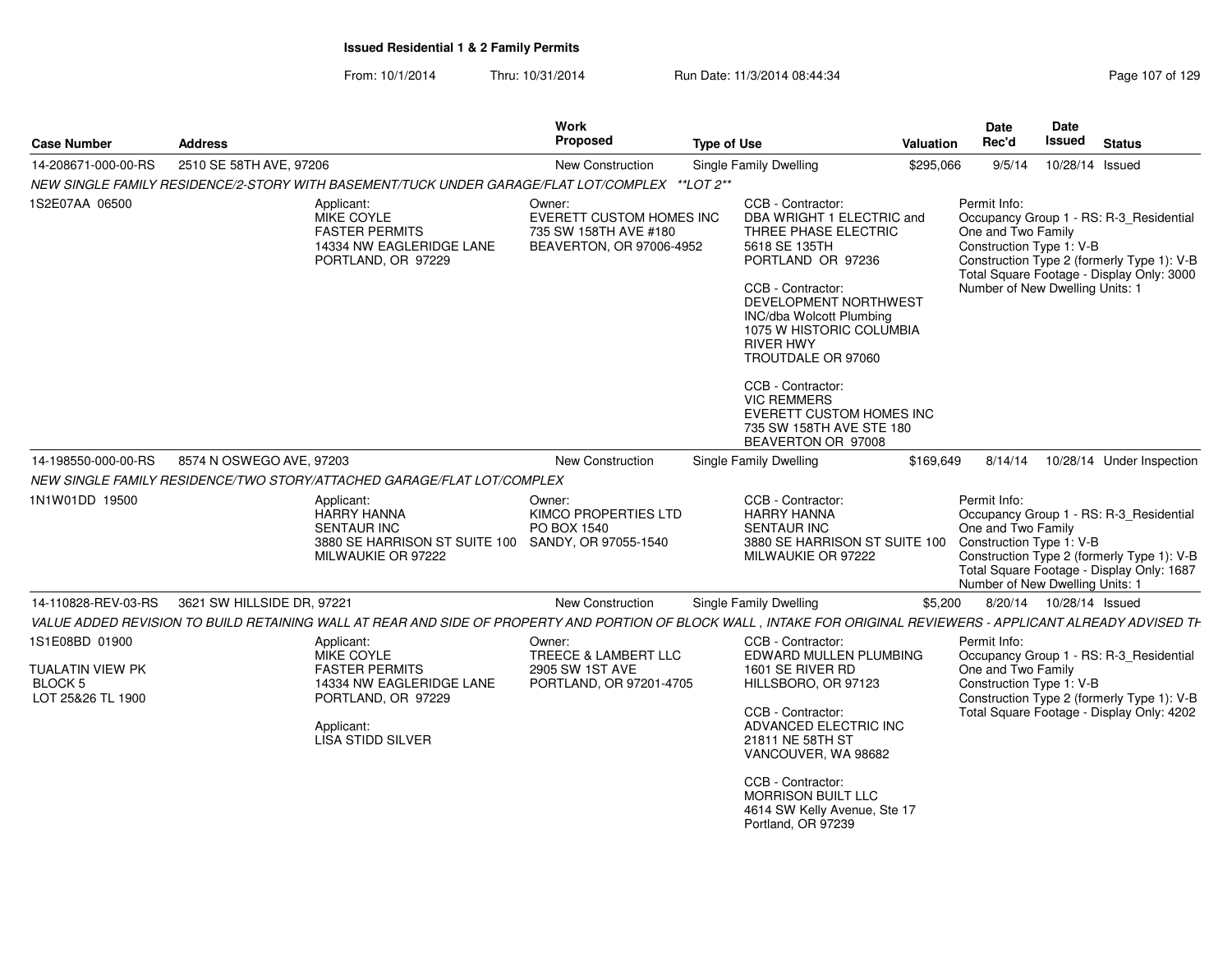|                                                                     | <b>Address</b>                                                                                                                                                                                  | <b>Work</b><br><b>Proposed</b>                                                                                                                                                          |                                                                                                                                                                                          | Date<br>Rec'd    |                                                                                   | <b>Date</b><br>Issued | <b>Status</b>                                                                                                                      |
|---------------------------------------------------------------------|-------------------------------------------------------------------------------------------------------------------------------------------------------------------------------------------------|-----------------------------------------------------------------------------------------------------------------------------------------------------------------------------------------|------------------------------------------------------------------------------------------------------------------------------------------------------------------------------------------|------------------|-----------------------------------------------------------------------------------|-----------------------|------------------------------------------------------------------------------------------------------------------------------------|
| <b>Case Number</b>                                                  |                                                                                                                                                                                                 |                                                                                                                                                                                         | <b>Type of Use</b>                                                                                                                                                                       | <b>Valuation</b> |                                                                                   |                       |                                                                                                                                    |
| 14-110877-REV-02-RS                                                 | 3615 SW HILLSIDE DR, 97221<br>VALUE ADDED REVISION TO ADD STONE BLOCKED RETAINING WALL AT REAR OF PROPERTY. INTAKE FOR ORIGINAL REVIEWERS - APPLICANT ALREADY ADVISED THAT SITE PLANS NEED TO E | New Construction                                                                                                                                                                        | Single Family Dwelling                                                                                                                                                                   | \$5,200          | 8/20/14                                                                           | 10/28/14 Issued       |                                                                                                                                    |
| 1S1E08BD 01900                                                      | Applicant:<br>MIKE COYLE<br><b>FASTER PERMITS</b><br>14334 NW EAGLERIDGE LANE<br>PORTLAND, OR 97229                                                                                             | Owner:<br>TREECE & LAMBERT LLC<br>2905 SW 1ST AVE<br>PORTLAND, OR 97201-4705                                                                                                            | CCB - Contractor:<br><b>MORRISON BUILT LLC</b><br>4614 SW Kelly Avenue, Ste 17<br>Portland, OR 97239                                                                                     | Permit Info:     | One and Two Family<br>Construction Type 1: V-B                                    |                       | Occupancy Group 1 - RS: R-3_Residential<br>Construction Type 2 (formerly Type 1): V-B<br>Total Square Footage - Display Only: 4174 |
| 14-112144-DFS-01-RS                                                 | 4435 SW GREENLEAF DR. 97221                                                                                                                                                                     | <b>New Construction</b>                                                                                                                                                                 | Single Family Dwelling                                                                                                                                                                   | \$1,500          | 8/27/14  10/28/14  Issued                                                         |                       |                                                                                                                                    |
| <b>DFS - TRUSSES AND FLOOR JOISTS</b>                               |                                                                                                                                                                                                 |                                                                                                                                                                                         |                                                                                                                                                                                          |                  |                                                                                   |                       |                                                                                                                                    |
| 1S1E08BB 01800<br><b>GREEN HILLS</b><br>BLOCK 32<br>LOT 1 TL 1800   | Applicant:<br>LEON TRICE<br><b>LMT ARCHITECTURE</b><br>5428 NE 30TH AVE<br>PORTLAND OREGON 97211                                                                                                | Owner:<br><b>TIMOTHY DEJONG</b><br>3720 SW BOND AVE #1810<br>PORTLAND, OR 97239<br>Owner:<br><b>LAURIE S DEJONG</b><br>3720 SW BOND AVE #1810<br>PORTLAND, OR 97239                     | CCB - Contractor:<br>COWAN CONSTRUCTION, LLC.<br>P.O. BOX 1846<br>TUALATIN, OR 97062<br>CCB - Contractor:<br><b>D &amp; SONS PLUMBING LLC</b><br>3810 NE 53RD CIR<br>VANCOUVER, WA 98661 | Permit Info:     | One and Two Family<br>Construction Type 1: V-B                                    |                       | Occupancy Group 1 - RS: R-3 Residential<br>Construction Type 2 (formerly Type 1): V-B<br>Total Square Footage - Display Only: 4894 |
| 14-193298-000-00-RS                                                 | 8430 SE CLAY ST                                                                                                                                                                                 | <b>New Construction</b>                                                                                                                                                                 | <b>Single Family Dwelling</b>                                                                                                                                                            | \$167.865        |                                                                                   |                       | 8/4/14  10/28/14  Under Inspection                                                                                                 |
|                                                                     | NEW SINGLE FAMILY RESIDENCE/TWO STORY/BUILT IN GARAGE/FLAT LOT/COMPLEX**ON LOT 5** Septic Decommissioning Required. Call for Inspection 842.                                                    |                                                                                                                                                                                         |                                                                                                                                                                                          |                  |                                                                                   |                       |                                                                                                                                    |
| 1S2E04CB 08501                                                      | Applicant:<br><b>DAVID SIDERAS</b><br><b>CAPITAL BUILDERS</b><br>PO BOX 19115<br>PORTLAND, OR 97280                                                                                             | Owner:<br>WILLAMETTE VALLEY PROPERTY DAVID SIDERAS<br>15559 VILLAGE DR<br>LAKE OSWEGO, OR 97034-3759<br>Owner:<br><b>HOLDINGS LLC</b><br>15559 VILLAGE DR<br>LAKE OSWEGO, OR 97034-3759 | CCB - Contractor:<br><b>CAPITAL BUILDERS</b><br>PO BOX 19115<br>PORTLAND, OR 97280                                                                                                       | Permit Info:     | One and Two Family<br>Construction Type 1: V-B<br>Number of New Dwelling Units: 1 |                       | Occupancy Group 1 - RS: R-3 Residential<br>Construction Type 2 (formerly Type 1): V-B<br>Total Square Footage - Display Only: 1645 |
|                                                                     | 14-188363-REV-01-RS 7104 NE SISKIYOU ST, 97213                                                                                                                                                  | New Construction                                                                                                                                                                        | Single Family Dwelling                                                                                                                                                                   | $^{\circ}$       | 10/30/14  10/30/14  Issued                                                        |                       |                                                                                                                                    |
|                                                                     | REVISION TO REMOVE COVERED FRONT PORCH EXTENSION AND MOVE HOUSE 2 FT TO THE NORTH                                                                                                               |                                                                                                                                                                                         |                                                                                                                                                                                          |                  |                                                                                   |                       |                                                                                                                                    |
| 1N2E29BA 17200<br>SISKIYOU ADD<br><b>BLOCK1</b><br>LOT <sub>6</sub> | Applicant:<br>MIKE COYLE<br><b>FASTER PERMITS</b><br>14334 NW EAGLERIDGE LANE<br>PORTLAND, OR 97229                                                                                             | Owner:<br><b>EVERETT CUSTOM HOMES INC</b><br>735 SW 158TH AVE<br>BEAVERTON, OR 97006                                                                                                    | CCB - Contractor:<br><b>VIC REMMERS</b><br><b>EVERETT CUSTOM HOMES INC</b><br>735 SW 158TH AVE STE 180<br>BEAVERTON OR 97008                                                             | Permit Info:     | One and Two Family<br>Construction Type 1: V-B                                    |                       | Occupancy Group 1 - RS: R-3 Residential<br>Construction Type 2 (formerly Type 1):<br>Total Square Footage - Display Only: 2248     |
| 14-208526-000-00-RS                                                 | 2114 SE 47TH AVE                                                                                                                                                                                | New Construction                                                                                                                                                                        | Single Family Dwelling                                                                                                                                                                   | \$232,981        | 9/5/14  10/31/14  Issued                                                          |                       |                                                                                                                                    |
|                                                                     | NEW SINGLE FAMILY RESIDENCE/THREE STORY/ATTACHED GARAGE/FLAT LOT/COMPLEX                                                                                                                        |                                                                                                                                                                                         |                                                                                                                                                                                          |                  |                                                                                   |                       |                                                                                                                                    |
| 1S2E06CD 05401                                                      | Applicant:<br><b>KEVIN PARTAIN</b><br><b>URBAN VISIONS</b><br>223 NE 56TH AVE<br>PORTLAND, OR 97213                                                                                             | Owner:<br><b>WILLIAM B EXALL</b><br>20826 NE INTERLACHEN LN<br>FAIRVIEW, OR 97024                                                                                                       | CCB - Contractor:<br><b>KRISTY RAASCH</b><br><b>RAASCH CONSTRUCTION LTD</b><br>3880 SE DEER CREEK WAY<br>GRESHAM, OR 97080                                                               | Permit Info:     | One and Two Family<br>Construction Type 1: V-B<br>Number of New Dwelling Units: 1 |                       | Occupancy Group 1 - RS: R-3_Residential<br>Construction Type 2 (formerly Type 1): V-B<br>Total Square Footage - Display Only: 2260 |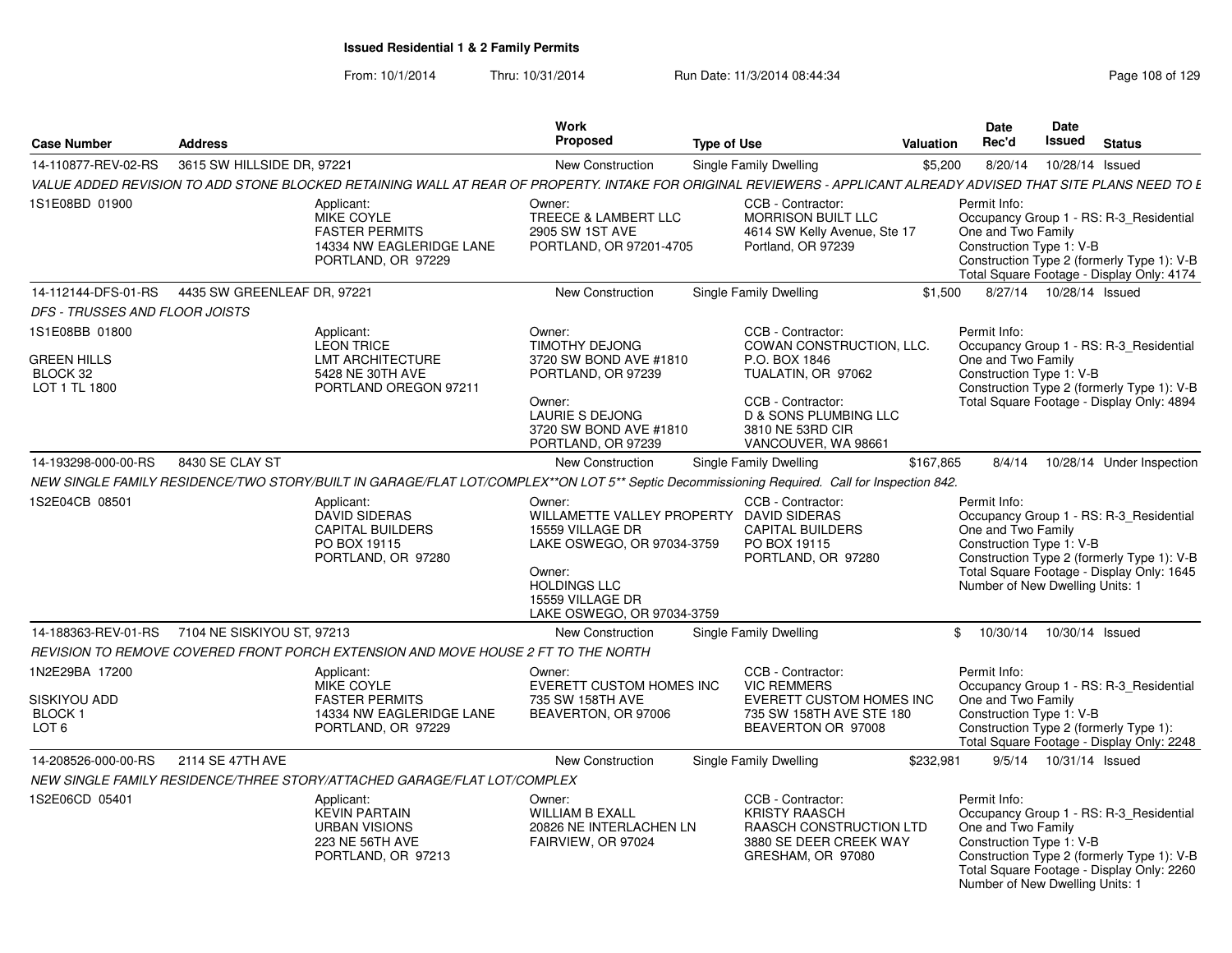| <b>Case Number</b>                                | <b>Address</b>          |                                                                                                      | Work<br><b>Proposed</b>                                           | <b>Type of Use</b>                                                                                       | <b>Valuation</b> | <b>Date</b><br>Rec'd                                                              | Date<br>Issued            | <b>Status</b>                                                                           |
|---------------------------------------------------|-------------------------|------------------------------------------------------------------------------------------------------|-------------------------------------------------------------------|----------------------------------------------------------------------------------------------------------|------------------|-----------------------------------------------------------------------------------|---------------------------|-----------------------------------------------------------------------------------------|
| 13-190077-000-00-RS                               | 4400 SE 65TH AVE, 97206 |                                                                                                      | New Construction                                                  | Single Family Dwelling                                                                                   | \$178,181        | 8/7/13                                                                            | 10/31/14 Issued           |                                                                                         |
|                                                   |                         | NEW SINGLE FAMILY RESIDENCE / 2-STORY / NO GARAGE / FLAT LOT / COMPLEX / LAURELWOOD, BLOCK 7, LOT 11 |                                                                   |                                                                                                          |                  |                                                                                   |                           |                                                                                         |
| 1S2E08CC 21900                                    |                         | Applicant:<br>MIKE COYLE                                                                             | Owner:<br><b>EVERETT HOMES LLC</b>                                | CCB - Contractor:<br><b>VIC REMMERS</b>                                                                  |                  | Permit Info:                                                                      |                           | Occupancy Group 1 - RS: R-3_Residential                                                 |
| LAURELWOOD<br><b>BLOCK 7</b><br>LOT <sub>11</sub> |                         | <b>FASTER PERMITS</b><br>14334 NW EAGLERIDGE LANE<br>PORTLAND, OR 97229                              | PO BOX 69506<br>PORTLAND, OR 97239                                | EVERETT CUSTOM HOMES INC<br>735 SW 158TH AVE STE 180<br>BEAVERTON OR 97008                               |                  | One and Two Family<br>Construction Type 1: V-B<br>Number of New Dwelling Units: 1 |                           | Construction Type 2 (formerly Type 1):<br>Total Square Footage - Display Only: 1664     |
| 13-186284-DFS-01-RS                               | 6369 SW LABER RD        |                                                                                                      | New Construction                                                  | Single Family Dwelling                                                                                   | \$6,000          |                                                                                   | 9/30/14  10/31/14  Issued |                                                                                         |
| <b>DFS FOR FIRE SPRINKLERS</b>                    |                         |                                                                                                      |                                                                   |                                                                                                          |                  |                                                                                   |                           |                                                                                         |
| 1S1E07CB 01704                                    |                         |                                                                                                      | Owner:                                                            | CCB - Contractor:                                                                                        |                  | Permit Info:                                                                      |                           |                                                                                         |
| <b>PLEASANT HILLS</b><br>LOT <sub>4</sub>         |                         |                                                                                                      | <b>GH PROPERTIES LLC</b><br>3535 SW 64TH PL<br>PORTLAND, OR 97221 | <b>GARNER ELECTRIC INC</b><br>2920 SE Brookward Ave #A<br>Hillsboro, Or 97123                            |                  | One and Two Family<br>Construction Type 1: V-B                                    |                           | Occupancy Group 1 - RS: R-3 Residential<br>Construction Type 2 (formerly Type 1): V-B   |
|                                                   |                         |                                                                                                      |                                                                   | CCB - Contractor:<br><b>CRAFTWORK PLUMBING INC</b><br>7737 SW CIRRUS DR<br>BEAVERTON, OR 97008           |                  |                                                                                   |                           | Total Square Footage - Display Only: 5296                                               |
|                                                   |                         |                                                                                                      |                                                                   | CCB - Contractor:<br><b>GREG HEINZE</b><br>THE SHELBURNE CO INC<br>3523 SW 64th PI<br>Portland, OR 97221 |                  |                                                                                   |                           |                                                                                         |
| 14-211396-000-00-RS                               | 3042 NE 45TH AVE, 97213 |                                                                                                      | New Construction                                                  | Single Family Dwelling                                                                                   | \$462,583        | 9/12/14                                                                           | 10/31/14 Issued           |                                                                                         |
|                                                   |                         | NEW SINGLE FAMILY RESIDENCE/TWO STORY WITH LOWER LEVEL/TUCKUNDER GARAGE/FLAT LOT/COMPLEX             |                                                                   |                                                                                                          |                  |                                                                                   |                           |                                                                                         |
| 1N2E30BB 21100<br>ROSE CITY PK                    |                         | Applicant:<br><b>MIKE COYLE</b><br><b>FASTER PERMITS</b>                                             | Owner:<br><b>GREGORY N PERRIN</b><br>2235 NE 46TH AVE             | CCB - Contractor:<br><b>FLORIN LACATUS</b><br>FRL CONSTRUCTION LLC                                       |                  | Permit Info:<br>One and Two Family                                                |                           | Occupancy Group 1 - RS: R-3 Residential                                                 |
| BLOCK 144<br>LOT <sub>22</sub>                    |                         | 14334 NW EAGLERIDGE LANE<br>PORTLAND, OR 97229                                                       | PORTLAND, OR 97213                                                | 3409 SW 30TH ST<br>GRESHAM, OR 97080                                                                     |                  | Construction Type 1: V-B<br>Number of New Dwelling Units: 1                       |                           | Construction Type 2 (formerly Type 1): V-B<br>Total Square Footage - Display Only: 4895 |
| 14-137307-REV-01-RS                               | 7118 SE FRANKLIN ST     |                                                                                                      | New Construction                                                  | Single Family Dwelling                                                                                   |                  | 9/15/14<br>\$                                                                     | 10/31/14 Issued           |                                                                                         |
|                                                   |                         | REVISION TO REDUCE WIDTH OF HOUSE BY 2 FT TO ACCOMMODATE LOT WIDTH                                   |                                                                   |                                                                                                          |                  |                                                                                   |                           |                                                                                         |
| 1S2E08BD 06402                                    |                         | Applicant:<br><b>KEVIN PARTAIN</b>                                                                   | Owner:<br><b>COUNTRY AIR CUSTOM HOMES</b>                         | CCB - Contractor:<br><b>COUNTRY AIR CUSTOM HOMES</b>                                                     |                  | Permit Info:                                                                      |                           | Occupancy Group 1 - RS: R-3_Residential                                                 |
| PARTITION PLAT 2014-9<br>LOT <sub>2</sub>         |                         | URBAN VISIONS<br>223 NE 56TH AVE<br>PORTLAND, OR 97213                                               | <b>LLC</b><br>PO BOX 90160<br>PORTLAND, OR 97290                  | <b>LLC</b><br>4011 E BURNSIDE<br>PORTLAND, OR 97214                                                      |                  | One and Two Family<br>Construction Type 1: V-B                                    |                           | Construction Type 2 (formerly Type 1): V-B<br>Total Square Footage - Display Only: 2170 |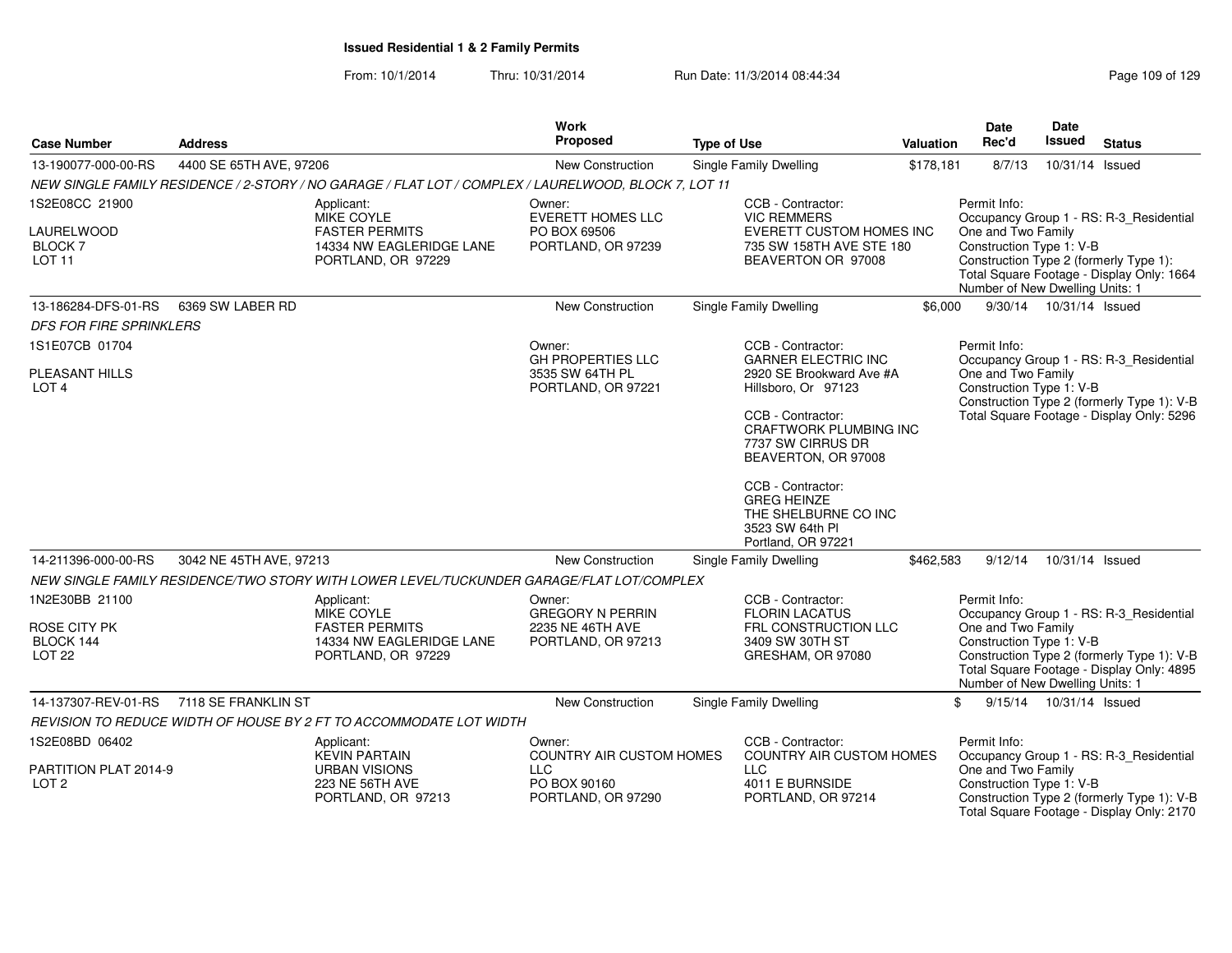| <b>Case Number</b>                                                                                            | <b>Address</b>          |                                                                                                                             | <b>Work</b><br>Proposed                                                                                                | <b>Type of Use</b> |                                                                                                                                   | <b>Valuation</b> | Date<br>Rec'd                                                                                     | <b>Date</b><br><b>Issued</b> | <b>Status</b>                                                                                                                      |
|---------------------------------------------------------------------------------------------------------------|-------------------------|-----------------------------------------------------------------------------------------------------------------------------|------------------------------------------------------------------------------------------------------------------------|--------------------|-----------------------------------------------------------------------------------------------------------------------------------|------------------|---------------------------------------------------------------------------------------------------|------------------------------|------------------------------------------------------------------------------------------------------------------------------------|
| 14-171255-000-00-RS                                                                                           | 7608 N OMAHA AVE, 97217 |                                                                                                                             | <b>New Construction</b>                                                                                                |                    | Single Family Dwelling                                                                                                            | \$296,460        | 6/18/14                                                                                           | 10/31/14 Issued              |                                                                                                                                    |
|                                                                                                               |                         | NEW SINGLE FAMILY RESIDENCE/2-STORY/DETACHED GARAGE/FLAT LOT/COMPLEX***14-171262-RS***                                      |                                                                                                                        |                    |                                                                                                                                   |                  |                                                                                                   |                              |                                                                                                                                    |
| 1N1E09DC 20400<br><b>GRAYBROOK</b><br><b>BLOCK1</b><br>N 5' OF LOT 10<br>LOT <sub>11</sub><br>S 10' OF LOT 12 |                         | Applicant:<br><b>KEVIN PARTAIN</b><br><b>URBAN VISIONS</b><br>223 NE 56TH AVE<br>PORTLAND, OR 97213                         | Owner:<br>PORTLAND REDEVELOPMENT LLC CORNICE GROUP LLC<br>PO BOX 11778<br>PORTLAND, OR 97211                           |                    | CCB - Contractor:<br>PO BOX 11778<br>PORTLAND, OR 97211                                                                           |                  | Permit Info:<br>One and Two Family<br>Construction Type 1: V-B<br>Number of New Dwelling Units: 1 |                              | Occupancy Group 1 - RS: R-3_Residential<br>Construction Type 2 (formerly Type 1):<br>Total Square Footage - Display Only: 2688     |
| 14-195807-000-00-RS                                                                                           | 313 NE 57TH AVE, 97213  |                                                                                                                             | New Construction                                                                                                       |                    | Single Family Dwelling                                                                                                            | \$182,357        |                                                                                                   | 8/8/14  10/31/14  Issued     |                                                                                                                                    |
|                                                                                                               |                         | NEW SINGLE FAMILY RESIDENCE/2-STORY/ATTACHED GARAGE/FLAT LOT/COMPLEX+++LIMITED STRUCTURAL ENGINEERING+++                    |                                                                                                                        |                    |                                                                                                                                   |                  |                                                                                                   |                              |                                                                                                                                    |
| 1N2E31DB 08900                                                                                                |                         | Applicant:<br><b>MAJID HABIBI</b><br>PORTLAND DEVELOPMENT<br>GROUP, LLC<br>11124 NE HALSEY ST PMB 643<br>PORTLAND, OR 97220 | Owner:<br><b>GENE</b><br>PORTLAND DEVELOPMENT<br><b>GROUP LLC</b><br>11124 NE HALSEY ST. PMB 643<br>PORTLAND, OR 97220 |                    | CCB - Contractor:<br><b>GENE</b><br>PORTLAND DEVELOPMENT<br><b>GROUP LLC</b><br>11124 NE HALSEY ST. PMB 643<br>PORTLAND, OR 97220 |                  | Permit Info:<br>One and Two Family<br>Construction Type 1: V-B<br>Number of New Dwelling Units: 1 |                              | Occupancy Group 1 - RS: R-3 Residential<br>Construction Type 2 (formerly Type 1): V-B<br>Total Square Footage - Display Only: 1793 |
| 14-171907-REV-01-RS                                                                                           | 8806 NW MAPLEVIEW TER   |                                                                                                                             | <b>New Construction</b>                                                                                                |                    | Single Family Dwelling                                                                                                            |                  | $\mathbb{S}$<br>10/31/14  10/31/14  Issued                                                        |                              |                                                                                                                                    |
|                                                                                                               |                         | REVISION - MODIFICATION TO FOUNDATION WALL - NO CHANGE TO HEIGHT OF HOUSE                                                   |                                                                                                                        |                    |                                                                                                                                   |                  |                                                                                                   |                              |                                                                                                                                    |
| 1N1W26AA 04909<br><b>MAPLEVIEW</b><br>LOT <sub>9</sub><br>INC UND INT TRACTS A THRU E                         |                         | Applicant:<br>JOHN GERRITZ<br>3343 NW TULLAMORE COURT<br>PORTLAND, OR 97229                                                 | Owner:<br><b>MAPLE VIEW LLC</b><br>3343 NW TULLAMORE CT<br>PORTLAND, OR 97229-8021                                     |                    | CCB - Contractor:<br>MAPLE VIEW HOMES LLC<br>3343 NW TULLAMORE CT<br>PORTLAND, OR 97229                                           |                  | Permit Info:<br>One and Two Family<br>Construction Type 1: V-B                                    |                              | Occupancy Group 1 - RS: R-3_Residential<br>Construction Type 2 (formerly Type 1): V-B<br>Total Square Footage - Display Only: 5984 |
| 14-207260-DFS-01-RS                                                                                           | 5149 NE DAVIS ST, 97213 |                                                                                                                             | New Construction                                                                                                       |                    | Single Family Dwelling                                                                                                            | \$2,000          | 9/8/14                                                                                            | 10/13/14 Issued              |                                                                                                                                    |
| <b>DFS FOR TRUSSES</b><br>1N2E31CA 05900                                                                      |                         | Applicant:                                                                                                                  | Owner:                                                                                                                 |                    | CCB - Contractor:                                                                                                                 |                  | Permit Info:                                                                                      |                              |                                                                                                                                    |
| CENTER ADD, BLOCK 10, LOT 10<br>BLOCK 10                                                                      |                         | <b>MIKE COYLE</b><br><b>FASTER PERMITS</b><br>14334 NW EAGLERIDGE LANE<br>PORTLAND, OR 97229                                | METRO 5149 NE DAVIS STREET<br><b>LLC</b><br>3914 SW MARTINS LN<br>PORTLAND, OR 97239-1459                              |                    | <b>DILUSSO RENOVATIONS LLC</b><br>4415 NE SANDY BLVD #201<br>PORTLAND, OR 97213                                                   |                  | One and Two Family<br>Construction Type 1: V-B                                                    |                              | Occupancy Group 1 - RS: R-3_Residential<br>Construction Type 2 (formerly Type 1): V-B<br>Total Square Footage - Display Only: 2054 |
| 14-207260-000-00-RS                                                                                           | 225 NE 52ND AVE, 97213  |                                                                                                                             | New Construction                                                                                                       |                    | Single Family Dwelling                                                                                                            | \$208,905        |                                                                                                   |                              | 9/3/14  10/13/14  Under Inspection                                                                                                 |
|                                                                                                               |                         | NEW SINGLE FAMILY RESIDENCE/TWO STORY/ATTACHED GARAGE/FLAT LOT/COMPLEX**PARCEL 2**                                          |                                                                                                                        |                    | ***DFS ON TRUSSES***                                                                                                              |                  |                                                                                                   |                              |                                                                                                                                    |
| 1N2E31CA 05900                                                                                                |                         | Applicant:<br><b>MIKE COYLE</b><br><b>FASTER PERMITS</b><br>14334 NW EAGLERIDGE LANE<br>PORTLAND, OR 97229                  |                                                                                                                        |                    | CCB - Contractor:<br>AIR 1 PLUMBING<br><b>VANCOUVER</b><br>9012 NE 85TH CIRCLE<br>VANCOUVER WA 98662                              |                  | Permit Info:<br>One and Two Family<br>Construction Type 1: V-B                                    |                              | Occupancy Group 1 - RS: R-3_Residential<br>Construction Type 2 (formerly Type 1): V-B<br>Total Square Footage - Display Only: 2054 |
|                                                                                                               |                         | Applicant:<br><b>VLADISLAV RUDNITSKY</b><br>DILUSSO HOMES LLC<br>PO BOX 1251<br>CLACKAMAS OR 97015                          |                                                                                                                        |                    | CCB - Contractor:<br><b>DILUSSO RENOVATIONS LLC</b><br>4415 NE SANDY BLVD #201<br>PORTLAND, OR 97213                              |                  | Number of New Dwelling Units: 1                                                                   |                              |                                                                                                                                    |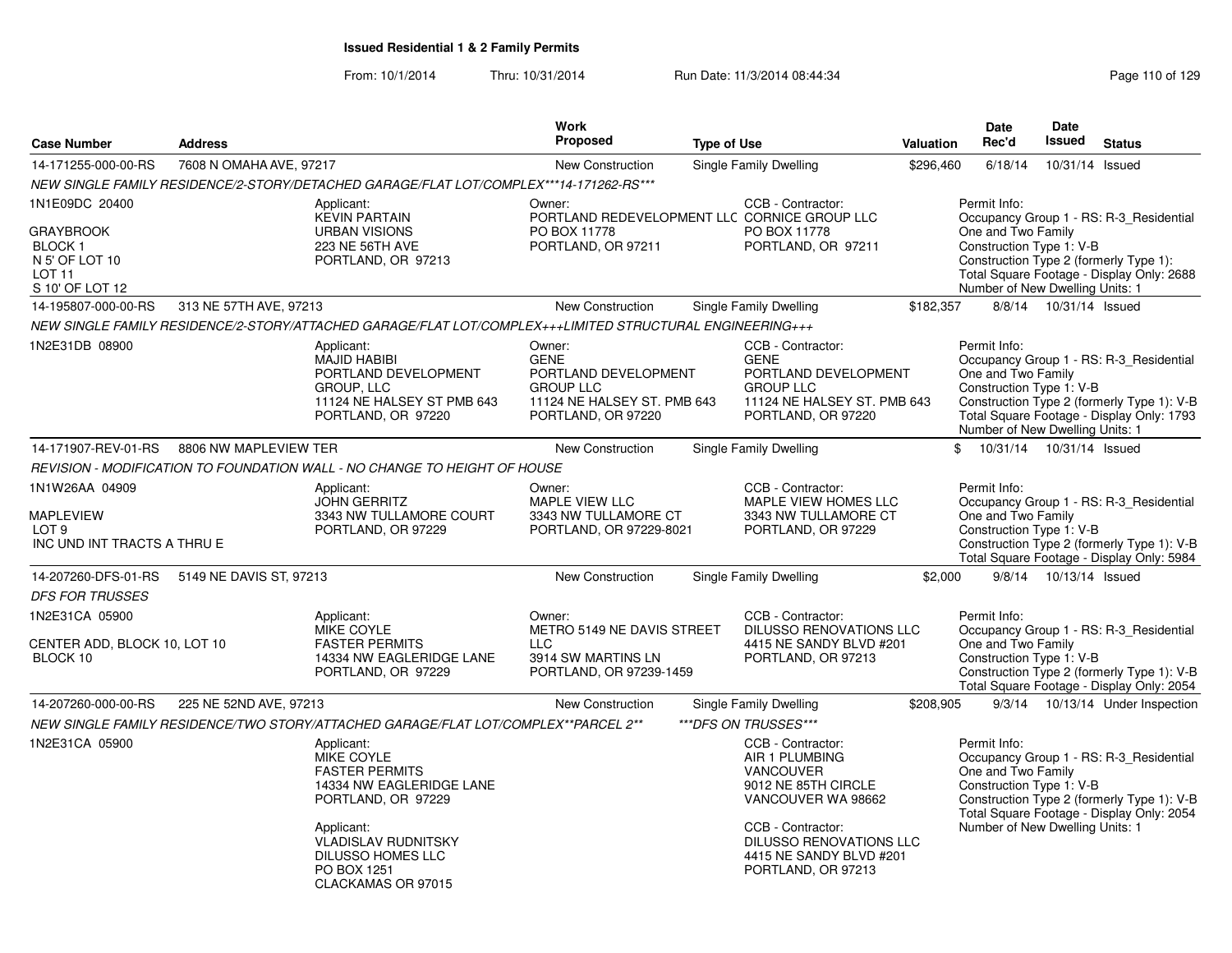| <b>Case Number</b>     | <b>Address</b>           |                                                                                                                     | <b>Work</b><br>Proposed                                                                                        | <b>Type of Use</b> |                                                                                                                                                                                                                                                                                               | <b>Valuation</b> | <b>Date</b><br>Rec'd                                                                              | <b>Date</b><br>Issued     | <b>Status</b>                                                                                                                      |
|------------------------|--------------------------|---------------------------------------------------------------------------------------------------------------------|----------------------------------------------------------------------------------------------------------------|--------------------|-----------------------------------------------------------------------------------------------------------------------------------------------------------------------------------------------------------------------------------------------------------------------------------------------|------------------|---------------------------------------------------------------------------------------------------|---------------------------|------------------------------------------------------------------------------------------------------------------------------------|
| 14-203566-000-00-RS    | 5542 SE INSLEY ST, 97206 |                                                                                                                     | <b>New Construction</b>                                                                                        |                    | Single Family Dwelling                                                                                                                                                                                                                                                                        | \$265,061        | 8/25/14                                                                                           |                           | 10/13/14 Under Inspection                                                                                                          |
|                        |                          | NEW SINGLE FAMILY RESIDENCE/2-STORY/ATTACHED GARAGE/FLAT LOT/COMPLEX                                                |                                                                                                                |                    |                                                                                                                                                                                                                                                                                               |                  |                                                                                                   |                           |                                                                                                                                    |
| 1S2E18AC 08600         |                          | Applicant:<br><b>KEVIN PARTAIN</b><br>223 NE 56TH AVE<br>PORTLAND, OR 97213-3705                                    | Owner:<br>RENAISSANCE CUSTOM HOMES<br><b>LLC</b><br>16771 BOONES FERRY RD<br>LAKE OSWEGO, OR 97035-4213        |                    | CCB - Contractor:<br>RENAISSANCE CUSTOM HOMES<br><b>LLC</b><br>16771 Boones Ferry Rd<br>Lake Oswego, OR 97035<br>CCB - Contractor:<br>RUSSELL & SONS PLUMBING INC<br>PO BOX 192<br>BATTLE GROUND WA 98604                                                                                     |                  | Permit Info:<br>One and Two Family<br>Construction Type 1: V-B<br>Number of New Dwelling Units: 1 |                           | Occupancy Group 1 - RS: R-3_Residential<br>Construction Type 2 (formerly Type 1): V-B<br>Total Square Footage - Display Only: 2573 |
| 14-177247-000-00-RS    | 2137 N WATTS ST          |                                                                                                                     | New Construction                                                                                               |                    | Single Family Dwelling                                                                                                                                                                                                                                                                        | \$202,695        | 6/30/14                                                                                           |                           | 10/14/14 Under Inspection                                                                                                          |
|                        |                          | NEW SINGLE FAMILY RESIDENCE/2-STORY/ATTACHED GARAGE/FLAT LOT/COMPLEX                                                |                                                                                                                |                    |                                                                                                                                                                                                                                                                                               |                  |                                                                                                   |                           |                                                                                                                                    |
| 1N1E09DB 13001         |                          | Applicant:<br><b>NICK FINKE</b><br><b>FINKE CONSTRUCTION</b><br>PO BOX 1565<br>WILSONVILLE, OR 97070                | Owner:<br><b>NICK FINKE</b><br><b>FINKE CONSTRUCTION</b><br>PO BOX 1565<br>WILSONVILLE, OR 97070               |                    | CCB - Contractor:<br><b>HANS FINKE</b><br>FINKE CONSTRUCTION LLC<br>P O BOX 1565<br>WILSONVILLE, OR 97070                                                                                                                                                                                     |                  | Permit Info:<br>One and Two Family<br>Construction Type 1: V-B<br>Number of New Dwelling Units: 1 |                           | Occupancy Group 1 - RS: R-3 Residential<br>Construction Type 2 (formerly Type 1): V-B<br>Total Square Footage - Display Only: 2044 |
| 14-177247-DFS-01-RS    | 2137 N WATTS ST          |                                                                                                                     | <b>New Construction</b>                                                                                        |                    | Single Family Dwelling                                                                                                                                                                                                                                                                        | \$3,000          |                                                                                                   | 7/21/14  10/14/14  Issued |                                                                                                                                    |
| <i>DFS FOR TRUSSES</i> |                          |                                                                                                                     |                                                                                                                |                    |                                                                                                                                                                                                                                                                                               |                  |                                                                                                   |                           |                                                                                                                                    |
| 1N1E09DB 13001         |                          | Applicant:<br><b>NICK FINKE</b><br><b>FINKE CONSTRUCTION</b><br>PO BOX 1565<br>WILSONVILLE, OR 97070                |                                                                                                                |                    | CCB - Contractor:<br><b>HANS FINKE</b><br>FINKE CONSTRUCTION LLC<br>P O BOX 1565<br>WILSONVILLE, OR 97070                                                                                                                                                                                     |                  | Permit Info:<br>One and Two Family<br>Construction Type 1: V-B                                    |                           | Occupancy Group 1 - RS: R-3_Residential<br>Construction Type 2 (formerly Type 1): V-B<br>Total Square Footage - Display Only: 1960 |
| 14-168903-000-00-RS    | 8840 NW MAPLEVIEW TER    |                                                                                                                     | <b>New Construction</b>                                                                                        |                    | Single Family Dwelling                                                                                                                                                                                                                                                                        | \$602,926        |                                                                                                   |                           | 6/12/14  10/14/14  Under Inspection                                                                                                |
|                        |                          | NEW SINGLE FAMILY RESIDENCE/3-STORY/2-CAR GARAGE/SLOPED LOT/COMPLEX / MAPLEVIEW, LOT 6, INC UND INT TRACTS A THRU E |                                                                                                                |                    |                                                                                                                                                                                                                                                                                               |                  |                                                                                                   |                           |                                                                                                                                    |
| 1N1W26AA 04906         |                          | Applicant:<br><b>MIKE COYLE</b><br><b>FASTER PERMITS</b><br>14334 NW EAGLERIDGE LANE<br>PORTLAND, OR 97229          | Owner:<br>LWD LLC & JOHN GERRITZ<br><b>ENTERPRISES INC</b><br>5740 SW ARROW WOOD LN<br>PORTLAND, OR 97225-1330 |                    | CCB - Contractor:<br>EDWARD MULLEN PLUMBING<br>1601 SE RIVER RD<br>HILLSBORO, OR 97123<br>CCB - Contractor:<br><b>ENDICOTT WOODS</b><br><b>ENTERPRISES INC</b><br>PO BOX 1537<br>TUALATIN OR 97062<br>CCB - Contractor:<br>MAPLE VIEW HOMES LLC<br>3343 NW TULLAMORE CT<br>PORTLAND, OR 97229 |                  | Permit Info:<br>One and Two Family<br>Construction Type 1: V-B<br>Number of New Dwelling Units: 1 |                           | Occupancy Group 1 - RS: R-3_Residential<br>Construction Type 2 (formerly Type 1): V-B<br>Total Square Footage - Display Only: 5851 |
|                        |                          |                                                                                                                     |                                                                                                                |                    |                                                                                                                                                                                                                                                                                               |                  |                                                                                                   |                           |                                                                                                                                    |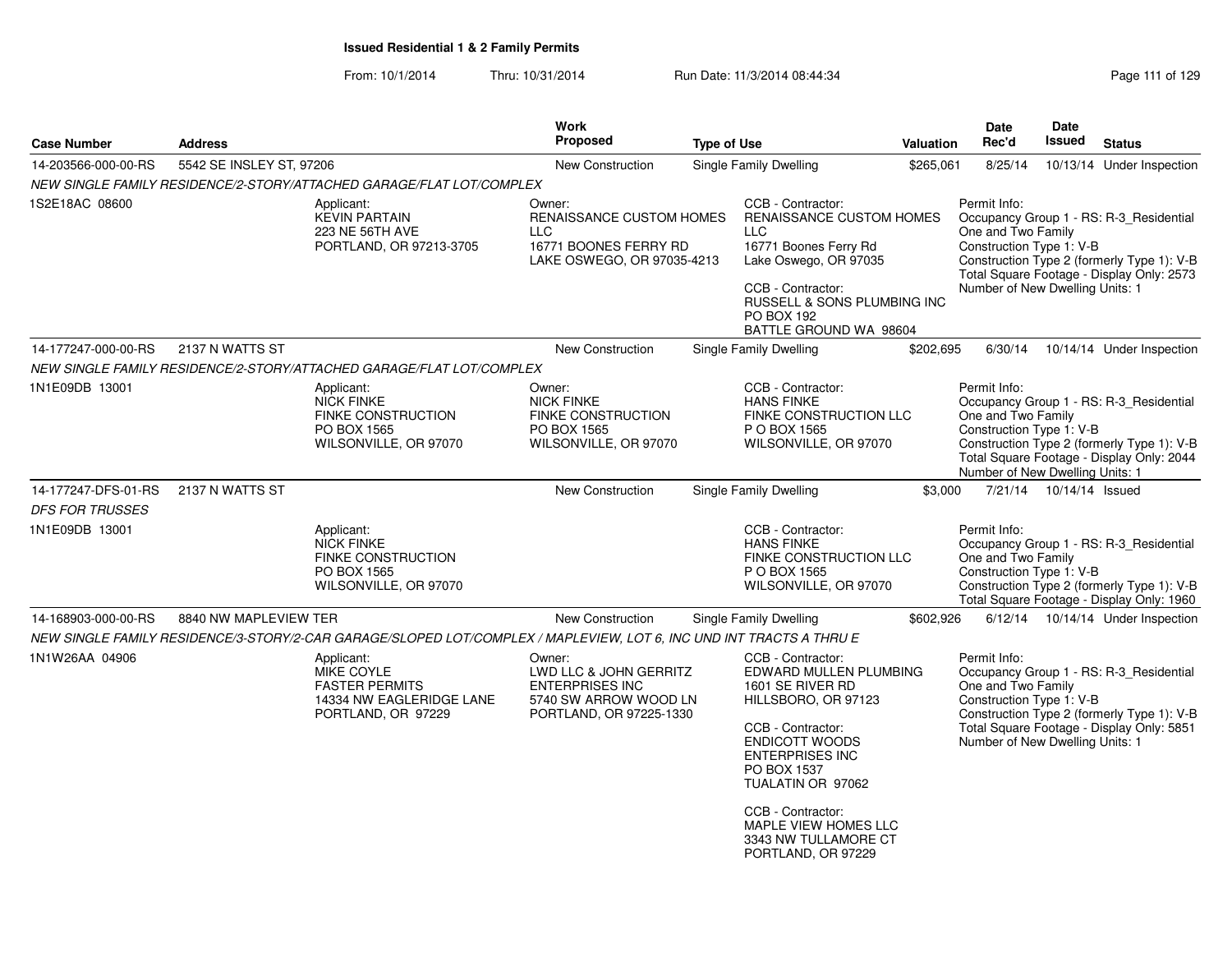| <b>Case Number</b>                                                    | <b>Address</b>                                                                 | <b>Work</b><br>Proposed                                                       |                                                                               | <b>Type of Use</b>                                                                                                                                                                                                                                                                                   | Valuation | Date<br>Rec'd                                                                                     | <b>Date</b><br><b>Issued</b> | <b>Status</b>                                                                                                                      |
|-----------------------------------------------------------------------|--------------------------------------------------------------------------------|-------------------------------------------------------------------------------|-------------------------------------------------------------------------------|------------------------------------------------------------------------------------------------------------------------------------------------------------------------------------------------------------------------------------------------------------------------------------------------------|-----------|---------------------------------------------------------------------------------------------------|------------------------------|------------------------------------------------------------------------------------------------------------------------------------|
| 14-171907-000-00-RS                                                   | 8806 NW MAPLEVIEW TER, 97229                                                   |                                                                               | <b>New Construction</b>                                                       | <b>Single Family Dwelling</b>                                                                                                                                                                                                                                                                        | \$605,456 | 6/19/14                                                                                           |                              | 10/14/14 Under Inspection                                                                                                          |
|                                                                       | NEW SINGLE FAMILY RESIDENCE / 3 STORY / ATTACHED GARAGE / COMPLEX / SLOPED LOT |                                                                               |                                                                               |                                                                                                                                                                                                                                                                                                      |           |                                                                                                   |                              |                                                                                                                                    |
| 1N1W26AA 04909                                                        | Applicant:<br>MIKE COYLE<br><b>FASTER PERMITS</b><br>PORTLAND, OR 97229        | Owner:<br><b>ENTERPRISES INC</b><br>14334 NW EAGLERIDGE LANE                  | LWD LLC & JOHN GERRITZ<br>5740 SW ARROW WOOD LN<br>PORTLAND, OR 97225-1330    | CCB - Contractor:<br>EDWARD MULLEN PLUMBING<br>1601 SE RIVER RD<br>HILLSBORO, OR 97123<br>CCB - Contractor:<br><b>ENDICOTT WOODS</b><br><b>ENTERPRISES INC</b><br>PO BOX 1537<br>TUALATIN OR 97062<br>CCB - Contractor:<br><b>MAPLE VIEW HOMES LLC</b><br>3343 NW TULLAMORE CT<br>PORTLAND, OR 97229 |           | Permit Info:<br>One and Two Family<br>Construction Type 1: V-B<br>Number of New Dwelling Units: 1 |                              | Occupancy Group 1 - RS: R-3_Residential<br>Construction Type 2 (formerly Type 1): V-B<br>Total Square Footage - Display Only: 5984 |
| 14-126991-REV-01-RS                                                   | 6435 SW PARKHILL WAY                                                           |                                                                               | New Construction                                                              | Single Family Dwelling                                                                                                                                                                                                                                                                               | \$        | 10/14/14                                                                                          | 10/14/14 Issued              |                                                                                                                                    |
|                                                                       | REVISION - MODIFICATIONS TO LANDSCAPE PLAN                                     |                                                                               |                                                                               |                                                                                                                                                                                                                                                                                                      |           |                                                                                                   |                              |                                                                                                                                    |
| 1S1E15CC 07801<br><b>PARKHILL &amp; RPLT</b><br>INC PT VAC ST LOT 154 | Applicant:<br><b>EVAN D DAIGNEAULT</b><br>1633 SW CUSTER ST                    | Owner:<br>1633 SW CUSTER ST                                                   | DANIEL R DAIGNEAULT                                                           |                                                                                                                                                                                                                                                                                                      |           | Permit Info:<br>One and Two Family                                                                |                              | Occupancy Group 1 - RS: R-3_Residential                                                                                            |
|                                                                       | PORTLAND, OR 97219                                                             | PORTLAND, OR 97219<br>Owner:<br>1633 SW CUSTER ST<br>PORTLAND, OR 97219       | <b>CAROL B DAIGNEAULT</b>                                                     |                                                                                                                                                                                                                                                                                                      |           | Construction Type 1: V-B                                                                          |                              | Construction Type 2 (formerly Type 1): V-B<br>Total Square Footage - Display Only: 2691                                            |
|                                                                       |                                                                                | Owner:<br><b>EVAN D DAIGNEAULT</b><br>1633 SW CUSTER ST<br>PORTLAND, OR 97219 |                                                                               |                                                                                                                                                                                                                                                                                                      |           |                                                                                                   |                              |                                                                                                                                    |
| 14-166885-REV-01-RS                                                   | 3708 SW CHEHALEM AVE, 97201                                                    |                                                                               | <b>New Construction</b>                                                       | Single Family Dwelling                                                                                                                                                                                                                                                                               | \$75,000  | 9/8/14                                                                                            | 10/15/14 Issued              |                                                                                                                                    |
|                                                                       | ADDED VALUE REVISION TO ADD TEMPORARY SOIL NAIL SHORING                        |                                                                               |                                                                               |                                                                                                                                                                                                                                                                                                      |           |                                                                                                   |                              |                                                                                                                                    |
| 1S1E08DA 12000                                                        | Applicant:<br><b>BOB SLYH</b><br>550 JAMES HOWE RD<br>DALLAS OR 97338          | Owner:                                                                        | JEFFREY A REINGOLD<br>3707 SW CHEHALEM AVE<br>PORTLAND, OR 97239-1520         | CCB - Contractor:<br><b>BUDDY BROCKER</b><br>BROCKER CONSTRUCTION CO LLI One and Two Family<br>1119 NE 95TH ST, UNIT D<br>VANCOUVER WA 98665                                                                                                                                                         |           | Permit Info:<br>Construction Type 1: V-B                                                          |                              | Occupancy Group 1 - RS: R-3_Residential<br>Construction Type 2 (formerly Type 1): V-B                                              |
|                                                                       |                                                                                | Owner:                                                                        | <b>FRANCINE G REINGOLD</b><br>3707 SW CHEHALEM AVE<br>PORTLAND, OR 97239-1520 |                                                                                                                                                                                                                                                                                                      |           |                                                                                                   |                              | Total Square Footage - Display Only: 4893                                                                                          |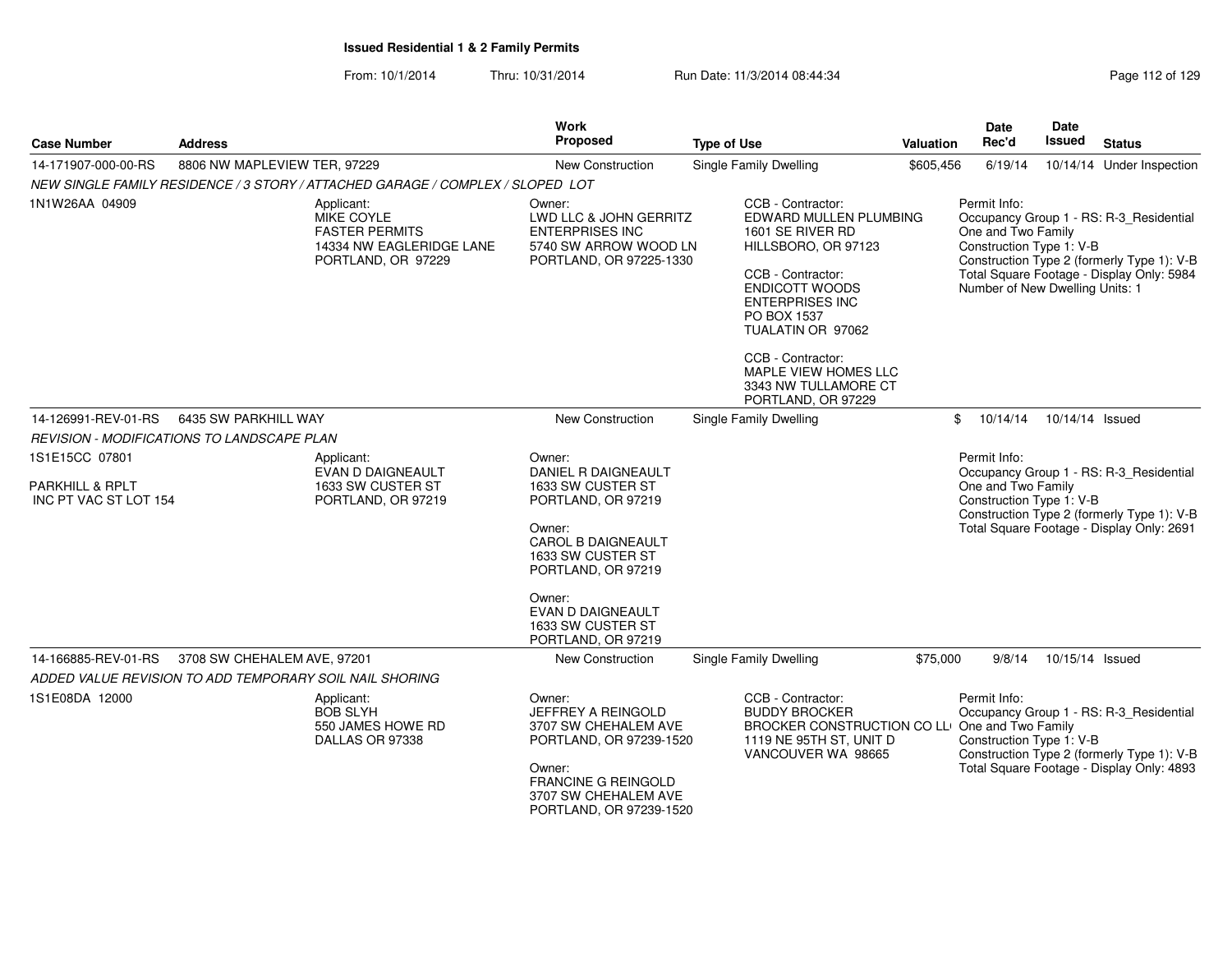| <b>Case Number</b>  | <b>Address</b>            |                                                                                                                                                                       | <b>Work</b><br>Proposed                                                                  | <b>Type of Use</b>                                                                                                                                                                               | Valuation | Date<br>Rec'd                                                                                     | Date<br>Issued            | <b>Status</b>                                                                                                                      |
|---------------------|---------------------------|-----------------------------------------------------------------------------------------------------------------------------------------------------------------------|------------------------------------------------------------------------------------------|--------------------------------------------------------------------------------------------------------------------------------------------------------------------------------------------------|-----------|---------------------------------------------------------------------------------------------------|---------------------------|------------------------------------------------------------------------------------------------------------------------------------|
| 14-180902-000-00-RS | 8118 SE TAYLOR ST         |                                                                                                                                                                       | New Construction                                                                         | Single Family Dwelling                                                                                                                                                                           | \$215,612 | 7/9/14                                                                                            |                           | 10/15/14 Under Inspection                                                                                                          |
|                     |                           | NEW SINGLE FAMILY RESIDENCE/2-STORY/ATTACHED GARAGE/FLAT LOT/COMPLEX, DEFERRED SUBMITTAL FOR TRUSSES                                                                  |                                                                                          |                                                                                                                                                                                                  |           |                                                                                                   |                           |                                                                                                                                    |
| 1S2E05AD 00301      |                           | Applicant:<br><b>KYM NGUYEN</b><br>CONCEPT DESIGN & ASSOCIATES PO BOX 90277<br>PO BOX 8464<br>PORTLAND OR 97207                                                       | Owner:<br>DK HOMES LLC<br>PORTLAND, OR 97290-0277                                        | CCB - Contractor:<br><b>DAMIR KARIN</b><br>DK HOMES LLC<br>PO BOX 90277<br>PORTLAND, OR 97290<br>CCB - Contractor:<br><b>GRIZZLY ELECTRIC</b><br>8002 NE HWY 99 SUITE 248<br>VANCOUVER, WA 98665 |           | Permit Info:<br>One and Two Family<br>Construction Type 1: V-B<br>Number of New Dwelling Units: 1 |                           | Occupancy Group 1 - RS: R-3_Residential<br>Construction Type 2 (formerly Type 1): V-B<br>Total Square Footage - Display Only: 1721 |
| 14-164686-000-00-RS | 4006 NW RIGGS DR, 97229   |                                                                                                                                                                       | New Construction                                                                         | Single Family Dwelling                                                                                                                                                                           | \$596,866 | 6/3/14                                                                                            |                           | 10/15/14 Under Inspection                                                                                                          |
|                     |                           | NEW SINGLE FAMILY RESIDENCE/2-STORY/ATTACHED GARAGE/SLOPED LOT/COMPLEX**FIRE SPRINKLERS TO BE DEFERRED SUBMITTAL**                                                    |                                                                                          |                                                                                                                                                                                                  |           |                                                                                                   |                           |                                                                                                                                    |
| 1N1W23CD 01802      |                           | Applicant:<br><b>STEVE DOSS</b><br><b>DOSS ENTERPRISES LLC</b><br>12042 SE SUNNYSIDE ROAD.<br><b>SUITE 580</b><br>CLACKAMAS, OR 97015                                 | Owner:<br>DOSS ENTERPRISES LLC<br>12042 SE SUNNYSIDE RD #580<br>CLACKAMAS, OR 97015-8382 | CCB - Contractor:<br><b>DOSS ENTERPRISES LLC</b><br>12042 SE SUNNYSIDE RD #580<br>CLACKAMAS, OR 97015                                                                                            |           | Permit Info:<br>One and Two Family<br>Construction Type 1: V-B<br>Number of New Dwelling Units: 1 |                           | Occupancy Group 1 - RS: R-3_Residential<br>Construction Type 2 (formerly Type 1): V-B<br>Total Square Footage - Display Only: 5951 |
| 14-197998-000-00-RS | 5848 SE STEELE ST, 97206  |                                                                                                                                                                       | <b>New Construction</b>                                                                  | Single Family Dwelling                                                                                                                                                                           | \$235,028 |                                                                                                   | 8/14/14  10/15/14  Issued |                                                                                                                                    |
|                     |                           | NEW SINGLE FAMILY RESIDENCE/2-STORY/DETACHED GARAGE/FLAT LOT/COMPLEX***DETACHED GARAGE 14-198002-RS***                                                                |                                                                                          |                                                                                                                                                                                                  |           |                                                                                                   |                           |                                                                                                                                    |
| 1S2E18AD 13200      |                           | Applicant:<br><b>MIKE COYLE</b><br><b>FASTER PERMITS</b><br>14334 NW EAGLERIDGE LANE<br>PORTLAND, OR 97229                                                            | Owner:<br>K & C CUSTOM HOMES LLC<br>300 W 15TH ST #300-4<br>VANCOUVER, WA 98660-2927     | CCB - Contractor:<br>K & C CUSTOM HOMES LLC<br>3720 SW BOND AVE #308<br>PORTLAND, OR 97239                                                                                                       |           | Permit Info:<br>One and Two Family<br>Construction Type 1: V-B<br>Number of New Dwelling Units: 1 |                           | Occupancy Group 1 - RS: R-3_Residential<br>Construction Type 2 (formerly Type 1):<br>Total Square Footage - Display Only: 2131     |
| 14-155060-000-00-RS | 4243 SE NEHALEM ST, 97206 |                                                                                                                                                                       | <b>New Construction</b>                                                                  | Single Family Dwelling                                                                                                                                                                           | \$184,846 |                                                                                                   | 5/12/14  10/15/14  Issued |                                                                                                                                    |
|                     |                           | NEW SINGLE FAMILY RESIDENCE/2-STORY/DETACHED GARAGE/FLAT LOT/COMPLEX***1 OF 2 DETACHED GARAGE 14-155064-RS & 2 OF 2 DETACHED GARAGE 14-155068-RS*** 6.27.14 S Mortens |                                                                                          |                                                                                                                                                                                                  |           |                                                                                                   |                           |                                                                                                                                    |
| 1S2E19CB 14500      |                           | Applicant:<br>MIKE COYLE<br><b>FASTER PERMITS</b><br>14334 NW EAGLERIDGE LANE<br>PORTLAND, OR 97229                                                                   | Owner:<br>K & C CUSTOM HOMES LLC<br>300 W 15TH ST #300-4<br>VANCOUVER, WA 98660-2927     | CCB - Contractor:<br>K & C CUSTOM HOMES LLC<br>3720 SW BOND AVE #308<br>PORTLAND, OR 97239                                                                                                       |           | Permit Info:<br>One and Two Family<br>Construction Type 1: V-B<br>Number of New Dwelling Units: 1 |                           | Occupancy Group 1 - RS: R-3_Residential<br>Construction Type 2 (formerly Type 1):<br>Total Square Footage - Display Only: 1676     |
| 14-197977-000-00-RS | 5832 SE STEELE ST         |                                                                                                                                                                       | <b>New Construction</b>                                                                  | Single Family Dwelling                                                                                                                                                                           | \$235.028 |                                                                                                   | 8/14/14  10/15/14  Issued |                                                                                                                                    |
|                     |                           | NEW SINGLE FAMILY RESIDENCE/2-STORY/DETACHED GARAGE/FLAT LOT/COMPLEX***DETACHED GARAGE 14-197986-RS***                                                                |                                                                                          |                                                                                                                                                                                                  |           |                                                                                                   |                           |                                                                                                                                    |
| 1S2E18AD 13201      |                           | Applicant:<br>MIKE COYLE<br><b>FASTER PERMITS</b><br>14334 NW EAGLERIDGE LANE<br>PORTLAND, OR 97229                                                                   |                                                                                          | CCB - Contractor:<br>K & C CUSTOM HOMES LLC<br>3720 SW BOND AVE #308<br>PORTLAND, OR 97239                                                                                                       |           | Permit Info:<br>One and Two Family<br>Construction Type 1: V-B<br>Number of New Dwelling Units: 1 |                           | Occupancy Group 1 - RS: R-3 Residential<br>Construction Type 2 (formerly Type 1):<br>Total Square Footage - Display Only: 2131     |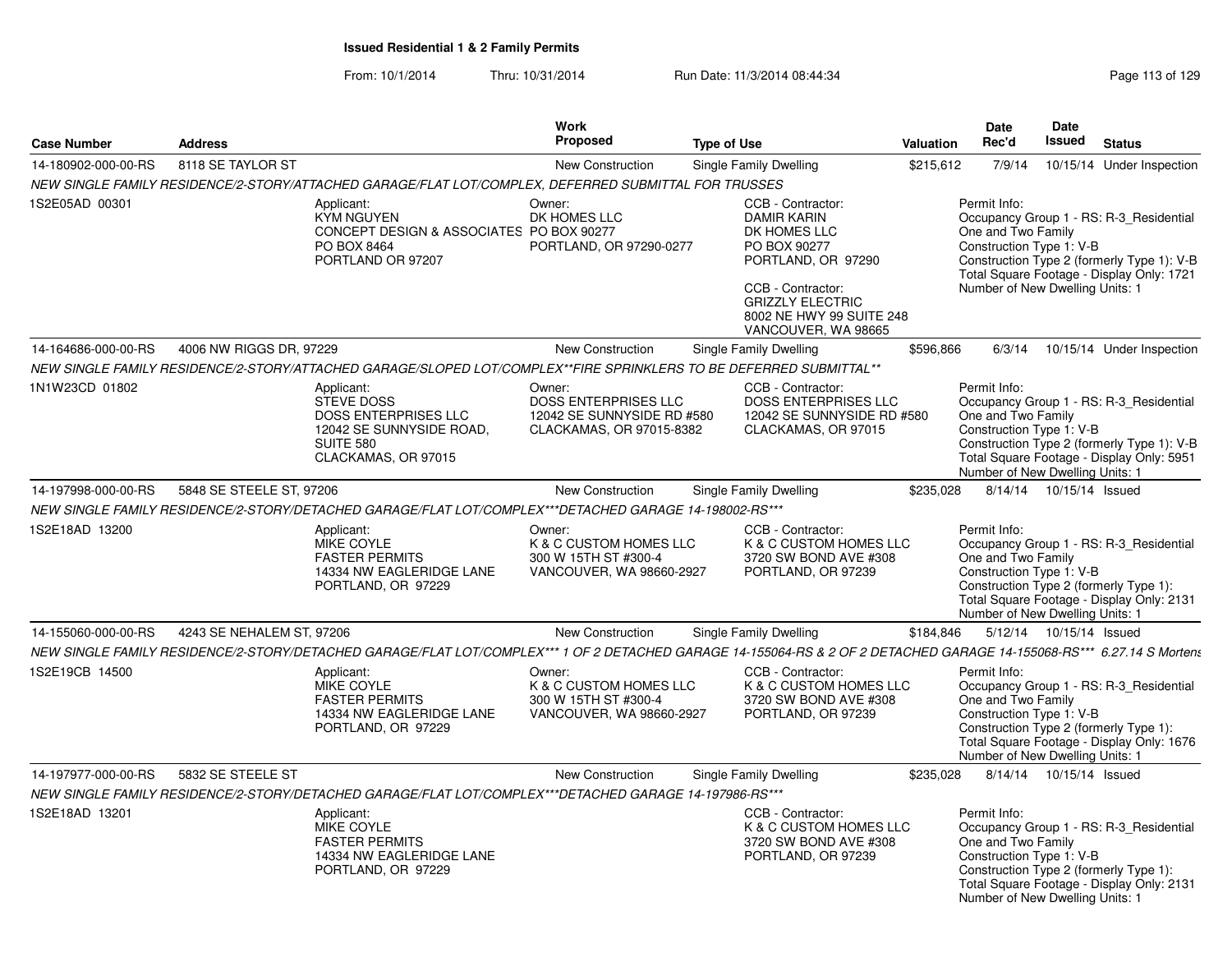| <b>Case Number</b>                                                     | <b>Address</b>          |                                                                                                            | <b>Work</b><br>Proposed                                                                        | <b>Type of Use</b> |                                                                                                                                                                                                                                                                                                                                                                                              | <b>Valuation</b> | Date<br>Rec'd                                                                                     | Date<br><b>Issued</b> | <b>Status</b>                                                                                                                      |
|------------------------------------------------------------------------|-------------------------|------------------------------------------------------------------------------------------------------------|------------------------------------------------------------------------------------------------|--------------------|----------------------------------------------------------------------------------------------------------------------------------------------------------------------------------------------------------------------------------------------------------------------------------------------------------------------------------------------------------------------------------------------|------------------|---------------------------------------------------------------------------------------------------|-----------------------|------------------------------------------------------------------------------------------------------------------------------------|
| 14-188270-000-00-RS                                                    | 3320 SE 36TH AVE        |                                                                                                            | New Construction                                                                               |                    | Single Family Dwelling                                                                                                                                                                                                                                                                                                                                                                       | \$329,131        | 7/23/14                                                                                           |                       | 10/16/14 Under Inspection                                                                                                          |
|                                                                        |                         | NEW SINGLE FAMILY RESIDENCE/TWO STORY/BASEMENT BEDROOM/TUCKUNDER GARAGE/FLAT LOT/COMPLEX                   |                                                                                                |                    |                                                                                                                                                                                                                                                                                                                                                                                              |                  |                                                                                                   |                       |                                                                                                                                    |
| 1S1E12AC 02601<br><b>WAVERLEIGH HTS</b><br>BLOCK 43<br>LOT 1&2 TL 2601 |                         | Applicant:<br><b>MIKE COYLE</b><br><b>FASTER PERMITS</b><br>14334 NW EAGLERIDGE LANE<br>PORTLAND, OR 97229 | Owner:<br><b>FULL HOUSE PROPERTIES LLC</b><br>2903 NE 8TH AVE<br>PORTLAND, OR 97212            |                    | CCB - Contractor:<br>SHAW WEST CO<br>PO BOX 1427<br>TUALATIN, OR 97062-1427<br>CCB - Contractor:<br><b>MIKE STOUDER</b><br>ZIA CONSTRUCTION INC<br>10117 SE SUNNYSIDE RD F # 729<br>CLACKAMAS, OR 97015                                                                                                                                                                                      |                  | Permit Info:<br>One and Two Family<br>Construction Type 1: V-B<br>Number of New Dwelling Units: 1 |                       | Occupancy Group 1 - RS: R-3 Residential<br>Construction Type 2 (formerly Type 1): V-B<br>Total Square Footage - Display Only: 3240 |
| 14-199831-000-00-RS                                                    | 2518 SE 58TH AVE, 97206 |                                                                                                            | New Construction                                                                               |                    | Single Family Dwelling                                                                                                                                                                                                                                                                                                                                                                       | \$298,310        | 8/19/14                                                                                           | 10/16/14 Issued       |                                                                                                                                    |
|                                                                        |                         | NEW SINGLE FAMILY RESIDENCE/2-STORY WITH BASEMENT/TUCK UNDER GARAGE/FLAT LOT/COMPLEX                       |                                                                                                |                    |                                                                                                                                                                                                                                                                                                                                                                                              |                  |                                                                                                   |                       |                                                                                                                                    |
| 1S2E07AA 06500                                                         |                         | Applicant:<br><b>MIKE COYLE</b><br><b>FASTER PERMITS</b><br>14334 NW EAGLERIDGE LANE<br>PORTLAND, OR 97229 | Owner:<br><b>EVERETT CUSTOM HOMES INC</b><br>735 SW 158TH AVE #180<br>BEAVERTON, OR 97006-4952 |                    | CCB - Contractor:<br>DBA WRIGHT 1 ELECTRIC and<br>THREE PHASE ELECTRIC<br>5618 SE 135TH<br>PORTLAND OR 97236<br>CCB - Contractor:<br>DEVELOPMENT NORTHWEST<br><b>INC/dba Wolcott Plumbing</b><br>1075 W HISTORIC COLUMBIA<br><b>RIVER HWY</b><br>TROUTDALE OR 97060<br>CCB - Contractor:<br><b>VIC REMMERS</b><br>EVERETT CUSTOM HOMES INC<br>735 SW 158TH AVE STE 180<br>BEAVERTON OR 97008 |                  | Permit Info:<br>One and Two Family<br>Construction Type 1: V-B<br>Number of New Dwelling Units: 1 |                       | Occupancy Group 1 - RS: R-3 Residential<br>Construction Type 2 (formerly Type 1): V-B<br>Total Square Footage - Display Only: 3054 |
| 14-196056-000-00-RS                                                    | 3526 SW LOGAN ST, 97219 |                                                                                                            | <b>New Construction</b>                                                                        |                    | Single Family Dwelling                                                                                                                                                                                                                                                                                                                                                                       | \$332,211        | 8/8/14                                                                                            | 10/16/14 Issued       |                                                                                                                                    |
|                                                                        |                         | NEW SINGLE FAMILY RESIDENCE/2-STORY/ATTACHED GARAGE/FLAT LOT/COMPLEX                                       |                                                                                                |                    |                                                                                                                                                                                                                                                                                                                                                                                              |                  |                                                                                                   |                       |                                                                                                                                    |
| 1S1E20BD 08100                                                         |                         | Applicant:<br><b>KEVIN PARTAIN</b><br><b>URBAN VISIONS</b><br>223 NE 56TH AVE<br>PORTLAND, OR 97213        | Owner:<br><b>JOEL J WEISS</b><br>8053 SW CAPITOL HWY<br>PORTLAND, OR 97219                     |                    | CCB - Contractor:<br>RENAISSANCE CUSTOM HOMES<br><b>LLC</b><br>16771 Boones Ferry Rd<br>Lake Oswego, OR 97035                                                                                                                                                                                                                                                                                |                  | Permit Info:<br>One and Two Family<br>Construction Type 1: V-B<br>Number of New Dwelling Units: 1 |                       | Occupancy Group 1 - RS: R-3_Residential<br>Construction Type 2 (formerly Type 1): V-B<br>Total Square Footage - Display Only: 3552 |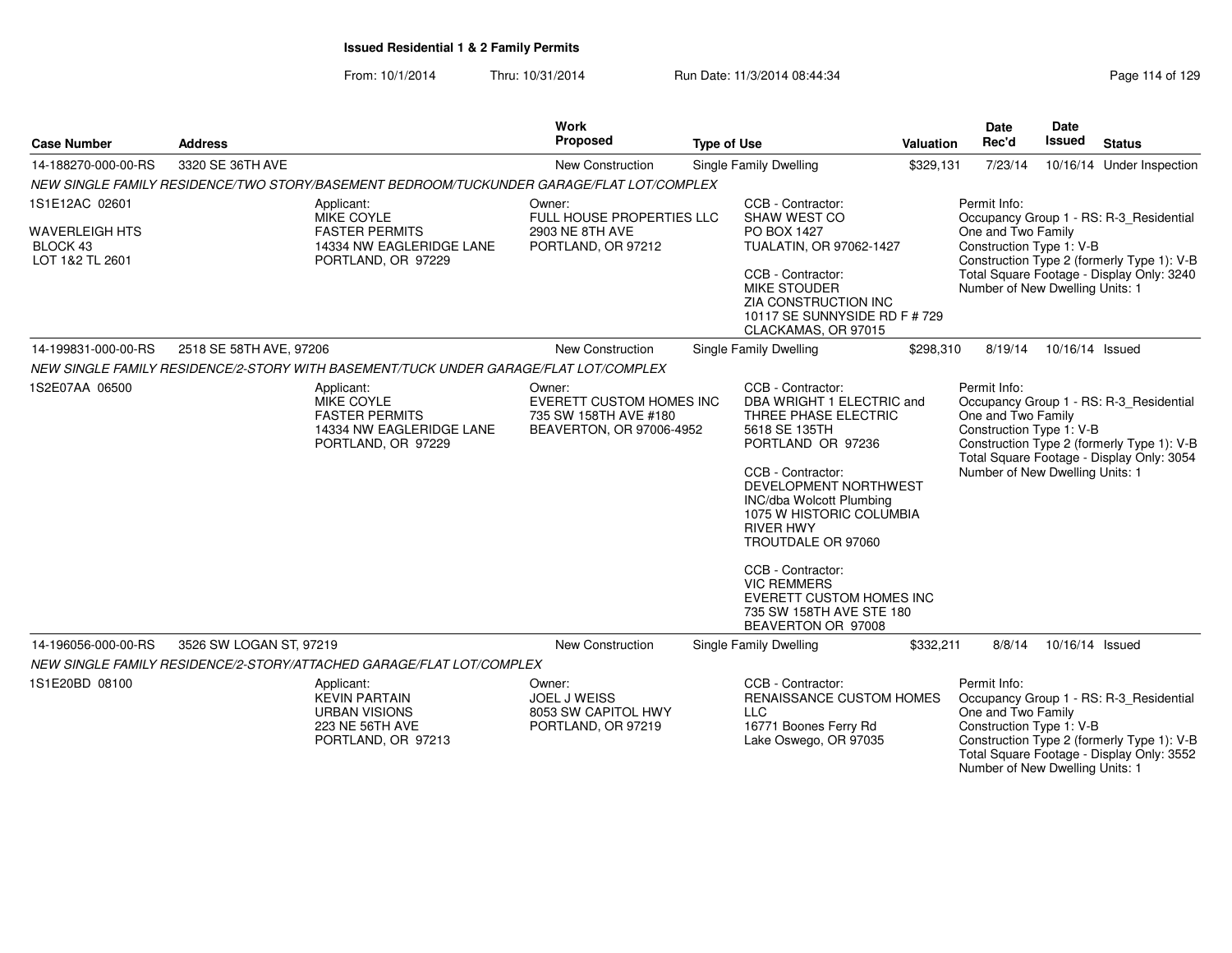| <b>Case Number</b>                                | <b>Address</b>                |                                                                                                          | <b>Work</b><br>Proposed                                                                   | <b>Type of Use</b>                                                                                                  | <b>Valuation</b> | Date<br>Rec'd                                                                                     | Date<br><b>Issued</b>     | <b>Status</b>                                                                                                                      |
|---------------------------------------------------|-------------------------------|----------------------------------------------------------------------------------------------------------|-------------------------------------------------------------------------------------------|---------------------------------------------------------------------------------------------------------------------|------------------|---------------------------------------------------------------------------------------------------|---------------------------|------------------------------------------------------------------------------------------------------------------------------------|
| 11-173995-REV-04-RS                               | 3100 SW FAIRMOUNT BLVD, 97201 |                                                                                                          | <b>New Construction</b>                                                                   | <b>Single Family Dwelling</b>                                                                                       |                  | \$<br>10/16/14                                                                                    | 10/16/14 Final            |                                                                                                                                    |
|                                                   |                               | REVISION TO CHANGE LOWER FL PLAN FROM FINISHED BASEMENT TO UNFINISHED                                    |                                                                                           |                                                                                                                     |                  |                                                                                                   |                           |                                                                                                                                    |
| 1S1E16BA 01200                                    |                               | Applicant:                                                                                               | Owner:                                                                                    | CCB - Contractor:                                                                                                   |                  | Permit Info:                                                                                      |                           |                                                                                                                                    |
| PARTITION PLAT 1991-3<br>LOT <sub>2</sub>         |                               | PATRICK J CHRISTIAN<br>3100 SW FAIRMOUNT BLVD<br>PORTLAND, OR 97239-1466                                 | PATRICK J CHRISTIAN<br>3100 SW FAIRMOUNT BLVD<br>PORTLAND, OR 97239-1466                  | <b>BC PLUMBING INC</b><br><b>1615 PINE ST</b><br>SILVERTON, OR 97381                                                |                  | One and Two Family<br>Construction Type 1: V-B                                                    |                           | Occupancy Group 1 - RS: R-3_Residential<br>Construction Type 2 (formerly Type 1): V-B                                              |
|                                                   |                               | Applicant:<br><b>JEFF WARD</b><br>PACIFIC CUSTOM HOME<br>PACKAGES, INC<br>5201 SW WESTGATE DR, SUITE     | Owner:<br><b>BARBARA B CHRISTIAN</b><br>3100 SW FAIRMOUNT BLVD<br>PORTLAND, OR 97239-1466 | CCB - Contractor:<br>AIR COMFORT INC<br>16055 SW 74TH AVE STE B<br>PORTLAND, OR 97224                               |                  |                                                                                                   |                           | Total Square Footage - Display Only: 7833                                                                                          |
|                                                   |                               | 118<br>PORTLAND, OR 97221                                                                                |                                                                                           | CCB - Contractor:<br>ALPHA ELECTRIC CORP<br>23920 NE 28TH STREET<br>CAMAS, WA 98607                                 |                  |                                                                                                   |                           |                                                                                                                                    |
| 14-192356-000-00-RS                               | 4233 N MICHIGAN AVE, 97217    |                                                                                                          | New Construction                                                                          | <b>Single Family Dwelling</b>                                                                                       | \$187,749        | 8/1/14                                                                                            | 10/16/14 Issued           |                                                                                                                                    |
|                                                   |                               | NEW SINGLE FAMILY RESIDENCE/3-STORY/ATTACHED GARAGE/FLAT LOT/COMPLEX                                     |                                                                                           |                                                                                                                     |                  |                                                                                                   |                           |                                                                                                                                    |
| 1N1E22CA 04700                                    |                               | Applicant:<br><b>KEVIN PARTAIN</b><br><b>URBAN VISIONS</b><br>223 NE 56TH AVE<br>PORTLAND, OR 97213      | Owner:<br>FISH CONSTRUCTION N W INC<br>1834 SW 58TH AVE #102<br>PORTLAND, OR 97221-1455   | CCB - Contractor:<br>FISH CONSTRUCTION NW INC<br>1834 SW 58TH AVE STE #102<br>PORTLAND OR 97221                     |                  | Permit Info:<br>One and Two Family<br>Construction Type 1: V-B<br>Number of New Dwelling Units: 1 |                           | Occupancy Group 1 - RS: R-3_Residential<br>Construction Type 2 (formerly Type 1): V-B<br>Total Square Footage - Display Only: 1888 |
| 14-183445-000-00-RS                               | 3419 NE 35TH PL, 97212        |                                                                                                          | New Construction                                                                          | <b>Single Family Dwelling</b>                                                                                       | \$586,302        |                                                                                                   |                           | 7/14/14  10/17/14  Under Inspection                                                                                                |
|                                                   |                               | NEW SINGLE FAMILY RESIDENCE/3-STORY WITH BASEMENT/TUCK UNDER GARAGE/FLAT LOT/COMPLEX                     |                                                                                           |                                                                                                                     |                  |                                                                                                   |                           |                                                                                                                                    |
| 1N1E25AB 02300                                    |                               | Applicant:<br><b>RICK BLUHM</b><br><b>COMPLETE CONSTRUCTION</b><br>7078 NE 8TH AVE<br>PORTLAND, OR 97211 | Owner:<br><b>BURNETT WOODS LLC</b><br>1631 NE BROADWAY PMB 322<br>PORTLAND, OR 97232-1425 | CCB - Contractor:<br><b>RICK BLUHM</b><br><b>COMPLETE CONSTRUCTION LLC</b><br>7078 NE 8TH AVE<br>PORTLAND, OR 97211 |                  | Permit Info:<br>One and Two Family<br>Construction Type 1: V-B<br>Number of New Dwelling Units: 1 |                           | Occupancy Group 1 - RS: R-3 Residential<br>Construction Type 2 (formerly Type 1): V-B<br>Total Square Footage - Display Only: 6405 |
| 14-188363-000-00-RS                               | 7104 NE SISKIYOU ST, 97213    |                                                                                                          | New Construction                                                                          | Single Family Dwelling                                                                                              | \$247,932        |                                                                                                   | 7/23/14  10/17/14  Issued |                                                                                                                                    |
|                                                   |                               | NEW SINGLE FAMILY RESIDENCE/TWO STORY/FLAT LOT/COMPLEX***WITH GARAGE PERMIT 14-188377-RS***              |                                                                                           |                                                                                                                     |                  |                                                                                                   |                           |                                                                                                                                    |
| 1N2E29BA 17200                                    |                               | Applicant:<br><b>MIKE COYLE</b>                                                                          | Owner:<br><b>VIC REMMERS</b>                                                              | CCB - Contractor:<br><b>VIC REMMERS</b>                                                                             |                  | Permit Info:                                                                                      |                           | Occupancy Group 1 - RS: R-3_Residential                                                                                            |
| SISKIYOU ADD<br><b>BLOCK1</b><br>LOT <sub>6</sub> |                               | <b>FASTER PERMITS</b><br>14334 NW EAGLERIDGE LANE<br>PORTLAND, OR 97229                                  | EVERETT CUSTOM HOMES INC<br>735 SW 158TH AVE STE 180<br>BEAVERTON OR 97008                | EVERETT CUSTOM HOMES INC<br>735 SW 158TH AVE STE 180<br>BEAVERTON OR 97008                                          |                  | One and Two Family<br>Construction Type 1: V-B<br>Number of New Dwelling Units: 1                 |                           | Construction Type 2 (formerly Type 1):<br>Total Square Footage - Display Only: 2248                                                |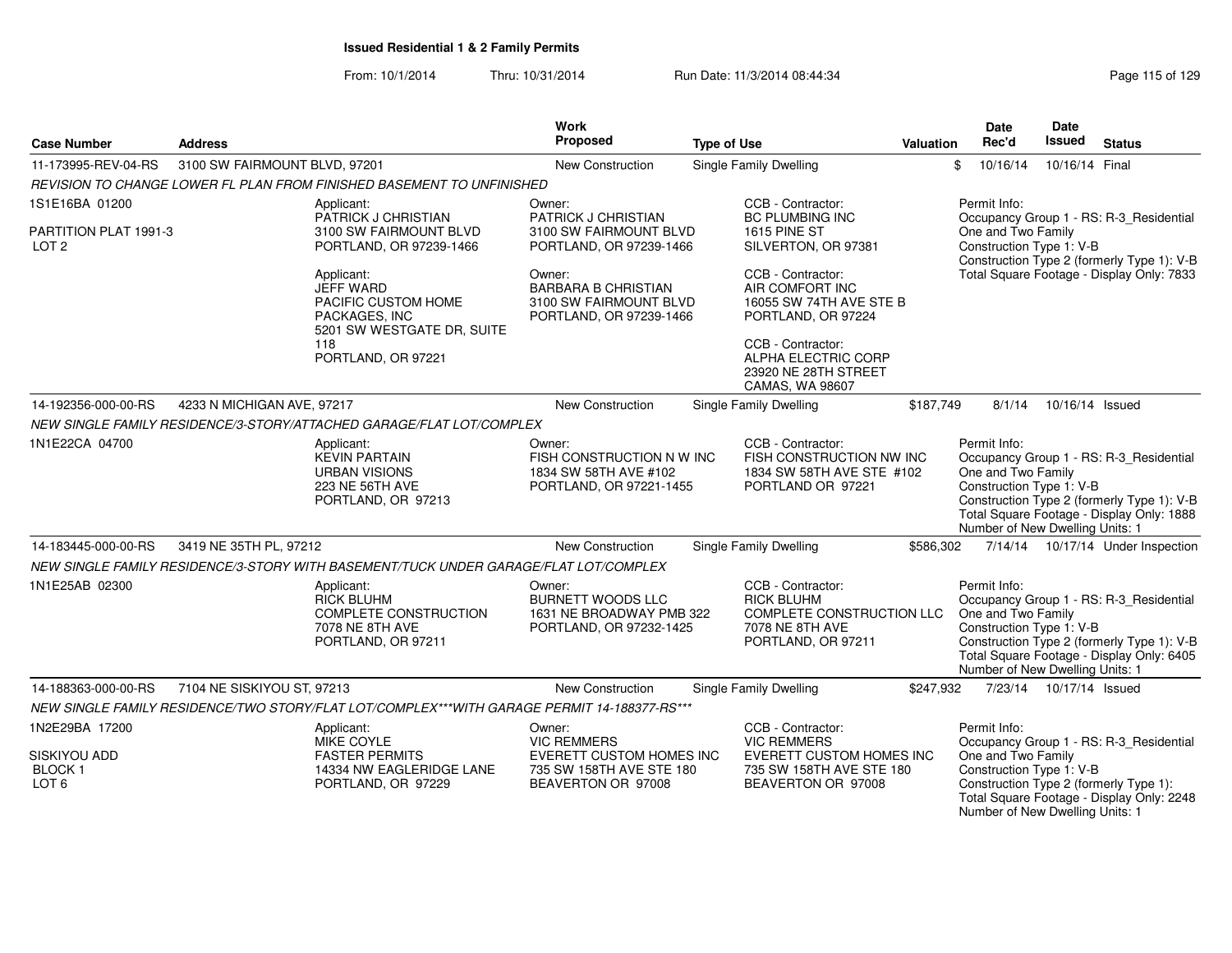| 2514 SE 58TH AVE, 97206<br>14-208681-000-00-RS<br>New Construction<br>Single Family Dwelling<br>\$295,066<br>9/5/14<br>10/20/14 Issued<br>NEW SINGLE FAMILY RESIDENCE/2-STORY WITH BASEMENT/TUCK UNDER GARAGE/FLAT LOT/COMPLEX **LOT 3**<br>1S2E07AA 06500<br>CCB - Contractor:<br>Permit Info:<br>Applicant:<br>Owner:<br><b>MIKE COYLE</b><br>EVERETT CUSTOM HOMES INC<br>DBA WRIGHT 1 ELECTRIC and<br>Occupancy Group 1 - RS: R-3 Residential<br>One and Two Family<br><b>FASTER PERMITS</b><br>735 SW 158TH AVE #180<br>THREE PHASE ELECTRIC<br>Construction Type 1: V-B<br>BEAVERTON, OR 97006-4952<br>5618 SE 135TH<br>14334 NW EAGLERIDGE LANE<br>Construction Type 2 (formerly Type 1): V-B<br>PORTLAND OR 97236<br>PORTLAND, OR 97229<br>Total Square Footage - Display Only: 3000<br>CCB - Contractor:<br>Number of New Dwelling Units: 1<br>DEVELOPMENT NORTHWEST<br>INC/dba Wolcott Plumbing<br>1075 W HISTORIC COLUMBIA<br><b>RIVER HWY</b><br>TROUTDALE OR 97060<br>CCB - Contractor:<br><b>VIC REMMERS</b><br>EVERETT CUSTOM HOMES INC<br>735 SW 158TH AVE STE 180<br>BEAVERTON OR 97008<br>12747 SW 22ND AVE, 97034<br>7/22/14  10/20/14  Issued<br>14-187842-000-00-RS<br>New Construction<br>Single Family Dwelling<br>\$466,453<br>1S1E33CC 03900<br>CCB - Contractor:<br>Permit Info:<br>Applicant:<br>Owner:<br>DREAMBUILDER CUSTOM HOMES BEAR ELECTRIC INC<br>Occupancy Group 1 - RS: R-3_Residential<br>MIKE COYLE<br>One and Two Family<br><b>FASTER PERMITS</b><br><b>INC</b><br><b>PO BOX 389</b><br>Construction Type 1: V-B<br>14334 NW EAGLERIDGE LANE<br>13115 SW ST JAMES LN<br>DONALD, OR 97020-0389<br>Construction Type 2 (formerly Type 1): V-B<br>PORTLAND, OR 97229<br><b>TIGARD, OR 97224</b><br>CCB - Contractor:<br>Total Square Footage - Display Only: 5245<br>Number of New Dwelling Units: 1<br>TRI COUNTY TEMP CONTROL<br>13150 S CLACKAMAS RIVER DR<br>OREGON CITY, OR 97045-1172<br>CCB - Contractor:<br><b>Tim Walker</b><br>DREAMBUILDER CUSTOM HOMES<br><b>INC</b><br>13115 SW ST JAMES LANE<br><b>TIGARD, OR 97224</b><br>CCB - Contractor:<br><b>GRAVITY PLUMBING INC</b><br>14935 S GREENTREE DR<br>OREGON CITY, OR 97045 | <b>Case Number</b> | <b>Address</b> | <b>Work</b><br>Proposed | <b>Type of Use</b> | <b>Valuation</b> | <b>Date</b><br>Rec'd | <b>Date</b><br>Issued | <b>Status</b> |
|--------------------------------------------------------------------------------------------------------------------------------------------------------------------------------------------------------------------------------------------------------------------------------------------------------------------------------------------------------------------------------------------------------------------------------------------------------------------------------------------------------------------------------------------------------------------------------------------------------------------------------------------------------------------------------------------------------------------------------------------------------------------------------------------------------------------------------------------------------------------------------------------------------------------------------------------------------------------------------------------------------------------------------------------------------------------------------------------------------------------------------------------------------------------------------------------------------------------------------------------------------------------------------------------------------------------------------------------------------------------------------------------------------------------------------------------------------------------------------------------------------------------------------------------------------------------------------------------------------------------------------------------------------------------------------------------------------------------------------------------------------------------------------------------------------------------------------------------------------------------------------------------------------------------------------------------------------------------------------------------------------------------------------------------------------------------------------------------------------------------------------------------------------------------------------|--------------------|----------------|-------------------------|--------------------|------------------|----------------------|-----------------------|---------------|
| NEW SINGLE FAMILY RESIDENCE/1-STORY WITH DAYLIGHT BASEMENT/ATTACHED GARAGE/SLIGHTLY SLOPED LOT/COMPLEX ** Applicant is opting for residential fire sprinklers to meet fire flow dema                                                                                                                                                                                                                                                                                                                                                                                                                                                                                                                                                                                                                                                                                                                                                                                                                                                                                                                                                                                                                                                                                                                                                                                                                                                                                                                                                                                                                                                                                                                                                                                                                                                                                                                                                                                                                                                                                                                                                                                           |                    |                |                         |                    |                  |                      |                       |               |
|                                                                                                                                                                                                                                                                                                                                                                                                                                                                                                                                                                                                                                                                                                                                                                                                                                                                                                                                                                                                                                                                                                                                                                                                                                                                                                                                                                                                                                                                                                                                                                                                                                                                                                                                                                                                                                                                                                                                                                                                                                                                                                                                                                                |                    |                |                         |                    |                  |                      |                       |               |
|                                                                                                                                                                                                                                                                                                                                                                                                                                                                                                                                                                                                                                                                                                                                                                                                                                                                                                                                                                                                                                                                                                                                                                                                                                                                                                                                                                                                                                                                                                                                                                                                                                                                                                                                                                                                                                                                                                                                                                                                                                                                                                                                                                                |                    |                |                         |                    |                  |                      |                       |               |
|                                                                                                                                                                                                                                                                                                                                                                                                                                                                                                                                                                                                                                                                                                                                                                                                                                                                                                                                                                                                                                                                                                                                                                                                                                                                                                                                                                                                                                                                                                                                                                                                                                                                                                                                                                                                                                                                                                                                                                                                                                                                                                                                                                                |                    |                |                         |                    |                  |                      |                       |               |
|                                                                                                                                                                                                                                                                                                                                                                                                                                                                                                                                                                                                                                                                                                                                                                                                                                                                                                                                                                                                                                                                                                                                                                                                                                                                                                                                                                                                                                                                                                                                                                                                                                                                                                                                                                                                                                                                                                                                                                                                                                                                                                                                                                                |                    |                |                         |                    |                  |                      |                       |               |
|                                                                                                                                                                                                                                                                                                                                                                                                                                                                                                                                                                                                                                                                                                                                                                                                                                                                                                                                                                                                                                                                                                                                                                                                                                                                                                                                                                                                                                                                                                                                                                                                                                                                                                                                                                                                                                                                                                                                                                                                                                                                                                                                                                                |                    |                |                         |                    |                  |                      |                       |               |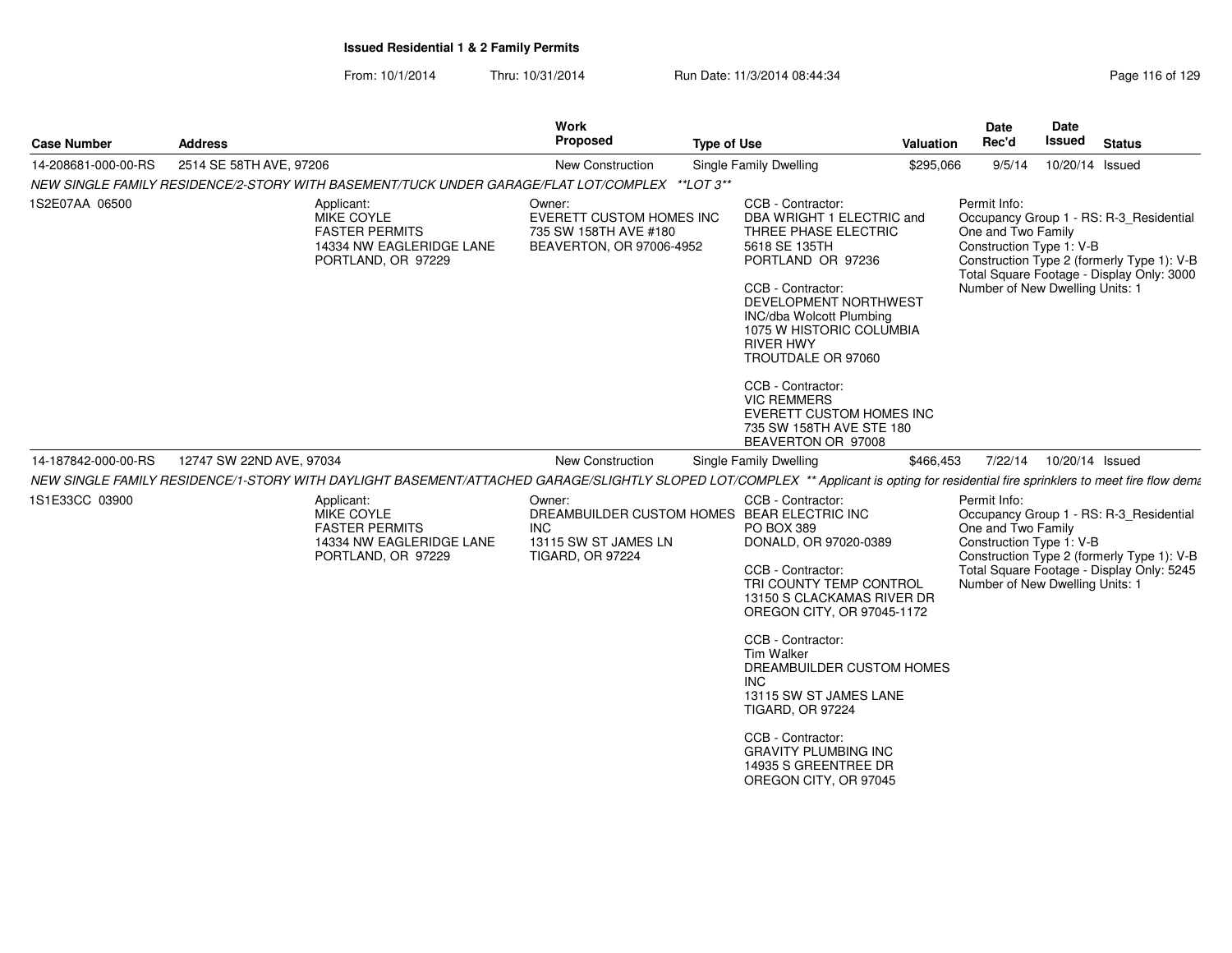| <b>Case Number</b>  | <b>Address</b>                                                                                                                                                    |                                  | <b>Work</b><br><b>Proposed</b>                                                                                                                                   | <b>Type of Use</b> |                                                                                                                                                                                                                                                                                                                                                                                       | <b>Valuation</b> | <b>Date</b><br>Rec'd                                                                              | <b>Date</b><br>Issued | <b>Status</b>                                                                                                                      |
|---------------------|-------------------------------------------------------------------------------------------------------------------------------------------------------------------|----------------------------------|------------------------------------------------------------------------------------------------------------------------------------------------------------------|--------------------|---------------------------------------------------------------------------------------------------------------------------------------------------------------------------------------------------------------------------------------------------------------------------------------------------------------------------------------------------------------------------------------|------------------|---------------------------------------------------------------------------------------------------|-----------------------|------------------------------------------------------------------------------------------------------------------------------------|
| 14-168660-000-00-RS | 321 NE 57TH AVE, 97213                                                                                                                                            |                                  | New Construction                                                                                                                                                 |                    | Single Family Dwelling                                                                                                                                                                                                                                                                                                                                                                | \$182,357        | 6/12/14                                                                                           |                       | 10/20/14 Under Inspection                                                                                                          |
|                     | NEW SINGLE FAMILY RESIDENCE/2-STORY. ONE CAR GARAGE/FLAT LOT/COMPLEX / TRACT 1 OF 14-131428 PRRECORDED DEED PROVIDED                                              |                                  |                                                                                                                                                                  |                    |                                                                                                                                                                                                                                                                                                                                                                                       |                  |                                                                                                   |                       |                                                                                                                                    |
| 1N2E31DB 09000      | Applicant:<br><b>MAJID HABIBI</b><br>PORTLAND DEVELOPMENT<br><b>GROUP, LLC</b><br>11124 NE HALSEY ST PMB 643<br>PORTLAND, OR 97220                                | Owner:<br><b>GROUP</b><br>Owner: | PORTLAND DEVELOPMENT<br>11124 NE HALSEY ST PMB 643<br>PORTLAND, OR 97220-2021<br><b>INVESTMENTS LLC</b><br>11124 NE HALSEY ST PMB 643<br>PORTLAND, OR 97220-2021 |                    | CCB - Contractor:<br>SUNLIGHT ELECTRIC INC<br>2804 NE 65TH AVE SUITE D<br>VANCOUVER WA 98661<br>CCB - Contractor:<br>A1 AMERICAN CONTRACTORS INC Number of New Dwelling Units: 1<br>9715 SE RAMONA ST<br>PORTLAND, OR 97266<br>CCB - Contractor:<br><b>GENE</b><br>PORTLAND DEVELOPMENT<br><b>GROUP LLC</b><br>11124 NE HALSEY ST. PMB 643<br>PORTLAND, OR 97220                      |                  | Permit Info:<br>One and Two Family<br>Construction Type 1: V-B                                    |                       | Occupancy Group 1 - RS: R-3_Residential<br>Construction Type 2 (formerly Type 1): V-B<br>Total Square Footage - Display Only: 1793 |
| 14-208648-000-00-RS | 2506 SE 58TH AVE, 97206                                                                                                                                           |                                  | <b>New Construction</b>                                                                                                                                          |                    | Single Family Dwelling                                                                                                                                                                                                                                                                                                                                                                | \$295,066        | 9/5/14                                                                                            | 10/21/14 Issued       |                                                                                                                                    |
|                     | NEW SINGLE FAMILY RESIDENCE/2-STORY WITH BASEMENT/TUCK UNDER GARAGE/FLAT LOT/COMPLEX **LOT 1**                                                                    |                                  |                                                                                                                                                                  |                    |                                                                                                                                                                                                                                                                                                                                                                                       |                  |                                                                                                   |                       |                                                                                                                                    |
| 1S2E07AA 06500      | Applicant:<br><b>MIKE COYLE</b><br><b>FASTER PERMITS</b><br>14334 NW EAGLERIDGE LANE<br>PORTLAND, OR 97229                                                        | Owner:                           | <b>EVERETT CUSTOM HOMES INC</b><br>735 SW 158TH AVE #180<br>BEAVERTON, OR 97006-4952                                                                             |                    | CCB - Contractor:<br>DBA WRIGHT 1 ELECTRIC and<br>THREE PHASE ELECTRIC<br>5618 SE 135TH<br>PORTLAND OR 97236<br>CCB - Contractor:<br>DEVELOPMENT NORTHWEST<br>INC/dba Wolcott Plumbing<br>1075 W HISTORIC COLUMBIA<br><b>RIVER HWY</b><br>TROUTDALE OR 97060<br>CCB - Contractor:<br><b>VIC REMMERS</b><br>EVERETT CUSTOM HOMES INC<br>735 SW 158TH AVE STE 180<br>BEAVERTON OR 97008 |                  | Permit Info:<br>One and Two Family<br>Construction Type 1: V-B<br>Number of New Dwelling Units: 1 |                       | Occupancy Group 1 - RS: R-3_Residential<br>Construction Type 2 (formerly Type 1): V-B<br>Total Square Footage - Display Only: 3000 |
| 14-188311-000-00-RS | 6814 SE 45TH AVE - Unit A                                                                                                                                         |                                  | <b>New Construction</b>                                                                                                                                          |                    | Single Family Dwelling                                                                                                                                                                                                                                                                                                                                                                | \$274,560        | 7/23/14                                                                                           | 10/21/14 Issued       |                                                                                                                                    |
|                     | NEW SINGLE FAMILY RESIDENCE/TWO STORY/ATTACHED GARAGE/FLAT LOT/COMPLEX***WITH DETACHED ADU 14-191899-RS*** FIRE SPRINKLERS REQUIRED AS ALTERNATIVE TO FIRE CODE I |                                  |                                                                                                                                                                  |                    |                                                                                                                                                                                                                                                                                                                                                                                       |                  |                                                                                                   |                       |                                                                                                                                    |
| 1S2E19BB 13703      | Applicant:<br><b>JILL CROPP</b><br>STUDIO CROPP ARCHITECTURE<br>3556 SE WOODWARD ST<br>PORTLAND, OR 97202                                                         | Owner:                           | WOODSTOCK COMMONS LLC<br>PO BOX 5561<br>PORTLAND, OR 97228                                                                                                       |                    | CCB - Contractor:<br>ETHAN BECK HOMES INC<br>728 SE 71ST<br>PORTLAND, OR 97215                                                                                                                                                                                                                                                                                                        |                  | Permit Info:<br>One and Two Family<br>Construction Type 1: V-B<br>Number of New Dwelling Units: 1 |                       | Occupancy Group 1 - RS: R-3 Residential<br>Construction Type 2 (formerly Type 1): V-B<br>Total Square Footage - Display Only: 2629 |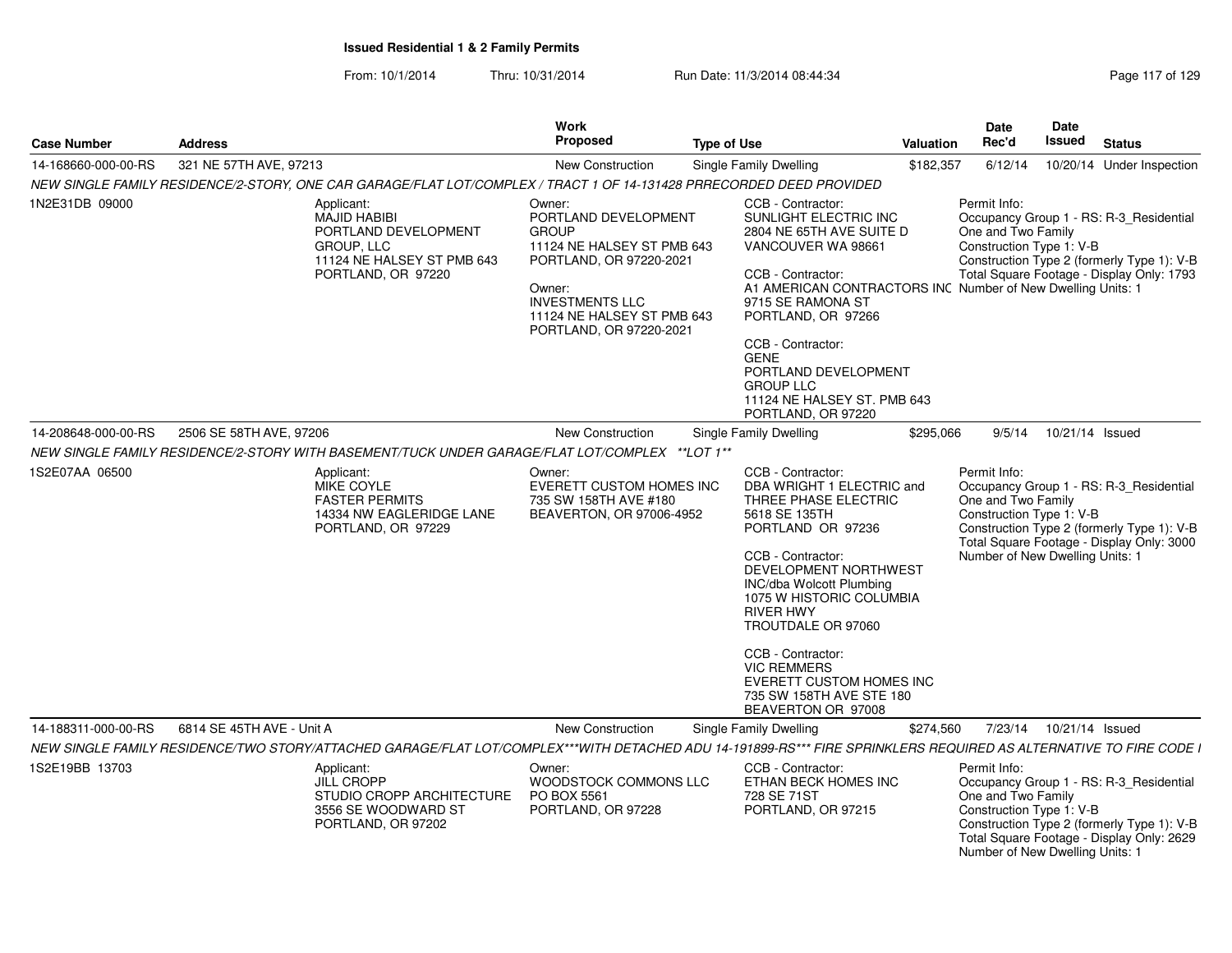| <b>Case Number</b>                                                   | <b>Address</b>              |                                                                                                                                                                                         | Work<br>Proposed<br><b>Type of Use</b>                                                                                                                          |  |                                                                                                                                      | Valuation | <b>Date</b><br>Rec'd                                                                              | <b>Date</b><br>Issued     | <b>Status</b>                                                                                                                      |
|----------------------------------------------------------------------|-----------------------------|-----------------------------------------------------------------------------------------------------------------------------------------------------------------------------------------|-----------------------------------------------------------------------------------------------------------------------------------------------------------------|--|--------------------------------------------------------------------------------------------------------------------------------------|-----------|---------------------------------------------------------------------------------------------------|---------------------------|------------------------------------------------------------------------------------------------------------------------------------|
| 14-188337-000-00-RS                                                  | 6822 SE 45TH AVE - Unit A   |                                                                                                                                                                                         | <b>New Construction</b>                                                                                                                                         |  | Single Family Dwelling                                                                                                               | \$274,560 | 7/23/14                                                                                           | 10/21/14 Issued           |                                                                                                                                    |
|                                                                      |                             | NEW SINGLE FAMILY RESIDENCE/TWO STORY/ATTACHED GARAGE/FLAT LOT/COMPLEX***WITH ADU 14-191906-RS***Applicant has opted for residential fire sprinklers for the ADU to meet fire departmer |                                                                                                                                                                 |  |                                                                                                                                      |           |                                                                                                   |                           |                                                                                                                                    |
| 1S2E19BB 13704                                                       |                             | Applicant:<br><b>JILL CROPP</b><br>STUDIO CROPP ARCHITECTURE<br>3556 SE WOODWARD ST<br>PORTLAND, OR 97202                                                                               | Owner:<br>WOODSTOCK COMMONS LLC<br>PO BOX 5561<br>PORTLAND, OR 97228                                                                                            |  | CCB - Contractor:<br>ETHAN BECK HOMES INC<br>728 SE 71ST<br>PORTLAND, OR 97215                                                       |           | Permit Info:<br>One and Two Family<br>Construction Type 1: V-B<br>Number of New Dwelling Units: 1 |                           | Occupancy Group 1 - RS: R-3_Residential<br>Construction Type 2 (formerly Type 1): V-B<br>Total Square Footage - Display Only: 2629 |
| 13-109312-000-00-RS                                                  | 3576 SE WOODWARD ST         |                                                                                                                                                                                         | New Construction                                                                                                                                                |  | Single Family Dwelling                                                                                                               | \$360,380 |                                                                                                   | 1/29/13  10/21/14  Issued |                                                                                                                                    |
|                                                                      |                             | NEW SINGLE FAMILY RESIDENCE/ TWO STORY WITH ADU AND GARAGE IN FULL BASEMENT/ SLIGHTLY SLOPED LOT/ COMPLEX                                                                               |                                                                                                                                                                 |  |                                                                                                                                      |           |                                                                                                   |                           |                                                                                                                                    |
| 1S1E12AB 22411                                                       |                             | Applicant:<br><b>ETHAN BECK</b><br>ETHAN BECK HOMES LLC<br>728 SE 71ST<br>PORTLAND, OR 97215                                                                                            | Owner:<br><b>MARK DESBROW</b><br>2420 SE 67TH AVE<br>PORTLAND, OR 97206-1215<br>Owner:<br><b>JESSICA DESBROW</b><br>2420 SE 67TH AVE<br>PORTLAND, OR 97206-1215 |  | CCB - Contractor:<br>ETHAN BECK HOMES INC<br>728 SE 71ST<br>PORTLAND, OR 97215                                                       |           | Permit Info:<br>One and Two Family<br>Construction Type 1: V-B<br>Number of New Dwelling Units: 2 |                           | Occupancy Group 1 - RS: R-3_Residential<br>Construction Type 2 (formerly Type 1): V-B<br>Total Square Footage - Display Only: 3654 |
| 14-213264-000-00-RS                                                  | 5931 SE 19TH AVE, 97202     |                                                                                                                                                                                         | New Construction                                                                                                                                                |  | Single Family Dwelling                                                                                                               | \$243,931 | 9/17/14                                                                                           |                           | 10/21/14 Under Inspection                                                                                                          |
|                                                                      |                             | NEW SINGLE FAMILY RESIDENCE/TWO STORY/BASEMENT/TUCKUNDER GARAGE/FLAT LOT/COMPLEX                                                                                                        |                                                                                                                                                                 |  |                                                                                                                                      |           |                                                                                                   |                           |                                                                                                                                    |
| 1S1E14DB 04500<br>JORGENSEN ADD<br><b>BLOCK1</b><br>LOT <sub>4</sub> |                             | Applicant:<br><b>MAJID HABIBI</b><br>PORTLAND DEVELOPMENT<br>GROUP, LLC<br>11124 NE HALSEY ST PMB 643<br>PORTLAND, OR 97220                                                             | Owner:<br><b>CURTIS P BUCHANAN</b><br>5931 SE 19TH AVE<br>PORTLAND, OR 97202<br>Owner:<br><b>BECKY D BUCHANAN</b><br>5931 SE 19TH AVE<br>PORTLAND, OR 97202     |  | CCB - Contractor:<br><b>GENE</b><br>PORTLAND DEVELOPMENT<br><b>GROUP LLC</b><br>11124 NE HALSEY ST. PMB 643<br>PORTLAND, OR 97220    |           | Permit Info:<br>One and Two Family<br>Construction Type 1: V-B<br>Number of New Dwelling Units: 1 |                           | Occupancy Group 1 - RS: R-3_Residential<br>Construction Type 2 (formerly Type 1): V-B<br>Total Square Footage - Display Only: 2414 |
| 14-126775-000-00-RS                                                  | 4821 SW PENDLETON ST, 97221 |                                                                                                                                                                                         | New Construction                                                                                                                                                |  | Single Family Dwelling                                                                                                               | \$359,337 | 3/13/14                                                                                           | 10/21/14 Issued           |                                                                                                                                    |
|                                                                      |                             | NEW SINGLE FAMILY RESIDENCE/ 2 STORY/ ATTACHED 2 CAR GARAGE/ FLAT LOT/ PRESCRIPTIVE                                                                                                     |                                                                                                                                                                 |  |                                                                                                                                      |           |                                                                                                   |                           |                                                                                                                                    |
| 1S1E18DA 02502                                                       |                             | Applicant:<br><b>DAVE CADY</b><br>PERFORMANCE HOMES LLC<br>10400 SW COTTONWOOD STREET TUALATIN, OR 97062-8393<br>TUALATIN, OR 97062                                                     | Owner:<br>PERFORMANCE HOMES LLC<br>10400 SW COTTONWOOD ST                                                                                                       |  | CCB - Contractor:<br>DAVE CADY<br>PERFORMANCE HOMES LLC<br>10400 SW COTTONWOOD STREET Construction Type 1: V-B<br>TUALATIN, OR 97062 |           | Permit Info:<br>One and Two Family<br>Number of New Dwelling Units: 1                             |                           | Occupancy Group 1 - RS: R-3_Residential<br>Construction Type 2 (formerly Type 1): V-B<br>Total Square Footage - Display Only: 3753 |
| 14-180701-DFS-01-RS                                                  | 5363 SE HARNEY DR, 97206    |                                                                                                                                                                                         | <b>New Construction</b>                                                                                                                                         |  | Single Family Dwelling                                                                                                               | \$5,000   |                                                                                                   | 9/29/14  10/22/14  Issued |                                                                                                                                    |
| <b>DFS FOR TRUSSES</b>                                               |                             |                                                                                                                                                                                         |                                                                                                                                                                 |  |                                                                                                                                      |           |                                                                                                   |                           |                                                                                                                                    |
| 1S2E19DC 04905                                                       |                             | Applicant:<br><b>KEVIN PARTAIN</b><br><b>URBAN VISIONS</b><br>223 NE 56TH AVE<br>PORTLAND, OR 97213                                                                                     | Owner:<br>RAASCH CONSTRUCTION LTD<br>3880 SE DEER CREEK WAY<br>GRESHAM, OR 97080-8497                                                                           |  | CCB - Contractor:<br><b>KRISTY RAASCH</b><br>RAASCH CONSTRUCTION LTD<br>3880 SE DEER CREEK WAY<br>GRESHAM, OR 97080                  |           | Permit Info:<br>One and Two Family<br>Construction Type 1: V-B                                    |                           | Occupancy Group 1 - RS: R-3_Residential<br>Construction Type 2 (formerly Type 1): V-B<br>Total Square Footage - Display Only: 1991 |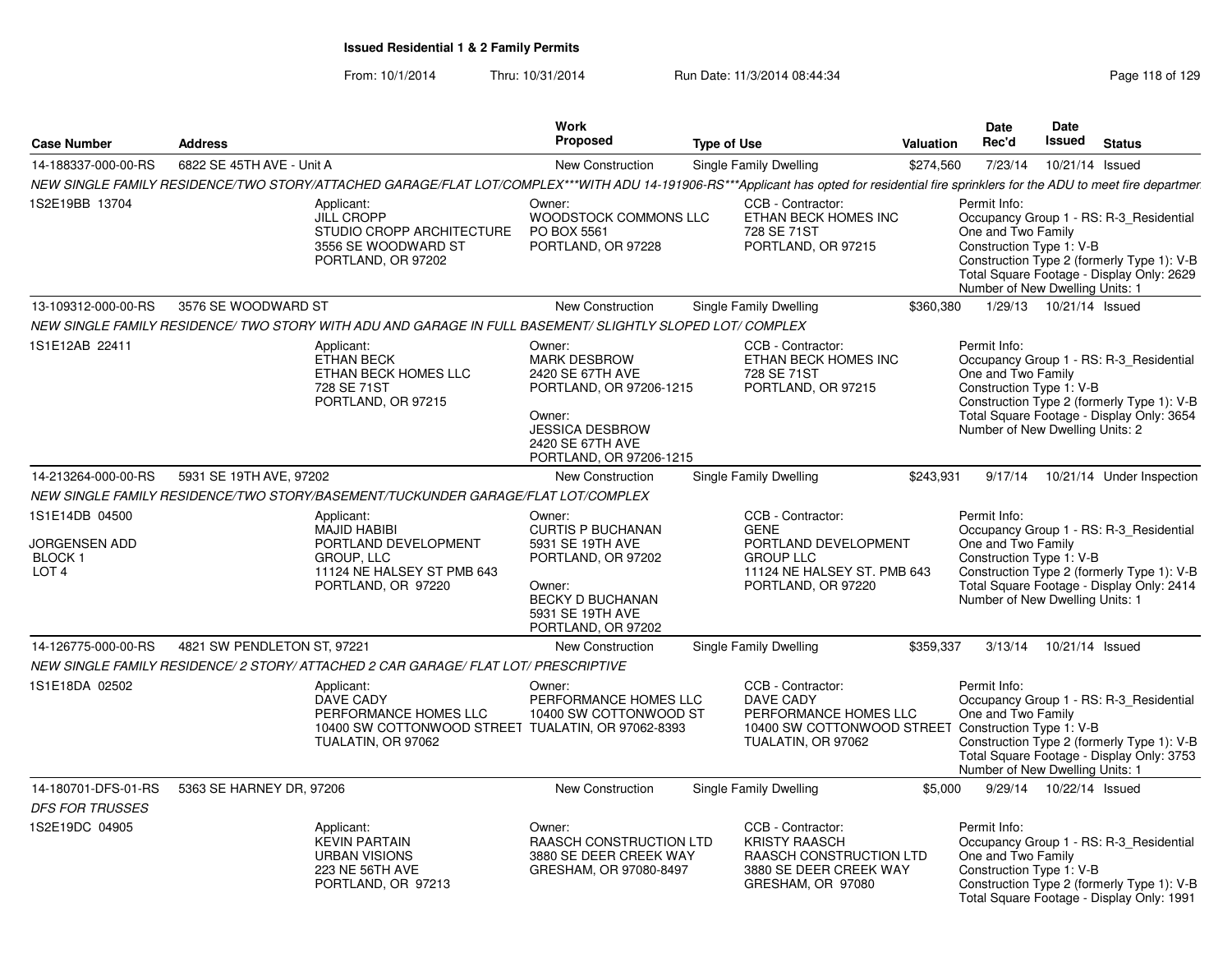From: 10/1/2014

| <b>Case Number</b>                                                                      | <b>Address</b>            |                                                                                                                           | Work<br><b>Proposed</b>                                                           | <b>Type of Use</b> |                                                                                                                                             | Valuation | <b>Date</b><br>Rec'd                                                                              | <b>Date</b><br>Issued | <b>Status</b>                                                                                                                      |
|-----------------------------------------------------------------------------------------|---------------------------|---------------------------------------------------------------------------------------------------------------------------|-----------------------------------------------------------------------------------|--------------------|---------------------------------------------------------------------------------------------------------------------------------------------|-----------|---------------------------------------------------------------------------------------------------|-----------------------|------------------------------------------------------------------------------------------------------------------------------------|
| 14-171136-000-00-RS                                                                     | 9416 N MACRUM AVE - Lot 6 |                                                                                                                           | New Construction                                                                  |                    | Single Family Dwelling                                                                                                                      | \$189,188 | 6/18/14                                                                                           | 10/22/14 Issued       |                                                                                                                                    |
|                                                                                         |                           | NEW SINGLE FAMILY RESIDENCE/2-STORY/ATTACHED GARAGE/SLOPED LOT/COMPLEX / CALVERT FARMS, LOT 6, INC UND INT TRACT A THRU G |                                                                                   |                    |                                                                                                                                             |           |                                                                                                   |                       |                                                                                                                                    |
| 1N1E07AB 08706                                                                          |                           | Applicant:<br><b>KEVIN PARTAIN</b><br><b>URBAN VISIONS</b><br>223 NE 56TH AVE<br>PORTLAND, OR 97213                       | Owner:<br>ARTHUR R ANDERSON<br>PO BOX 189<br>BORING, OR 97009-0189                |                    | CCB - Contractor:<br><b>KRISTY RAASCH</b><br>RAASCH CONSTRUCTION LTD<br>3880 SE DEER CREEK WAY<br>GRESHAM, OR 97080                         |           | Permit Info:<br>One and Two Family<br>Construction Type 1: V-B<br>Number of New Dwelling Units: 1 |                       | Occupancy Group 1 - RS: R-3_Residential<br>Construction Type 2 (formerly Type 1): V-B<br>Total Square Footage - Display Only: 1874 |
| 14-168909-REV-01-RS                                                                     | 6277 SW 63RD WAY          |                                                                                                                           | New Construction                                                                  |                    | Single Family Dwelling                                                                                                                      |           | \$<br>10/22/14  10/22/14  Issued                                                                  |                       |                                                                                                                                    |
| REVISION TO CHANGE TRUSS SUPPLIER                                                       |                           |                                                                                                                           |                                                                                   |                    |                                                                                                                                             |           |                                                                                                   |                       |                                                                                                                                    |
| 1S1E19BB 03404<br><b>WHITAKER HEIGHTS</b><br>LOT <sub>4</sub><br>INC UND INT TRACTS A&B |                           | Applicant:<br><b>KEVIN PARTAIN</b><br><b>URBAN VISIONS</b><br>4832 SE HARRISON STREET<br>PORTLAND, OR 97215               | Owner:<br>ARNETT CONSTRUCTION CO<br>15450 SW MIDDLETON CT<br>ALOHA, OR 97007-5181 |                    | CCB - Contractor:<br>MALMEDAL ENTERPRISES INC<br><b>PO BOX 207</b><br><b>BANKS, OR 97106</b><br>CCB - Contractor:                           |           | Permit Info:<br>One and Two Family<br>Construction Type 1: V-B                                    |                       | Occupancy Group 1 - RS: R-3_Residential<br>Construction Type 2 (formerly Type 1): V-B<br>Total Square Footage - Display Only: 3959 |
|                                                                                         |                           |                                                                                                                           |                                                                                   |                    | ARNETT CONSTRUCTION CO<br>15450 SW MIDDLETON CT<br>BEAVERTON, OR 970075181                                                                  |           |                                                                                                   |                       |                                                                                                                                    |
|                                                                                         |                           |                                                                                                                           |                                                                                   |                    | CCB - Contractor:<br><b>COMFORT ZONE HEATING AND</b><br><b>AIR CONDIT</b><br>1032 NW CORPORATE DR<br>TROUTDALE OR 97060<br><b>MULTNOMAH</b> |           |                                                                                                   |                       |                                                                                                                                    |
|                                                                                         |                           |                                                                                                                           |                                                                                   |                    | CCB - Contractor:<br><b>GARNER ELECTRIC INC</b><br>2920 SE Brookward Ave #A<br>Hillsboro, Or 97123                                          |           |                                                                                                   |                       |                                                                                                                                    |
|                                                                                         |                           |                                                                                                                           |                                                                                   |                    | CCB - Contractor:<br><b>GARYS VACUFLO INC</b><br>9015 SE FLAVEL ST<br>PORTLAND, OR 97266-5583                                               |           |                                                                                                   |                       |                                                                                                                                    |
| 14-180926-000-00-RS                                                                     | 8112 SE TAYLOR ST         |                                                                                                                           | New Construction                                                                  |                    | Single Family Dwelling                                                                                                                      | \$211,311 | 7/9/14                                                                                            |                       | 10/23/14 Under Inspection                                                                                                          |
|                                                                                         |                           | NEW SINGLE FAMILY RESIDENCE/2-STORY/ATTACHED GARAGE/FLAT LOT/COMPLEX, DEFERRED SUBMITTAL FOR TRUSSES                      |                                                                                   |                    |                                                                                                                                             |           |                                                                                                   |                       |                                                                                                                                    |
| 1S2E05AD 00301                                                                          |                           | Applicant:<br><b>KYM NGUYEN</b><br>CONCEPT DESIGN & ASSOCIATES PO BOX 90277<br>PO BOX 8464<br>PORTLAND OR 97207           | Owner:<br>DK HOMES LLC<br>PORTLAND, OR 97290-0277                                 |                    | CCB - Contractor:<br><b>DAMIR KARIN</b><br>DK HOMES LLC<br>PO BOX 90277<br>PORTLAND, OR 97290                                               |           | Permit Info:<br>One and Two Family<br>Construction Type 1: V-B<br>Number of New Dwelling Units: 1 |                       | Occupancy Group 1 - RS: R-3_Residential<br>Construction Type 2 (formerly Type 1): V-B<br>Total Square Footage - Display Only: 2042 |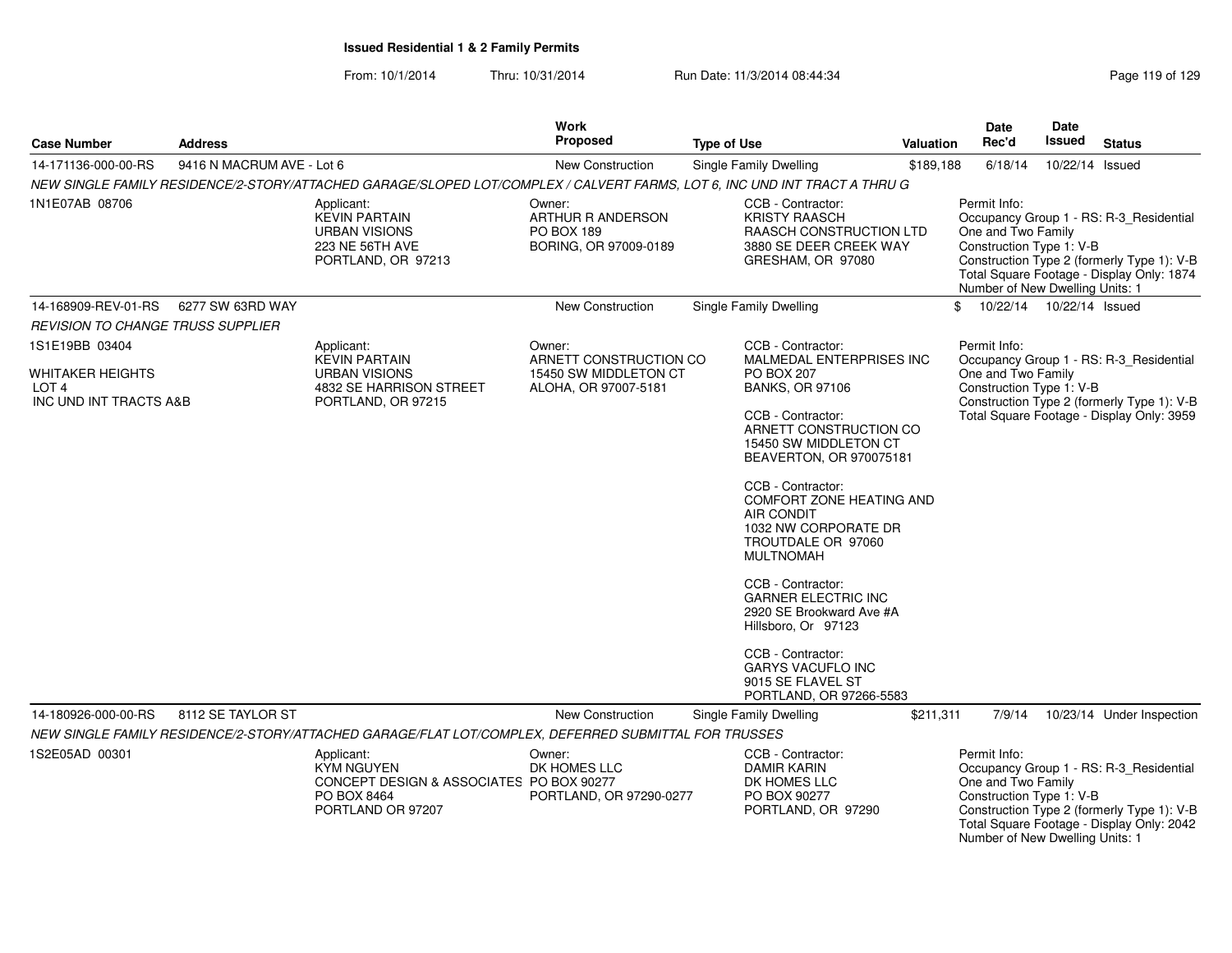| <b>Case Number</b>                                                                | <b>Address</b>                                                                                                                                  | <b>Work</b><br>Proposed                                                                                                                                                                              | <b>Type of Use</b>                                                                                                                                                                                                                                                                                                                                               | <b>Valuation</b> | Date<br>Rec'd                                                                                     | Date<br>Issued  | <b>Status</b>                                                                                                                      |
|-----------------------------------------------------------------------------------|-------------------------------------------------------------------------------------------------------------------------------------------------|------------------------------------------------------------------------------------------------------------------------------------------------------------------------------------------------------|------------------------------------------------------------------------------------------------------------------------------------------------------------------------------------------------------------------------------------------------------------------------------------------------------------------------------------------------------------------|------------------|---------------------------------------------------------------------------------------------------|-----------------|------------------------------------------------------------------------------------------------------------------------------------|
| 14-168679-000-00-RS                                                               | 327 NE 57TH AVE, 97213                                                                                                                          | <b>New Construction</b>                                                                                                                                                                              | Single Family Dwelling                                                                                                                                                                                                                                                                                                                                           | \$182,357        | 6/12/14                                                                                           |                 | 10/23/14 Under Inspection                                                                                                          |
|                                                                                   | NEW SINGLE FAMILY RESIDENCE/2-STORY, ONE CAR GARAGE/FLAT LOT/COMPLEX / TRACT 2 OF 14-131428 PRRECORDED DEED PROVIDED                            |                                                                                                                                                                                                      |                                                                                                                                                                                                                                                                                                                                                                  |                  |                                                                                                   |                 |                                                                                                                                    |
| 1N2E31DB 09000                                                                    | Applicant:<br><b>MAJID HABIBI</b><br>PORTLAND DEVELOPMENT<br>GROUP, LLC<br>11124 NE HALSEY ST PMB 643<br>PORTLAND, OR 97220                     | Owner:<br>PORTLAND DEVELOPMENT<br><b>GROUP</b><br>11124 NE HALSEY ST PMB 643<br>PORTLAND, OR 97220-2021<br>Owner:<br><b>INVESTMENTS LLC</b><br>11124 NE HALSEY ST PMB 643<br>PORTLAND, OR 97220-2021 | CCB - Contractor:<br>SUNLIGHT ELECTRIC INC<br>2804 NE 65TH AVE SUITE D<br>VANCOUVER WA 98661<br>CCB - Contractor:<br>A1 AMERICAN CONTRACTORS INC Number of New Dwelling Units: 1<br>9715 SE RAMONA ST<br>PORTLAND, OR 97266<br>CCB - Contractor:<br><b>GENE</b><br>PORTLAND DEVELOPMENT<br><b>GROUP LLC</b><br>11124 NE HALSEY ST. PMB 643<br>PORTLAND, OR 97220 |                  | Permit Info:<br>One and Two Family<br>Construction Type 1: V-B                                    |                 | Occupancy Group 1 - RS: R-3_Residential<br>Construction Type 2 (formerly Type 1): V-B<br>Total Square Footage - Display Only: 1793 |
| 14-109491-REV-01-RS                                                               | 6712 SE 148TH AVE, 97236                                                                                                                        | New Construction                                                                                                                                                                                     | Single Family Dwelling                                                                                                                                                                                                                                                                                                                                           | \$6,500          | 10/23/14                                                                                          | 10/23/14 Issued |                                                                                                                                    |
|                                                                                   | ADDED VALUE REVISION TO FINISH THE LOWER FLOOR AND INCLUDE NEW EXERCISE ROOM, STORAGE, SHOP, BEDROOM, AND NEW BATHROOM (Trade Permits Separate) |                                                                                                                                                                                                      |                                                                                                                                                                                                                                                                                                                                                                  |                  |                                                                                                   |                 |                                                                                                                                    |
| 1S2E24B 00500<br><b>JOHNSON CREEK PK</b><br>LOT 20 TL 500                         | Applicant:<br>EDWARD RADULESCU<br><b>EPR DESIGN</b><br>825 NE 20TH AVE STE 202<br>PORTLAND OR 97232                                             | Owner:<br><b>JACOB BEC</b><br>PO BOX 2429<br>GRESHAM, OR 97030                                                                                                                                       | CCB - Contractor:<br><b>GARYS VACUFLO INC</b><br>9015 SE FLAVEL ST<br>PORTLAND, OR 97266-5583                                                                                                                                                                                                                                                                    |                  | Permit Info:<br>Construction Type 1: V-B                                                          |                 | Occupancy Group 1 - RS: R-3 Remodel<br>Total Square Footage - Display Only: 758                                                    |
|                                                                                   |                                                                                                                                                 | Owner:<br>LIGIA BEC<br>PO BOX 2429<br>GRESHAM, OR 97030                                                                                                                                              | CCB - Contractor:<br><b>MB PLUMBING</b><br>13512 SE MARKET ST<br>PORTLAND, OR 97233                                                                                                                                                                                                                                                                              |                  |                                                                                                   |                 |                                                                                                                                    |
| 14-203606-000-00-RS                                                               | 1917 SE 37TH AVE, 97214                                                                                                                         | New Construction                                                                                                                                                                                     | Single Family Dwelling                                                                                                                                                                                                                                                                                                                                           | \$260,495        | 8/25/14                                                                                           |                 | 10/23/14 Under Inspection                                                                                                          |
|                                                                                   | NEW SINGLE FAMILY RESIDENCE/2-STROY/ATTACHED GARAGE/FLAT LOT/COMPLEX                                                                            |                                                                                                                                                                                                      |                                                                                                                                                                                                                                                                                                                                                                  |                  |                                                                                                   |                 |                                                                                                                                    |
| 1S1E01DB 00300<br>PARK VIEW RPLT & EXTD<br>BLOCK <sub>3</sub><br>LOT <sub>7</sub> | Applicant:<br><b>MIKE COYLE</b><br><b>FASTER PERMITS</b><br>14334 NW EAGLERIDGE LANE<br>PORTLAND, OR 97229                                      | Owner:<br><b>MELVIN H RAFF</b><br>7319 WILLOW AVE<br>TAKOMA PK, MD 20912-4313<br>Owner:<br><b>DOLORES A RAFF</b><br>7319 WILLOW AVE<br>TAKOMA PK, MD 20912-4313                                      | CCB - Contractor:<br><b>JEREMY OSTERHOLM</b><br>OSTERCRAFT HOMES INC<br>PO BOX 66259<br>PORTLAND, OR 97290                                                                                                                                                                                                                                                       |                  | Permit Info:<br>One and Two Family<br>Construction Type 1: V-B<br>Number of New Dwelling Units: 1 |                 | Occupancy Group 1 - RS: R-3 Residential<br>Construction Type 2 (formerly Type 1): V-B<br>Total Square Footage - Display Only: 2523 |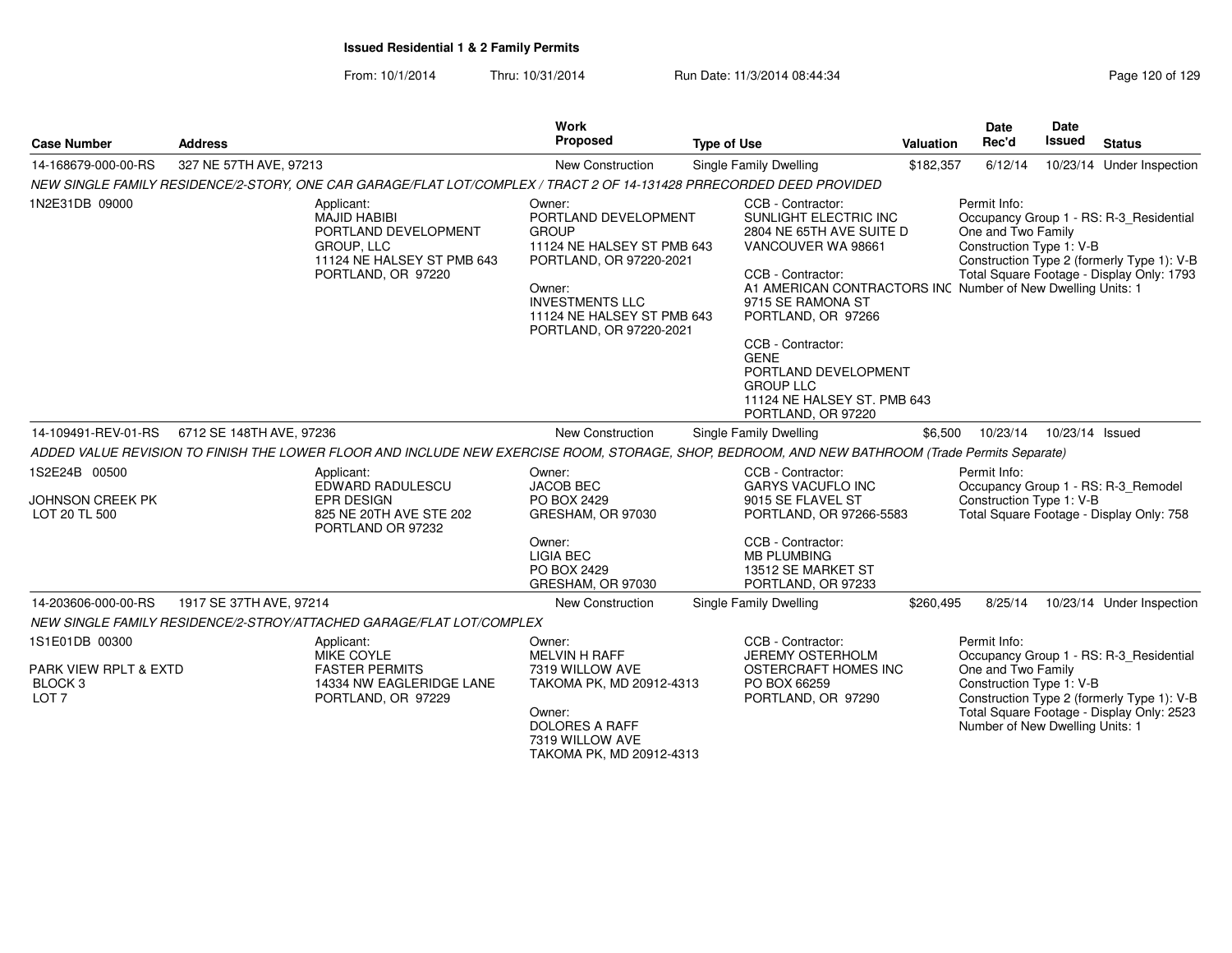| <b>Case Number</b>                                                                         |                           |                                                                                                                                                                                                                                    | Work<br>Proposed                                                       |                    |                                                                                                                                                                                                                                                                                                                                 | Valuation | <b>Date</b><br>Rec'd                                           | Date<br>Issued  | <b>Status</b>                                                                                                                      |
|--------------------------------------------------------------------------------------------|---------------------------|------------------------------------------------------------------------------------------------------------------------------------------------------------------------------------------------------------------------------------|------------------------------------------------------------------------|--------------------|---------------------------------------------------------------------------------------------------------------------------------------------------------------------------------------------------------------------------------------------------------------------------------------------------------------------------------|-----------|----------------------------------------------------------------|-----------------|------------------------------------------------------------------------------------------------------------------------------------|
|                                                                                            | <b>Address</b>            |                                                                                                                                                                                                                                    |                                                                        | <b>Type of Use</b> |                                                                                                                                                                                                                                                                                                                                 |           |                                                                |                 |                                                                                                                                    |
| 13-195308-DFS-01-RS                                                                        | 3912 SW FREEMAN ST, 97219 |                                                                                                                                                                                                                                    | New Construction                                                       |                    | Single Family Dwelling                                                                                                                                                                                                                                                                                                          | \$5,678   | 10/3/14                                                        | 10/23/14 Issued |                                                                                                                                    |
| <b>DEFFERED FIRE SPRINKLERS</b>                                                            |                           |                                                                                                                                                                                                                                    |                                                                        |                    |                                                                                                                                                                                                                                                                                                                                 |           |                                                                |                 |                                                                                                                                    |
| 1S1E20CD 10100<br><b>DENLEY HTS</b><br>LOT <sub>11</sub>                                   |                           | Applicant:<br><b>DAVID DALBEY</b><br>MISSION HOMES NORTHWEST LL( PO BOX 1689<br>PO BOX 1689<br>LAKE OSWEGO, OR 97035                                                                                                               | Owner:<br>MISSION HOMES NW LLC<br>LAKE OSWEGO, OR 97035                |                    | CCB - Contractor:<br>SUNSET HEATING & COOLING INC Occupancy Group 1 - RS: R-3_Residential<br>0607 SW IDAHO<br>PORTLAND, OR 97239<br>CCB - Contractor:<br><b>CORNEL CUREA</b><br><b>FIVE STAR PLUMBING</b><br>6138 SE 136TH AVE<br>PORTLAND, OR 97236<br>CCB - Contractor:<br><b>DAVID DALBEY</b><br>MISSION HOMES NORTHWEST LLO |           | Permit Info:<br>One and Two Family<br>Construction Type 1: V-B |                 | Construction Type 2 (formerly Type 1): V-B<br>Total Square Footage - Display Only: 3776                                            |
|                                                                                            |                           |                                                                                                                                                                                                                                    |                                                                        |                    | PO BOX 1689<br>LAKE OSWEGO, OR 97035                                                                                                                                                                                                                                                                                            |           |                                                                |                 |                                                                                                                                    |
| 13-154627-DFS-01-RS                                                                        | 3926 SW FREEMAN ST, 97219 |                                                                                                                                                                                                                                    | <b>New Construction</b>                                                |                    | Single Family Dwelling                                                                                                                                                                                                                                                                                                          | \$5,786   | 10/3/14                                                        | 10/23/14 Issued |                                                                                                                                    |
| <b>DFS FOR FIRE SPRINKLERS</b>                                                             |                           |                                                                                                                                                                                                                                    |                                                                        |                    |                                                                                                                                                                                                                                                                                                                                 |           |                                                                |                 |                                                                                                                                    |
| 1S1E20CD 10200                                                                             |                           | Applicant:                                                                                                                                                                                                                         | Owner:                                                                 |                    | CCB - Contractor:                                                                                                                                                                                                                                                                                                               |           | Permit Info:                                                   |                 |                                                                                                                                    |
| <b>DENLEY HTS</b><br>LOT 13 EXC PT IN ST                                                   |                           | <b>JOSH KELSO</b><br>MISSION HOMES NORTHWEST LL( SUNSET HEATING & COOLING INC Occupancy Group 1 - RS: R-3_Residential<br>MISSION HOMES NW LLC<br>PO BOX 1689<br>PO BOX 1689<br>LAKE OSWEGO, OR 97035-0889<br>LAKE OSWEGO, OR 97035 |                                                                        |                    | 0607 SW IDAHO<br>PORTLAND, OR 97239<br>CCB - Contractor:<br><b>CORNEL CUREA</b><br><b>FIVE STAR PLUMBING</b><br>6138 SE 136TH AVE<br>PORTLAND, OR 97236<br>CCB - Contractor:<br><b>DAVID DALBEY</b><br>MISSION HOMES NORTHWEST LLO<br>PO BOX 1689                                                                               |           | One and Two Family<br>Construction Type 1: V-B                 |                 | Construction Type 2 (formerly Type 1): V-B<br>Total Square Footage - Display Only: 3531                                            |
| 13-195319-DFS-01-RS                                                                        | 3918 SW FREEMAN ST        |                                                                                                                                                                                                                                    | New Construction                                                       |                    | LAKE OSWEGO, OR 97035<br>Single Family Dwelling                                                                                                                                                                                                                                                                                 | \$5,678   | 9/19/14                                                        | 10/23/14 Issued |                                                                                                                                    |
| <b>DFS FOR FIRE SPRINKLERS</b><br>1S1E20CD 10101<br><b>DENLEY HTS</b><br>LOT <sub>12</sub> |                           | Applicant:<br><b>ROB SEXTON</b><br>S3 DESIGN/BUILD<br>13527 SW ASHBURY LANE<br><b>TIGARD OR 97223</b>                                                                                                                              | Owner:<br>MISSION HOMES NW LLC<br>PO BOX 1689<br>LAKE OSWEGO, OR 97035 |                    | CCB - Contractor:<br><b>CORNEL CUREA</b><br>FIVE STAR PLUMBING<br>6138 SE 136TH AVE<br>PORTLAND, OR 97236<br>CCB - Contractor:<br>DAVID DALBEY<br>MISSION HOMES NORTHWEST LLO<br>PO BOX 1689<br>LAKE OSWEGO, OR 97035                                                                                                           |           | Permit Info:<br>One and Two Family<br>Construction Type 1: V-B |                 | Occupancy Group 1 - RS: R-3_Residential<br>Construction Type 2 (formerly Type 1): V-B<br>Total Square Footage - Display Only: 3865 |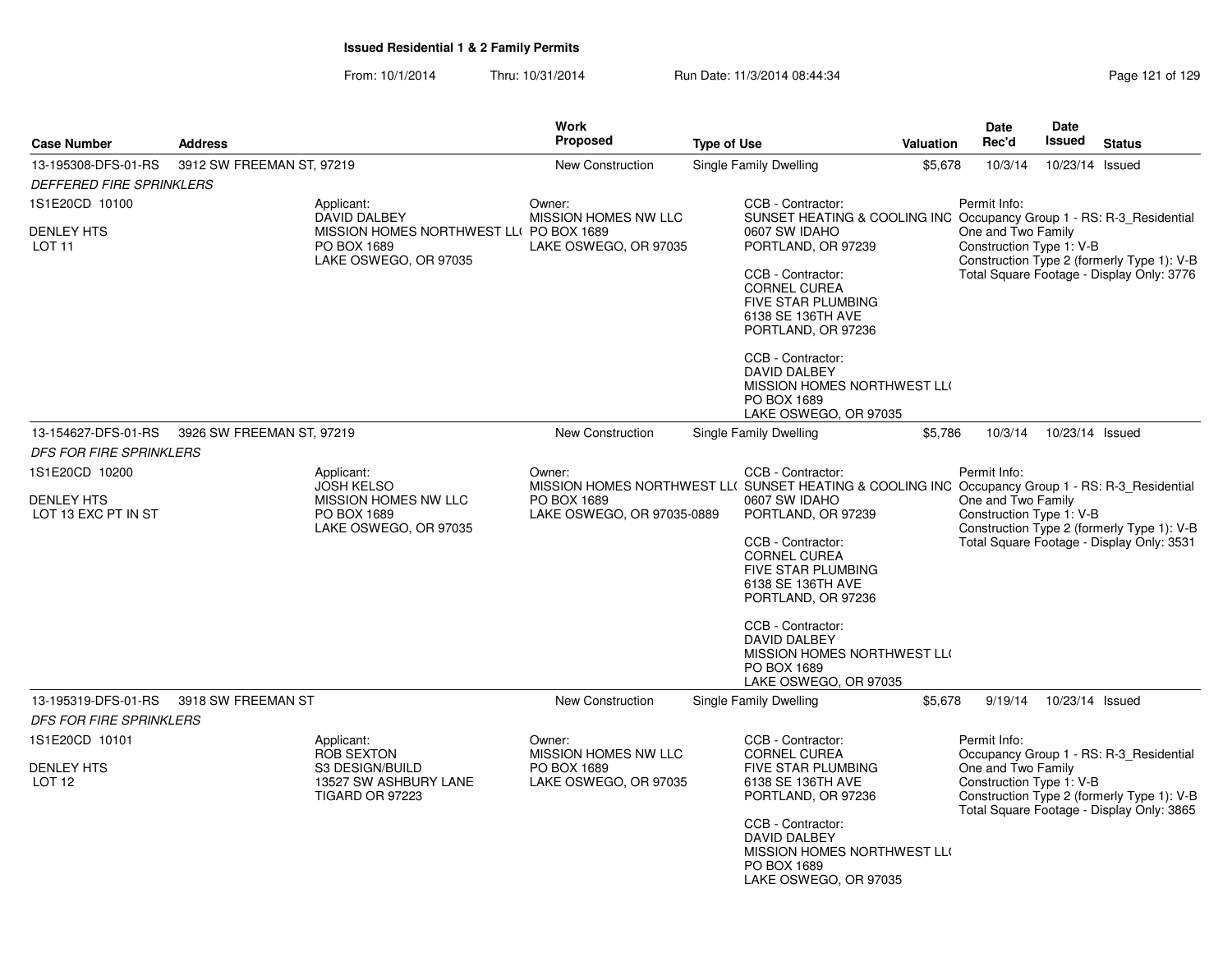From: 10/1/2014Thru: 10/31/2014 Run Date: 11/3/2014 08:44:34 Research 20 and 29 Page 122 of 129

| <b>Case Number</b>                      | <b>Address</b>                                                                                                | Work<br>Proposed                                                                                                                                                                   | <b>Type of Use</b>                                                                                                                                                                                                                                                    | Valuation                                                                                                                                                                                                                                                                                              | <b>Date</b><br>Rec'd                                                                              | Date<br><b>Issued</b> | <b>Status</b>                                                                                                                      |  |
|-----------------------------------------|---------------------------------------------------------------------------------------------------------------|------------------------------------------------------------------------------------------------------------------------------------------------------------------------------------|-----------------------------------------------------------------------------------------------------------------------------------------------------------------------------------------------------------------------------------------------------------------------|--------------------------------------------------------------------------------------------------------------------------------------------------------------------------------------------------------------------------------------------------------------------------------------------------------|---------------------------------------------------------------------------------------------------|-----------------------|------------------------------------------------------------------------------------------------------------------------------------|--|
| 14-139377-REV-03-RS                     | 8120 SW 48TH AVE, 97219                                                                                       | New Construction                                                                                                                                                                   | Single Family Dwelling                                                                                                                                                                                                                                                | \$                                                                                                                                                                                                                                                                                                     | 10/24/14                                                                                          |                       | 10/24/14 Issued                                                                                                                    |  |
|                                         | <b>REVISION TO FIRE WALL LOCATION IN GARAGE</b>                                                               |                                                                                                                                                                                    |                                                                                                                                                                                                                                                                       |                                                                                                                                                                                                                                                                                                        |                                                                                                   |                       |                                                                                                                                    |  |
| 1S1E19DA 07700                          | Applicant:<br><b>MOSHE MENASHE</b>                                                                            | Owner:<br><b>MOSHE MENASHE</b>                                                                                                                                                     | CCB - Contractor:<br>EDWARD MULLEN PLUMBING                                                                                                                                                                                                                           |                                                                                                                                                                                                                                                                                                        | Permit Info:                                                                                      |                       | Occupancy Group 1 - RS: R-3_Residential                                                                                            |  |
| PORTLAND PK ADD<br>BLOCK 4<br>LOT 21-23 | 6026 SW JAN TREE CT<br>PORTLAND, OR 97219                                                                     | 6026 SW JAN TREE CT<br>PORTLAND, OR 97219                                                                                                                                          | 1601 SE RIVER RD<br>HILLSBORO, OR 97123                                                                                                                                                                                                                               |                                                                                                                                                                                                                                                                                                        | One and Two Family<br>Construction Type 1: V-B<br>Construction Type 2 (formerly Type 1): V-B      |                       |                                                                                                                                    |  |
| S 16' OF LOT 24                         |                                                                                                               | Owner:<br><b>RINA MENASHE</b><br>6026 SW JAN TREE CT<br>PORTLAND, OR 97219                                                                                                         | CCB - Contractor:<br><b>BAUHAUS CONSTRUCTION</b><br>GROUP. LLC.<br>PMB 330 2373 NW 185TH AVE<br>HILLSBORO, OR 97124                                                                                                                                                   | Total Square Footage - Display Only: 3708                                                                                                                                                                                                                                                              |                                                                                                   |                       |                                                                                                                                    |  |
| 14-199352-000-00-RS                     | 4729 N CONGRESS AVE, 97217                                                                                    | <b>New Construction</b>                                                                                                                                                            | Single Family Dwelling                                                                                                                                                                                                                                                | \$215,507                                                                                                                                                                                                                                                                                              | 8/15/14                                                                                           |                       | 10/24/14 Under Inspection                                                                                                          |  |
|                                         | NEW SINGLE FAMILY RESIDENCE/2-STORY/NO GARAGE/FLAT LOT/COMPLEX. FLOOR TRUSSES NOT REVIEWED UNDER THIS PERMIT. |                                                                                                                                                                                    |                                                                                                                                                                                                                                                                       |                                                                                                                                                                                                                                                                                                        |                                                                                                   |                       |                                                                                                                                    |  |
| 1N1E22BD 00800                          | Applicant:<br><b>MIKE COYLE</b><br><b>FASTER PERMITS</b><br>14334 NW EAGLERIDGE LANE<br>PORTLAND, OR 97229    | Owner:<br><b>BRISTOL CREEK HOMES</b><br>3055 NW YEON AVE #81<br>PORTLAND, OR 97210-1519<br>Owner:<br>DEVELOPMENT CO LLC                                                            | CCB - Contractor:<br>DEVELOPMENT CO LLC<br>PORTLAND, OR 97204                                                                                                                                                                                                         | Permit Info:<br><b>BRISTOL CREEK HOMES &amp;</b><br>Occupancy Group 1 - RS: R-3 Residential<br>One and Two Family<br>520 SW YAMHILL ST SUITE 600<br>Construction Type 1: V-B<br>Construction Type 2 (formerly Type 1):<br>Total Square Footage - Display Only: 1954<br>Number of New Dwelling Units: 1 |                                                                                                   |                       |                                                                                                                                    |  |
|                                         |                                                                                                               | 3055 NW YEON AVE #81<br>PORTLAND, OR 97210-1519                                                                                                                                    |                                                                                                                                                                                                                                                                       |                                                                                                                                                                                                                                                                                                        |                                                                                                   |                       |                                                                                                                                    |  |
| 14-175643-000-00-RS                     | 8819 SE BROOKLYN ST, 97266                                                                                    | <b>New Construction</b>                                                                                                                                                            | <b>Single Family Dwelling</b>                                                                                                                                                                                                                                         | \$178,311                                                                                                                                                                                                                                                                                              | 6/26/14                                                                                           |                       | 10/1/14 Issued                                                                                                                     |  |
|                                         | NEW SINGLE FAMILY RESIDENCE/2-STORY/ATTACHED GARAGE/FLAT LOT/COMPLEX                                          |                                                                                                                                                                                    |                                                                                                                                                                                                                                                                       |                                                                                                                                                                                                                                                                                                        |                                                                                                   |                       |                                                                                                                                    |  |
| 1S2E09BD 05600                          | Applicant:<br><b>KEVIN PARTAIN</b><br><b>URBAN VISIONS</b><br>223 NE 56TH AVE<br>PORTLAND OR 97213            | Owner:<br><b>GROUND BREAKERS</b><br><b>CONSTRUCTION</b><br>6045 SE STARK ST<br>PORTLAND, OR 97215-1933<br>Owner:<br>DEVELOPMENT INC<br>6045 SE STARK ST<br>PORTLAND, OR 97215-1933 | CCB - Contractor:<br><b>CLINT WEILER</b><br><b>GROUND BREAKERS CONST &amp;</b><br>DEV INC<br>6045 SE STARK ST<br>PORTLAND, OR 97215<br>CCB - Contractor:<br><b>HAPPY'S EXCAVATION &amp;</b><br>PLUMBING REPAIR INC<br>7483 SE JOHNSON CREEK BLVD<br>PORTLAND OR 97206 |                                                                                                                                                                                                                                                                                                        | Permit Info:<br>One and Two Family<br>Construction Type 1: V-B<br>Number of New Dwelling Units: 1 |                       | Occupancy Group 1 - RS: R-3_Residential<br>Construction Type 2 (formerly Type 1): V-B<br>Total Square Footage - Display Only: 1768 |  |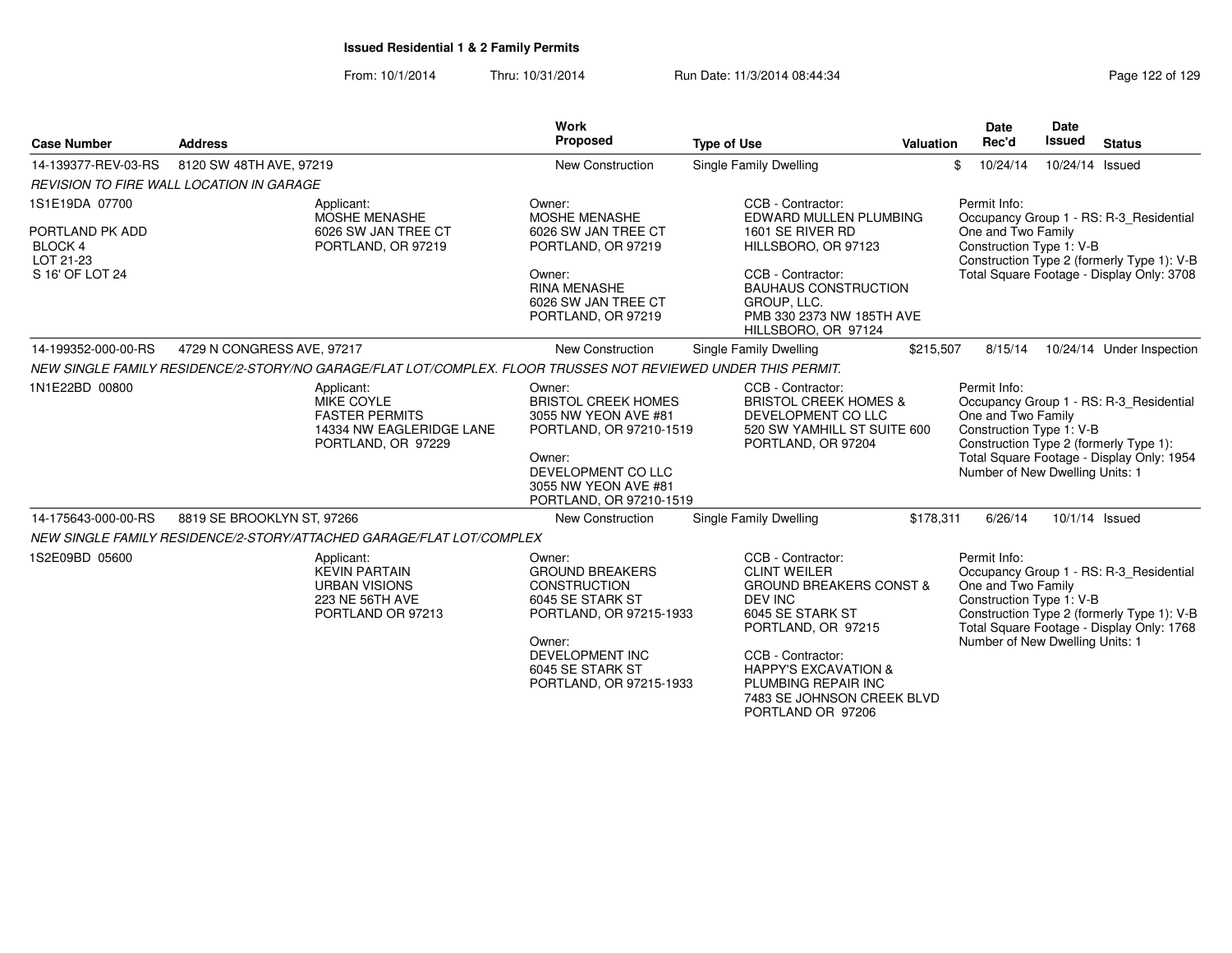| <b>Case Number</b>  | <b>Address</b>                                                                                                                                                                    | Work<br><b>Proposed</b>                                                                                                                                                                   | <b>Type of Use</b>                                                                                                                                                                                                                                                           | Valuation | <b>Date</b><br>Rec'd                                                                              | Date<br><b>Issued</b>     | <b>Status</b>                                                                                                                      |
|---------------------|-----------------------------------------------------------------------------------------------------------------------------------------------------------------------------------|-------------------------------------------------------------------------------------------------------------------------------------------------------------------------------------------|------------------------------------------------------------------------------------------------------------------------------------------------------------------------------------------------------------------------------------------------------------------------------|-----------|---------------------------------------------------------------------------------------------------|---------------------------|------------------------------------------------------------------------------------------------------------------------------------|
| 14-175652-000-00-RS | 8825 SE BROOKLYN ST, 97266                                                                                                                                                        | New Construction                                                                                                                                                                          | Single Family Dwelling                                                                                                                                                                                                                                                       | \$178,311 | 6/26/14                                                                                           |                           | 10/1/14 Issued                                                                                                                     |
|                     | NEW SINGLE FAMILY RESIDENCE/2-STORY/ATTACHED GARAGE/FLAT LOT/COMPLEX                                                                                                              |                                                                                                                                                                                           |                                                                                                                                                                                                                                                                              |           |                                                                                                   |                           |                                                                                                                                    |
| 1S2E09BD 05600      | Applicant:<br><b>KEVIN PARTAIN</b><br><b>URBAN VISIONS</b><br>223 NE 56TH AVE<br>PORTLAND OR 97213                                                                                | Owner:<br><b>GROUND BREAKERS</b><br><b>CONSTRUCTION</b><br>6045 SE STARK ST<br>PORTLAND, OR 97215-1933<br>Owner:<br><b>DEVELOPMENT INC</b><br>6045 SE STARK ST<br>PORTLAND, OR 97215-1933 | CCB - Contractor:<br><b>CLINT WEILER</b><br><b>GROUND BREAKERS CONST &amp;</b><br>DEV INC<br>6045 SE STARK ST<br>PORTLAND, OR 97215<br>CCB - Contractor:<br><b>HAPPY'S EXCAVATION &amp;</b><br>PLUMBING REPAIR INC<br>7483 SE JOHNSON CREEK BLVD<br>PORTLAND OR 97206        |           | Permit Info:<br>One and Two Family<br>Construction Type 1: V-B<br>Number of New Dwelling Units: 1 |                           | Occupancy Group 1 - RS: R-3_Residential<br>Construction Type 2 (formerly Type 1): V-B<br>Total Square Footage - Display Only: 1768 |
| 14-175624-000-00-RS | 8809 SE BROOKLYN ST, 97266                                                                                                                                                        | New Construction                                                                                                                                                                          | Single Family Dwelling                                                                                                                                                                                                                                                       | \$178,311 | 6/26/14                                                                                           |                           | 10/1/14 Under Inspection                                                                                                           |
|                     | NEW SINGLE FAMILY RESIDENCE/2-STORY/ATTACHED GARAGE/FLAT LOT/COMPLEX                                                                                                              |                                                                                                                                                                                           |                                                                                                                                                                                                                                                                              |           |                                                                                                   |                           |                                                                                                                                    |
| 1S2E09BD 05600      | Applicant:<br><b>KEVIN PARTAIN</b><br><b>URBAN VISIONS</b><br>223 NE 56TH AVE<br>PORTLAND OR 97213                                                                                | Owner:<br><b>GROUND BREAKERS</b><br><b>CONSTRUCTION</b><br>6045 SE STARK ST<br>PORTLAND, OR 97215-1933<br>Owner:<br><b>DEVELOPMENT INC</b><br>6045 SE STARK ST<br>PORTLAND, OR 97215-1933 | CCB - Contractor:<br><b>CLINT WEILER</b><br><b>GROUND BREAKERS CONST &amp;</b><br><b>DEV INC</b><br>6045 SE STARK ST<br>PORTLAND, OR 97215<br>CCB - Contractor:<br><b>HAPPY'S EXCAVATION &amp;</b><br>PLUMBING REPAIR INC<br>7483 SE JOHNSON CREEK BLVD<br>PORTLAND OR 97206 |           | Permit Info:<br>One and Two Family<br>Construction Type 1: V-B<br>Number of New Dwelling Units: 1 |                           | Occupancy Group 1 - RS: R-3_Residential<br>Construction Type 2 (formerly Type 1): V-B<br>Total Square Footage - Display Only: 1768 |
| 14-179303-000-00-RS | 4016 NE RODNEY AVE, 97212                                                                                                                                                         | New Construction                                                                                                                                                                          | Townhouse (2 Units)                                                                                                                                                                                                                                                          | \$233,983 | 7/3/14                                                                                            |                           | 10/23/14 Under Inspection                                                                                                          |
|                     | UNIT 1 OF 2 UNIT ATTACHED TOWNHOUSE all on shared tax lot/3-STORY/ATTACHED GARAGE/FLAT LOT/COMPLEX-****LIMITED STRUCT REVIEW****                                                  |                                                                                                                                                                                           |                                                                                                                                                                                                                                                                              |           |                                                                                                   |                           |                                                                                                                                    |
| 1N1E22DA 17000      | Applicant:<br><b>MIKE COYLE</b><br><b>FASTER PERMITS</b><br>14334 NW EAGLERIDGE LANE<br>PORTLAND, OR 97229                                                                        | Owner:<br><b>KLOH LLC</b><br>9700 SW CAPITOL HWY STE 100<br>PORTLAND, OR 97219                                                                                                            | CCB - Contractor:<br><b>CALLAHAN ELECTRIC LLC</b><br>4830 SE LONG ST<br>PORTLAND, OR 97206<br>CCB - Contractor:<br>WOOD HILL ENTERPRISES LLC<br>9700 SW CAPITOL HWY STE 100<br>PORTLAND, OR 97219                                                                            |           | Permit Info:<br>One and Two Family<br>Construction Type 1: V-B<br>Number of New Dwelling Units: 1 |                           | Occupancy Group 1 - RS: R-3_Residential<br>Construction Type 2 (formerly Type 1): V-B<br>Total Square Footage - Display Only: 2274 |
| 13-171573-000-00-RS | 3817 SE 115TH AVE                                                                                                                                                                 | <b>New Construction</b>                                                                                                                                                                   | Townhouse (2 Units)                                                                                                                                                                                                                                                          | \$177,562 |                                                                                                   | 6/26/13  10/31/14  Issued |                                                                                                                                    |
|                     | NEW ONE STORY ROWHOUSE/ATTACHED TO EXISTING HOUSE AT GARAGE WALL/ INDIVIDUAL LOTS/ FLAT LOT/ COMPLEX ***existing house address 3801 SE 115th****residential structural plan revit |                                                                                                                                                                                           |                                                                                                                                                                                                                                                                              |           |                                                                                                   |                           |                                                                                                                                    |
| 1S2E10DB 06902      | Applicant:<br><b>DONNA KEOUGH</b><br><b>Atypical Design Solution</b><br>508 NW 44th St<br>Vancouver Wa. 98660                                                                     | Owner:<br><b>JGT INVESTMENTS INC</b><br>11474 SE BUSH ST<br>PORTLAND, OR 97266                                                                                                            | CCB - Contractor:<br>BW CONSTRUCTION INC<br>PO BOX 66910<br>PORTLAND OR 97290                                                                                                                                                                                                |           | Permit Info:<br>One and Two Family<br>Construction Type 1: V-B<br>Number of New Dwelling Units: 1 |                           | Occupancy Group 1 - RS: R-3 Residential<br>Construction Type 2 (formerly Type 1): V-B<br>Total Square Footage - Display Only: 1832 |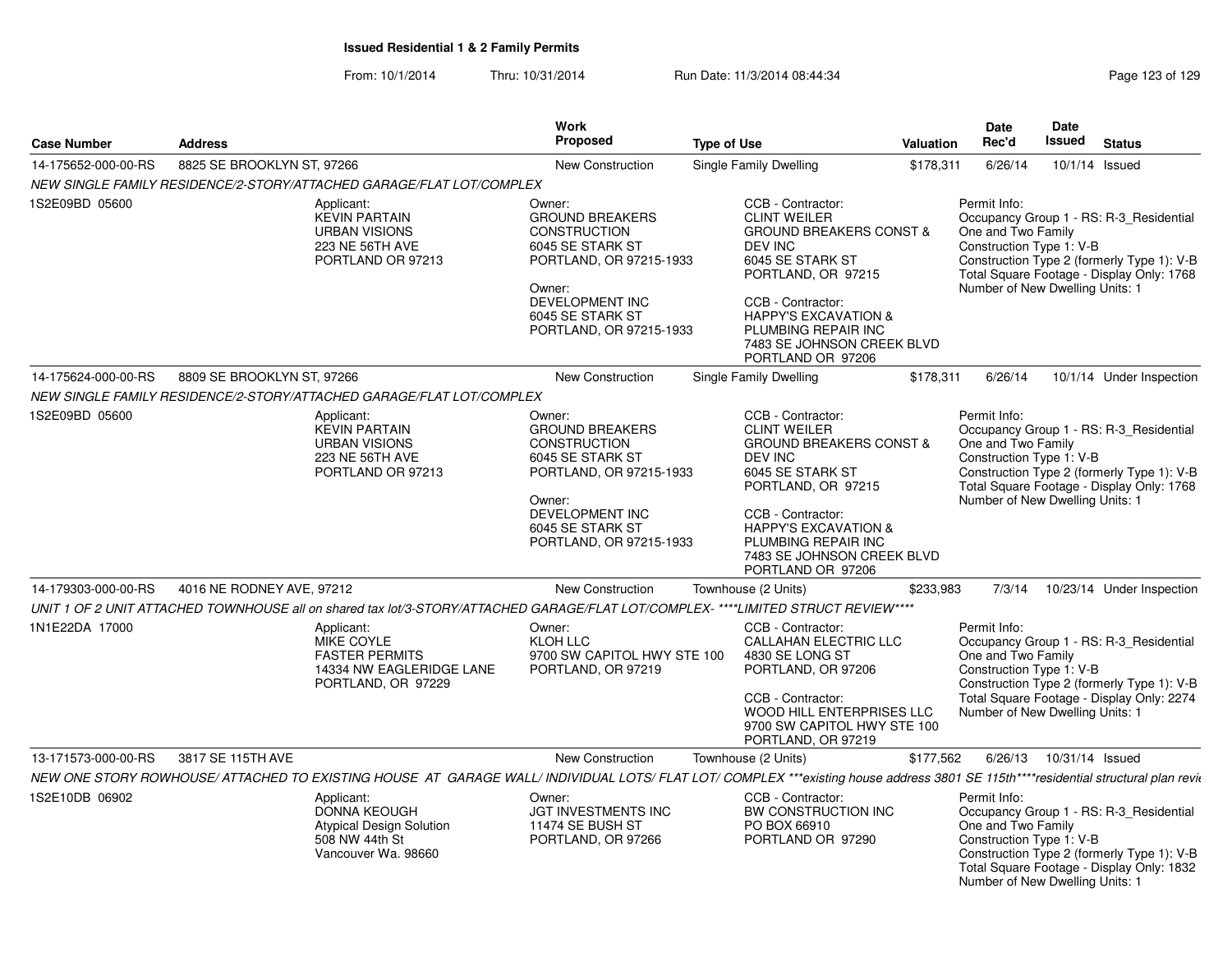| <b>Case Number</b>                                           | <b>Address</b>                                                                                      |                                                                                                     | <b>Work</b><br>Proposed                                                                                            | <b>Type of Use</b> |                                                                                                                          | Valuation | Date<br>Rec'd                                                                                                                                                                                        | Date<br><b>Issued</b>     | <b>Status</b>                                                                                                                      |
|--------------------------------------------------------------|-----------------------------------------------------------------------------------------------------|-----------------------------------------------------------------------------------------------------|--------------------------------------------------------------------------------------------------------------------|--------------------|--------------------------------------------------------------------------------------------------------------------------|-----------|------------------------------------------------------------------------------------------------------------------------------------------------------------------------------------------------------|---------------------------|------------------------------------------------------------------------------------------------------------------------------------|
| 14-147984-DFS-01-RS                                          | 1810 SE 50TH AVE, 97215                                                                             |                                                                                                     | New Construction                                                                                                   |                    | Townhouse (2 Units)                                                                                                      | \$10,000  | 10/7/14                                                                                                                                                                                              |                           | 10/7/14 Issued                                                                                                                     |
| <b>DFS FOR TRUSSES</b>                                       |                                                                                                     |                                                                                                     |                                                                                                                    |                    |                                                                                                                          |           |                                                                                                                                                                                                      |                           |                                                                                                                                    |
| 1S2E06CA 04500                                               |                                                                                                     | Applicant:<br><b>KEVIN PARTAIN</b><br><b>URBAN VISIONS</b><br>223 NE 56TH AVE<br>PORTLAND, OR 97213 | Owner:<br><b>JSM EQUITIES LLC</b><br>4110 SE HAWTHORNE BLVD #166<br>PORTLAND, OR 97214-5246                        |                    | CCB - Contractor:<br><b>STEVE MELKERSON</b><br><b>CALIBER HOMES</b><br>4110 SE HAWTHORNE BLVD #166<br>PORTLAND, OR 97214 |           | Permit Info:<br>One and Two Family<br>Construction Type 1: V-B                                                                                                                                       |                           | Occupancy Group 1 - RS: R-3_Residential<br>Construction Type 2 (formerly Type 1): V-B<br>Total Square Footage - Display Only: 1551 |
| 14-147998-DFS-01-RS                                          | 1816 SE 50TH AVE, 97215                                                                             |                                                                                                     | <b>New Construction</b>                                                                                            |                    | Townhouse (2 Units)                                                                                                      | \$10,000  | 10/7/14                                                                                                                                                                                              |                           | 10/7/14 Issued                                                                                                                     |
| <b>DFS FOR TRUSSES</b>                                       |                                                                                                     |                                                                                                     |                                                                                                                    |                    |                                                                                                                          |           |                                                                                                                                                                                                      |                           |                                                                                                                                    |
| 1S2E06CA 04500                                               |                                                                                                     | Applicant:<br><b>KEVIN PARTAIN</b><br><b>URBAN VISIONS</b><br>223 NE 56TH AVE<br>PORTLAND, OR 97213 | Owner:<br><b>JSM EQUITIES LLC</b><br>4110 SE HAWTHORNE BLVD #166 CALIBER HOMES<br>PORTLAND, OR 97214-5246          |                    | CCB - Contractor:<br><b>STEVE MELKERSON</b><br>4110 SE HAWTHORNE BLVD #166<br>PORTLAND, OR 97214                         |           | Permit Info:<br>One and Two Family<br>Construction Type 1: V-B                                                                                                                                       |                           | Occupancy Group 1 - RS: R-3_Residential<br>Construction Type 2 (formerly Type 1): V-B<br>Total Square Footage - Display Only: 1485 |
| 14-147999-DFS-01-RS                                          | 1820 SE 50TH AVE, 97215                                                                             |                                                                                                     | <b>New Construction</b>                                                                                            |                    | Townhouse (2 Units)                                                                                                      | \$10,000  | 10/7/14                                                                                                                                                                                              |                           | 10/7/14 Issued                                                                                                                     |
| <b>DFS FOR TRUSSES</b>                                       |                                                                                                     |                                                                                                     |                                                                                                                    |                    |                                                                                                                          |           |                                                                                                                                                                                                      |                           |                                                                                                                                    |
| 1S2E06CA 04500                                               |                                                                                                     | Applicant:<br><b>KEVIN PARTAIN</b><br><b>URBAN VISIONS</b><br>223 NE 56TH AVE<br>PORTLAND, OR 97213 | Owner:<br><b>JSM EQUITIES LLC</b><br>4110 SE HAWTHORNE BLVD #166<br>PORTLAND, OR 97214-5246                        |                    | CCB - Contractor:<br><b>STEVE MELKERSON</b><br><b>CALIBER HOMES</b><br>4110 SE HAWTHORNE BLVD #166<br>PORTLAND, OR 97214 |           | Permit Info:<br>One and Two Family<br>Construction Type 1: V-B                                                                                                                                       |                           | Occupancy Group 1 - RS: R-3_Residential<br>Construction Type 2 (formerly Type 1): V-B<br>Total Square Footage - Display Only: 1485 |
| 14-171360-000-00-RS                                          | 3620 NE RODNEY AVE, 97212                                                                           |                                                                                                     | New Construction                                                                                                   |                    | Townhouse (2 Units)                                                                                                      | \$166,758 |                                                                                                                                                                                                      | 6/18/14  10/20/14  Issued |                                                                                                                                    |
|                                                              |                                                                                                     | UNIT 1 OF NEW 2 UNIT TOWNHOUSE/3-STORY WITH ROOF DECK/NO GARAGE/FLAT LOT/COMPLEX                    |                                                                                                                    |                    |                                                                                                                          |           |                                                                                                                                                                                                      |                           |                                                                                                                                    |
| 1N1E22DD 17400                                               |                                                                                                     | Applicant:<br>Mike Coyle<br><b>Faster Permits</b><br>14334 NW EAGLERIDGE LANE<br>PORTLAND, OR 97229 | Owner:<br><b>BROOKLYN'S BEST DESIGN &amp;</b><br><b>COMPANY LLC</b><br>3325 SE 12TH AVE<br>PORTLAND, OR 97202-2403 |                    | CCB - Contractor:<br>3614 NE RODNEY LLC<br>3325 SE 12TH AVE<br>PORTLAND, OR 97202                                        |           | Permit Info:<br>One and Two Family<br>Construction Type 1: V-B<br>Number of New Dwelling Units: 1                                                                                                    |                           | Occupancy Group 1 - RS: R-3_Residential<br>Construction Type 2 (formerly Type 1):<br>Total Square Footage - Display Only: 1512     |
| 13-222008-DFS-01-RS                                          | 30 NE BEECH ST                                                                                      |                                                                                                     | <b>New Construction</b>                                                                                            |                    | Townhouse (2 Units)                                                                                                      | \$1,500   |                                                                                                                                                                                                      | 9/2/14  10/17/14  Issued  |                                                                                                                                    |
| <b>DFS - FIRE SPRINKLERS</b>                                 |                                                                                                     |                                                                                                     |                                                                                                                    |                    |                                                                                                                          |           |                                                                                                                                                                                                      |                           |                                                                                                                                    |
| 1N1E22DD 19702<br>PARTITION PLAT 2013-61<br>LOT <sub>2</sub> | Applicant:<br><b>WEAVER PLUMBING</b><br><b>CLACKAMAS</b><br>11200 SE 119th CT<br>CLACKAMAS OR 97086 |                                                                                                     | Owner:<br><b>RUBEN J MENASHE INC</b><br>11359 NE HALSEY ST<br>PORTLAND, OR 97220-2059                              |                    | CCB - Contractor:<br><b>RUBEN J MENASHE INC</b><br>11359 NE HALSEY ST<br>PORTLAND, OR 972202059<br>CCB - Contractor:     |           | Permit Info:<br>Occupancy Group 1 - RS: R-3_Residential<br>One and Two Family<br>Construction Type 1: V-B<br>Construction Type 2 (formerly Type 1): V-B<br>Total Square Footage - Display Only: 2180 |                           |                                                                                                                                    |
|                                                              |                                                                                                     |                                                                                                     |                                                                                                                    |                    | <b>WEAVER PLUMBING</b><br><b>CLACKAMAS</b><br>11200 SE 119th CT<br>CLACKAMAS OR 97086                                    |           |                                                                                                                                                                                                      |                           |                                                                                                                                    |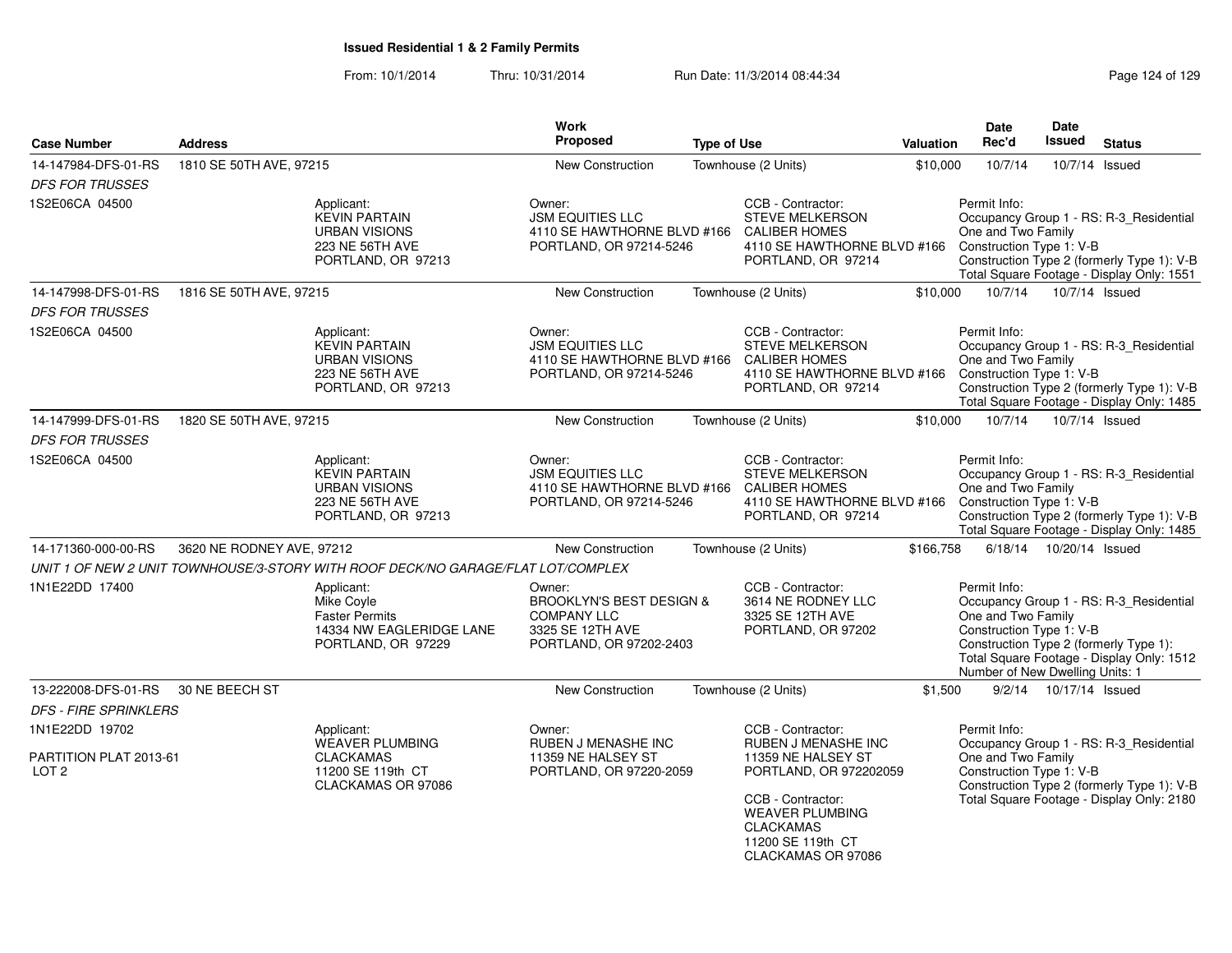| <b>Case Number</b>                                           | <b>Address</b>            |                                                                                                                                               | <b>Work</b><br><b>Proposed</b>                                                                                     | <b>Type of Use</b> |                                                                                                                                                                                                   | Valuation | <b>Date</b><br>Rec'd                                                                              | <b>Date</b><br>Issued     | <b>Status</b>                                                                                                                      |
|--------------------------------------------------------------|---------------------------|-----------------------------------------------------------------------------------------------------------------------------------------------|--------------------------------------------------------------------------------------------------------------------|--------------------|---------------------------------------------------------------------------------------------------------------------------------------------------------------------------------------------------|-----------|---------------------------------------------------------------------------------------------------|---------------------------|------------------------------------------------------------------------------------------------------------------------------------|
| 13-221982-DFS-01-RS<br><b>DFS - FIRE SPRINKLERS</b>          | 22 NE BEECH ST            |                                                                                                                                               | <b>New Construction</b>                                                                                            |                    | Townhouse (2 Units)                                                                                                                                                                               | \$1,500   | 9/2/14                                                                                            | 10/17/14 Issued           |                                                                                                                                    |
| 1N1E22DD 19701<br>PARTITION PLAT 2013-61<br>LOT <sub>1</sub> |                           | Applicant:<br>RUSSELL J WEAVER<br>14400 SE 162ND AVE<br>CLACKAMAS, OR 97015                                                                   | Owner:<br><b>RUBEN J MENASHE INC</b><br>11359 NE HALSEY ST<br>PORTLAND, OR 97220-2059                              |                    | CCB - Contractor:<br><b>WEAVER PLUMBING</b><br><b>CLACKAMAS</b><br>11200 SE 119th CT                                                                                                              |           | Permit Info:<br>One and Two Family<br>Construction Type 1: V-B                                    |                           | Occupancy Group 1 - RS: R-3_Residential<br>Construction Type 2 (formerly Type 1): V-B                                              |
|                                                              |                           |                                                                                                                                               |                                                                                                                    |                    | CLACKAMAS OR 97086                                                                                                                                                                                |           |                                                                                                   |                           | Total Square Footage - Display Only: 2180                                                                                          |
| 14-175501-000-00-RS                                          | 3630 SE 26TH AVE          |                                                                                                                                               | <b>New Construction</b>                                                                                            |                    | Townhouse (2 Units)                                                                                                                                                                               | \$275,528 |                                                                                                   | 6/26/14  10/15/14  Issued |                                                                                                                                    |
|                                                              |                           | NEW UNIT B OF 2-UNIT ATTACHED TOWNHOUSE on shared tax lot/2-STORY WITH BASEMENT/TUCK UNDER GARAGE/FLAT LOT/COMPLEX****UNIT A 14-175491-RS**** |                                                                                                                    |                    |                                                                                                                                                                                                   |           |                                                                                                   |                           |                                                                                                                                    |
| 1S1E12CB 15801                                               |                           | Applicant:<br><b>KEVIN PARTAIN</b><br>223 NE 56TH AVE<br>PORTLAND, OR 97213-3705                                                              | Owner:<br>URBAN HOUSING DEVELOPMENT ROMAN OZERUGA<br><b>LLC</b><br>PO BOX 11930<br>PORTLAND, OR 97211-0930         |                    | CCB - Contractor:<br>URBAN HOUSING DEVELOPMENT One and Two Family<br>PO BOX 11778<br>PORTLAND, OR 97211                                                                                           |           | Permit Info:<br>Construction Type 1: V-B<br>Number of New Dwelling Units: 1                       |                           | Occupancy Group 1 - RS: R-3_Residential<br>Construction Type 2 (formerly Type 1): V-B<br>Total Square Footage - Display Only: 2878 |
| 14-175491-000-00-RS                                          | 3628 SE 26TH AVE          |                                                                                                                                               | New Construction                                                                                                   |                    | Townhouse (2 Units)                                                                                                                                                                               | \$275,528 | 6/26/14                                                                                           | 10/15/14 Issued           |                                                                                                                                    |
|                                                              |                           | NEW UNIT A OF 2-UNIT ATTACHED TOWNHOUSE on shared tax lot/2-STORY WITH BASEMENT/TUCK UNDER GARAGE/FLAT LOT/COMPLEX****UNIT B 14-175501-RS**** |                                                                                                                    |                    |                                                                                                                                                                                                   |           |                                                                                                   |                           |                                                                                                                                    |
| 1S1E12CB 15801                                               |                           | Applicant:<br><b>KEVIN PARTAIN</b><br>223 NE 56TH AVE<br>PORTLAND, OR 97213-3705                                                              | Owner:<br>URBAN HOUSING DEVELOPMENT ROMAN OZERUGA<br><b>LLC</b><br>PO BOX 11930<br>PORTLAND, OR 97211-0930         |                    | CCB - Contractor:<br>URBAN HOUSING DEVELOPMENT<br>PO BOX 11778<br>PORTLAND, OR 97211                                                                                                              |           | Permit Info:<br>One and Two Family<br>Construction Type 1: V-B<br>Number of New Dwelling Units: 1 |                           | Occupancy Group 1 - RS: R-3_Residential<br>Construction Type 2 (formerly Type 1): V-B<br>Total Square Footage - Display Only: 2878 |
| 14-179307-000-00-RS                                          | 4014 NE RODNEY AVE, 97212 |                                                                                                                                               | New Construction                                                                                                   |                    | Townhouse (2 Units)                                                                                                                                                                               | \$233,983 |                                                                                                   |                           | 7/3/14  10/23/14  Under Inspection                                                                                                 |
|                                                              |                           | UNIT 2 OF 2 UNIT ATTACHED TOWNHOUSE all on shared tax lot/3-STORY/ATTACHED GARAGE/FLAT LOT/COMPLEX****LIMITED STRUCT REVIEW****               |                                                                                                                    |                    |                                                                                                                                                                                                   |           |                                                                                                   |                           |                                                                                                                                    |
| 1N1E22DA 17000                                               |                           | Applicant:<br><b>MIKE COYLE</b><br><b>FASTER PERMITS</b><br>14334 NW EAGLERIDGE LANE<br>PORTLAND, OR 97229                                    | Owner:<br>KLOH LLC<br>9700 SW CAPITOL HWY STE 100<br>PORTLAND, OR 97219                                            |                    | CCB - Contractor:<br><b>CALLAHAN ELECTRIC LLC</b><br>4830 SE LONG ST<br>PORTLAND, OR 97206<br>CCB - Contractor:<br>WOOD HILL ENTERPRISES LLC<br>9700 SW CAPITOL HWY STE 100<br>PORTLAND, OR 97219 |           | Permit Info:<br>One and Two Family<br>Construction Type 1: V-B<br>Number of New Dwelling Units: 1 |                           | Occupancy Group 1 - RS: R-3 Residential<br>Construction Type 2 (formerly Type 1): V-B<br>Total Square Footage - Display Only: 2274 |
| 14-171368-000-00-RS                                          | 3616 NE RODNEY AVE, 97212 |                                                                                                                                               | New Construction                                                                                                   |                    | Townhouse (2 Units)                                                                                                                                                                               | \$166,758 | 6/18/14                                                                                           | 10/24/14 Issued           |                                                                                                                                    |
|                                                              |                           | UNIT 2 OF NEW 2 UNIT TOWNHOUSE/3-STORY WITH ROOF DECK/NO GARAGE/FLAT LOT/COMPLEX                                                              |                                                                                                                    |                    |                                                                                                                                                                                                   |           |                                                                                                   |                           |                                                                                                                                    |
| 1N1E22DD 17400                                               |                           | Applicant:<br>Mike Coyle<br><b>Faster Permits</b><br>14334 NW EAGLERIDGE LANE<br>PORTLAND, OR 97229                                           | Owner:<br><b>BROOKLYN'S BEST DESIGN &amp;</b><br><b>COMPANY LLC</b><br>3325 SE 12TH AVE<br>PORTLAND, OR 97202-2403 |                    | CCB - Contractor:<br>3614 NE RODNEY LLC<br>3325 SE 12TH AVE<br>PORTLAND, OR 97202                                                                                                                 |           | Permit Info:<br>One and Two Family<br>Construction Type 1: V-B<br>Number of New Dwelling Units: 1 |                           | Occupancy Group 1 - RS: R-3 Residential<br>Construction Type 2 (formerly Type 1):<br>Total Square Footage - Display Only: 1512     |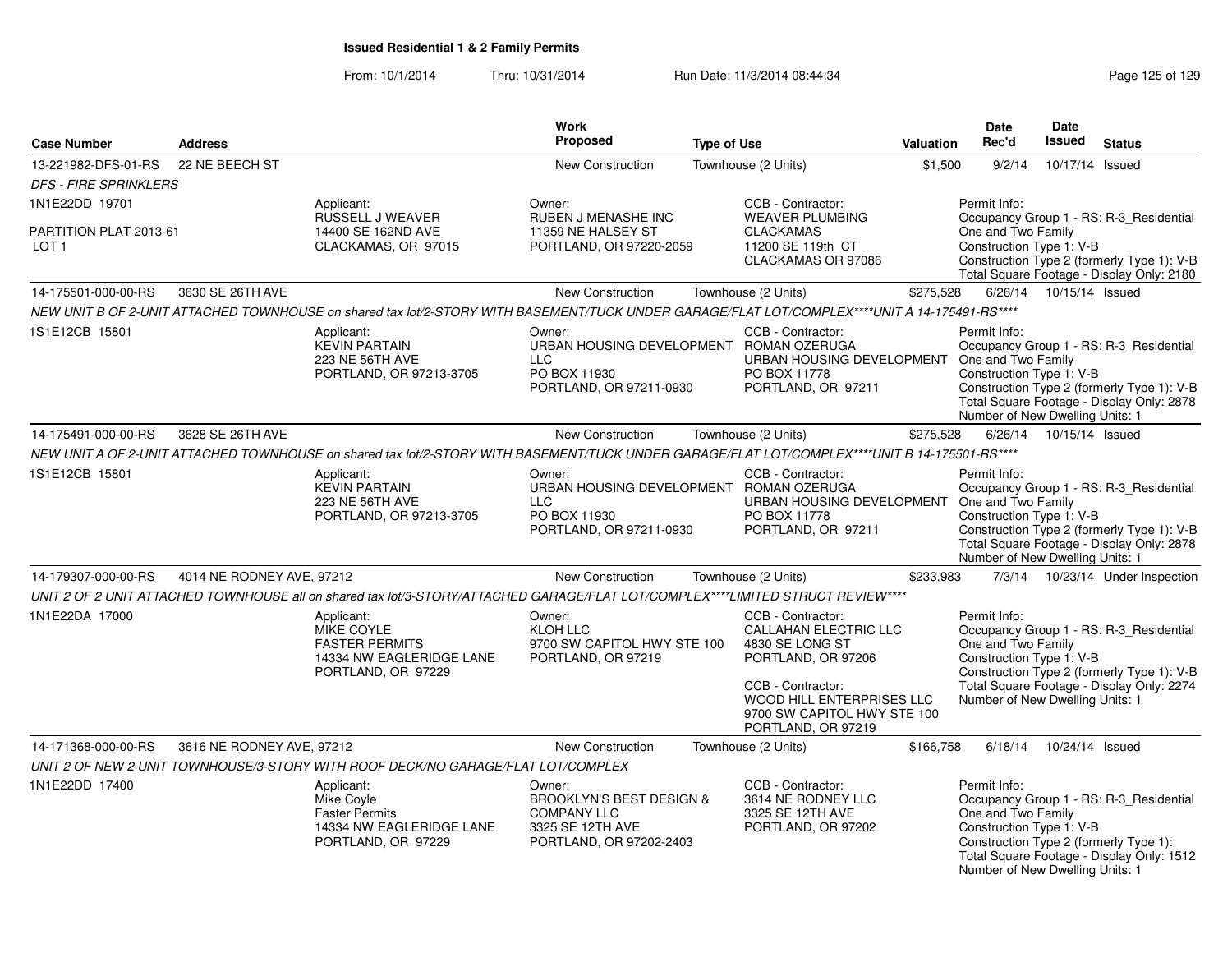| <b>Address</b> |                                                                                                                      | Work<br>Proposed                                                                                                                                                                                                                     |                                                                                                                                                                                                                                                  |                                                                                                                                                                                                                                                                                                                                            | Date<br>Rec'd                                                 | <b>Date</b><br><b>Issued</b>                                                 | <b>Status</b>                                                                                                                                                                                                                                                                                                                                                                                                                                                                                                                                                                                                                                                                                                                                                                                                                                                               |
|----------------|----------------------------------------------------------------------------------------------------------------------|--------------------------------------------------------------------------------------------------------------------------------------------------------------------------------------------------------------------------------------|--------------------------------------------------------------------------------------------------------------------------------------------------------------------------------------------------------------------------------------------------|--------------------------------------------------------------------------------------------------------------------------------------------------------------------------------------------------------------------------------------------------------------------------------------------------------------------------------------------|---------------------------------------------------------------|------------------------------------------------------------------------------|-----------------------------------------------------------------------------------------------------------------------------------------------------------------------------------------------------------------------------------------------------------------------------------------------------------------------------------------------------------------------------------------------------------------------------------------------------------------------------------------------------------------------------------------------------------------------------------------------------------------------------------------------------------------------------------------------------------------------------------------------------------------------------------------------------------------------------------------------------------------------------|
|                |                                                                                                                      | New Construction                                                                                                                                                                                                                     |                                                                                                                                                                                                                                                  | \$                                                                                                                                                                                                                                                                                                                                         | 10/24/14                                                      |                                                                              |                                                                                                                                                                                                                                                                                                                                                                                                                                                                                                                                                                                                                                                                                                                                                                                                                                                                             |
|                |                                                                                                                      |                                                                                                                                                                                                                                      |                                                                                                                                                                                                                                                  |                                                                                                                                                                                                                                                                                                                                            |                                                               |                                                                              |                                                                                                                                                                                                                                                                                                                                                                                                                                                                                                                                                                                                                                                                                                                                                                                                                                                                             |
|                | Applicant:<br>Mike Coyle<br><b>Faster Permits</b><br>14334 NW EAGLERIDGE LANE<br>PORTLAND, OR 97229                  | Owner:<br><b>COMPANY LLC</b><br>3325 SE 12TH AVE                                                                                                                                                                                     | CCB - Contractor:<br>3614 NE RODNEY LLC<br>3325 SE 12TH AVE<br>PORTLAND, OR 97202                                                                                                                                                                |                                                                                                                                                                                                                                                                                                                                            |                                                               |                                                                              |                                                                                                                                                                                                                                                                                                                                                                                                                                                                                                                                                                                                                                                                                                                                                                                                                                                                             |
|                |                                                                                                                      | New Construction                                                                                                                                                                                                                     |                                                                                                                                                                                                                                                  |                                                                                                                                                                                                                                                                                                                                            |                                                               |                                                                              |                                                                                                                                                                                                                                                                                                                                                                                                                                                                                                                                                                                                                                                                                                                                                                                                                                                                             |
|                |                                                                                                                      |                                                                                                                                                                                                                                      |                                                                                                                                                                                                                                                  |                                                                                                                                                                                                                                                                                                                                            |                                                               |                                                                              |                                                                                                                                                                                                                                                                                                                                                                                                                                                                                                                                                                                                                                                                                                                                                                                                                                                                             |
|                | Applicant:<br>Mike Covle<br><b>Faster Permits</b><br>14334 NW EAGLERIDGE LANE<br>PORTLAND, OR 97229                  | Owner:<br><b>COMPANY LLC</b><br>3325 SE 12TH AVE                                                                                                                                                                                     | CCB - Contractor:<br>3614 NE RODNEY LLC<br>3325 SE 12TH AVE<br>PORTLAND, OR 97202                                                                                                                                                                |                                                                                                                                                                                                                                                                                                                                            |                                                               |                                                                              |                                                                                                                                                                                                                                                                                                                                                                                                                                                                                                                                                                                                                                                                                                                                                                                                                                                                             |
|                |                                                                                                                      | New Construction                                                                                                                                                                                                                     |                                                                                                                                                                                                                                                  | \$157,901                                                                                                                                                                                                                                                                                                                                  | 7/15/14                                                       |                                                                              | 10/7/14 Under Inspection                                                                                                                                                                                                                                                                                                                                                                                                                                                                                                                                                                                                                                                                                                                                                                                                                                                    |
|                |                                                                                                                      |                                                                                                                                                                                                                                      |                                                                                                                                                                                                                                                  |                                                                                                                                                                                                                                                                                                                                            |                                                               |                                                                              |                                                                                                                                                                                                                                                                                                                                                                                                                                                                                                                                                                                                                                                                                                                                                                                                                                                                             |
|                | Applicant:<br><b>MARK LISAC</b><br><b>LISAC BROTHERS</b><br>CONSTRUCTION, INC.<br>PO BOX 2422<br>CLACKAMAS, OR 97015 | Owner:<br><b>JOHN A LISAC</b><br>PO BOX 2422<br>Owner:<br><b>IRENE M LISAC</b><br>PO BOX 2422                                                                                                                                        | CCB - Contractor:<br><b>RHINO PLUMBING INC</b><br>DAMASCUS OR 97089<br>CCB - Contractor:<br><b>MARK LISAC</b><br><b>LISAC BROTHERS</b><br>CONSTRUCTION, INC.<br>PO BOX 2422<br>CLACKAMAS, OR 97015                                               |                                                                                                                                                                                                                                                                                                                                            |                                                               |                                                                              |                                                                                                                                                                                                                                                                                                                                                                                                                                                                                                                                                                                                                                                                                                                                                                                                                                                                             |
|                |                                                                                                                      | New Construction                                                                                                                                                                                                                     |                                                                                                                                                                                                                                                  | \$157,901                                                                                                                                                                                                                                                                                                                                  | 7/15/14                                                       |                                                                              | 10/7/14 Under Inspection                                                                                                                                                                                                                                                                                                                                                                                                                                                                                                                                                                                                                                                                                                                                                                                                                                                    |
|                |                                                                                                                      |                                                                                                                                                                                                                                      |                                                                                                                                                                                                                                                  |                                                                                                                                                                                                                                                                                                                                            |                                                               |                                                                              |                                                                                                                                                                                                                                                                                                                                                                                                                                                                                                                                                                                                                                                                                                                                                                                                                                                                             |
|                | Applicant:<br><b>MARK LISAC</b><br><b>LISAC BROTHERS</b><br>CONSTRUCTION, INC.<br>PO BOX 2422<br>CLACKAMAS, OR 97015 | Owner:<br><b>JOHN A LISAC</b><br>PO BOX 2422<br>Owner:<br><b>IRENE M LISAC</b><br><b>PO BOX 2422</b>                                                                                                                                 | CCB - Contractor:<br><b>RHINO PLUMBING INC</b><br>DAMASCUS OR 97089<br>CCB - Contractor:<br><b>MARK LISAC</b><br><b>LISAC BROTHERS</b><br>CONSTRUCTION, INC.<br>PO BOX 2422                                                                      |                                                                                                                                                                                                                                                                                                                                            |                                                               |                                                                              |                                                                                                                                                                                                                                                                                                                                                                                                                                                                                                                                                                                                                                                                                                                                                                                                                                                                             |
|                |                                                                                                                      | 3616 NE RODNEY AVE, 97212<br>REVISION TO RELOCATE DRYWELL FROM BACK YARD TO FRONT YARD<br>3620 NE RODNEY AVE, 97212<br>REVISION TO RELOCATE DRYWELL FROM BACK YARD TO FRONT YARD<br>151 SE 13TH AVE, 97214<br>163 SE 13TH AVE, 97214 | <b>BROOKLYN'S BEST DESIGN &amp;</b><br>PORTLAND, OR 97202-2403<br><b>BROOKLYN'S BEST DESIGN &amp;</b><br>PORTLAND, OR 97202-2403<br>CLACKAMAS, OR 97015-2422<br>CLACKAMAS, OR 97015-2422<br>CLACKAMAS, OR 97015-2422<br>CLACKAMAS, OR 97015-2422 | <b>Type of Use</b><br>Townhouse (2 Units)<br>Townhouse (2 Units)<br>Townhouse (2 Units)<br>NORTHERN UNIT 1 OF 2 ATTACHED TOWNHOUSES ON A SINGLE TAX LOT/2-STORY WITH ATTACHED GARAGE/FLAT LOT/COMPLEX<br>Townhouse (2 Units)<br>SOUTHERN UNIT 2 OF 2 ATTACHED TOWNHOUSES ON A SINGLE TAX LOT/2-STORY WITH ATTACHED GARAGE/FLAT LOT/COMPLEX | Valuation<br>18761 SE EL CAMINO TER<br>18761 SE EL CAMINO TER | Permit Info:<br>$\mathbb{S}$<br>Permit Info:<br>Permit Info:<br>Permit Info: | 10/24/14 Issued<br>Occupancy Group 1 - RS: R-3_Residential<br>One and Two Family<br>Construction Type 1: V-B<br>Construction Type 2 (formerly Type 1):<br>Total Square Footage - Display Only: 1512<br>10/24/14  10/24/14  Issued<br>Occupancy Group 1 - RS: R-3_Residential<br>One and Two Family<br>Construction Type 1: V-B<br>Construction Type 2 (formerly Type 1):<br>Total Square Footage - Display Only: 1512<br>Occupancy Group 1 - RS: R-3_Residential<br>One and Two Family<br>Construction Type 1: V-B<br>Construction Type 2 (formerly Type 1): V-B<br>Total Square Footage - Display Only: 1602<br>Number of New Dwelling Units: 1<br>Occupancy Group 1 - RS: R-3_Residential<br>One and Two Family<br>Construction Type 1: V-B<br>Construction Type 2 (formerly Type 1): V-B<br>Total Square Footage - Display Only: 1602<br>Number of New Dwelling Units: 1 |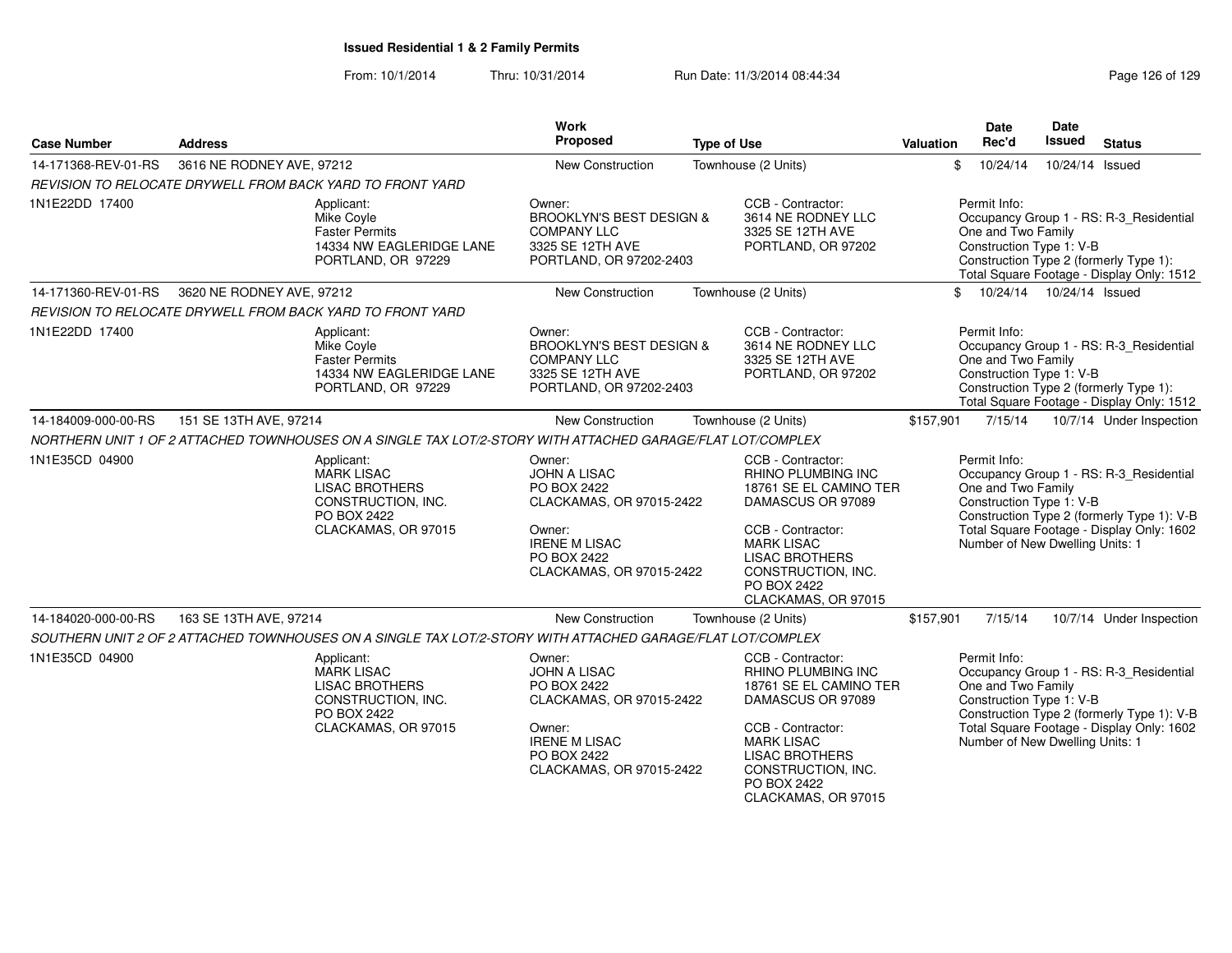|                                                    |                                                                                                     | <b>Work</b>                                                                       |                                                                                                                                               |           | Date                                                           | Date           |                                                                                                                                    |
|----------------------------------------------------|-----------------------------------------------------------------------------------------------------|-----------------------------------------------------------------------------------|-----------------------------------------------------------------------------------------------------------------------------------------------|-----------|----------------------------------------------------------------|----------------|------------------------------------------------------------------------------------------------------------------------------------|
| <b>Case Number</b>                                 | <b>Address</b>                                                                                      | <b>Proposed</b>                                                                   | <b>Type of Use</b>                                                                                                                            | Valuation | Rec'd                                                          | <b>Issued</b>  | <b>Status</b>                                                                                                                      |
| 14-147979-DFS-01-RS                                | 1806 SE 50TH AVE, 97215                                                                             | <b>New Construction</b>                                                           | Townhouse (2 Units)                                                                                                                           | \$10,000  | 10/7/14                                                        | 10/7/14 Issued |                                                                                                                                    |
| <b>DFS FOR TRUSSES</b>                             |                                                                                                     |                                                                                   |                                                                                                                                               |           |                                                                |                |                                                                                                                                    |
| 1S2E06CA 04500                                     | Applicant:<br><b>KEVIN PARTAIN</b><br><b>URBAN VISIONS</b><br>223 NE 56TH AVE<br>PORTLAND, OR 97213 | Owner:<br><b>JSM EQUITIES LLC</b><br>PORTLAND, OR 97214-5246                      | CCB - Contractor:<br><b>STEVE MELKERSON</b><br>4110 SE HAWTHORNE BLVD #166 CALIBER HOMES<br>4110 SE HAWTHORNE BLVD #166<br>PORTLAND, OR 97214 |           | Permit Info:<br>One and Two Family<br>Construction Type 1: V-B |                | Occupancy Group 1 - RS: R-3_Residential<br>Construction Type 2 (formerly Type 1): V-B<br>Total Square Footage - Display Only: 1551 |
| 14-148010-DFS-01-RS                                | 5040 SE MILL ST, 97215                                                                              | New Construction                                                                  | Townhouse (3 or more units)                                                                                                                   | \$10,000  | 10/7/14                                                        | 10/7/14 Issued |                                                                                                                                    |
| <b>DFS FOR TRUSSES</b>                             |                                                                                                     |                                                                                   |                                                                                                                                               |           |                                                                |                |                                                                                                                                    |
| 1S2E06CA 04500                                     | Applicant:<br><b>KEVIN PARTAIN</b><br><b>URBAN VISIONS</b><br>223 NE 56TH AVE<br>PORTLAND, OR 97213 | Owner:<br><b>JSM EQUITIES LLC</b><br>PORTLAND, OR 97214-5246                      | CCB - Contractor:<br><b>STEVE MELKERSON</b><br>4110 SE HAWTHORNE BLVD #166 CALIBER HOMES<br>4110 SE HAWTHORNE BLVD #166<br>PORTLAND, OR 97214 |           | Permit Info:<br>One and Two Family<br>Construction Type 1: V-B |                | Occupancy Group 1 - RS: R-3 Residential<br>Construction Type 2 (formerly Type 1): V-B<br>Total Square Footage - Display Only: 1509 |
| 14-148000-DFS-01-RS                                | 5006 SE MILL ST, 97215                                                                              | <b>New Construction</b>                                                           | Townhouse (3 or more units)                                                                                                                   | \$10,000  | 10/7/14                                                        | 10/7/14 Issued |                                                                                                                                    |
| <b>DFS FOR TRUSSES</b>                             |                                                                                                     |                                                                                   |                                                                                                                                               |           |                                                                |                |                                                                                                                                    |
| 1S2E06CA 04500                                     | Applicant:<br><b>KEVIN PARTAIN</b><br><b>URBAN VISIONS</b><br>223 NE 56TH AVE<br>PORTLAND, OR 97213 | Owner:<br><b>JSM EQUITIES LLC</b><br>PORTLAND, OR 97214-5246                      | CCB - Contractor:<br><b>STEVE MELKERSON</b><br>4110 SE HAWTHORNE BLVD #166 CALIBER HOMES<br>4110 SE HAWTHORNE BLVD #166<br>PORTLAND, OR 97214 |           | Permit Info:<br>One and Two Family<br>Construction Type 1: V-B |                | Occupancy Group 1 - RS: R-3 Residential<br>Construction Type 2 (formerly Type 1): V-B<br>Total Square Footage - Display Only: 1243 |
| 14-148001-DFS-01-RS                                | 5010 SE MILL ST, 97215                                                                              | <b>New Construction</b>                                                           | Townhouse (3 or more units)                                                                                                                   | \$10,000  | 10/7/14                                                        | 10/7/14 Issued |                                                                                                                                    |
| <b>DFS FOR TRUSSES</b>                             |                                                                                                     |                                                                                   |                                                                                                                                               |           |                                                                |                |                                                                                                                                    |
| 1S2E06CA 04500                                     | Applicant:<br><b>KEVIN PARTAIN</b><br><b>URBAN VISIONS</b><br>223 NE 56TH AVE<br>PORTLAND, OR 97213 | Owner:<br><b>JSM EQUITIES LLC</b><br>PORTLAND, OR 97214-5246                      | CCB - Contractor:<br>STEVE MELKERSON<br>4110 SE HAWTHORNE BLVD #166 CALIBER HOMES<br>4110 SE HAWTHORNE BLVD #166<br>PORTLAND, OR 97214        |           | Permit Info:<br>One and Two Family<br>Construction Type 1: V-B |                | Occupancy Group 1 - RS: R-3_Residential<br>Construction Type 2 (formerly Type 1): V-B<br>Total Square Footage - Display Only: 1509 |
| 14-148003-DFS-01-RS                                | 5016 SE MILL ST, 97215                                                                              | New Construction                                                                  | Townhouse (3 or more units)                                                                                                                   | \$10,000  | 10/7/14                                                        | 10/7/14 Issued |                                                                                                                                    |
| <b>DFS FOR TRUSSES</b>                             |                                                                                                     |                                                                                   |                                                                                                                                               |           |                                                                |                |                                                                                                                                    |
| 1S2E06CA 04500                                     | Applicant:                                                                                          | Owner:                                                                            | CCB - Contractor:                                                                                                                             |           | Permit Info:                                                   |                |                                                                                                                                    |
| <b>HAWTHORNE PL</b><br><b>BLOCK 7</b><br>LOT 1&2&6 | <b>KEVIN PARTAIN</b><br><b>URBAN VISIONS</b><br>223 NE 56TH AVE<br>PORTLAND, OR 97213               | <b>JSM EQUITIES LLC</b><br>4110 SE HAWTHORNE BLVD #166<br>PORTLAND, OR 97214-5246 | <b>STEVE MELKERSON</b><br><b>CALIBER HOMES</b><br>4110 SE HAWTHORNE BLVD #166<br>PORTLAND, OR 97214                                           |           | One and Two Family<br>Construction Type 1: V-B                 |                | Occupancy Group 1 - RS: R-3_Residential<br>Construction Type 2 (formerly Type 1): V-B<br>Total Square Footage - Display Only: 1509 |
| 14-148004-DFS-01-RS                                | 5020 SE MILL ST, 97215                                                                              | <b>New Construction</b>                                                           | Townhouse (3 or more units)                                                                                                                   | \$10,000  | 10/7/14                                                        | 10/7/14 Issued |                                                                                                                                    |
| <b>DFS FOR TRUSSES</b>                             |                                                                                                     |                                                                                   |                                                                                                                                               |           |                                                                |                |                                                                                                                                    |
| 1S2E06CA 04500                                     | Applicant:<br><b>KEVIN PARTAIN</b><br><b>URBAN VISIONS</b><br>223 NE 56TH AVE<br>PORTLAND, OR 97213 | Owner:<br><b>JSM EQUITIES LLC</b><br>PORTLAND, OR 97214-5246                      | CCB - Contractor:<br><b>STEVE MELKERSON</b><br>4110 SE HAWTHORNE BLVD #166 CALIBER HOMES<br>4110 SE HAWTHORNE BLVD #166<br>PORTLAND, OR 97214 |           | Permit Info:<br>One and Two Family<br>Construction Type 1: V-B |                | Occupancy Group 1 - RS: R-3_Residential<br>Construction Type 2 (formerly Type 1): V-B<br>Total Square Footage - Display Only: 1509 |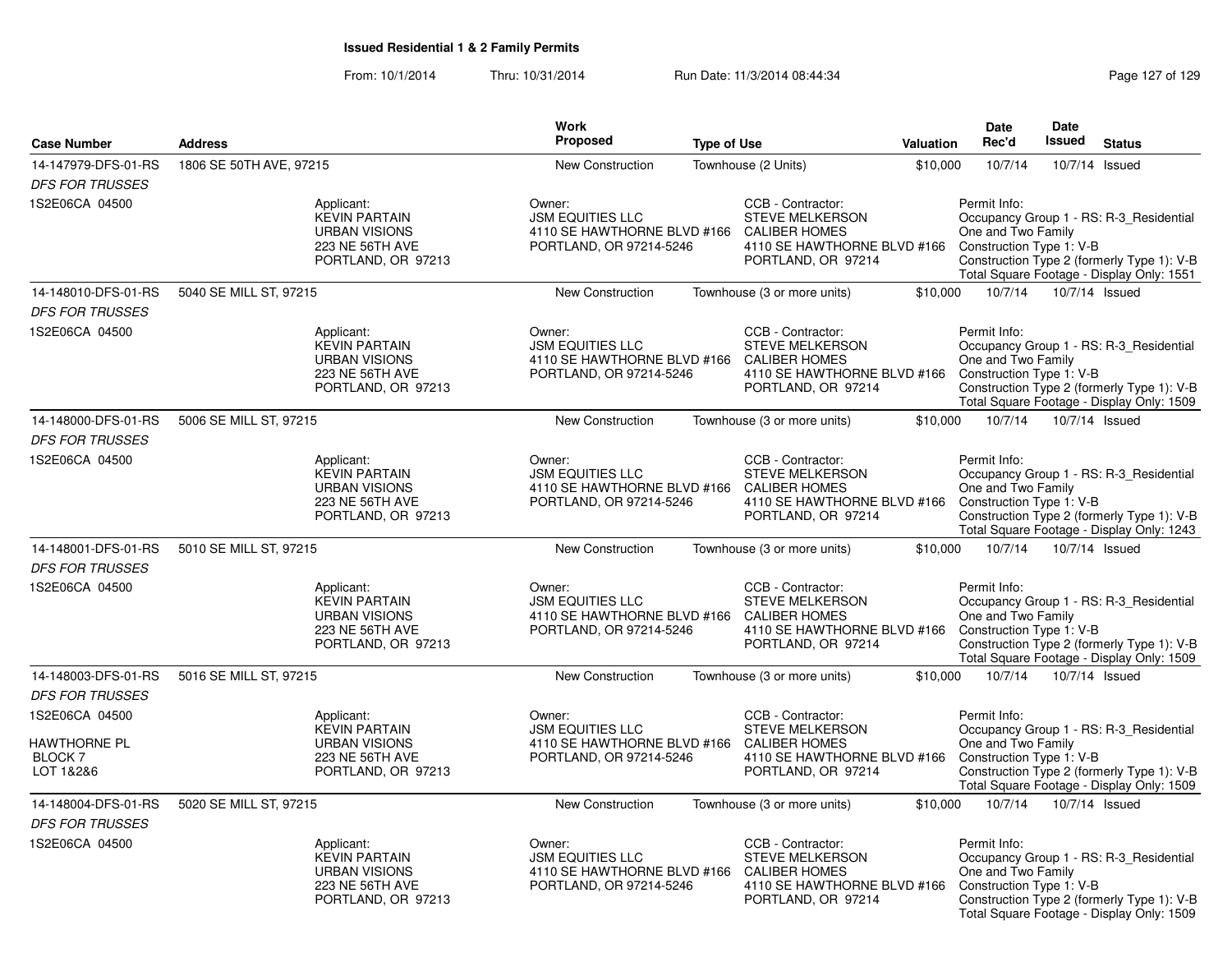From: 10/1/2014Thru: 10/31/2014 Run Date: 11/3/2014 08:44:34 Research 29 Rage 128 of 129

| <b>Case Number</b>            | <b>Address</b>         |                                                                                                            | <b>Work</b><br>Proposed                                                                                   | <b>Type of Use</b> |                                                                                                                          | Valuation | Date<br>Rec'd                                                  | <b>Date</b><br><b>Issued</b> | <b>Status</b>                                                                                                                      |
|-------------------------------|------------------------|------------------------------------------------------------------------------------------------------------|-----------------------------------------------------------------------------------------------------------|--------------------|--------------------------------------------------------------------------------------------------------------------------|-----------|----------------------------------------------------------------|------------------------------|------------------------------------------------------------------------------------------------------------------------------------|
| 14-148005-DFS-01-RS           | 5026 SE MILL ST, 97215 |                                                                                                            | New Construction                                                                                          |                    | Townhouse (3 or more units)                                                                                              | \$10,000  | 10/7/14                                                        |                              | 10/7/14 Issued                                                                                                                     |
| <b>DFS FOR TRUSSES</b>        |                        |                                                                                                            |                                                                                                           |                    |                                                                                                                          |           |                                                                |                              |                                                                                                                                    |
| 1S2E06CA 04500                |                        | Applicant:<br><b>KEVIN PARTAIN</b><br><b>URBAN VISIONS</b><br><b>223 NE 56TH AVE</b><br>PORTLAND, OR 97213 | Owner:<br><b>JSM EQUITIES LLC</b><br>4110 SE HAWTHORNE BLVD #166 CALIBER HOMES<br>PORTLAND, OR 97214-5246 |                    | CCB - Contractor:<br><b>STEVE MELKERSON</b><br>4110 SE HAWTHORNE BLVD #166<br>PORTLAND, OR 97214                         |           | Permit Info:<br>One and Two Family<br>Construction Type 1: V-B |                              | Occupancy Group 1 - RS: R-3_Residential<br>Construction Type 2 (formerly Type 1): V-B<br>Total Square Footage - Display Only: 1509 |
| 14-148006-DFS-01-RS           | 5030 SE MILL ST, 97215 |                                                                                                            | New Construction                                                                                          |                    | Townhouse (3 or more units)                                                                                              | \$10,000  | 10/7/14                                                        |                              | 10/7/14 Issued                                                                                                                     |
| <b>DFS FOR TRUSSES</b>        |                        |                                                                                                            |                                                                                                           |                    |                                                                                                                          |           |                                                                |                              |                                                                                                                                    |
| 1S2E06CA 04500                |                        | Applicant:<br><b>KEVIN PARTAIN</b><br><b>URBAN VISIONS</b><br><b>223 NE 56TH AVE</b><br>PORTLAND, OR 97213 | Owner:<br><b>JSM EQUITIES LLC</b><br>4110 SE HAWTHORNE BLVD #166 CALIBER HOMES<br>PORTLAND, OR 97214-5246 |                    | CCB - Contractor:<br><b>STEVE MELKERSON</b><br>4110 SE HAWTHORNE BLVD #166<br>PORTLAND, OR 97214                         |           | Permit Info:<br>One and Two Family<br>Construction Type 1: V-B |                              | Occupancy Group 1 - RS: R-3_Residential<br>Construction Type 2 (formerly Type 1): V-B<br>Total Square Footage - Display Only: 1509 |
| 14-148009-DFS-01-RS           | 5036 SE MILL ST, 97215 |                                                                                                            | New Construction                                                                                          |                    | Townhouse (3 or more units)                                                                                              | \$10,000  | 10/7/14                                                        |                              | 10/7/14 Issued                                                                                                                     |
| <b>DFS FOR TRUSSES</b>        |                        |                                                                                                            |                                                                                                           |                    |                                                                                                                          |           |                                                                |                              |                                                                                                                                    |
| 1S2E06CA 04500                |                        | Applicant:<br><b>KEVIN PARTAIN</b><br><b>URBAN VISIONS</b><br>223 NE 56TH AVE<br>PORTLAND, OR 97213        | Owner:<br><b>JSM EQUITIES LLC</b><br>4110 SE HAWTHORNE BLVD #166<br>PORTLAND, OR 97214-5246               |                    | CCB - Contractor:<br><b>STEVE MELKERSON</b><br><b>CALIBER HOMES</b><br>4110 SE HAWTHORNE BLVD #166<br>PORTLAND, OR 97214 |           | Permit Info:<br>One and Two Family<br>Construction Type 1: V-B |                              | Occupancy Group 1 - RS: R-3 Residential<br>Construction Type 2 (formerly Type 1): V-B<br>Total Square Footage - Display Only: 1509 |
| 13-173296-DFS-02-RS           | 2521 SE ANKENY ST      |                                                                                                            | <b>New Construction</b>                                                                                   |                    | Townhouse (3 or more units)                                                                                              | \$6.000   | 10/16/13                                                       |                              | 10/1/14 Issued                                                                                                                     |
| <b>DFS - WEB FLOOR JOISTS</b> |                        |                                                                                                            |                                                                                                           |                    |                                                                                                                          |           |                                                                |                              |                                                                                                                                    |
| 1N1E36CC 19002                |                        | Applicant:<br><b>PATRICK KIBLINGER</b><br><b>GREEN HAMMER</b><br>1323 SE 6th AVE<br>PORTLAND, OR 97214     | Owner:<br>ANKENY ROW LLC<br>430 SW 13TH AVE #1912<br>PORTLAND, OR 97205                                   |                    | CCB - Contractor:<br><b>GREEN HAMMER INC</b><br>1323 SE 6TH AVE<br>PORTLAND OR 97214                                     |           | Permit Info:<br>One and Two Family<br>Construction Type 1: V-B |                              | Occupancy Group 1 - RS: R-3_Residential<br>Construction Type 2 (formerly Type 1): V-B<br>Total Square Footage - Display Only: 1474 |
| 13-173294-DFS-02-RS           | 2523 SE ANKENY ST      |                                                                                                            | New Construction                                                                                          |                    | Townhouse (3 or more units)                                                                                              | \$6,000   | 10/16/13                                                       |                              | 10/1/14 Issued                                                                                                                     |
| DFS - WEB FLOOR JOISTS        |                        |                                                                                                            |                                                                                                           |                    |                                                                                                                          |           |                                                                |                              |                                                                                                                                    |
| 1N1E36CC 19002                |                        | Applicant:<br><b>PATRICK KIBLINGER</b><br><b>GREEN HAMMER</b><br>1323 SE 6th AVE<br>PORTLAND, OR 97214     | Owner:<br>ANKENY ROW LLC<br>430 SW 13TH AVE #1912<br>PORTLAND, OR 97205                                   |                    | CCB - Contractor:<br><b>GREEN HAMMER INC</b><br>1323 SE 6TH AVE<br>PORTLAND OR 97214                                     |           | Permit Info:<br>One and Two Family<br>Construction Type 1: V-B |                              | Occupancy Group 1 - RS: R-3_Residential<br>Construction Type 2 (formerly Type 1):<br>Total Square Footage - Display Only: 1392     |